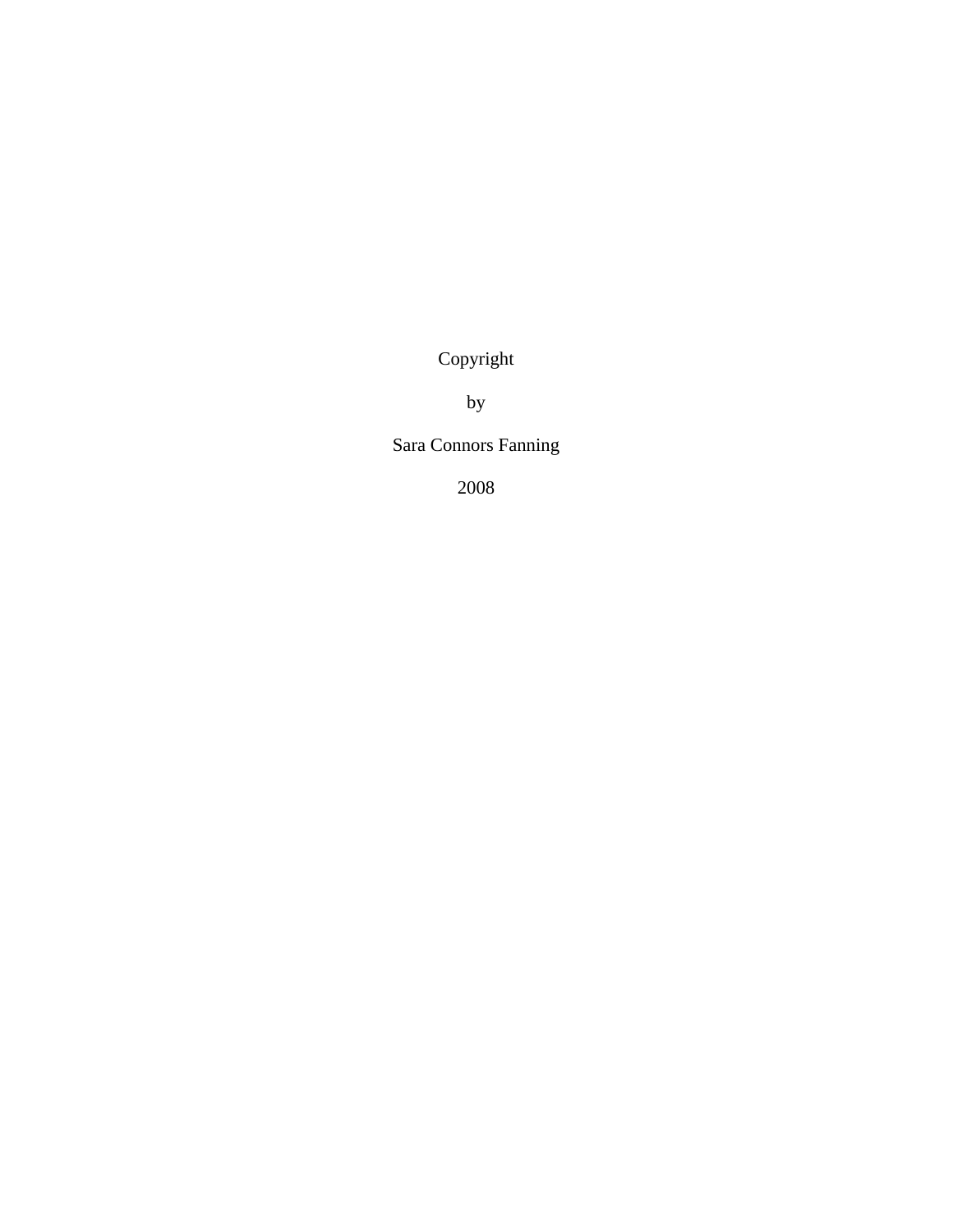# **The Dissertation Committee for Sara Connors Fanning Certifies that this is the approved version of the following dissertation:**

Haiti and the U.S.:

African American Emigration and the Recognition Debate

**Committee:** 

James Sidbury, Supervisor

Neil Kamil

Toyin Falola

Carolyn Eastman

Shirley Thompson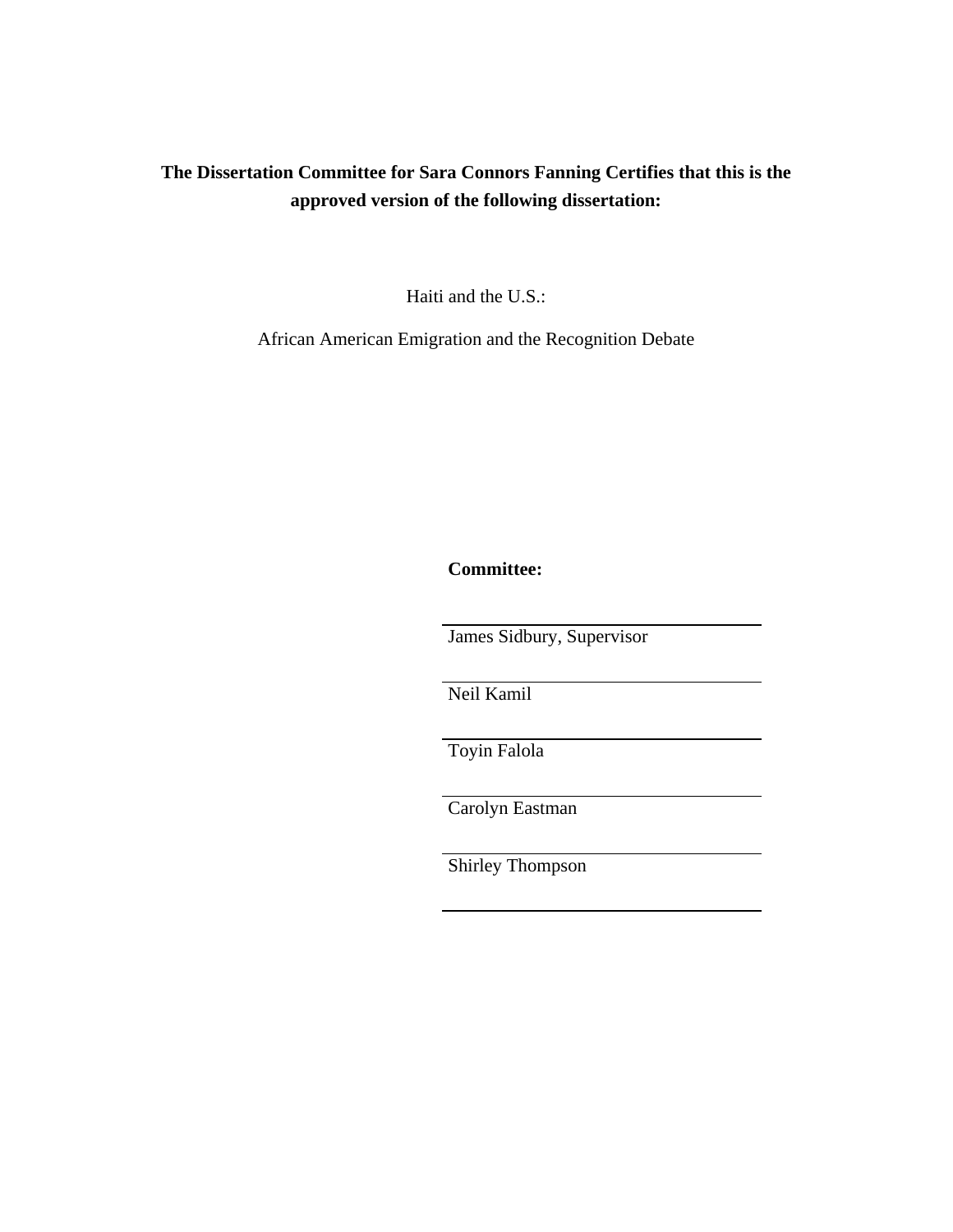**Haiti and the U.S.:** 

### **African American Emigration and the Recognition Debate**

by

**Sara Connors Fanning, B.A.; M.A.** 

### **Dissertation**

Presented to the Faculty of the Graduate School of

The University of Texas at Austin

in Partial Fulfillment

of the Requirements

for the Degree of

**Doctor of Philosophy** 

**The University of Texas at Austin May 2008**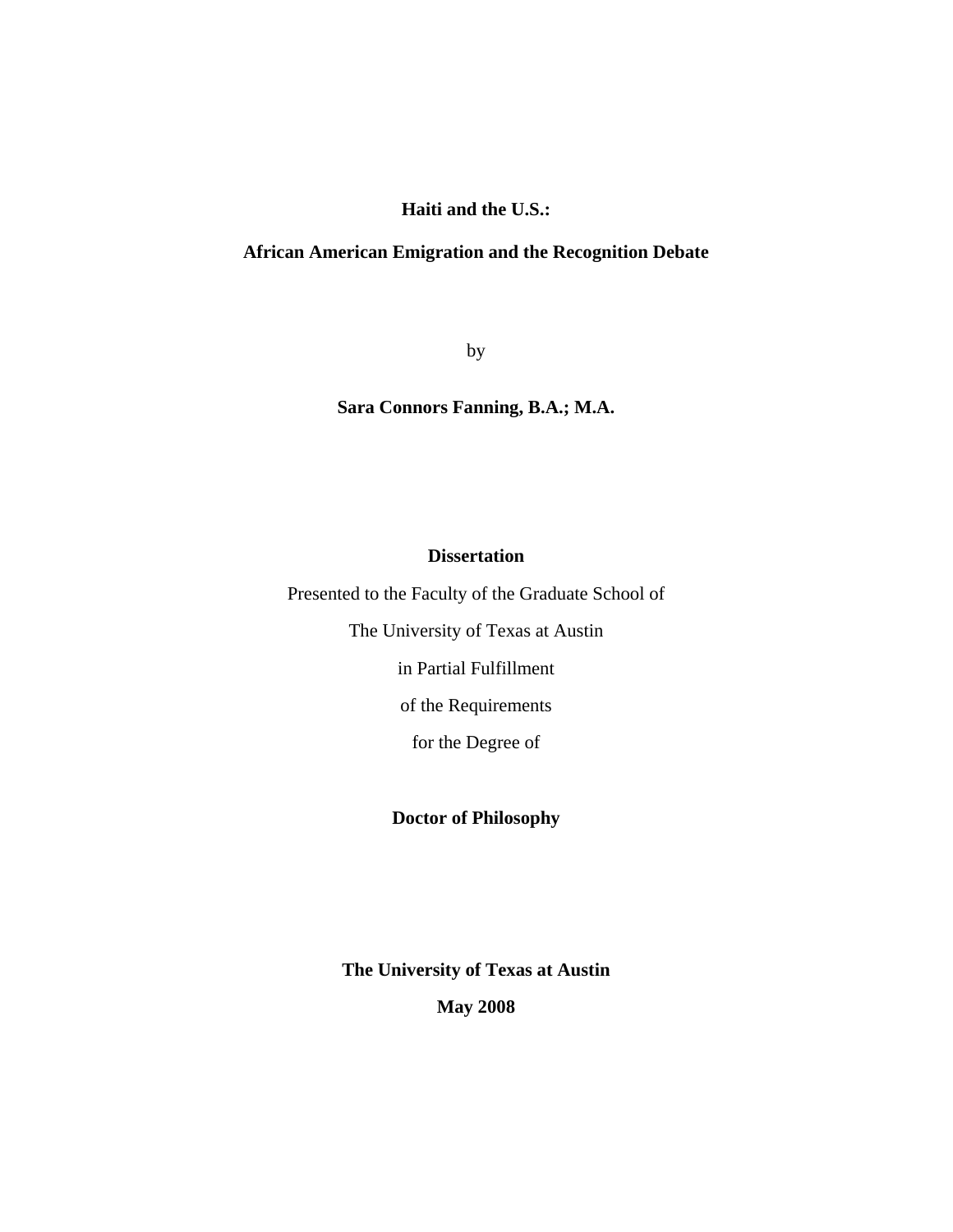*For Rob*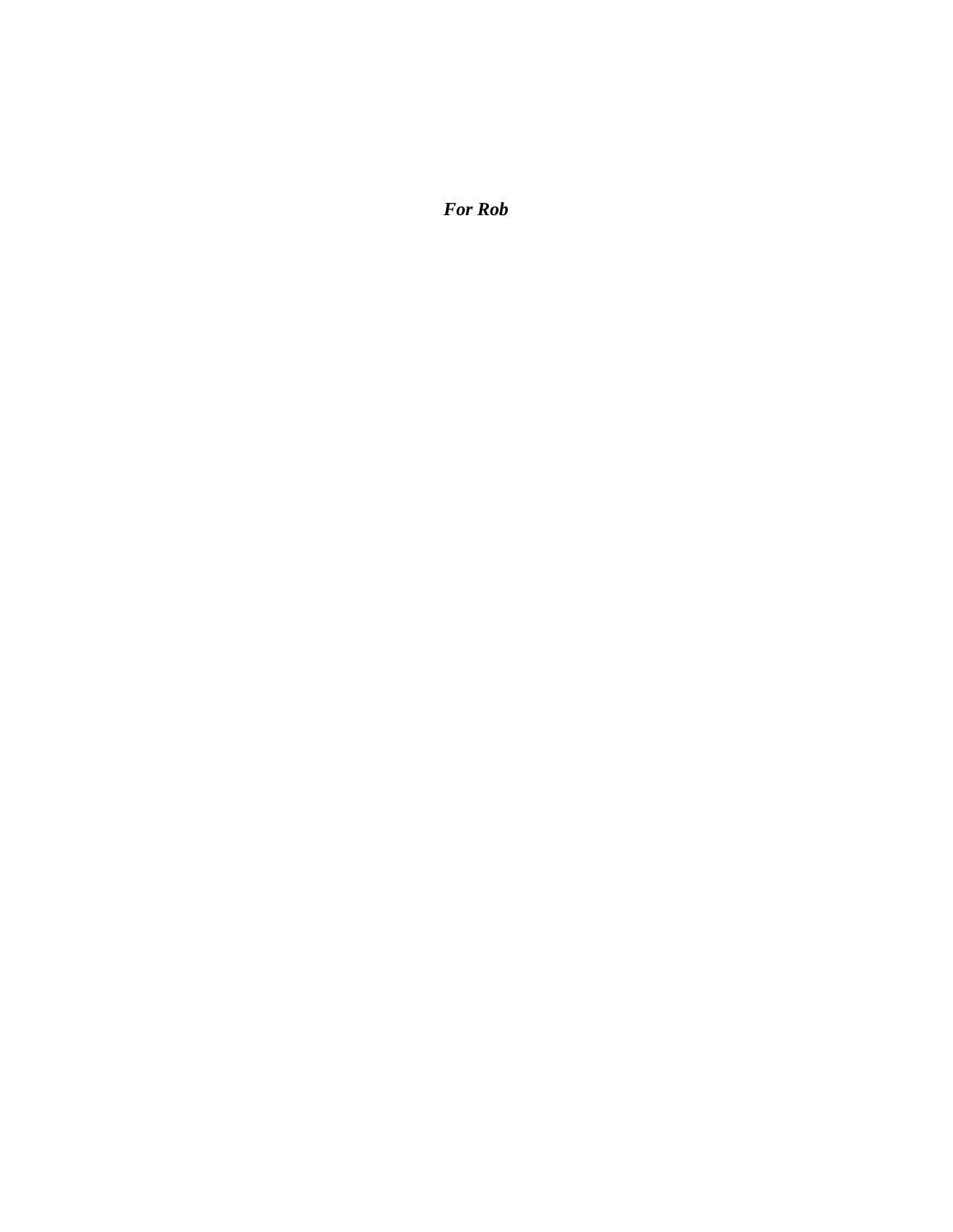### **Acknowledgments**

 I owe a great deal to the historians who have come before me and who have written so eloquently about the challenges and triumphs of the Haitian people. I hope this project adds another layer of insight to Haiti's unique but tragic place in the history of the New World.

 I have accumulated many debts over the years of writing and researching this project. The staff at the University of Texas Interlibrary Loan Services worked tirelessly on my behalf, fulfilling my never ending list of requested books and newspapers. I thank them for always being kind and patient.

 My time at the American Antiquarian Society, with its collegial atmosphere and helpful staff, still remains one of my favorite research locales. A special thank you goes to Caroline Sloat whose early support and interest provided a great foundation.

 My brother, Doug Fanning, and his wife Carol Blosser Fanning have hosted me numerous times for my return trips to Austin. Inadvertently, Doug played an instrumental role in my development as a historian when he advised me many long years ago to take a history course with Neil Kamil. The class was so enjoyable that from that point forward, I looked to history as a career.

 Since that very first class, Neil Kamil has been an enthusiastic and supportive mentor. I learned how to be both a scholar and a teacher from him and will always be grateful for his guidance.

v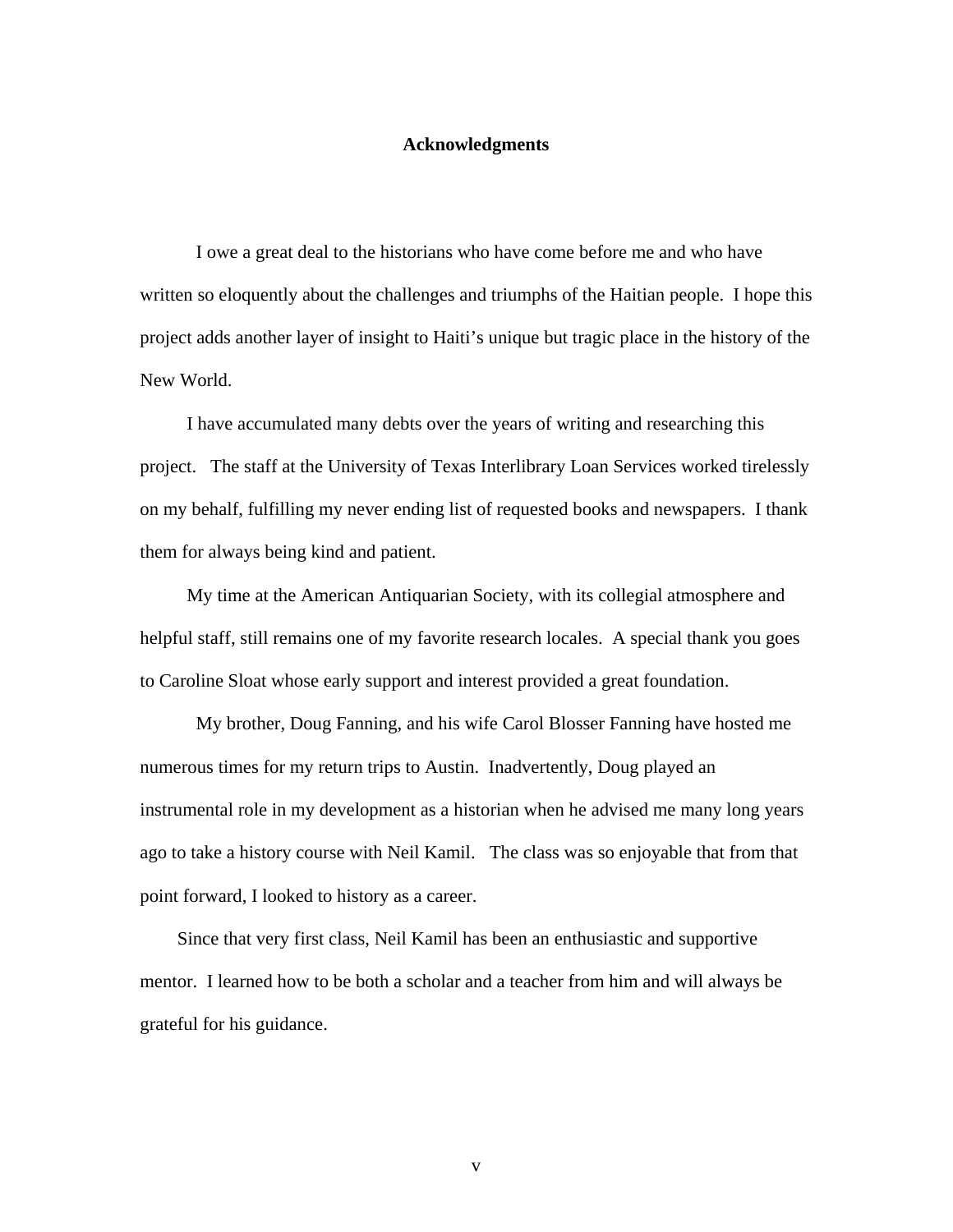Throughout, Marilyn Lehman has been a tireless guide through the labyrinth of paperwork, deadlines, and protocols of graduate life. Without her invaluable assistance, this process would have been much more onerous.

 Marian Barber, Lissa Bollettino, and Tim Forest have been invaluable friends and colleagues. Their knowledge, intelligence, and generosity of spirit have made my life much happier than it would have otherwise been.

 My thesis advisor James Sidbury gave generously of his time and energy. His patience and kindness have earned my eternal gratitude. As a writer, advisor, and thinker, there is no better model.

 My family understood how big an undertaking this project was. When I hit big road blocks to my progress, they would remind me to look at the longer view and focus what I had accomplished rather than on the short term negatives. I thank them for their support and encouragement.

 Rob, who is writing his own book, has uncomplainingly taken time away from that project to listen, edit, and coach me through my darkest moments. I have learned and benefited from his skill and talent as a writer, as has this dissertation. He deserves my deepest gratitude and love.

vi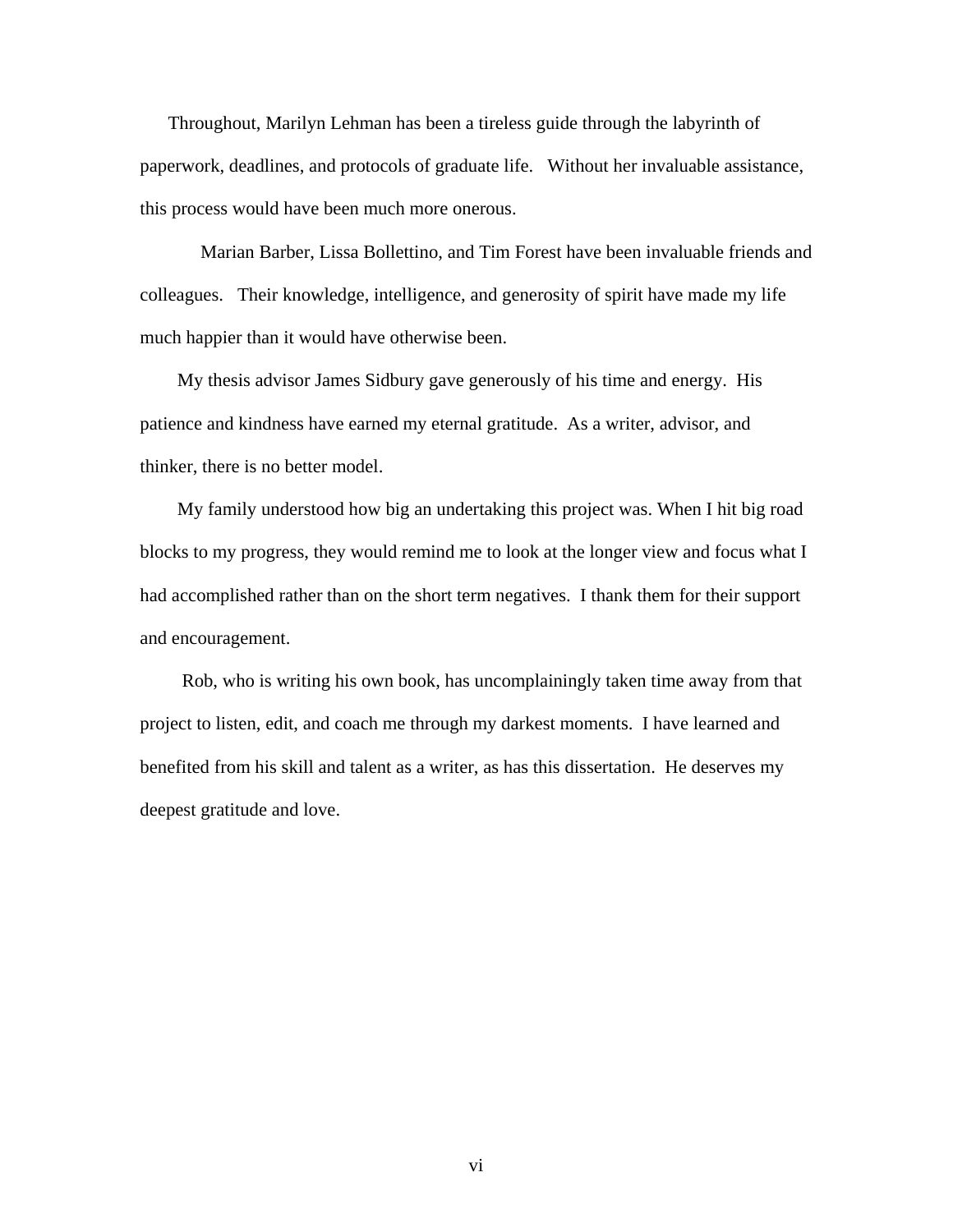### **Haiti and the U.S.:**

#### **African American Emigration and the Recognition Debate**

Publication No.

Sara Connors Fanning, Ph.D. The University of Texas at Austin, 2008

Supervisor: James Sidbury

 My dissertation examines the cultural, political, and economic relationship between Haiti and the United States in the early nineteenth century—a key period in the development of both young nations. Most scholarship on this relationship has revolved around either the Haitian Revolution or later periods, from the mid-nineteenth century onward. Through trade, migration, and politics, the two countries had a more substantial role in one another's formative years than the literature currently suggests.

 Haitian leaders actively sought to attract African Americans to the island and believed they were crucial to improving Haiti's economic and political standing. African Americans became essential players in determining the nature of Haiti and U.S. relations, and the migration of thousands to Haiti in the 1820s proved to be the apogee of the two countries' interconnectedness. Drawing on a variety of materials, including emigrant letters, diary accounts, travelers' reports, newspaper editorials, the National Archives' Passenger Lists, Haitian government proclamations, Haitian newspapers, and American, British, and French consulate records, I analyze the diverse political and social

vii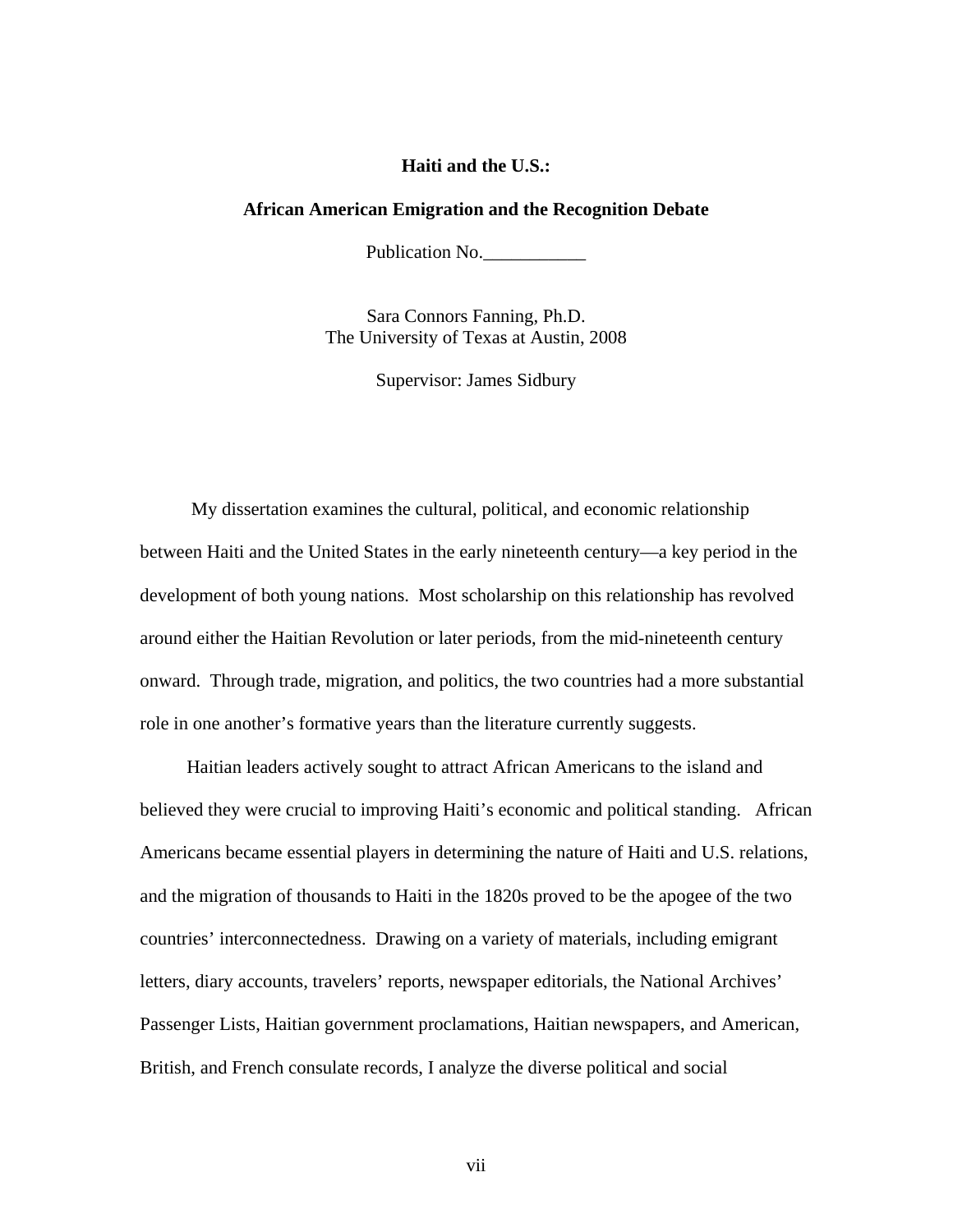motivations that fueled African American emigration. The project links Haitian nation building and Haitian struggles for recognition to American abolitionism and commercial development.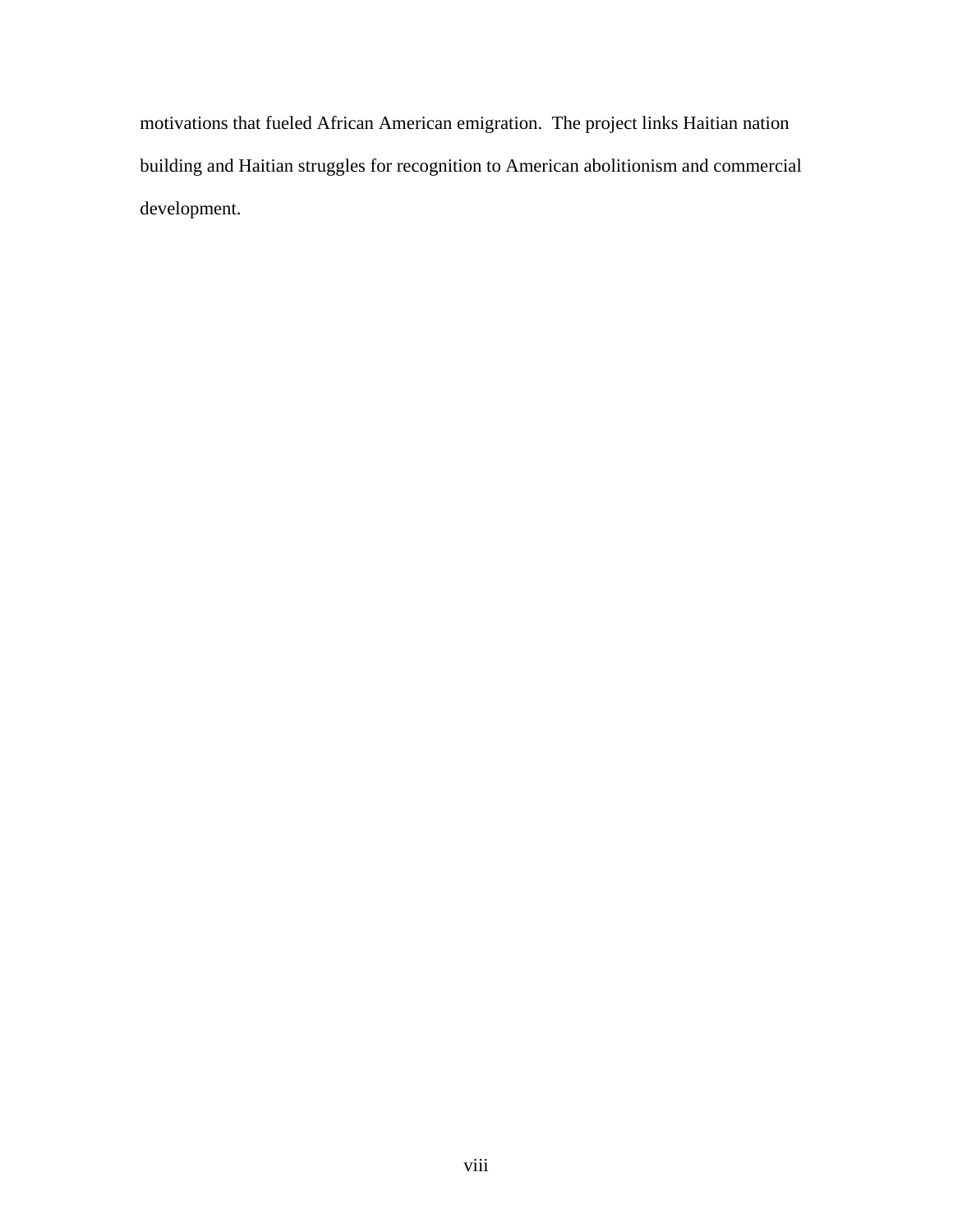## **Table of Contents**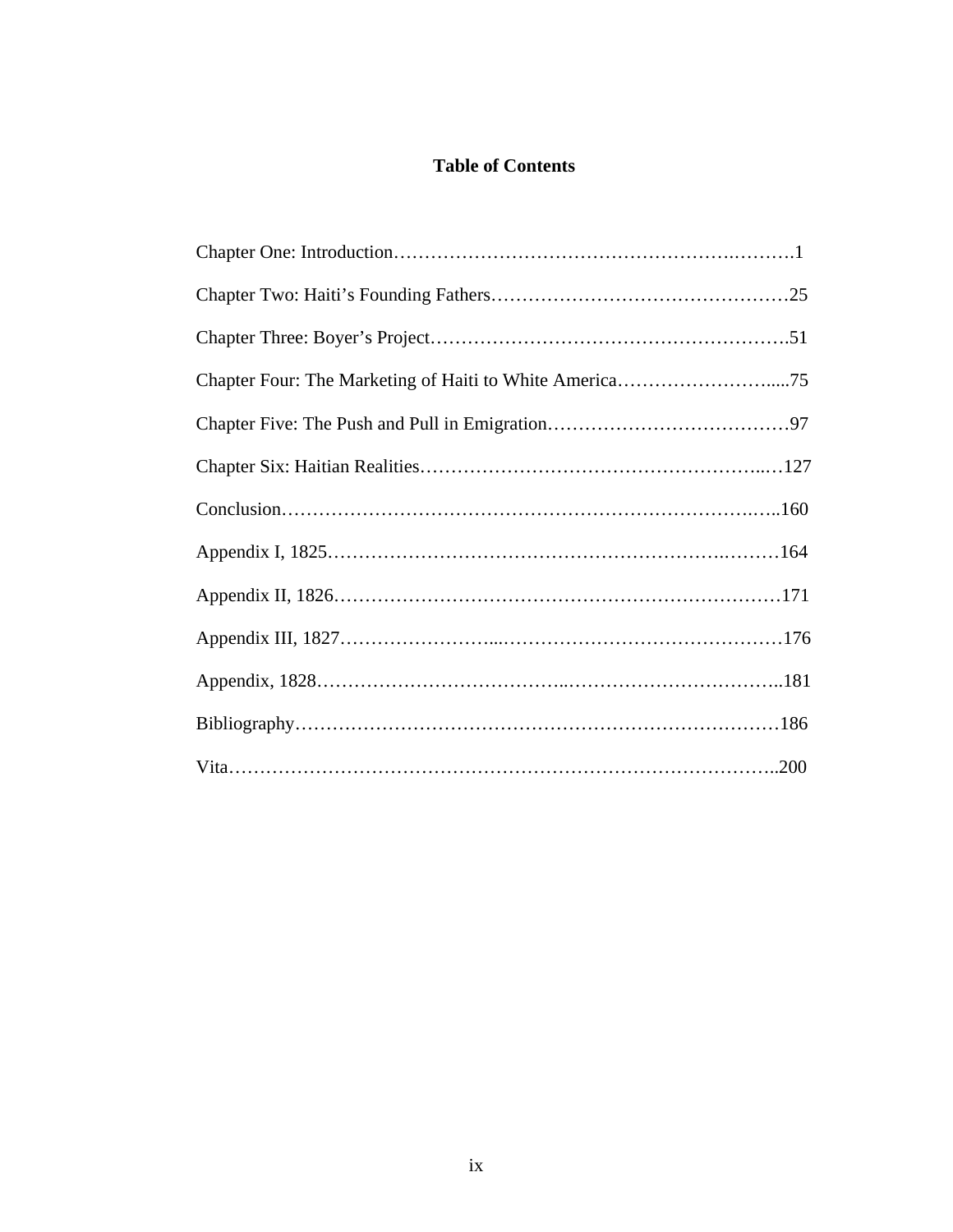### Chapter 1:

### Introduction

 When 120 free black New Yorkers gathered in the African Zion Church in early September of 1824 to attend religious services, they received a blessing for a sea voyage that was expected to transform their lives, their community and perceptions of their race.<sup>1</sup> They were to be the first of as many as  $13,000$  African American emigrants who set sail for Haiti in the mid 1820s, taking up an offer from President Jean Pierre Boyer.<sup>2</sup> Delivering the blessing and farewell address that evening, Rev. Peter Williams, the President of the Haytien Emigration Society of Coloured People and minister of the African Episcopal Church of St. Philips, summed up the motivations for and the significance of the coming voyages.

<sup>&</sup>lt;sup>1</sup> Much of the scholarly research on the intersection of Haiti and American blacks at this time looks from the Caribbean to the United States, at the émigrés who were fleeing the Haitian Revolution and its aftermath rather than vice versa. The most recent work: Ashli White, "'A Flood of Impure Lava': Saint Dominguan refugees in the United States 1791-1820" (Ph.D. diss., Columbia University, 2003). Historians have demonstrated how news carried by refugees fleeing the revolution and sailors engaged in the carrying trade between the island and the United States found its way to slave populations along the eastern seaboard. Scott, 'The Common Wind'; W. Jeffrey Bolster, *Black Jacks: African American Seamen in the Age of Sail* (Cambridge, Mass: Harvard University Press, 1997).<br><sup>2</sup> This New York group alone equaled the number who would sail to the American Colonization Society's African colony for the entire decade of the 1820s, showing the northern black community's enthusiasm for the project. Benjamin Hunt estimated that as many as 13,000 emigrated. Benjamin Hunt, *Remarks on Hayti as a place of settlement for Afric-Americans; and on the Mulatto as a race for the Tropics* (Philadelphia: T. B. Pugh, 1860), 11.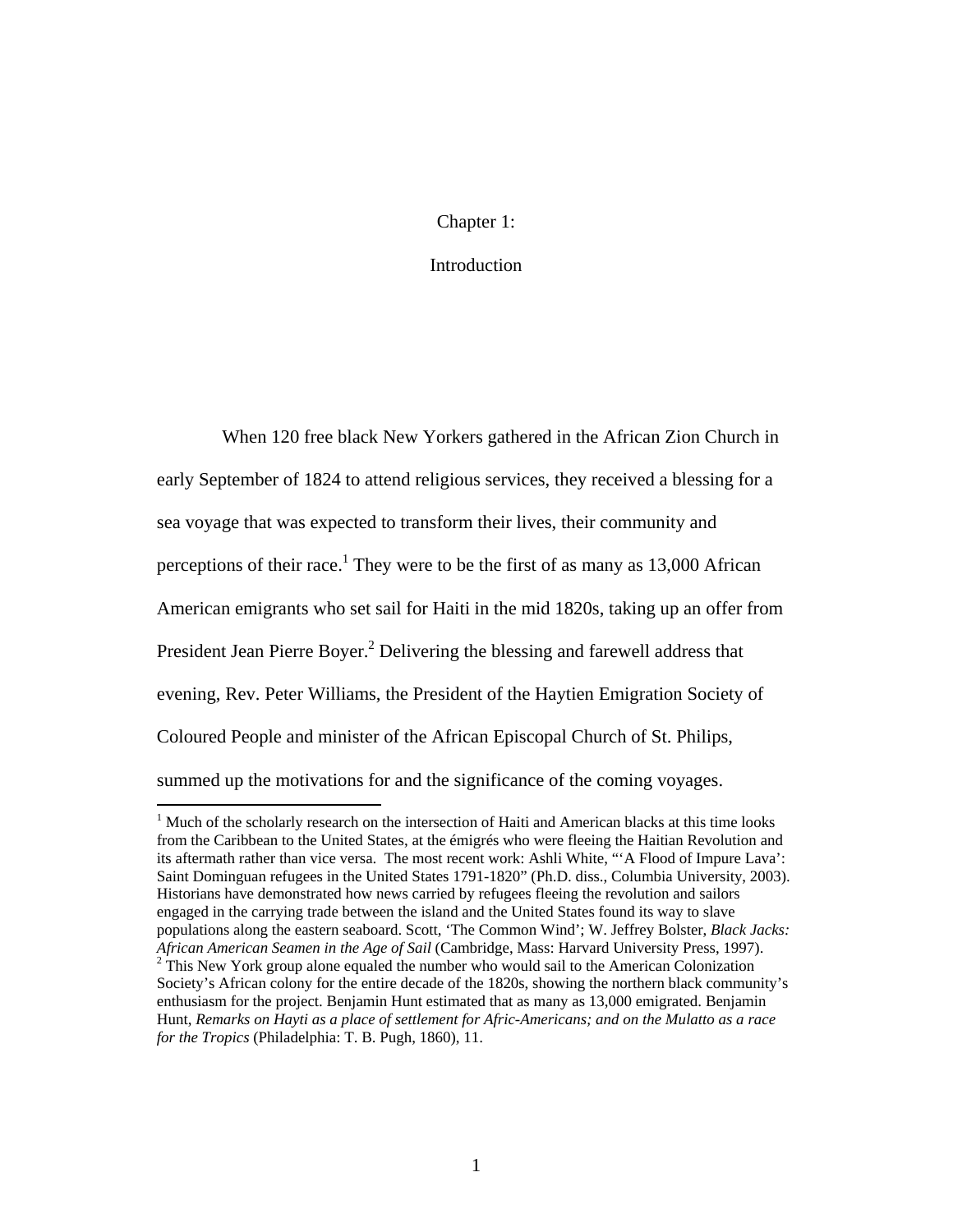Williams reminded his New York audience that they, "the first from this port," shouldered a great responsibility in seeing that Haitian emigration was a "success." He addressed the congregation as "the pioneers of a vast multitude" waiting to leave the "house of bondage" that was America. Emphasizing that failure would "discourage the great mass, whom you leave behind" and prolong their "degradation and sufferings," Williams reminded the departing Americans that much more than their own destiny depended upon their "conduct" in Haiti.<sup>3</sup>

 Like other black supporters of this project, Williams envisioned his audience as participants in a black nationalist experiment in the "*highly favoured,* and as yet *only land*, where the sons of Africa appear as a civilized, well-ordered, and flourishing nation." Highlighting that "good laws" governed there, Williams promised that no prejudice or racial antagonism stood in the way of advancement, because in this "land of promise," they would become "independent and honourable, wise and good, respectable and happy." If, however, they failed to take proper advantage of this opportunity, they would bring a "lasting disgrace" upon themselves and upon "their nation." The message was clear: the emigration project had significant ramifications for the free blacks who remained behind in New York, Philadelphia, and Baltimore, for the active participants on both sides of the

<sup>3</sup> Haytien Emigration Society of Coloured People, *Address of the Board of Managers of the Haytian Emigration Society of Coloured People, to the Emigrants Intending to Sail to the Island of Hayti, in the Brig De Witt Clinton* (New York: Mahlon Day, 1824), 7.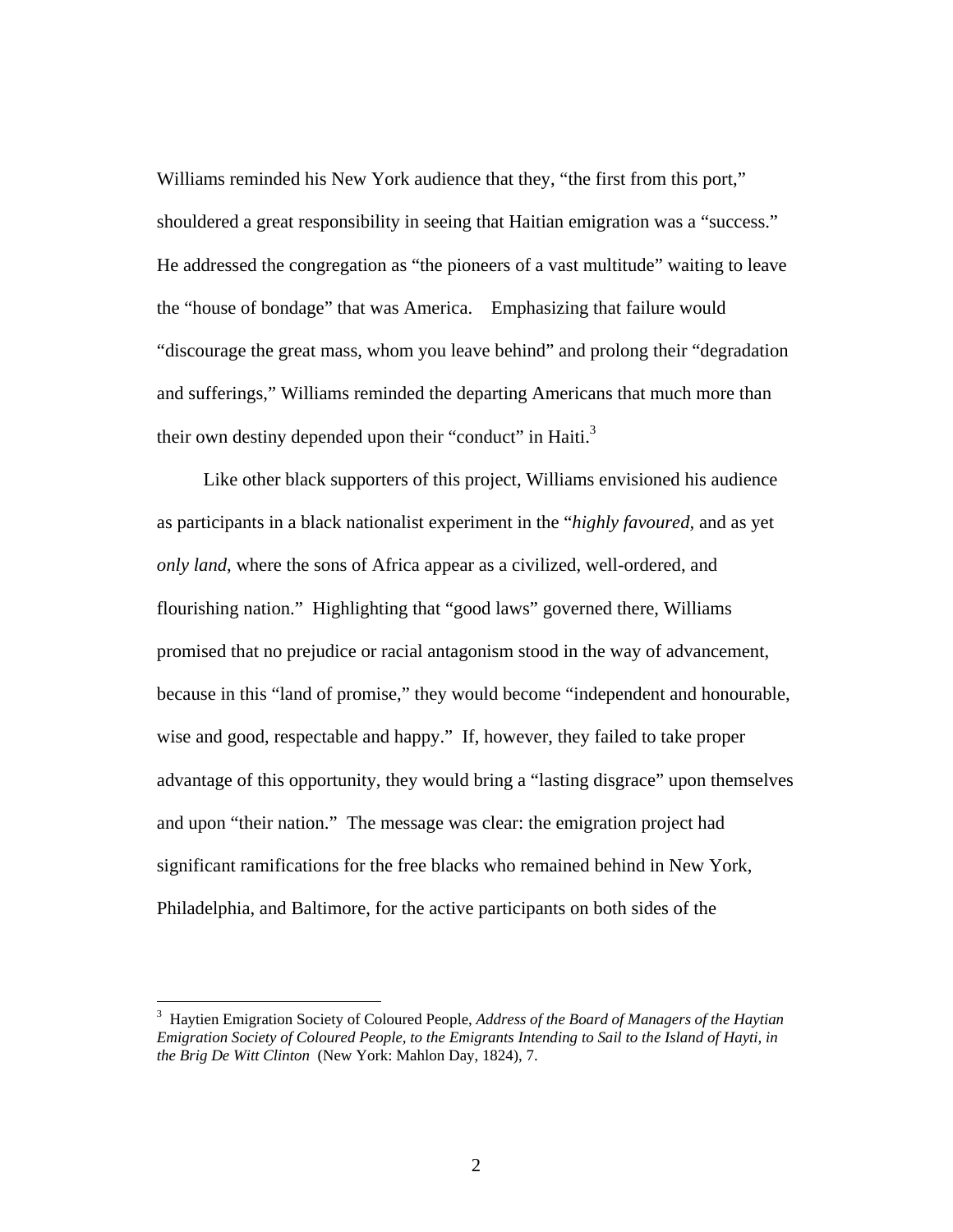abolitionist argument, for that vast majority of African Americans who lived as slaves, and for the future of Haiti.

 Indeed, President Jean-Pierre Boyer's offer to settle African Americans in Haiti made Williams's speech possible and made possible Williams's emotional and ideological investment in the project. Boyer desired to tighten his diplomatic and trade relations with the U.S. because he understood that diplomatic recognition from the neighboring state was the only guarantee against the retaking of the island by the former colonial power France. His push for recognition from the U.S. gained momentum in the early 1820s until it was stopped short by a slave revolt scandal. In some ways, inviting African American migrants was a last desperate appeal for closer links with the U.S.

 The object of this dissertation is to argue that the emerging ideology of white supremacy faced a major challenge from American supporters of recognition and from an early form of black nationalism. In other words, an early American government came closer to accepting racial equality than historians have previously noticed. Boyer's efforts brought the U.S. close to accepting a black nation as an equal twice in the 1820s, until he was foiled by a slave conspiracy trial and then by the disappointing outcome of the emigration project. Emigration to the Caribbean nation in the 1820s resulted from the common desire of free blacks in the U.S. and in Haiti for the political and social empowerment of themselves and their race, and as such was an expression of the set of ideals that later became known as "black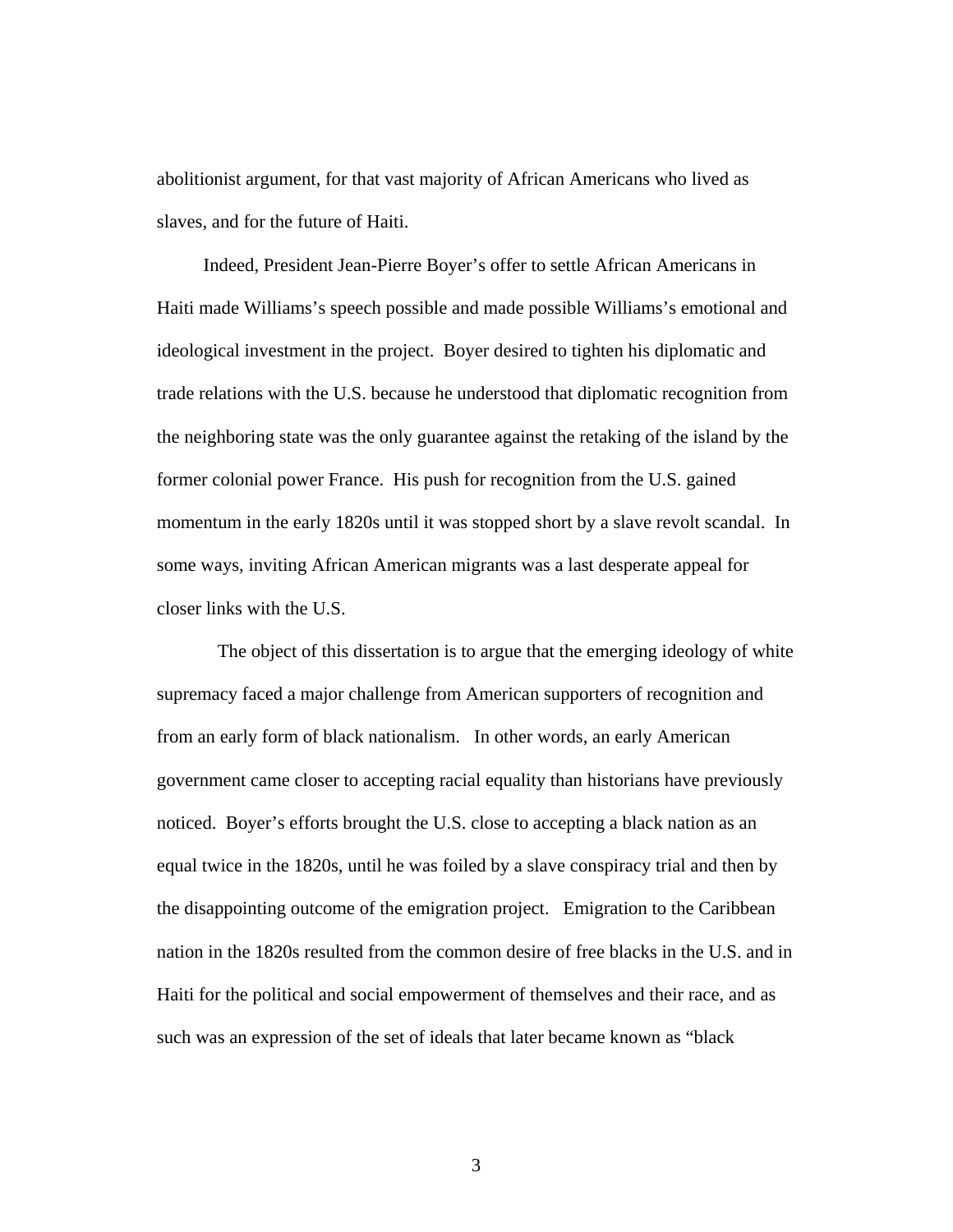nationalism." In the U.S., the free African American community reacted vigorously to increased discrimination, decreased political and social rights and a push from various constituencies to find an alternative to the racial profile of the country. In Haiti, meanwhile, a succession of leaders reiterated commitments to the constitutional goal of forging a "black nation" and pushed international powers to accept the nation on those terms. President Jean-Pierre Boyer – and, in the U.S., community leaders like Rev. Peter Williams – believed the success of free black Americans in Haiti would make the potential of both the nation and the emigrants hard to ignore.

 As he addressed the congregation, the implications of emigration for arguments about slavery and mass manumission were uppermost on Williams's mind. He and others saw the project as countering a common objection to manumission: "after we free the slaves, where would we put them?" In his final comments, Williams reminded his audience that "the happiness of millions of the present and future generations" depended on them. Some historians have dismissed Haiti's influence on the northern African-American community's social and political development. Haiti, they argue, had little to offer the project of black advancement or antislavery agitation since the revolution was too grotesquely violent a legacy for the free black community to embrace. What Williams's speech demonstrates is that—despite a troubled history before and since—Haiti's potential looked vast to the nineteenth century antislavery activists and to the northern free black community.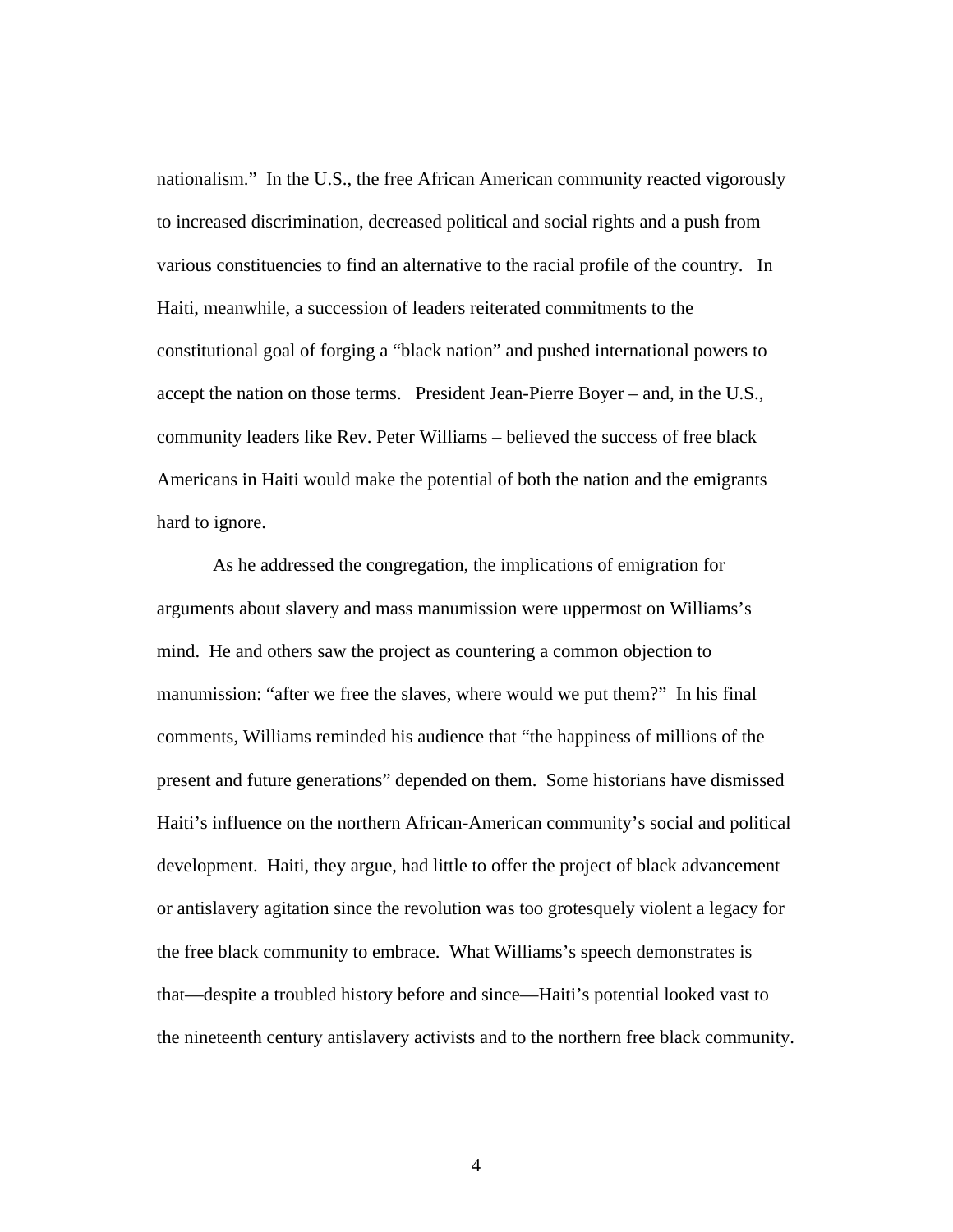The revolutionary events in St. Domingue in the last decade of the eighteenth century grabbed the attention of the free black community in the United States just as it did that of the rest of the world. Even before the declaration of Haitian nationhood, many free black Northerners observed events in the Caribbean with a sense of pride and took an interest in the affairs of the island. The earliest surviving example comes from Prince Hall's famous *A Charge to African Masons* delivered to his Boston African Masonic Lodge. The Lodge became the leading black community institution in Boston. Later it became the Grand Lodge of African Freemasonry that chartered branches in Providence, Philadelphia and New York City. In *A Charge*, Hall identified himself and his audience strongly with the island of Haiti, foreshadowing black-nationalist ideas of the common bonds of the African diaspora. In this address, Hall linked the struggle for racial uplift to the freedom struggles of Haitians in terms that imply his audience was familiar with the fortunes of the slaves in the Caribbean:

> My brethren, let us not be cast down under these and many other abuses we at present labour under: for the darkest is before the break of day. My brethren, let us remember what a dark day it was with our African brethren six years ago in the French West Indies. Nothing but the snap of the whip was heard from morning to evening....<sup>4</sup>

<sup>4</sup> Prince Hall, "*A Charge of 1797*" in *Pamphlets of Protest: An Anthology of early African-American Protest Literature* eds. Richard Newman, Patrick Rael, and Philip Lapsansky (New York*:* Routledge, 2001), 47.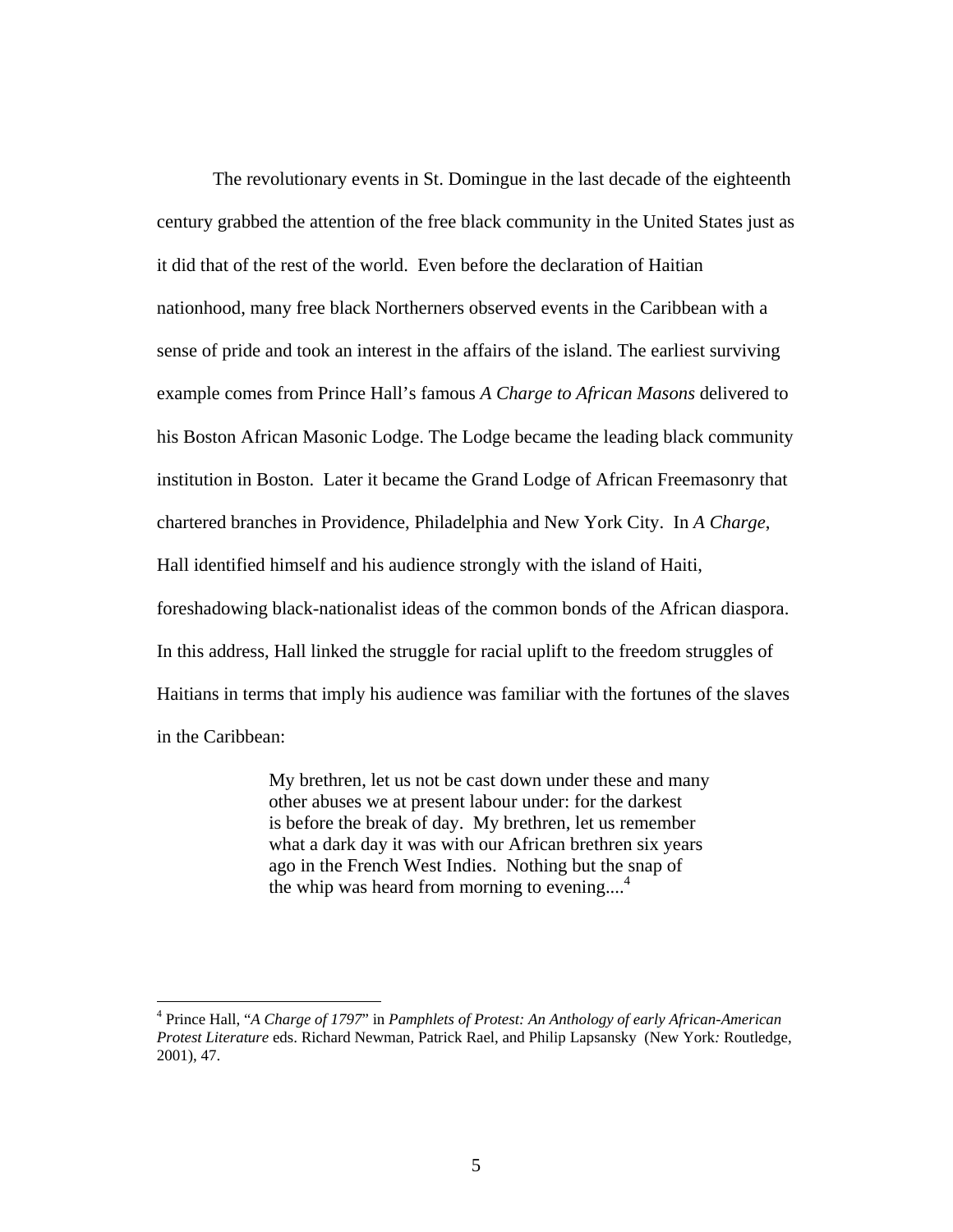Here Hall uses the uprising in St. Domingue to steel his fellow black Bostonians against the insults they were "daily met with in the streets of Boston."<sup>5</sup> He reminds his fellow Masons and his wider Boston audience (for this speech was published) that not only could circumstances be worse, they could improve overnight, as was the case in St. Domingue. This message was intended to charge the black community to confront an increasingly hostile Boston environment that had given them freedom from slavery but little else.

 The palpable connection with Haiti felt by some African Americans was soon expressed—loudly—in Philadelphia. Unlike Hall's message, however, the lesson cited this time was not one of passive patience but of armed militancy. On at least one occasion in Philadelphia in 1804, African Americans responded to racist abuse in American streets with collective violence. During the July  $4<sup>th</sup>$  celebration, in the same year Haiti declared its independence, a few hundred black Philadelphians gathered in the Southwark district, formed military units, elected officers, and armed themselves with bludgeons to march through the city's streets in their own celebration of July 4th. When a white person crossed their path they gave "rough treatment" to that person, according to one account. One unit even entered a household of white men and "pummeled" them. The next day, July  $5<sup>th</sup>$ , the marchers gathered again, "damning" any white person who came near them and declaring, "they would shew them St. Domingo." By using St. Domingue as their rallying cry,

 5 Prince Hall, "*A Charge of 1797,*" 47.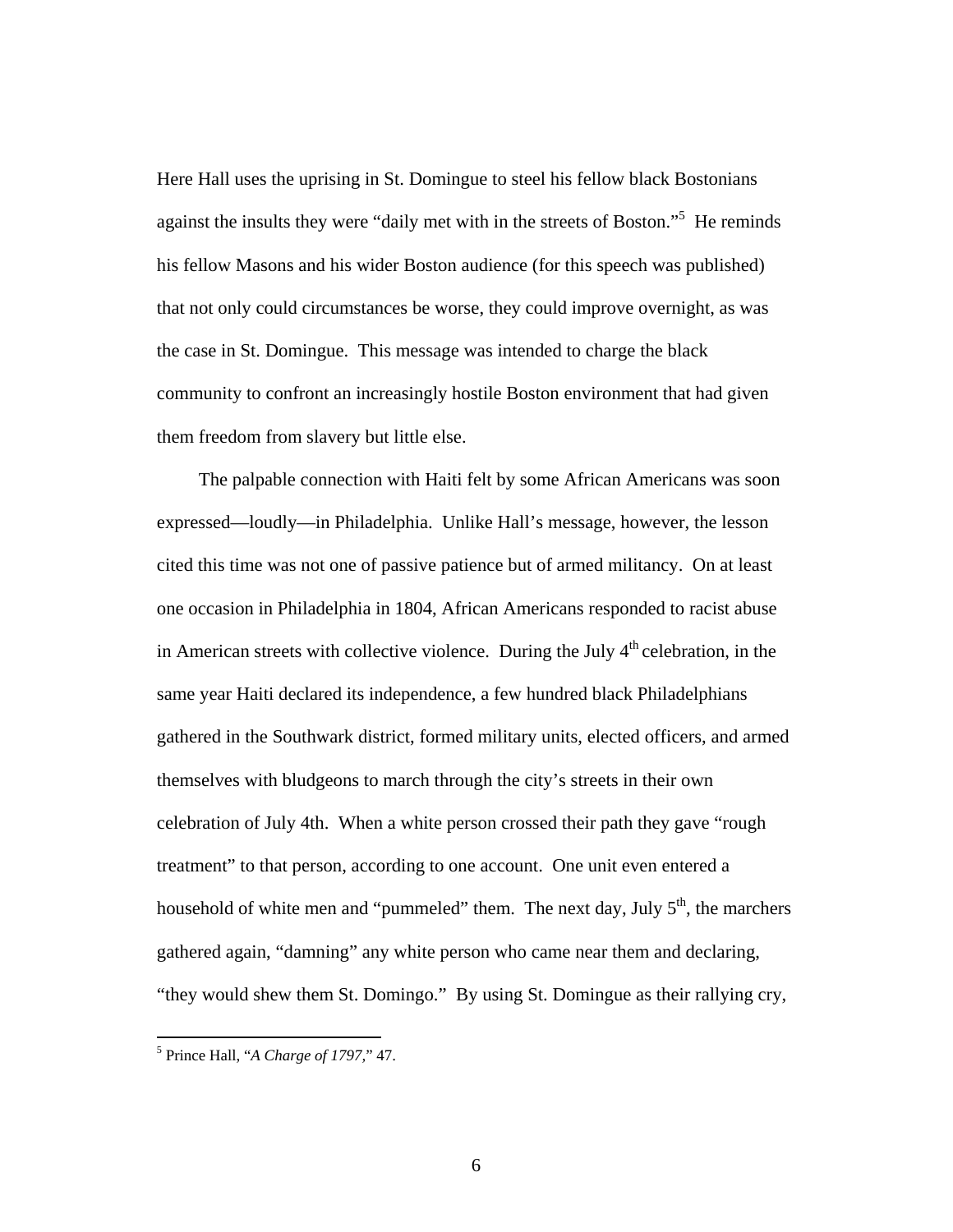these black Philadelphians showed that the Haitian Revolution had taken on an emblematic role in black struggles against white oppression.<sup>6</sup>

 The Haitian Revolution, as it has come to be called, was both a war for freedom and a war for autonomy. If anything, the third war in the "Age of Revolution" was more transformative and bloody than either of its predecessors. Fending off the French, the Spanish, and eventually the English, the St. Domingue revolutionaries achieved independence against fantastic odds and achieved freedom for its former slave residents in a world of slavery. Costing millions in treasure and more than a hundred and fifty thousand lives, the war was protracted, violent, and profoundly transformative—a true social revolution. To understand what moved the slaves to take control of this tiny Caribbean island, we must first examine the context of the radical period.

 Without the French Revolutionary principles of liberty, equality and fraternity that constituencies in the far flung colonies of the Caribbean embraced for themselves, the revolution in St. Domingue would not exist.<sup>7</sup> The ferment and

<sup>6</sup> Gary Nash, *Forging Freedom*: *The Formation of Philadelphia's Black Community, 1720-1840*  (Cambridge, Mass: Harvard University Press, 1988), 176; Shane White, "It Was a Proud Day': African Americans, Festivals, and Parades in the North, 1741-1834" *Journal of American History* 81 (1994): 34; *Albany Centinel*, July 20, 1804. Little is known of the African American crowd's social makeup. The next year, 1805, African Americans who assembled for the  $4<sup>th</sup>$  of July parade were driven from the event. (Nash, *Forging Freedom*, 177).

Laurent DuBois, *A Colony of Citizens: Revolution and Slave Emancipation in the French Caribbean, 17817-1804* (Chapel Hill, N.C.: University of North Carolina Press, 2004).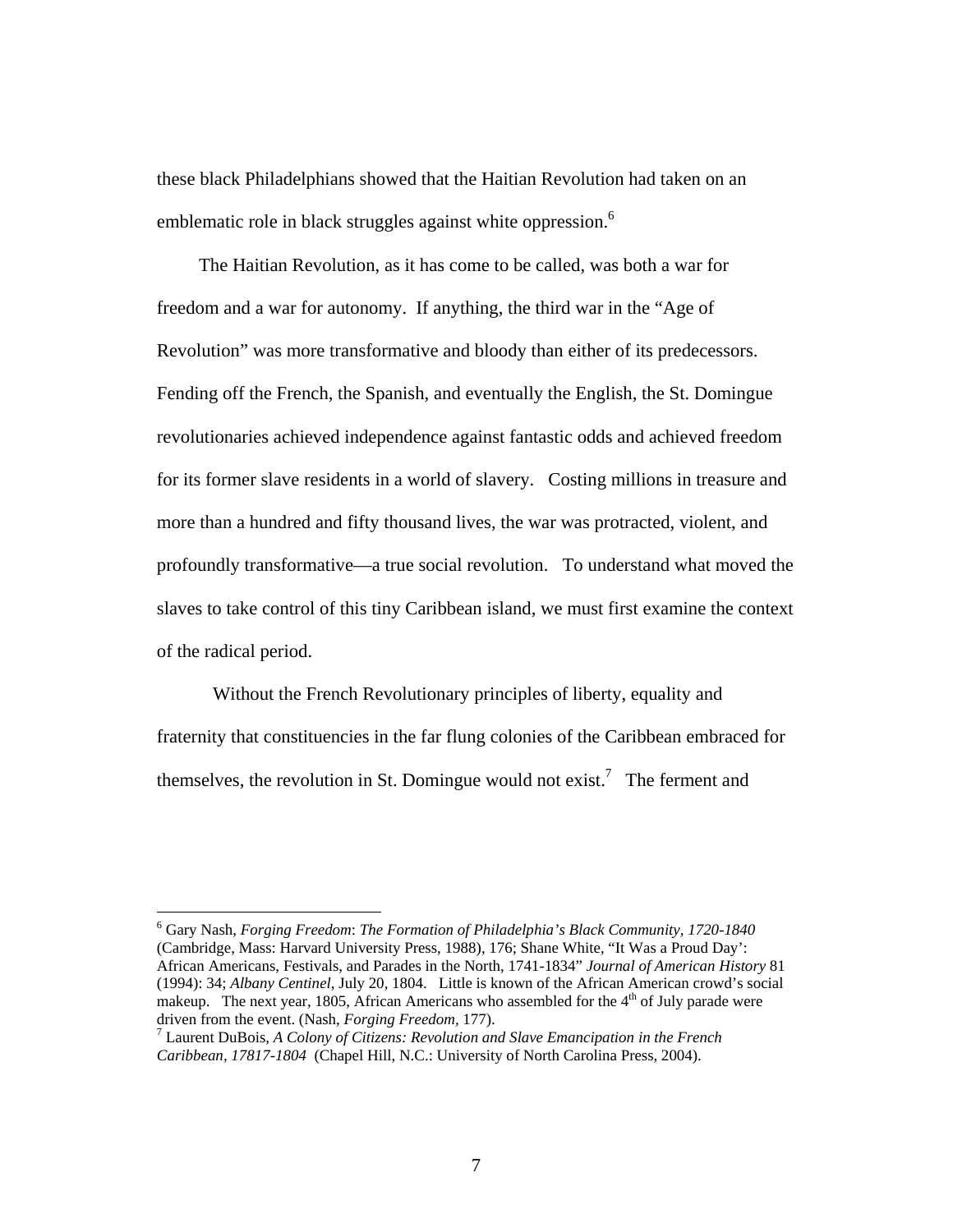reinvention it brought to French society touched off hopes and expectations within St. Domingue's three population groups: white planters, free coloreds, and slaves. $8$ 

 When French Revolutionary leaders wrote the *Declarations of the Rights of Man and the Citizen* that "[m]en are born and remain free and equal in rights, they inadevertly provided an opening to St. Domingue's free colored population, who had been pressing for greater political and social rights in the colony's governance. A group of St. Domingue mulattos led by Vincent Ogé and Julien Raimond, traveled from the West Indies to meet with the new National Assembly to argue for equal rights, believing they were entitled to the same legal, political, and social rights as those enjoyed by St. Domingue's white residents. They, too, were free, wealthy, and landed. The *gens de couleur*, or mulattos, made up a sizeable portion of the colony's population and in 1789, they accounted for 47% of the non-slave population of about 40,000. Most had accumulated wealth through the manufacture and trade of coffee which grew in the mountainous regions of St. Domingue. They owned sizeable plantations and employed slaves to labor on these plantations. Many bought into the distinctiveness of color and the privileges of freedom, believing they shared no commonalities with their mostly black slaves. By petitioning for their rights in Paris, they acted to secure the economic and political privileges that by right freedom, wealth, and landownership and non- blackness gave them.

<sup>8</sup> Most of the following information derives from Laurent DuBois, *The Avengers of the New World: the Story of the Haitian Revolution* (Cambridge, Mass.: Belknap Press of Harvard University Press, 2004).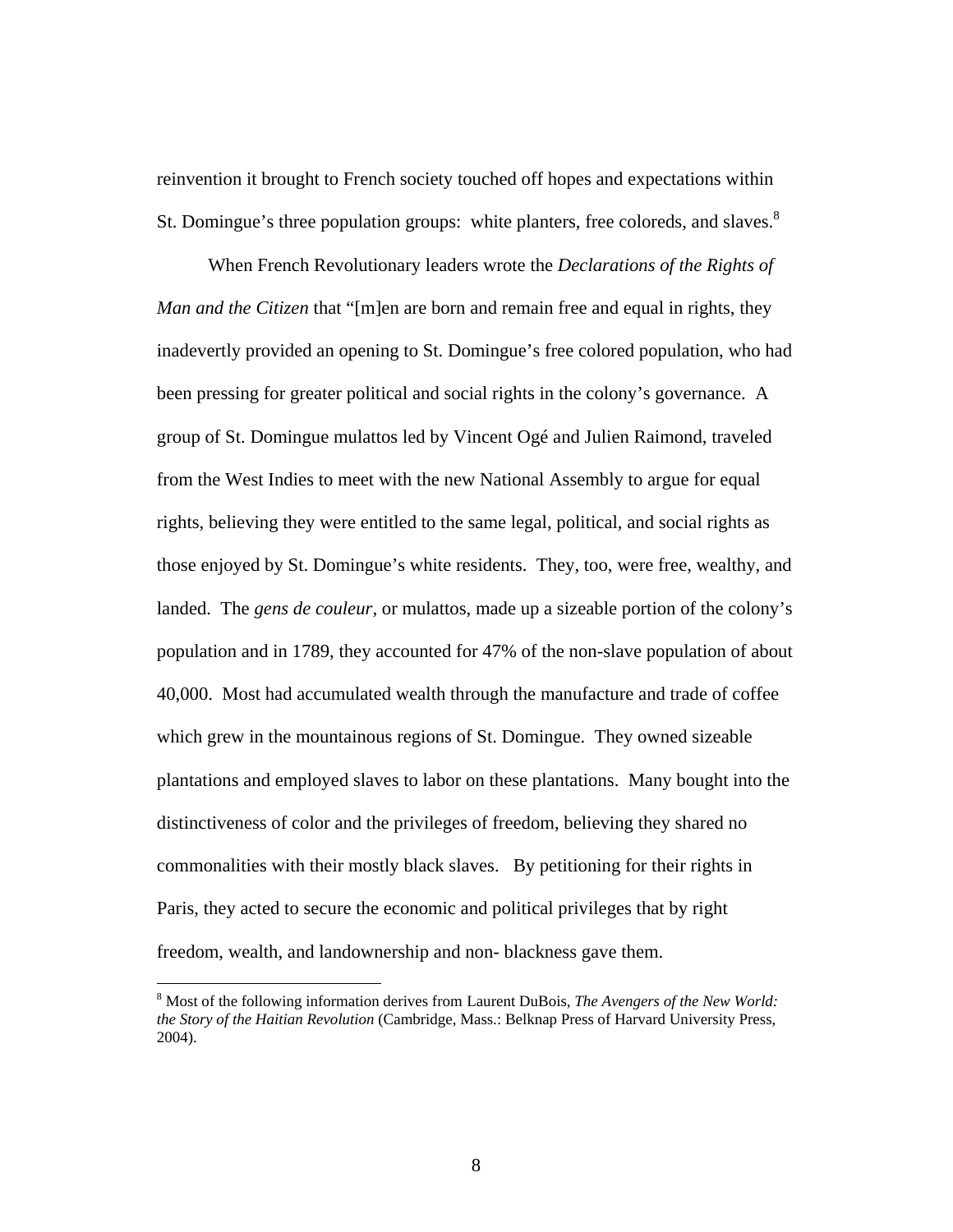Although many in the National Assembly supported the mulattos' claims, white planters and merchants who feared the crossing of the color line, successfully lobbied and blocked the mulatto groups' efforts. St. Domingue's white planter class resisted any extension of rights to the free coloreds, believing it would be the beginning of a slippery slope: "Mulattoes today, slaves tomorrow"<sup>9</sup> They argued the only way to maintain control over slaves was to enforce the color bar, regardless of free status. At first, the National Assembly members' acquiesced to the white planters, but as the French Revolution became more radicalized, the body granted St. Domingue's free population equal rights. In so doing, they opened up a pandora's box.

 Determined to put an end to this metropolitan interference and the destructive forces Parisian officials had unleashed, white planters took up arms—and armed their slaves—to attack mulatto instigators. They promised that unless the dangerous law was repudiated, they would revolt against colonial authority. Mulattoes, for their part, defended against this violence and armed themselves—and their slaves against white aggressors. By the end of the summer of 1791, however, both groups had a far more serious and ominous threat to contend with—widespread slave revolt.

 In late August of 1791, a series of slave revolts broke out in Acul parish in the Petit-Anse region, a region with some of the most productive sugar plantations on St.

<sup>9</sup> Alex Dupuy, *Haiti in the World Economy: Class, Race, and Underdevelopment since 1700* (Boulder, Colo., Westview Press, 1989), 44.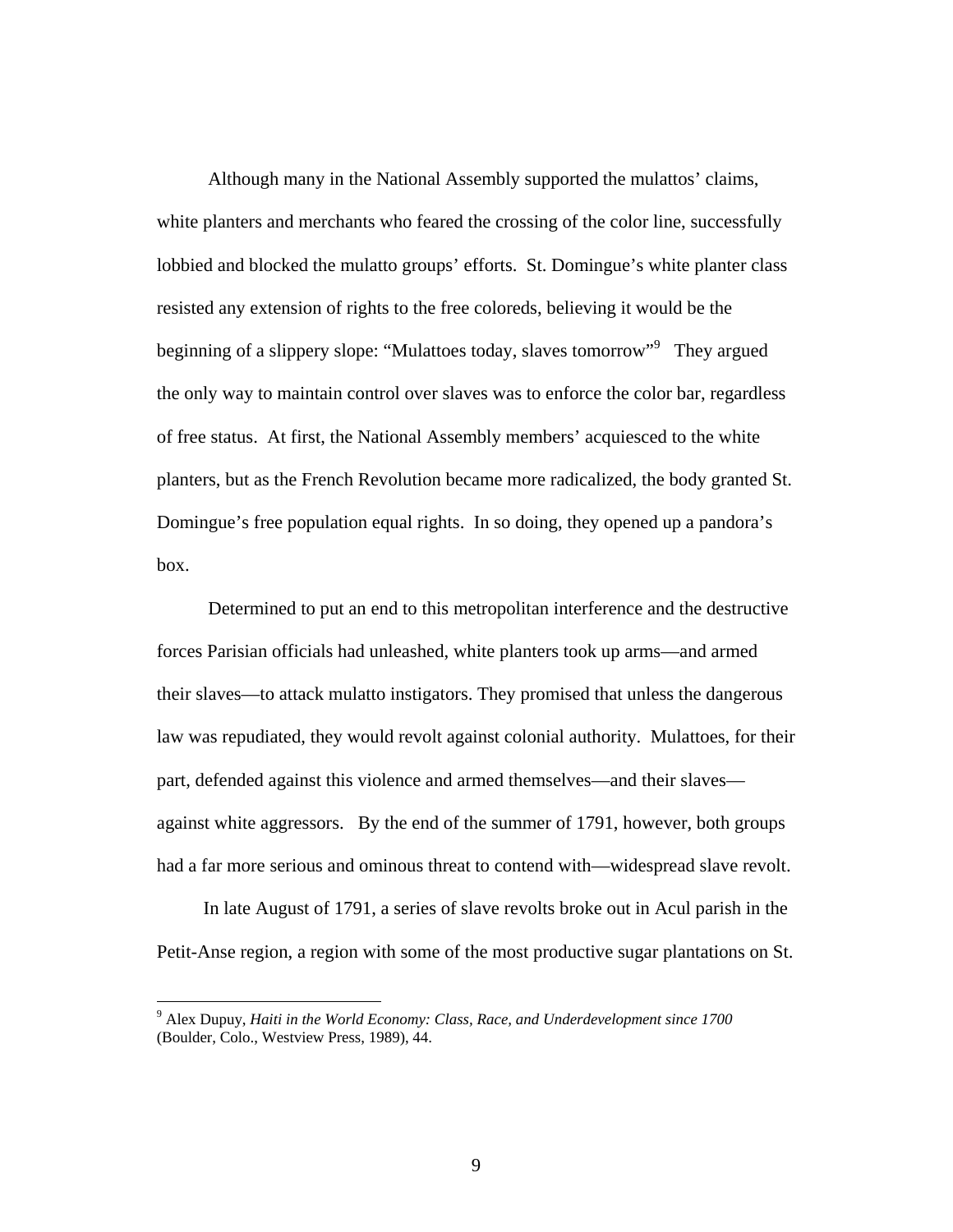Domingue. Given the region's productivity and the extraordinarily physical demands of sugar cultivation and milling, it was commonplace for slaves in the region to be literally worked to death. Clearly they had little to lose and much to gain with successful raids on sugar mills, cane fields, and the murder of refiners, overseers, managers, and planters, the revolt spread quickly and thousands of slaves from neighboring sugar and coffee plantations joined in the blood letting, bringing havoc to the entire region around Le Cap. Planters, their families, and overseers fled the murderous and roving bands seeking refuge in Le Cap. Within days, an army 10,000 strong menaced the town and its inhabitants, and within a month, the slave army had doubled to 20,000.

 Accepting that the crises in its flagship colony had only grown more dangerous and widespread as warring camps of slaves, mulattos and whites fought in every region of the colony, Paris finally took direct military and civil action. The French sent representatives of the National Assembly, Léger Sonthonax and Etienne Polverel, who they invested with complete governing power, and backed with military troops. They were expected to regain control, restore peace, and return the colony to the business of cultivation. Upon arrival, they encountered a St. Domingue torn asunder by internal warfare and by Spanish and English assaults.

 Just as the governing powers in Paris had realized what a mess St. Domingue had become, so, too, had England and Spain. Each wanted to take advantage of the turmoil and place the pearl of the Antilles on a new string. Spain, the colonial power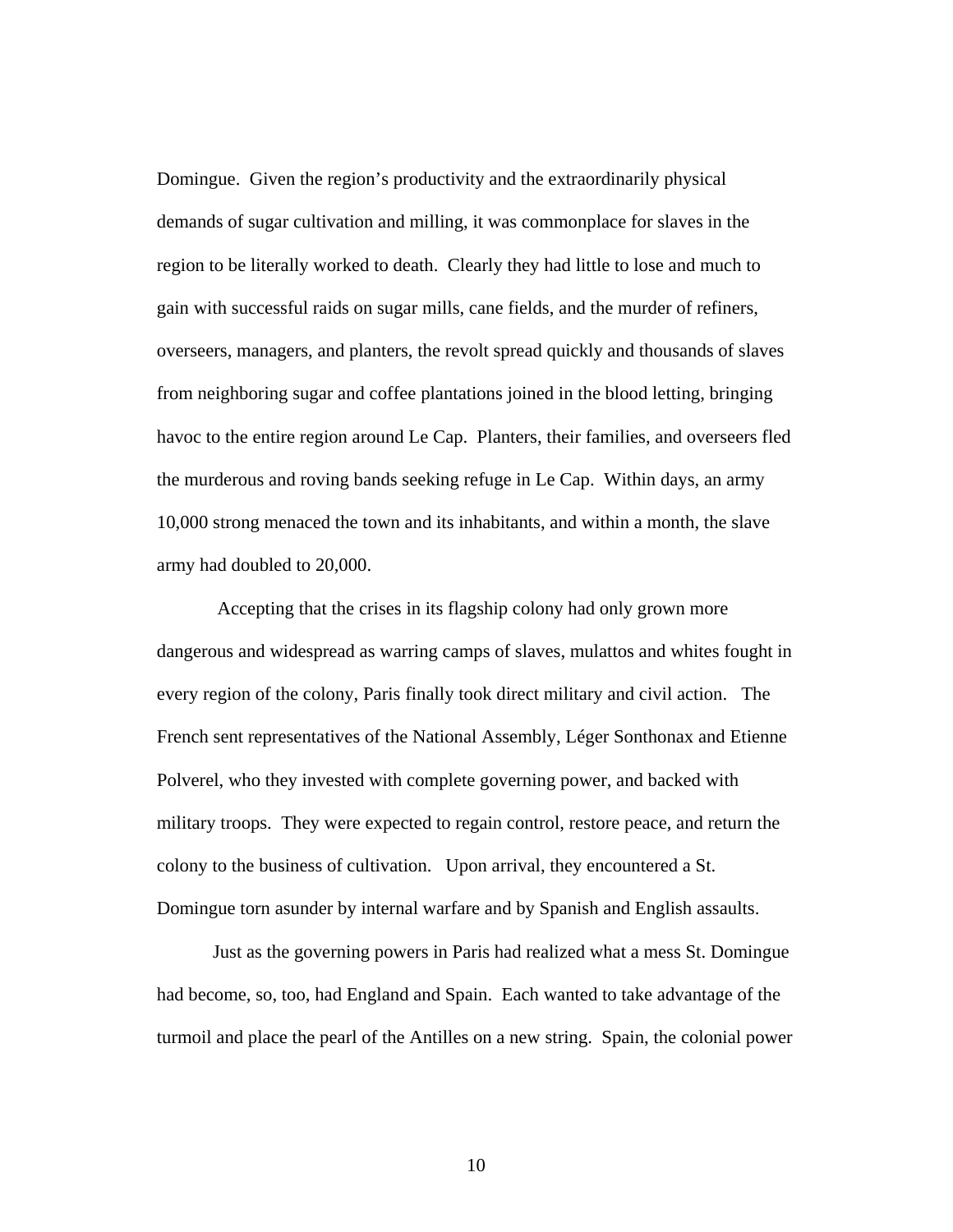in the eastern half of Hispaniola, pushed into St. Domingue in its bid to win the French colony. They made astounding progress because they implemented an effective tactic: arming slaves. Spanish authorities offered St. Domingue slaves their freedom in exchange for fighting the French army. Tens of thousands joined the Spanish forces, including Toussaint Louverture, an ex-slave, who became a leading general. Fearing the loss of the colony to Spain, Sonthonax and Polveral echoed a British tactic to counter the Spanish invasion: they decided to grant freedom to slaves who joined the French forces in defending St. Domingue. To the French commissioners, the Spanish invasion—and their powerful slave allies—posed the greatest threat to the colony's future. Their first priority was to save the colony for France. When this inducement failed to stop the flow of slaves to the Spanish, Sonthonax went one step further—declaring all St. Domingue's slaves free on August 29, 1793.

 St. Domingue planters—both white and free coloreds—watched in horror as the entire social and economic foundation of the colony was up ended. The planters took steps of their own, inviting England to take possession of the island and reinstate slavery. By 1794, England's troops claimed territory along the coast near Port au Prince and by the end of the summer, the port itself. With the English threat strengthening, and the door to freedom perilously near to closing, slaves acted to save themselves and the French colony, by joining the French army. That's when Toussaint Louverture, himself a former slave, deserted the Spanish and brought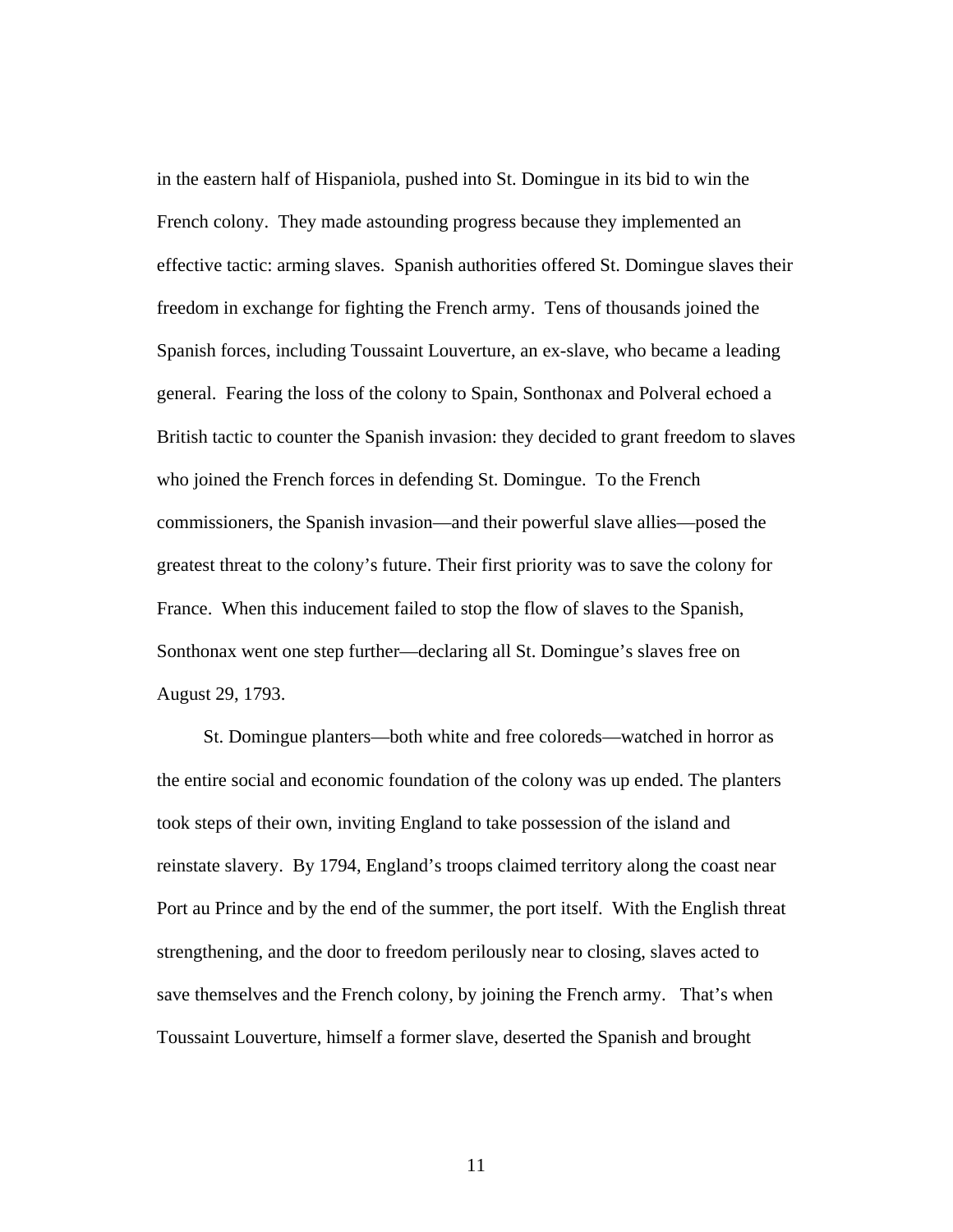thousands of ex-captives to join the French army. Louverture's army helped quickly rout the English and Spanish, and their allies the planters.

 After 1794, Louverture became the most powerful figure in St. Domingue. His charisma, energy, and intelligence allowed him to outmaneuver black, mulatto, and white rivals. In these power struggles, Louverture fought in pitched battles that resulted in the retreat and eventual withdrawl of one of his most formidable rivals, General Riguad, a mulatto landowner. Among those who retreated and eventually left the island were Alexandre Petion and Jean-Pierre Boyer, two future presidents of Haiti.

 In 1798, Louverture negotiated the departure of English troops, and in 1800, boldly attacked the Spanish colony of Santo Domingo, bringing all of Hispaniola under his control. Until 1802, Louverture juggled the conflicting and diverse interests of the remaining planters (even inviting planters who had fled the island to return), French metropolitan authority, and freed slaves to produce a functioning and stable dominion—all the while staying true to his commitment to slave abolition. Although increasingly, his policies brought into question how free these ex-slaves were as many plantation cultivators worked under coercion.

 During Louverture's tenure, he wrote a constitution, establishing a new labor system of contracts for plantation labor, a new currency, a law and court system, a new tax code, and even public schools. He even negotiated commercial treaties with foreign powers, effectively managing the colony as an independent and autonomous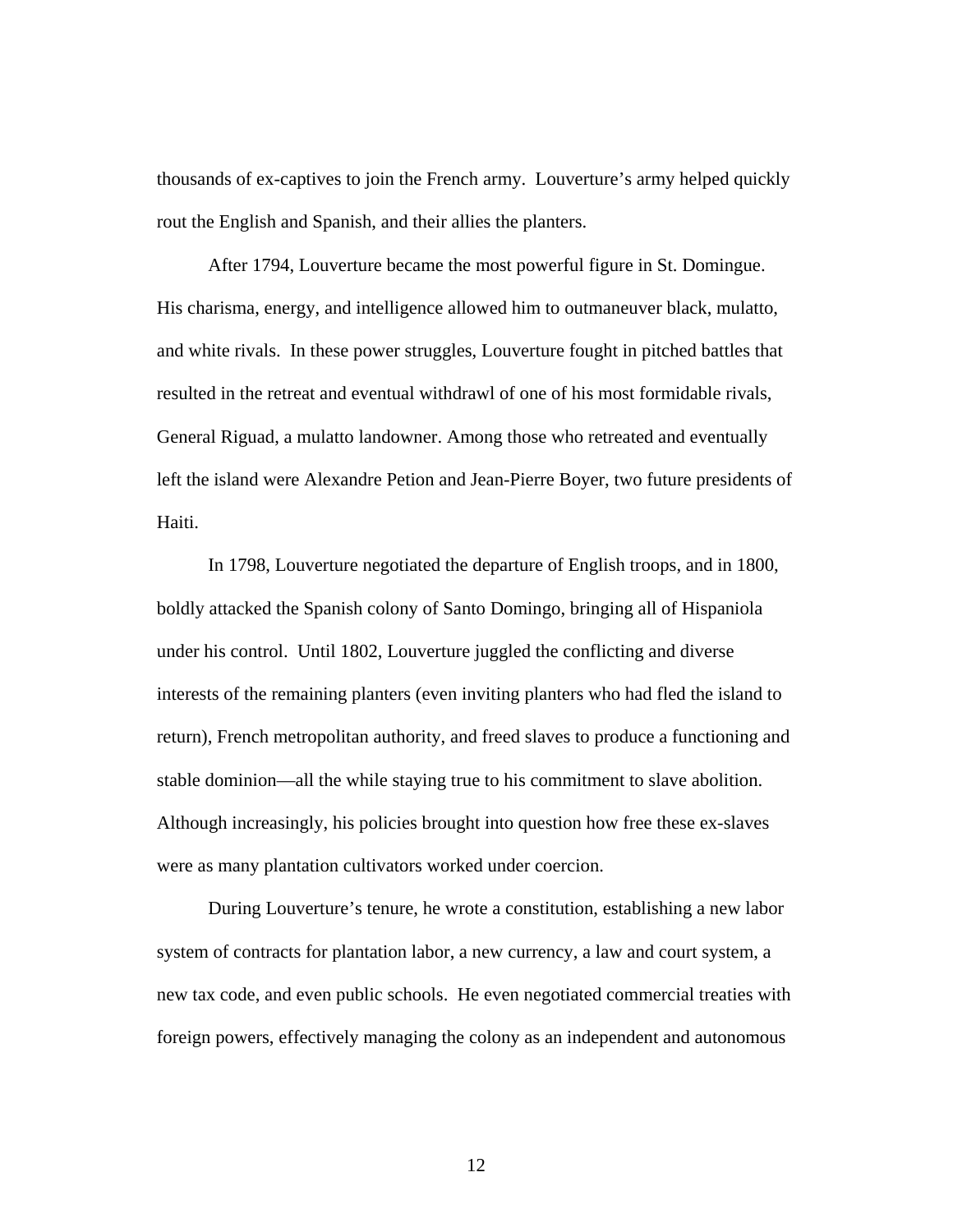state. His most important trading partner became the United States under the Adams administration which urged him to declare St. Domingue's independence. Yet he hesitated to take the final step of declaring independence, fearful that France, enraged at the loss of the island, would invade. Louverture was keenly aware that white allies would be essential to St. Domingue's future. He also realized how threatening St. Domingue was to potential trading partners and understood that as long as France provided some legitimate standing and protection, these powers would not isolate the island diplomatically or economically. Despite his supreme tactical abilities, however, Louverture read France's newest leader, Napoleon, incorrectly. Like many others, Louverture underestimated the Corsican's appetite for conquest.

 In 1802, Napoleon set his eyes on France's New World empire, determined to retake direct control of St. Domingue and reinstate slavery there. To do so, Napoleon sent General Leclerc, his brother in law and tens of thousands of soldiers, including veterans of the continental army and former Rigaud supporters. These mulatto supporters wished to regain control and oust Louverture once and for all. Neither Leclerc nor Napoleon expected widespread resistance, and assumed Louverture and his troops would capitulate quickly. Instead, resistance was fierce, and Leclerc, desperately seeking the war's settlement, unleashed 'total war' tactics that targeted black and mulatto men, putting to death all who were captured. Even women and children were targeted, subjected to public torture and mutilations.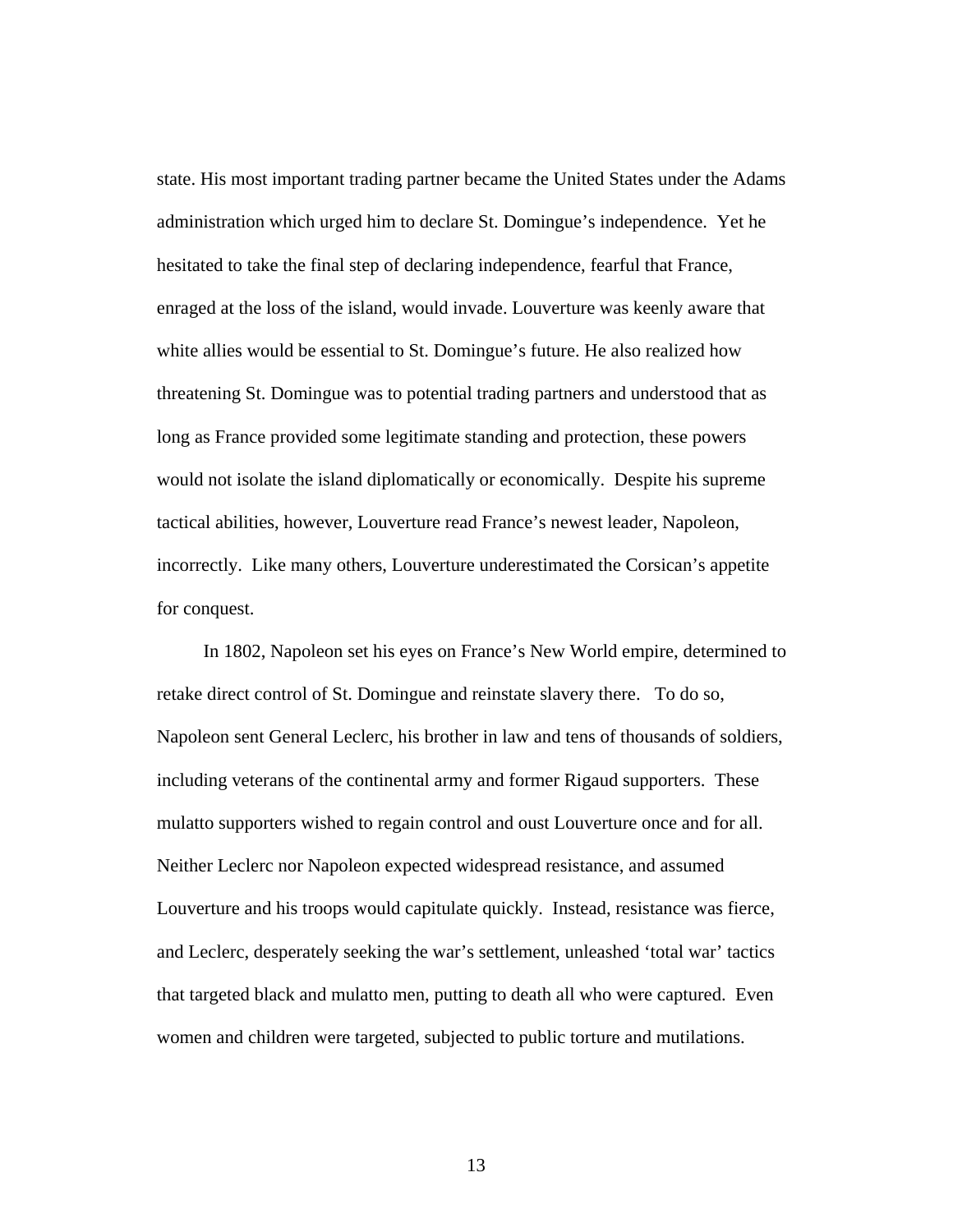One of Louverture's generals, Jean-Jacques Dessalines, who would become Haiti's first leader, also used total war tactics, taking white residents hostage and often murdering them out of revenge for French atrocities. By 1802, however, Louverture's army faced defeat. Many of his generals surrendered, including Henry Christophe, another future Haitian leader, Jean-Jaques Dessalines, and eventually even Louverture. After Louverture's capture and deportation to France, Leclerc hoped French control would meet with no further resistance.

 This hoped-for peace never materialized as many in Louverture's army refused to submit. The fight against the French intensified when news reached St. Domingue that France had re-imposed slavery upon its colonies of Guadeloupe, Martinique, and Tobago. Soldiers defected from the French army and joined the growing bands of insurgents and ordinary citizens determined to fight the French to the death, embracing the motto, "live free or die."

 Leclerc continued his barbaric tactics, ordering the systematic murder of mulattoes and black families. Mass killings and drownings took place all during the summer of 1802. Dogs, which had been especially trained to maul, arrived from Cuba to provide added support to the French soldiers, who had themselves been dying in the thousands as a yellow fever epidemic hit. Unsurprisingly, these practices fueled ever greater resistance, pushing the remaining mulatto soldiers, including Petion and Boyer, who had invaded with the Leclerc forces, to desert and join the revolutionary forces.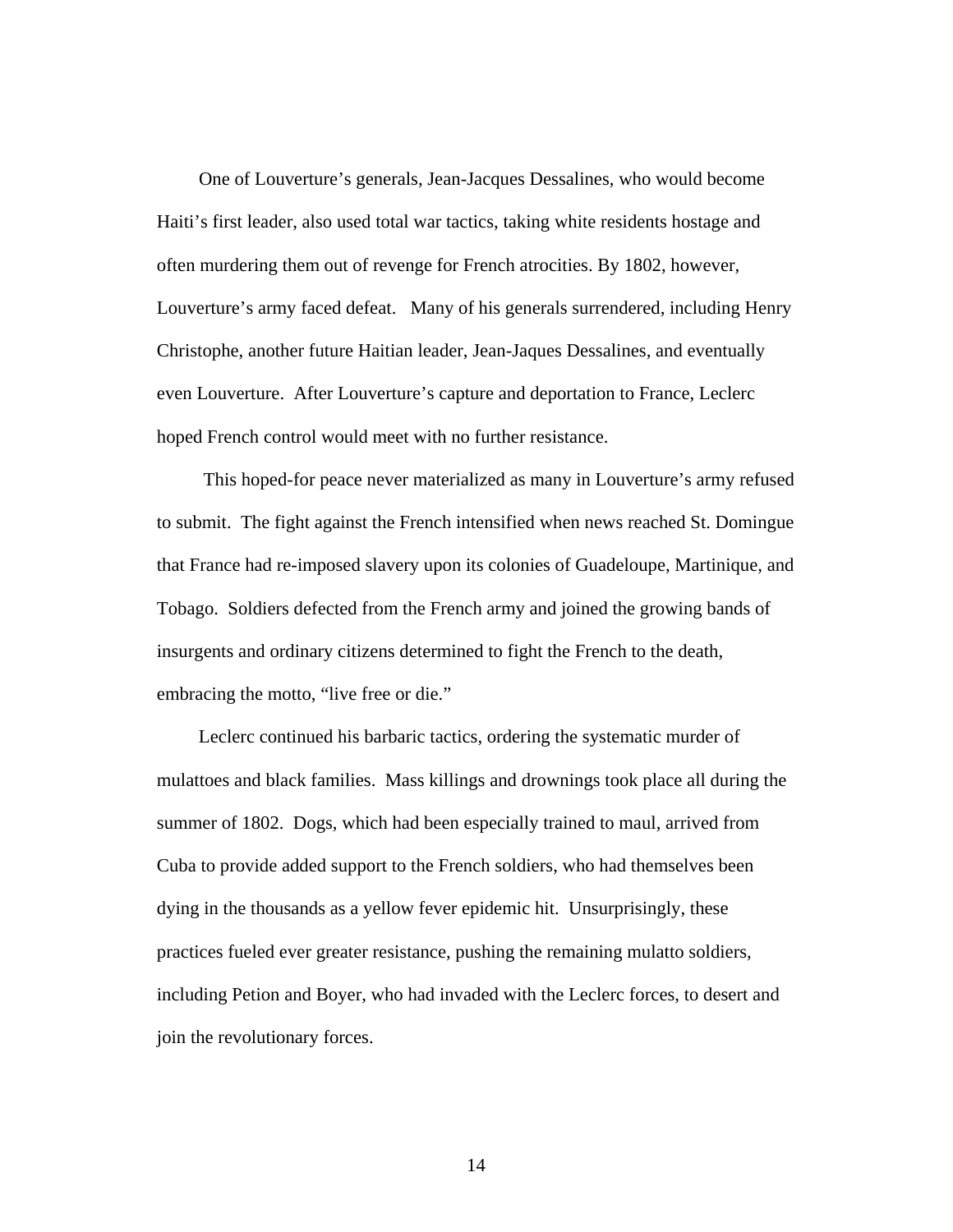Dessalines, as a leading general under Louverture, came to his full potential as a killing machine during these years. His strength and viciousness rallied the diverse groups of mulattoes and blacks to unify under his command. By the end of November of 1803, Dessalines and his army had routed the remaining French troops. At last, the French commander, General Rochambeau, who had succeeded Leclerc who died from yellow fever, agreed to leave the island. He left, however, without signing a formal peace treaty or recognition of independence, leaving Haiti and its people vulnerable to future attacks.

 This was the long and protracted war that gave St. Domingue's slaves their freedom, turned the colony into Haiti, an independent nation, and formed Haiti's first generation of leaders. Scholars have long focused on the Haitian Revolution as that state's key contribution to debates on slavery and abolition in the Atlantic World.<sup>10</sup> The undeniable significance of the revolution to contemporary thought on the slave system has had the effect of muting another powerful signal from the Caribbean island: the emergence of a peaceful nation and how that influenced the free black population of the United States. When rebels in St. Domingue fought for and won freedom from slavery and colonialism, they directly challenged ideas of white supremacy. When they founded and governed their own state, they again undermined that view of the world by challenging the notion that freed slaves and free people of color were incapable of sustaining independence. With the revolution, they changed

<sup>&</sup>lt;sup>10</sup> David P. Geggus, ed. *Impact of the Haitian Revolution in the Atlantic World* (Columbia, S.C.: University of South Carolina Press, 2001).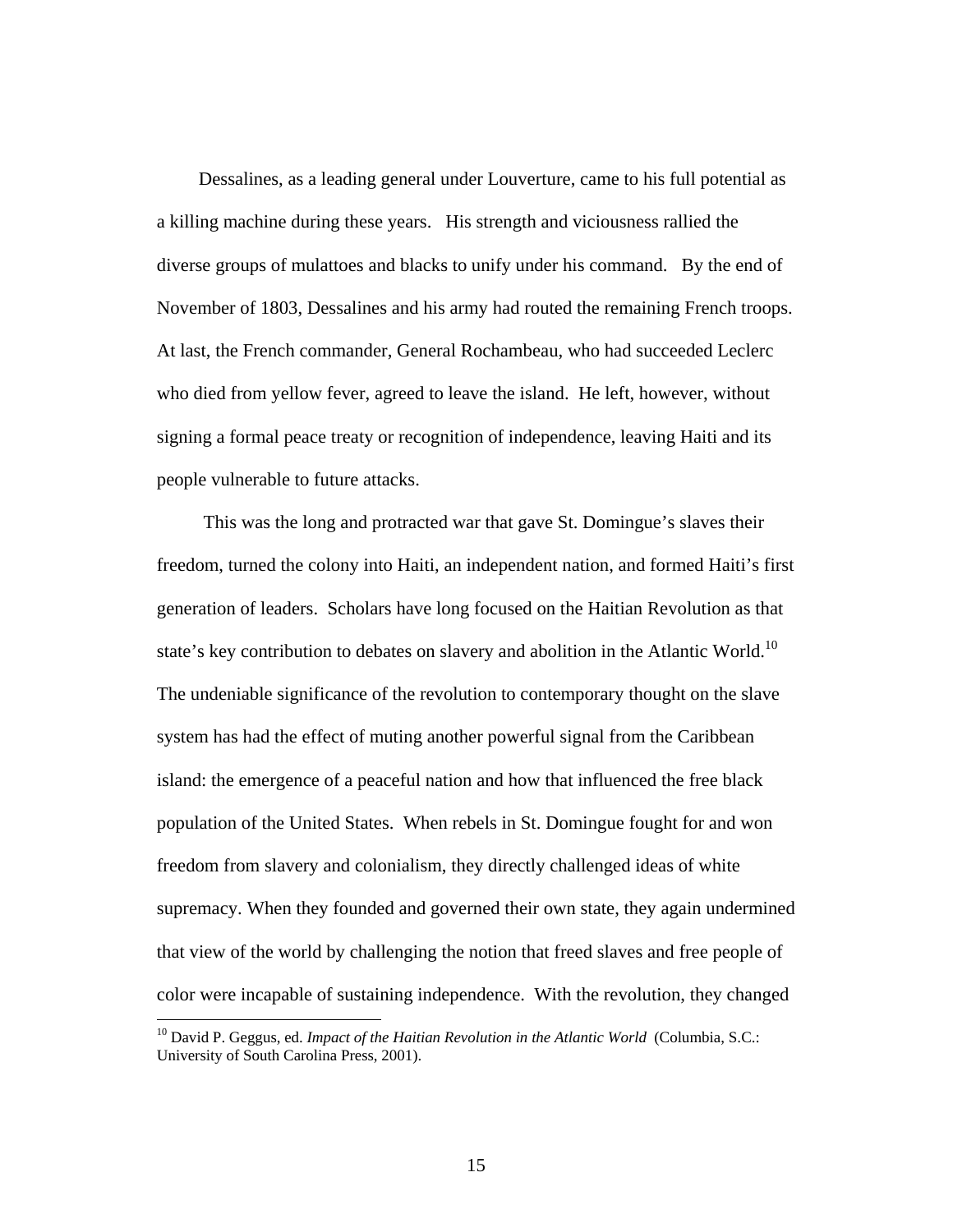the paradigm of possibilities for militant slaves; through independence, they did the same for politicized free blacks. The establishment and progress of Haiti as an independent black nation marked a political and cultural milestone that was not lost on Rev. Peter Williams or his peers.

 I argue both Haitian and African American leaders actively promoted the island as a quintessentially black nation. Haitian leaders did so by codifying the concept in the nation's constitution, and also by other words and deeds. At independence, Haiti identified itself by color declaring in Article 14 of its Constitution: "Haitians henceforth will be known by the generic name of blacks."<sup>11</sup> All inhabitants, regardless of the skin color, would be considered "black," suggesting an open and inclusive black identity. The Constitution also outlawed all white landownership, indicating a color consciousness. Around the same time, the African American community began looking to the Caribbean island and embracing their color as an identifier. This choice, just as in Haiti, was a strategy to unify against white oppression and racism.<sup>12</sup> Yet, in both cases, emerging black identity was not based on an essentialist or biological notion of difference but was characterized by shared goals of unity, autonomy, and freedom from white rule.<sup>13</sup> Haitians had

<sup>&</sup>lt;sup>11</sup> *Les Constitutions d'Haiti* ( Paris: Louis-Joseph Janiver, 1886).<br><sup>12</sup> African'' had been the most common designation and continued to be used. James Sidbury, *Becoming African in America*: *Race and Nation in the Early Black Atlantic* (New York: Oxford University Press, 2007).

<sup>&</sup>lt;sup>13</sup> African Americans as a whole did not embrace racial notions of difference based on physical or biological characteristics although increasingly some black individuals wrote of Africans' physical and moral superiority to whites in the later nineteenth century. Wilson Moses, *Afrotopia: The Roots of*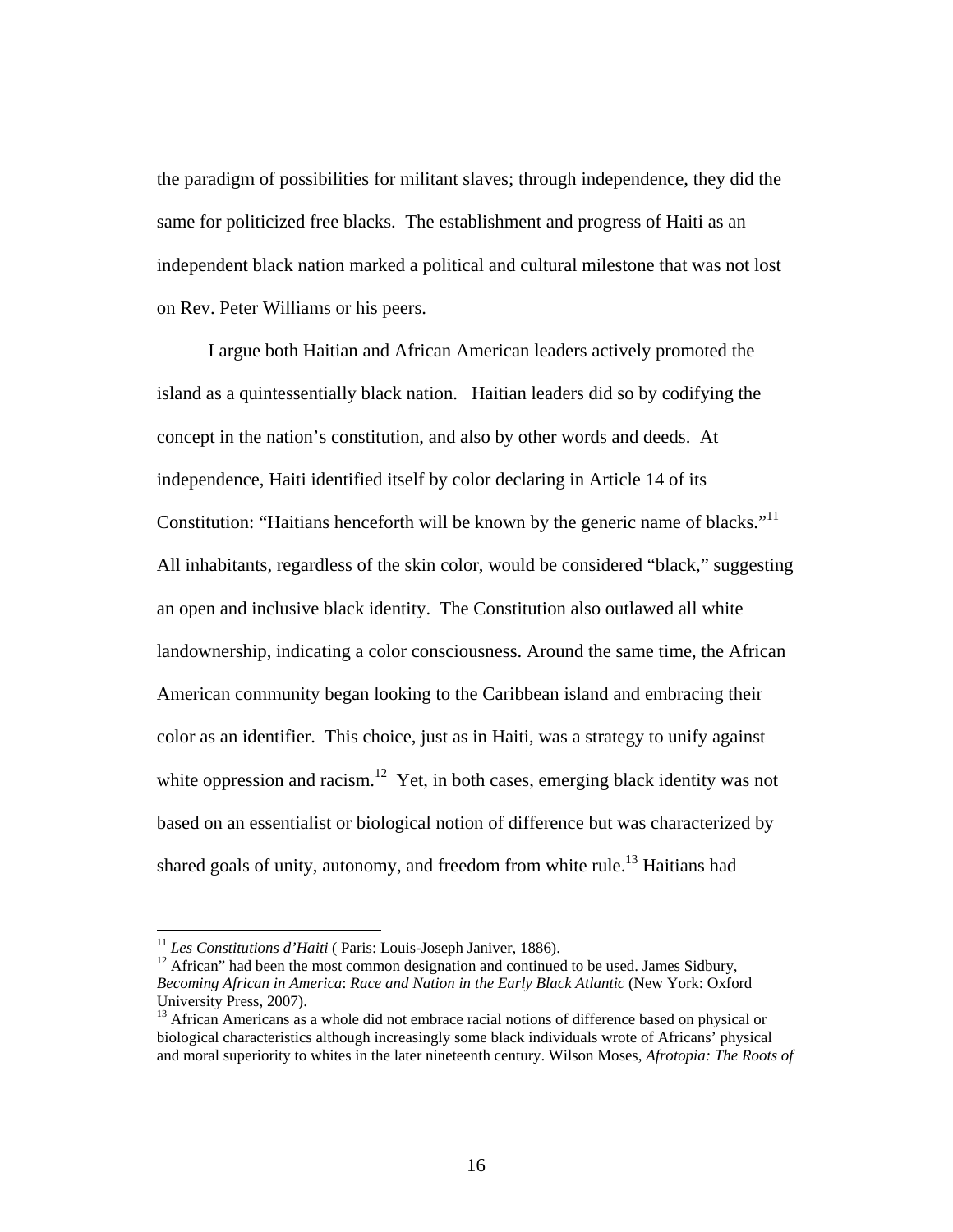embraced those goals in their foundational texts and laws and African Americans increasingly believed that these goals could only be attained in a black-ruled dominion separated from white control.

 Historians generally define black nationalism as a separatist ideology that took hold in the African-American community in the 1850s. Some historians have claimed African Americans by aspiring to form a black nation were declaring they no longer wished to integrate into American society or culture.<sup>14</sup> Recently, historians have moved past this dichotomy and viewed black nationalism as an evolving idea that reflects the complex goals, forces, and ideologies shaping the community's views of nation, separation, and migration.<sup>15</sup> African Americans who ventured to Haiti in the 1820s believed they were settling in a black republic analogous to the United States, a country that offered equality, freedom, and a republican government.

 Posterity has not been kind to Haiti's first generation of leaders. Some have characterized these people as originating the economic and political morass into

*African American Popular History* (New York: Cambridge University Press, 1998), Chapter 2 and 3; Wilson Moses, *Golden Age of Black Nationalism, 1850-1925* (Hamden, CT..: Archon, 1978). 14 John H. Bracey, August Meir, and Elliot Rudwick, (eds.) *Black Nationalism in America*  (Indianapolis: Bobbs-Merrill, 1970); Wilson Moses, *Afrotopia: The Roots of African American Popular History* (New York: Cambridge University Press, 1998), Chapter 2 and 3; Sterling Stuckey, *Slave Culture: The Foundations of Nationalist Thought* (New York: Oxford University Press, 1987), Chapter 1; Moses, *Golden Age of Black Nationalism*, 25.<br><sup>15</sup> Peter Hinks, (ed.) *David Walker's Appeal to the Coloured Citizens of the World* (University Park,

Pa: Pennsylvania State University Press, 2000); James Sidbury, *Becoming African in America;*  Dickson Bruce, Jr. "National Identity and African-American Colonization, 1773-1817"*Historian* 58 (1995): 15-29.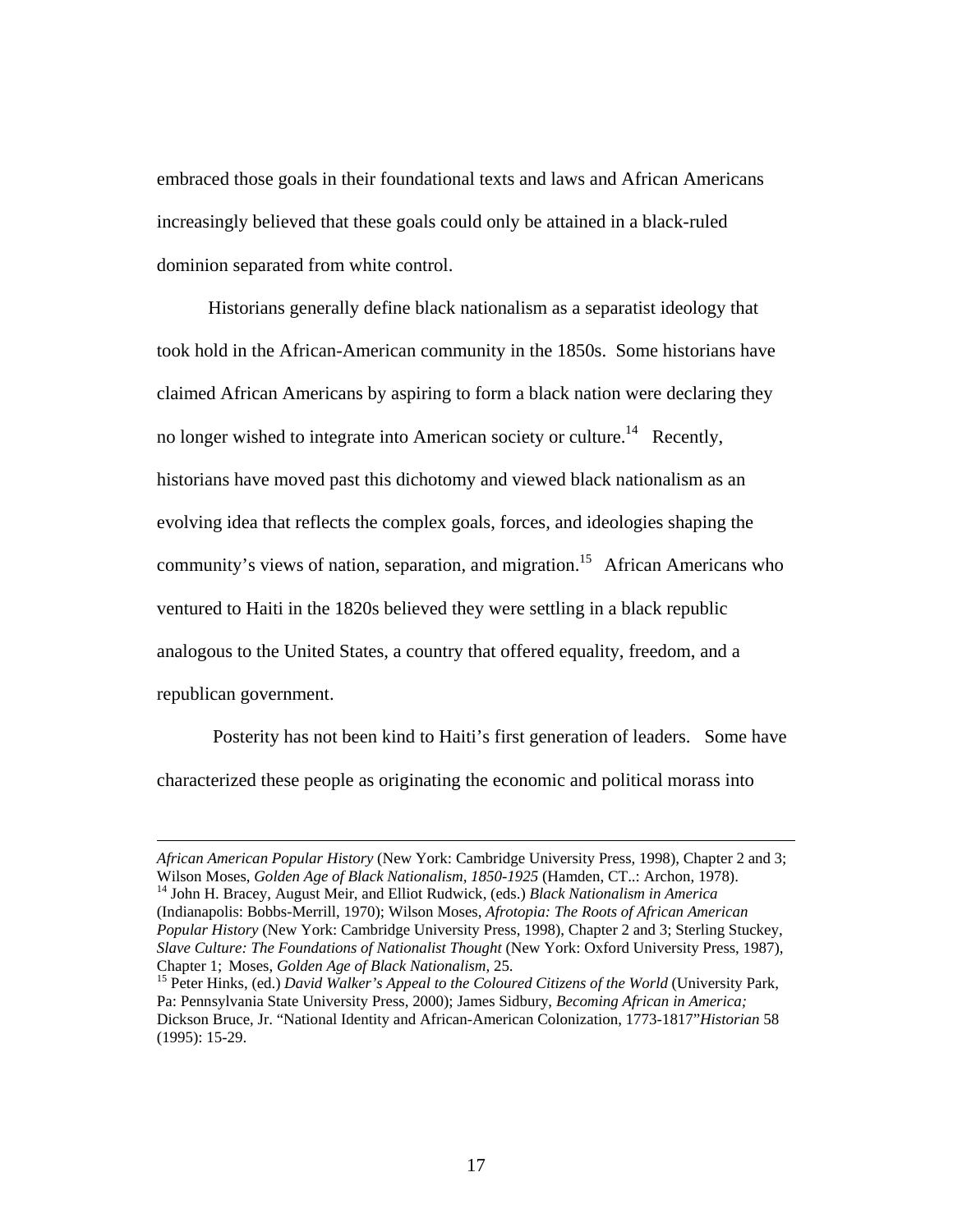which their country later slid. Leading the first nation in the world to throw off slave shackles and only the second to achieve independence from colonialism, their achievements should be considered in light of the tools available, and the hostility of the international community. These leaders were aware that Haiti's independence and nationhood were symbols of racial uplift, and proof of racial equality, but also aware that world opinion and economic viability were crucial to its fortunes. Early leaders actively worked to bring African Americans to the island as part of their nation-building efforts.Chapter Two reveals how every Haitian leader starting with Dessalines actively tried to recruit African American migrants. All were motivated by both pragmatic and philanthropic goals. Settlers from America would provide Haiti badly needed workers and market-driven individuals to help transform the subsistence based mindset of their people. At the same time, these settlers would be adding to the wealth of Haiti and improving its image abroad. As detailed in Chapter Three, "Boyer's Project," President Boyer took this one step further. He hoped that by opening up his country to African Americans (and helping to offset the initial costs) he could win recognition from the U.S. By asking the U.S. to accept the quintessentially black nation as an equal, Boyer pressed the government to address racial equality.

 Indeed, sectionalist tensions between the increasingly antislavery North and the increasingly slave-dependent South heated up around the issue of Haiti in the early 1820s. Much attention has been paid to the ramifications of this third major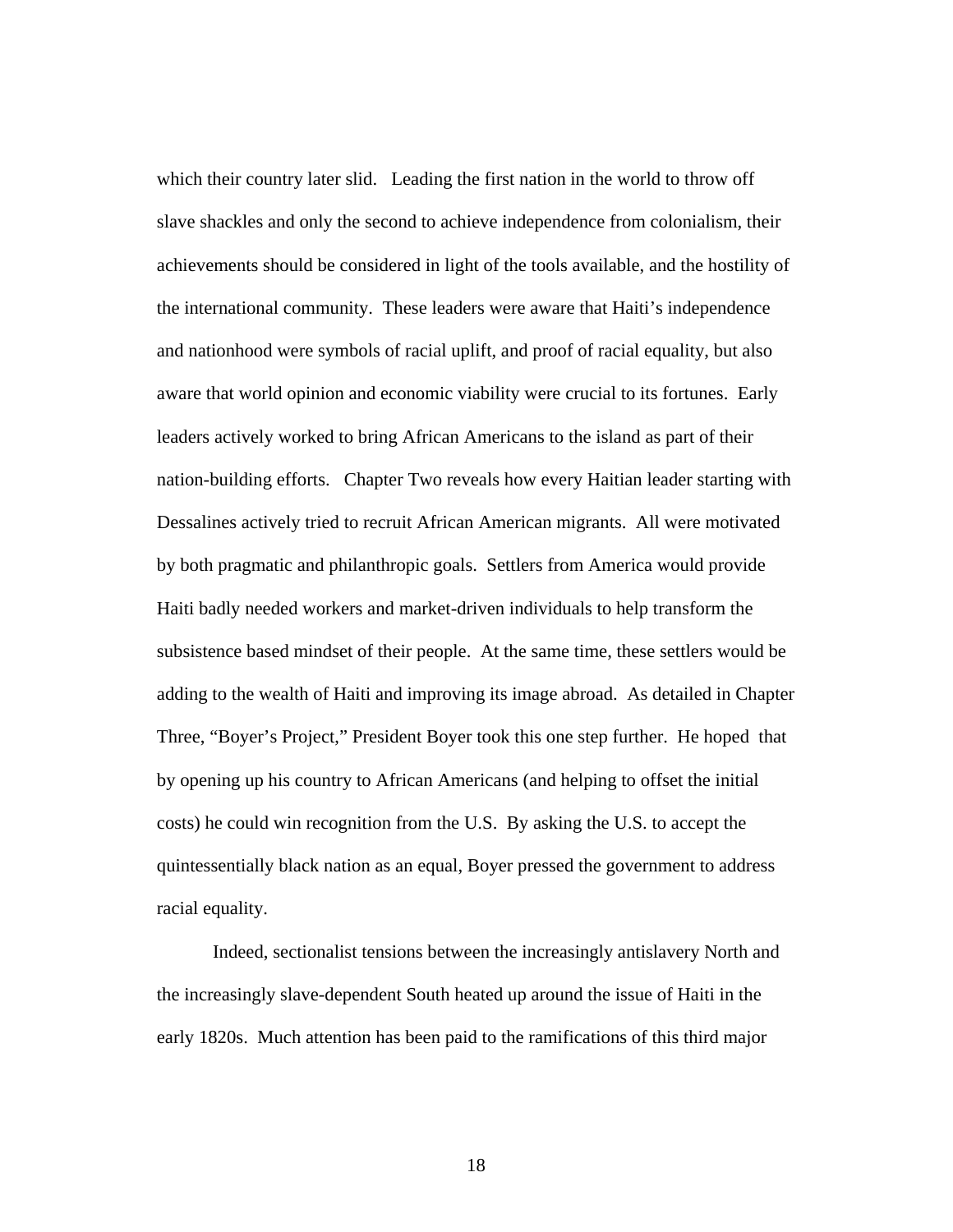revolution on the Caribbean and the wider world and far less to examining the influence the independent nation of Haiti exerted on national U.S. politics and the growing divisions in the late 1810s and early  $1820s<sup>16</sup>$  Just as the Missouri Compromise was a domestic flash point on slavery at the diplomatic level foreign policy debates over recognition of and emigration to Haiti brought out intensified sectionalist feelings. Conflicting views of Haiti as a dangerous precedent for the South and an important market for the North became entwined in this sectionalist debate. These were issues President Boyer and his supporters grappled with as they pushed for American acknowledgment of Haiti's independence. Boyer understood that recognizing his state would put the U.S. on the record as accepting a black people as equals—unacceptable for southern politicians. As Boyer neared a critical mass of support for opening up of diplomatic ties, his name was dragged into the infamous Vesey Conspiracy Trials in the South.

 Newspapers played a central role in advocating a change in the relationship between Haiti and the United States during these years. With journalism in its

<sup>&</sup>lt;sup>16</sup> Edward Bartlett Rugemer, "The Problem of Emancipation: The United States and Britain's Abolition of Slavery" (Ph.D. diss., Boston College, 2005); Steven Heath Mitton, "The Free World Confronted: The Problem of Slavery and Progress in American Foreign Relations, 1833-1844" (PhD. diss., Louisiana State University, 2005); Tim Matthewson, "Jefferson and Haiti" *The Journal of Southern History* 61 (1995): 209-248; Michael Zuckerman, "The Power of Blackness: Thomas Jefferson and the Revolution in St. Domingue" In *Almost Chosen People*: *Oblique Biographies in the American Grain* (Berkeley, CA.: University of California Press, 1993); Peter Onuf, *Jefferson's Empire: The language of American Nationhood* (Charlottesville, VA.: University Press of Virginia, 2000); Donald R Hickey, "America's Response to the Slave Revolt in Haiti, 1791-1806" *Journal of the Early Republic* 2 (1982): 361-379.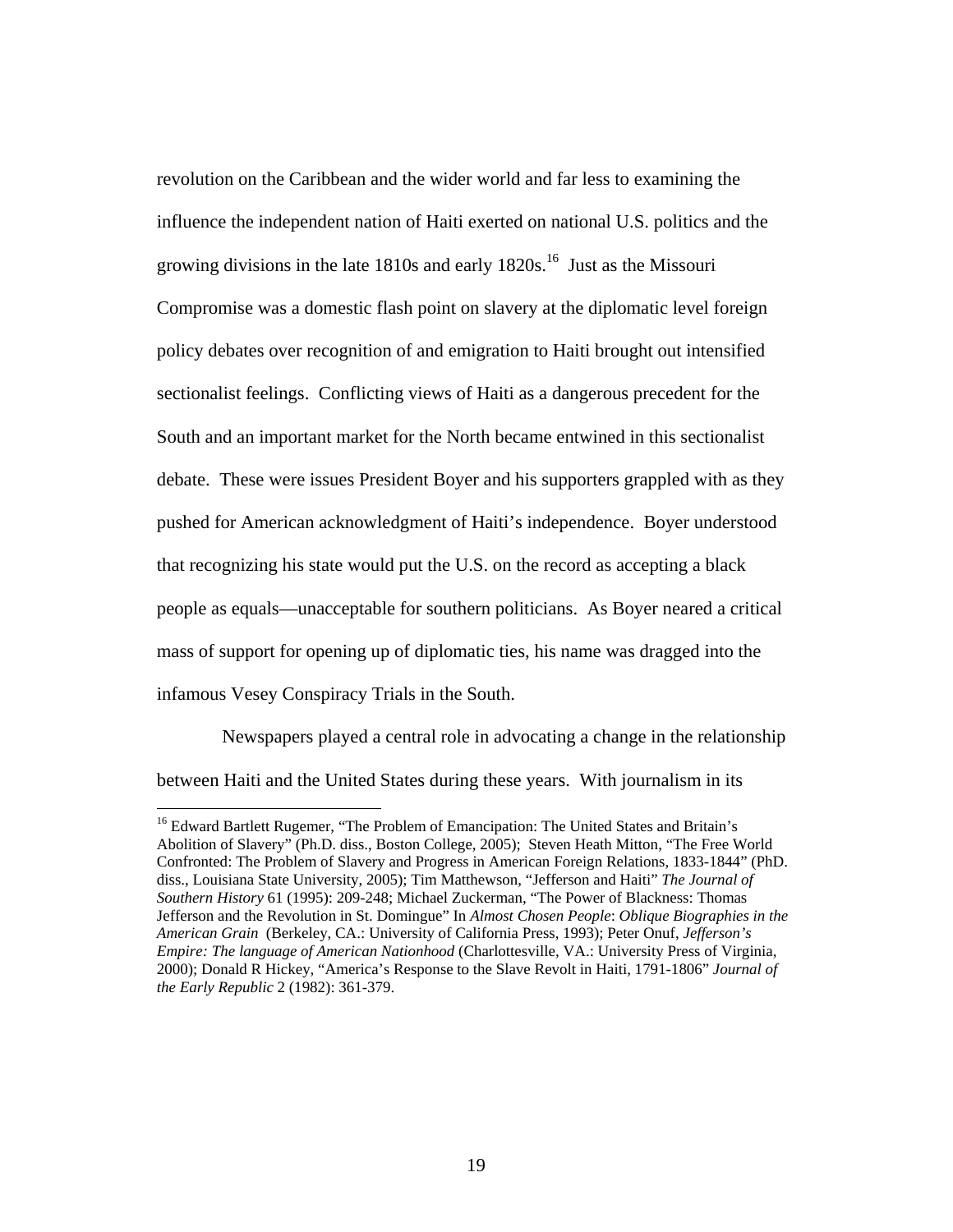infancy, these publications were as much a forum for each editor's views and pet projects as they were for news reporting. These newspapers were filled with reports about Haiti and Haitian leaders, including public proclamations, the "progress" of the island, and the commercial opportunities. Even reports that focused on trade offered accounts of Haiti's government and current events as context. Editors such as Hezekiah Niles and Benjamin Lundy, and countless others contributed to this public file on Haiti. Niles published *Niles' Weekly Register* and prided himself on the paper's impartiality in an era when newspapers understood their role as representing particular political parties. This stand gave his paper a national and wide ranging audience. Benjamin Lundy, the most famous American abolitionist in the 1820s, also lived in Baltimore, moving from his native Tennessee, to publish *Genius of Universal Emancipation.* He established his paper specifically to function as an antislavery voice and prompted the cause of Haitian recognition and emigration, as shown in Chapter Four, "The Marketing of Haiti."

 Chapter Five, "Push and Pull," argues that African Americans were attracted to Haiti because they viewed the nation in many ways as the black "land of the free." Haiti as a black-ruled, constitutional republic offered economic opportunity, equality, and citizenship to all its black residents. By migrating, African Americans demonstrated a belief in a black nation for all the descendents of Africa. In this chapter, I push the individual settlers' goals and experiences to the foreground, because—to echo Rev. Williams—they hold the key to the success of this project.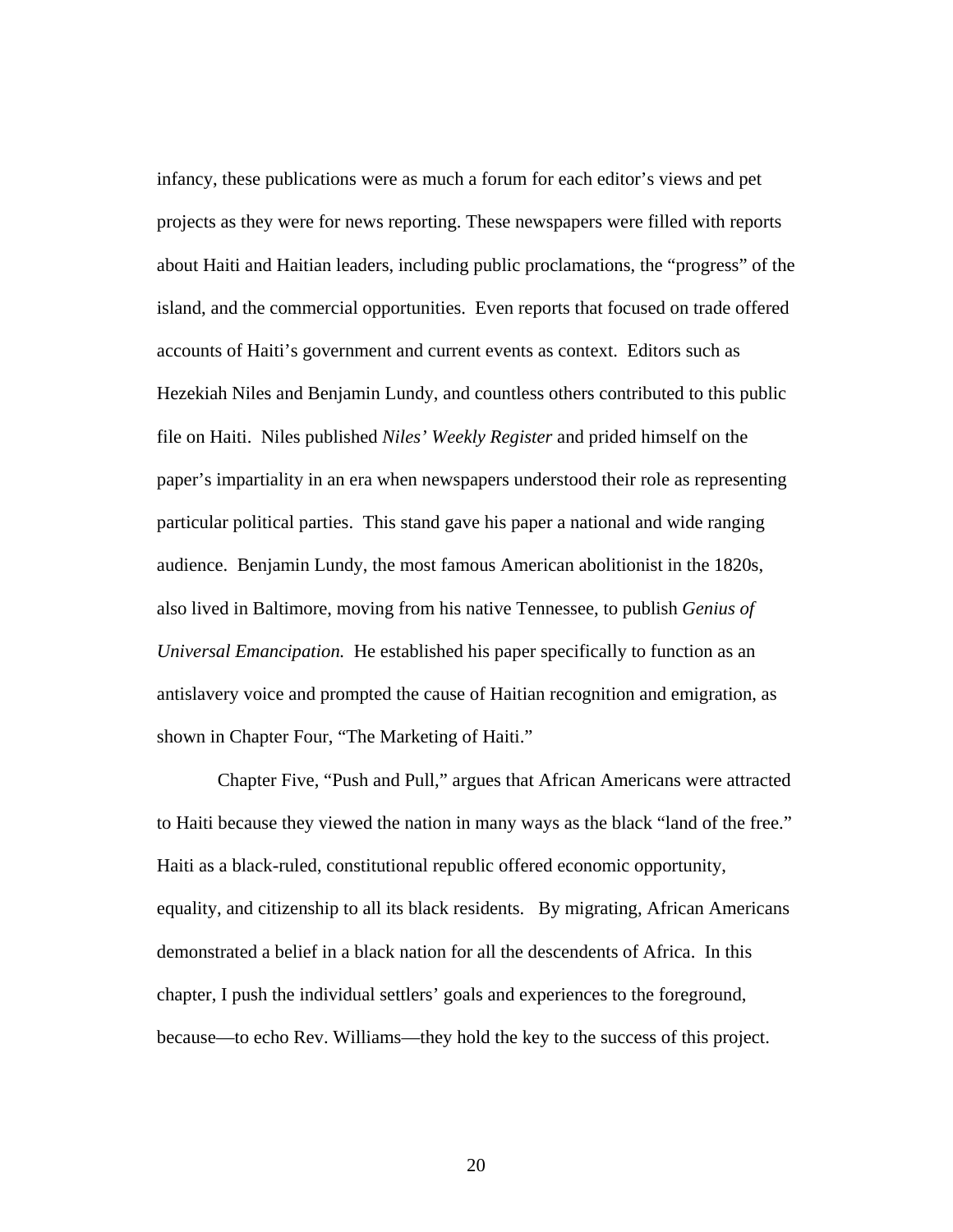As evidenced in Chapter 6, "Haitian Realities," American newspapers documented the emigration of African Americans and their initial experiences in Haiti in their articles and by publishing emigrant letters to family and friends in the United States—more than a dozen letters in all. Viewed in conjunction with the National Archives' Passenger Lists for New York and Philadelphia, these letters provide a more complete picture of individuals and families. These shipping records account for all incoming passengers into American ports from 1820 onwards, allowing for a statistical analysis of the demographic profile of the emigrants. They also show the great diversity of the settlement. The chief limitation of the National Archives' Passenger Lists is that they provide information for incoming ships, and register only those emigrants who returned or traveled back and forth between Haiti and the United States rather than a list of all settlers. In addition, no Baltimore Passenger Lists are extant from 1821 to 1832, the main years of returns, preventing thorough knowledge of the Baltimore participants. In spite of their limitations, these lists contain thumbnail biographies of passengers such as the doctor, Dr. Belfast Burton and the laundress, Hannah Quincy. In addition to the ship's last port of departure, they often include the full name of the passengers, ages, sex, occupations, and countries of origin.<sup>17</sup> Not all customs officers thoroughly completed the forms, however. For many entries, only the barest of information was recorded, leaving us with nothing more than "Ann, a black woman with children." Although limited, this

 $17$  Please see Appendix I, 1825 for example.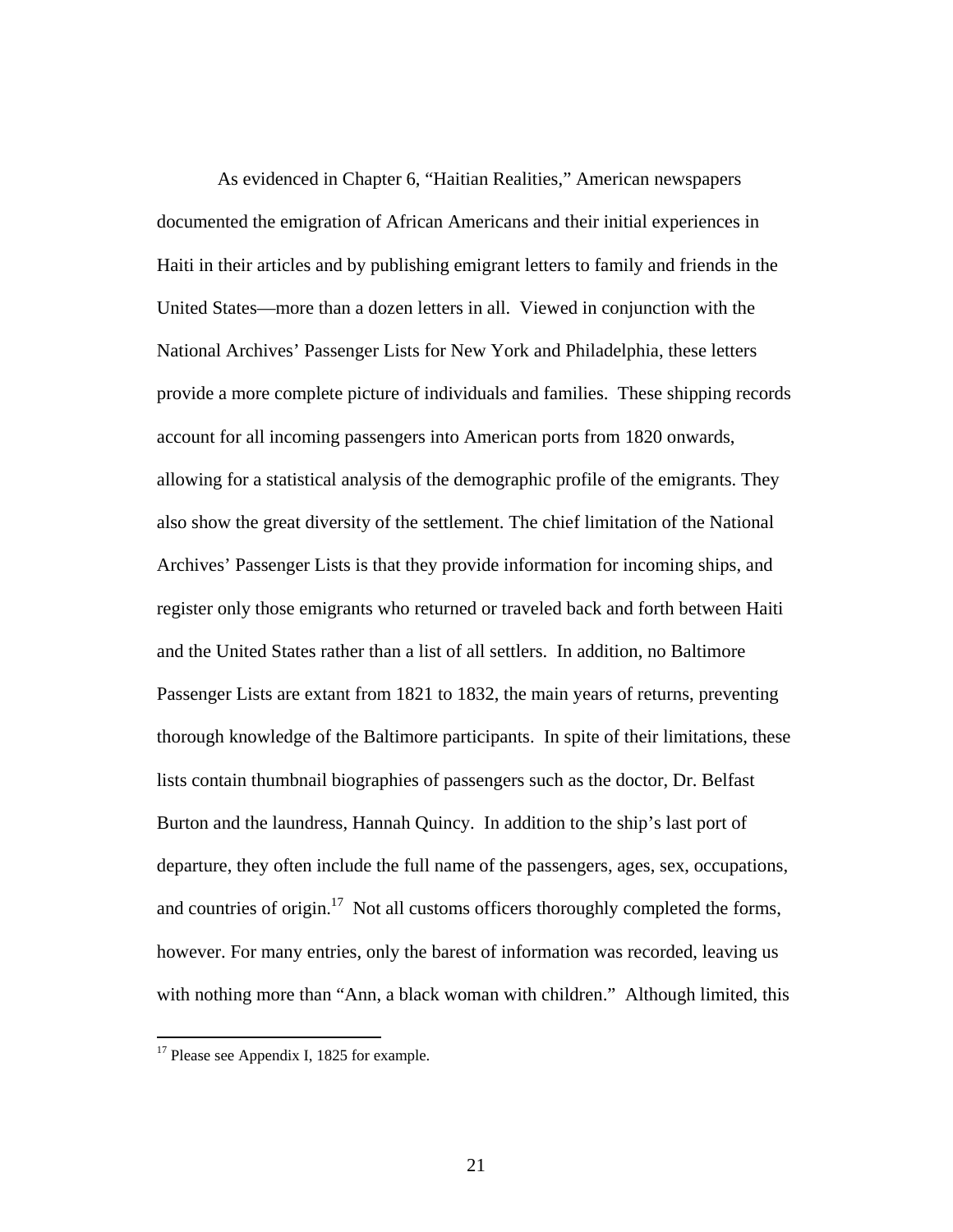source material demonstrates the diversity of the migrants, showing the widely differing social levels and the number of female migrants. The lists also serve to mark the exact time of an emigrant's return to the United States. This information enables some discussion of what provoked the return.

 British consular material provides another vantage point on Haiti in the 1820s which informs Chapter Six, "Haitian Realities." Charles Mackenzie, the black consul stationed in Port au Prince from 1826 to 1828 wrote extensive reports for the British government and kept a journal that was later published as *Notes on Haiti*. In this publication, Mackenzie recorded additional economic data and what Haitian daily life was like during a period when American newspaper coverage of the settlers' experiences had faded. French consuls archived newspapers from their tenure in Haiti beginning in 1825, again providing accounts of life on the island just as American public interest was ebbing. Other sources preserved in the New York Public Library include a series of books called *Recueil General des Lois et Actes du Gouvernment d'Haiti* that records every law ever passed in the Haitian republic from 1807 to 1833. These allow for a greater understanding of what laws, economic problems, and the changing social environment the migrants encountered during their residence in Haiti.

 In its entirety, "Haiti and the U.S." reveals that emigration in the 1820s was the culmination of efforts among Haitian leaders to gain the black nation a place at the international table, and efforts among free blacks and antislavery whites to push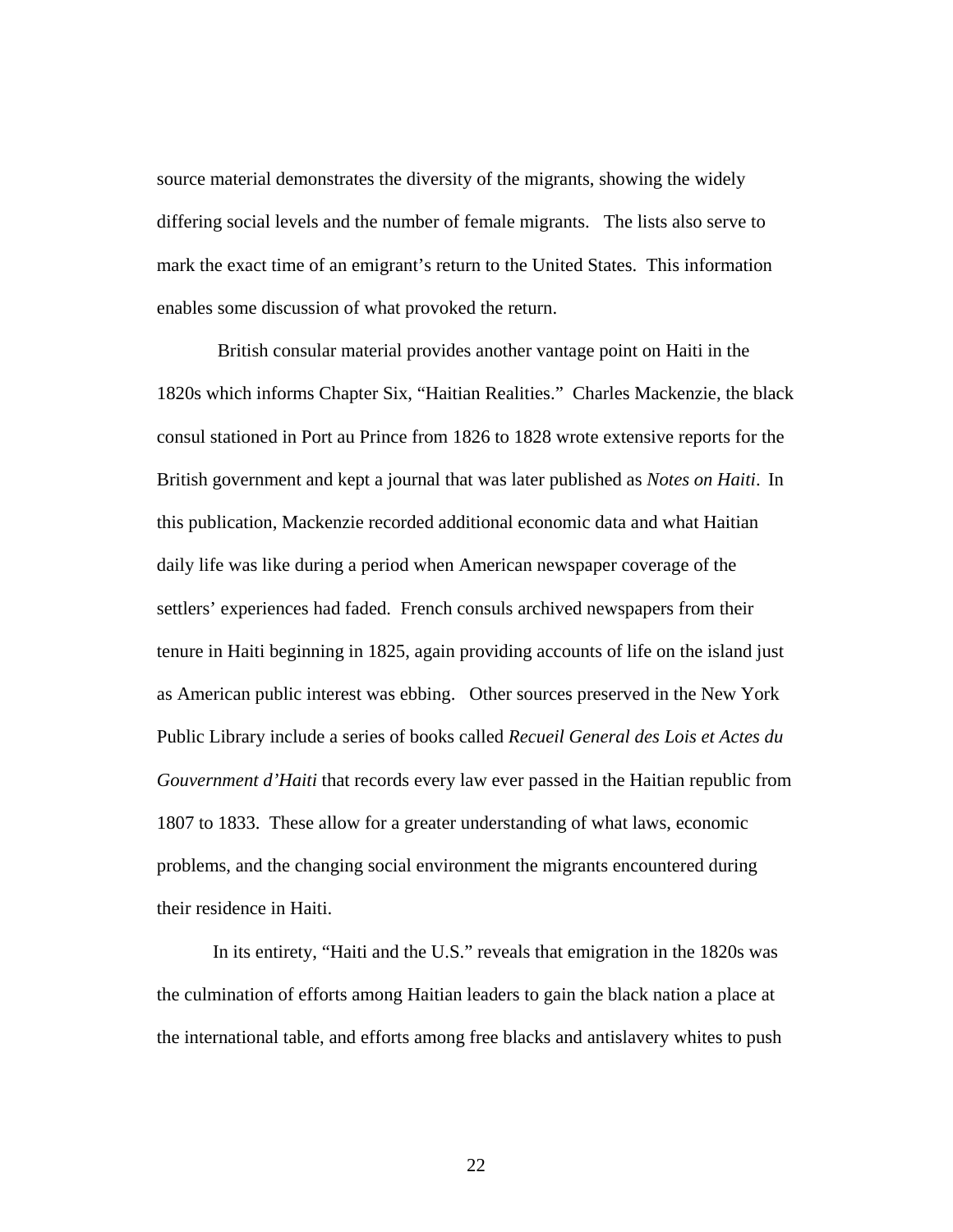back against discrimination and show the black race as an equal. "Haiti and the U.S." restores Haiti as an important influence on America's nineteenth century race relations and show how close Boyer came to winning U.S. support for a black state—a potentially transformative gesture for slavery and race debates.

 For abolitionists, Williams's congregation carried with them two great hopes. First, that free black Americans settlers could be precursors to a much larger exodus of manumitted slaves to Haiti. Williams and other black and white abolitionists in the 1820s took those white southerners at their word who said they would embrace widespread manumission if only a suitable location was found for these slaves.<sup>18</sup> The congregation's second hope was that business-minded African Americans would assist in developing a free labor system on the island that would allow Haiti to compete with the slave states of the Caribbean and the U.S. Abolitionists looked to the island's economic potential as the invisible hand that could once and for all free the United States from the curse of slavery. After winning the long-waged battle against the African Slave Trade, antislavery supporters had lost some focus. But the Missouri Compromise of 1820 revealed that slavery was strengthening its grip on ever greater swaths of the United States. Disheartened at how politics had failed to stop the spread of slavery, abolitionists such as Benjamin Lundy turned to economic pressure as a strategy, and looked

<sup>&</sup>lt;sup>18</sup> Robert Abzug, *Cosmos Crumbling: American Reform and Religious Imagination* (New York: Oxford University Press, 1994), 129-162; Gail Bederman, "Revisiting Nashoba: Slavery, Utopia, and Frances Wright in America, 1818-1826"*American Literary History* 17 (2005): 438-459.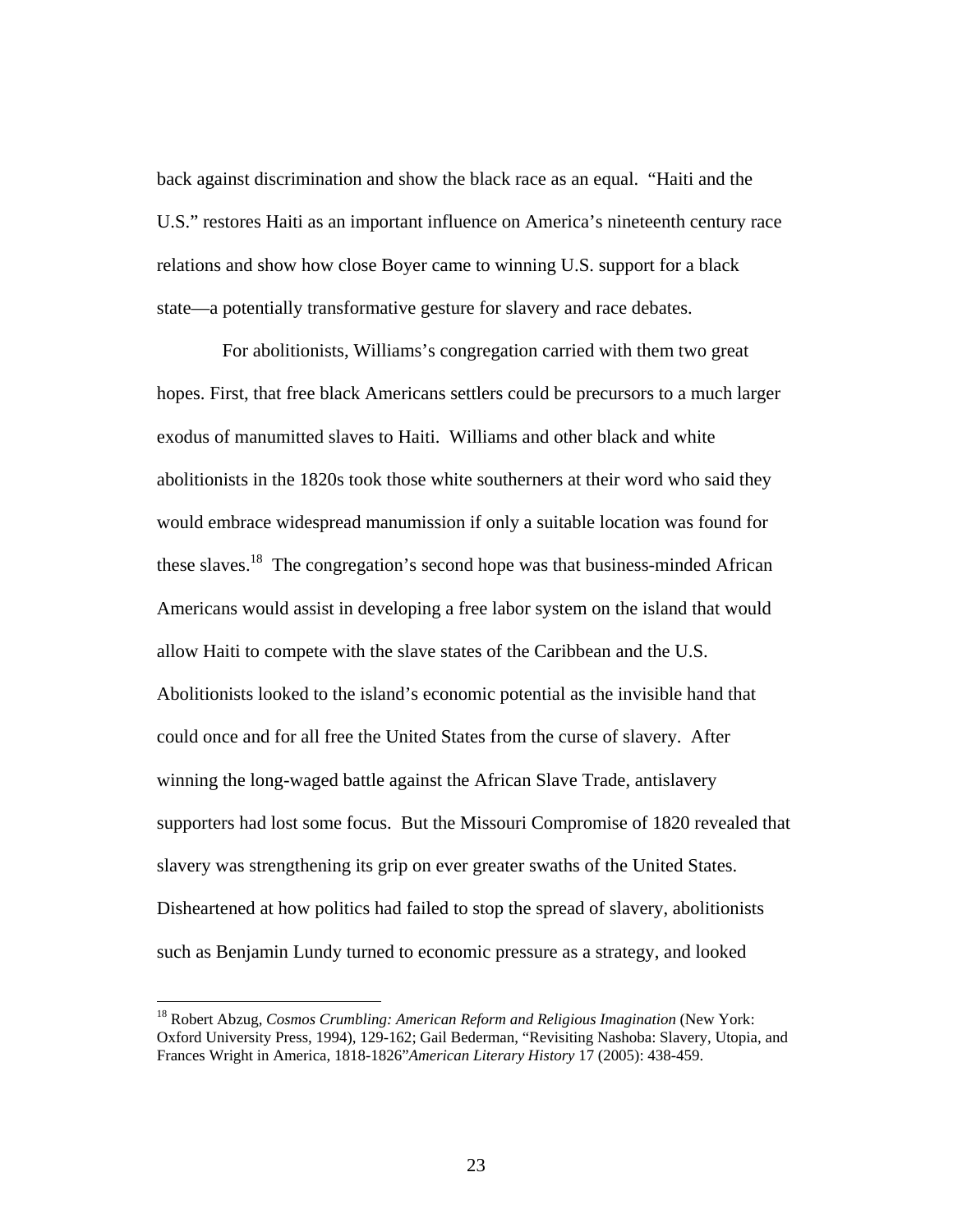specifically to the free produce movement, an economic boycott of slave produced goods.19 Nevertheless, because of Haiti's popularity among the free black community and its established economy, supporters were confident that the Liberian debacle, which began with dreams of self-sufficiency, would not be repeated.

 From the realm of diplomacy to individual African Americans, the emigration movement carried greater political and ideological meaning than historians have previously credited. While the general outlines of the story of Haitian emigration have been known to historians for some time, the motivations and expectations of all supporters—both in the U.S. and in Haiti—have never before been fully analyzed.<sup>20</sup> If Haitian emigration succeeded in earning Haiti recognition, Boyer could then have enjoyed the military and diplomatic protection of the United States. And free and enslaved American could not have been told that the U.S. did not recognize anyone of their race as political equals.

 $\overline{a}$ 

 $20$  Julie Winch, "American Free Blacks and Emigration to Haiti" San German: Centro de Investigaciones del Caribe y America Latina, Universidad Interamerica de Puerto Rico 33 (1988): 1- 22; Alfred Hunt, *Haiti's Influence on Antebellum America: Slumbering Volcano in the Caribbean*  (Baton Rouge: Louisiana State University Press, 1988), 168-172; James O. Jackson, 'The Origins of Pan-African Nationalism: Afro-American and Haytian Relations, 1800-1863" (Ph.D. diss., Northwestern University, 1976), 78-117; Chris Dixon, *African America and Haiti*: *Emigration and Black Nationalism in the Nineteenth Century* (Westport: Greenwood Press, 2000), Chapter 1.

 $19$  By the 1830s, abolitionists in the United States abandoned this economic focus and adopted a new strategy of moral suasion under the leadership of William Garrison. In the British context, see Seymour Drescher, *The Mighty Experiment: Free Labor versus Slavery in British Emancipation* (Oxford: Oxford University Press, 2002).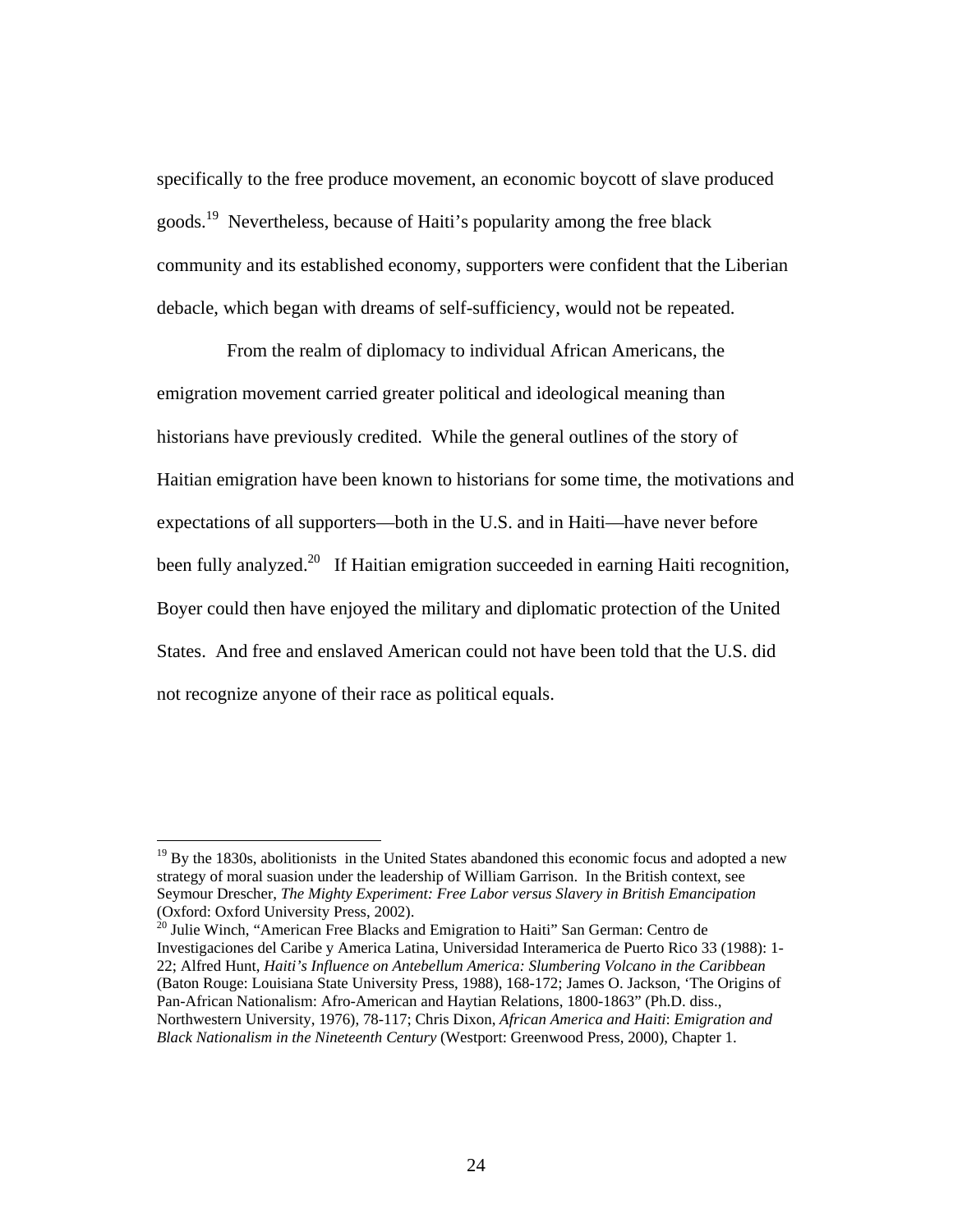### Chapter 2:

### Haiti's Founding Fathers

 When Jean-Jacques Dessalines proclaimed Haiti's independence in 1804, he began the process of transforming the former colony into a nation. As a two-product slave state governed by a tiny elite, St. Domingue bequeathed few institutions or foundations to the new nation. Moving this society towards nationhood posed an enormous challenge to the first generation leaders of Haiti—Jean-Jacques Dessalines, Alexandre Petion, Henry Christophe, and Jean-Pierre Boyer, as issues of land, labor, and diplomatic recognition remained unresolved.

 The question of recognition weighed on Haiti throughout the first two decades of its independence. Instead of agreeing upon a peace treaty, France and its former colony only declared a truce, which meant Haiti's sovereignty as a nation remained unrecognized. It also left Haiti vulnerable to future attacks. From 1804 onwards, former St. Domingue planters continually called on their government to re-conquer the island by military force, refusing to accept that they had lost the island. And as long as France continued to participate in the Atlantic slave trade, the European power possessed the potential to re-supply the island with fresh African slaves.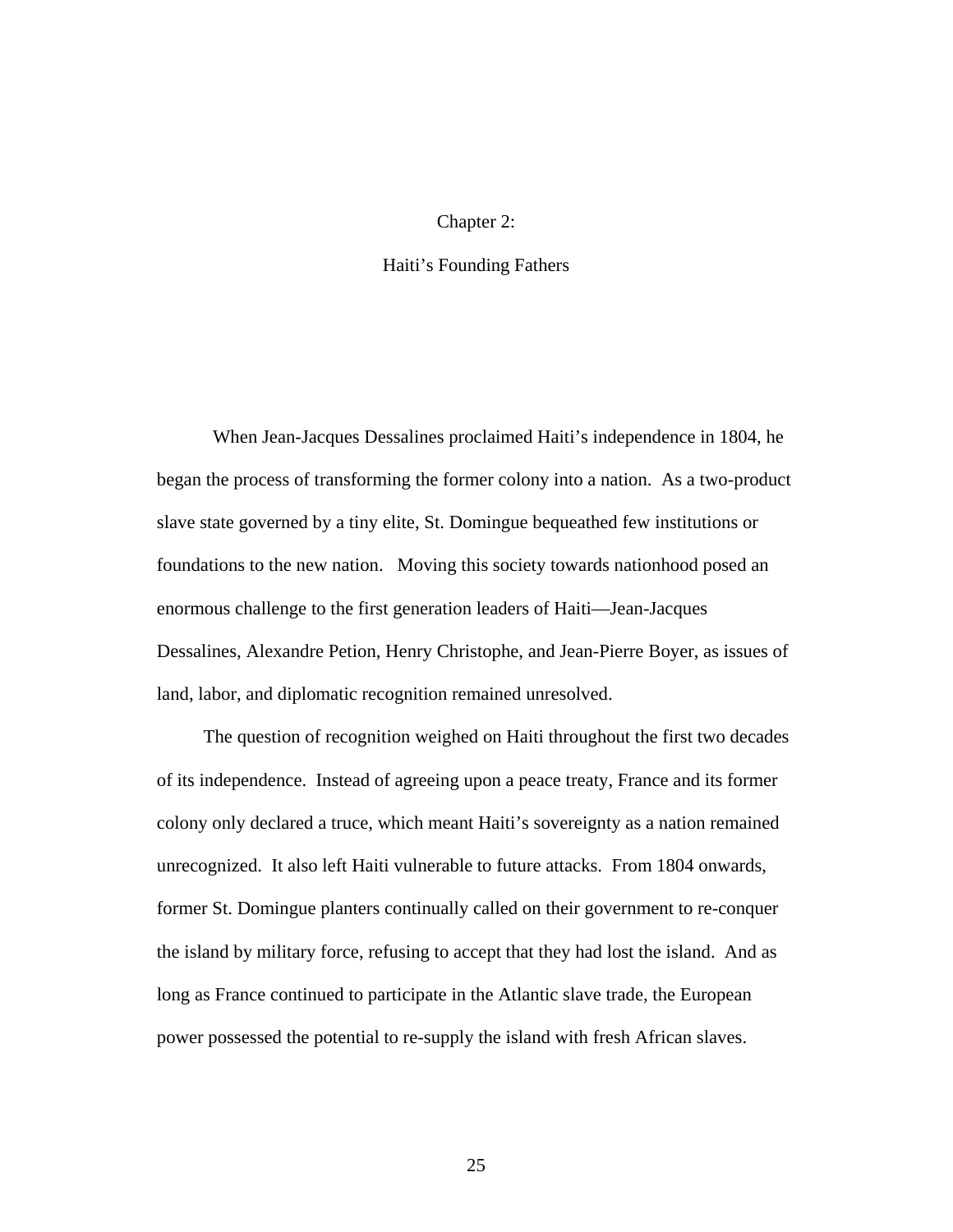Indeed, Haiti remained in the sights of its humbled colonizer throughout the early nineteenth century. $<sup>1</sup>$ </sup>

 French declarations to invade and re-impose slavery left Haitians uncertain of their security. It also fueled the nation's militarism as each Haitian leader established a standing army of tens of thousands of soldiers to allay security fears. Confronting an international situation without recognition, (no other world power would acknowledge Haiti's existence for fear of offending the French), this standing army curbed French or other nations' aggressiveness. The young nation's leaders assumed that once they established and made Haiti a stable, well-regarded, and commercially invaluable state, then diplomats and important allies would rally round. 2 To improve its international status and woo such potential allies, Haitian leaders set to work building the ravaged society into an economically viable nation.

 The plantation system was the economic model Haitian leaders reverted to in order make their nation rich, powerful, and respected.<sup>3</sup> But ordinary Haitians, most of whom were former slaves, rejected this program of growing a cash crop with plantation type labor. Seeing their hopes for a respected, recognized, and secure Haiti jeopardized by this refusal—but unable to re-impose the plantation labor system wholesale—leaders of Haiti turned to the United States and the black

<sup>&</sup>lt;sup>1</sup> The French participated in the Atlantic Slave Trade until 1818 when they officially outlawed the trade. Unofficially, however, French slavers continued to sail the seas. 2

 $2$  These leaders envisioned hoped to repeat what had occurred during the Haitian Revolution with the Americans and British against the French.

<sup>&</sup>lt;sup>3</sup> During his control of the island, Louverture also attempted to reconcile the antislavery stand of the populace and the need for plantation crops worked by gang-like laborers.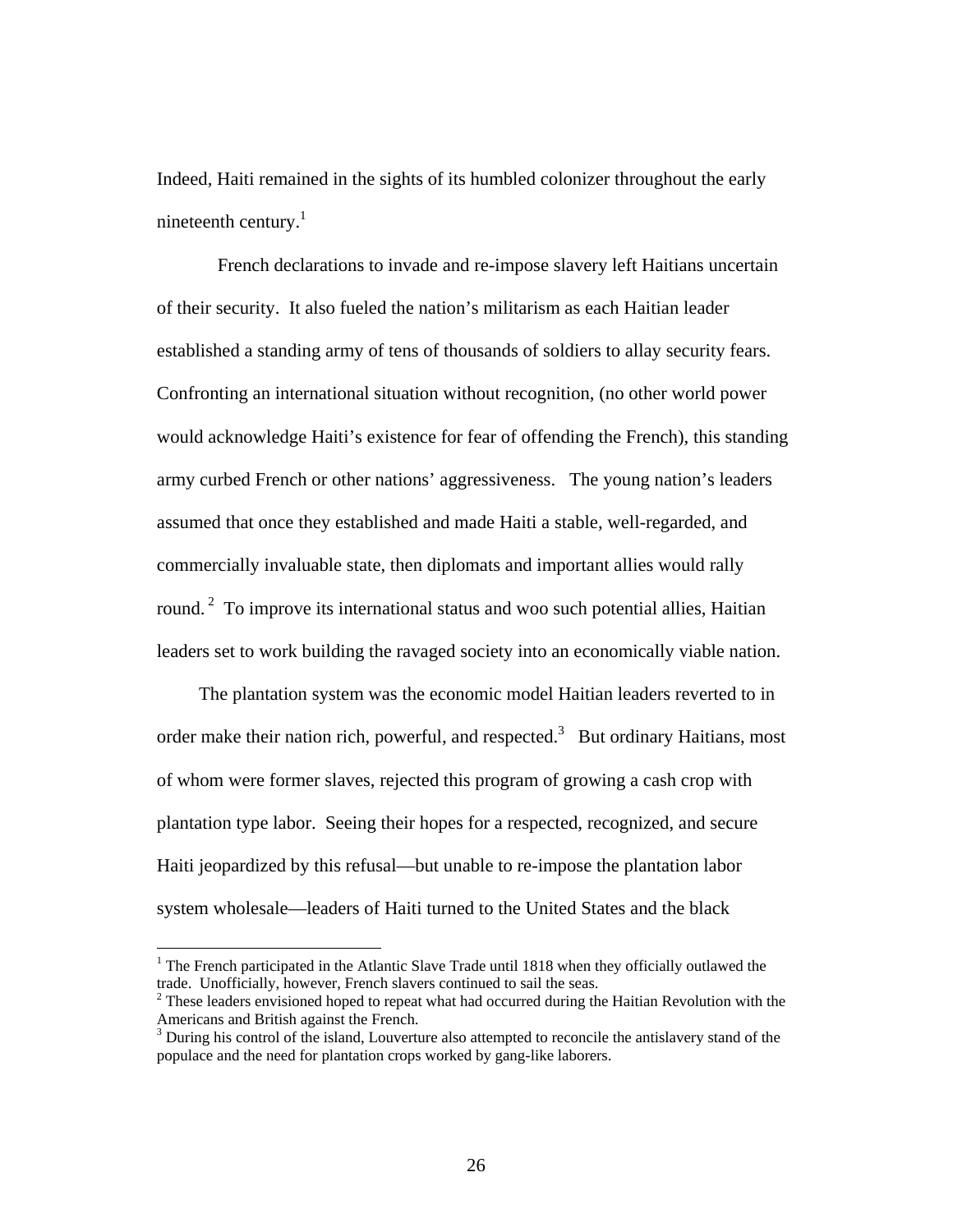community there. Each of Haiti's early leaders looked to these potential black settlers to bring labor, skills and capital to aid in the building of the Haitian nation and each looked to the international community for the security of diplomatic ties.

\*\*\*

 In one of his first acts as ruler over an independent nation, Dessalines renamed St. Domingue Haiti. Symbolically washing away French control of the island and baptizing the new nation for a new era, Dessalines reached back into Caribbean history to a time before European contact. He used a centuries-old indigenous name for the island, which was among the few remains of an extinct tribe. The Taino Arawak name, Haiti, meaning "mountainous," anticipated a new epoch without slavery or Europeans. David Geggus suggests the choice of an Ameridian name by the leaders was a way to create a culturally neutral—neither European nor African reference for the diverse population confronting a future together.  $4$ 

 The country was divided between rival factions of blacks and mulattos, speakers of French and the African language Creole, and adherents of Catholicism and Vodoo. And these differences in culture, religion, language, and color had to be bridged by more than a mere name change. Animosity rooted in the slave past, when creole mulatto masters enslaved black Africans, had shown itself during the

<sup>4</sup> David Geggus, "The Naming of Haiti" *New West Indian Guide* 71 (1997): 43-68.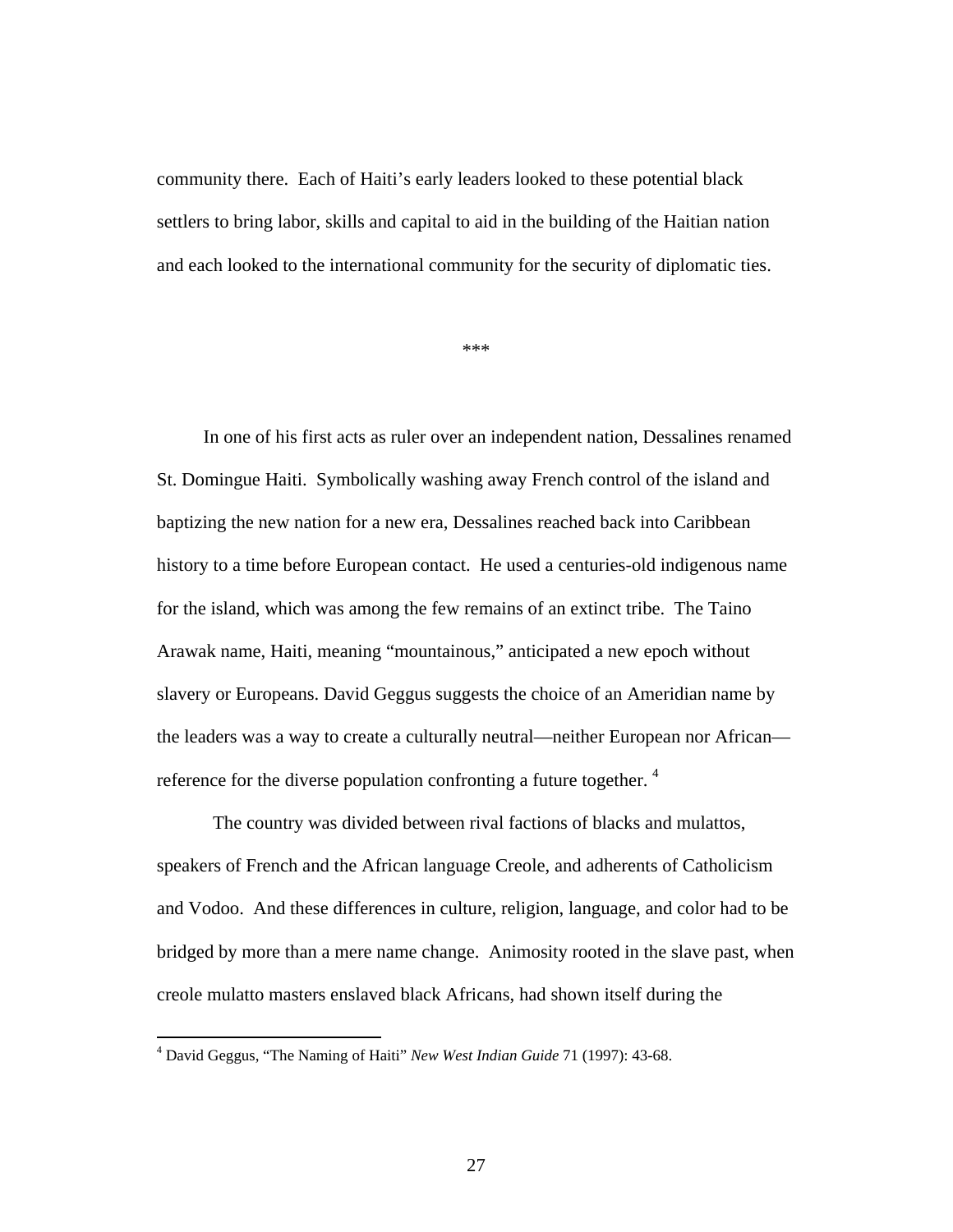Revolution.<sup>5</sup> Most overcame these differences during the last stages of the war when the French forces turned the conflict into one of racial extermination. This unity of purpose was short lived and the project of creating a nation out of a thinlyallied mulatto and black leadership posed an immediate challenge to Dessalines' skills as a leader.

 Dessalines addressed the discord between "Blacks and Yellows" in his most famous 1804 "Liberty or Death" Proclamation and spoke directly for the need of these two groups with their different pasts to unite and live harmoniously together. Unity, he said, was "the secret of being invincible." <sup>6</sup> Yet when it came time to write a Constitution, Dessalines declared that all citizens of Haiti would be known henceforth as blacks—*noirs*, regardless of the color their skin., placing all colors under the designation of "black."<sup>7</sup> National identities throughout the eighteenth and nineteenth centuries had become increasingly predicated on color. Dessalines' axiomatic view of Haitians as black fell in line with the prevailing idea of how

<sup>5</sup> For the most recent work on the Haitian Revolution: Laurent DuBois, *The Avengers of the New World: the Story of the Haitian Revolution* (Cambridge, Mass.: Belknap Press of Harvard University Press, 2004).

<sup>6</sup> It was reprinted in English language publications such as *The Balance*. See *The Balance*, June 19, 1804, 197.

 $7$  Women were left out of the equation altogether with Dessalines's constitution. The Constitution expressly stated that all citizens must be "good fathers, good husbands and above all else, a good soldier…to be called a Haytien citizen." Quoted in Mimi Sheller, "Sword-Bearing Citizens: Militarism and Manhood in Nineteenth-Century Haiti" *Plantation Society in the Americas* 4 (1997): 244.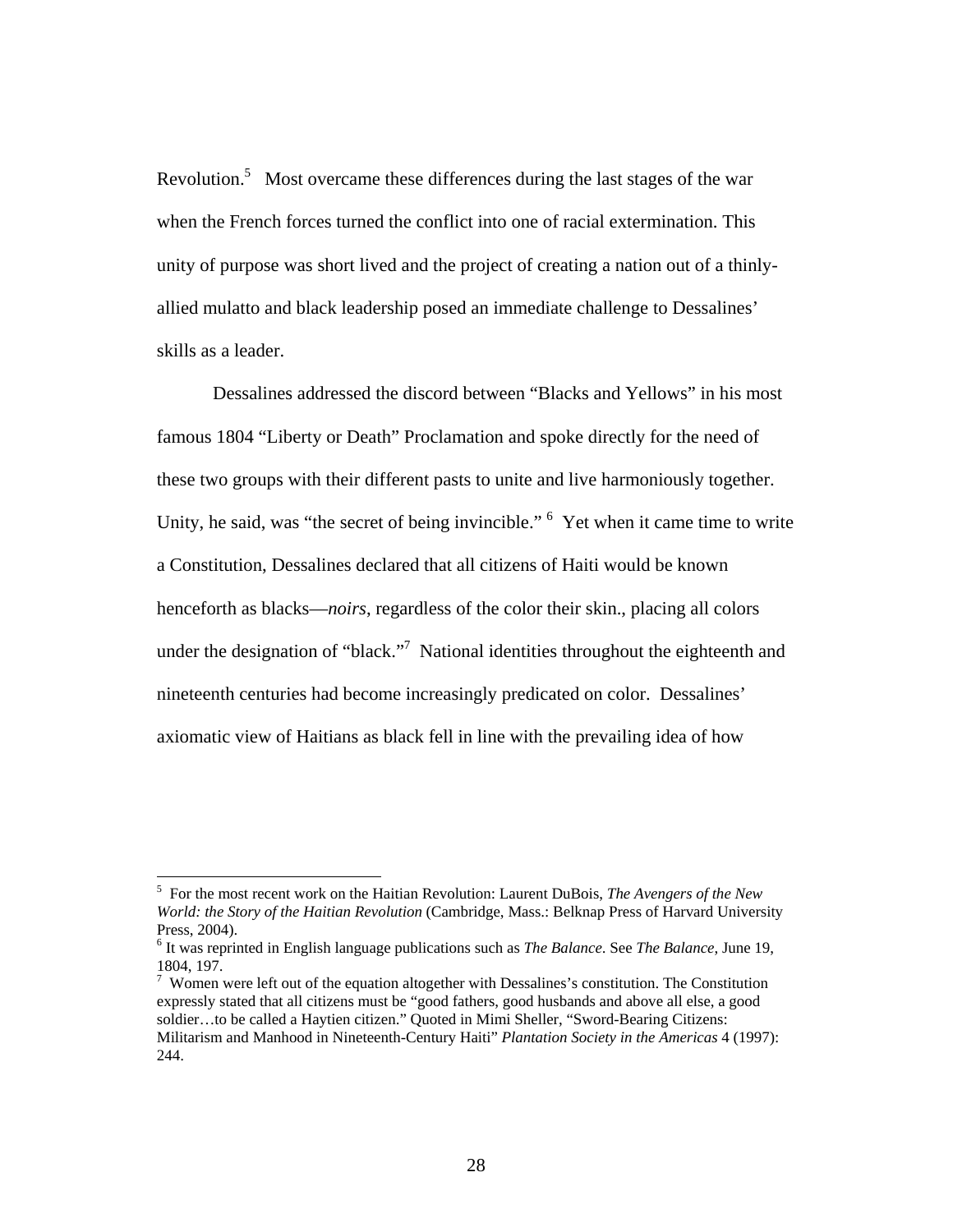nations were constituted.<sup>8</sup> The new "blackness" of the population has been read as Dessalines' attempt at universalizing Haiti's national identity and breaking down social stratification. It sought to abolish the color divide permanently and to subvert the light supremacy that had prevailed in Haiti's intellectual and philosophical circles and had formed part of the justification of racial slavery. The Constitution also precluded whites from ever owning land or running a plantation again in Haiti.

 To make certain that white landowners never gained access to their former lands, Dessalines ordered the total elimination of all white French residents living on the island, claiming they posed a security risk to the nation. He spared Americans and other foreigners but killed thousands of French men, women and children. The extent of his ire toward the former French planters surfaced in his "Liberty or Death" proclamation where he described white Frenchmen as "insatiate blood suckers" who are "fattened with our toils." <sup>9</sup> In exacting his revenge upon the remaining French inhabitants, Dessalines also destroyed a sizeable portion of the island's population.

 That population had already been decimated by the thirteen-year war, where by some estimates, one-third to one-half of the population had died or fled the island. Another 100,000 to 130,000 were permanently disabled.<sup>10</sup> The revolutionary period also saw the productive fields, sugar mills, and irrigation works destroyed, burned

<sup>8</sup> Daniel K. Richter, *Facing East from Indian Country: A Native History of Early America* (Cambridge, Mass.: Harvard University Press, 2001); Peter Onuf, *Jefferson's Empire: The Language* 

<sup>&</sup>lt;sup>9</sup> The Balance, June 19, 1804.<br><sup>10</sup> Alex Dupuy, *Haiti in the World Economy: Class, Race, and Underdevelopment since 1700* (Boulder, Colo.: Westview Press, 1989), 74.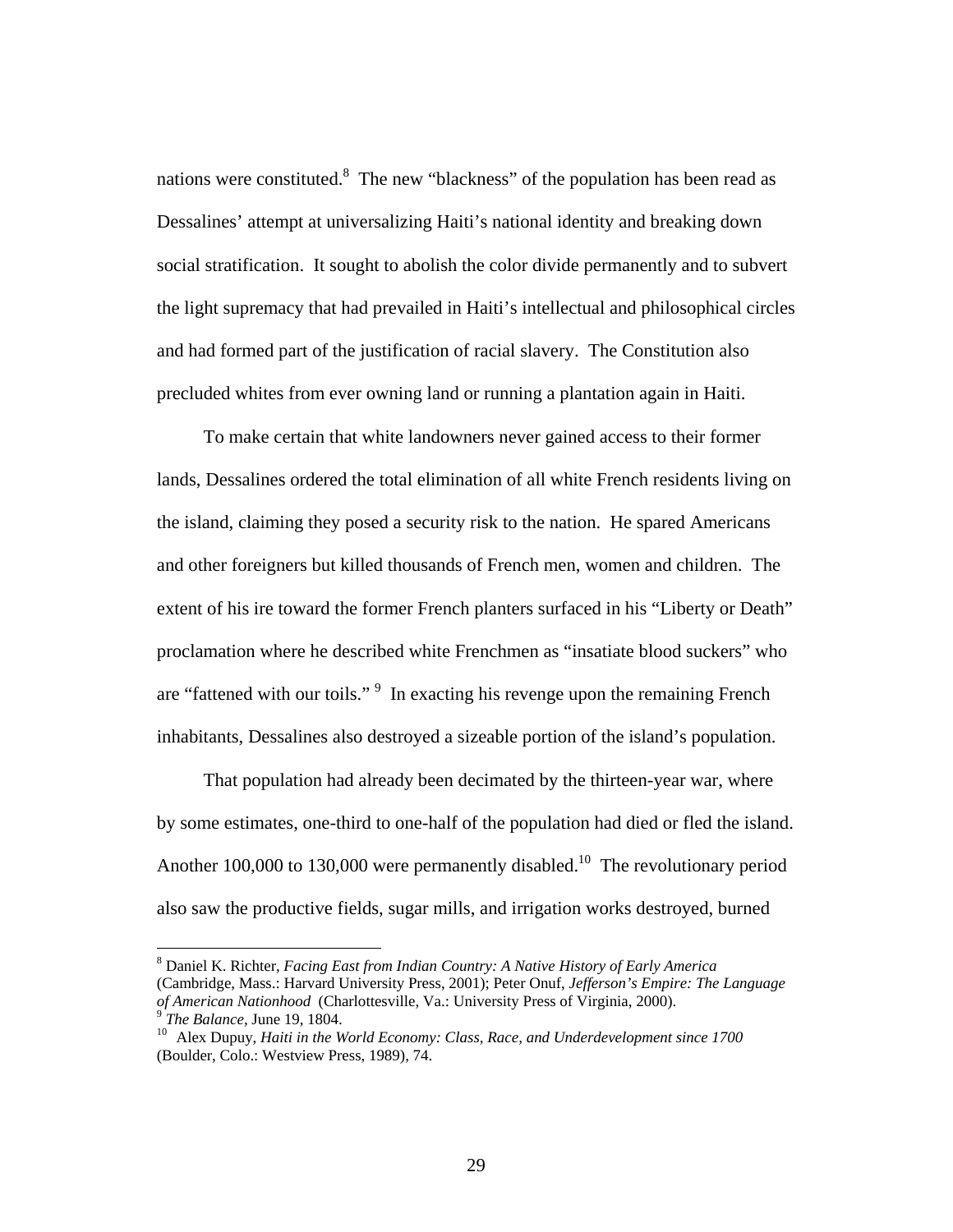out, or left idle. The large standing army also kept the most productive workers from the fields. Dessalines declared that no soldier could work in the fields, leaving Haitian plantations short  $37,000$  potentially productive workers.  $^{11}$ 

 After thirteen years of war, the habits of work had diminished among the population. Women, who had worked in the fields as slaves, continued to fill that role after independence. Comprising two-thirds of the population, their labor remained essential to the island's productivity.<sup>12</sup> But they, too, abandoned this type of manual labor, becoming Haiti's small-scale marketers and traders.<sup>13</sup> Without sufficient or willing laborers, the productivity of the island suffered. Between 1789 and 1801, the production of sugar decreased by 80%. The island's coffee crop also fell to 30% of its 1789 levels to 30 million lbs coffee in  $1805$ .<sup>14</sup> With these levels of production, the viability of the nation and its future economic situation remained in peril.

 Realizing he needed to do something to improve Haiti's agricultural output, Dessalines resorted to the first migration scheme seeking to attract blacks from the United States. It would bolster Haiti's population, add new laborers, secure skilled

<sup>&</sup>lt;sup>11</sup> James Graham Leyburn, *The Haitian People* (New Haven: Yale University Press, 1966). 36, 4n. Dessalines and soldiers, Carolyn Fick, "Emancipation in Haiti: From Plantation Labour to Peasant Proprietorship," *Slavery & Abolition* 21 (2000): 30.<br><sup>12</sup> Leyburn, *The Haitian People*, 33-34.<br><sup>13</sup> Sheller, "Sword-Bearing" 260. All foreign observers commented on the commercial activities of

Haitian women. As one observer noted, "Women…are free to follow any business they may choose, unrestricted by public opinion. They are bakers, coffee speculators, and coffee-housekeepers. They buy and sell most of the dry goods and much of the salt provisions which are imported." (Hunt, *Remarks on Hayti*, 9).<br><sup>14</sup> Dupuy, *Haiti in the World Economy*, sugar, 54; coffee levels, 77.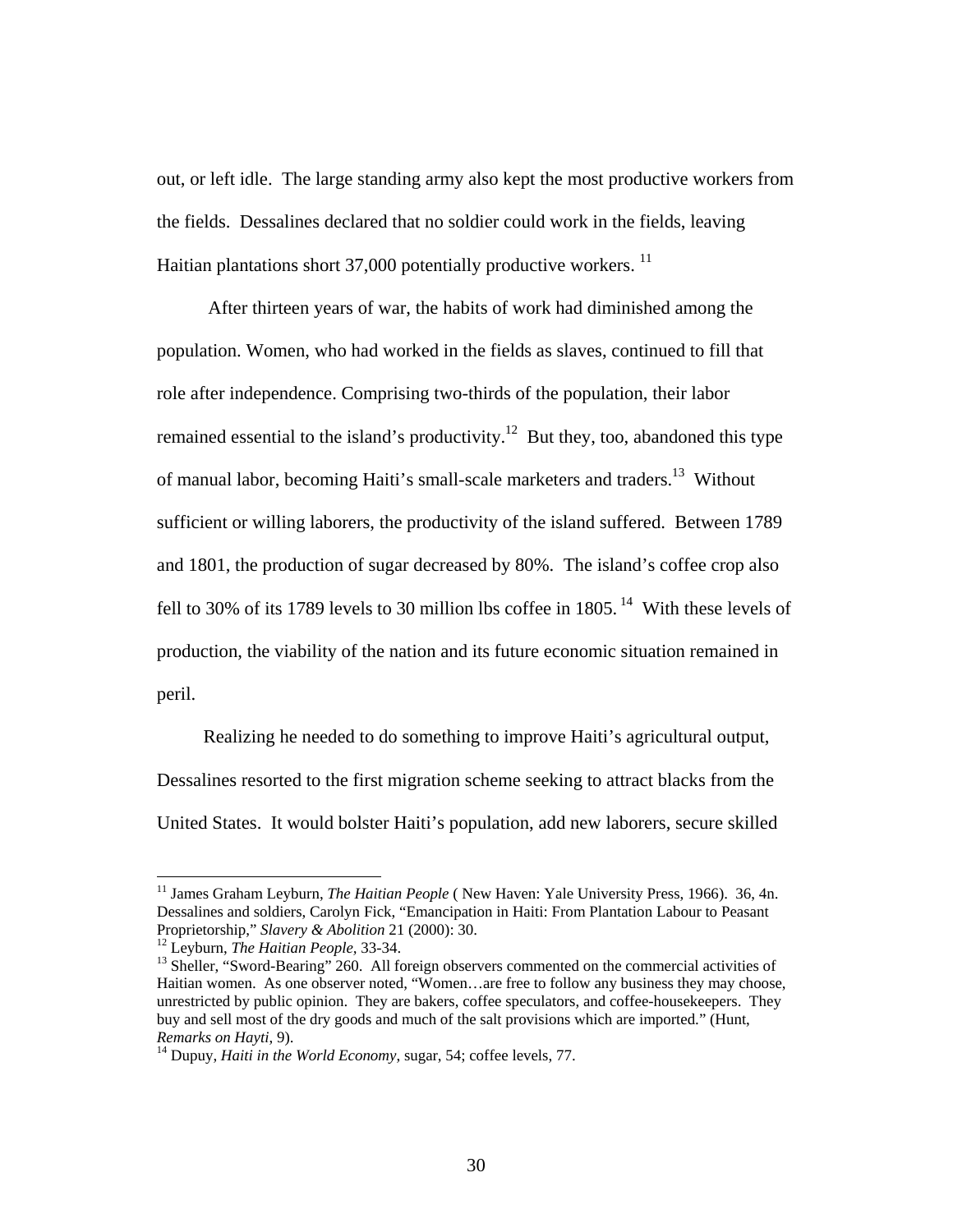manpower, and supply additional military personnel against a possible foreign invasion. He advertised in northern-based American newspapers and offered \$40 to ship captains for every man transported to the island.<sup>15</sup> Dessalines also offered to buy African slaves bound for Jamaica from British slavers.<sup>16</sup> Although no evidence indicates that Dessalines successfully implemented his proposals, this project of importing population would be revisited by his successors.

 Support for a parallel plan had existed in the United States, but whether Dessalines knew of this previous plan is a mystery. In 1801, Thomas Jefferson contemplated exporting rebellious slaves to St. Domingue after Gabriel's Conspiracy. Jefferson, whose ideas of black inferiority were well-known, at first believed the island held great promise for the United States, especially to Southern slave states as a place to exile insubordinate slaves.<sup>17</sup> Eventually, however, Jefferson feared that a powerful black nation in the Caribbean would become a rival

 $\overline{a}$ 

York: W. W. Horton, 1968). Jordan discusses the reception of Jefferson's *Notes on the State of Virginia* (441). After Gabriel's Conspiracy was averted, Jefferson proposed transporting all ex-slaves to the island as the simplest solution to preventing a race war that manumission would unleash. Before 1804 when Dessalines declared Haitian independence, Jefferson believed America could contain the black revolutionaries. For a discussion of Jefferson, nation, and colonization see Onuf, *Jefferson's Empire*, 147-88; Michael Zuckerman, "The Power of Blackness: Thomas Jefferson and the Revolution in St. Domingue" In *Almost Chosen People*: *Oblique Biographies in the American Grain* (Berkeley and Los Angeles: University of California Press, 1993), 202; Donald R. Hickey, "America's Response to the Slave Revolt in Haiti, 1791-1806"*Journal* of *the Early Republic* 2 (1982): 365.

<sup>15</sup> *The Balance*, June 19, 1804, 197; *National Intelligencer*, April 6, 1804; Jonathan Brown, *History* 

<sup>&</sup>lt;sup>16</sup> Jonathan Brown writes "The first care which occupied the policy of Dessalines... was to repair the waste of population in the country from the long succession of war and massacre. For this purpose he refused to wait the slow operation of natural causes, but sought to attain his object by importation rather instead of reproduction." (*History and Present Condition*, 141). 17 Winthrop Jordan, *White Over Black: American Attitudes towards the Negro, 1550-1812* (New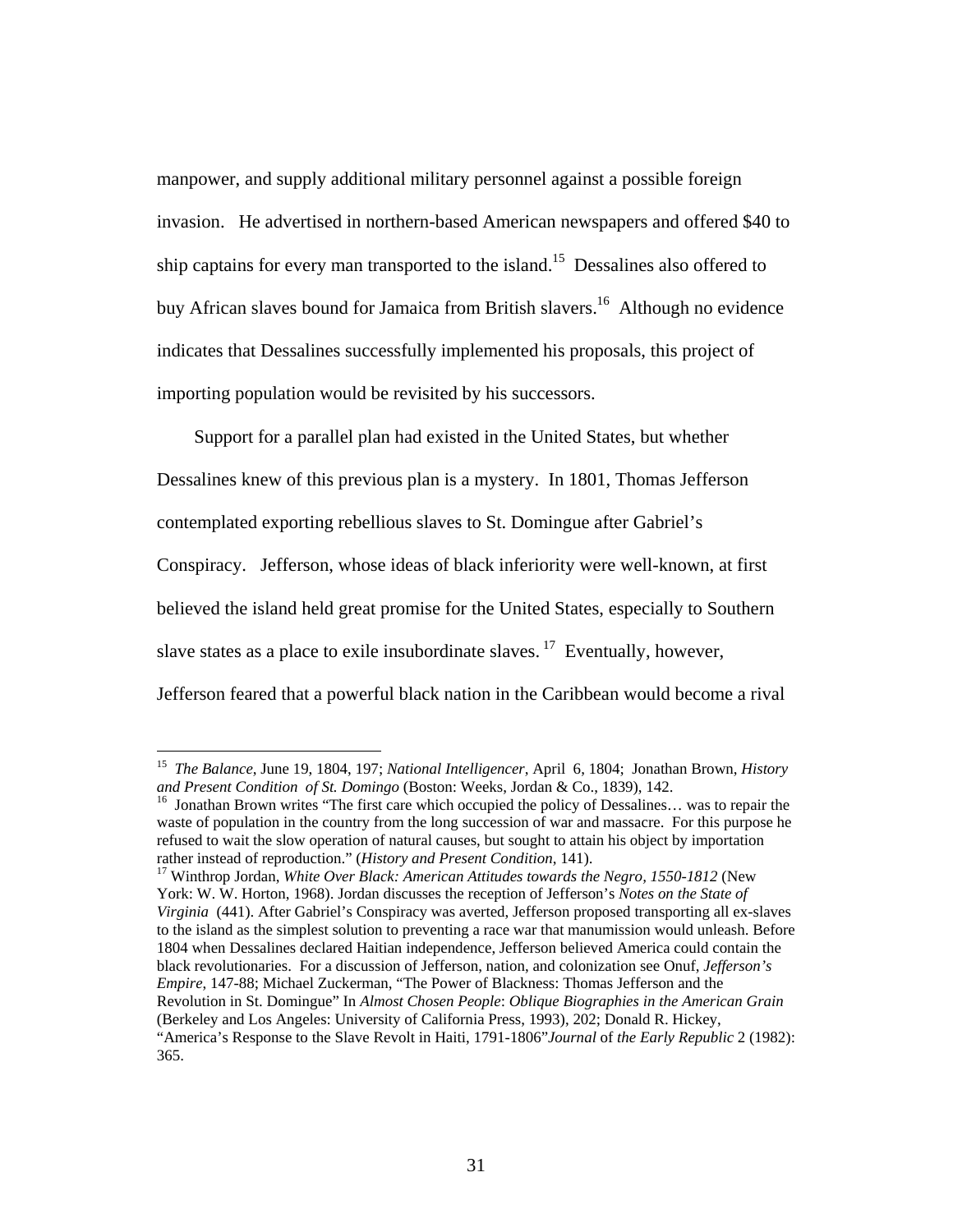and perpetuate a race war in the United States, resulting in the "extermination of one or the other race." 18 Dessalines's actions in the deadly days of 1803 and then again with the French massacres, confirmed Jefferson's fears: the United States must be protected from the contagion of the island and its race wars.<sup>19</sup> This extended to trade with the island.

 American policy towards the new republic in the Caribbean shifted dramatically once Thomas Jefferson became President. Determined to eliminate American exposure to Haiti, Jefferson imposed a general embargo against all trade with Haiti in 1804, two years before the passage of the Embargo of 1806. Scholars who study Jefferson debate his true motive in destroying the relationship between the United States and Haiti. Some argue that the specter of large-scale slave resistance, like Gabriel's Conspiracy, brought home to Jefferson how dangerous the St. Domingue example could be to American slave masters.<sup>20</sup> Others believe that Jefferson's overriding ambition to secure Louisiana and Florida drove him to

<sup>18</sup> Quoted in Onuf, *Jefferson's Empire*, "strength" 179; "extermination" 150.

<sup>&</sup>lt;sup>19</sup> These massacres and Dessalines's refusal to allow the French residents to leave the country played directly into Jefferson's fundamental belief in the incompatibility of whites and their former slaves living together in one nation. It also reinforced the necessity of his diplomatic approach—to eliminate all contact between the United States and Haiti*.* For more on Jefferson and his racial fears see Michael Zuckerman, "The Power of Blackness".

<sup>&</sup>lt;sup>20</sup>Tim Matthewson, "Jefferson and Haiti" *Journal of Southern History* 61 (1995): 227; Tim Matthewson, "Jefferson and Nonrecognition of Haiti" *Proceedings of the American Philosophical Society* 140 (1996): 22. Matthewson's recent book also discusses the domestic influences working on Jefferson's foreign policy: *A Proslavery Foreign Policy: Haitian-American relations during the early Republic* (Westport, Conn.: Praeger, 2003); Onuf*, Jefferson's Empire,* Chapter 5.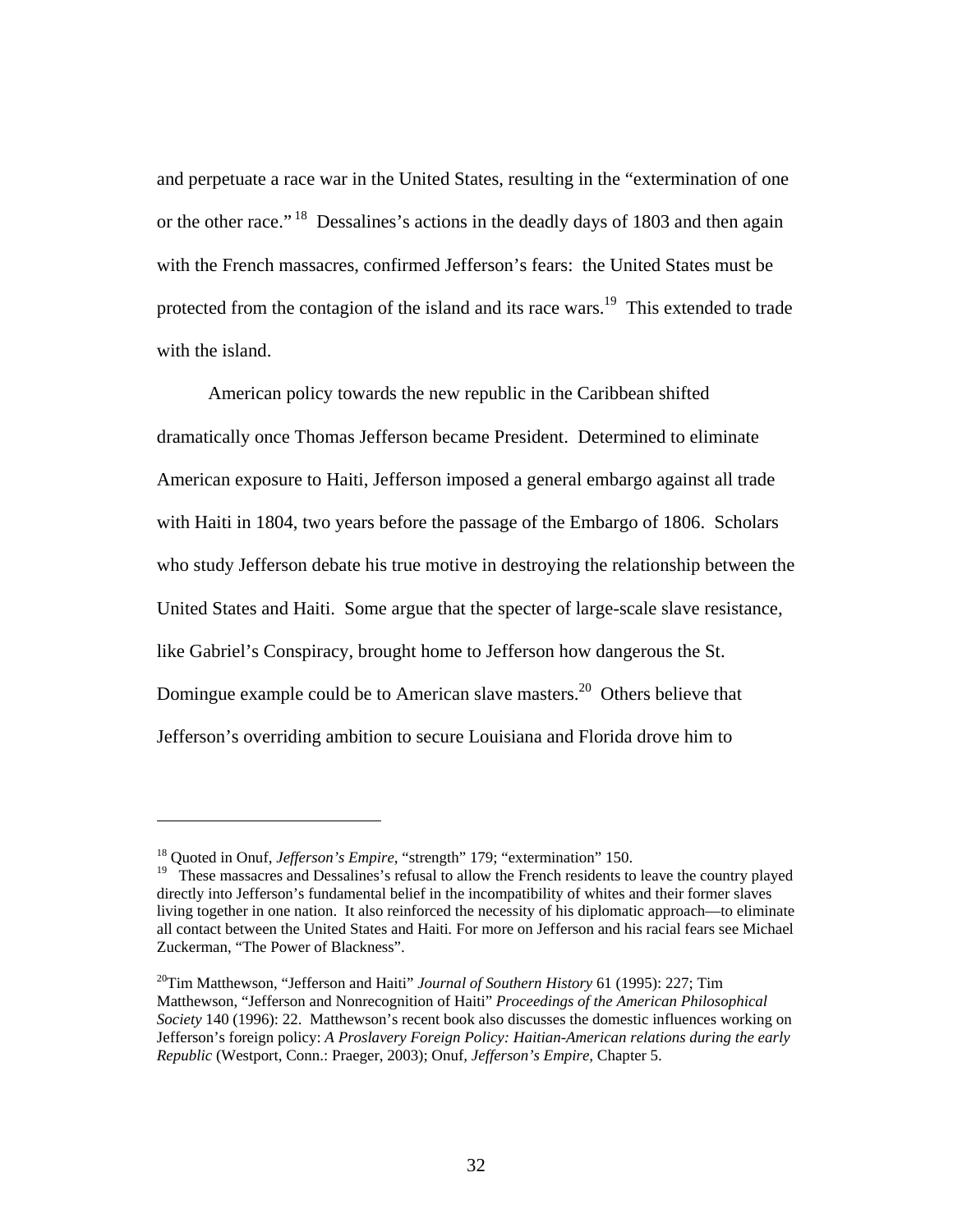embrace Napoleon's friendship and to abandon Haiti.  $^{21}$  Perhaps the writer of the Declaration of Independence, who once referred to the blacks of Haiti as "the Cannibals of the terrible republic," was uncomfortable with Africans possessing the same republican ideology and philosophical outlook as the white republic.<sup>22</sup>

 Unaware of Thomas Jefferson's animosity, Dessalines wrote personally to the American statesman to tell him that Haitian ports remained open to American merchants. He also highlighted the huge profits that awaited those who traded with the island.<sup>23</sup> He envisioned reestablishing the cozy trading ties that had existed between the U.S. and the island during the late 1790s when the United States became the primary outfitters of arms, ammunition and food supplies, supplying exports worth \$8.4 million in 1796.<sup>24</sup> American merchants made tremendous profits outfitting the island's military with arms, ammunition and food supplies during the administration of John Adams. Throughout the 1790s, the United States' willingness to trade without reservation allowed the St. Domingue revolutionaries to consider independence from France. In one year alone, more than 600 American ships were involved in the trade between the island and the United States and throughout the

<sup>21</sup> Douglas R. Egerton, "The Empire of Liberty Reconsidered" In *The Revolution of 1800: Democracy, Race, and the New Republic* eds. James Horn, Jan Ellen Lewis, and Peter Onuf (Charlottesville, Va.: University of Virginia Press, 2002), 324; Hickey, 374; R. W. Logan, *The Diplomatic Relations of the United States with Haiti, 1776-1891* (New York: Kraus Reprint, 1969), 141-6; Donald L. Robinson, *Slavery in the Structure of American Politics, 1765-1820* (New York: Harcourt Brace Jovanich, 1970), 368; Gordon S. Brown, *Toussaint's Clause: The Founding Fathers and the Haitian Revolution* (Jackson, Miss.: University Press of Mississippi, 2005).<br><sup>22</sup> Quoted in Matthewson, "Jefferson and Haiti," 217.

 $23$  Ibid, 233.

<sup>&</sup>lt;sup>24</sup> Hickey, "America's Response," 365.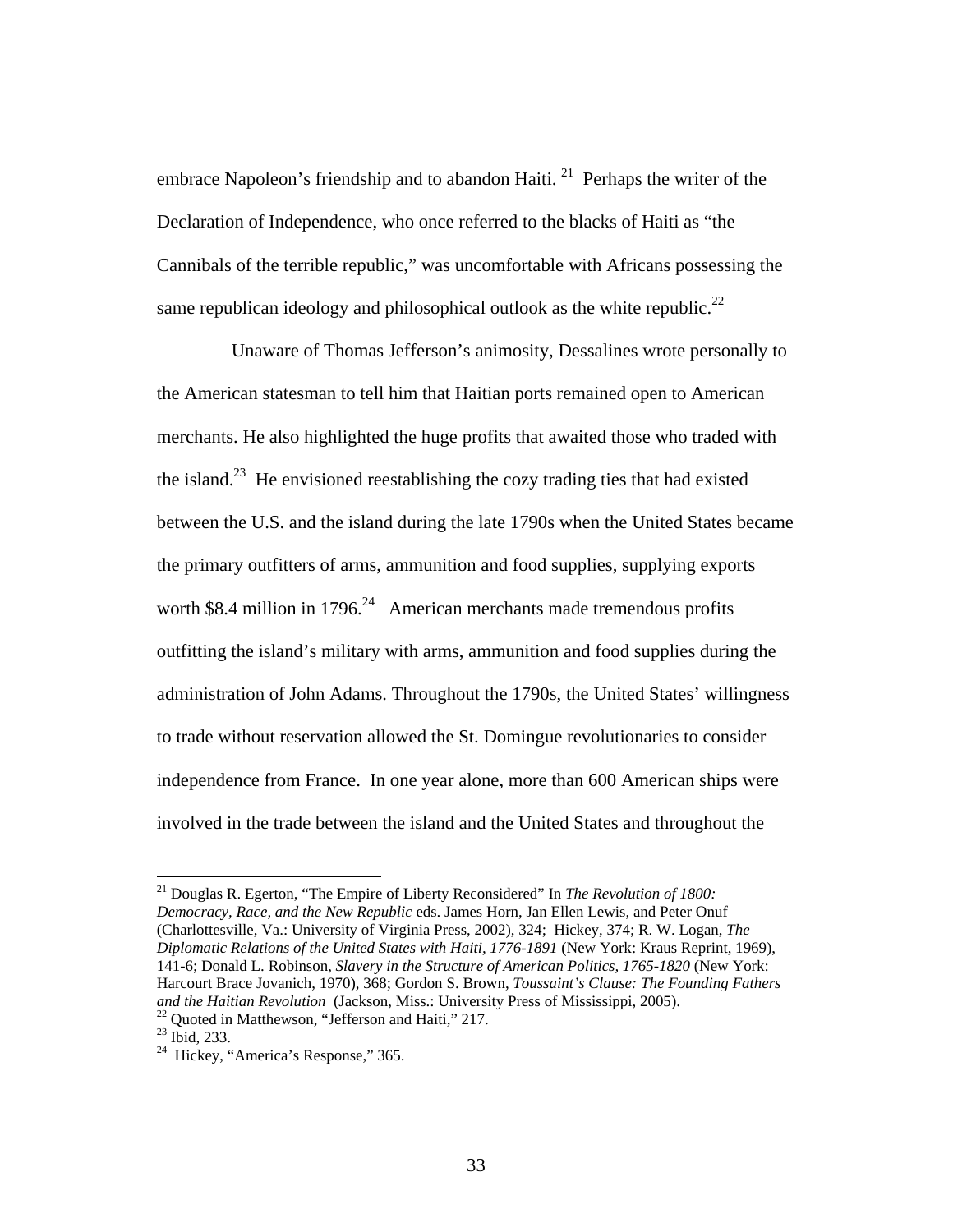late 1790s, St. Domingue's trade was considered a valuable market for American finished goods and raw commodities. Dessalines, however, underestimated the antipathy he had created among the southern slave owners and their powerful representative in the United States—Thomas Jefferson. 25 Jefferson never responded to the letter, and, instead of supporting trade, he prevented American merchants from legally participating in the Haitian trade with a trade embargo.<sup>26</sup>

 Even before the American embargo, Dessalines had proved to be a poor promoter of Haitian trade. 27 He made trade difficult by imposing draconian restrictions on foreign merchants, policing what ports, custom officers, and trade goods made contact with Haiti.<sup>28</sup> If traders disregarded these restrictions, they faced threatened fines of \$300 for the first offense and \$500 for the second.

 By 1807, Dessalines's inability to ameliorate the economic situation had increased his unpopularity among the growing established Haitian elite, which consisted of military officers and newly minted land owners. When he began a new

<sup>25</sup> Dessalines's disdain for white people is demonstrated in this statement: "Hang a white man below one of the pans in the scales of the customs house, and put a sack of coffee in the other pan; the other whites will buy the coffee without paying attention to the body of their fellow whites." Quoted in David Nicholls, *From Dessalines to Duvalier: Race, Colour and National Independence in Haiti*  (New York: Cambridge University Press, 1979; reprinted 1996), n12, 37.

 $26$  The embargo was passed one full year before the general embargo.

<sup>27</sup> H. B. L. Hughes, "British Policy Towards Haiti, 1801-1805" *The Canadian Historical Review* 25 (1944): 397-408. Reviving trade relations with Desssalines provided the British with one way to recoup the enormous losses suffered in the ill-fated bid to conquer the island during the turmoil of the Haitian Revolution. David Geggus, *Slavery, War, and Revolution: The British Occupation of Saint-Domingue 1793-1798* (New York: Oxford University Press, 1967). Although the British had much to fear—their largest colony in the Caribbean, Jamaica, was Haiti's closest neighbor—they believed any potential threat from the island-nation could be contained easily by British sea power.The attempted conquest ended in complete disaster with thirty thousand lives lost and the British treasury was estimated to have spent 40 million pounds on the expedition.

<sup>28</sup> *National Intelligencer*, Nov. 21, 1804.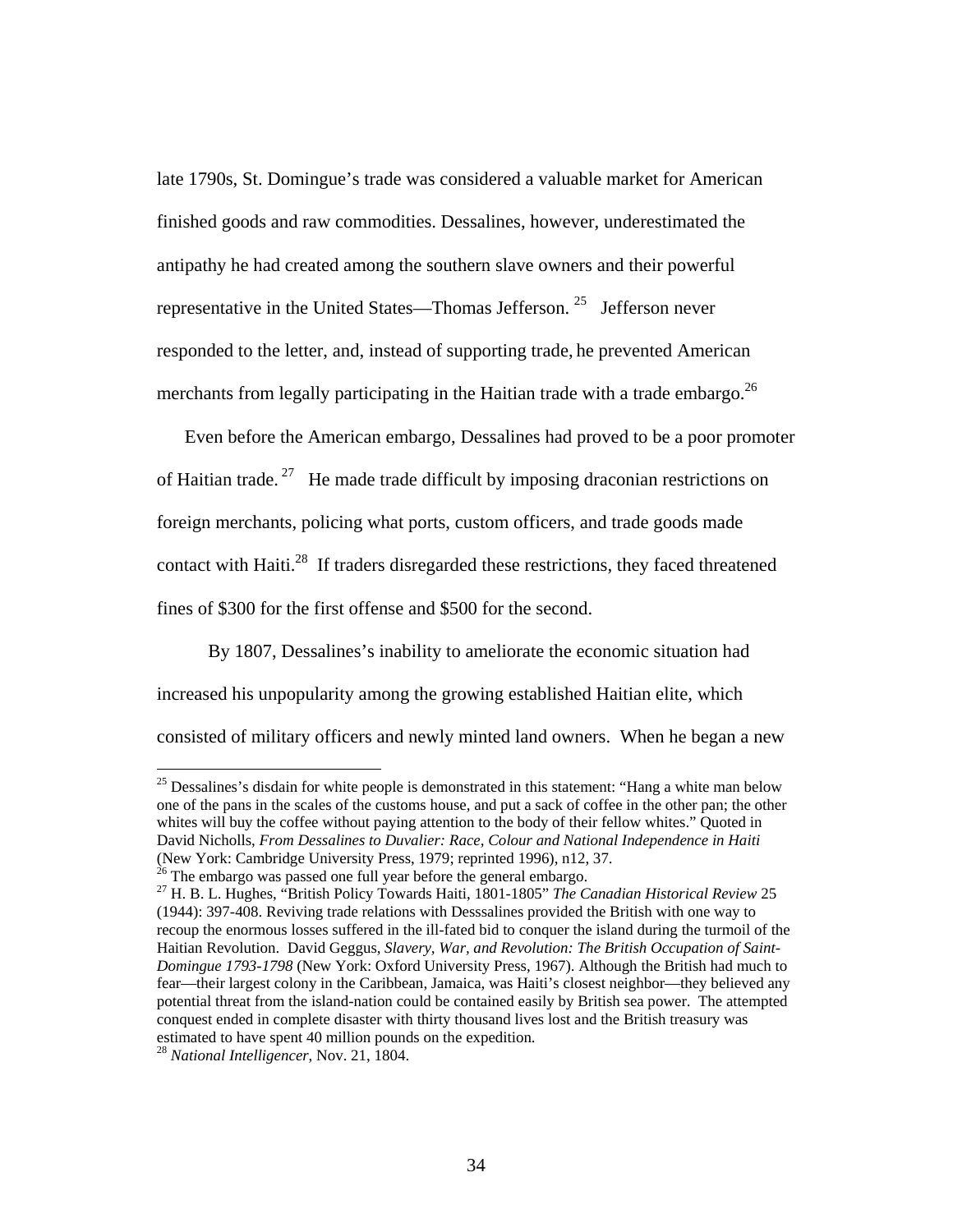program to place all former plantation lands in the hands of the state, and then redistribute them as he saw fit, he pushed these landowners over the edge. A cabal of landowners and military personnel planned and executed an assassination of Dessalines to defend and maintain their property. Yet despite the unity of purpose in murdering their leader, the Haitian elite remained at odds over who should be the new leader.

 Factions gathered around two candidates: One group supported Henry Christophe, Dessalines's second in command, while another group, a mulatto contingency, wanted Alexandre Petion, the head of the Haitian Congress, to be the new leader. Christophe, the black-skinned former slave, had commanded the northern army during the revolution. Petion, a military hero and wealthy planter from the south of Haiti, had been critical in liberating the island from Leclerc and Rochambeau at the end of the Revolution. Battles ensued between the two camps, culminating in a standoff where each general declared himself the "true" leader of Haiti. In reality, two nations coexisted after the conflict: the Kingdom of Haiti under Christophe's rule in the North and the southern Republic of Haiti under Petion. After carving the nation in two, both Petion and Christophe set about establishing control over their respective dominions. In the North, sugar had dominated the regions's pre-revoluationary agriculture, while in the south, coffee and indigo had been the main exports. In addition to re-establishing production, they needed to find trading partners and arm the country in preparation for a potential French attack.

35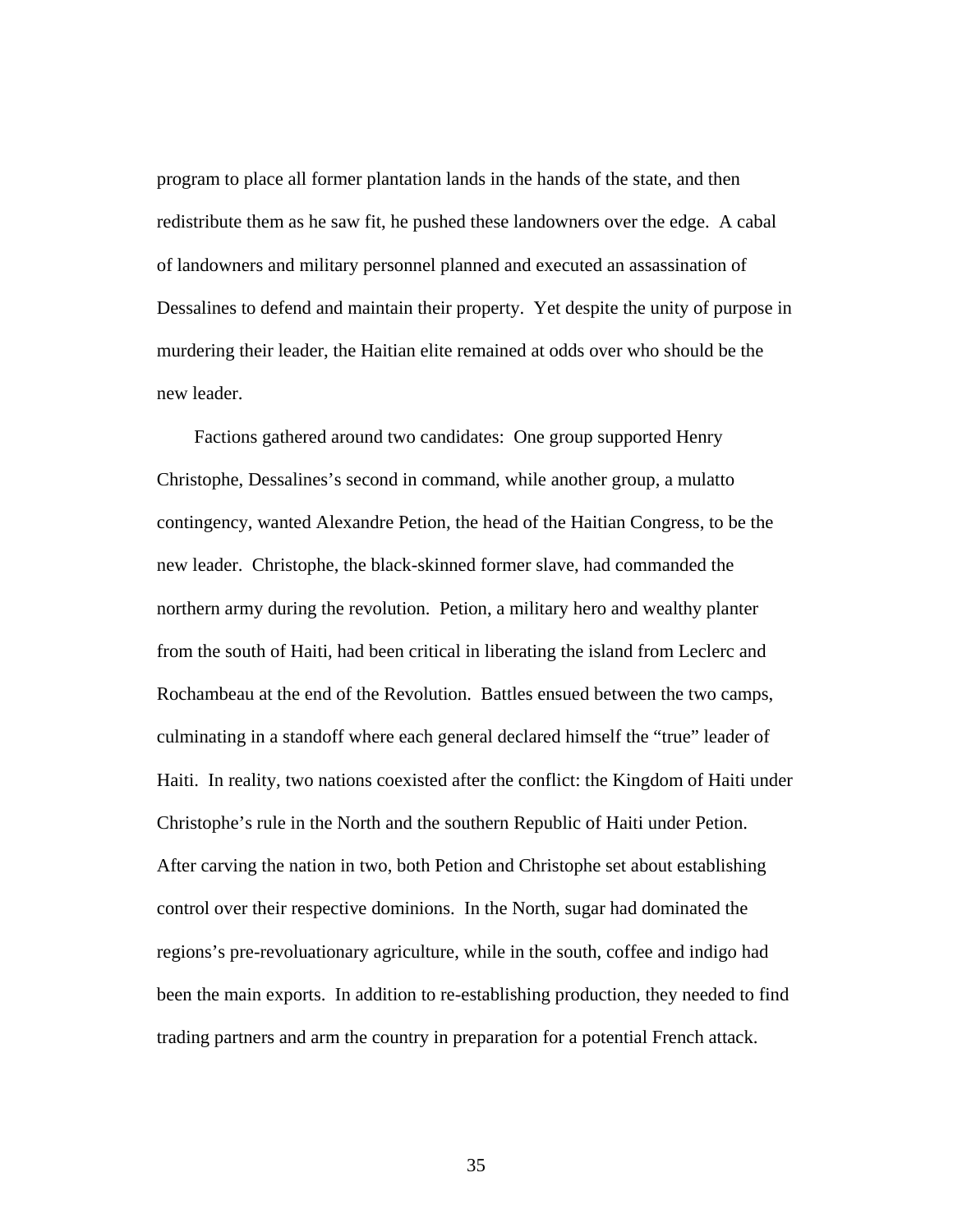As neither leader could renew trading relations with the U.S. or France, the island became economically dependent on Britain. Maintaining trade relations with the island provided great benefits to British commercial interests which enjoyed a near monopoly of its trade. For Haiti, however, this relationship stunted any economic advantages or bargaining power held by Petion or Christophe. Even when the United States returned to trading with the island, the British choke hold prevented American traders from gaining a foothold until the Napoleonic Wars, when Britain's attention turned elsewhere.<sup>29</sup>

 Despite having access to Britain's insatiable appetite for coffee and sugar, both Christophe and Petion found supplying these cash crops increasingly difficult. To maintain high agricultural production, Haitian leaders continued to rely on the large-scale, gang-based labor regimes that had made colonial St. Domingue so wealthy. After independence, the means of production remained the plantation system with agricultural laborers growing the export crops of sugar and coffee. During colonial days the export economy produced such enormous wealth that little diversification had occurred. Imported food provisions, clothing, and finished goods met the needs of the inhabitants. $30$  Few indigenous manufacturers established themselves, leaving the economy completely dependent on exporting cash crops and

<sup>&</sup>lt;sup>29</sup> Logan, *The Diplomatic Relations*, 183-185.<br><sup>30</sup> During the colonial period, slaves cultivated plots of land to supplement food supplies. See Sidney W. Mintz, "Slavery and the Rise of Peasantries" *Historical Reflections/ Reflexions Historiques* 6 (1979): 213-42. St. Domingue planters still relied on imports for the much of slaves' food, including flour, salt, rise, codfish, and dried salted beef. See Dupuy, *Haiti in the World Economy*, 40-43.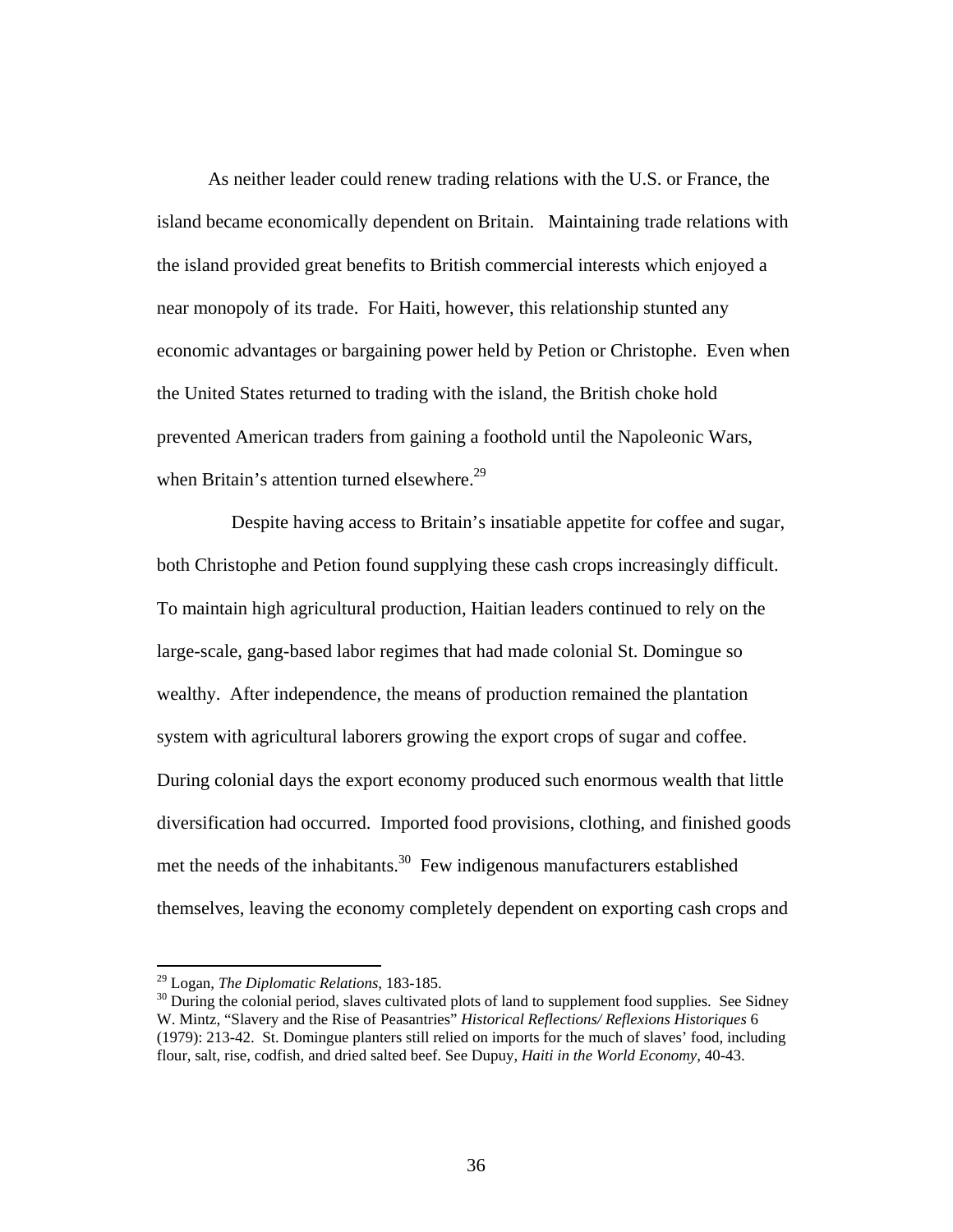importing goods. Re-imposing the plantation system became the route to economic and military security for both Haitis.

 This system of labor, however, antagonized workers because it was too reminiscent of slavery. They resented returning to plantations under the gang-labor system and tilling lands and crops that were not their own, preferring instead to engage in small-scale farming and trading for goods and services amongst themselves. Reconciling the economic imperative of re-establishing the plantation systems and its national purpose with the desires of the liberated workers posed an enormous challenge.

 Both Christophe and Petion attempted to re-activate cultivation by reimposing labor laws first introduced by Louverture to keep workers productive. Christophe's labor laws were called the "Code Henry" while Petion proclaimed a "Code Rural." Both imposed forced labor systems to revitalize the export-driven economy that had been so productive—and lucrative—during colonial days. They differed in how they implemented these laws, however.

 In Christophe's northern kingdom, the large plantations remained intact, with the state leasing large tracts to members of his nobility and to military leaders. He secured plantation laborers for these plantations by forcibly preventing the agricultural workers from leaving the plantations and refusing to distribute land in small parcels. Enforcing these labor laws was a group of more than 4,000 military police stationed at individual plantations. The police also served as overseers, who

37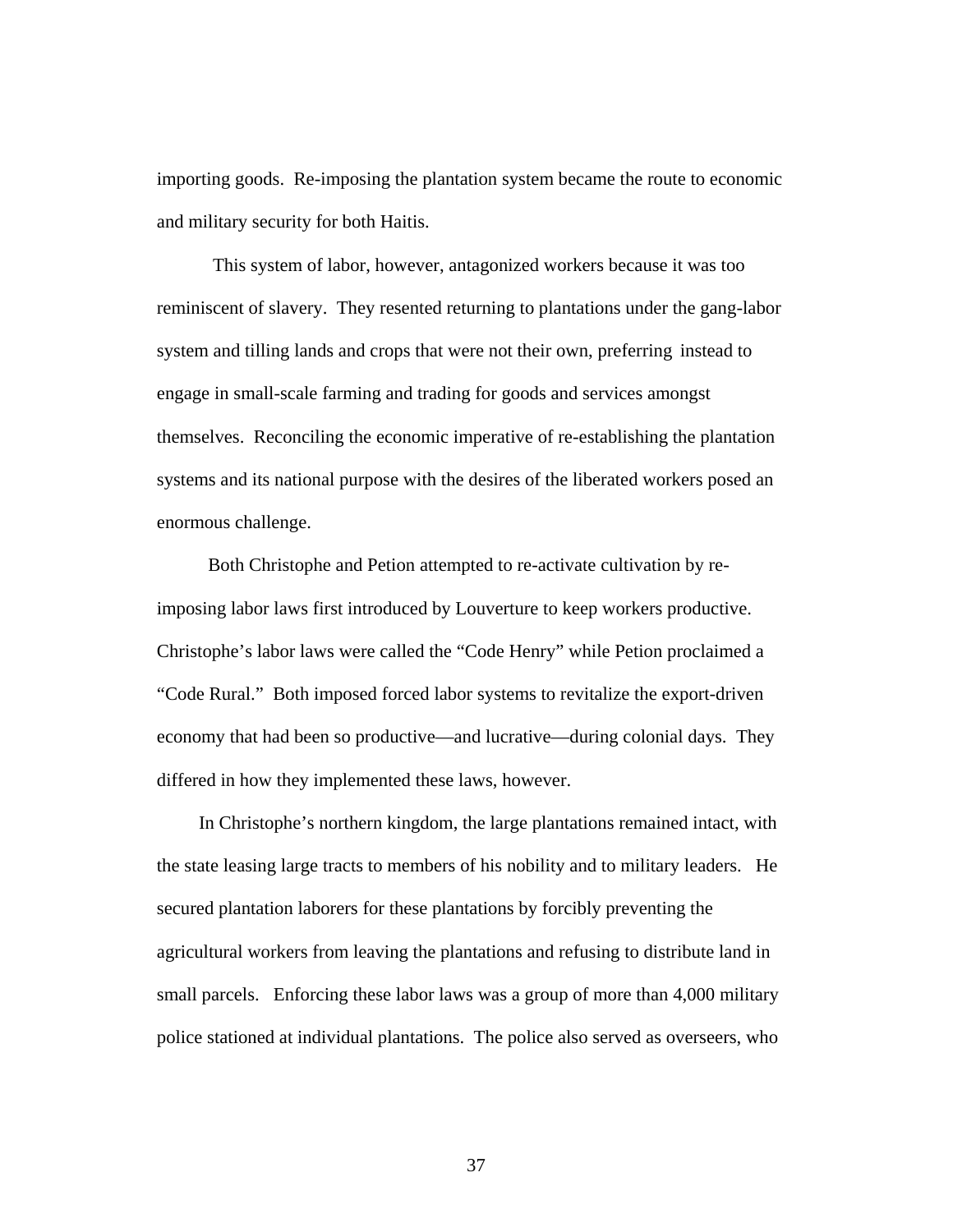watched for idleness among the laborers and used physical means to coerce labor. Instead of cash wages, the workers divided one-fourth of the crop as salary.

 Economically, Christophe's system worked as exports of coffee, sugar and other raw materials remained high. Coffee exports increased from 5,608,253 pounds in 1806 to more than 10,232,910 pounds in 1810. Sugar production also ballooned, going from 522,229 pounds in 1810 to more than 6.2 million pounds in  $1815$ <sup>31</sup> Reporting more than \$3.5 million in revenue a year, and with as many as 150 foreign ships a year engaged in the commerce in Cape Hayti alone, the kingdom was universally considered wealthy.<sup>32</sup> Christophe's kingdom, was perceived to be so wealthy, in fact, that one British observer claimed the king was "richer than the Bank of England."<sup>33</sup>

 In the southern republic, Petion's administration followed some of the same policies as Christophe. Petion gave vast estates to many of his cronies who had brought him to power. He also passed a series of laws similar to Christophe's that regulated the work habits of plantation laborers in the Code Rural and, as was true in the north, the workers received compensation in crops rather than cash. Unlike Christophe, Petion declined to impose a national military police to enforce these laws. This decision cost the Haitian Republic economically.

<sup>&</sup>lt;sup>31</sup> *British and Foreign State Papers*, 1828-1829, 2 vols. (London, 1831), Vol 2, 702.<br><sup>32</sup> He also replaced his coinage with gold and silver coins, adding to the idea of the wealth of the kingdom. *British and Foreign S* 

kingdom. *British and Foreign State Papers,* Vol 2, 667. 33 "Bank of England" *Niles' Weekly Register*, June 13, 1818. In 1820, the king's Treasury possessed a \$6 million reserve. *British and Foreign State Papers,*Vol. 2, 667.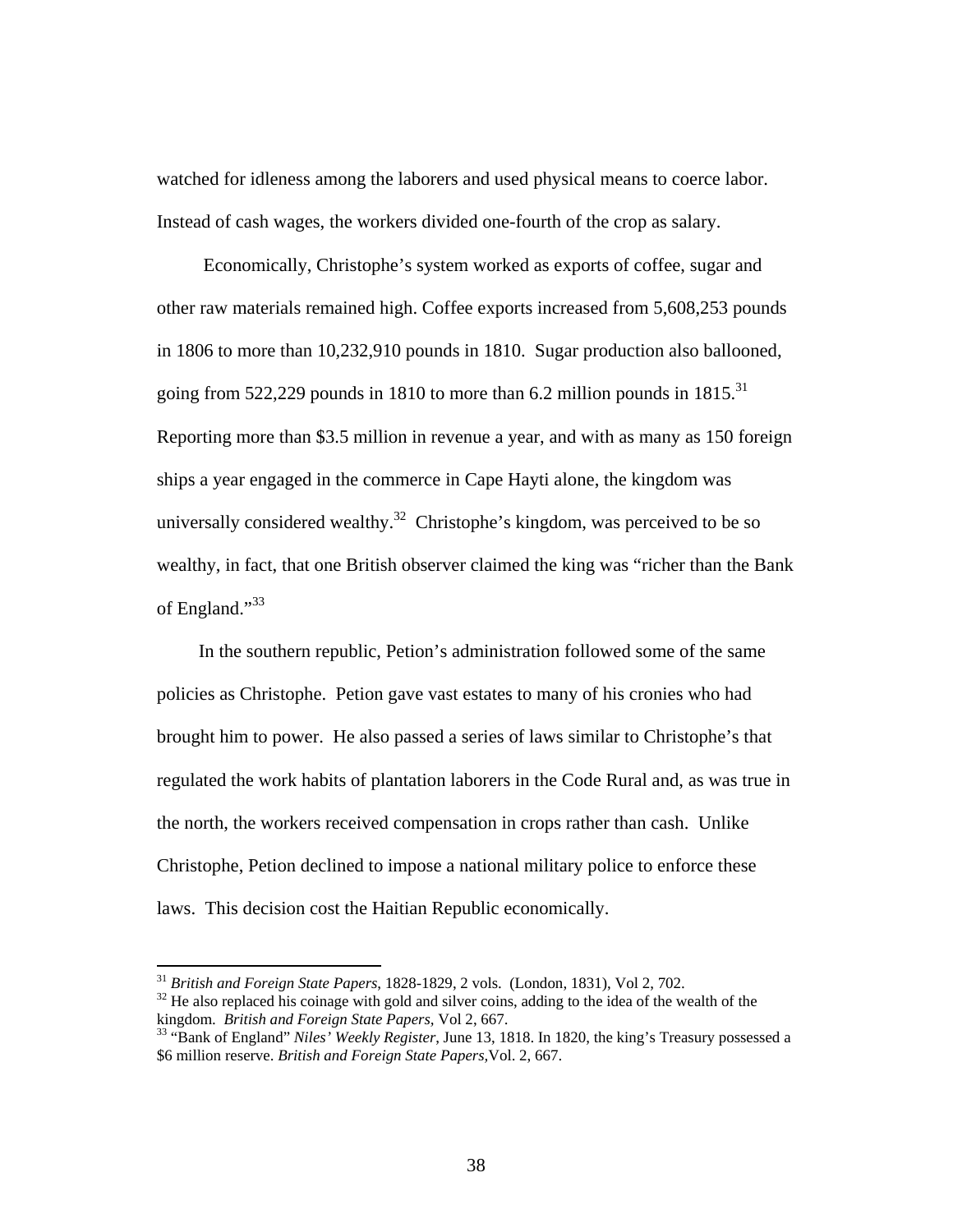Although definite figures are unavailable for the Republic during these years, its treasury ran a deficit beginning in 1808 that continued through 1812.<sup>34</sup> Petion tried to encourage laborers to be more productive by creating agricultural festivals that celebrated the most productive laborer on certain plantations.<sup>35</sup> In an effort to gain more money for the treasury and jump start sugar planting, Petion abolished all taxes on sugar exports and increased taxes on coffee production to 10 gourdes per  $1,000$  pounds<sup>36</sup> Sugar promised greater profits but cultivating coffee fit the economic and labor requirements in the Republic: It required far less capital investment than sugar and individuals could work at their own pace rather than in the regimented factory system of labor required in sugar and cotton cultivation.<sup>37</sup> But, coffee was also far less lucrative as a cash crop than sugar.

 By 1809, Petion faced a dilemma: His efforts to stimulate the economy had generated operating costs too steep for the government coffers. Salaries had to be paid, especially those of the army. Given soldiers' access to arms and ammunition, Petion could not afford to anger disgruntled soldiers and military officers.<sup>38</sup> Petion turned to the only available resource: land. He began distributing land in lieu of

<sup>&</sup>lt;sup>34</sup> Robert K. LaCerte, "Evolution of Land and Labour in the Haitian Revolution, 1791-1820" In *Caribbean Freedom*: *Society and Economy from Emancipation to the Present* eds. Hilary Beckles and Verene Shepard (London: Currey, 1993), 45.<br><sup>35</sup> Leyburn, *The Haitian People*, 61.<br><sup>36</sup> From Petion's perspective, taxing coffee heavily made sense to put money into the treasury.

<sup>&</sup>lt;sup>37</sup> On the early move to coffee within St. Domingue, see Michel-Rolph Trouillot, "The Inconvenience" of Freedom: Free People of Color and the Political Aftermath of Slavery in Dominica and Saint-Domingue/Haiti" In *The Meanings of Freedom: The Economics, Politics, and Culture after Slavery*.

<sup>&</sup>lt;sup>38</sup> To avoid this scenario for the future, Petion could have cut the standing army. But, he needed this army to protect the republic from the continuing menace of France.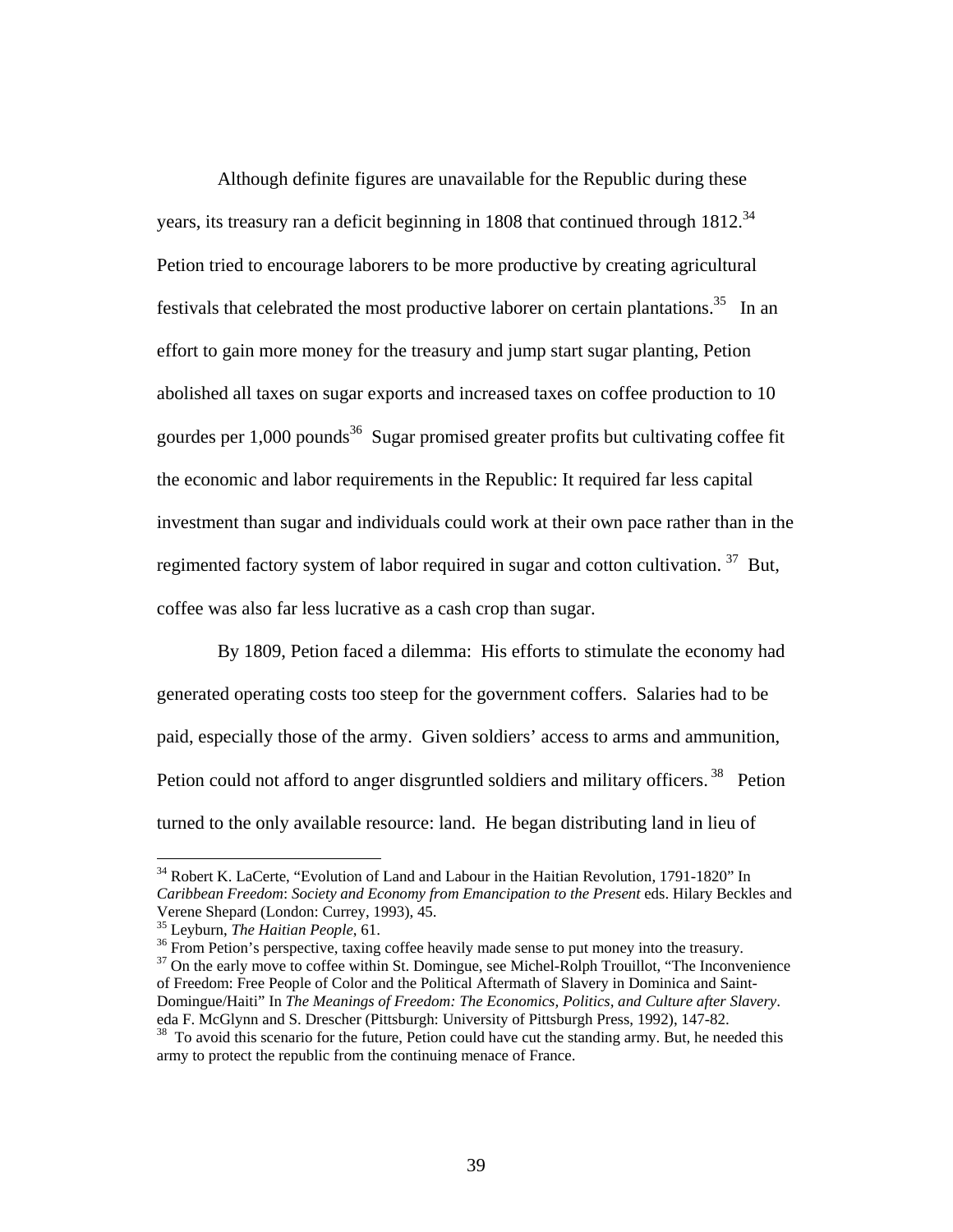salaries in 1809. Treasury deficits continued, forcing Petion to give away more land in subsequent years. In all, Petion disbursed 400,000 acres. Maintaining standing armies was an expensive deterrent that strained budgets and he began looking for an ally to help share the burden.

 Unsurprisingly, both Petion and Christophe sought diplomatic recognition from Great Britain, an important ally if a French war broke out. Great Britain, with its powerful navy, could protect the island so recognition would allow both leaders to begin decommissioning part or most of the standing army. Diplomatic ties would also legitimize one or the other as the "true" Haitian leader. Beginning in 1808, both Petion and Christophe attempted to gain acknowledgment from England. Petion sent an emissary to London to seek recognition, but received no guarantees of support. Christophe used a public ploy to force the European monarchy to recognize the sovereignty of his state by using a fictitious dispatch that stated "the British Government recognises His Excellency the President Henry Christophe as the chief of the Government of Haiti, and it is determined to contribute its aid to establish its supremacy."<sup>39</sup> Nothing came of it. Christophe also went out of his way to repay debts to British merchants in 1813, hoping these merchants would help plead his case to the government. While notices were placed in the *Morning Chronicle* about how lucrative the trade with the kingdom was, no one urged acknowledging the

<sup>39</sup> Quoted in Herbert Cole, *Christophe, King of Haiti* (New York: Viking Press, 1967), 160.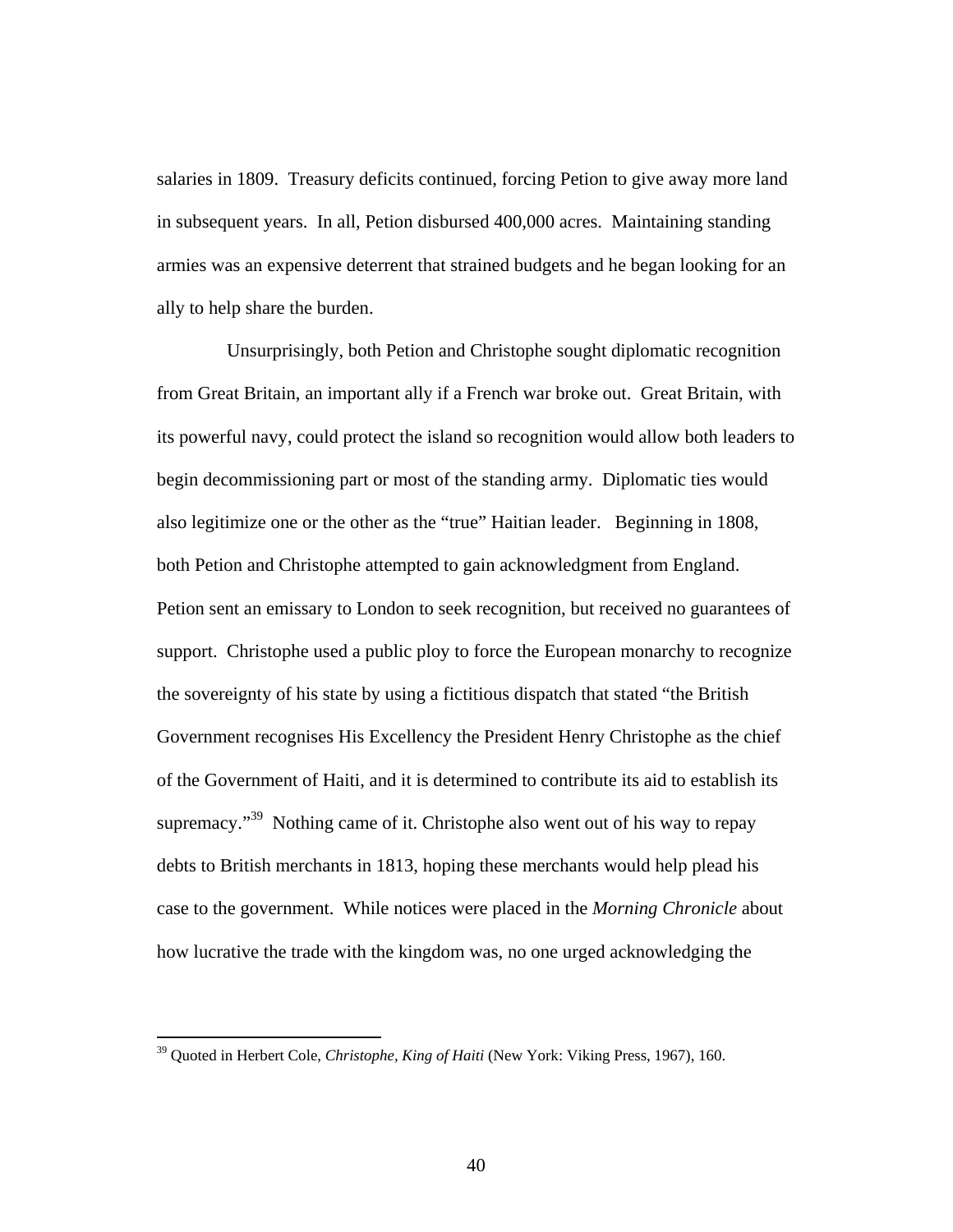Haitian kingdom's sovereignty. Despite the king's efforts, these machinations brought him little resolution.<sup>40</sup>

 Efforts to gain Haiti the security of a sovereign member of the international community engendered diplomatic outreach to the major powers. The first black nation sought legitimacy from the old white powers from whom it had broken. In 1814 when France once again contemplated invading the island, British friendship became even more imperative. French legislators voted to send a French military force to take the island at the behest of former St. Domingue planters.<sup>41</sup> This kept both Petion and Christophe on tenterhooks. Fortunately, the unexpected return of Napoleon disrupted these plans and the imminent danger to Haiti receded—for the time being.

 St. Domingue planters persisted in their calls for some resolution, however, and the French government, wishing to quiet these war mongers, approached Petion and Christophe, demanding that the Haitians pay a massive indemnity in exchange for a formal peace treaty.<sup>42</sup> Negotiations broke down when Christophe refused the agreement; Petion expressed a willingness to consider such a resolution. Although Petion never agreed to a peace treaty with France, the fear of such an event pressed

 $\overline{a}$ 

<sup>41</sup> Earl Leslie Griggs and Clifford H. Prator, (eds.) Henry Christophe & Thomas Clarkson; A *Correspondence* (New York: Greenwood Press, 1968), 57-59; David Geggus, "Haiti and the Abolitionists: Opinion, Propaganda and International Politics in Britain and France, 1804-1838" In *Abolition and its Aftermath: The Historical Context, 1790-1916.* ed. David Richardson, (London: Frank Cass, 1985), 113-140.

<sup>&</sup>lt;sup>40</sup> Karen Racine, "Britannia's Bold Brother: British Cultural Influence in Haiti During the Reign of Henry Christophe" *The Journal of Caribbean History* 33 (1999): 128.

 $42$  Planters and shippers who were part of the so called Ultra –Royalists party, continued to push for military re-conquest of the island until 1825.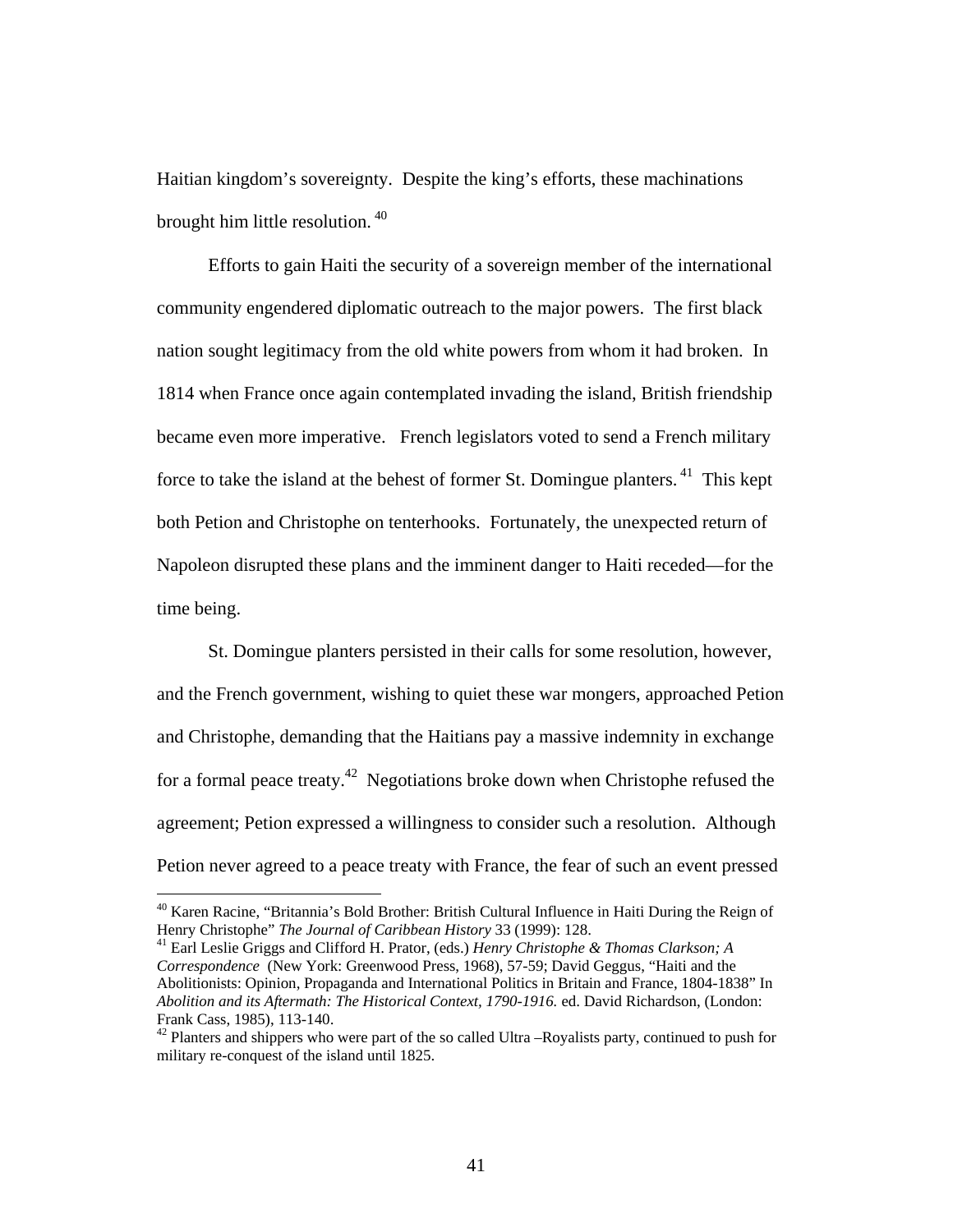Christophe to reach out to British abolitionists—his most vocal supporters—for assistance against such a dangerous détente.

 William Wilberforce and Thomas Clarkson, the two leading British abolitionists began corresponding with Christophe in 1814, and because of these letters, we know something of the king's concerns and agenda. Thomas Clarkson, especially, became both an advisor and an unofficial representative for the king in Europe. Christophe believed that Clarkson held sufficient influence to sway British public opinion toward recognition and pressed him regularly about it in these letters.<sup>43</sup> Christophe's writings show how he agonized over Haiti's future, and particularly the issue of recognition; they also show how heavily these issues weighed on his mind.

 In these letters, Christophe and Clarkson discussed various policies, including a national education program, implementing new agricultural methods, and the cultural life of the kingdom's subjects. Christophe's educational programs pushed English as well as French reading and writing. The king also flirted with making the kingdom's official language English rather than French and changing the state religion from Roman Catholic to Protestant to flatter the British. He contemplated these changes because he wished to remove the cultural legacy of the French and

<sup>&</sup>lt;sup>43</sup> Boyer learned from his predecessors' frustrations and in the next chapter a discussion of Boyer's efforts to gain recognition will be discussed.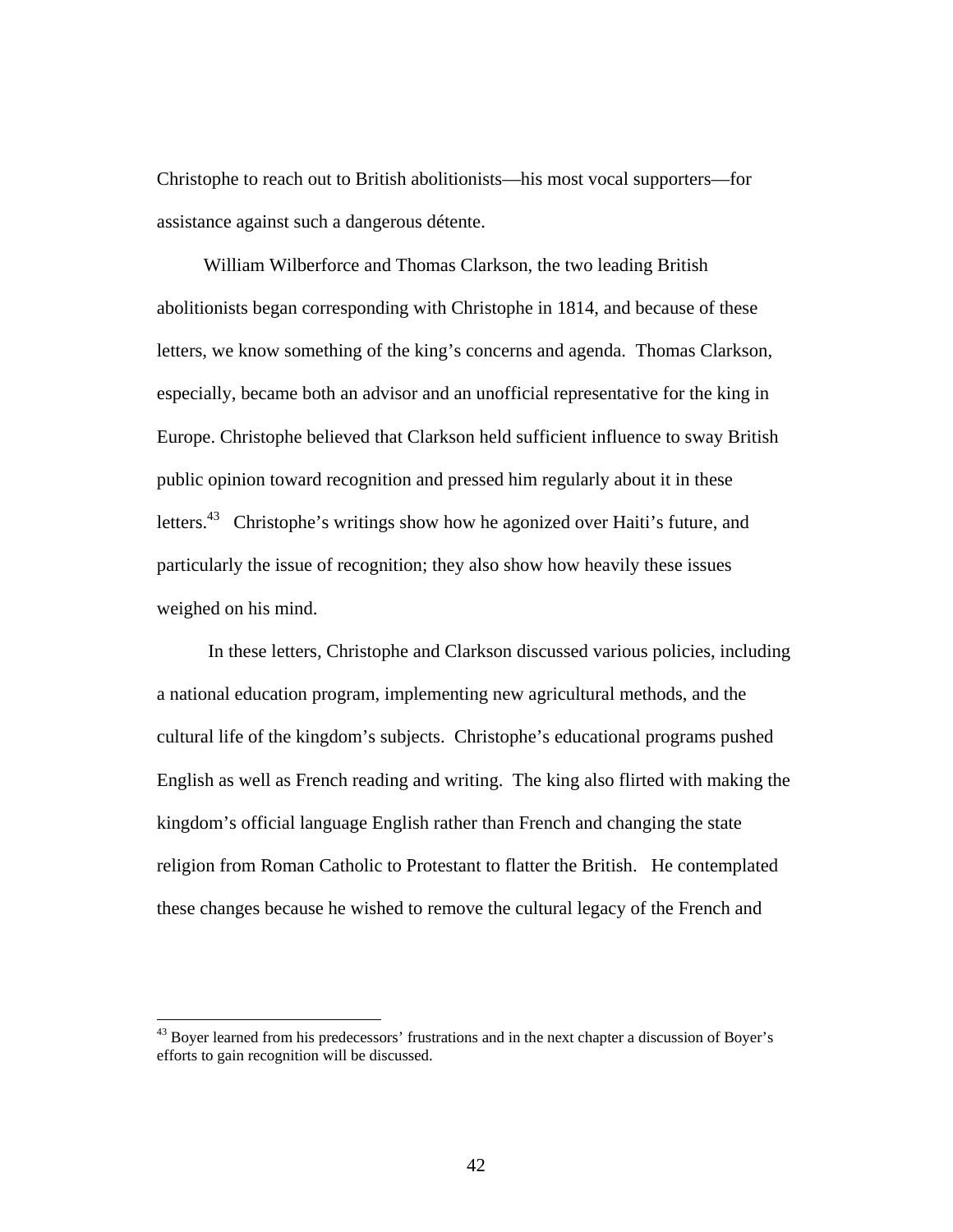replace "them with the manners of habits of the English," a people he admired and respected for their antislavery stand, commercial power, and social stability.<sup>44</sup>

 Christophe's "favorite plan," envisioned reducing the size of his standing army, but, without some guarantee of security from Great Britain, reducing the army's size remained out of the question. According to some estimates, Christophe was supporting a standing army of between 20,000 and 25,000 soldiers, and he desperately wanted to decommission at least 5,000 men in order to return these soldiers to farming, believing they would add significantly to the kingdom's productivity.45 In order to reduce the army's population, Christophe needed British recognition and "the positive assurance that England would "recognize our independence…."46 Frustrated, Christophe reminded Clarkson, recognition was both "necessary" and "indispensable" for the "execution of my projects in their entirety."<sup>47</sup> Recognition was not, however, forthcoming.

 Left with few alternatives, Christophe turned to a novel plan to increase his population: he offered white men citizenship if they settled in Haiti and married a Haitian woman. By offering such a proposal, Christophe overturned the founding tenet of Haitian identity as a black nation for black people.  $48$  But his kingdom's

<sup>44</sup> Quoted in Racine, "Britannia's Bold Brother," 133; 'Henri I' *The Atheneum*, May 1, 1821, 98. 45 One publication estimated his army consisted of 50,000 men. *The Analetic Magazine*, May 1817,

<sup>403-417, 406.</sup> Evidence suggests workers regularly fled the kingdom's harsh labor conditions for the republic.

<sup>&</sup>lt;sup>46</sup> Griggs and Prator, (eds.) *Henry Christophe & Thomas Clarkson*, 108-109.<br><sup>47</sup> Ibid, 108-109.

<sup>48</sup> Nicholls, *From Dessalines to Duvalier*, 53. When he claimed the northern region of Haiti, Christophe wrote up his own constitution, leaving out this aspect of Dessalines's constitution. It was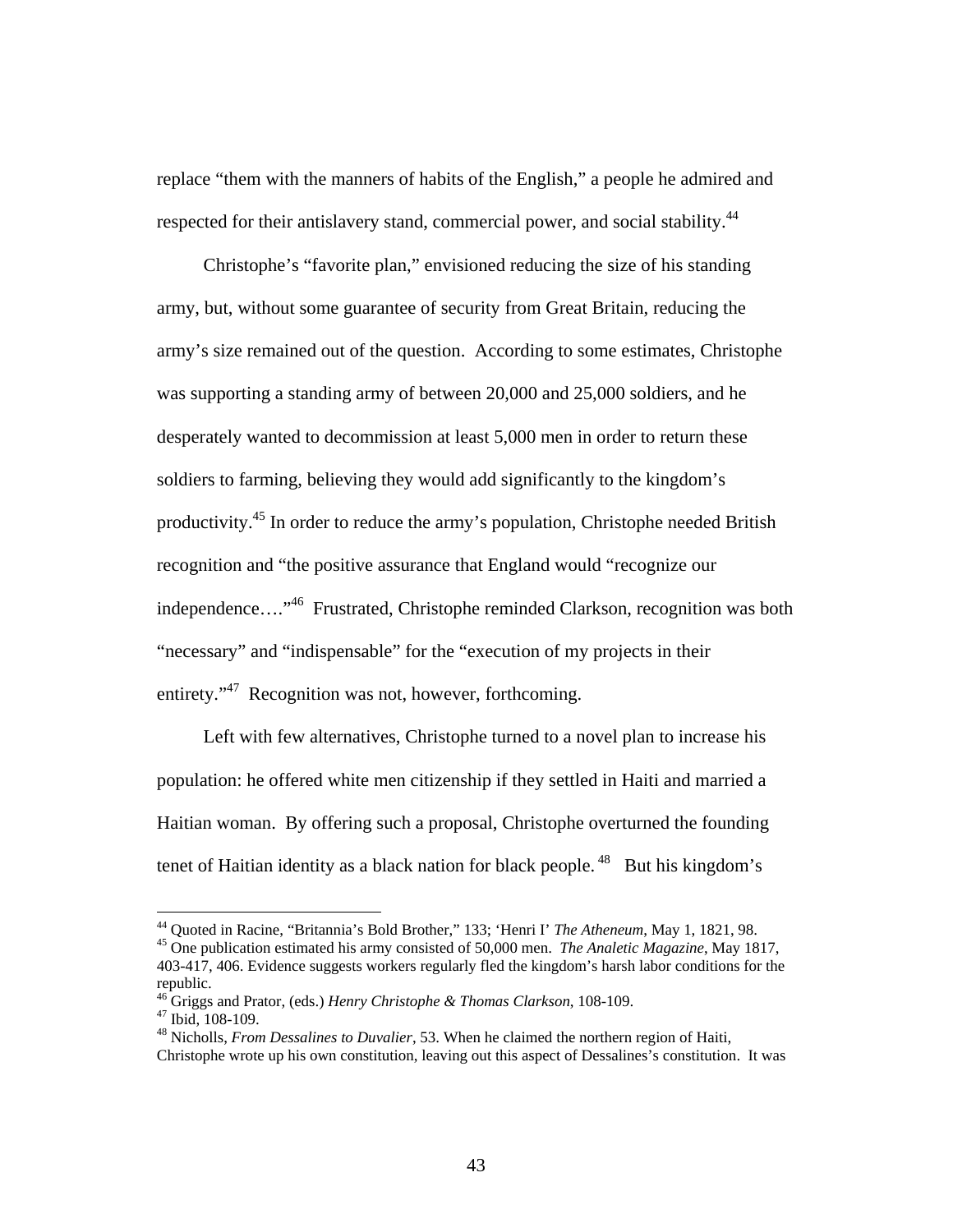need for capital and people overcame matters of identity. When this 1818 initiative apparently failed to attract the necessary numbers, Christophe sought help from the British navy to repeople his ailing kingdom. Since declaring British participation in the Atlantic slave trade illegal in 1807, British naval ships had routinely captured rogue slave ships transporting slaves. The policy of the navy was to return these slaves to Africa and resettle them in the British African colony of Sierra Leone or to send them to Trinidad. If the ships were interdicted in the Caribbean, Christophe offered to save the British the expense of resettlement by buying the captured slaves from the British government for \$45 a person and settling them in Haiti as free immigrants. <sup>49</sup> As Christophe turned to yet another project of re-peopling in 1818, this British plan was probably never undertaken.

 Understanding the predicament Christophe faced, Clarkson suggested a version of Dessalines's project to alleviate the kingdom's woes: African American emigration. In his letter explaining his idea, Clarkson enumerated the many advantages African American settlement would give to the kingdom, including "strengthening" the king's position "at home and in the eyes of foreigners, and of France in particular." This new population would not only strengthen the kingdom in Haiti's long tactical battle against France, it would also give the kingdom practical benefits. Clarkson supported the idea, reminding the king that American black

only at the insistence of Thomas Clarkson that Christophe limited landownership to white people in towns and ports.

<sup>49</sup> *Niles' Weekly Register*, Oct 28, 1820.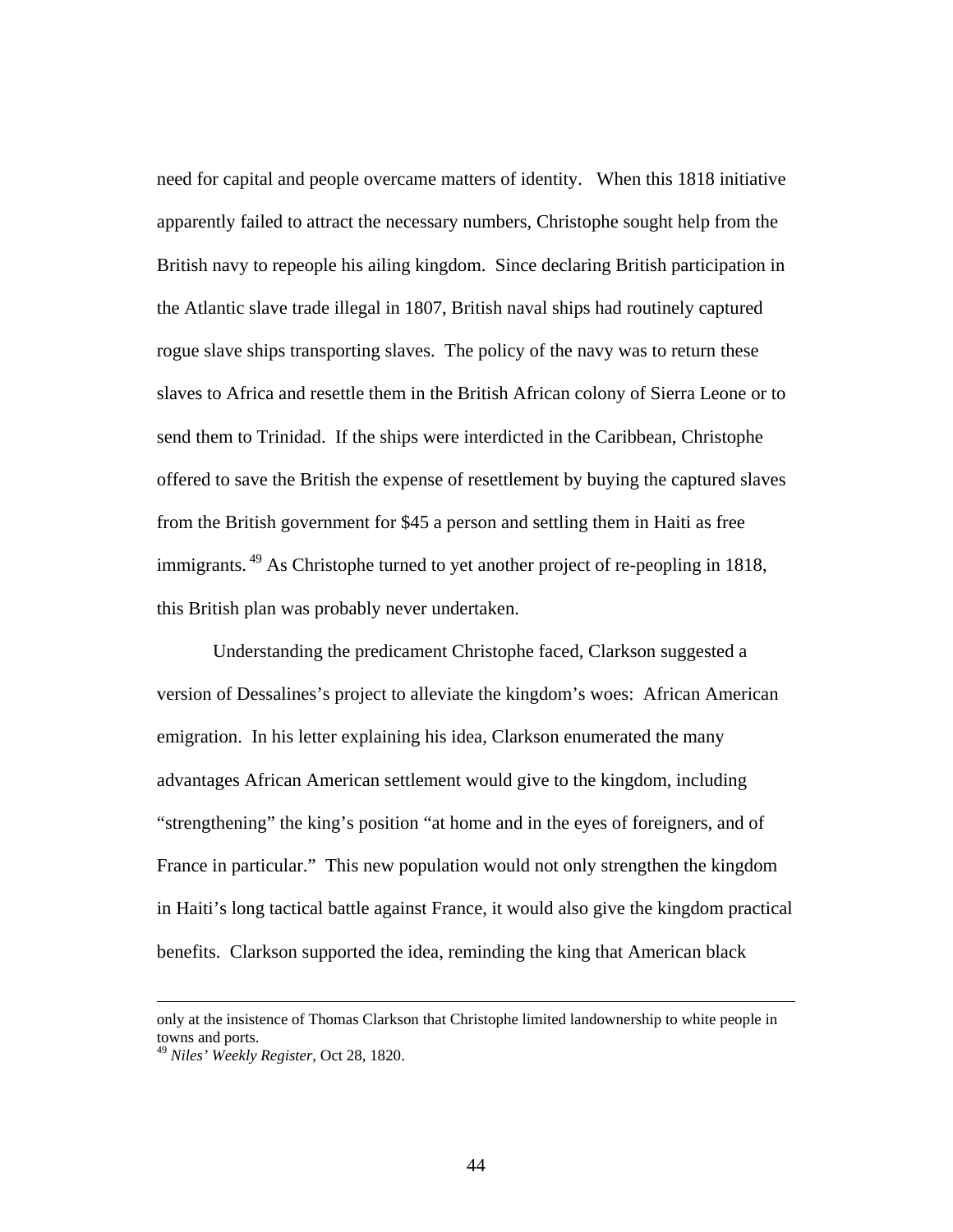settlement would help him "realize more rapidly your project of introducing the English language into Hayti." Since becoming the reigning leader of the northern region of Haiti, Christophe initiated and encouraged the English language among his subjects. This new language would be one step in removing the cultural influences of the French among his people. Not only would black Americans bring with them their language, they would bring additional skills and capital. Clarkson noted that many of these Americans were wealthy, some possessing as much as "3000 dollars!" adding those that did not bring such monetary riches could work.<sup>50</sup>

 Luckily, Christophe could turn to Prince Saunders, a native of the United States, to promote his plan.<sup>51</sup> Saunders, one of the first Northern African American civic and intellectual leaders to live in Haiti, worked as a Bostonian schoolteacher before moving to the kingdom in 1816 and becoming an education administrator at the recommendation of London's African Institute. He quickly found his footing as a publicist, helping publish the *Haytian Papers*, a collection of official proclamations and documents from Christophe's kingdom.<sup>52</sup>

 Saunders, because of his American background and ties to the black communities leaders (he was married to Paul Cuffee's daughter), excelled at

<sup>50</sup> Griggs and Prator,(eds.) *Henry Christophe & Thomas Clarkson,* English language, 142; "dollars!", 162.

<sup>&</sup>lt;sup>51</sup>Prince Saunders had been sent to Haiti by the African Institute in the 1810s as an educational consultant. Arthur O. White "Prince Saunders: An Instance of Social Mobility Among Antebellum New England Blacks" *The Journal of Negro History* 60 (1975): 526-535.<br><sup>52</sup> The London publication of 1816 includes the chapter: "Reflections of the Editor" that was deleted

for the Boston edition. The chapter praises Christophe and castigates Petion as a traitor to the Haitian people since he had "renounced real independence" referring to the rumor of his negotiations with France. (*Haytian Papers*, 192-3).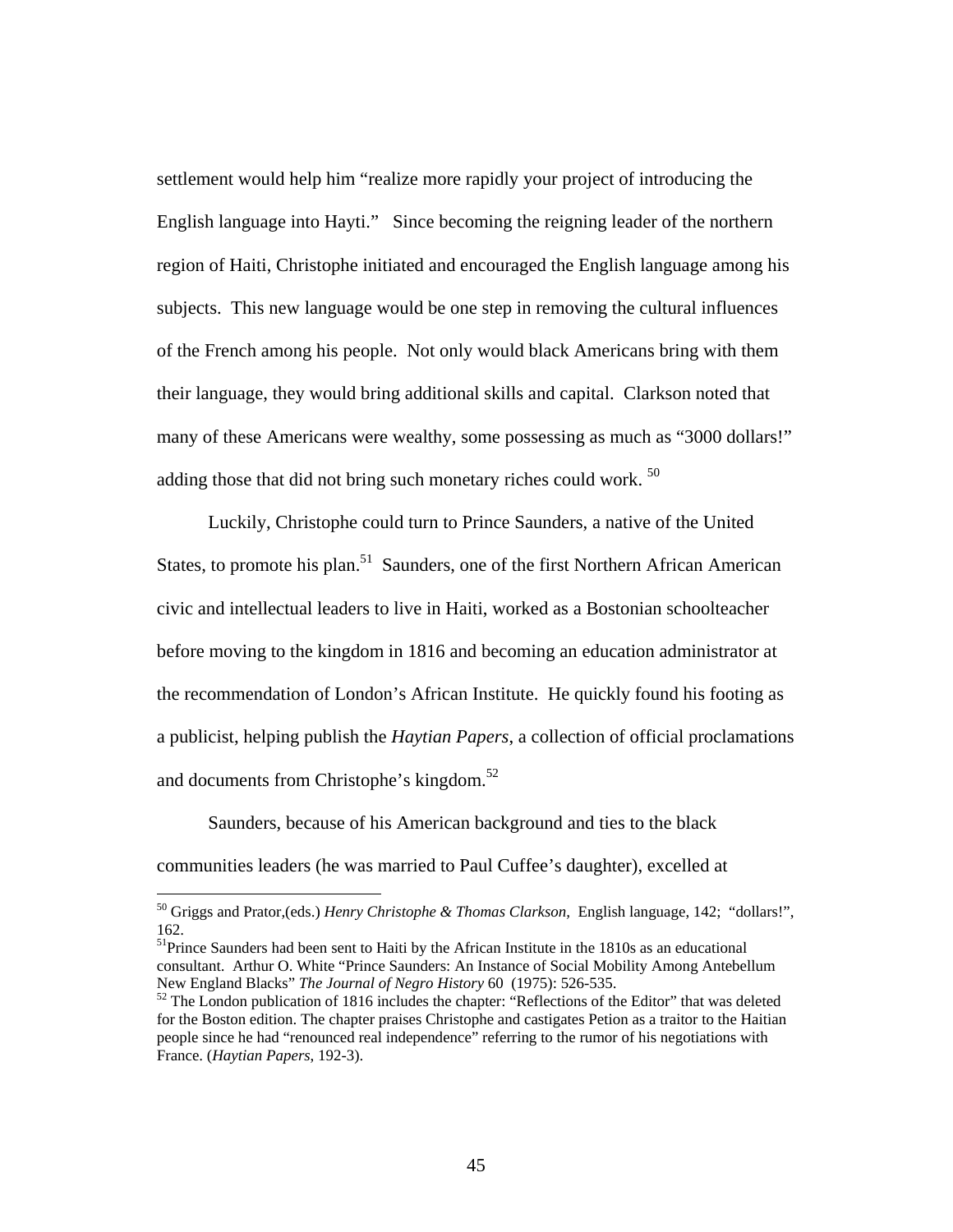promoting Haiti in the United States. He spoke to the Augustinian Society, a Philadelphia African American group, about the Haiti's progress under Christophe. He also lectured to the American Convention for the Abolition of Slavery, another important group concerned with African Americans, late in 1818.<sup>53</sup> These talks seemed to successful: Saunders claimed thousands were prepared to emigrate from New England and the Middle States. Satisfied with Saunders' results, Christophe donated ships and \$25,000 to the project. Before the emigration scheme could begin, however, the king died. And with his death, the black nationalist project of augmenting Haiti's population, skills sets, and laboring system with American settlers ended too.

 Christophe's death would be a warning to all succeeding Haitian leaders. Before his death, Christophe had suffered a massive stroke that rendered the right side of his body paralyzed, leaving him bed bound and reflective. According to witnesses, the king spoke of his regrets in treating his subjects so harshly and pushing them so hard. 54 Would Christophe have tempered his iron fisted rule? He was never given that chance for disaffected residents of his kingdom took the opportunity of the king's physical disability to depose him, arming and preparing themselves to storm the palace. Rather than submit his fate to the hands of his

<sup>53</sup> Prince Saunders, *Address delivered at Bethel Church, Philadelphia; on the 30th of September, 1818: Before the Pennsylvania Augustine Society, for the Education of People of Colour* (Philadelphia: Joseph Rakestraw, 1818). *A Memoir Presented to the American Convention for Promoting the Abolition of Slavery, and Improving the Condition of the African Race, December 11<sup>th</sup>, 1818* (Philadelphia: Dennis Heartt, 1818).<br><sup>54</sup> Herbert Cole, *Christophe, King of Haiti* (New York: Viking Press, 1967).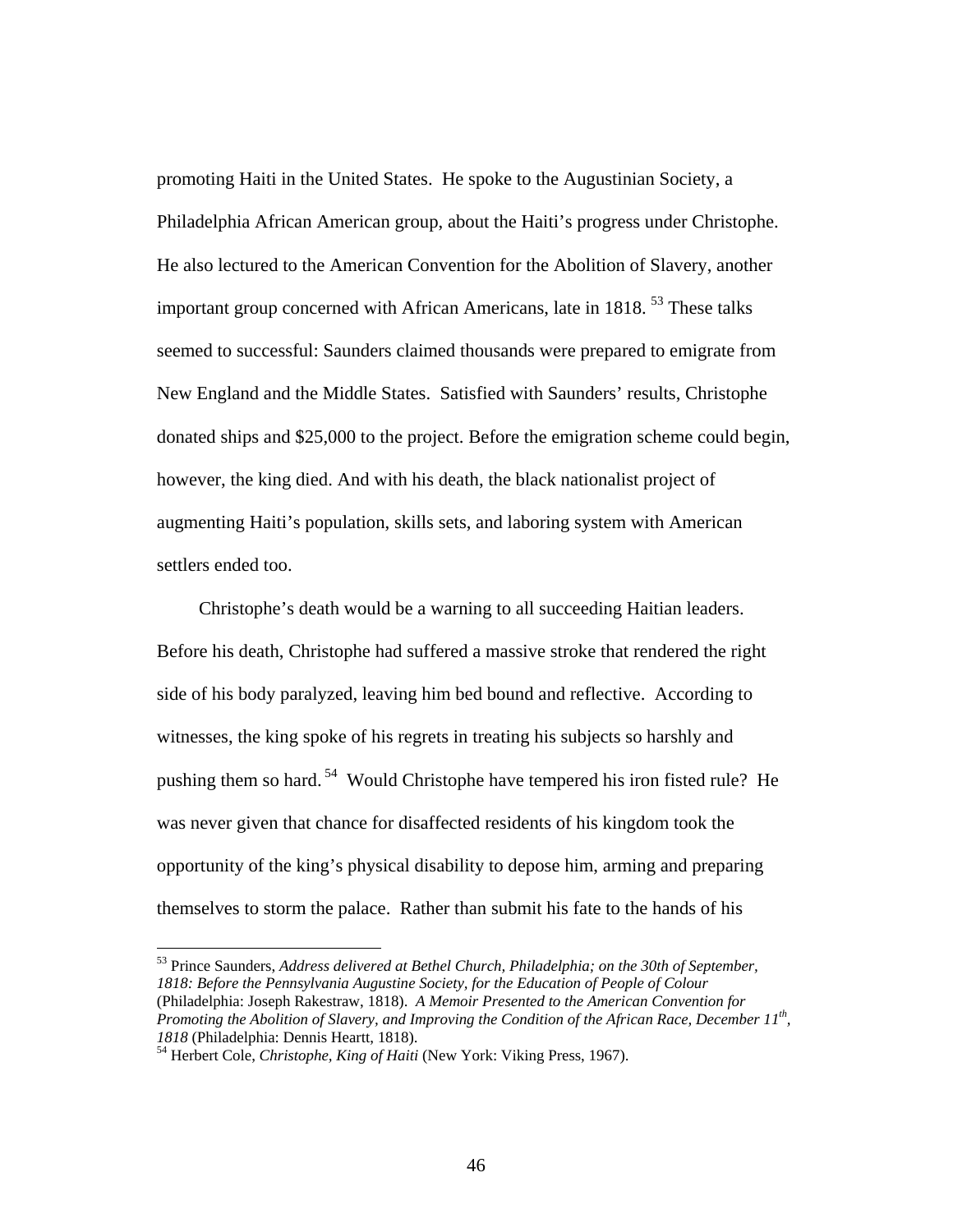enraged subjects, the king shot himself as the mutineers closed in. In deposing the king, the subjects also overthrew the brutal labor regime they had endured under for so many years. For future leaders, Christophe's suicide in the face of an avenging mob was a reminder of the limits of power and the necessity of foreign support.

 Meanwhile, the Republic also faced a population and labor shortage. In 1807, following Dessalines' example, Petion turned to the United States as a resource for populating the island and strengthening his military defenses. Repeating Dessalines's advertisements in American newspapers, Petion requested that men of color come to Haiti and reminded his audience that the "freedom and prosperity offered" to black people in Haiti could be found "no where else." Pointing to the Haitian Constitution—a document that "consecrates all your rights"—Petion urged those living in America to "come and share the benefits" of these laws in a new nation.<sup>55</sup> Whether Petion succeeded in attracting settlers remains unknown. In 1817, he reprised the advertising campaign.

 Petion invited settlers "with open arms," and urged Americans to "abandon an ungrateful country" that failed to appreciate them.<sup>56</sup> He described settling in Haiti as a political act that would show "white men that there yet exists coloured and black

<sup>&</sup>lt;sup>55</sup> *Republican Watchtower*, May 19, 1807.<br><sup>56</sup> A James Tredwell, a member of the New York African American community, traveled to the Republic in 1816 to investigate conditions on the island. Upon his return, Tredwell published information on the settlement project in 1817 called *The Constitution of the Republic of Hayti; to which is added Document relating to the Correspondence of his most Christian Majesty, with the President of Hayti; preceded by a Proclamation to the People and the Army* (New York: James Tredwell, 1818), 7.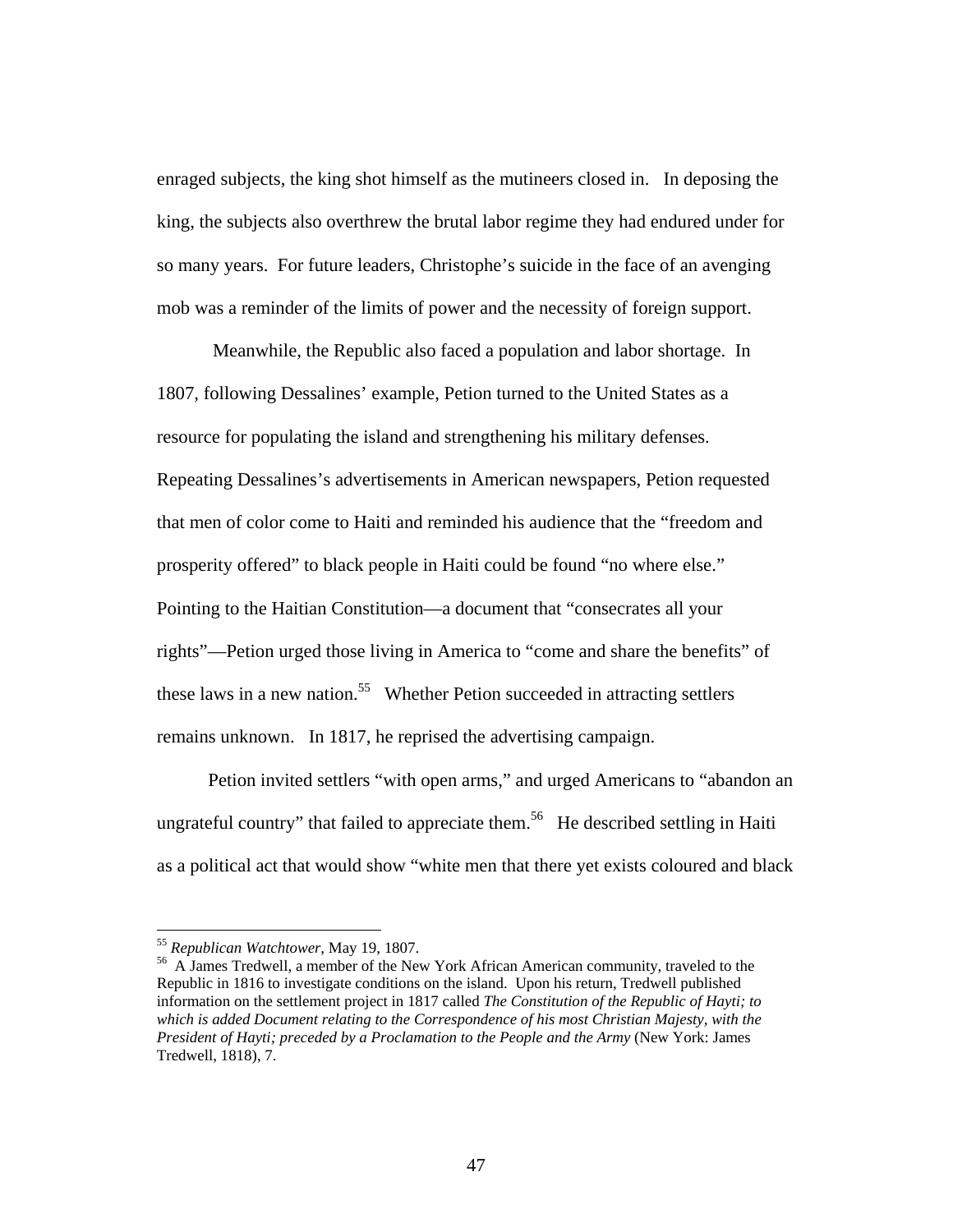men who can raise a fearless front, secured from insult and from injury." He also promised the emigrants "little difference in our manner of living from that of the places they shall leave," encouraging a belief that the Republic was a sort of black United States that offered its citizens universal manhood suffrage, religious freedom, a constitutional republic, and a maturing capitalist society. 57 Throughout the history of black nationalism, economic gain has been discussed as a community issue in addition to being a matter of personal motivation. Too often in the U.S., basic economic rights were denied African Americans because of their skin color.

 Petion understood this and advertised the economic opportunities in the republic. A skilled worker, he promised, could expect to make six to twelve dollars a week, while farmers would receive two to four dollars a week.<sup>58</sup> Even so, Petion made clear his desire for Americans with disposable capital, pledging returns on investments in "commerce or in cultivation," at "fifty percent per annum." He also assured laborers as well as sailors that they were in "great demand." For "those who have no means," Petion promised to pay their passages, offering \$40 for adult men and women and \$20 for children.<sup>59</sup> James Tredwell took up this offer and moved to Haiti, remaining there throughout the  $1820s$ .<sup>60</sup> How many other New Yorkers joined in this 1817 settlement is unknown.

<sup>57</sup> *Constitution*, 5-6. 58 *Constitution*, 7.

<sup>59</sup>*Constitution*, 7. 60 Notary record in Port au Platt, Jose Augusto Puig Ortiz, *Emigracion de Libertos Norteamericans A Puerto Plata en la Primera Mitad Del Siglo XIX*, La Iglesia Metodista Wesleyana (Santo Domingo :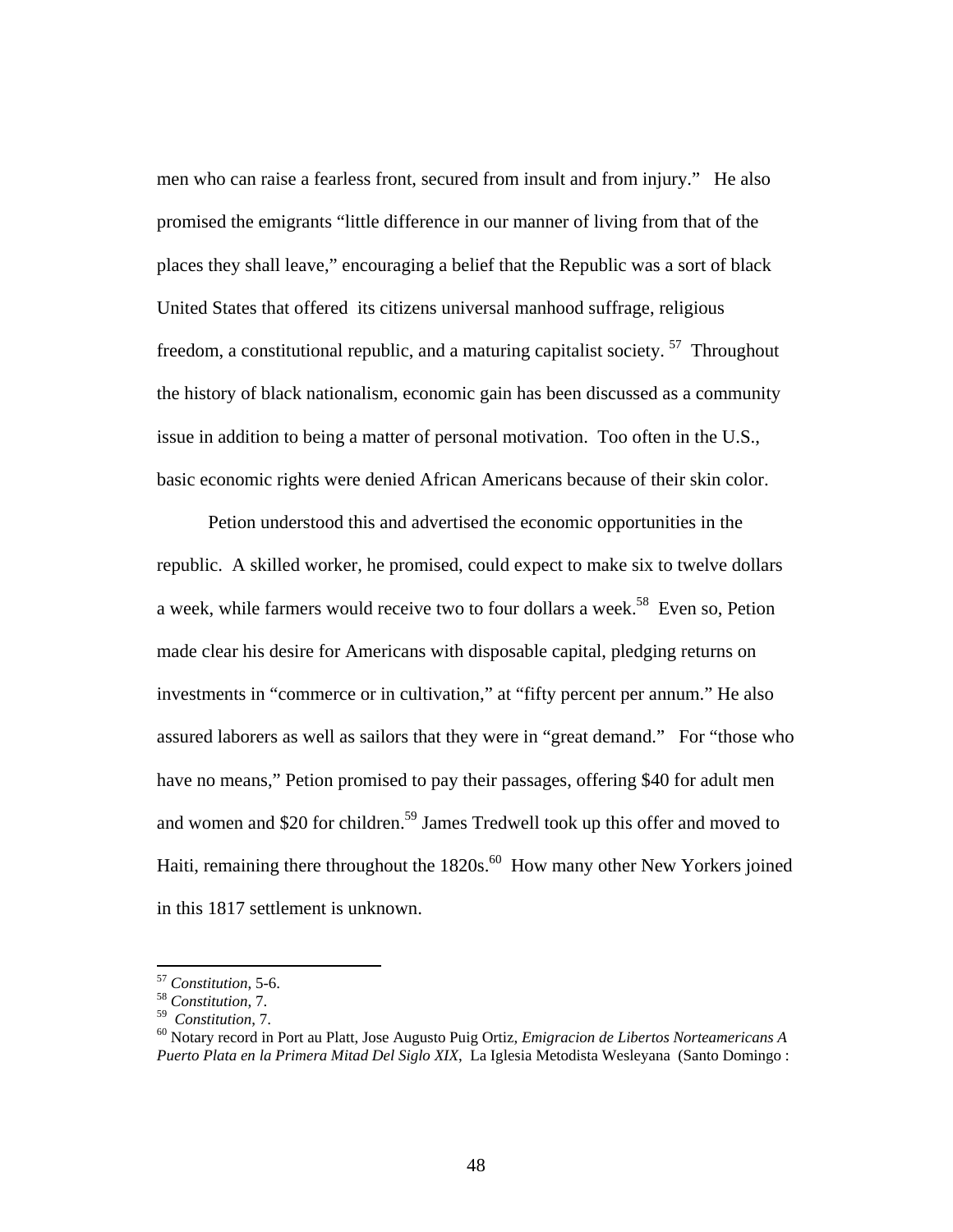Petion died in the spring of 1818, leaving President Jean-Pierre Boyer, his successor, to finish the project of international ties and African American emigration. After Petion died from natural causes, Boyer, his second in command was voted into office with widespread support. Boyer, born in St. Domingue to a white father and an African slave mother, was educated in France. During the Revolution, he had fought against white planters who refused to grant political rights to the free people of color. He also had fought against Louverture and his army with General Riguad's forces, and had fled the island for France upon defeat. En route to France, his ship was captured by American privateers, and he spent time in the United States in the home of New England Quakers.<sup>61</sup> Boyer reiterated the offers made by Petion requesting that "artisans, farmers, and industrious men of any profession" of the United States settle in Haiti.<sup>62</sup> Boyer also pledged that immigrants who worked as cultivators would find "very advantageous" positions, receiving from "from two to four dollars" per week in addition to room and board. He also promised that those who settled in the countryside would receive land after one year of cultivating it. <sup>63</sup> He made his preference for "mechanics and agriculturalists" especially clear. <sup>64</sup>

Editora Alfa y Omega, 1978), 98-99. The record states that Tredwell had been living there for ten years in 1827.

<sup>61</sup> John Edward Baur, "Mulatto Machiavelli, Jean Pierre Boyer, and the Haiti of His Day"*Journal of Negro History* 32 (1947): 307-53.<br><sup>62</sup> *Niles' Weekly Register*, Oct 17, 1818.<br><sup>63</sup> *Niles' Weekly Register*, Feb 17, 1821. *Niles' Weekly Register and National Gazette and Literary* 

*Register* both published information about Boyer's offer. 64 *National Messenger*, June 26,1820.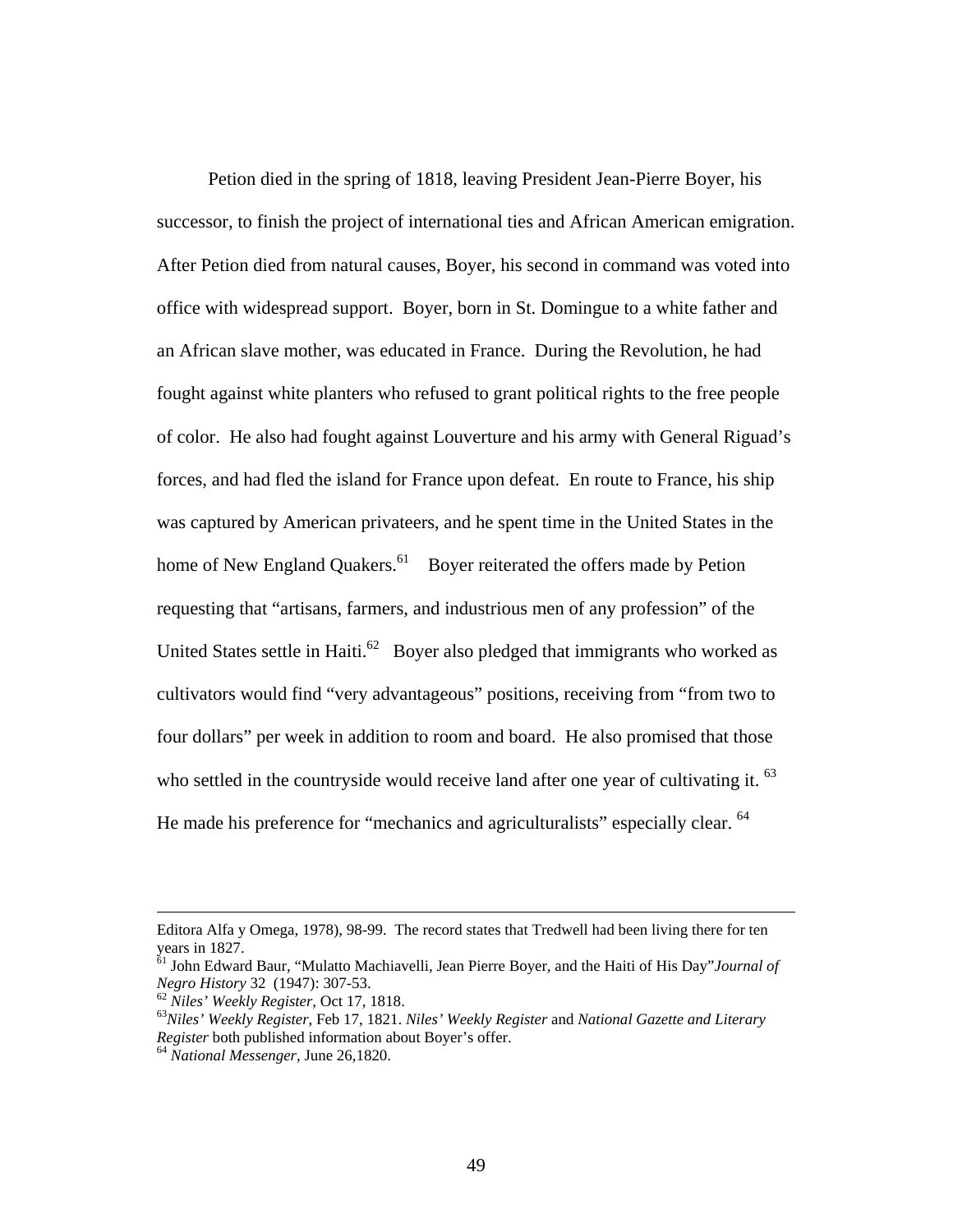Echoing Petion, Boyer assured his audience that Haiti had a wise constitution that "…insures a free country to Africans and their descendents." Boyer, aware of the American Colonization Society's continued push towards African colonization, insisted that emigrants would find life in Africa "less easy" than in Haiti, and called African colonization a "less honorable" proposition. <sup>65</sup> Arguing that the guiding hand of "Providence has destined Hayti for a land of promise" to African Americans, Boyer presented emigration to Haiti as more than just an employment opportunity, it was sanctioned by God. <sup>66</sup> These proposals attracted some American settlers in 1819, but it was not the mass movement Boyer had envisioned. <sup>67</sup>

 The need for cultivators, capitalists, and deterrents to French aggression only grew in importance during the 1820s, and Boyer's commitment to African American emigration grew accordingly. When he revisited the project in 1824, Boyer had gathered support among key constituents in the United States to enhance its success. He would, however, have to do battle against the entrenched fear and racism Haiti engendered among slaveholders. Taking the project of strengthening U.S. and Haitian ties from proposal to fulfillment would require all the stamina and intelligence Boyer possessed. It would remain to be seen if he succeeded.

<sup>&</sup>lt;sup>65</sup> *National Messenger*, June 26, 1820.<br><sup>66</sup> *Niles' Weekly Register*, July 1, 1820.<br><sup>67</sup> A Baltimore Haytian Society was formed among free blacks but if they traveled to Haiti remains unknown. *Niles' Weekly Register*, Feb 17, 1821. A John Griffith, a public porter, left Philadelphia in 1819 for the republic to settle "there permanently." See Michael Nash, "Research Note: Searching for Working-Class Philadelphia in the Records of the Philadelphia Saving Fund Society" *Journal of Social History* 29 (1996): 684.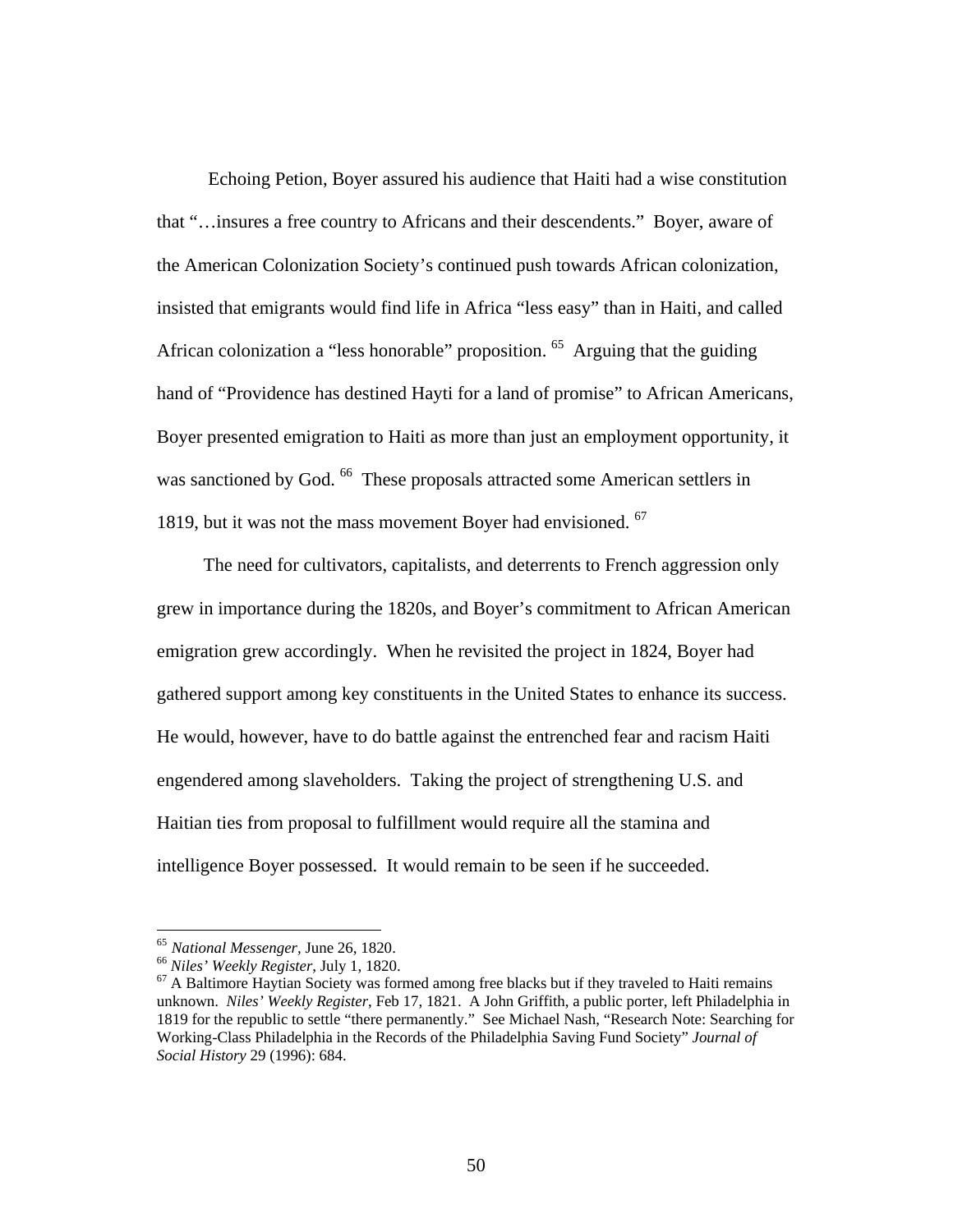## Chapter 3:

## Boyer's Project

 When Jean-Pierre Boyer became the president of Haiti in 1818 upon President Alexandre Petion's death, he inherited the nation-building problems that his predecessor had faced—the costly standing army, the diminished capacity of the agricultural sector, and the stalled diplomatic fronts. In a departure from Petion's rule, Boyer concentrated his energies on securing his nation's diplomatic recognition. Recognition would bring security, and allow for a reduction in the large standing army and the attendant costs of feeding, clothing, equipping, and paying it. And, the 40,000 soldiers would then contribute their labor to Haiti's economic standing. This army, by some estimates, consumed more than 50% of the treasury, depriving Haiti the vital national development projects such as repairing roads, bridges, and canals, building of schools and hospitals, and expanding its merchant fleet.<sup>1</sup> Clearly, recognition was a pragmatic goal for the new president. But it would also validate the achievements of the young black nation.

<sup>&</sup>lt;sup>1</sup> Robert K. LaCerte, "Xenophobia and Economic Decline: The Haitian Case, 1820-1843" The *Americas* 37 (1981): 508.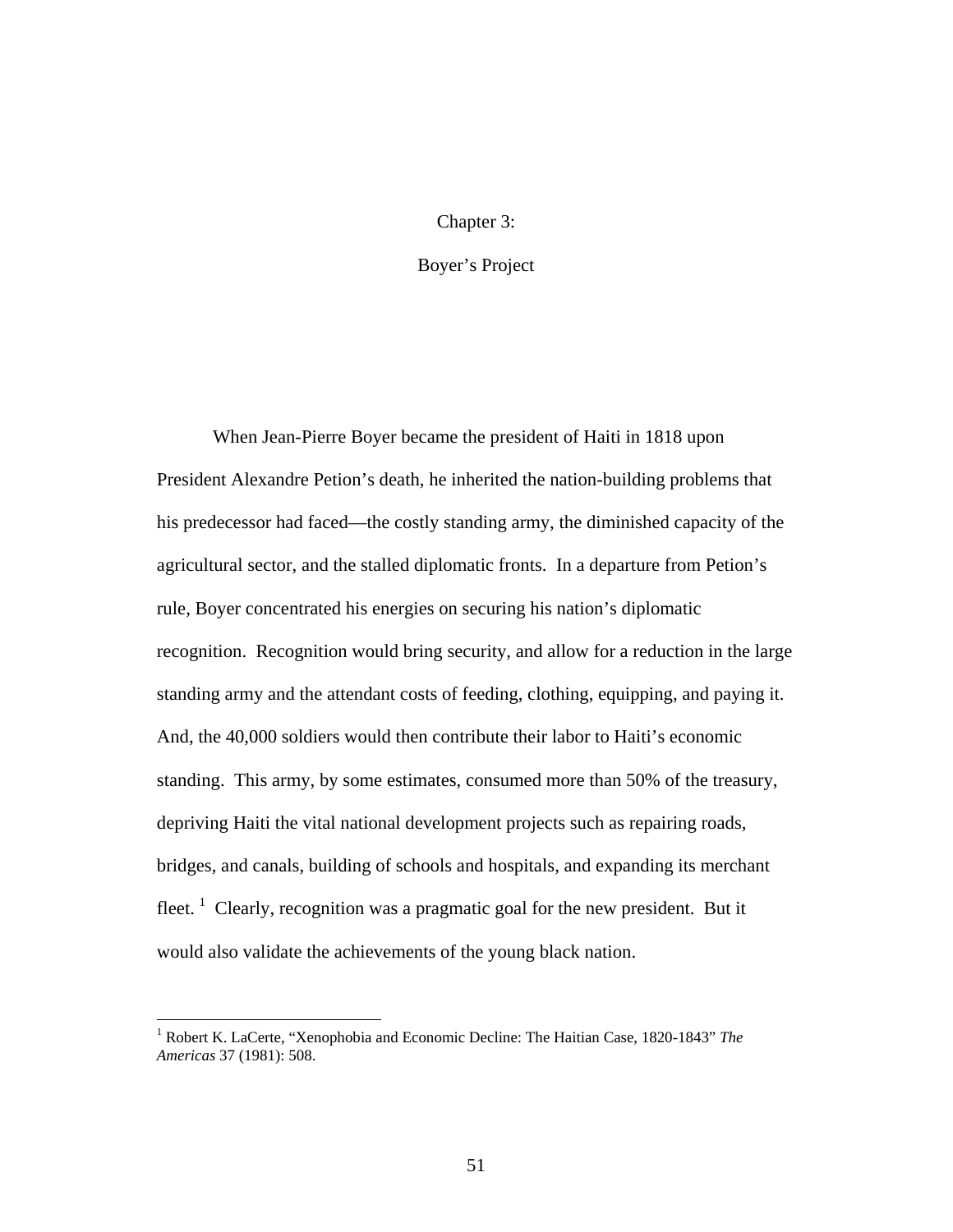The task Boyer set himself was formidable. Despite concerted efforts, neither Christophe nor Petion, Boyer's predecessors, had succeeded in obtaining foreign recognition. Rather than looking solely to Great Britain or France as they had, Boyer sought acknowledgment from the United States, a strategy he believed would help him succeed where they had failed. $^2$  After his stint in New England in the early 1800s, Boyer believed he had the knowledge of the U.S. in addition to the political acumen to get the job done. To do so, he turned to merchants and manufacturers in the Northeast of America. Knowing they would be important allies, Boyer made promises of highly lucrative trade concessions and enormous profits.<sup>3</sup> The American manufacturers and merchants' growing economic dependence—particularly in northern states—on exporting goods to the Caribbean gave Boyer an important bargaining chip in his bid to win recognition.

 To Americans, the commercial relationship with Haiti had become increasingly important in the late 1810s and 1820s. In 1817, when British economic policies closed many Caribbean ports to American trade as part of the British Corn Laws, American commercial interests were left with few easily accessible overseas markets. Manufacturing in the northern states took off in the 1800s and 1810s, helped by Jefferson's ban on foreign trade in 1806. This act stimulated American

 $2^{2}$  Boyer did continue to negotiate with French authorities during this time as well.

<sup>&</sup>lt;sup>3</sup> Americans paid twelve percent duties on goods while British traders and merchants paid seven percent. The British duty was a hold over from the days when Great Britain monopolized the trade. American merchants, because of their greater numbers and volume of trade, lobbied to have their duty cut five percent to match the British.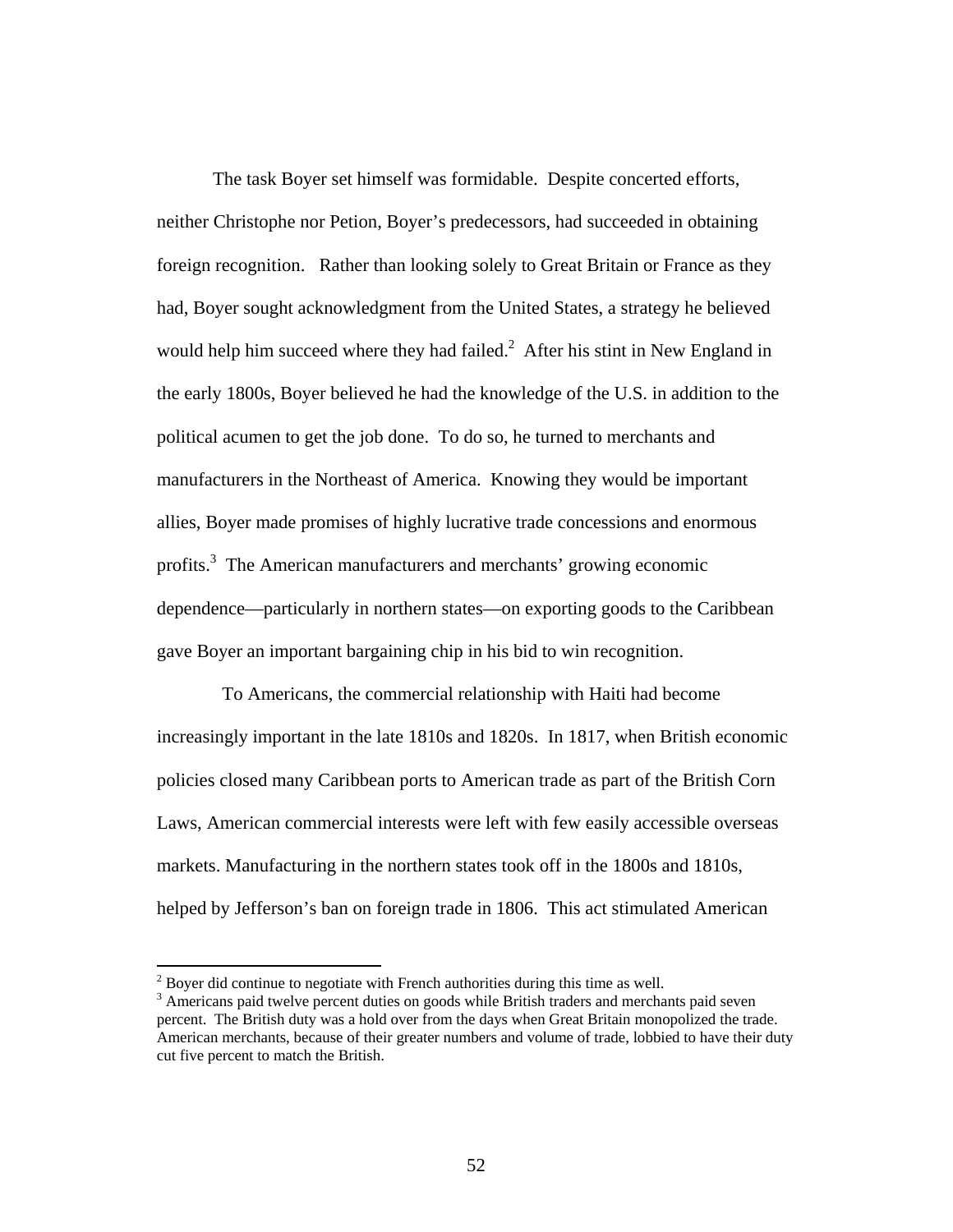industry in cotton, woolen, and iron manufacturing. The Napoleonic Wars in Europe kept British manufacturers busy supplying the war effort, allowing American industries to flourish in isolation. But once peace returned to Europe in 1815, Great Britain's attention refocused on the lucrative American market, leaving the nascent American manufacturing sector struggling to compete against the cheaper and more efficiently produced British goods.<sup>4</sup> Many American textile factories went bust and more than half of that industry's work force lost their jobs. Even protective tariffs passed in 1816 proved futile against the British onslaught. To survive, American industry was forced to seek out new overseas markets. And as the reliable markets in the British West Indies remained closed, they looked to other Caribbean ports such as Haiti to keep afloat.<sup>5</sup>

 The situation became even more desperate with the Panic of 1819, an unprecedented economic downturn.  $6$  The Panic left five hundred thousand people nationwide out of work. In New York, Baltimore, and Philadelphia alone, 50,000 people were either unemployed or irregularly employed. Farmers also felt the effects

<sup>&</sup>lt;sup>4</sup> In British Parliament, Lord Broughman explained that it was "well worthwhile to incur a loss...in order, by the glut, TO STIFLE IN THE CRADLE THOSE RISING IN MANUFACTURES IN THE UNITED STATES." Emphasis in the original. *Niles' Weekly Register*, Dec 1816; Norris W. Preyer, "Southern Support of the Tariff of 1816—A Reappraisal" *Journal of Southern History* 25 (1959): 312.

<sup>5</sup> Logan, *The Diplomatic Relations*, 194. 6

<sup>&</sup>lt;sup>6</sup> The Panic was started by a contraction in the banking sector as well as a sudden drop in demand from Europe. For the only book length study of the Panic: Murry N. Rothbard, *The Panic of 1819: Reactions and Policies* (New York: Columbia University Press, 1962).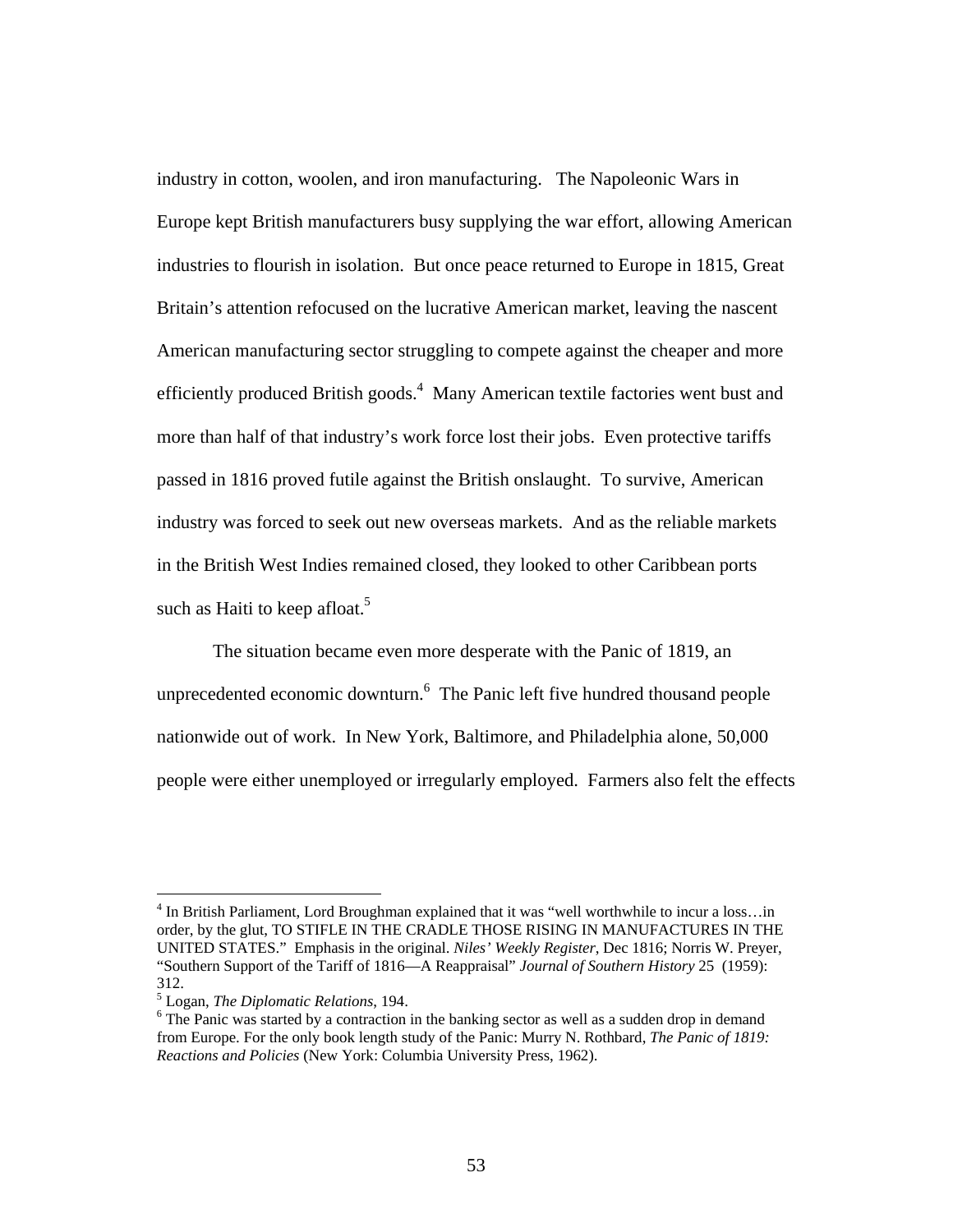as commodity prices dropped 30% to 50%.<sup>7</sup> As one American put it in 1822, "[I]ast year we talked of the difficulties of paying for our lands; this year the question is, how to exist."<sup>8</sup> In the 1820s, the opening up of new markets became imperative for the economic survival of American society.

 What follows is how Boyer patiently pressured the U.S. to the brink of becoming the first international power to recognize the Caribbean nation, only to see his progress obliterated in an instant in South Carolina. In American historiography, the island has been characterized as an isolated and shunned nation from the time of Thomas Jefferson's presidency until Abraham Lincoln's recognition.<sup>9</sup> What my research reveals is a more nuanced "Haitian debate." In the 1820s, some Americans argued that Haiti deserved to be recognized for its republican principles, its stability, and for its economic importance to the U.S. Meanwhile, other Americans warned about the nation's militant influence on free blacks and slaves. The debate about Haitian recognition and eventually emigration were early indicators of the growing rancor and intractable differences between the slaveholding south and the marketseeking north.

 From the Haitian perspective, the recognition debate was pivotal. When Boyer agreed to pay 150 million francs as reparations for the revolution in exchange

 $^7$  By 1820, a barrel of flour cost four dollars, almost a third of its 1817 value. Mary H. W. Hargreaves, *The Presidency of John Quincy Adams* (Lawrence, Kansas: University Press of Kansas, 1985), 12. 8 Quoted in Samuel Rezneck, "Depression of 1819-1822: A Social History" *American Historical Review* 39 (1933): 30.

Trouillot, *Haiti, State Against Nation*, 52-53; Zuckerman, "The Power of Blackness," 176; Hickey, "America's Response to the Slave Revolt," 378.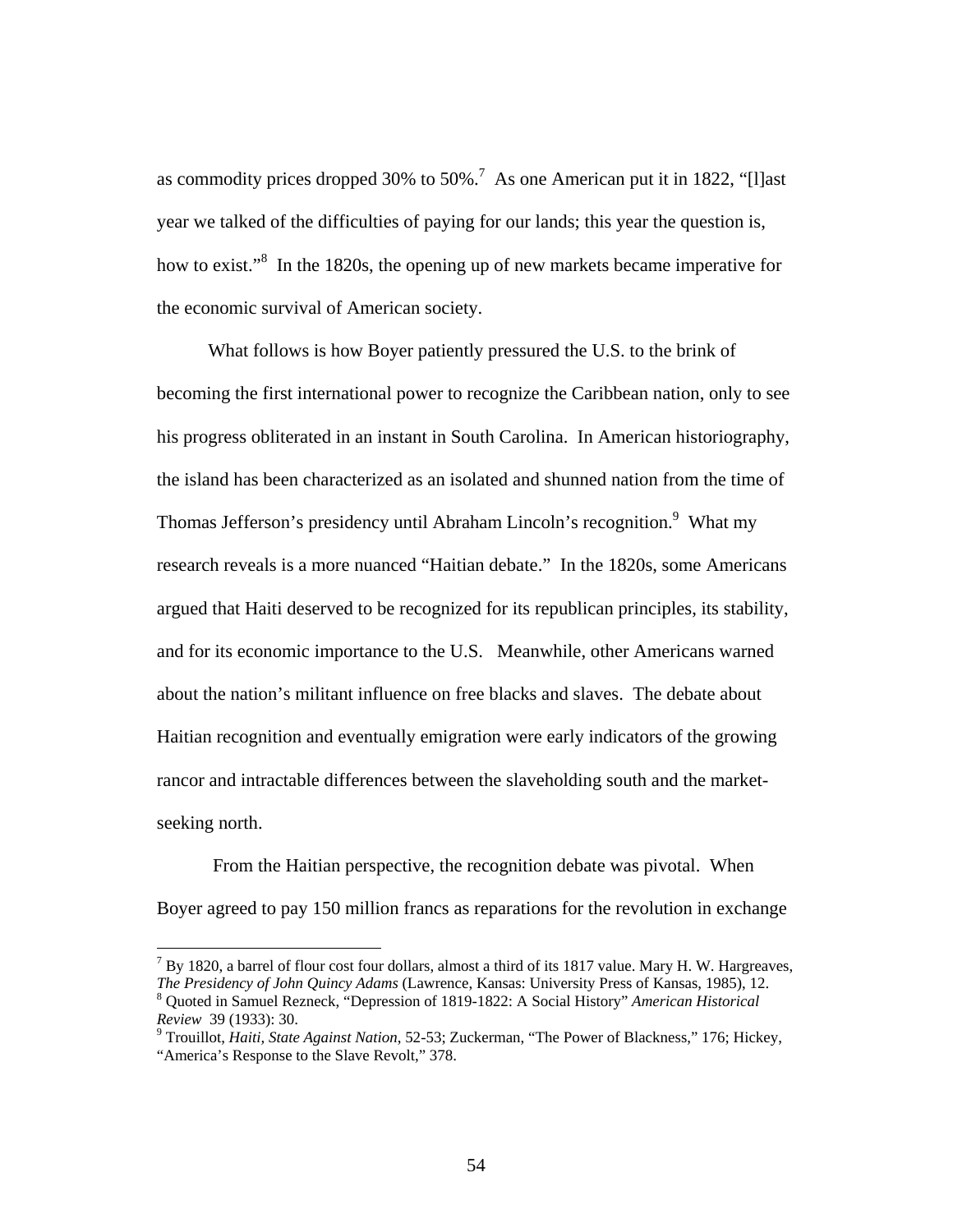for French recognition in April 1825, he signed away his nation's future. The agreement weighed the island down with debts that hindered its social and economic development throughout the nineteenth century. If Boyer and American northern interests had succeeded in gaining recognition from the United States, Haiti might not have been crippled by this enormous and unpayable indemnity.

 If recognition had succeeded, the story of America's race relations would be different, too. In American history, the 1820s is acknowledged by many to be the decade when white racial superiority became entrenched. What the recognition debate reveals is that this racial hardening was not inevitable or uncontested. Many in the United States understood that this diplomatic relationship carried tremendous symbolic weight. To recognize Haiti as a nation would be to recognize at least some people of African descent as equals, and would be proclaiming it to the world. And, this is precisely why the plantation class in the South objected so strongly.

## \*\*\*

 Beginning in 1819, Boyer gained control of the separate dominions existing in Haiti. First, he conquered the rogue province of Grand-Anse, a former republican region in the south that had rebelled and gained de facto independence from the republic in 1807. Reports on the conquest noted how Boyer accomplished this feat with little effort comparing it to Petion's who had "in vain attempted to subdue" the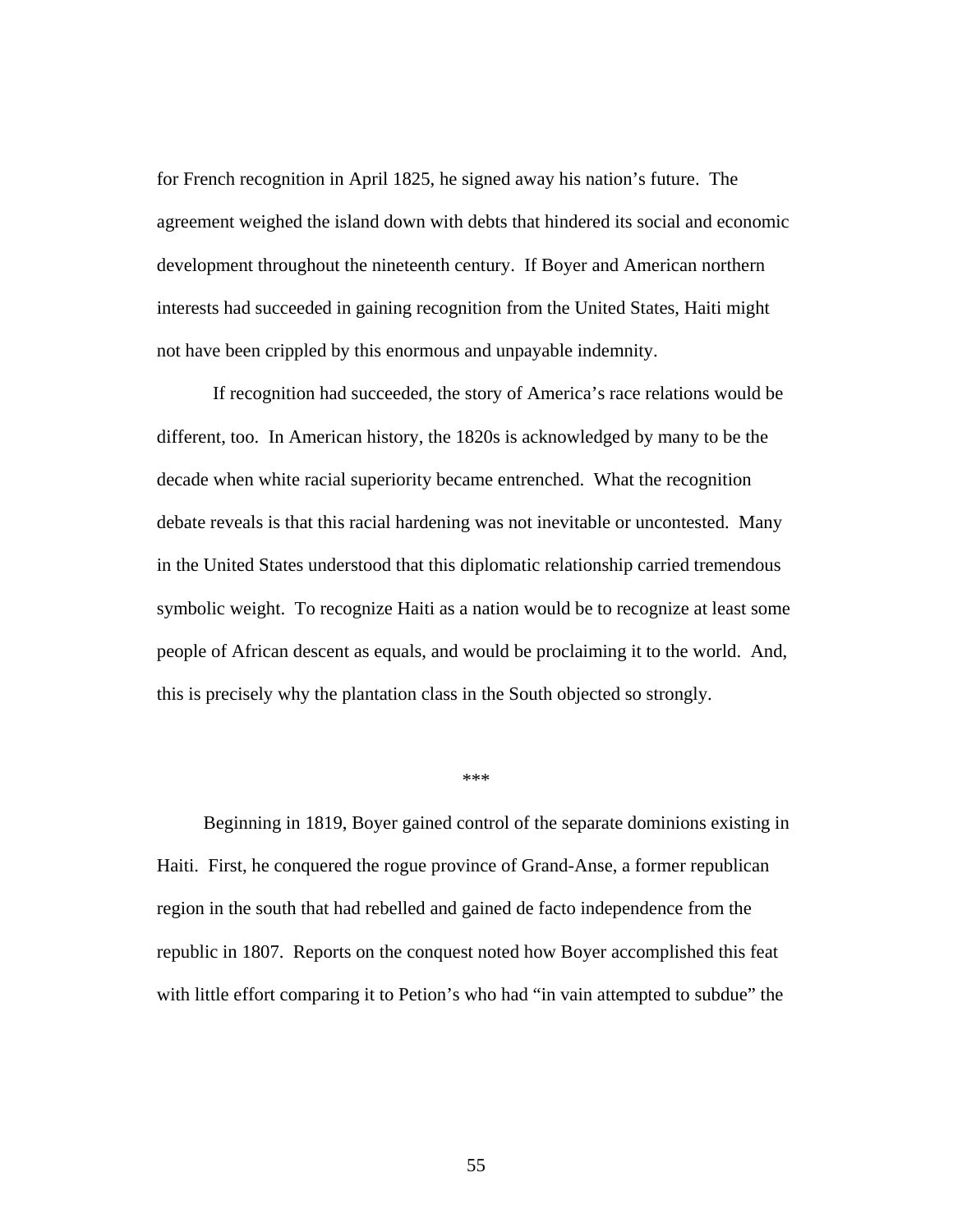region for years. 10 And, in the fall of 1820, when Boyer conquered the former Kingdom of Haiti after Christophe's suicide, subduing supporters of the king quickly. He also brought "freedom" and "justice," which were said to be "producing the most happy effects" among the former subjects. His territorial triumphs received further attention and became an enduring point of interest among Americans when Boyer conquered the Spanish colony of Santo Domingo, making all of Hispaniola united under his rule.

 In 1821, a revolution took place in the Spanish colony of Santo Domingo to win their freedom from Spain. Many insurgents rebelled with the intention of joining the Columbian Republic in South America. President Boyer, however, sought to lay claim to the area but leaders in City of Santo Domingo resisted the idea. Not wanting a long and brutal war, Boyer publicly announced his intention to visit that part of the island with a large force in order "to secure the new government, and to establish order and tranquility."<sup>11</sup> Boyer's use of the media and aggressive tactics worked, and on the  $19<sup>th</sup>$  of January, the former Spanish territory flew the Haitian flag and had succeeded without a costly military conquest or loss of life.

 Government officials in Haiti celebrated these territorial gains with a new sense of national destiny. Members of Haiti's Congress, foretold "[a] new era" that would "fix forever her happy destiny." <sup>12</sup> Editors of one local publication, the

<sup>&</sup>lt;sup>10</sup> *Niles' Weekly Register*, June 10, 1820.<br><sup>11</sup> *Newburyport Gazette*, Feb 19, 1822.<br><sup>12</sup> *National Gazette*. Jan 19, 1822.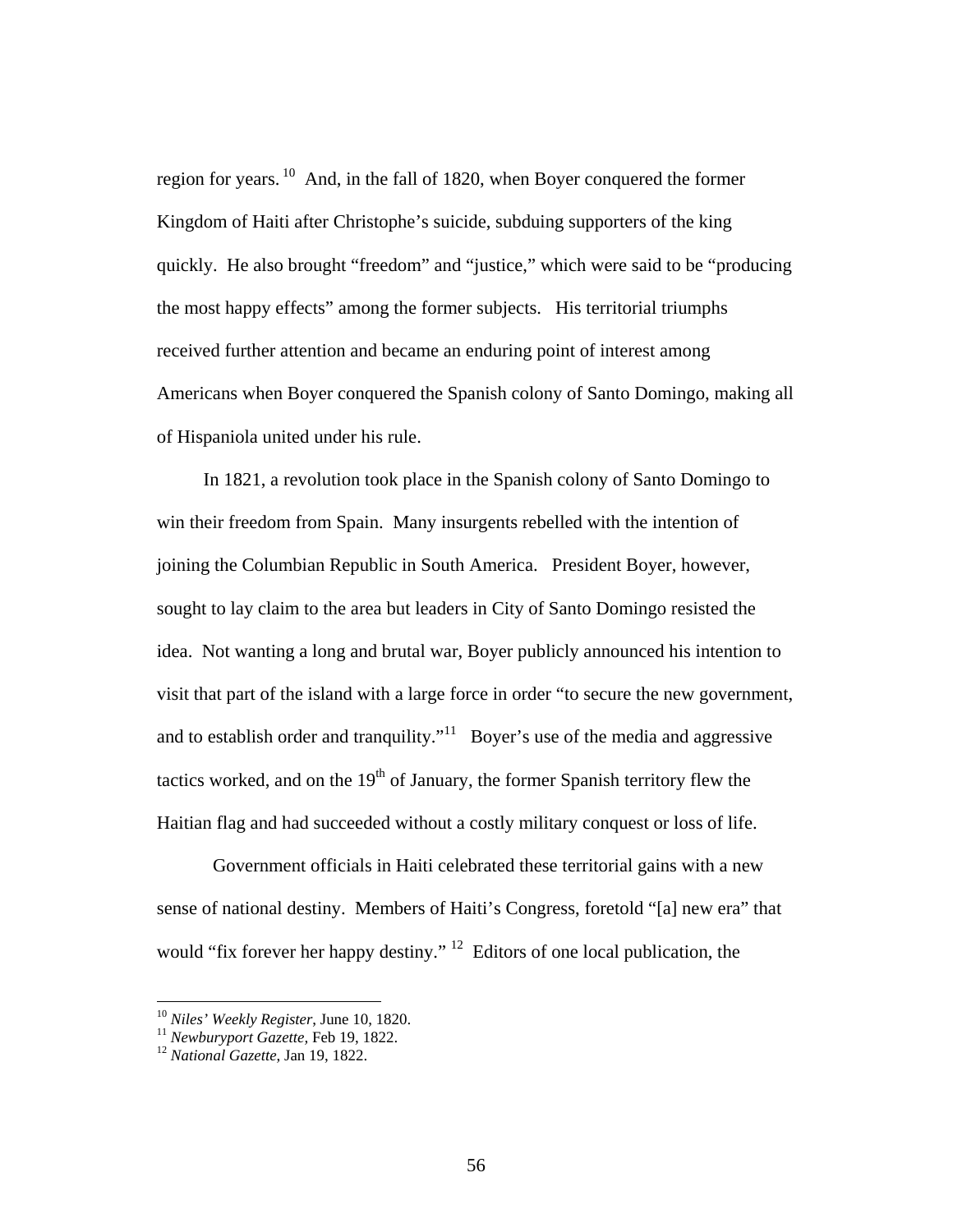*Propagateur,* stated "The situation of the republic becomes daily more prosperous…."13 There was a new sense of purpose and pride that these territorial gains had removed the "dark clouds" that had loomed over Haiti, revealing a "horizon" that was both "clear and serene."  $14$  To these Haitians, Boyer's leadership had produced concrete results that would translate into economic prosperity for the nation.

 These territorial conquests also caught the attention of Americans. Hezekiah Niles, the publisher of *Niles Weekly Register*, an American newspaper with a national presence concluded that Boyer was a "considerable politician as well as warrior."<sup>15</sup> Niles praised Boyer for his capture of the Spanish part of the island, stating "if ever an invasion was a right one, [it was this one, it] was both necessary and just." Complimenting the president's leadership, Niles wrote "there is no king of Europe, with the power that he possess, [who] would use it with the same moderation and justice."<sup>16</sup> And he predicted that Haiti would achieve under Boyer's leadership "a very respectable rank among the states of the world."<sup>17</sup> A commentator in the *National Gazette*, noted how Haiti's expansion into Santo Domingo, especially "the mild and honorable manner with which it has been conducted…will prove of the greatest importance to the people of Hayti." Predicting

<sup>&</sup>lt;sup>13</sup> Poulson's American Daily Advertiser, Feb 24, 1823; Propagateur, Vol 3, 1822.<br><sup>14</sup> Poulson's American Daily Advertiser, Feb 24, 1823; Propagateur, Vol 3, 1822.<br><sup>15</sup> Niles' Weekly Register, November 11, 1820.<br><sup>16</sup> Nile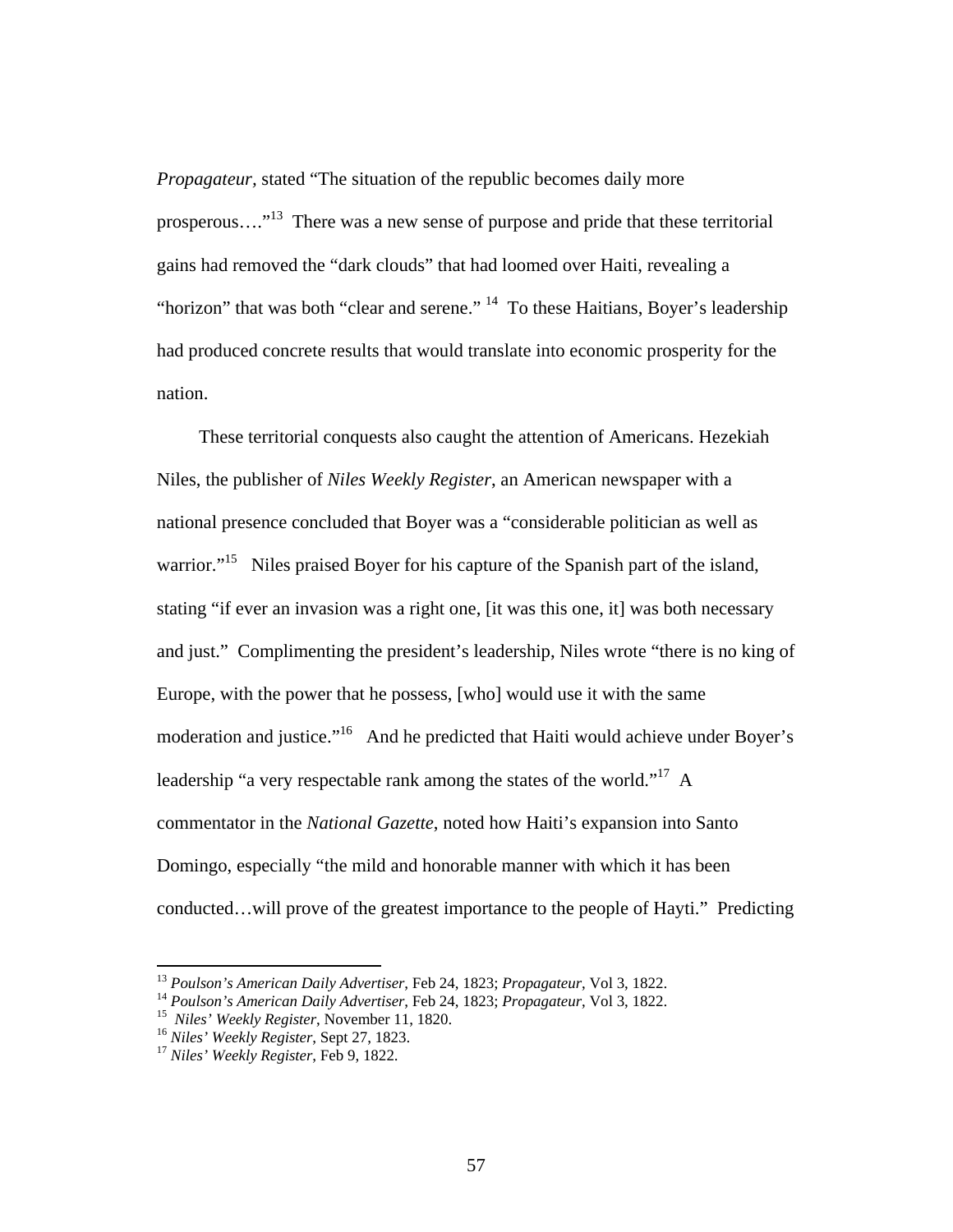that "under the auspices of their wise Chief, President Boyer," Haiti would become "more respectable" and rise "in the estimation of the nations."<sup>18</sup>

 In American business quarters, Boyer's territorial triumphs also raised hopes for a quick economic recovery in the United States. As one Boston newspaper put it, the Haitian market alone could keep American manufacturers "constantly employed." <sup>19</sup> They saw that with all of Hispaniola under one government, the second largest island in the Caribbean was now a single market, with one hundred thousand new consumers.  $20$  One report noted that with Boyer at the helm, the island would soon become "a powerful and wealthy nation" that needed numerous American products.<sup>21</sup>

 Even before the annexation of Santo Domingo, the value of American exports sold to the island increased by seventeen-fold between 1817 and 1820 (from \$130,000 to \$2.2 million), even as world commodity prices fell dramatically.<sup>22</sup> Though Haiti's trade made up only 5% of all American exports, the turbulent economic situation in the US during these Panic years meant any increase in overseas markets was greatly valued. 23 As one observer wrote, American imports

<sup>&</sup>lt;sup>18</sup> *National Gazette*, April 17, 1822.<br><sup>19</sup> *Boston Patriot July 16, 1823.* 

<sup>&</sup>lt;sup>20</sup> The population of Santo Doming was estimated at 100,000 in 1822.<br><sup>21</sup> *Niles' Weekly Register*, Sept 7, 1822.

<sup>&</sup>lt;sup>22</sup> R. W. Logan, *Diplomatic Relations of the United States with Haiti, 1776-1891* (New York: Kraus Reprint, 1969), 194.

 $^{23}$  American manufacturers, hit by the resumption of peace in Europe and by increased British competition, were working at 50% of their pre-1815 capacity. David J. Lehman, "Explaining Hard Times: Political Economy and the Panic of 1819 in Philadelphia" (Ph.D. diss., University of California Los Angeles, 1992), 179.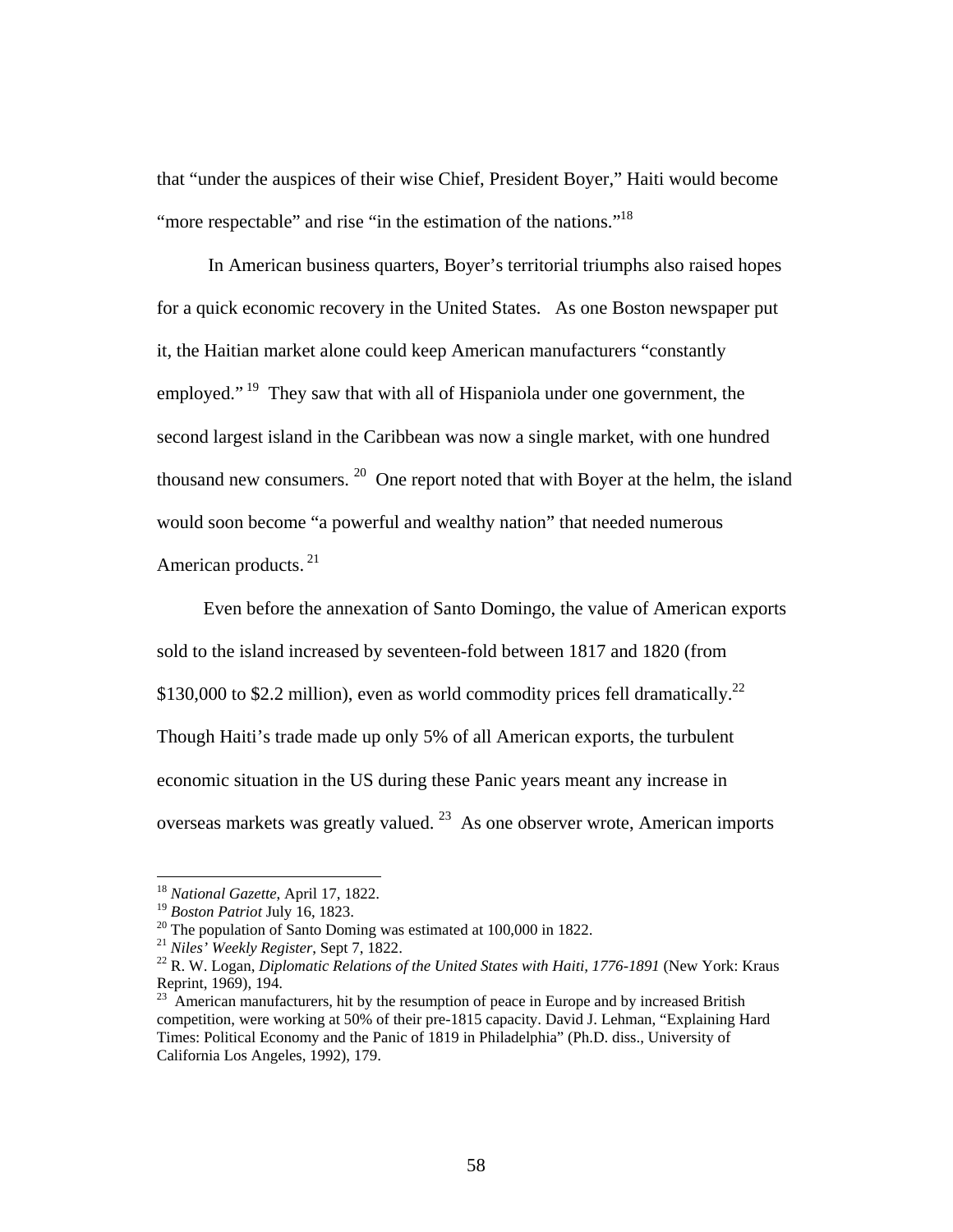into Port au Prince were of such "magnitude" that "our government and citizens" needed to realize "the importance of the commerce of our country with this island."<sup>24</sup>

 Hezekiah Niles highlighted how perfectly Haiti complemented American needs and was in the position to help America recovery from its economic depression. He used his newspaper to give sustained coverage to the importance of this trade. In addition to taking American manufacturing surpluses, the island bought large quantities of American fish, wheat, and rice.<sup>25</sup> Others, such as the editors and readers of the *Boston Patriot, Boston Centinel, National Gazette, Poulson's* and the *Newburyport Gazette,* seconded Niles's sentiments on how this market could serve American manufacturers.<sup>26</sup>

 American merchants also began to demand that Haiti be recognized and used domestic newspapers to publicize these demands. This recognition, they argued, would give merchants greater profits because of the more favorable trading duties. Despite these calls, American administrations had officially ignored the island's commercial links and diplomatic status. A reader of *Boston Centinel* complained that, "the apathy and indifference of the American government" meant the Haytian trade was "left to take care of itself."27 In a letter published in *Poulsons* another

<sup>24</sup> *National Intelligencer*, reprinted in *Genius of Universal Emancipation*, December 1821. The article mentioned that "nine thousand barrels of flour, one thousand and fifty tierces of rice, five hundred and thirty-three barrels of port,[and] thirty-two thousand hams" had been sold. 33,123 barrels of flour were sold in Port au Prince in 1825, Niles' Weekly Register, July 16, 1825.

<sup>&</sup>lt;sup>25</sup> Boston Patriot, Sept 7, 1822.<br><sup>26</sup> Boston Patriot, July 16, 1823.<br><sup>27</sup> The Boston Centinel writer had been quoted in National Gazette, March 31, 1821.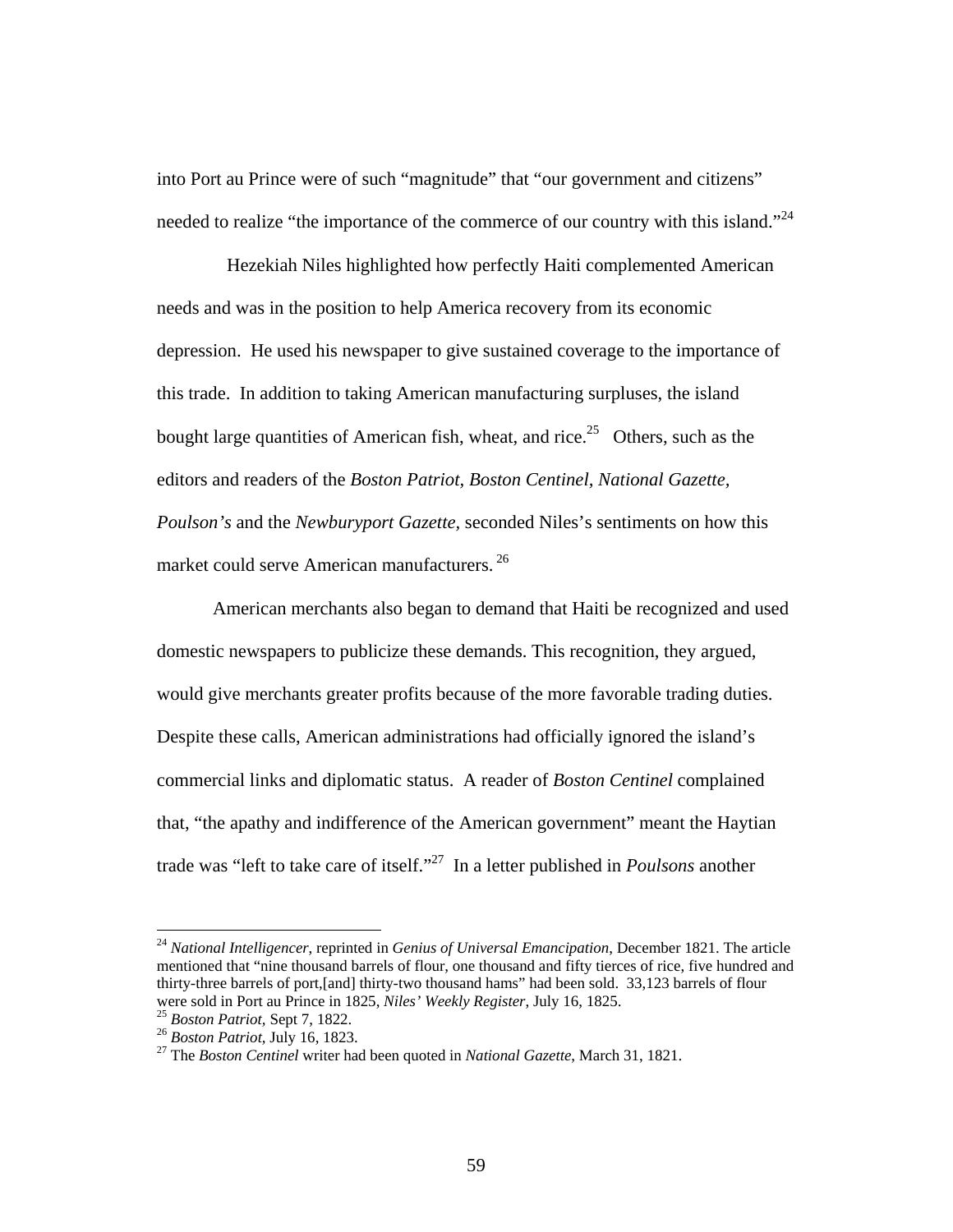commentator, urged "statesmen, merchants and philanthropists" to act with justice towards Haiti and acknowledge that nation's right to independence.<sup>28</sup> Comments like these could be found in newspapers in every northern city.<sup>29</sup>

 Southern slave owners bridled at the prospect of a closer diplomatic and economic relationship between the island and the United States and demanded their interests be taken into account. The editor of *United States Gazette* cautioned that any change in diplomatic status would damage "the interests of the south and the slave holding states." He urged the United States to remember it must "consult general rather than individual interests."30 Senator Thomas Hart Benton of Missouri demonstrated the southern position on this debate:

> "Our policy…has been fixed, Mr. President, for three and thirty years. We trade with her, but no diplomatic relations have been established between us. We purchase coffee from her, and pay her for it, but we interchange no consuls or ministers [as]…the peace of eleven [slave owning] states will not permit the fruits of a successful negro insurrection to be exhibited among them." 31

 An article in the *Baltimore Patriot* crystallized two sides of the question: "Hayti, under its present circumstances, must be and in fact is viewed by the Southern

<sup>28</sup> *Poulson's American Daily Advertiser*, Jan 24, 1823.

<sup>&</sup>lt;sup>29</sup> New York American; New York Mercantile Advertiser; North American Review.<br><sup>30</sup> United States Gazette, Feb 26, 1824.<br><sup>31</sup> Ouoted in Jackson, "Origins of Pan-African Nationalism: Afro-American and Haytian Relations, 1800-1863" (Ph.D. diss., Northwestern University, 1976), 41.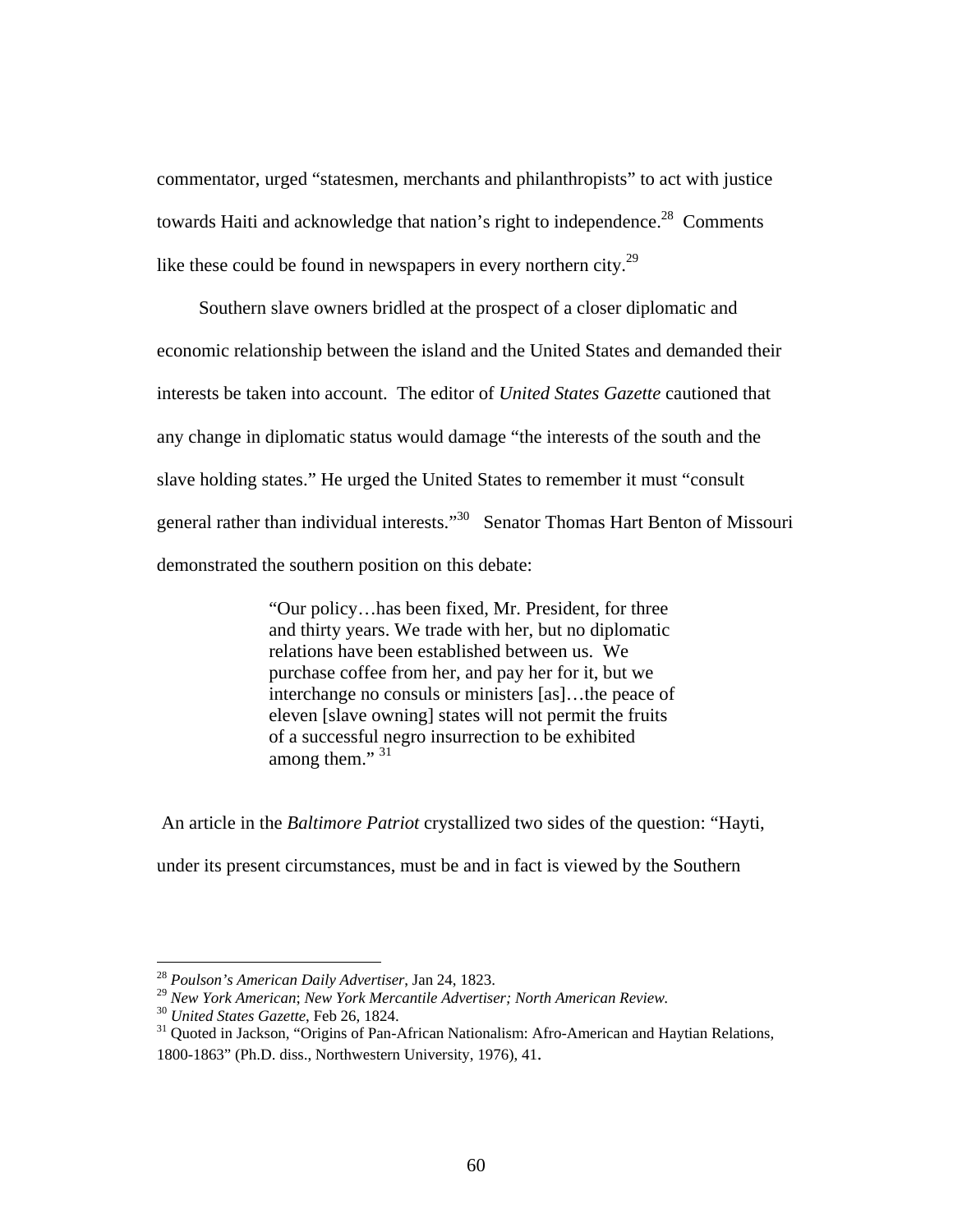Planters, with great anxiety; while its valuable commerce renders it an object of interest to our merchants."<sup>32</sup>

 Writing in Baltimore, the most southern of the North's cities, the *Baltimore Patriot* was well positioned to make such assessments. Hezekiah Niles, who also lived in Baltimore, understood the North-South split clearly.<sup>33</sup> Aware that this split could waylay commercial and diplomatic relations, Niles used his direct access to readers to argue that the interests of the people of the U.S. with Haiti were less "sectional" than "some would make it out to be."  $34$  He pointed out that southerners' economic self-interests were as tied up with the Haitian trade as northerners' were. For example, he argued, the Caribbean trade boosted prices of flour, an important cash crop in the Upper South.<sup>35</sup> Niles would have also been the most familiar with the wheat industry as Baltimore was becoming the wheat port of America.<sup>36</sup>

Even as men like Niles argued that recognition was good for all Americans,

President Boyer had to contend with interest groups in Haiti who opposed his course of action. That's partly because Boyer used a tactic that would become

<sup>&</sup>lt;sup>32</sup> *Baltimore Patriot*, Sept 8, 1821.<br><sup>33</sup> Rothbard, *Panic of 1819*, "Preface," v. Rothbard notes that newspaper editors were some of the "leading economists of the day."<br><sup>34</sup> Niles' Weekly Register, April 12, 1823.

<sup>&</sup>lt;sup>35</sup> In Baltimore, the price of a barrel of flour dropped every year between 1815 and 1820. Wheat had become increasingly important to the economies of the middle southern states of Virginia, Maryland, and North Carolina in the 1800s. See Clyde Haulman, "Virginia Commodity Prices during the Panic of 1819" *Journal of the Early Republic* 22 (2002): 675-688.<br><sup>36</sup> For Baltimore's development as a wheat port, see Geoffrey N. Gilbert, "Baltimore's Flour Trade to

the Caribbean, 1750-1815" *Journal of Economic History* 37 (1977): 249-251 and Pearle Blood, "Factors in the Economic Development of Baltimore, Maryland" *Economic Geography* 13 (1937): 187-208.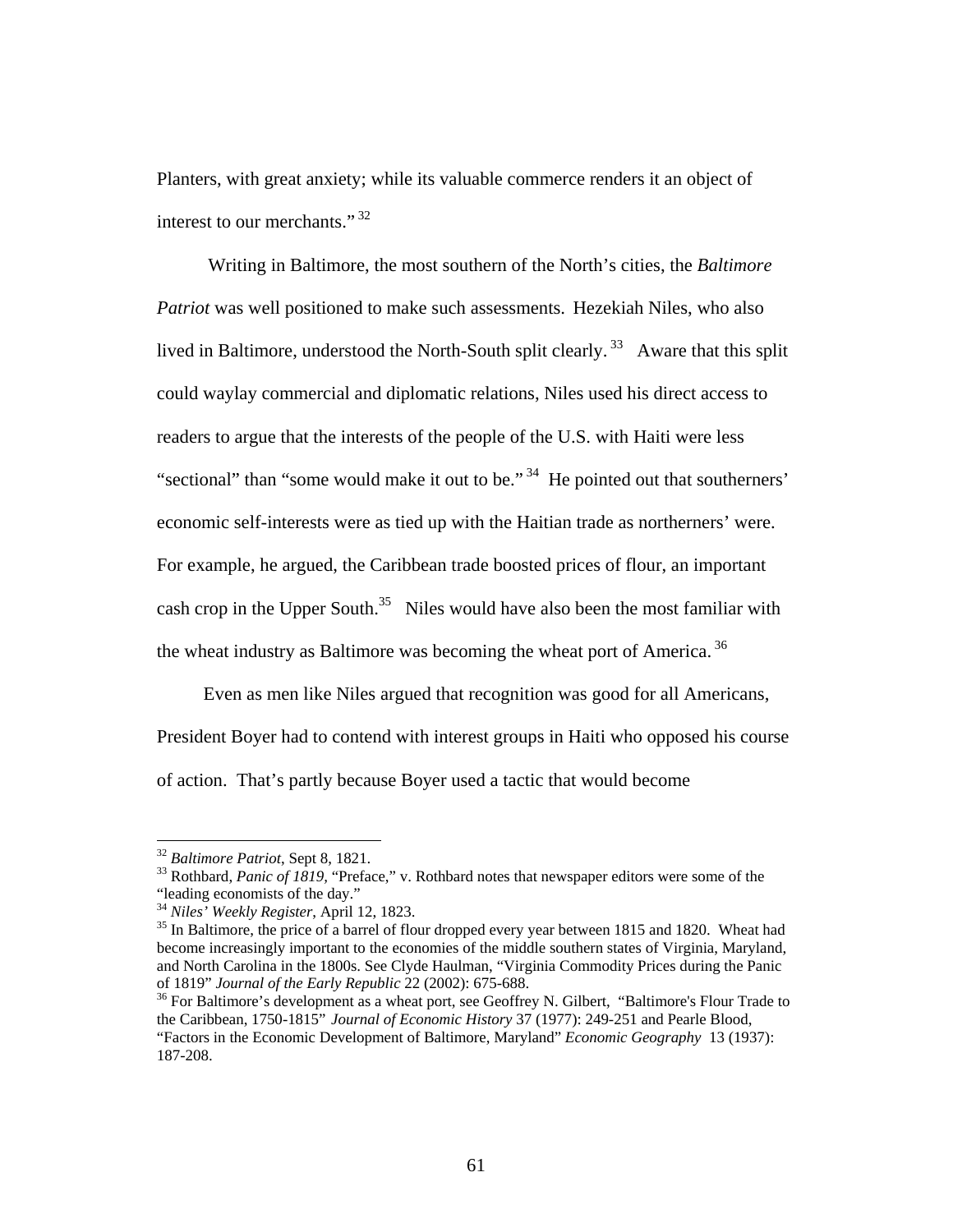commonplace among small countries in the twentieth century: he made his country a more attractive place for foreigners to do business. He did this by honoring debts incurred during Petion's administration, paying one American merchant 60,000  $dollars<sup>37</sup>$ . He also gave foreign merchants more options for debt collecting, which enabled them to use the island's court system to force Haitians to pay their loans. Boyer understood merchants were pivotal allies in the battle for recognition and accommodated them as much as he dared.

 Boyer also made traveling to Haiti easier for merchant captains. As W. Jeffrey Bolster's work has revealed, during Petion's administration black sailors were able to desert from ships with impunity, claiming abusive employment situations. During Petion's presidency, Haiti's courts routinely ruled in favor of the black sailors' rights. As president, Boyer occasionally reversed the courts' decision, ruling in favor of captains.<sup>38</sup> Because of these and other changes, the president was "much esteemed" by the owner's of these merchant's ships. $39$ 

 Boyer's initiatives brought condemnation and praise from different sections of the Haitian populace. Many in the nation's intellectual class, such as publishers and

<sup>37</sup> *National Gazette*, Dec 6, 1825*.* This repayment also raised Haiti's credit rating which according to one source, had been "somewhat impaired." These policies were expensive for Haiti. Though Boyer received a boon when 150 million francs in gold from Christophe's treasury was sent to Port au Prince, by 1822, the treasury was once again in debt. (Michel-Rolph Trouillot, *Haiti*, *State against Nation,* 49). Mackenzie wrote it was worth 6 million dollars. (*British and Foreign State Papers*, Vol 2, 667).

<sup>38</sup> State Department Consular Despatches, Cape Haitien, Series, Vol 4; Cape Haytien, Andrew Armstrong to Secretary of State, Henry Clay, Port au Prince, June 14, 1825. "On several occasions when the case has been absolutely a flagrant injustice, the President has discountenanced the practice…."

<sup>39</sup> *Newburyport Gazette*, Oct 19, 1821.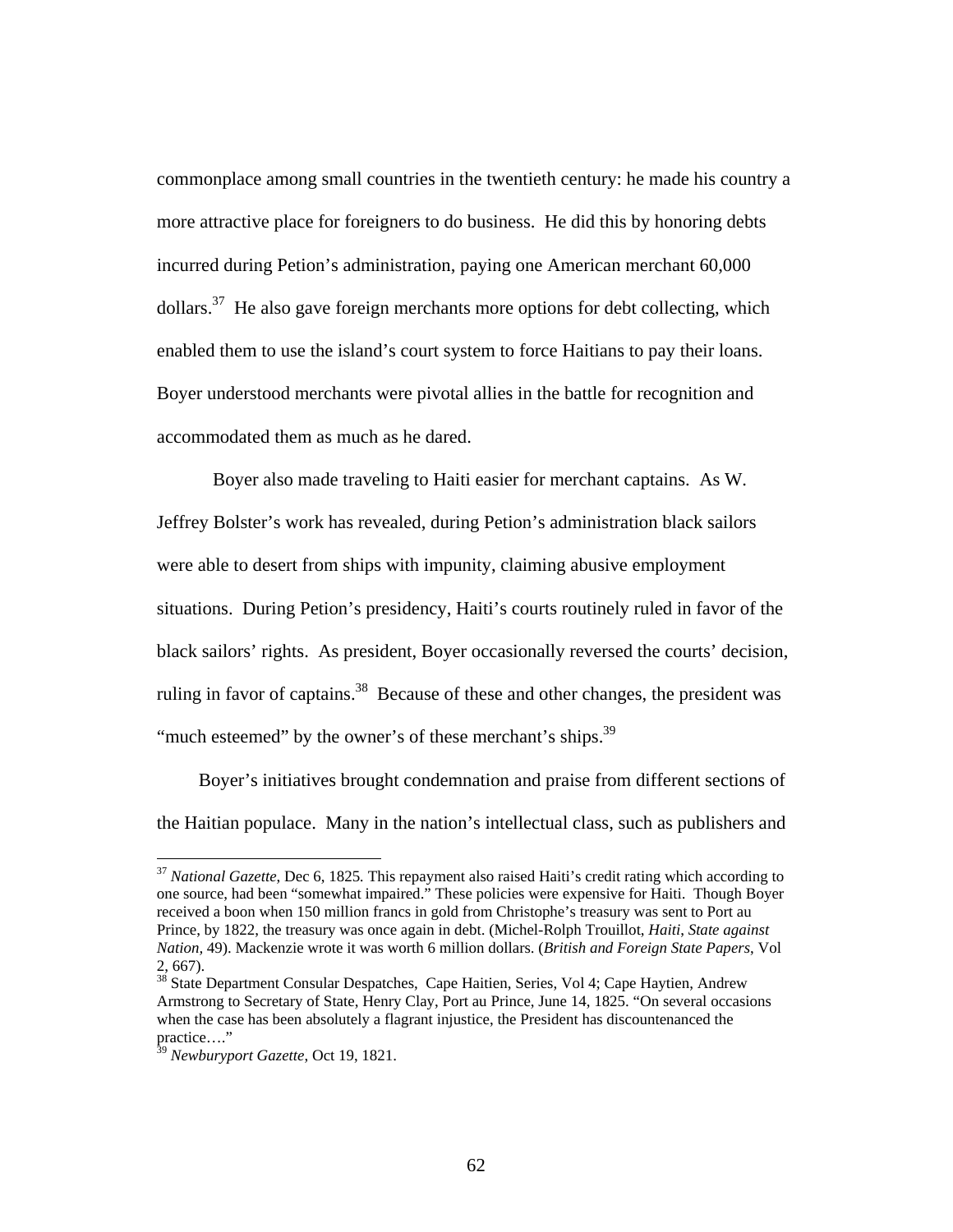writers, supported the president's efforts because they saw his policies having an effect. After reading a Boston newspaper's report on Haiti and the commercial advantages to Americans who traded there, the editor of the Haitian publication the *Propagateur* predicted that soon "our republic will stand among the independent governments of the world." 40 Not all shared the *Propagateur*'s impression of Boyer's pro-trade policies, however. Some opponents employed sabotage to make their views known, while others—to their peril—publicly condemned Boyer's policies.

The first tactic made its appearance at noon on August  $15<sup>th</sup>$ , 1820 when a "a great fire" started near the center of Port au Prince. The blaze incinerated between four and five hundred buildings, most of them merchants' homes and warehouses. Damage estimates ran between three and four millions dollars.<sup>41</sup> The published newspaper report portrayed the fire as arson designed to burn out foreign merchants.  $42$  Illustrating his determination to foster U.S. relations and to help the victims of this fire stay in business, Boyer removed the patent taxes foreign merchants were required to pay for five years. 43 This was a considerable and expensive concession since each foreign merchants paid \$1600 a year into the Haitian treasury. Evidently

<sup>40</sup> *Poulson's American Daily Advertiser*, Feb 24, 1823; *Propagateur*, vol 3, 1822. 41 Haitian Papers, 1811-1846, Letter of Aug 18, 1820, 37.

<sup>42</sup> *Niles*' *Weekly Register*, Sept. 16, 1820. Letter of Aug 18, 1820 signed by Robert Golden, John Milroy J. R. Bernard, stated that the fire was set as more fires were started during the subsequent days later. The merchants wanted to publish their own report in which they stated their belief that the fire had been deliberately set. This report was suppressed by Boyer who refused to grant approval for its printing. Haitian Papers, 1811-1846, 37-38.

<sup>&</sup>lt;sup>43</sup> Haitian Papers, 1811-1846, 36. Boyer increasingly relied on money lent by foreign merchants to meet Haiti's debt payments. Trouillot, *Haiti*, *State Against Nation*, 68-69.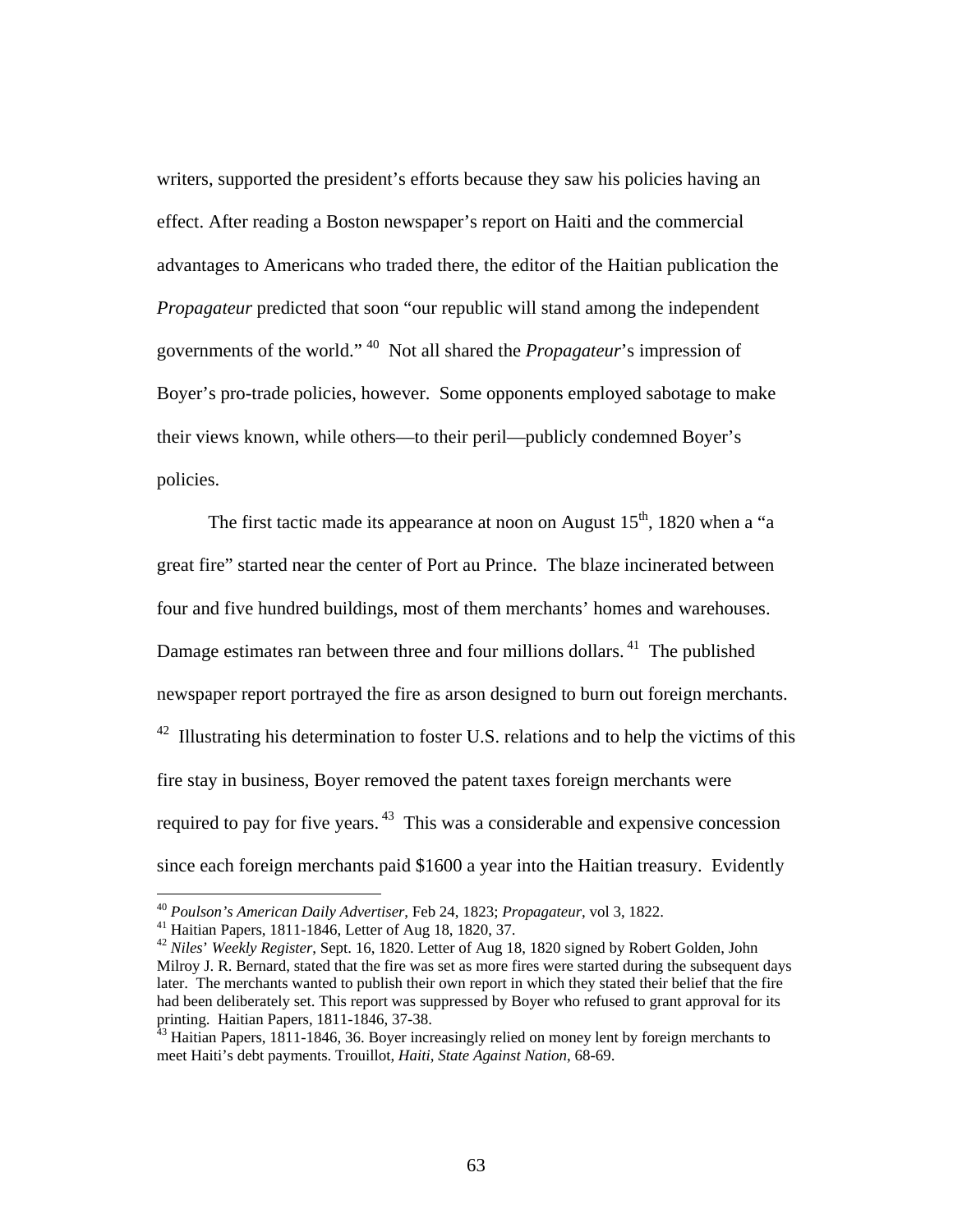that angered his opponents even more, since another fire broke out in 1822, in the exact same location as the 1820 fire. This, too, was reportedly "the work of an incendiary."<sup>44</sup> The fire caused losses of four million dollars to foreign merchants.

 Opposition to Boyer's policies did not end with arson. In 1822, political opponents challenged openly Boyer when Felix Darfour, a member of Haiti's elite, spoke to an assembled meeting of the Haitian Congress. Darfour railed against the President's trade concessions to foreigners and accused Boyer of selling "the country to the whites."45 The official report published in *Le Telegraphe*, another Haitian publication, insisted that Darfour acted treasonously and was "agitating a conspiracy."46 Boyer acted quickly—he removed all of Darfour's supporters within the Congress from government duty and banished them from Port au Prince. Eventually, Darfour was executed for seditious behavior.<sup>47</sup>

 Negative press coverage about this incident soon followed in southern American newspapers. Polemicists trotted out the sordid affair to argue that black people were "inferior to the whites" and that "the government of Hayti" was "despotic." Benjamin Lundy, editor of the *Genius of Universal Emancipation* and a leading American abolitionist of the 1820s, disgusted that the incident was being

<sup>44</sup> Incendiary, *Newburyport Gazette*, January 17, 1823 ; losses, *Poulson's American Daily Advertiser*, January 16, 1823. For detailed reports on the fire, see *Poulson's American Daily Advertiser*, January 25, 1823. *Le Telegraphe* reported that the 1822 fire was "more afflicting" than that of 1820. *Le*

<sup>&</sup>lt;sup>45</sup> Sheller, *Democracy After Slavery*, 113; Nicholls, *From Dessalines to Duvalier*, 72.<br><sup>46</sup> Le Telegraphe, September 1, 1822; *National Gazette*, September 28, 1822.<br><sup>47</sup> Newburyport Gazette. October 4. 1822.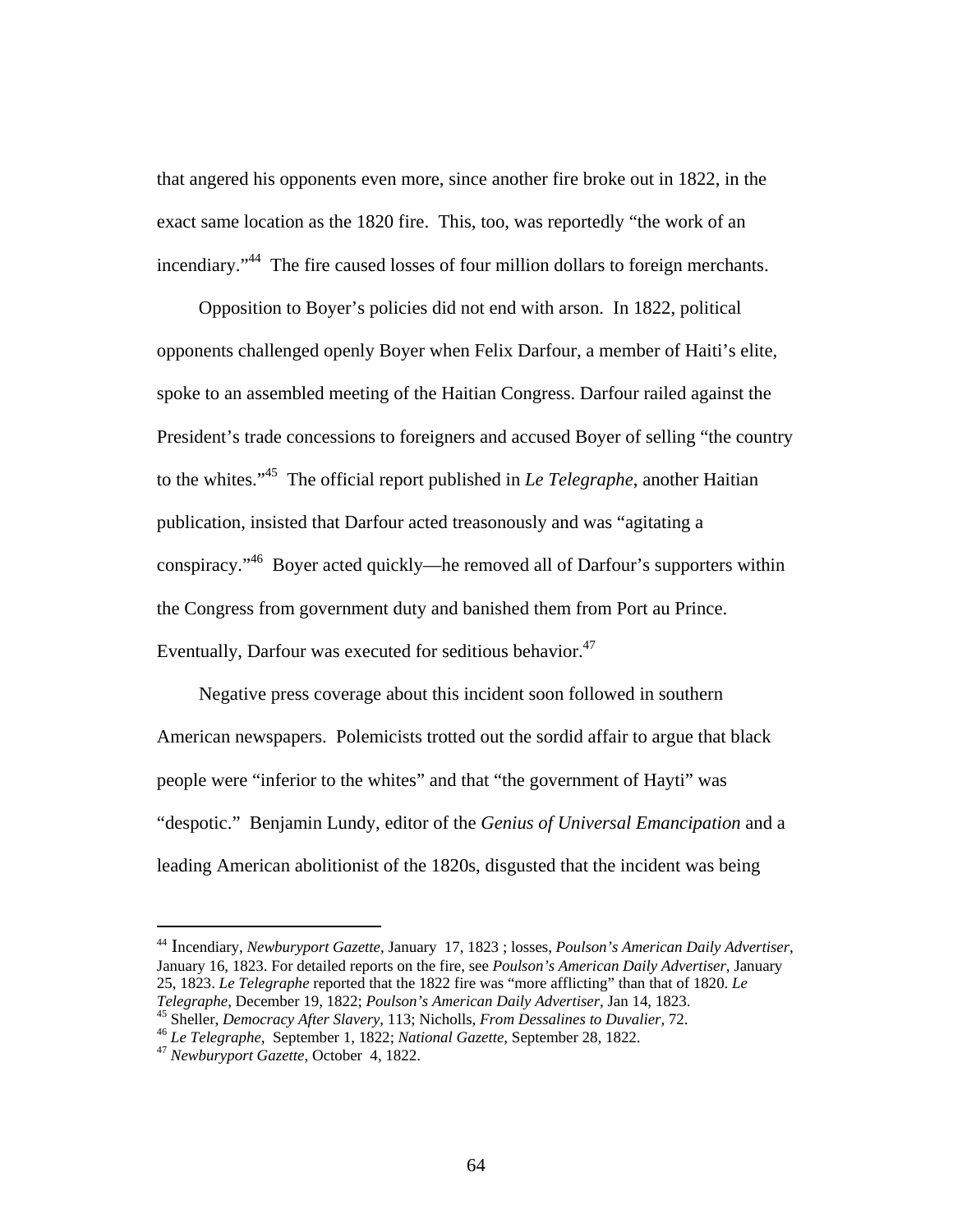used to denigrate the island nation, reminded his audience that these critics were our "republican advocates of slavery," who had little right to throw stones. Lundy admitted that the government of Haiti may have acted rashly, but that overall the "principles of liberty" were established. $48$  Lundy would later become a staunch supporter of Haitian emigration.

 Setbacks to the international reputation and incidents such as the Darfour situation notwithstanding, Boyer and American supporters remained optimistic about recognition. And they appeared on the brink of success in the spring of 1822, when a writer for the *Newburyport Gazette* predicted that President Monroe's next message to Congress would "recommend the recognition of the Government of Hayti."49 When Monroe instead recognized the South American countries' independence from Spain, Haitian supporters protested arguing that the U.S. owed the island that same right too. One writer, who used the pen name "Howard," objected to the United States' double standard, arguing that the new nations of South America were not as permanently settled as Haiti.<sup>50</sup> Boyer himself wrotethat it was an "outrage done to the Haytian character" that certain powers acknowledged the South American states independence, "while they pass over our rights."<sup>51</sup>

<sup>48</sup> *Genius of Universal Emancipation*, December 1822.

<sup>&</sup>lt;sup>49</sup> *Newburyport Gazette*, March 19, 1822.<br><sup>50</sup> *Niles' Weekly Register*, July 3, 1824 This is an oblique reference to the 1823 French and Spanish plan to re-colonize the continent of South America and the belief that the new nations could not maintain their independence against such an attack.

<sup>51</sup> *United States Gazette*, Feb 16, 1824.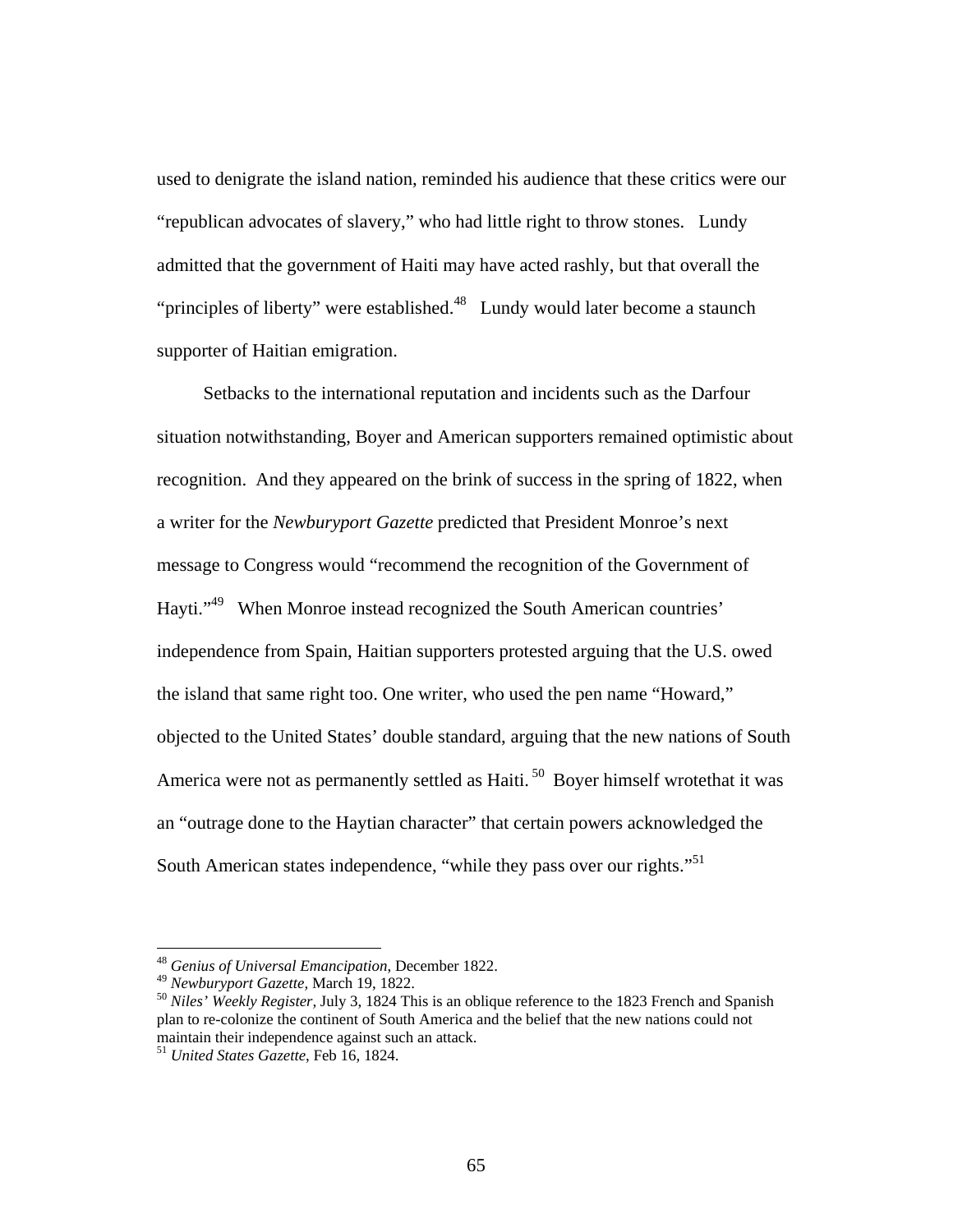Feeling the time was right for direct action, Boyer sent a letter of appeal to Secretary of State John Quincy Adams. Asking how the administration could refuse Haiti the justice that was her due, Boyer reminded Adams that the United States had "in another epoch found themselves in the same situation and felt the same need" for recognition. 52 Boyer also appealed to the United States as a trading partner "who exchange[s] the products of their soil" to "feel the necessity of acknowledging the Independence of the Queen of the Antilles."<sup>53</sup> By using the phrase "Queen of the Antilles" Boyer pointedly referenced an old sobriquet for Saint Domingue, as the most productive and richest colony in the Caribbean, if not in the world.

 Advocates of recognition also began to argue that Haiti's progress as a nation, its stability, its republican sensibilities, and its American-like revolutionary heritage warranted its acknowledgment. Hezekiah Niles stated, "blacks of this island so increase as to take a rank among nations, with [the] talents, skill and force to cause their rights to be respected."  $54$  O. L. Holly, Esq. delivered a 4<sup>th</sup> of July speech in which he exhorted his audience to consider the Haitian revolution "without prejudice." He also praised the citizens of the island:

> [because despite] the obstacles thrown in their way by the jealous pride of other nations, they have confirmed their sovereignty. They have cultivated successfully the arts of peace, as well as war; commerce has prospered with them; and they have already done much

<sup>52</sup> Logan, *Diplomatic Relations,*197-198. 53 *Newburyport Gazette*, Aug 16, 1822; *Niles' Weekly Register*, Aug 17, 1822. 54 *Niles' Weekly Register,* Sept. 22, 1821.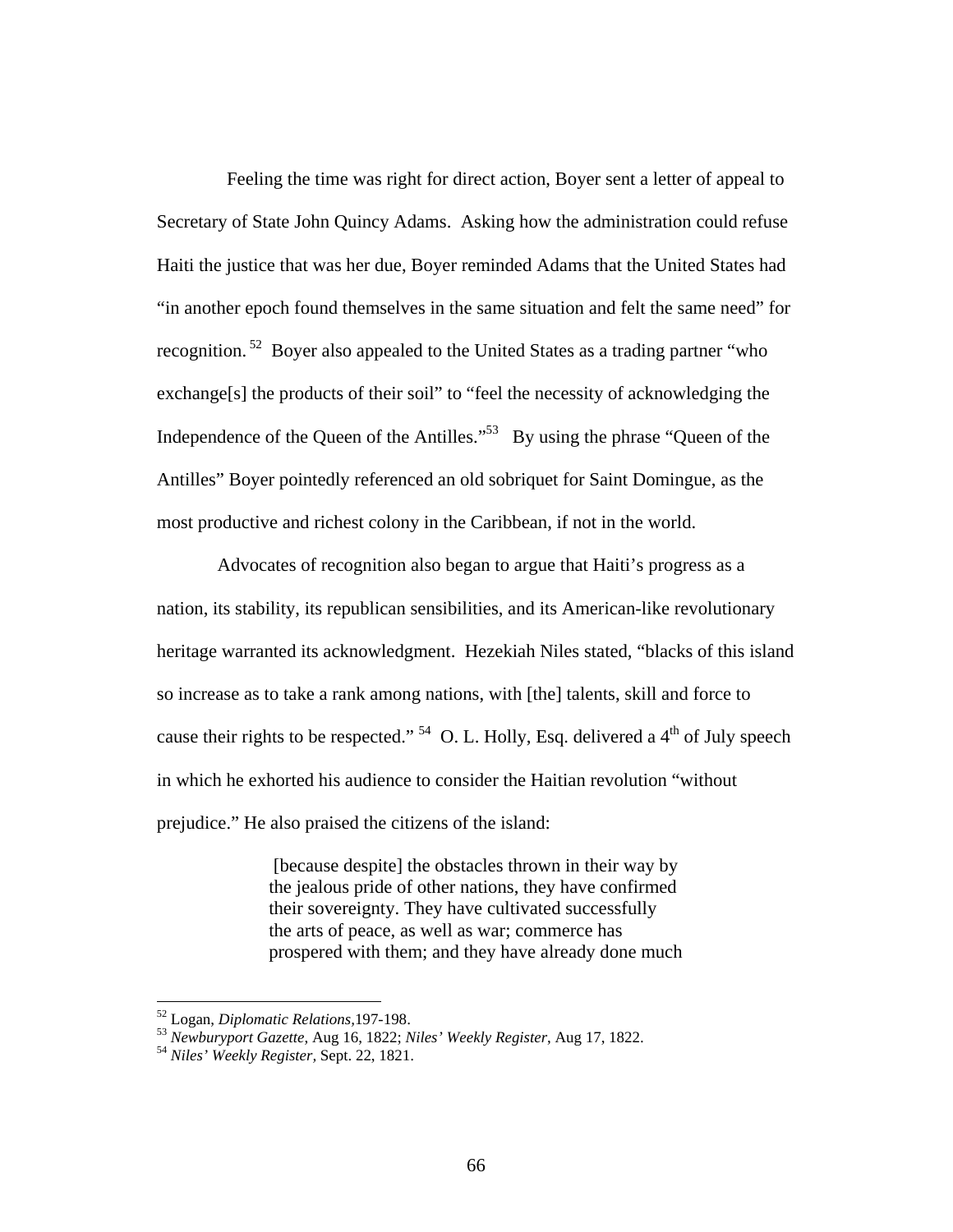towards provid[ing]for their own education and moral advancement….55

 The unspoken sticking point was race. To convince the American public that the island deserved to be treated like any other independent and sovereign state was to assail the prevailing conventional wisdom of white superiority. The liberated "Howard" believed that the fact that the people's skin color was "a few shades darker than our own" should have had no bearing on recognition. He chastised supposedly liberal Republicans "who profess to believe in the principles of that immortal instrument, the Declaration of Independence" for so unworthy a prejudice. Asserting "the Almighty, in his Providence" had already "granted Independence to Hayti," Howard argued the United States should do the same.<sup>56</sup> Other supporters pointed to the island's constitutional government, "of which the most enlightened nation of *white men* might be proud." 57

 Just as these arguments on behalf of the young nation's right to recognition were gaining currency, a bolt from the blue struck in the summer of 1822 when the world learned of the Denmark Vesey Conspiracy. In July of 1822 in Charleston, South Carolina, evidence of a revolt planned against the white populace by a diverse group of rebels, free blacks, and enslaved people was uncovered (or created). The

<sup>55</sup> *Genius of Universal Emancipation*, December 1822. 56 *Poulson's American Daily Advertiser* Jan 29, 1823 "Howard" might be the same writer who wrote a series of essays during the years of the Panic of 1819 on the U.S. economy. (Samuel Rezneck, "Depression of 1819-1822, 35). Rothbard also cited the use of "Howard" by Mordecai Manuel Noah, the publisher of the *National Advocate*. 57 *Boston Patriot*, Sept 7, 1822.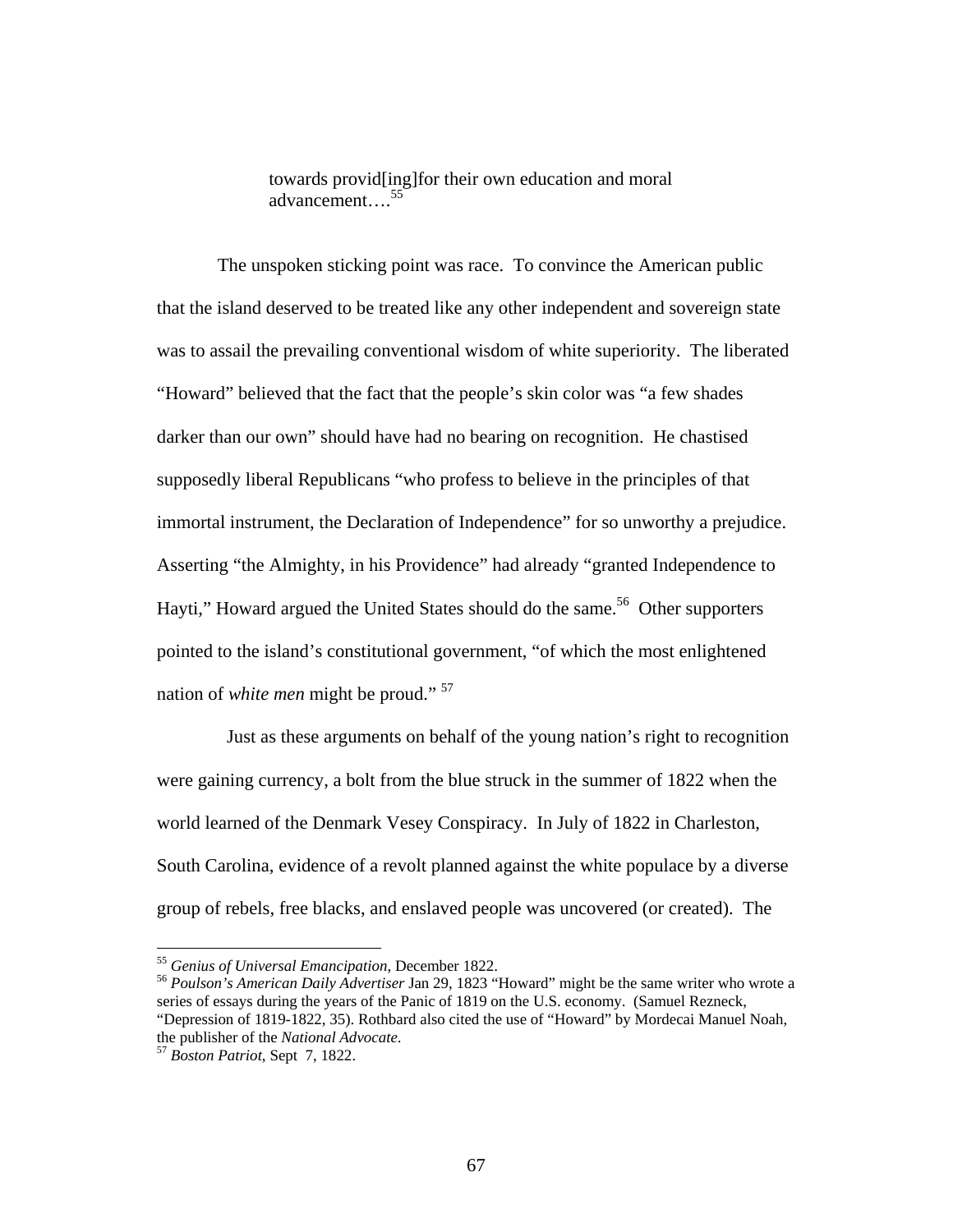authorities acted quickly and apprehended the conspiracy's alleged ringleader within hours of the investigation's onset, naming Denmark Vesey, a free black fifty-five year old carpenter the organizer. By the investigation's conclusion, thirty free and enslaved blacks had died on the gallows and numerous other co-conspirators were banished from the state.

 During the trial, accusers outlined an elaborate and detailed plot that even featured President Boyer as an active agent, who had planned to provide ships and give refuge to the rebels in Haiti. Michael P. Johnson, a historian who studied the Charleston conspiracy concluded there was a conspiracy in Charleston—it was among the white prosecutors who relentlessly sought out and concocted evidence against would be conspirators.<sup>58</sup> Whether or not a conspiracy existed in Charleston in 1822 to destroy the slave system is beyond the scope of this discussion. What is of interest is the active role ascribed to President Boyer and Haiti by the white community.59 Why did the Charleston community fit the Caribbean island into its conspiracy?

 Haiti was also on trial in the Vesey case and the island was judged a threat to slavery. This hysteria proved enough to end talk of diplomatic recognition. Whether

<sup>&</sup>lt;sup>58</sup> Richard C. Wade first questioned how "real" the Denmark Vesey Conspiracy was in "The Vesey" Plot": A Reconsideration" *Journal of Southern History* 30 (1964): 143-161 and in his book, *Slavery in the Cities: The South, 1820–1860* (New York: Oxford University Press, 1967).

<sup>59</sup> Michael P. Johnson, "Denmark Vesey and His Co-Conspirators" *William and Mary Quarterly*, 3rd Ser.,58 (2001): 915-976, 965 n184. In his reappraisal of the conspiracy, Johnson discusses why Vesey and his fellow black Charlestonians would evoke Boyer and how Haiti would act have served as a potential refuge. He concluded that the subject of Haiti had appeared several times in the *Charleston Courier*.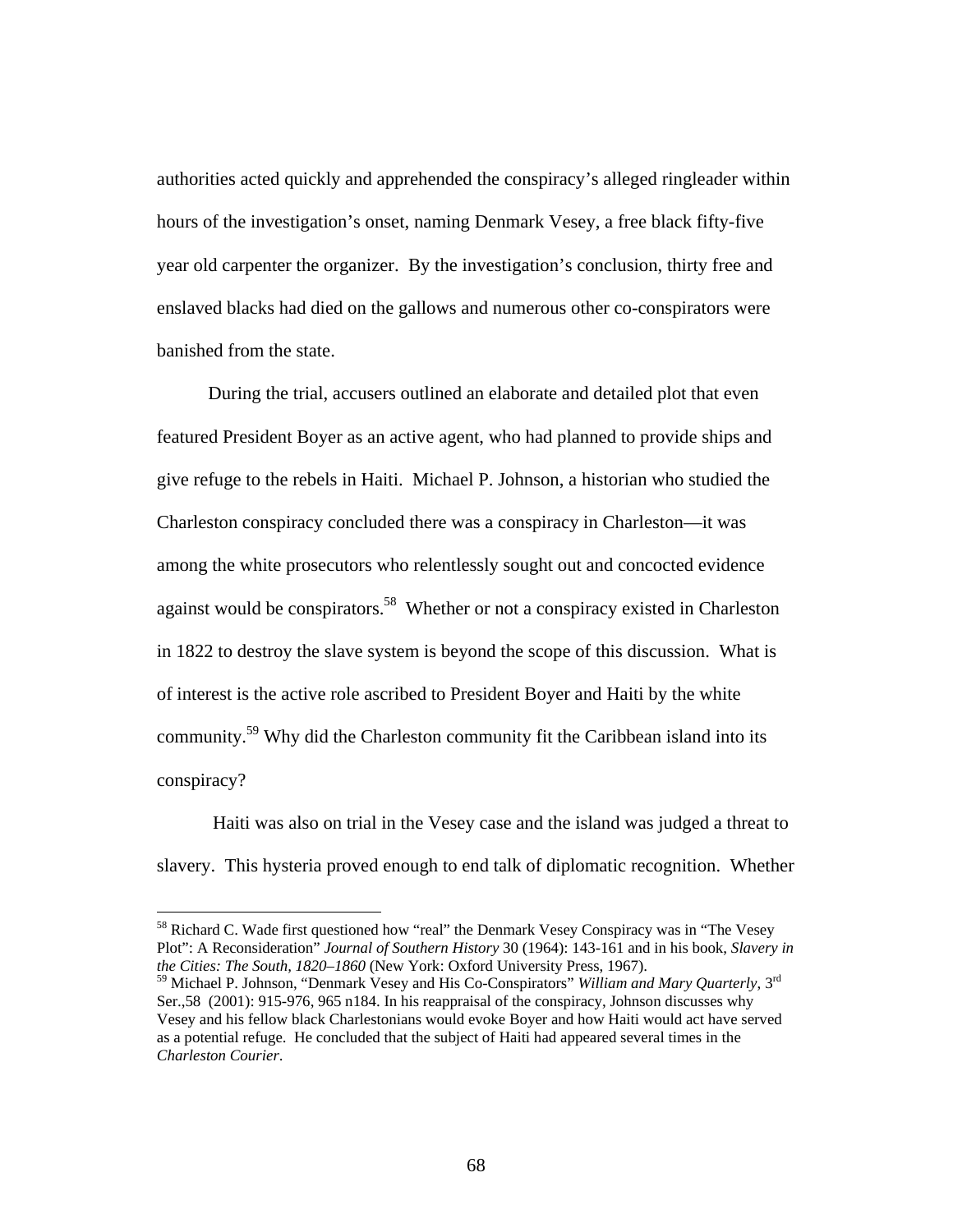the conspiracy was real or imagined, Haiti's supporters could do little but reiterate that the island played no part in the Charleston slave conspiracy, as a *Boston Patriot* article did $^{60}$ 

 Boyer attempted to offset this bad publicity by appealing to the northern economic interest groups who had been so gung ho on Haitian recognition before the Vesey trials. He asked "friends of liberty in the United States" who "interest themselves particularly in the fate of the Haytians" to continue to "exercise a happy influence upon the public opinion." 61 Although some continued to lobby for the nation's claim to recognition, the argument was essentially over.<sup>62</sup> Even Hezekiah Niles counseled the United States to take a cautious approach.<sup>63</sup>

 The spate of bad publicity did not end with the South Carolina incident. White southerners continued to associate Boyer with other slave rebellions in the region: colonists in Martinique and Jamaica claimed slave uprisings on their islands were instigated and supported by Haitians. 64 Boyer assured the international community

<sup>&</sup>lt;sup>60</sup> Boston Patriot, Sept .7, 1822. The writer also urged the United States take "immediate measures" towards recognizing Haiti's independence.

<sup>61</sup> He wrote letters to private individuals such as John Dodge of Massachusetts. *Newburyport Gazette*, Aug 16, 1822; *Niles' Weekly Register*, Aug 17, 1822.<br><sup>62</sup> Boston Patriot, Sept 7, 1822.<br><sup>63</sup> Niles' Weekly Register, Sept 27, 1823.<br><sup>64</sup> Martinique, *Niles' Weekly Register*, Feb 14, 1824; Jamaica, *United States Gazette* 

The report on Jamaican conspiracy: "We have received a letter from our correspondent, dated Kingston, Jamaica, October 14, 1823, in which he states that an attempt had been made to organize a conspiracy in that city as generally believed. Several Aliens of colour had been taken up, and one had been sent off the island. The conspirators had formed a lodge of pretended Masons; and were initiated into some mysteries by a brown man from St. Domingo, and corresponded with Admiral Padilla of the Colombian coast…The island was in considerable ferment respecting the attempt made in Britain to legislate for the colonies and emancipate the slaves…."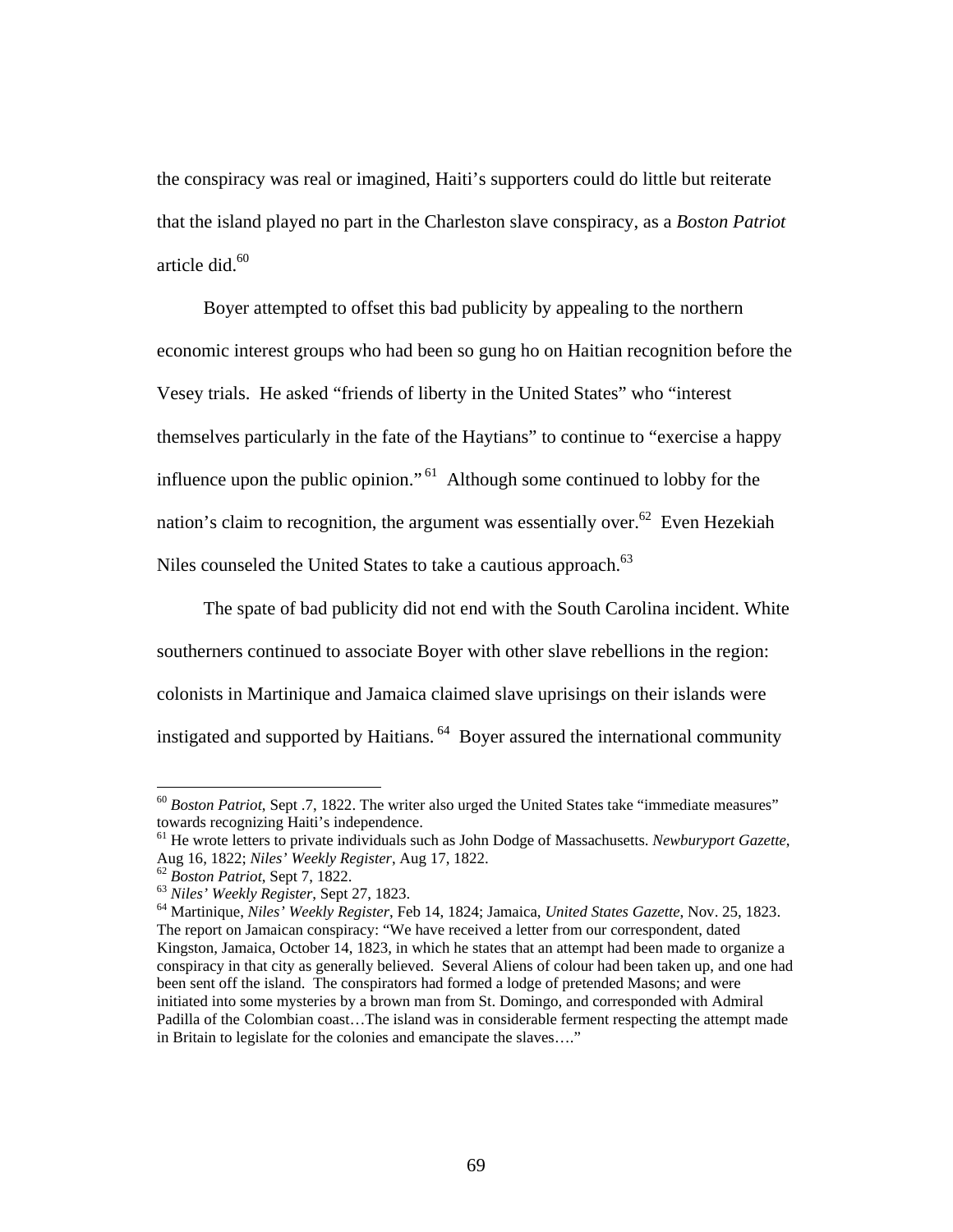that neither he nor any individual Haitian provoked these conspiracies and issued a proclamation stating his nation had "no participation in the disturbances that have taken place in the West India Islands."65

 In an effort to forestall accusations of supporting neighboring slave revolts, Boyer was forced to isolate his nation by declaring an embargo. This embargo separated Haiti from all of its Caribbean neighbors who owned slaves, as well as from the states of North and South Carolina.<sup>66</sup> The law forbade "the entry of all vessels, either from Europe, or South or North America" into Haitian ports if they had "touched at any other Island in the West Indies." As one observer noted in *Poulson's*, this law showed

> [in] the most explicit manner, that the Haytien government does not wish to interfere in the rights of others, or to meddle, in any way, with the concerns of the neighboring islands disproving all the false assertions which have been made, that Hayti has lent its aid or influence in exciting commotions among slaves or other islands, or in the southern States. $67$

The report ended with high praise for the law and stated that Boyer could not have

adopted "[a] more salutary measure...."<sup>68</sup>

 $\overline{a}$ 

<sup>65</sup> *United States Gazette*, Feb 16, 1824. The proclamation was dated the  $6<sup>th</sup>$  of January, 1824.<br><sup>66</sup> The authorities in South Carolina passed laws to prevent contact between sailors and slaves in what were called Negro Seaman Acts which required all black sailors to spend the duration of the ship's time in port in jail. They also required the sailors to pay the expenses incurred while incarcerated. 67 *Poulson's American Daily Advertiser*, May 23, 1823. 68 *Poulson's American Daily Advertiser*, May 23, 1823.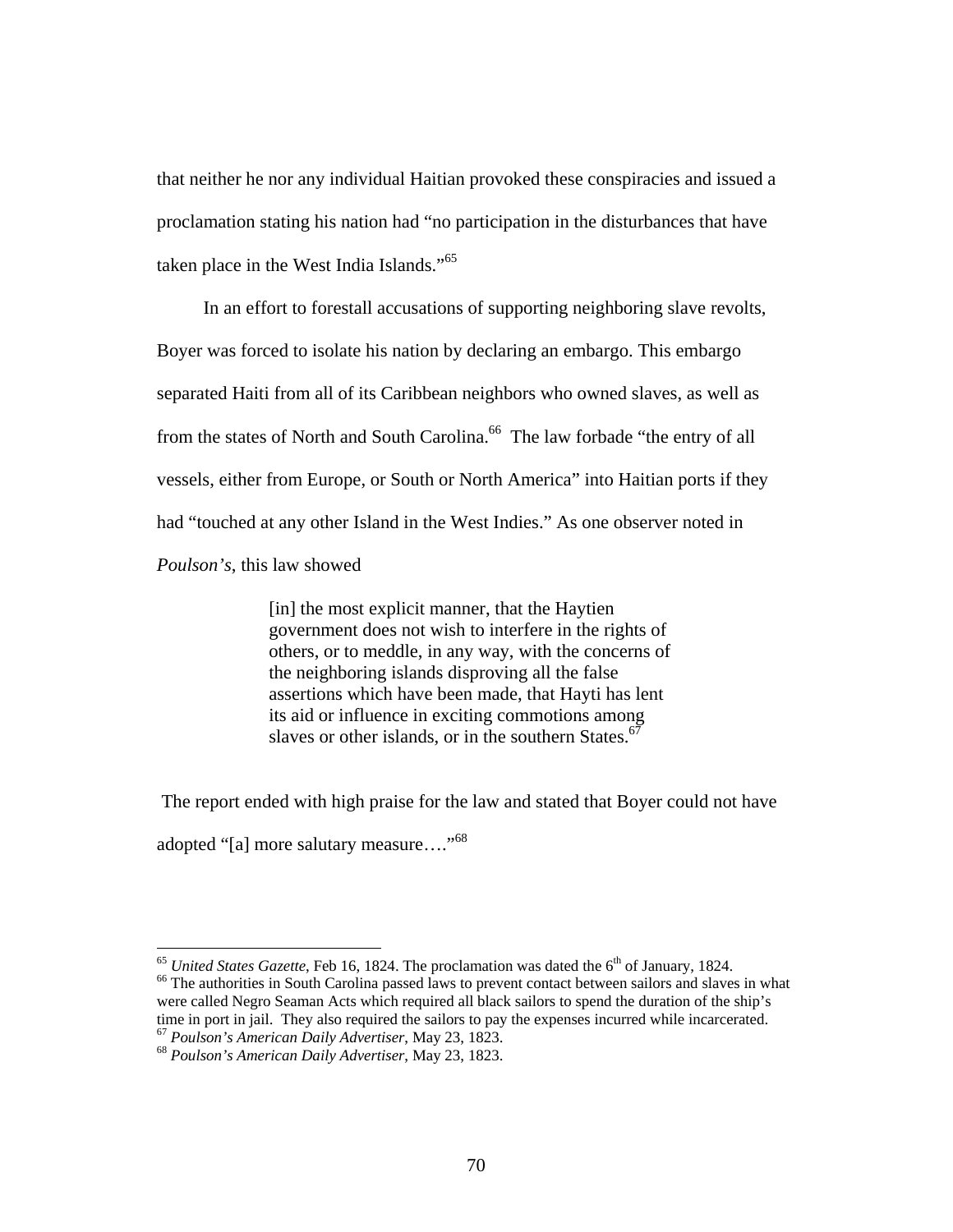After the Denmark Vesey conspiracy, Boyer's recognition campaign lost much of its support.<sup>69</sup> No mention was made of the island during Monroe's 1823 address to Congress, which included an articulation of the famous Monroe Doctrine asserting American primacy in the hemisphere. Boyer felt the slight and sent expressions of his displeasure to American papers to print. These publications, however, did not print the supportive commentary that had previously accompanied such statements.<sup>70</sup>

 With his support eroding, Boyer changed tactics. Having lost northern public support, Boyer stopped pushing directly for recognition from the United States. Boyer's quest to bring the United States and Haiti closer continued, however, and he sought out other means of appeal by revising an old idea—of offering Haiti as an emigrant destination for African Americans. Given a clearer understanding of how the different interests in the United States clashed over their nation's relationship to Haiti, Boyer believed opening his nation as a relocation site for African Americans would mute opposition to recognition. By serving white northerners' desires for an increase in trade and some southerners' hope for a destination to which they could

 $69$  British policy towards American trade in the Caribbean also underwent a change in 1822 that lessened the need for Haitian trade. They relaxed their prohibition of American trade in certain colonial ports.

<sup>70</sup>*Propagateur*, Feb 18th, 1824; *United States Gazette*, Feb 25 1824; *New York Gazette*, Feb 23, 1824*;*  and again in *Propagateur*, June 6, 1824; *United States Gazette*, Aug 5, 1824.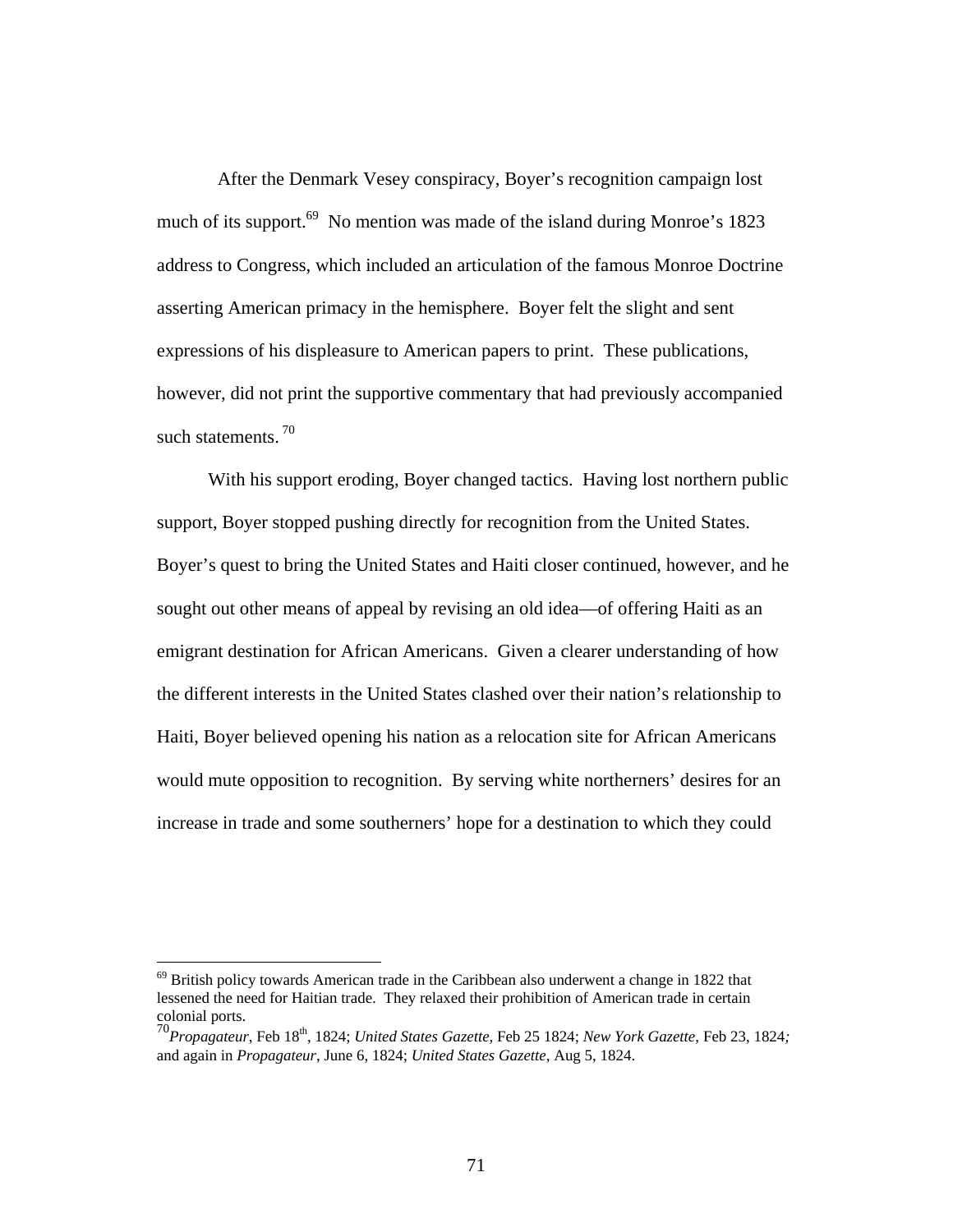deport freed slaves, Boyer hoped for success. His new project possessed nothing for northerners or southerners to reject.  $\frac{71}{2}$ 

 In Boyer's public offer of the proposal, he made the "win-win" aspects clear to American audiences. First, he addressed the northerners' interests. He noted "the more consumers" that "a manufacturing state" like the United States could gain elsewhere, the better it would be. In sending hundreds of thousands of American settlers, a population with the "manners, taste, language and impress of North American character," Boyer predicted that American goods would obtain "greater preference" in Haiti and thus further augment the trade between the two nations. His appeal, however, did not end there. He pointed out that emigration would also whiten America.<sup>72</sup> Emigration, Boyer argued, would foster this goal by withdrawing such large numbers of black people that it would "bring into more active and successful exercise, the arts, professions and employment of a numerous class of… white citizens."73

 Boyer then addressed southern interests. He argued that the migration of enslaved Americans would benefit white southerners by providing them a method of

 $71$  Many members of the American Colonization Society, a society that proposed sending freed slaves to its colony on the West coast of Africa, were southerners. For a picture of the southern abolitionist movement see James Brewer Stewart, "Evangelicalism and the Radical Strain in Southern Antislavery Thought During the 1820s" *Journal of Southern History* 39 (1973): 379-396;Eric Burin, *Slavery and the Peculiar Solution: A History of the American Colonization Society* (Gainesville: University Press of Florida, 2005).

<sup>72</sup> For the whitening of America, see William W. Freehling, (ed.) *Reintegration of American History: Slavery and the Civil War* (New York: Oxford University Press, 1994). 73 *Le Telegraphe,* July 25, 1824; reprinted in *Niles' Weekly Register*, Sept 11, 1824.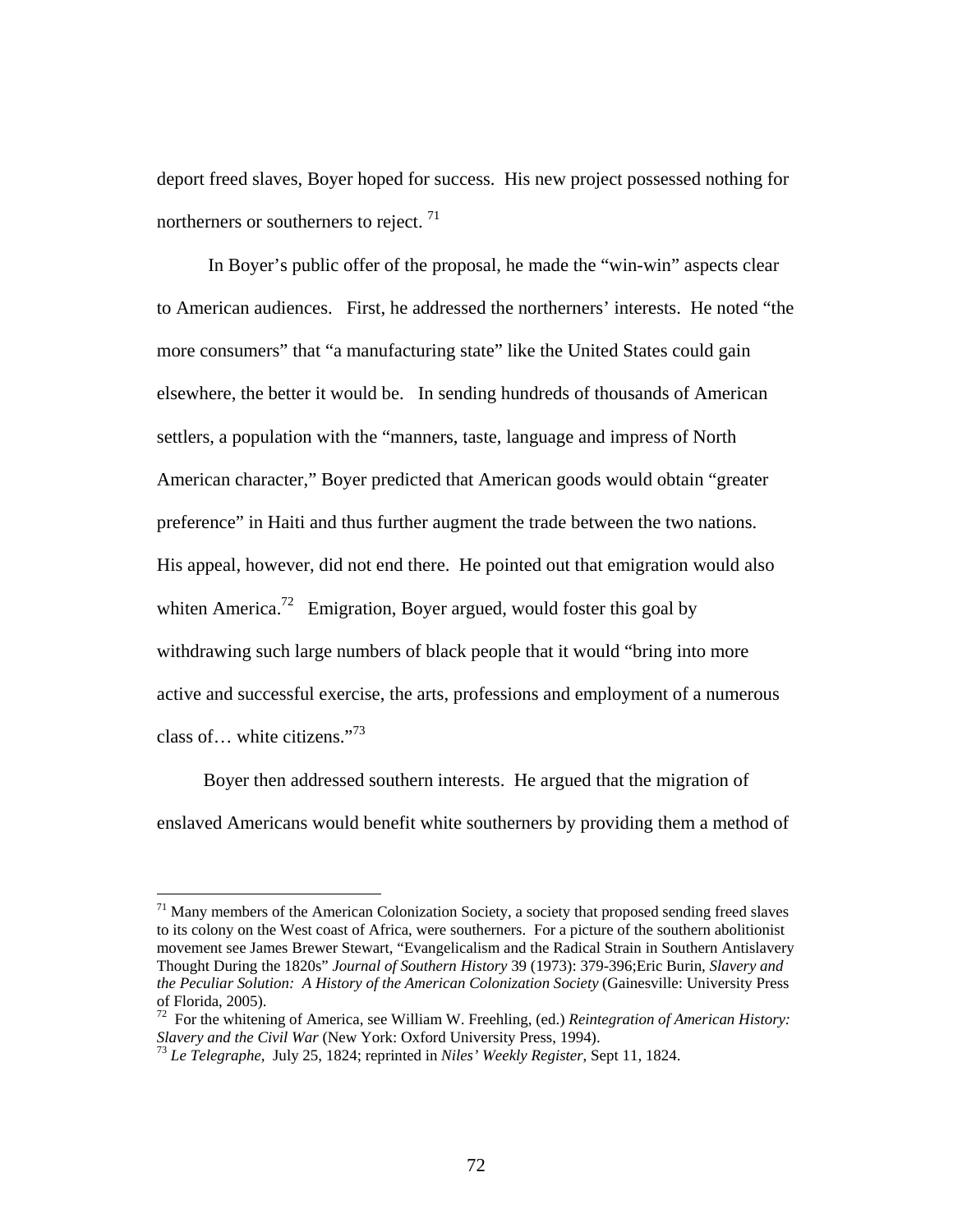freeing their slaves without any "dread of future consequence."<sup>74</sup> He even used the recent scare of the Denmark Vesey conspiracy to remind his audience that as

> long as the United States bears within its bosoms [sic] a population of two million, strangers to its general interests as well as to the very existence of the country…it slumbers upon the brink of a volcano, where the explosion will be the more appalling, [the]... longer [it is] retarded.

Boyer assured his audience that the removal of African Americans to Haiti would root out the "political cancer" that was preying on the nation's "vitals;" it would also establish forever America's "happiness, glory, and independence."<sup>75</sup> This bright future, Boyer implied, could only be achieved by making his nation the destination for African Americans. Appealing to American economic interests had failed, so Boyer offered Haiti as a release valve for its racial tensions. Not only could America export its goods to Haiti, Boyer argued, it could also export its race problem.

 Although Boyer's initial efforts to gain recognition had been thwarted by white South Carolina in a dubious slave scandal, his wiliness and grasp of American social and political issues provided him another chance for achieving recognition— African American emigration. He understood how important African American removal was to most American constituents, and how this majority could force reluctant reformers to the table. How realistic was this possibility? As William

<sup>74</sup> *Le Telegraphe,* July 25, 1824; reprinted in *Niles' Weekly Register*, Sept 11, 1824. 75 *Le Telegraphe,* July 25, 1824; reprinted in *Niles' Weekly Register*, Sept 11, 1824.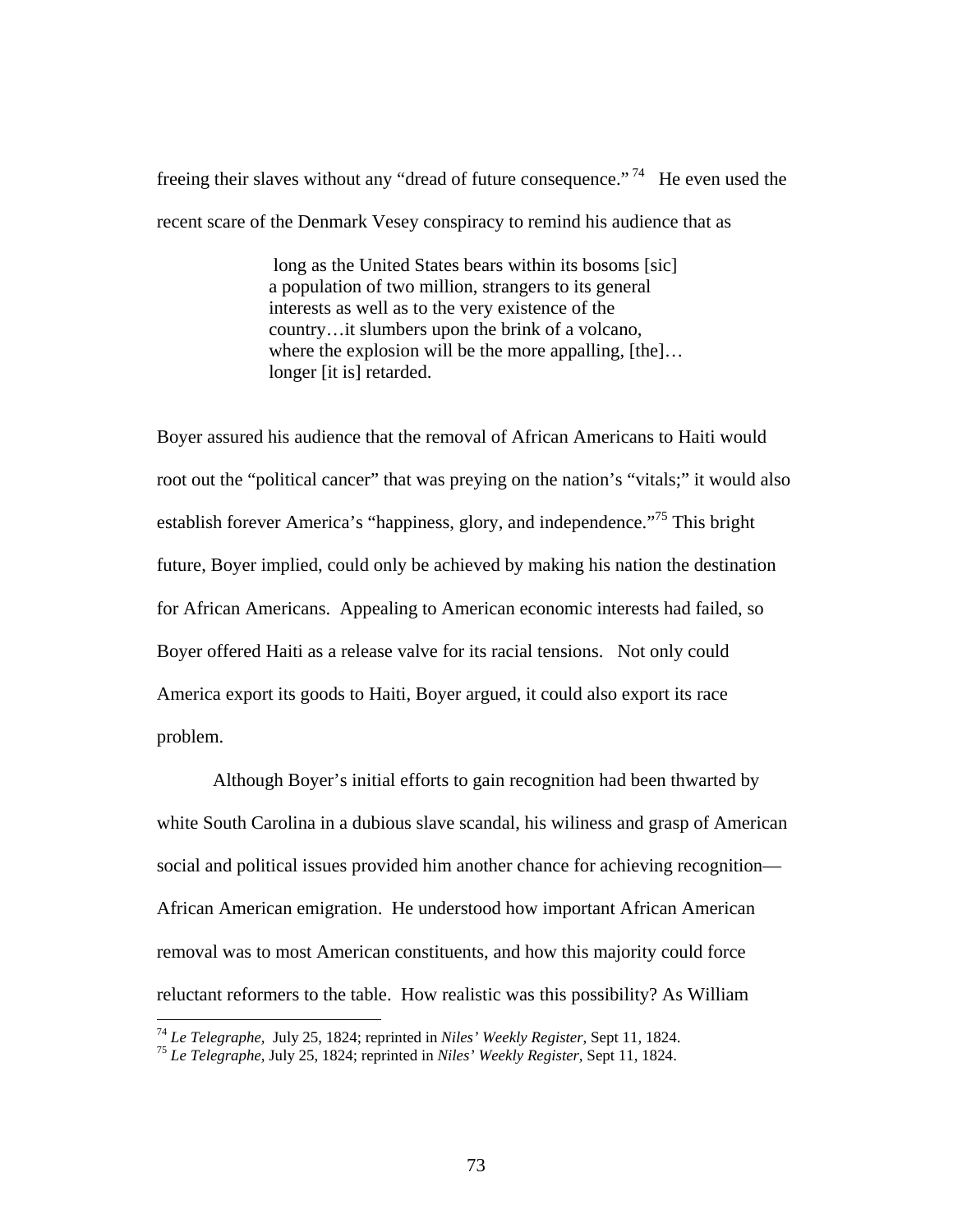Freehling has so brilliantly articulated in his work, the South had increasingly become splintered with Upper South planters working for some sort of solution to slavery while Deep South planters held back and eventually moved into a defensive mode. But that posture may have been harder to justify if emigration succeeded, and this is what Boyer gambled on in his second bid. Assisted by potential settlers, abolitionists, and disgruntled American Colonization Society members, Boyer seized another opportunity to achieve Haiti's recognition.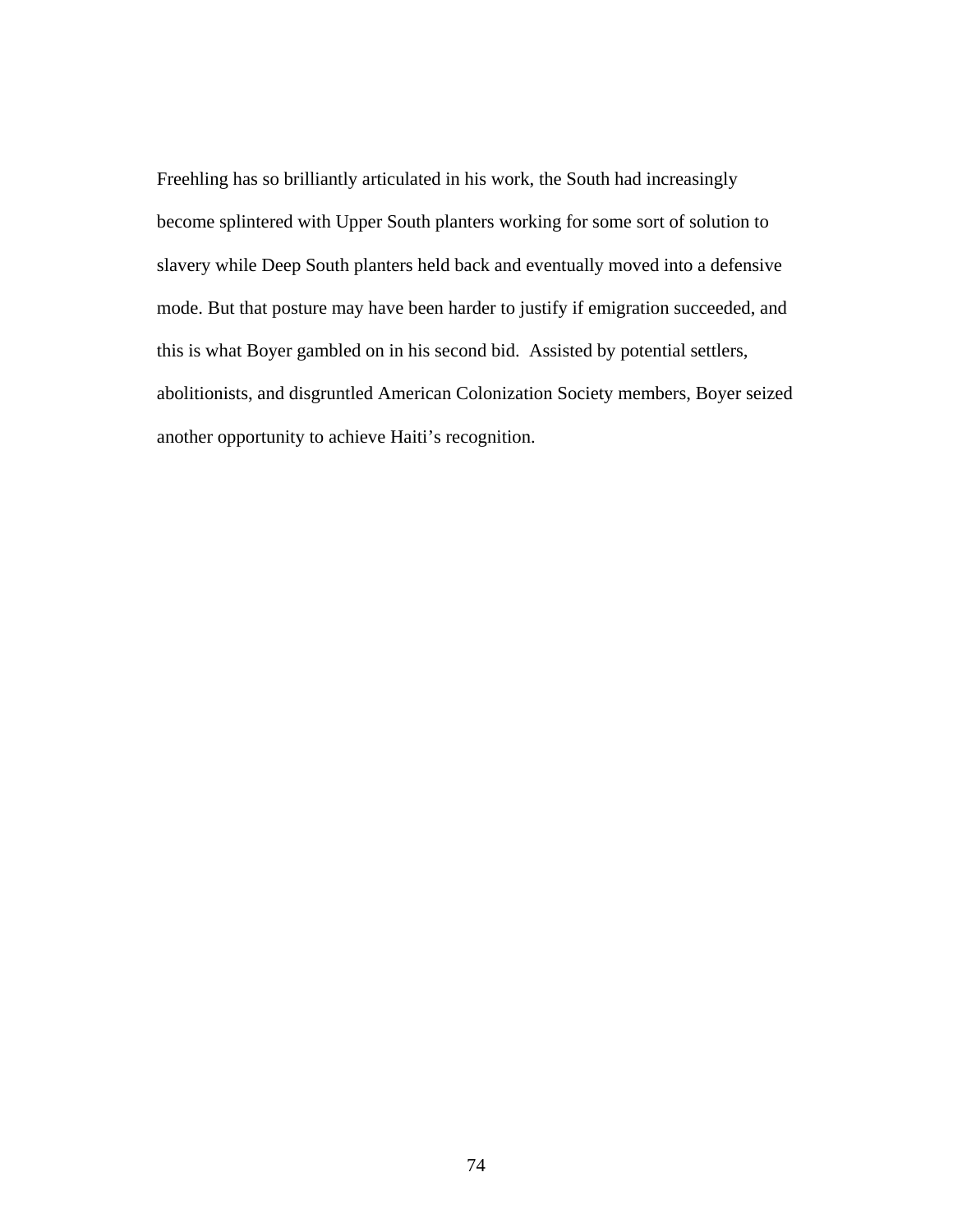## Chapter 4:

## The Marketing of Haiti to white America

 When Boyer advertised Haiti as an emigrant destination for free and enslaved African Americans in 1824, he was capitalizing on the positive media attention Haiti was receiving in American newspapers recommending the U.S. recognize the island. In this 1824 offer, he was also attempting to tap the support of a new and powerful American institution, the American Colonization Society,  $(ACS)<sup>1</sup>$  With this powerful institution's backing, he hoped Haiti would no longer be ignored diplomatically.

 The ACS's foundational aim was the removal of the black populace, both free and enslaved from the United States. From its origins in 1817, the society pushed for the colonization of the west coast of Africa by America's black population. At the outset, such supporters of the ACS as Henry Clay expected that once an African colony was established—and flourishing—Southerners would free

<sup>&</sup>lt;sup>1</sup> The classic work on the ACS continues to be P.J. Staudenraus, *The African Colonization Movement*, 1816-1865 (New York: Columbia University Press, 1961). For more recent works, see Eric Burin, *Slavery and the Peculiar Solution: A History of the American Colonization Society* (Gainesville: University Press Florida, 2005); Claude A. Clegg, *Price of Liberty: African Americans and the Making of Liberia* (Chapel Hill: University North Carolina Press, 2004).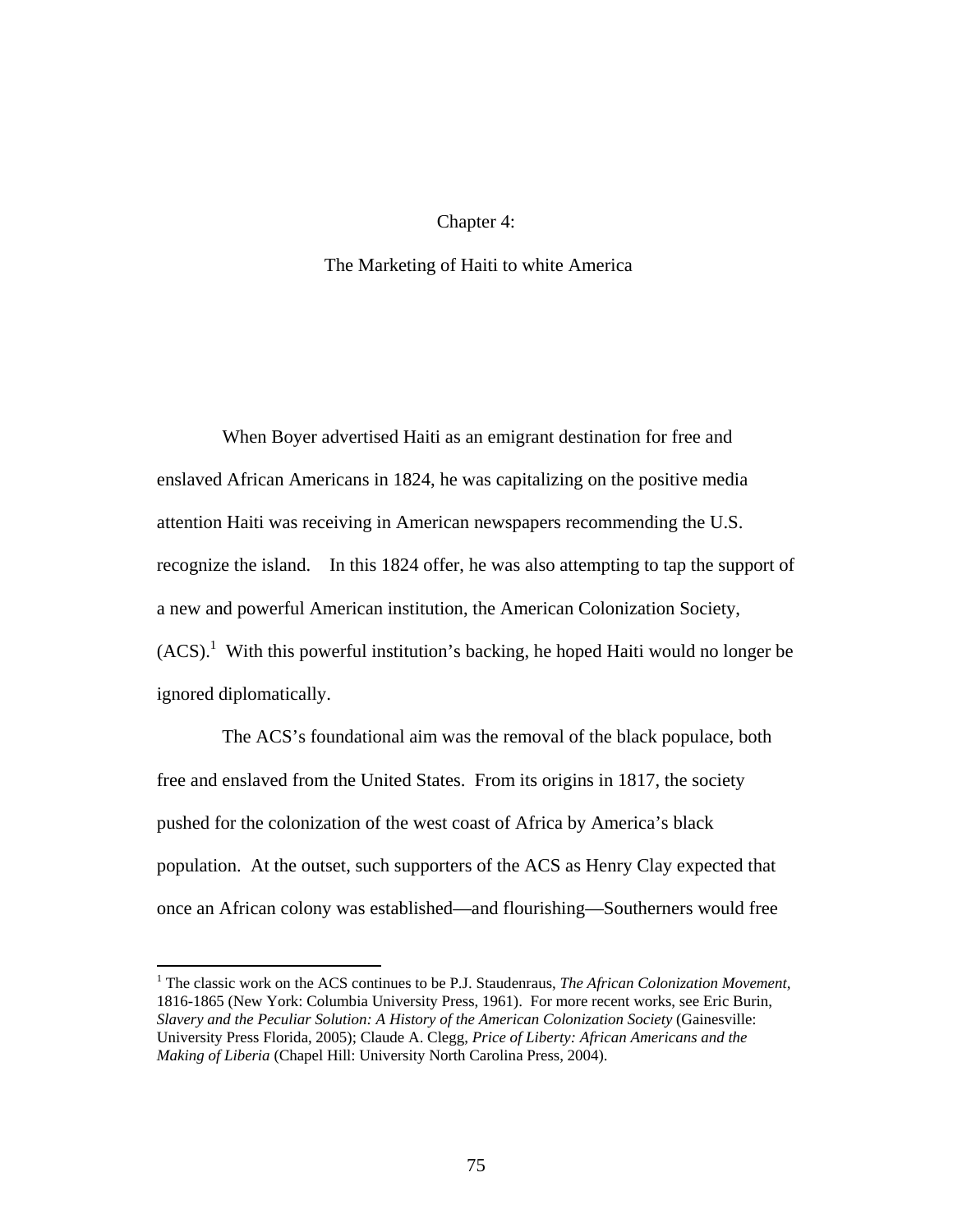slaves to send there.<sup>2</sup> Public support for and confidence in the institution's colonial enterprise had dwindled by the 1820s, however.<sup>3</sup> Problems plaguing the African colony included high rates of illness, warfare, civil dissent, and the high cost of supplies and transport. Because of the spectacular failure of this African colony, Boyer believed when he offered Haiti as an emigrant destination in 1824, that it would be embraced by the society for black emigrants.

 Boyer thought he had won the support of the ACS when a letter of inquiry arrived from Loring Dewey, agent of the New York branch of the ACS, requesting information on Haiti as an emigration destination. Erroneously believing Dewey represented the ACS rather than writing—as he did—as a private individual, Boyer must have felt all of his prayers were answered in the letter from New York. With the backing of the ACS, which enjoyed close ties to the federal government and also had a network of state auxiliaries, Boyer expected economic revitalization and diplomatic relations to begin immediately.

 Despite Dewey's interest, the ACS refused to sanction the project. Rather than seeing Haiti as an alternative, many in the ACS began to view the Haitian project as a rival. For example, efforts to develop a national solution to slavery had

<sup>2</sup> Robert Abzug, *Cosmos Crumbling*, 141. Frances Wright had worked under a similar expectation when she established Nashoba in Tennessee for freed slaves. She believed Southerners when they expressed a desire to free their slaves. Gail Bederman, "Revisiting Nashoba: Slavery, Utopia, and Frances Wright in America, 1818-1826"*American Literary History* 17 (2005): 438-459. 3

 $3$  In 1822, rather than send free blacks to the ACS colony at Mesurado, the Baltimore Colonization Society chose to begin their own colony near the Pongo River, see Bruce L. Mouser, "Baltimore's African Experiment, 1822-1827" *Journal of Negro History* 80 (1995): 113-130.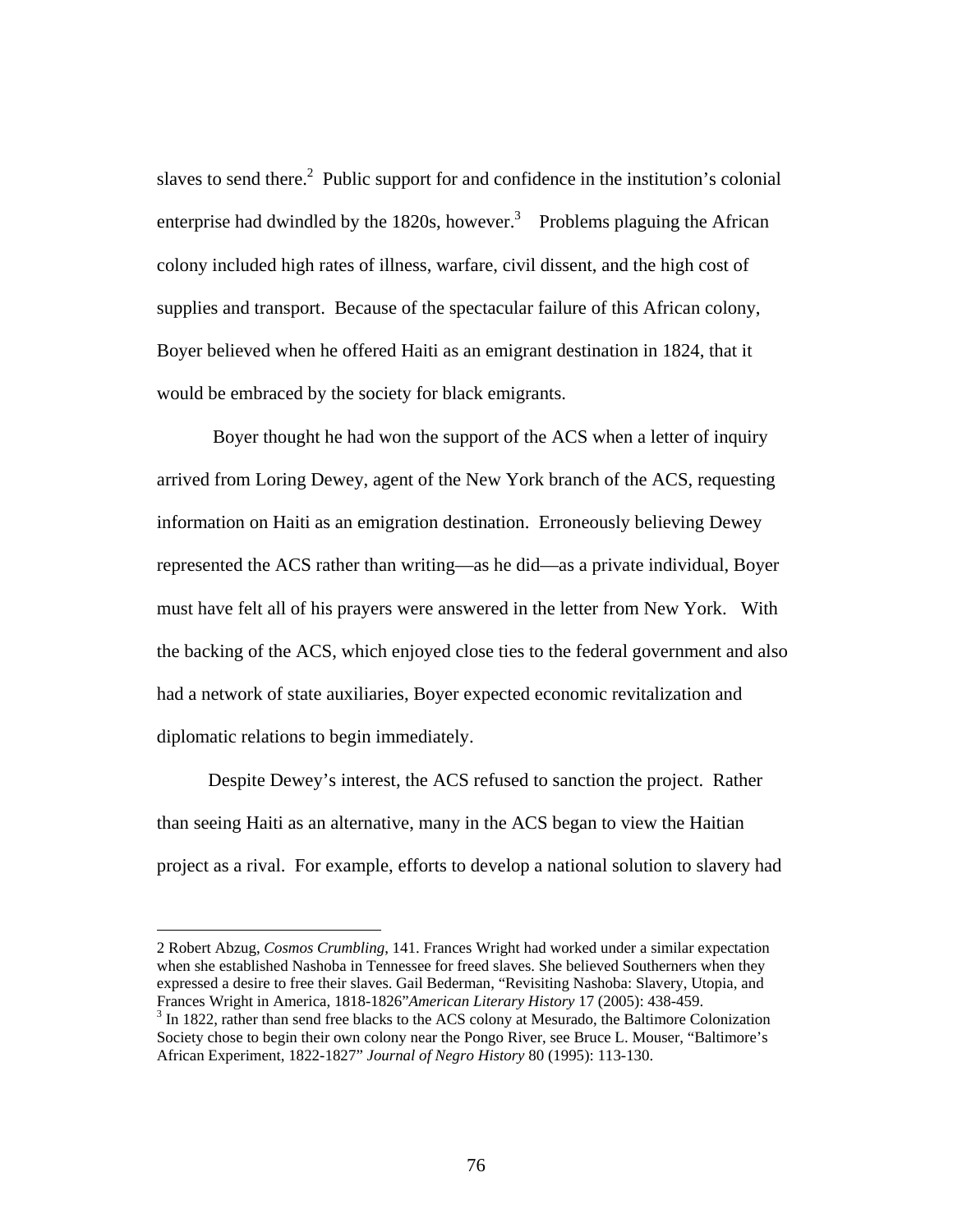been proposed in Ohio in January of 1824, calling for gradual emancipation which would free slaves after the age of 21. National financing of foreign colonization was to be part of that initiative, too. Eight other northern states signed on to the plan.<sup>4</sup> With Haiti in the wings, the ACS realized it faced a formidable competitor for such funds. Society members also feared that any association with Haiti would hurt its support among southern planters, who feared the spread of the island's slave revolt.<sup>5</sup> Even more so, they feared recognition of the island nation, realizing the issue would on the table again if Haiti became a relocation site for African Americans.

 The ACS would split ranks over Haiti. Some northern whites credited Haitian emigration with the same advantages as the Liberian scheme. The influence of southern interests, however, caused the mainstream of the ACS to actively oppose Boyer's project—determined not to have any truck with a state that emerged from a slave revolt or that was ruled by blacks. The result was a marketing war between the ACS and supporters of Haitian emigration.

 Despite the ACS's rejection of Boyer's plan, many Americans considered Haiti as the release valve that could—once and for all—make the United States "a white man's country." If Haiti proved a popular alternative to Africa among free blacks, it would surely work for freed slaves, these people believed. Some public opinion makers shifted support from Africa to Haiti and their efforts to recruit others

<sup>&</sup>lt;sup>4</sup> William Freehling, The *Road to Disunion* (New York: Oxford University Press, 1990), 159-160.  $<sup>5</sup>$  Although as a group, southern planters had been far from supportive constituents, sending all of 6</sup> slaves to the ACS's African colony between 1820 and 1825, (Burin, 17).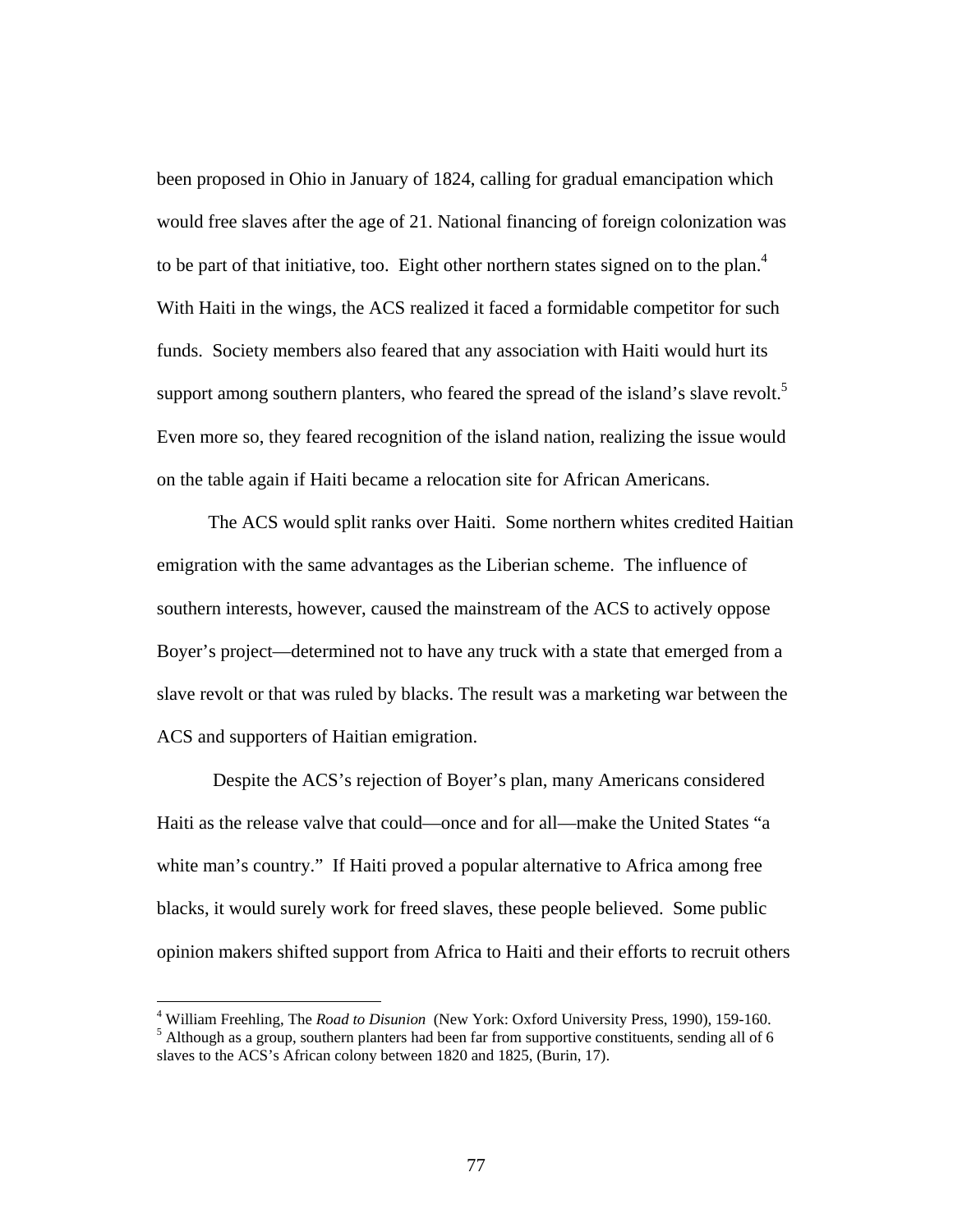can be traced in the newspaper coverage of the day. As an example of the attention Haiti garnered, at least eleven different U.S. newspapers reported on the arrival of Jonathas Granville, Boyer's representative, who had been sent to organize and finalize emigration plans in the U.S. $<sup>6</sup>$  To understand this shift in public opinion</sup> away from Africa to Haiti, we must first examine the difficulties the ACS encountered in promoting and organizing African colonization.

 The genesis of the ACS was in the late 18th century when prominent American intellectuals such as Thomas Jefferson had advocated the establishment of a separate territory or nation outside the United States for freed slaves and free blacks. Jefferson, who subscribed to the belief of white superiority, at first believed St. Domingue held great promise for the United States—as a place to exile insubordinate slaves.<sup>7</sup> Later, however, he came to fear that a powerful black nation in the Caribbean would become an enemy and help stimulate a race war in the United States, resulting in the "extermination of one or the other race."<sup>8</sup> That fear remained prevalent in the minds of many in the South. The concept was not

<sup>6</sup> As samples of the intense interest in Granville see, *United States Gazette*, June 21, 1824; *Poulson's American Daily Advertiser*, July 13, 1824; *Niles' Weekly Register*, July 3, 1824; *National Gazette*, June 29, 1824; *Commercial Courant*, June 29, 1824; *National Advocate*, June 29, 1824; *Genius of Universal Emancipation*, November 1824; *Cincinnati Literary Gazette*, July 17, 1824; *Connecticut Courant*, June 29, 1824; *New York Observer*, June 19, 1824; *Vermont Gazette*, June 29, 1824. 7 Jefferson returned to this idea in 1824 (Freehling, *Road to Disunion*, 156). 8

Quoted in Onuf, *Jefferson's Empire*, "strength" 179; "extermination" 150. After the British used emancipation as a chip in the American Revolution, Jefferson conceived of slaves as a captive nation willing to take any chance to eliminate their former masters, and was never reconciled to the peaceful coexistence of blacks and whites again. (Onuf, *Jefferson's Empire*, 157); Tim Matthewson, "Jefferson and Haiti"; Michael Zuckerman, "The Power of Blackness".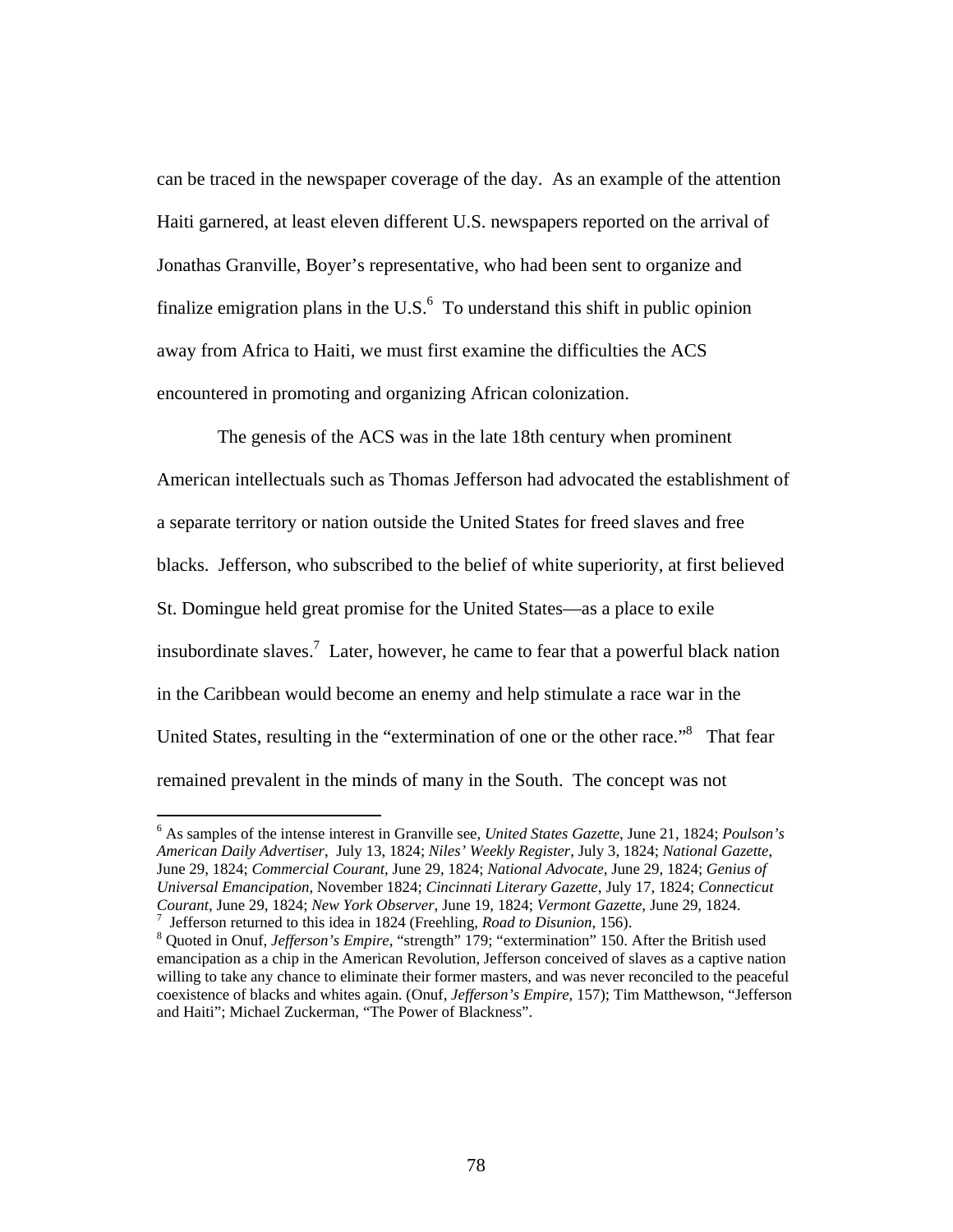completely abandoned, however. With the moderate success of Great Britain's Sierra Leone colony in West Africa in the 1790s, Americans began to contemplate establishing their own colony for African Americans. The black ship captain, Paul Cuffe, envisioned African Americans joining the colonial enterprise at Sierra Leone and worked towards this goal. Cuffe died before fully realizing this dream.

 The idea of a black sanctuary gained currency in the 1810s when Northerners and Southerners alike became increasingly concerned about the rise in the black population, both free and enslaved. Although the overall proportion of enslaved and free people remained steady throughout the early nineteenth century at about 20% of the population—certain cities and states witnessed a dramatic rise in the size of their black communities, generating a perception that the black population was proportionately much greater than it really was. The most dramatic growth in the North occurred in Baltimore, from 1790 to 1820 where the black population increased steadily, ballooning from 1,577 to 14,519, so that the black quotient of the total population surged to 23.0% from 11.7% in 1790.  $9$  New York City's black population climbed from 3,500 African Americans in 1800 to roughly 10,368 in 1820, which increased the proportion of the population that was black to 6.8% from 4.4%. In Philadelphia, the black population numbered 6,436 in 1800 and rose to 12,110 in 1820, making the black population 10.7% of the total, up from 9.5% in 1790.

<sup>9</sup> Phillips, *Freedom's Port*, Table 18, 236.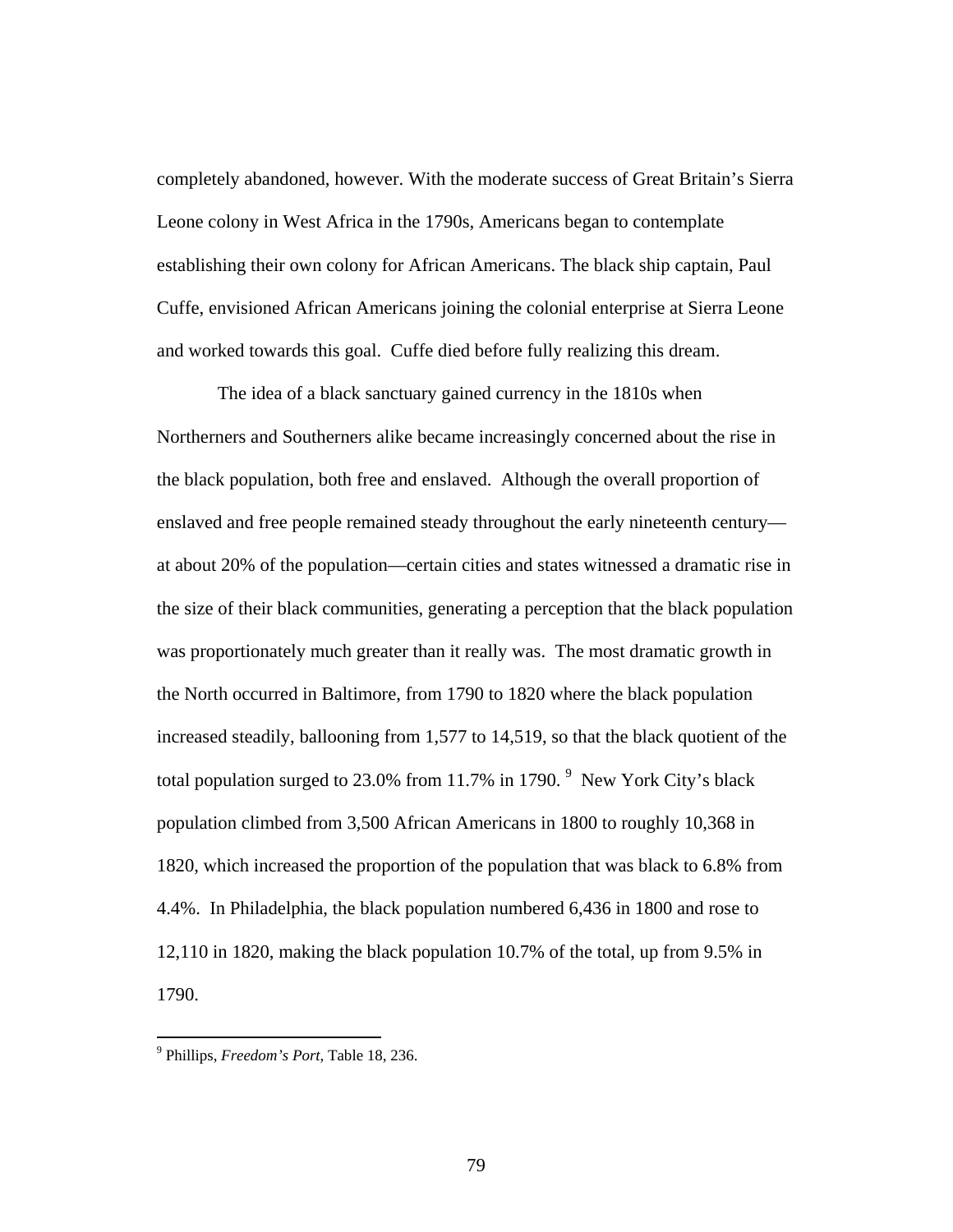Made anxious by the perceived increase in the free black population, Charles Fenton Mercer of Virginia and Robert Finley, a minister in New Jersey, began to advocate separately for free black Americans' removal to a colony in Africa.<sup>10</sup> The mutual interest of men from different states in this endeavor, set the stage for the establishment of the American Colonization Society in Washington, D. C. in January of 1817

 Understanding the power of celebrity marketing, the Colonization Society reached out to famous people. Members included such luminaries as the famous orator and politician Henry Clay, and Bushrod Washington, the nephew and symbolic heir of George Washington. The ACS attracted support from all across the United States, quickly establishing auxiliary societies in states north and south of the Mason Dixon line.<sup>11</sup> Its platform called for the removal of free blacks and freed slaves, and was devised to appeal to both antislavery and slave-owning Americans. As one supporter of African American removal put it, colonization promised "a time

<sup>10</sup> Finley wrote *Thoughts on the Colonization of Free Blacks* to gather support for the idea of the "separation of the black from the white population" and argued that Africa was the best place for such a colony of blacks as it was the "home of their fathers." Douglas Egerton, "'Its Origin Is Not a Little Curios' A New Look at the American Colonization Society" *Journal of the Early Republic* 5 (1985): 463-480 unveils evidence that rather than Finley being the founding figure of the Society, Mercer deserves (because he came to the idea earlier than Finley) to be given full credit for establishing the American Colonization Society.

 $11$  State auxiliary societies could be found in Louisiana, Mississippi, Kentucky, Maryland, Virginia, Pennsylvania, New York, New Jersey, Ohio, Massachusetts, Connecticut, and Vermont.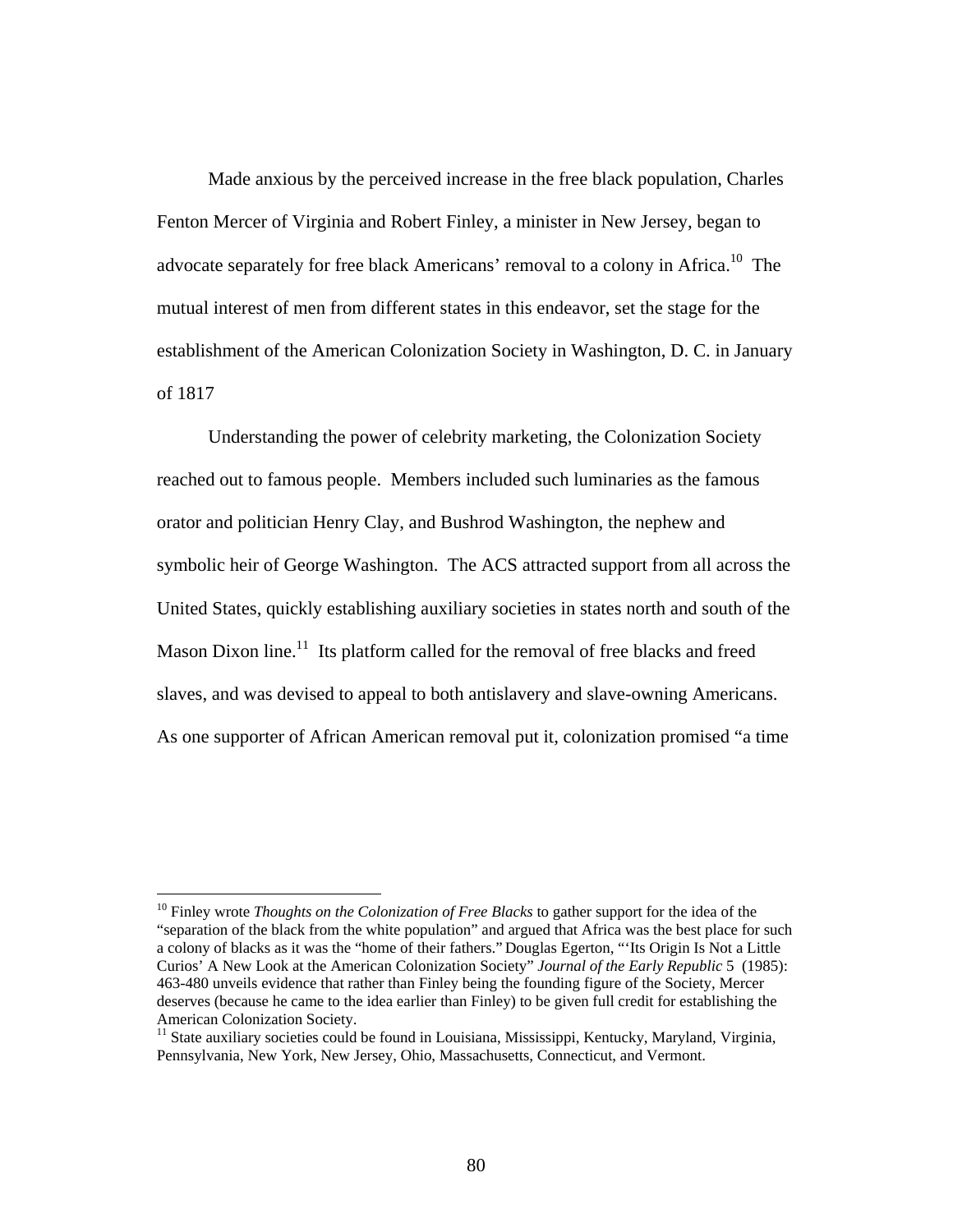when we [the United States] shall be one homogenous nation...."<sup>12</sup> The organization's mass appeal stretched it thin, achieving very little of either goal.

 Eventually, free blacks and antislavery whites developed deep animosity to the group, growing suspicious of the ACS's motives, especially once many members were exposed as slaveholders. These members openly endorsed the perpetuation of slavery and saw African colonization as "materially tend[ing] to secure" slave property.13 Despite these frank statements, other supporters continued to reconcile the ACS with antislavery goals.

 For these antislavery supporters, whether the Society believed in abolition or the perpetuation of slavery mattered little since "their exertions must" eventually bring about "universal emancipation," as one prominent newspaper, the *National Recorder*, put it. As for those slave owners' reluctance to emancipate, these supporters believed that once it had "effected a settlement—the difficulties will gradually diminish." 14 As long as the goal of black removal succeeded—and a location outside the United States was established—then the Colonization Society's ambivalence about slavery seemed of little consequence.

<sup>12</sup> American Society for Colonizing the Free People of Colour of the United States, *The Eleventh Annual Report of the American Society for Colonizing the Free People of Colour of the United States* (Washington, D.C.: James C. Dunn, 1828), 18.

<sup>13</sup> *Genius of Universal Emancipation*, February 1825; "tending" Staudenraus, *Colonization Society*, 51, 17n.

<sup>14</sup> *National Recorder*, November 20, 1820; Burin, *Slavery and the Peculiar Solution* argues the position as well.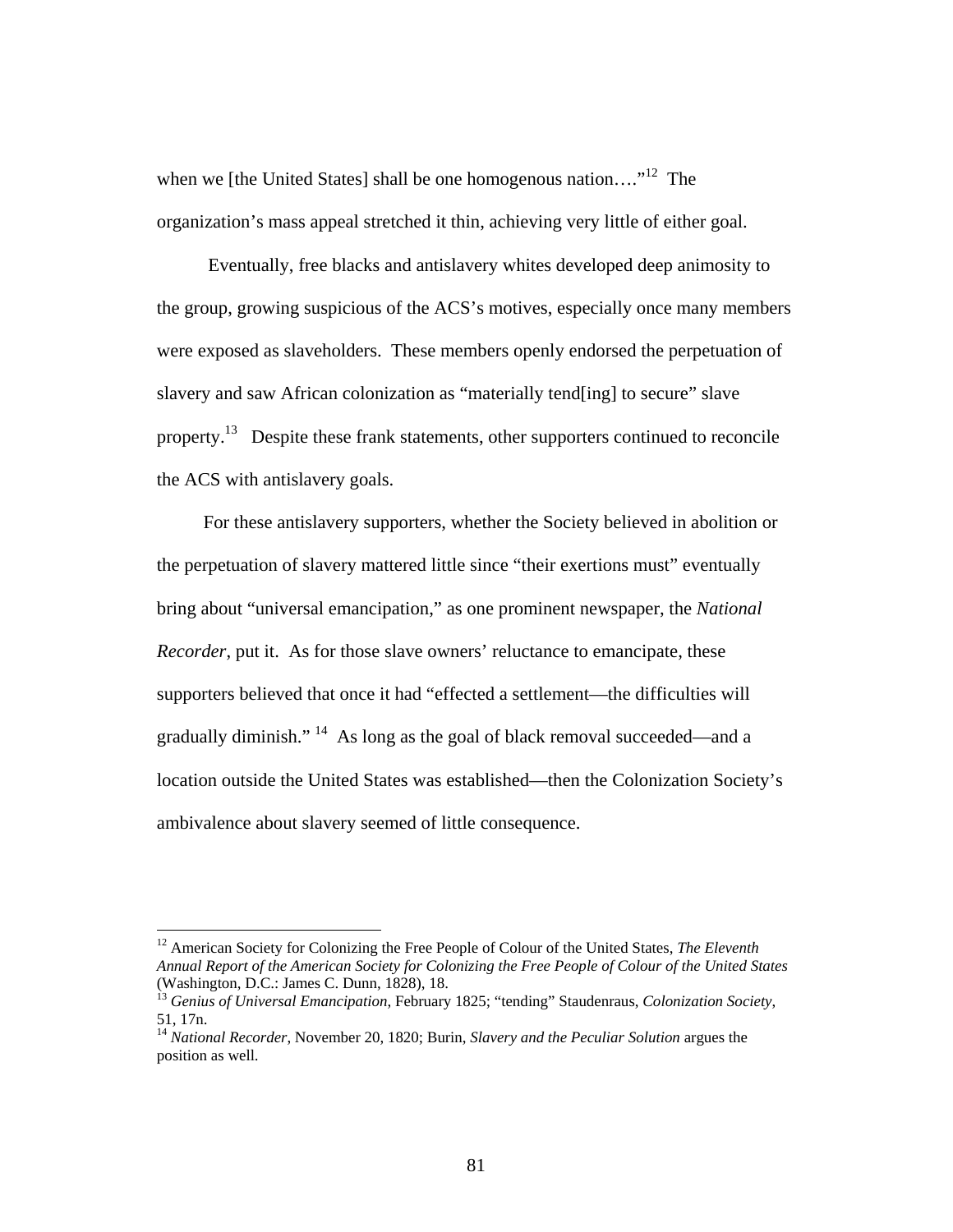For some African Americans, however, the ACS's motivations proved pivotal. In an 1819 New Year's speech celebrating the end of the Atlantic slave trade, Lewis Tapsico, a "colored man," took the opportunity to castigate the American Colonization Society and warned "a momentous crisis" had arrived for the African American community. Pointing to the "strange contradiction" that slave holders would take an interest in promoting the happiness of free descendants of Africa, Tapsico believed it was "plain as light itself," that the true object behind African colonization was "to get rid of the free colored people." He argued the ACS wanted to remove the idea that people of color could be free. Tapsico concluded with this indictment: "The more this plan of colonization is examined, the more disgusting and shocking do its features appear."15 Following Tapsico's speech, a meeting was called in Philadelphia in which three thousand black Philadelphians gathered to publicly reject Africa and the American Colonization Society's plan. The meeting's attendants, led by James Forten, a wealthy sailmaker, unanimously found that African colonization "would stay the cause of the entire abolition of slavery," something they as a community could not tolerate.<sup>16</sup> Forten later reported that there

<sup>15</sup> *Poulson's American Daily Advertiser*, Feb 13, 1819. 16 Staudenraus, *Colonization Society*, 33.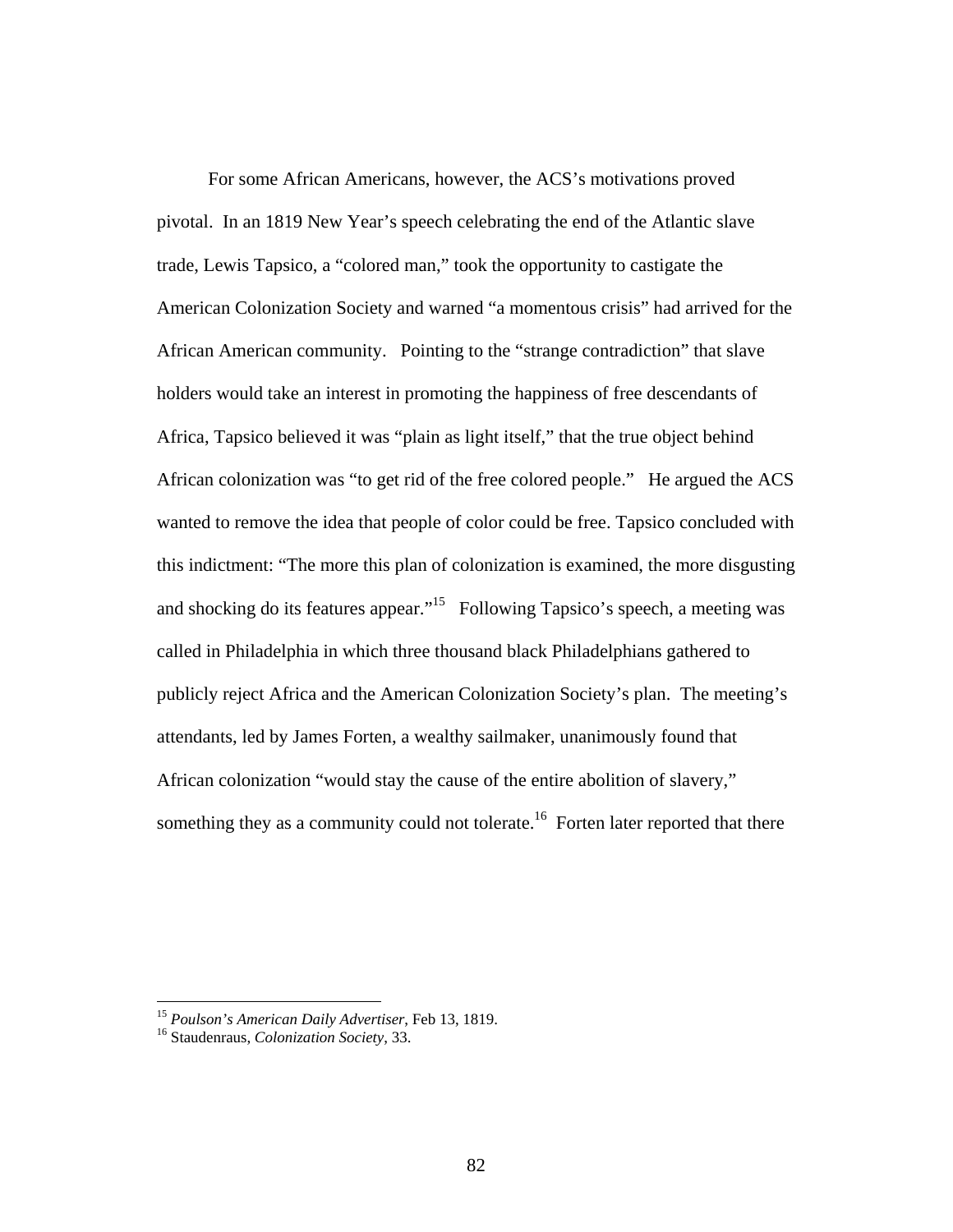was not one soul who favored African colonization at the meeting.<sup>17</sup> Such African American opposition proved detrimental to the ACS's goal of recruitment.<sup>18</sup>

 Despite northern African Americans' public opposition, Colonization Society members remained hopeful that a successful colony would cause the community to rally around the project and "feel more strongly the desire of a country where they may enjoy the equality which they never can attain here."<sup>19</sup> This easily anticipated success, however, proved elusive. The first location of the colony, Sherbro Island, was abandoned after a few weeks mostly because of the site's unsuitability for long term settlement: the island possessed neither fresh water nor a working harbor. The colony and its administrators relocated to a place called Cape Mesurado, in what would later be called Liberia. The colonial administrators' lack of preparation and foresight hurt public opinion. It also put off potential colonists: from 1820 to 1824 only 300 African Americans ventured to Monrovia, the ACS's new capital at Cape Mesurado.

 Unfortunately, an unhealthy environment existed at Cape Mesurado too. Settlers suffered from what began to be called "African fevers"—malaria and yellow fever. This affliction took administrators, naval officers, and settlers alike. At one point, more than forty colonists took ill simultaneously and the death rates spiraled

<sup>&</sup>lt;sup>17</sup> Winch, *A Gentleman of Color*, 191.<br><sup>18</sup> Marie Tyler-McGraw "Richmond Free Blacks and African Colonization" *Journal of American Studies* 21/2 (1987): 207-224 argues that in Richmond free blacks did support the ACS's Liberian colony and one hundred of that city's black population settled there in the 1820s.

<sup>19</sup> *National Recorder*, Nov 20, 1820.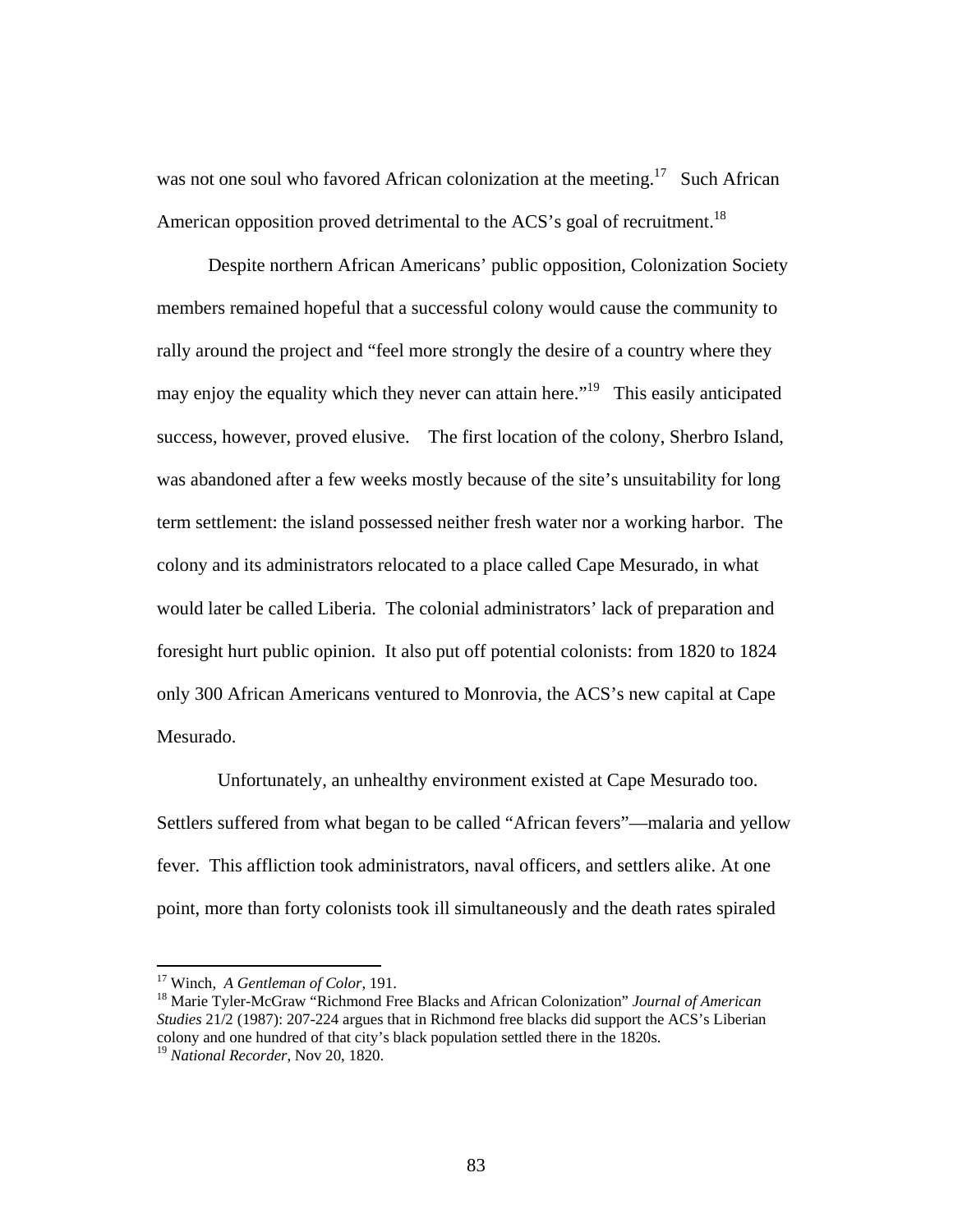upward. By 1824, 85 out of the 225 colonists who had moved to Liberia had died.<sup>20</sup> This level of illness and death made cultivating food and developing trade relations difficult. As a result, the colony continued to depend on stores of food and trade items brought from the United States, hardly fulfilling the image of a self-sufficient satellite envisioned by the administrators. Organizers began to understand the Herculean task they had set themselves—the time, effort, expense, and lives necessary to establish a colony from scratch.

 Simply supplying settlers proved difficult. New arrivals on the West Coast required substantial and uninterrupted supplies of food, and the uncertain relations with neighboring indigenous peoples meant the colony also required cannon, muskets, and gun powder. So enraged by the colonial settlement, their new neighbors had launched two large scale attacks on the settlement in 1822. The Dei people, the original inhabitants, had been forced to turn over the Cape Mesurado land after American administrators used "gun boat" diplomacy to obtain the land. Between 800 and 1,600 natives reportedly participated in the attacks. Seven of the settler's children were kidnapped and four killed.<sup>21</sup> Small wonder farming and trading were slow to develop when security and health issues loomed so large.

 African colonization was considered a morass. Promoted as an idyllic selfsufficient settlement that would discourage the illegal trade of African slaves, the

<sup>20</sup> *Boston Recorder*, May 15, 1824; Burin states that between 1820 and 1830, 29% of the colony's population died. Burin, *Peculiar Solution,* 17. 21 Staudenraus, *Colonization Society*, 89.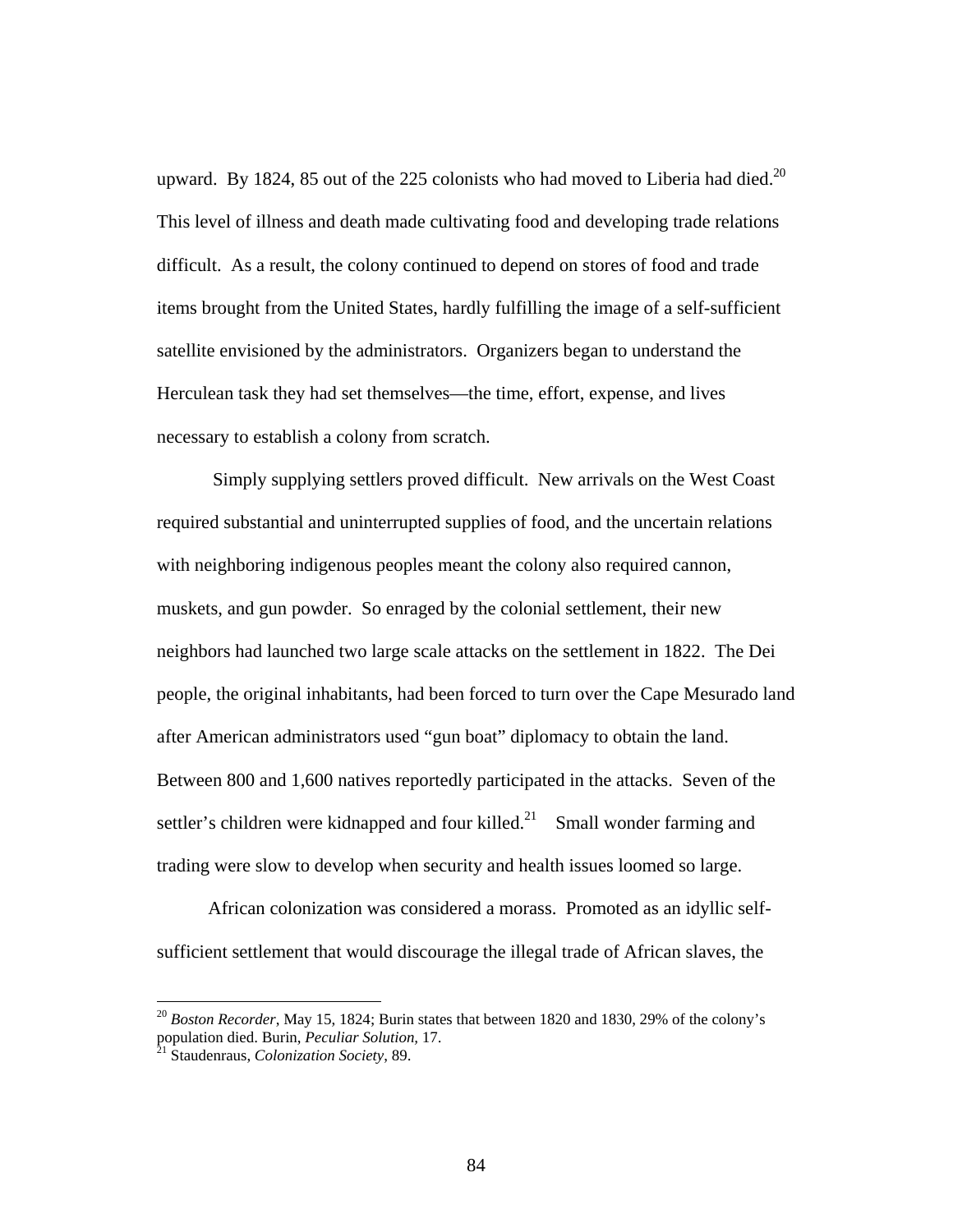colony could barely protect itself. Other reports reached the United States that slavers had been spotted leaving the British colony of Sierra Leone, further undermining convictions that African colonization would end the illegal slave trade.<sup>22</sup> Publicly, some observers even concluded, "The Mesurado Colony, is, and must ever be, a feeble, and comparatively, inoperative palliative of this evil. $^{23}$ With little headway made in either establishing the colony's independence or eradicating the illegal slave trade, the project also broke the ACS's bank.

 The colony's costs ran so high, between \$4,000 and \$6,000 a year, that the Colonization Society's treasury was empty by 1822. Donations, which had helped sustain it, also dried up as news of the colony's problems reached the United States. By 1823, the ACS acknowledged publicly that it "had arrived at a crisis."<sup>24</sup> Many members felt that without some sort of large government assistance, they would have to abandon the colony.<sup>25</sup> Pessimism reigned. As Benjamin Lundy, concluded in the *Genius of Universal Emancipation*, the Colonization Society had spent "immense sums" and more would be required "to effect any thing of importance, upon the plan which they have devised."<sup>26</sup> Hezekiah Niles of the *Niles' Weekly Register* warned that sending African Americans to Africa would cost "millions of dollars a year" and

<sup>&</sup>lt;sup>22</sup> Michael J. Turner, "The Limits of Abolition: Government, Saints, and the 'African Question'" *English Historical Review* 112 (1997): 319-357.

<sup>&</sup>lt;sup>23</sup> New York American, June 18, 1824.<br><sup>24</sup> Staudenraus, *Colonization Society*, fund raising, 81; crisis, 76.<br><sup>25</sup> From its inception, the ACS had envisioned working in partnership with the federal government, and the Society had petitioned Washington several times for direct financial assistance, but the government rebuffed these requests.

<sup>26</sup> *Genius of Universal Emancipation*, February 1825.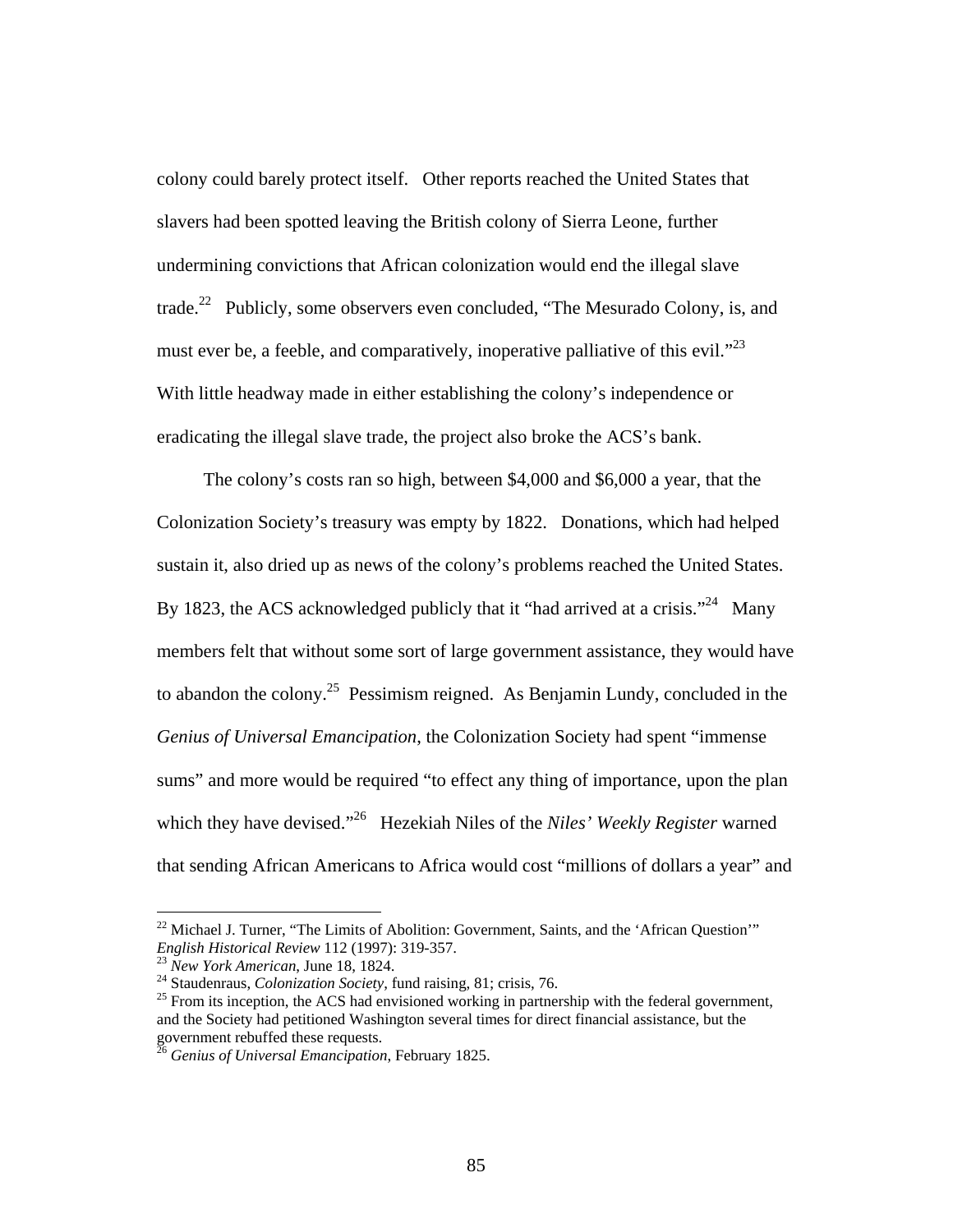predicted that not even "the whole revenue of the United States" could accomplish an independent and secure colony.<sup>27</sup> Overall, the prognosis for the colony looked grim.

 Conscious of the public image of the colony as an abject failure, members debated desperate measures to salvage it. In 1823, Leonard Bacon, the brother of Samuel Bacon, one of the colonial administrators in the initial African expedition to Sherbro Island, suggested that to "quicken" and "dramatize" colonization, the ACS must charter four ships every year to leave from the large port cities of New York, Boston, Charleston, or Providence. Even if the ships sailed half empty, merely by placing ads in various local newspapers, the ACS would give the positive impression that colonization was progressing. He hoped this "spinning" of public opinion would in fact bring about the desired result.<sup>28</sup> The ACS never implemented any of his proposals.

 The ACS's inertia frustrated its supporters. Benjamin Lundy predicted that if the ACS continued along the same path, "disastrous occurrences" awaited its colony.29 Hezekiah Niles expressed doubts about Africa "producing any sensible effect, as to a reduction of the amount of the black population among us."<sup>30</sup> He also tabulated that "[w]ith all of our exertions, at a great cost of money and sacrifice of

<sup>27</sup> *Niles' Weekly Register*, June 26, 1824. 28 Staudenraus, *Colonization Society*, 77-78.

<sup>29</sup> *Genius of Universal Emancipation*, January 1822. 30 *Niles' Weekly Register*, July 3, 1824.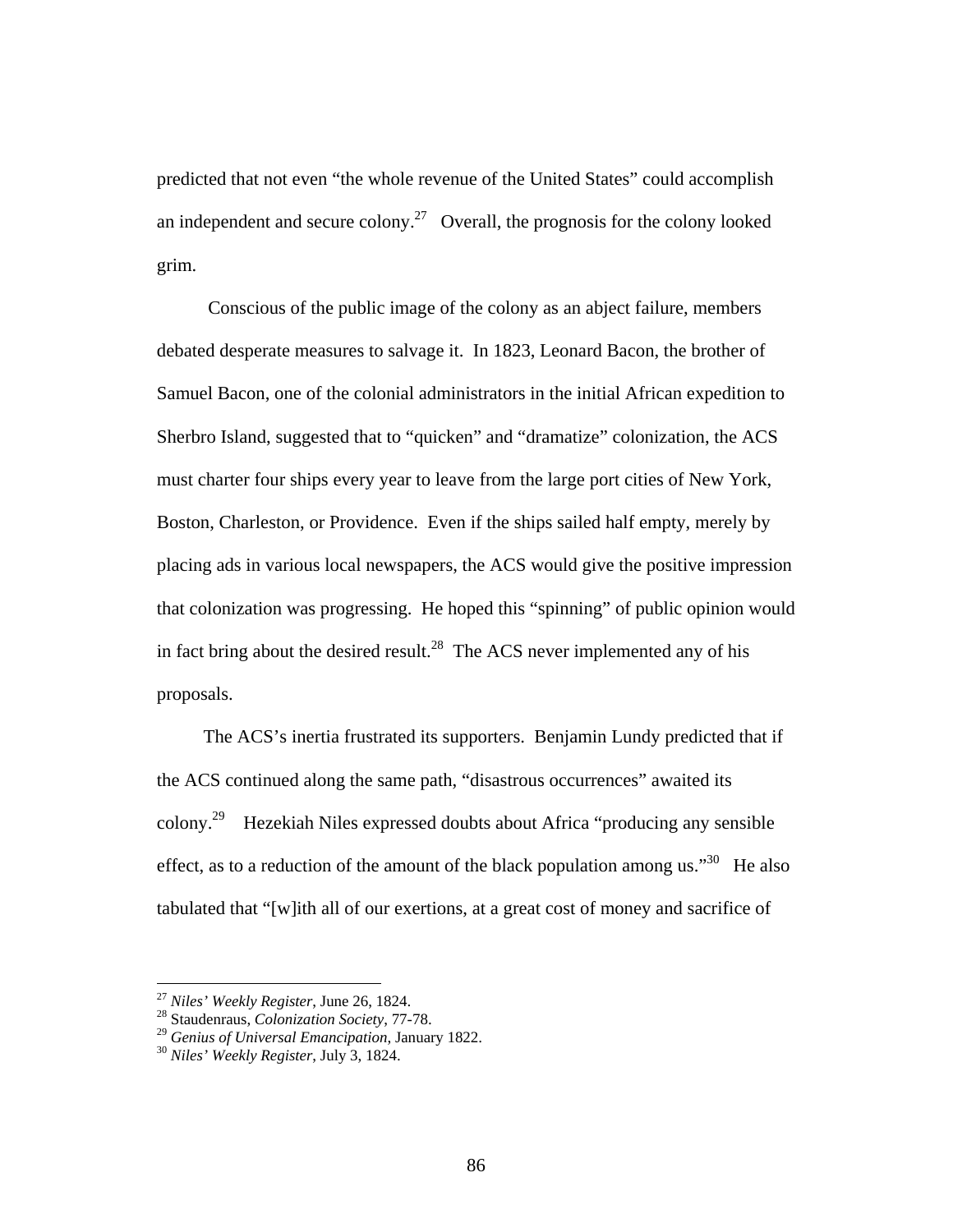life, we have sent only about 300 persons..."<sup>31</sup> This number, a paltry few compared to the tens of thousands originally projected by the Colonization Society, did little to achieve the whitening of America. Niles's disillusionment with the African project was made clear both to the public and to members of the ACS when he began to advocate for Haitian emigration. He also gave sustained coverage to the project: Almost every edition of the *Niles' Weekly Register* beginning June 24, 1824, contained at least one article on Haiti or Haitian emigration. And, he joined the Baltimore Haytian Emigration Society in June of 1824.<sup>32</sup>

 Haitian emigration reanimated Benjamin Lundy, Hezekiah Niles, and Loring Dewey, supporters of African colonization who had seen whitening dreams scuttled on African shores.33 To them, Haiti was the ideal destination for a quick and efficient removal of the black population. Support for emigration was also motivated by more favorable costs, the anticipated commercial benefits American merchants and manufacturers would garner, and the project's antislavery potential.

 A cost-based analysis of African colonization and Haitian emigration convinced many of the merits of Haiti over Africa. Comparing the transportation costs alone showed how much more practical Haiti was—for one person to sail to Haiti, the estimated cost was between \$12 and \$14. In order to send one person to

<sup>&</sup>lt;sup>31</sup> *Niles' Weekly Register*, July 3, 1824.<br><sup>32</sup> *New York American*, July 23, 1824.<br><sup>33</sup> Lundy couched emigration in these terms—of wanting a white America—knowing this would add to its appeal. Benjamin Lundy has received a full length biography that discusses his attitude towards black America. Merton L. Dillon, *Benjamin Lundy and the Struggle for Negro Freedom* (Urbana: University of Illinois Press, 1966).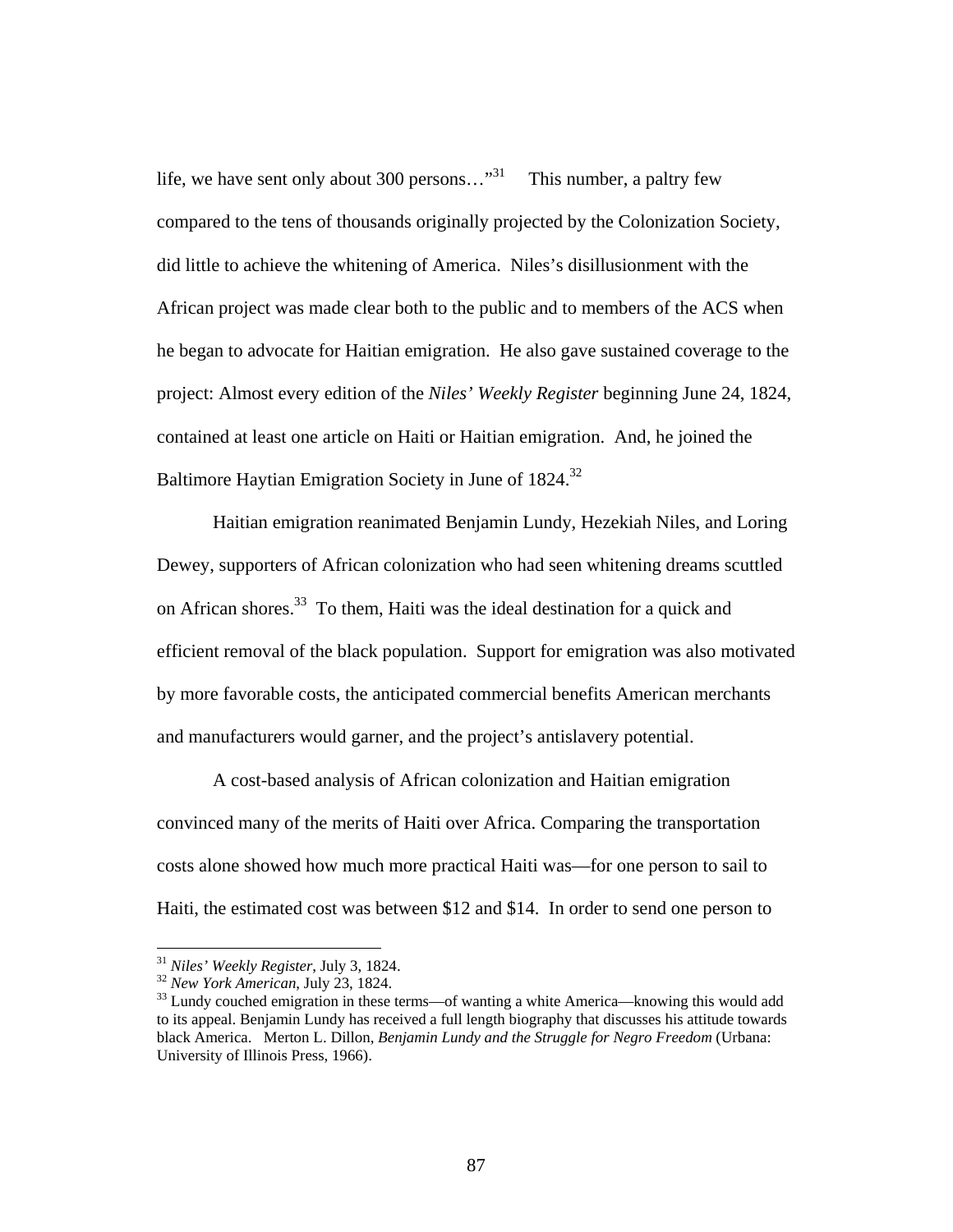Africa, the costs doubled to \$26. With these lowered costs, far greater numbers could be settled. Haitian emigration would also exact far less of a long-term financial commitment. Boyer's offer included paying the settlers' passage, donations of food, supplies, and land. These offers left America with far less financial responsibility for the settlers than African colonization did.

 In Haiti, established trade networks existed already and could easily be expanded upon . As the *National Advocate* remarked, American emigrants would "carry with them American particularities and feelings," ensuring "the influence of these upon the commerce of Hayti."<sup>34</sup> These sentiments were often repeated in American newspapers. As Hezekiah Niles noted, "Every one can perceive perfectly" that emigration would be "an infallible means of augmenting the commerce of the United States."35 American emigrants with their American tastes and preferences could potentially make trade with Haiti even more profitable: Once American emigrants settled in and began to prosper, they would want to buy American goods and products they had been accustomed to in the United States. Their acquisitiveness would spur growth in both nations.

 The promise of trade between the United States and Haiti also won abolitionists to the cause. Although few public pronouncements were made about Haiti's antislavery potential, abolitionists envisioned making it the centerpiece of the free produce movement, a consumer-driven campaign against the sale and use of

<sup>34</sup> *National Advocate*, July 20, 1824. President Boyer's appeals had hit their intended mark. 35 *Niles' Weekly Register*, June 26, 1824.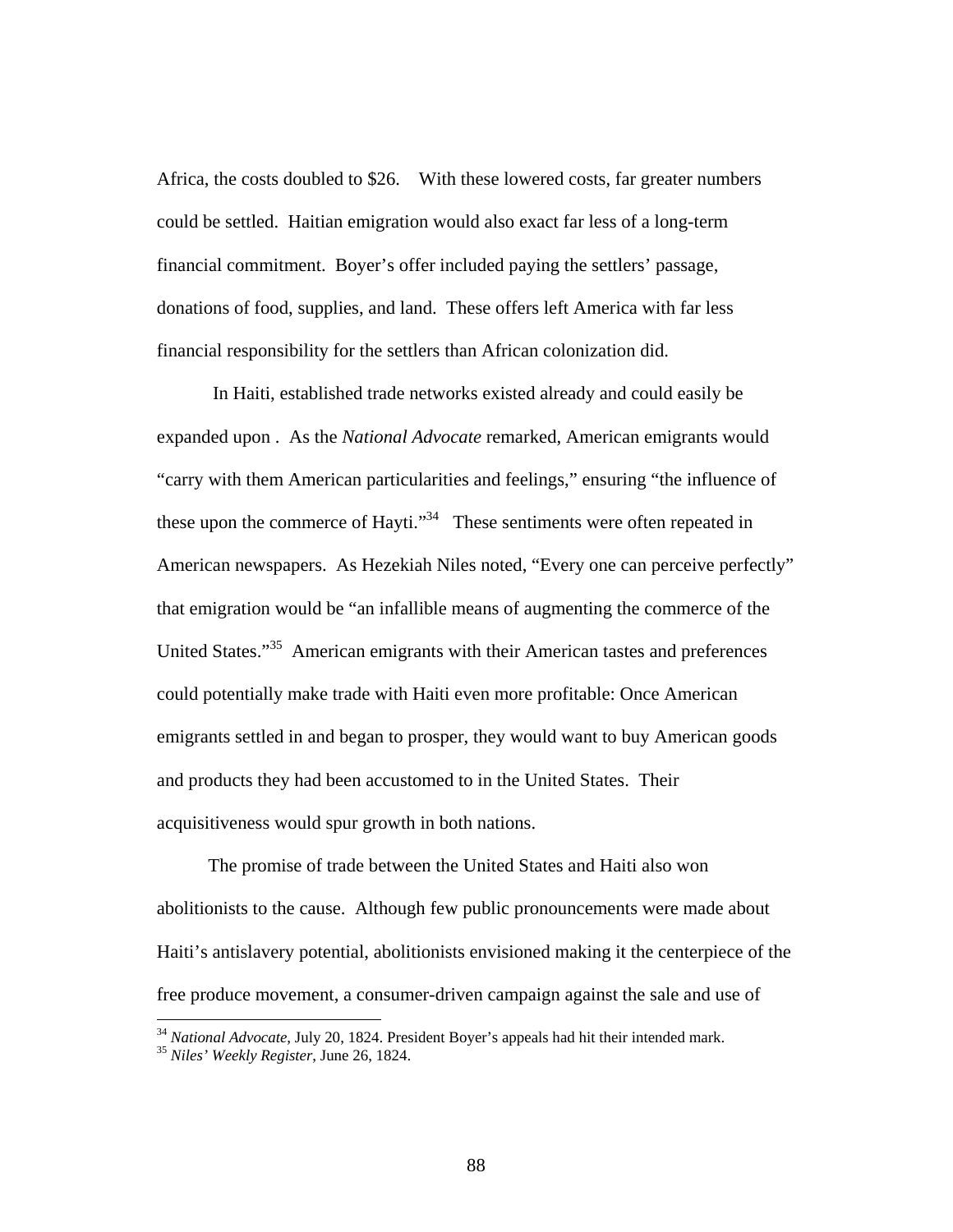products from slave labor.<sup>36</sup> In Haiti, unlike almost every place in the New World in 1824, no ambiguity existed as to whether the laborers working in the fields were free or enslaved, making Haitian products and crops ideally suited to the free produce movement. 37 With the introduction of more laborers from the United States, Haiti was in a perfect position to supply this new market.

 First conceived in England as a political and consumer boycott of slave grown sugar, the free produce movement organized as a grass-roots movement in England in 1791, in a campaign to abolish the Atlantic slave trade. As a result of their campaign, more than 300,000 Britons abstained from using sugar in protest over its use of slave labor.<sup>38</sup> The free produce movement in nineteenth-century America approached the abolition of slavery by exerting economic pressure in an attempt to end slavery. Advocates of the boycott envisioned free laborers cultivating and manufacturing products that would compete directly with slave produced goods.39 This movement involved both producers and consumers: With the

<sup>36</sup> Ruth Nuermberger, *The Free Produce Movement: A Quaker Protest Against Slavery* (Durham, N.C,: Duke University Press, 1942). A form of the Free Produce Movement began in England in the 18<sup>th</sup> century to boycott slave produced sugar and force the abolition of the Atlantic Slave Trade.  $37$  French Guyana, a French colony in South America, was being established as free labor colony at this time. France advertised settlement opportunities to free African Americans, see *United States Gazette*, June 10, 1824; *Niles' Weekly Register*, Sept 11, 1824; Jonathas Henri Théodore Granville,

*Biographie de Jonathas Granville par son fils* (Paris: E. Brière, 1873),126; *National Gazette*, June 22, 1824.

<sup>&</sup>lt;sup>38</sup> The practice crossed the Atlantic and found a voice in the writings of Thomas Branagan, specifically in his "Buying Stolen Goods Synonymous with Stealing" *The Penitential Tyrant; or, Slave Trader reformed: A Patriotic Poem in Four Cantos* (New York: Samuel Wood, 1807).

<sup>&</sup>lt;sup>39</sup> Advocates for free labor and free produce were also making their voices heard in England in the 1820s. James Cropper and Elizabeth Heyrick were both abolitionists who proposed some form of free labor and free produce to defeat slavery. For a comparison of their two perspectives see David Brion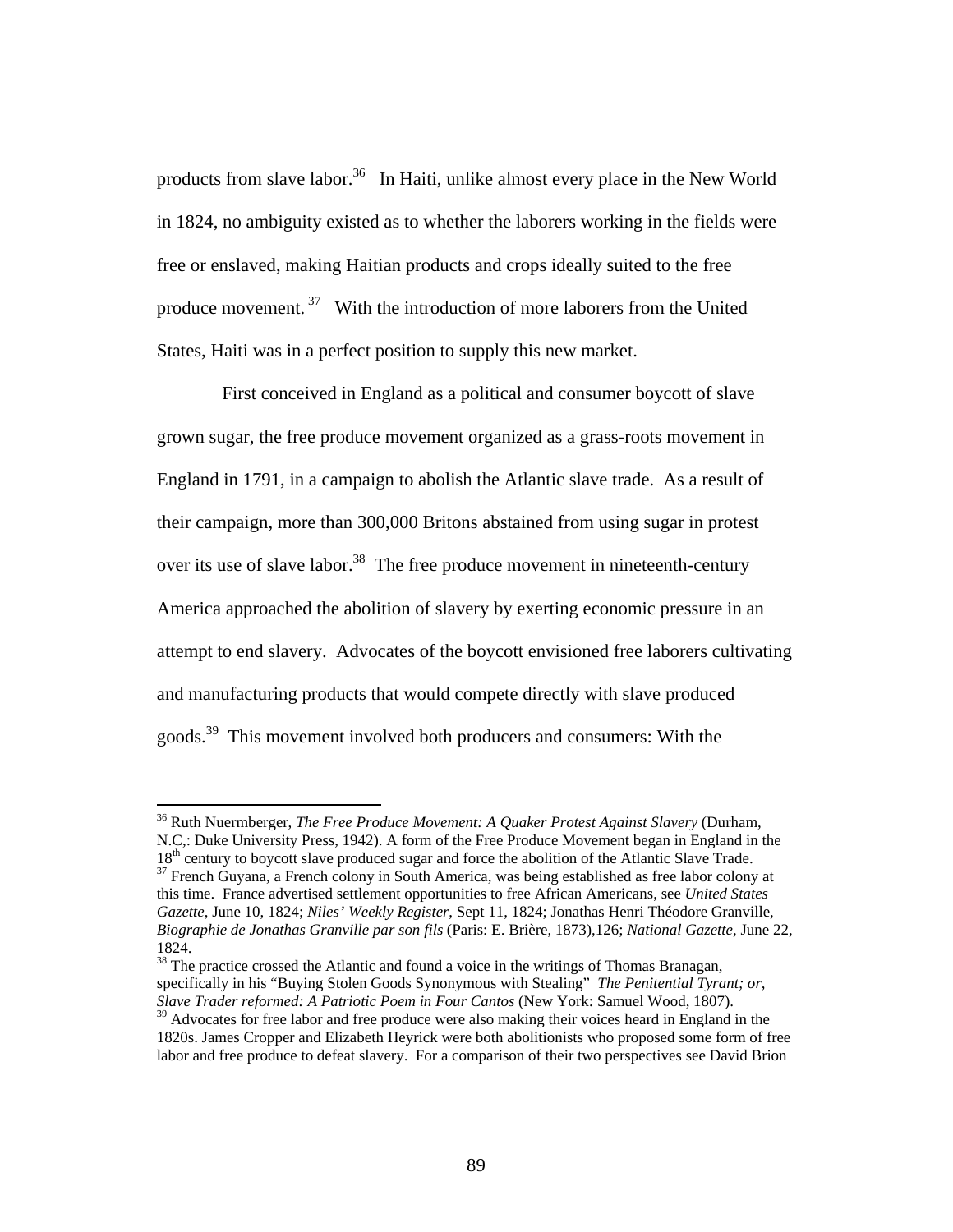increased availability of free labor products, they hoped conscientious consumers would opt for goods made by free hands. If a large enough market developed for free labor products, advocates believed, the movement could eventually drive slave products—and slavery—out of existence. These goods—from coffee, tobacco, sugar and cotton to manufactured items like cloth and clothing—would be comparably priced and untainted by the immorality or brutality of slavery.

 The free produce movement in the nineteenth century was closely aligned with Haitian emigration.<sup>40</sup> To Elias Hicks and Charles Collins, two prominent New York Quakers, Haiti was key to their project for defeating slavery. Elias Hicks began supporting the free produce movement as early as 1811 in *Observations on the Slavery of the Africans and Their Descendants, and on the Use of the Products of their Labor*.<sup>41</sup> Hicks publicly advocated for Haitian emigration and hosted a meeting in his Long Island home in the summer of 1824 devoted to the project. Hicks also corresponded with Charles Collins about emigration.<sup>42</sup> Collins, a grocer, stocked his Cherry Street store entirely with free produce goods from 1817 to 1843,

<sup>40</sup> There were other Quakers involved in the free produce movement who were not directly associated with Haitian emigration. Quaker merchant Jeremiah Thompson also advertised his preference for free labor products. Thompson, famous for his development of the Black Ball Line of packet ships between New York and Liverpool, was a cotton baron who made his fortune in the cotton trade. According to Lundy, Thompson showed a preference for buying cotton from free laborers. See Genius of Universal Emancipation, Sept 17, 1825.

Davis, "James Cropper and the British Anti-Slavery Movement, 1823-1833" *Journal of Negro* 

<sup>&</sup>lt;sup>41</sup> Elias Hicks, Letters of Elias Hicks: Including also Observations on the Slavery of the Africans and *Their Descendants, and on the Use of the Produce of their Labor* (Philadelphia, 1861). 42 *United States Gazette*, Dec 25, 1824.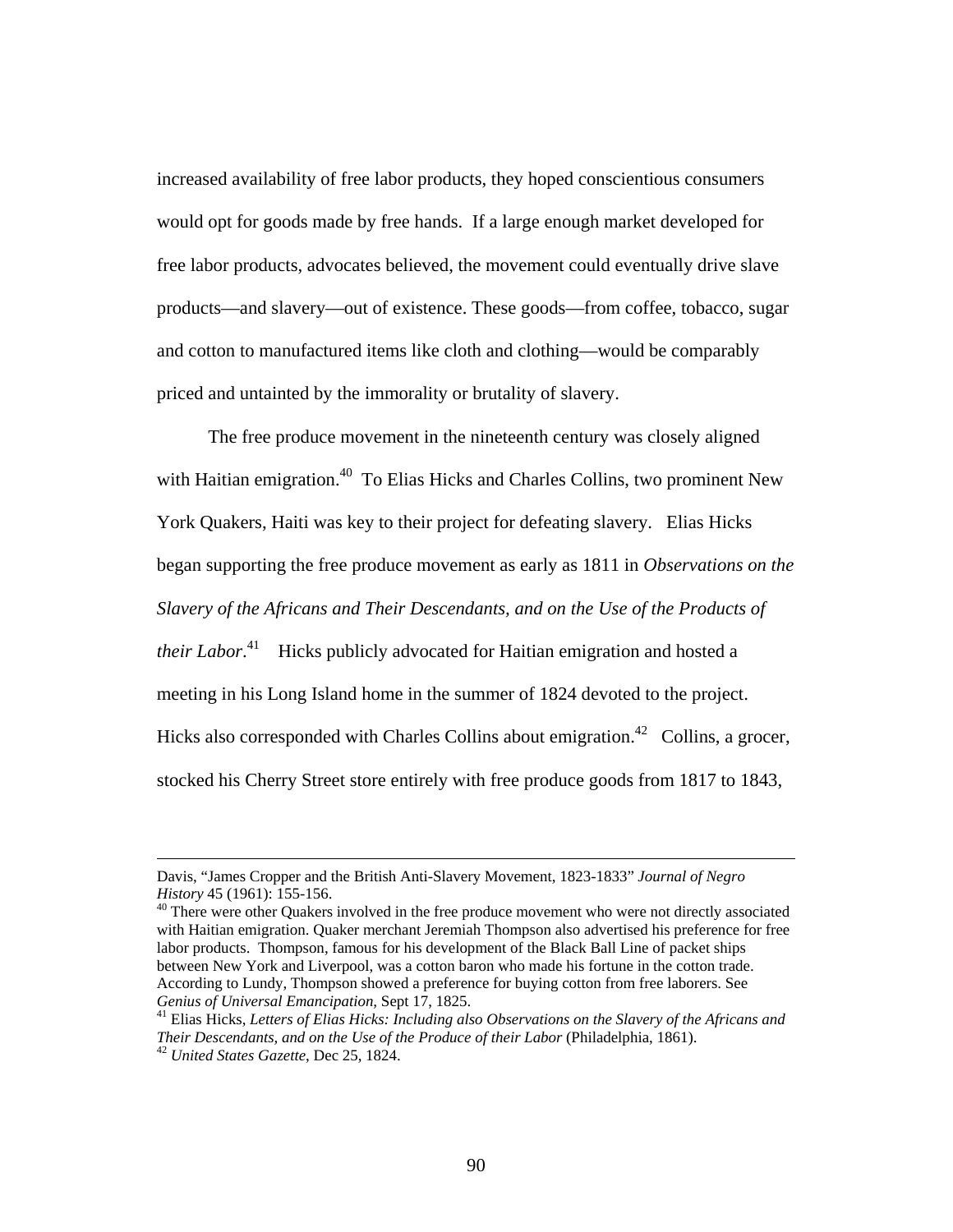making it the first store devoted entirely to goods produced without slave labor.<sup>43</sup> Collins also publicly supported Haitian emigration—he hosted Granville at his home during the Haitian agent's stay in New York.<sup>44</sup> He also sold the 50,000 lbs. of Haitian coffee Boyer sent to pay for the emigrants' transportation costs.<sup>45</sup>

 Benjamin Lundy also worked for the development of the consumer boycott.46 He advertised Charles Collins's grocery store in *Genius* and made one of the first public pronouncements on Haiti's role in promoting the system of free labor in his December 1824 edition. Lundy also pointed out that goods purchased from Haiti could be bought "without contributing to the gains of oppression." This was, he believed, a subject that deserved "serious attention."<sup>47</sup> Lundy continued his work throughout the 1820s and became one of the leading voices of the free produce movement.48

 Advocates of emigration believed that if large numbers of free blacks were seen venturing to Haiti, then slave owners would warm to the idea and manumit their slaves in order to send them to Haiti. Hindsight has shown that the philanthropy of slave owners never reached beyond small numbers of manumissions. For a time in the 1820s, however, American abolitionists Benjamin Lundy and William Lloyd

<sup>&</sup>lt;sup>43</sup> Nuermberger, *The Free Produce Movement*, Appendix.<br><sup>44</sup> Niles' Weekly Register, June 25, 1824.<br><sup>45</sup> Loring Dewey, *Correspondence Relative to the Emigration to Hayti, of the Free People of Colour*, *in the United States. Together with the Instructions to the Agent Sent Out by President Boyer* (New York: Mahlon Day, 1824), 15.

 $46$  For a discussion of Lundy's free labor advocacy and its effect on his antislavery activism, see Dillon, *Benjamin Lundy*, 76-78.

Dillon, *Benjamin Lundy*, 76-78. 47 *Genius of Universal Emancipation*, December 1824. 48 Nuermberger, *The Free Produce Movement*, 21.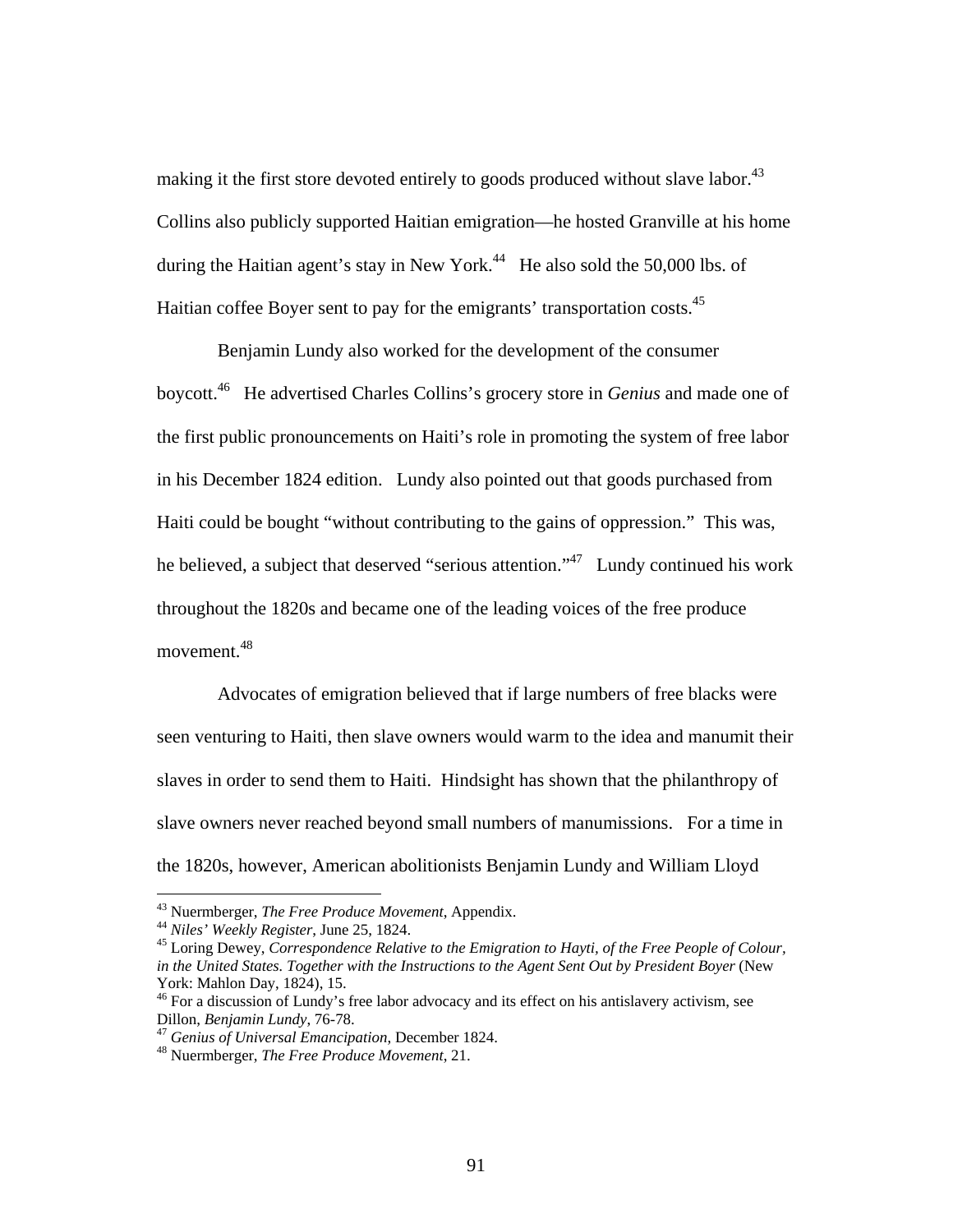Garrison believed if given the opportunity the "majority of the southern people, and even the slave-holders" wanted slavery abolished.<sup>49</sup> Sending these slaves to Haiti offered just such an opportunity. Hezekiah Niles urged slave owners to accept this golden opportunity in his July  $3<sup>rd</sup>$  article.  $<sup>50</sup>$ </sup>

 Beyond the antislavery constituencies, public pressure mounted on the ACS to back Haitian emigration. Observing public opinion turn towards Haiti, the ACS acknowledged problems had dogged their colony and even admitted, "We are fearful that our Colony at Messuarado will not realize all the favourable results which have been anticipated." But the ACS continued to deflect calls to abandon the colony and pleaded for patience.<sup>51</sup> Attempts to dissolve the pressure proved unsuccessful. At a New York public meeting called to discuss Haitian emigration, the participants declared the Mesurado colony a failure and the continuation of any project involving African colonization useless.<sup>52</sup> While conscious of these efforts, the ACS refused to bow to pressure and urged its auxiliaries "to take no measures on behalf of Haitian emigration."<sup>53</sup> The organization also asked Loring Dewey to step down as an ACS member in retaliation for his role in bringing the now popular competitor, Haitian emigration, to the attention of the public. Soon thereafter, the ACS initiated its own campaign against Haiti.

<sup>&</sup>lt;sup>49</sup> Quoted in Abzug, *Cosmos Crumbling*, 141.<br><sup>50</sup> Niles' Weekly Register, July 3, 1824.<br><sup>51</sup> National Advocate, June 23, 1824.<br><sup>52</sup> Granville, *Biographie*, 120-122; *New York Commercial Advertiser*, June 21, 1824.<br><sup>53</sup>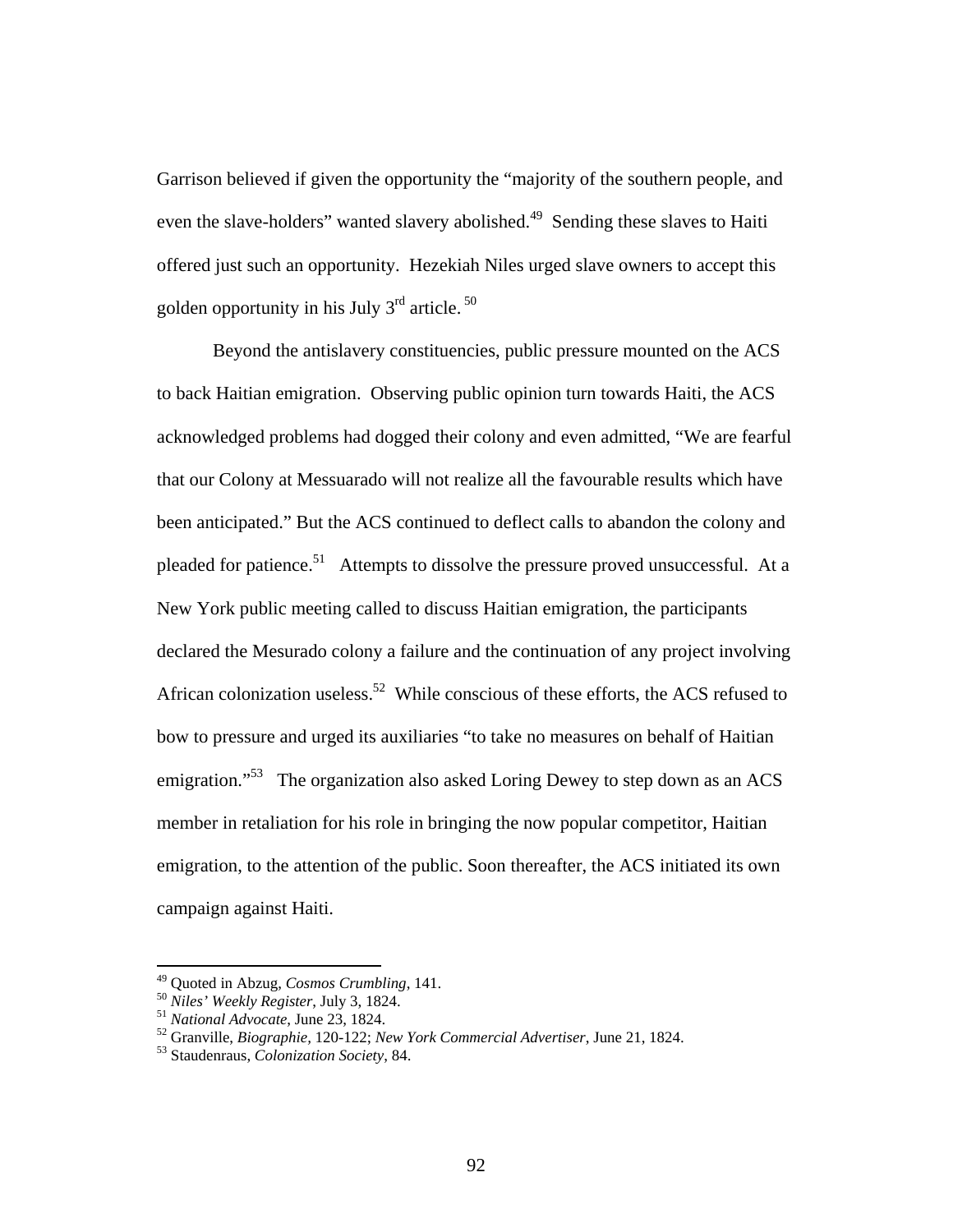In this campaign, the ACS warned that—unlike the continent of Africa—the island of Haiti was far too small for the entire black American population to settle.<sup>54</sup> And, as Haiti was not the natural home of African descendents as Africa was, it would be less suited to them, they said. Other disadvantages included the fact that Haiti offered nothing to the fight against the illegal slave trade or to the twin missions of Christianizing and civilizing Africa.<sup>55</sup> ACS spokesmen finally conceded that Haiti's proximity to the United States was a factor in their opposition, admitting that if the ACS supported Haitian emigration, it would lose the slaveowning constituents' cooperation whose "alarms and apprehensions" had already been voiced at the prospect of Haitian emigration.<sup>56</sup>

 Haitian supporters grew impatient with the ACS's attacks and their concessions to southern slaveowners' fears of Haiti. One newspaper stated that contrary to public statements about Haiti's size—the "republic could receive all the colored persons of the United States, bond or free, at once, without being overstocked."<sup>57</sup> As for the ACS's contention that Haitian emigration contributed nothing to Christianizing or abolishing slavery in Africa, Benjamin Lundy scoffed at this "flimsy pretext." Clearly, the Cape Mesurado experience showed little progress on these fronts either. If the ACS wished to do away with slavery as it avowed, Lundy

<sup>&</sup>lt;sup>54</sup> Granville, *Biographie*, 120-122.<br><sup>55</sup> New York Commercial Advertiser, July 9, 1824; Granville, *Biographie*, 144-146.<br><sup>56</sup> New York Commercial Advertiser, July 9, 1824; Granville, *Biographie*, 144-146.<br><sup>57</sup> Niles'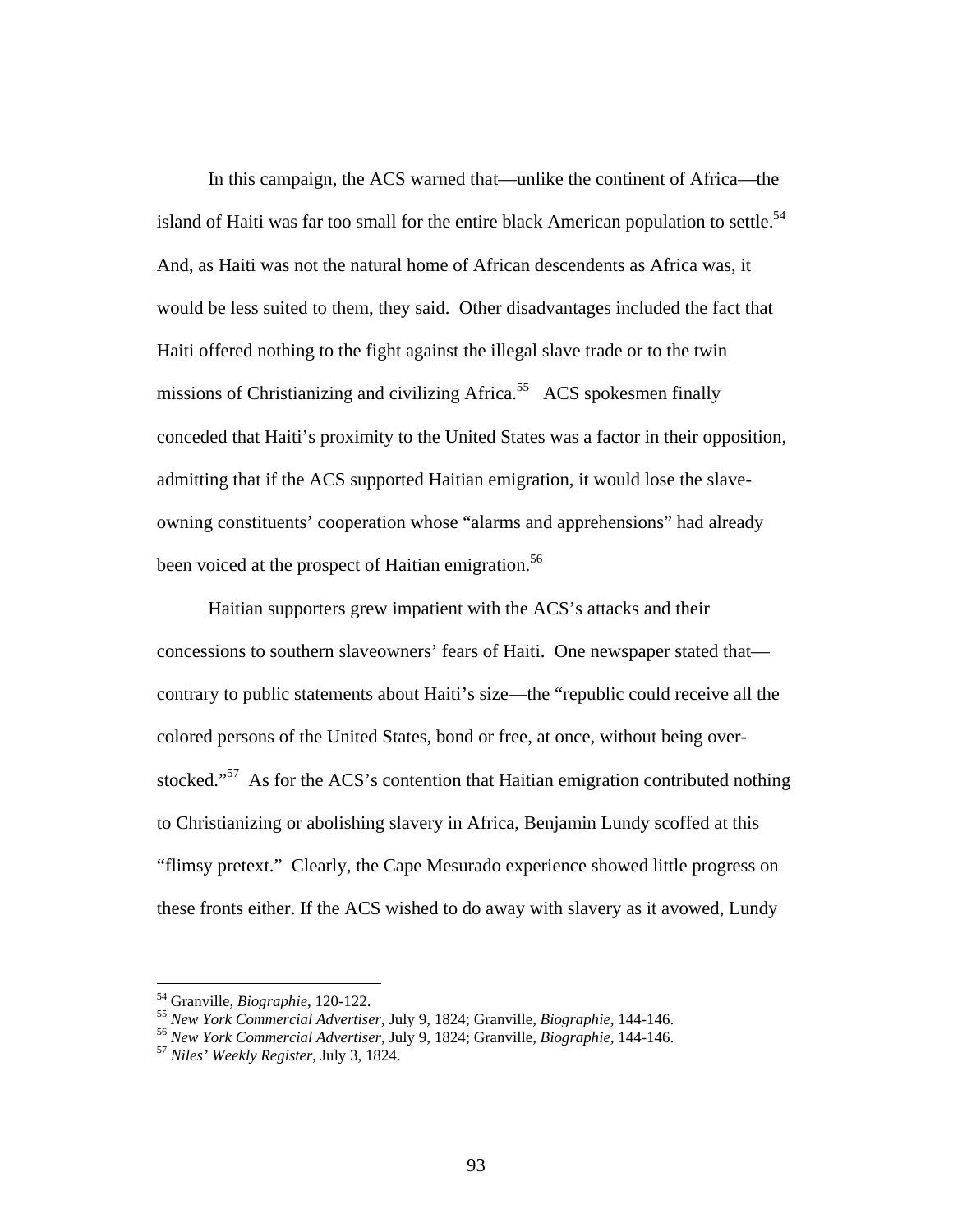asked, "why not choose a place where we have the means of sending a sufficient number"?  $58$ 

 Taking on the southerners' fears, a writer in the *National Gazette* argued that, for their own security, they should support Haitian emigration. It was far easier to deal with an external foe than a domestic one, he argued.<sup>59</sup> Hezekiah Niles also tried to persuade critics that accepting Haitian emigration was a smart thing to do. For those who feared Haiti's enmity, Niles wrote that for expediency "our object should be to cultivate the best disposition in the people of Hayti." To do this, he argued, the U.S. must accept and encourage emigration.  $^{60}$  He urged opponents of Haitian emigration to face reality: "It is an event that must be expected—one that we cannot prevent."61 For Niles, establishing friendly relations with Haiti would ultimately protect the southern United States, by improving trade and at the same time bring about the necessary removal of black Americans.

 Because Boyer's proposal seemingly answered every need of the United States, some worried the offer came with hidden strings. Questions began to emerge about whether Boyer would demand American recognition of Haiti in exchange for opening up his country as seen in a *New York American* article.<sup>62</sup> Robert Walsh the editor of the *National Gazette* underscored that these two events were in no way

<sup>58</sup> *Genius of Universal Emancipation*, January 1825.

<sup>59</sup> *National Gazette*, June 22, 1824. 60 *Niles' Weekly Register*, June 26, 1824. 61 *Niles' Weekly Register*, July 3, 1824. 62 *New York American*, June 21, 1824.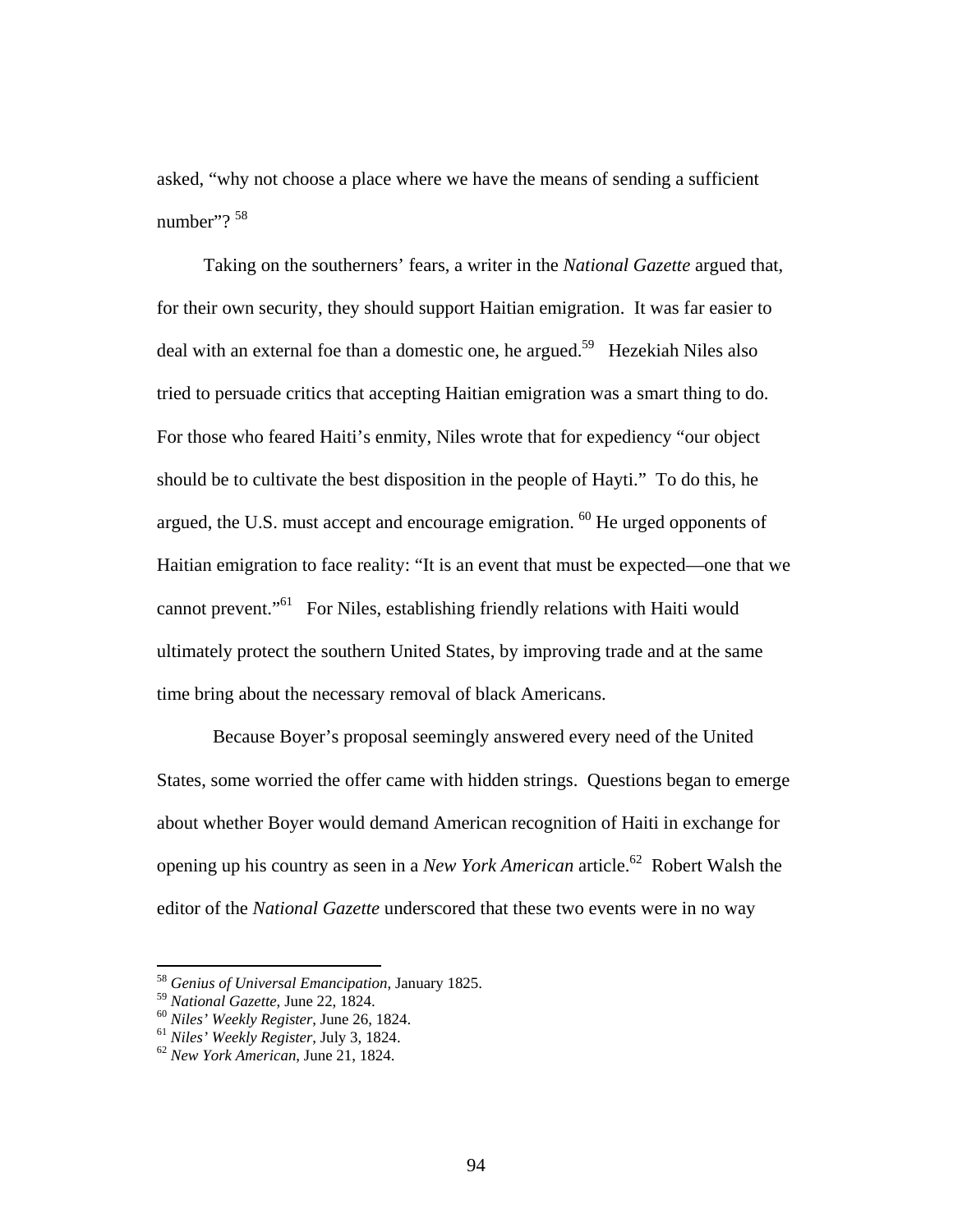connected and political relations with Haiti need not be established.<sup>63</sup> This was, however, Boyer's hope and many who supported emigration had been public advocates for American recognition before the Denmark Vesey trials.

 Watching as the Haytien Emigration Society organized ships of emigrants, the ACS realized it could not stop the emigration project with its propaganda. Knowing the public's focus centered on Haiti, the ACS and its state auxiliaries gave up all fundraising efforts in New York and Pennsylvania.<sup>64</sup> In order to win support for African colonization and compete against Haitian emigration, the ACS realized it needed its own publishing apparatus and began to publish *African Repository and Colonial Journal* in the winter of 1825.<sup>65</sup>

 In the northern United States, as the summer of 1824 wore on, support for emigration was building. Learning from the defects in the ACS publicity campaign, proponents of Haitian emigration made use of newspapers in advertising the project. Newspapers heralded the departure dates of ships, sometimes weeks in advance. Indeed, with the support of the newspaper publishers and editors such as Hezekiah Niles, Robert Walsh, and Benjamin Lundy were instrumental in marketing Haiti to the public. They published minutes of meetings, of Haitian emissary Granville's speeches, emigration office addresses, and eventually letters written by emigrants. These activities succeeded in promoting Haitian emigration widely.

<sup>63</sup> *New York American*, June 21, 1824. 64 Staudenraus, *Colonization Society*, 86. 65 Staudenraus, *Colonization Society*, 100.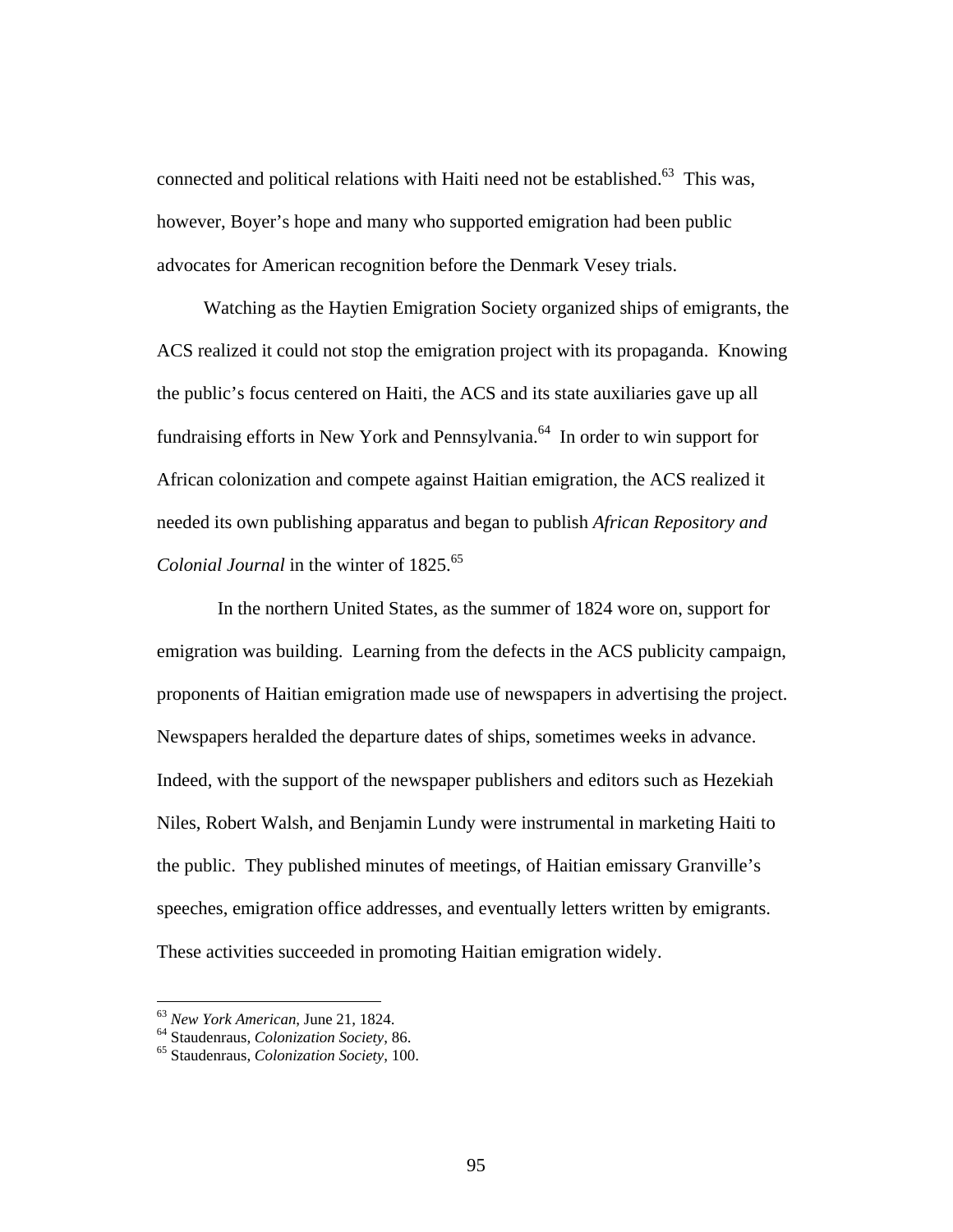To supporters of Haitian emigration the thousands of free black Americans willing to sail for Haiti were the fruits of this activism. By October of 1824, the editor of *Poulson's American Daily Advertiser* pointed out that "vessel after vessel is dispatched" and confidently concluded, "emigration to Hayti is progressing with unexampled rapidity; it is not a mere experiment."<sup>66</sup> Another newspaper tabulated that from Philadelphia alone, "18 vessels have sailed or about sailing from Philadelphia, which will carry about 2,000 emigrants."<sup>67</sup> These numbers supported the projections of Lundy and his cohorts—that emigration to Haiti would whiten America in far less time and for far less money than African colonization. As Lundy boasted, "I should be pleased to see a statement of the expenses already incurred, in planting the colony of *three hundred persons* at Monrovia, within the last six years, that I might contrast it with the amount of cost in transporting the FIVE THOUSAND, to Hayti, in a period of six *months*.…"68 Lundy believed the United States had finally found a "judicious system" for the "riddance of our country of its black population."69 For Lundy and other white believers, these departures justified the heated public battle waged against African colonization and gave them hope that Haiti could save America from slavery and the racial discord they feared. They also expected—as did Boyer—that formal diplomatic relations, even recognition, would be established once Haitian emigration proved itself.

<sup>66</sup> *Poulson's American Daily Advertiser,* Oct 15, 1824. 67 *New Bedford Mercury*, Nov 26, 1824. 68 *Genius of Universal Emancipation*, February 1825. 69 *Genius of Universal Emancipation*, November 1824.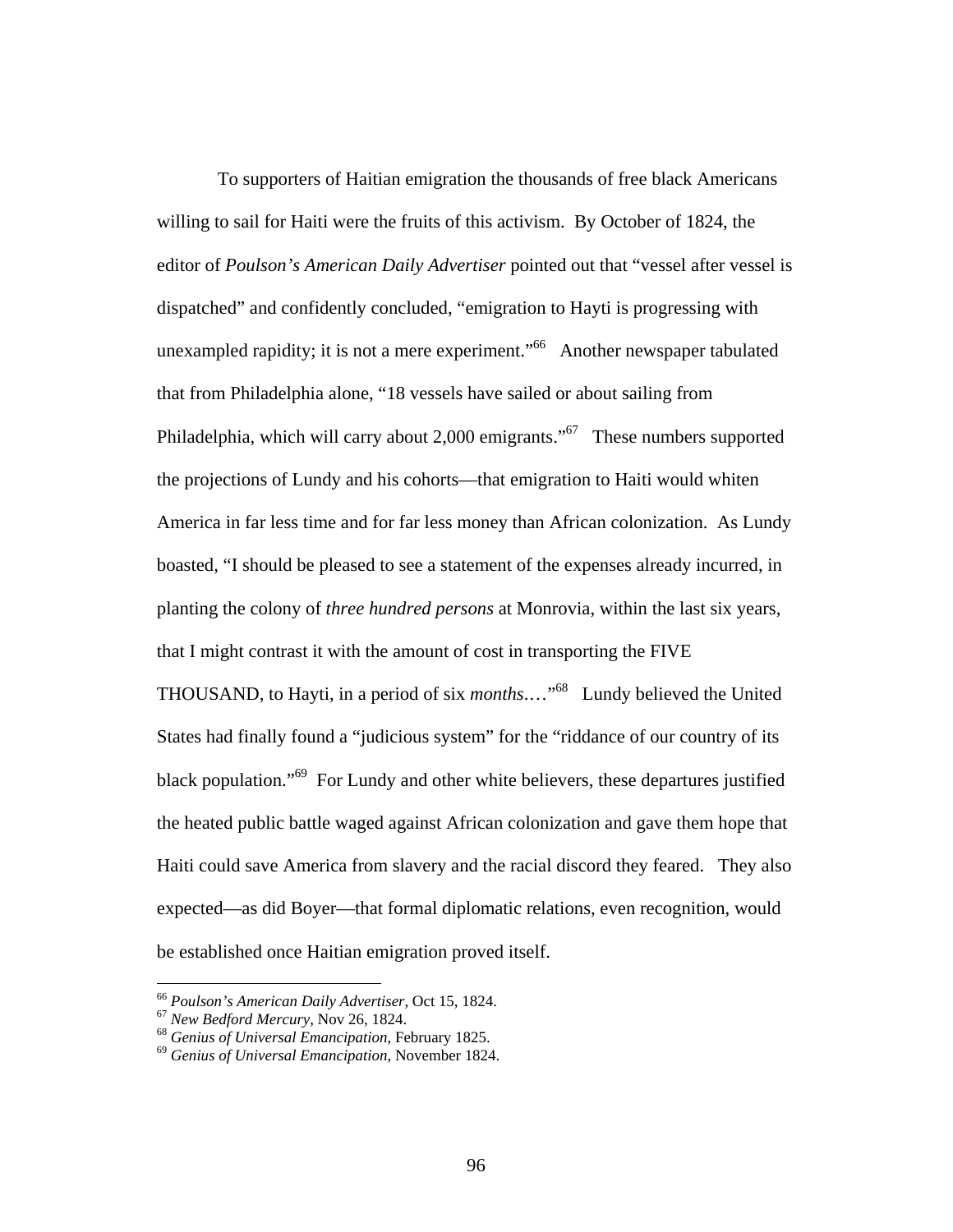## Chapter 5:

## Push and Pull in Haitian Emigration

 A range of social pressures pushed African American individuals to leave everything they knew in America and a variety of hopes pulled them to settle in Haiti. Each migration is a mixture of push and pull factors, and each was motivated as much by the America left behind as by the hoped-for  $Haiti<sup>1</sup>$ . Backgrounds varied widely, with family groups and single men and women traveling; and people from all social levels— from laundresses to merchants, from skilled artisans to unskilled day laborers, from farmers to urbanites, all choosing to settle in Haiti.  $2\degree$  Such prominent figures as John Allen son of Rev. Bishop Richard Allen; Dr. Belfast Burton of Philadelphia; John Sommersett, a cigar maker and church leader of the Philadelphia AME Bethel Church; and a former Presbyterian minister, Benjamin F. Hughes, all chose to move to Haiti. Other individuals, whose stories and motivations are only

 $1$  Though I use the term migration and emigration, this movement can be called transnational migration since settlers remained in contact with their American communities of origin and used letters and the press to spur the settlement, a definite feature of transmigration. See Nina Glick Schiller, Linda Basch, and Cristina Blanc-Szanton (eds.), *Towards a Transnational Perspective on Migration: Race, Class, Ethnicity, and Nationalism Reconsidered* (New York: New York Academy of Arts, 1992). Also by Schiller, Basch, and Blanc-Szanton, "From Immigrant to Transmigrant: Theorizing Transnational Migration" *Anthropological Quarterly* 68 (1995): 48-63, especially page 50.

<sup>&</sup>lt;sup>2</sup> Appendices I-IV.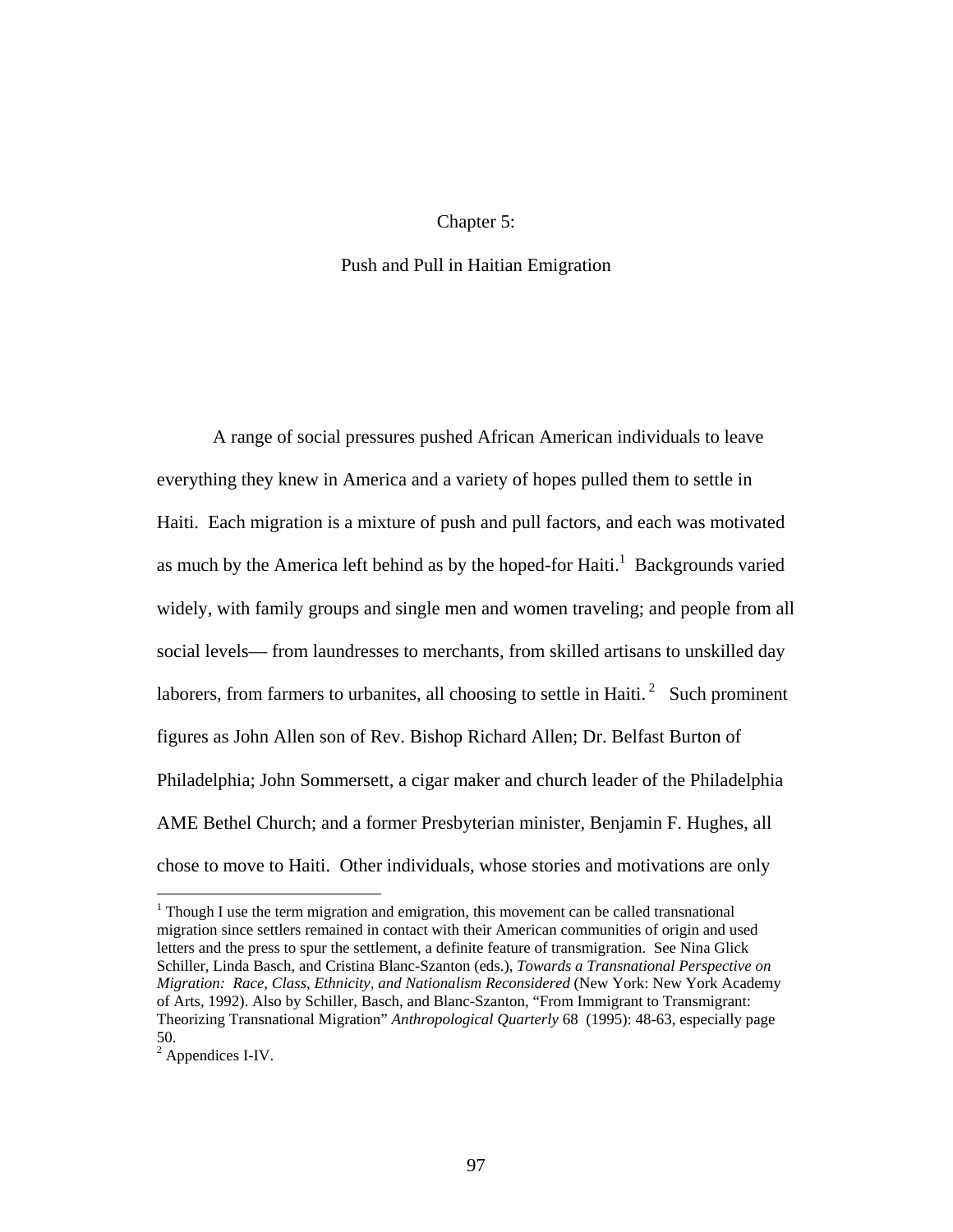reaching posterity for the first time include Abel Reed, an educated young New York African American; a ship carpenter named King from Baltimore; Hannah Quincy, a New York laundress apparently traveling alone; William Baldwin, another New Yorker with his wife and two children; and the farming family, the Butlers from the Mid-Atlantic State of Pennsylvania or Maryland, traveling 11 strong: the patriarch Charles Butler, his wife and nine children ranging in age from 11 to 20. These individuals and their stories are representative case studies of this emigration, and the promises, expectations, and fears that motivated it.

 Each narrative shares some elements: a sense of alienation from mainstream American life, a belief in the potential for financial or other advancement in Haiti, and a desire to be a united as a people in a black nation. All sought to work there for the betterment of themselves, of Haiti, and of their brethren in chains. Pushed out of an America that refused to treat them as equals, these Americans saw a place where the political and economic opportunities that were closed to them in their native country were readily available. They were drawn to a country that offered a republican government where they could vote without prejudice of color or property, and where the skin color that increasingly set them apart as outcasts in the U.S was privileged. Haiti was in every way presented and understood to be their black "land of the free."

\*\*\*

98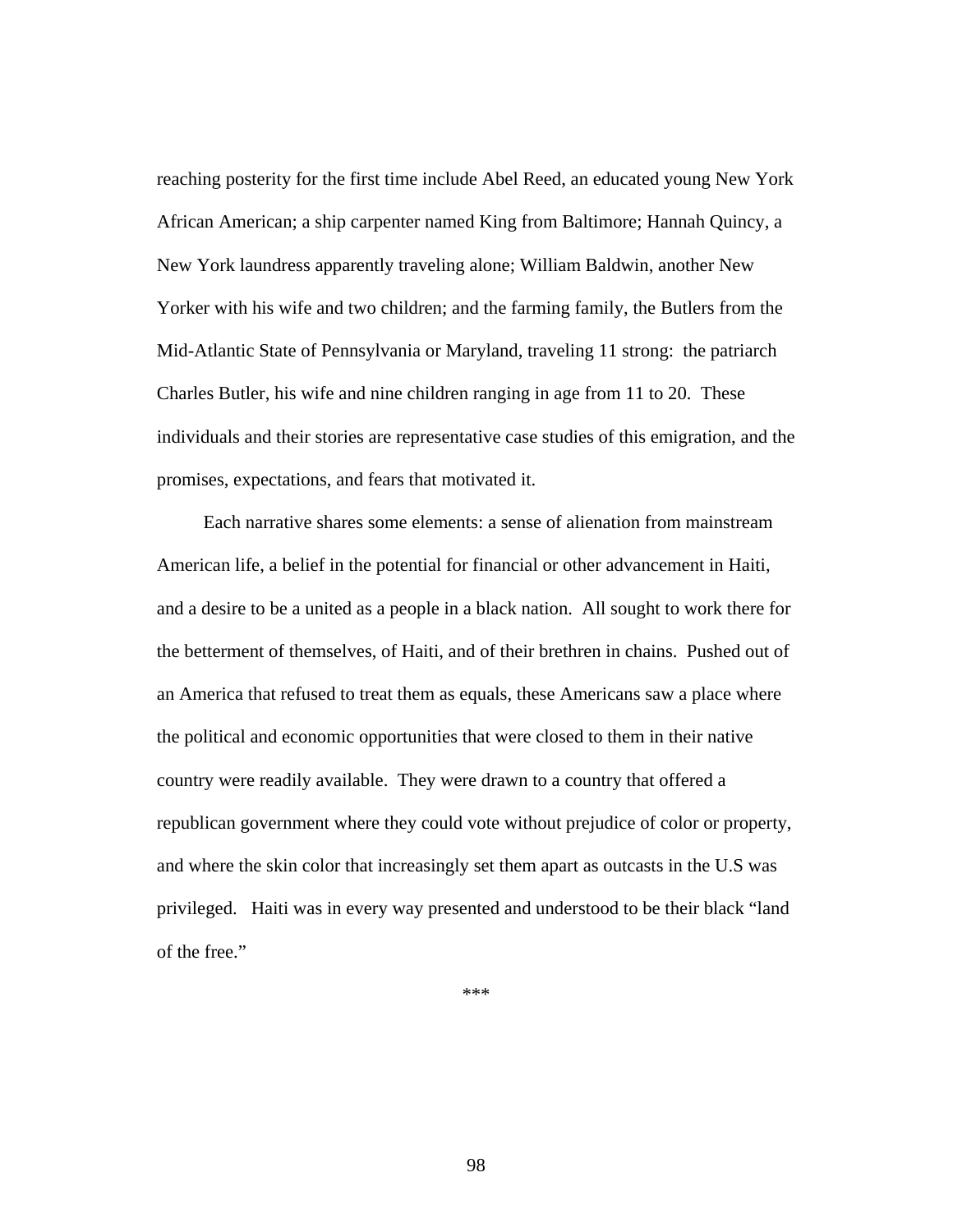By the 1820s, the black inhabitants of Philadelphia, Baltimore, and New York lived in well-established communities that were served by black-run schools, churches, and institutions. Some were dispersed through neighborhoods; others clustered together on certain streets.<sup>3</sup> Many were sizeable. Baltimore contained the largest black population, with over 14,000 free blacks and another 10,000 slaves. Philadelphia and New York City both housed more than 12,000 free blacks, and small slave populations. For Northern African Americans, city life was increasingly the norm—in stark contrast to the rest of the United States, where less than 4% of the population lived in urban communities.<sup>4</sup> Not all the Haitian emigrants were urban residents, however; many farmers also chose to relocate to Haiti.

 Life in the United States had become increasingly constrained for African Americans (and for many poor Americans) by 1820 as the country languished in a deep and prolonged recession sparked by the Panic of 1819. Specific numbers are unavailable for African American joblessness; but in Philadelphia alone, between 1816 and 1819, almost seven thousand workers were laid off.<sup>5</sup> In 1820, the New

<sup>&</sup>lt;sup>3</sup> Emigrants came from all over including Ohio, Richmond, Virginia; Providence, Rhode Island as well as the states of New Jersey and Maine.

<sup>&</sup>lt;sup>4</sup> Haitian Revolution brought in a number of émigrés, both white and black, into all of these cities, with the exception of Boston. The great influx of immigrants from Europe, specifically from Ireland and Germany had started in the 1810s in Philadelphia but faltered during the 1820s. Immigration from Europe was still sizeable in New York during this period. 5 Samuel Rezneck, "Depression of 1819-1822: A Social History" *American Historical Review*<sup>39</sup>

<sup>(1933): 31.</sup>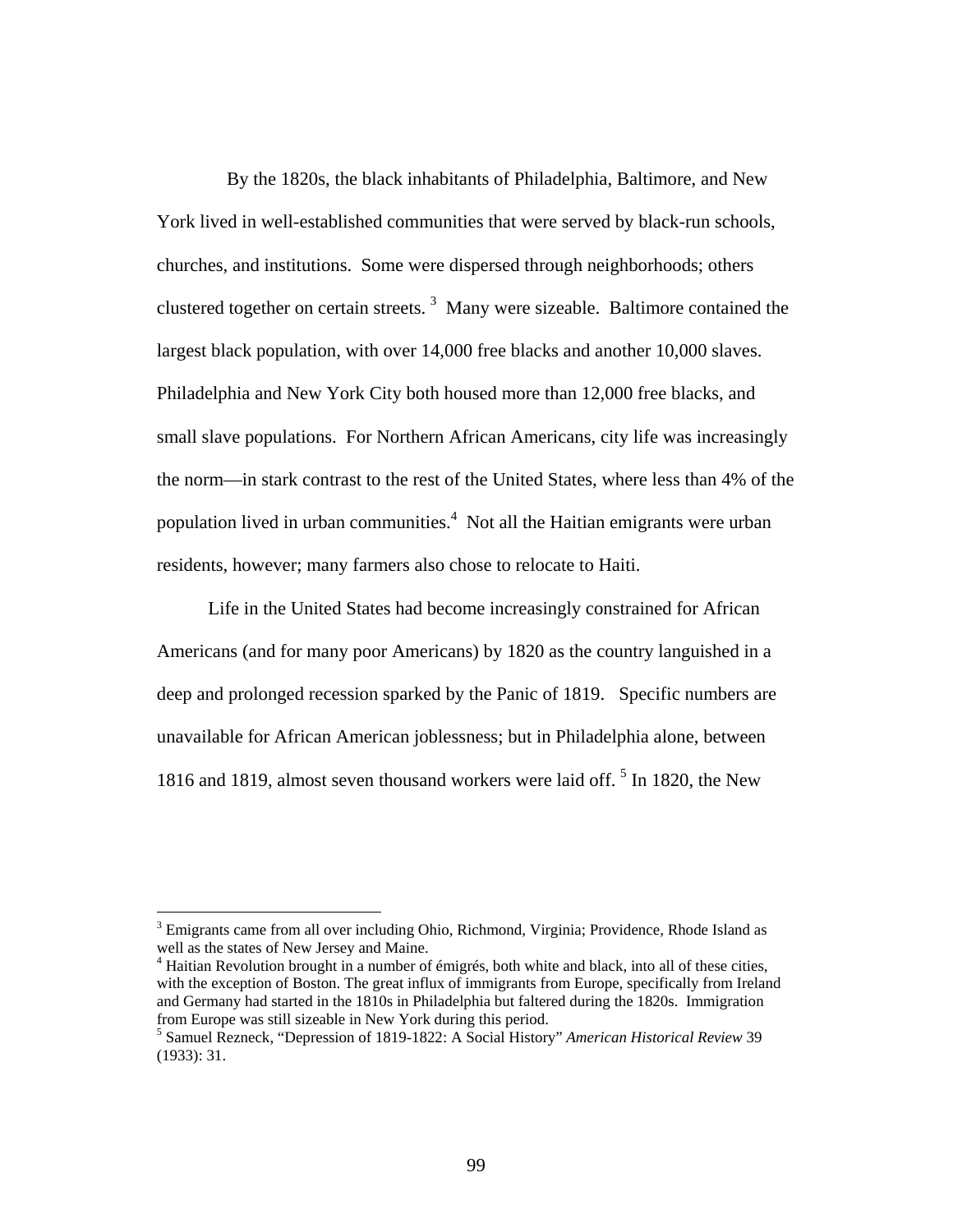York Society for the Prevention of Pauperism estimated that 12,000 people—10% of the city's population—sought poor relief.  $6\overline{ }$ 

The economic changes most deeply affected African American workers because most were among the most vulnerable population—the working poor. While the average laborer in the United States could expect a \$1 a day, African Americans, who often worked as unskilled laborers in the Northeast, earned much less. Compounding the difficulties for African Americans living in New York and Philadelphia was the arrival of Irish and German immigrants.<sup>7</sup> These new arrivals crowded the streets with cheap labor and drove up the costs of housing. The Panic also hit the agricultural sector. Farmers, who had seen unprecedented prices for their crops during the Napoleonic Wars, saw economic ruin when the Panic hit, causing prices on flour, rice, and cotton to fall between 35% and 50%. And, whether working as domestics, farmhands, maritime laborers, or other unskilled workers, unskilled workers experienced declining wages. <sup>8</sup>

Not all African Americans worked as unskilled laborers, however. Some found positions as semi and skilled laborers such as cloth makers, spinsters, shoemakers, and tailors. For these artisans, the Panic only added to the economic woes that had started for them after the ending of the Napoleonic Wars with the unleashing of pent up British manufacturing capacities on the American market.

 $<sup>6</sup>$  Ibid, 31.</sup>

<sup>&</sup>lt;sup>7</sup> Baltimore did not receive large numbers of European immigrants until the 1840s.<br><sup>8</sup> Departd B. Adams, Jr. "Waga Bates in the Early National Baried: Philadelphia, 17

Donald R. Adams, Jr., "Wage Rates in the Early National Period: Philadelphia, 1785-1830" *Journal of Economic History* 28 (1968): Table 1, 406.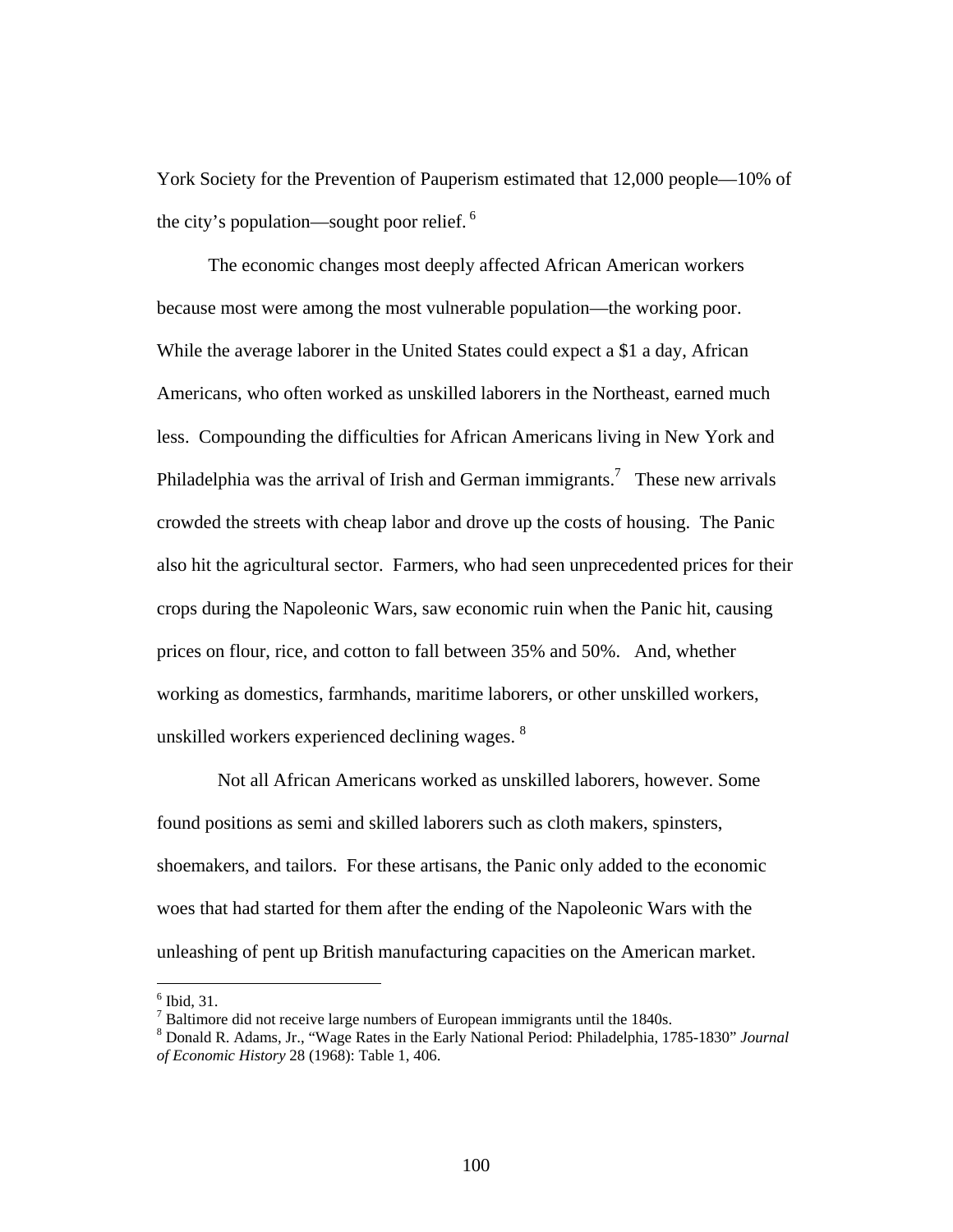During the war, goods that had been languishing in warehouses in Great Britain were dusted off and shipped en masse to the American market. Structural changes within the workplace also added to the declining fortunes of the artisan class. With the introduction of manufacturing, the traditional crafts system that masters, journeymen, and apprentices had participated in for centuries, lost its grip. Skills that had once required years of training were now activities that any laborer could perform on the first day of the job. During the 1820s, these two labor systems, the traditional craft shop and the large capitalized factories, overlapped.  $9$  And, just as jobs moved to factories, African Americans faced exclusion from this new labor system as whites refused to work alongside them in the close quarters required. <sup>10</sup> Among this group, moving to Haiti provided opportunities to open their own shops and work their own trades, a throwback to better times in a world transformed. For others, who accepted that the traditional craft system was irrevocably lost, and envisioned becoming entrepreneurs, Haiti also beckoned.

 This economic pressure came just as African Americans faced political constraint with the passage of suffrage laws that limited black voting. In New York, the African American community retained the right to vote, but needed substantial property to qualify. Property requirements for white males, in contrast, had been

<sup>9</sup> Sean Wilentz, *Chants Democratic: New York City and the Rise of American Working Class, 1788- 1850* (New York: Oxford University Press, 2004), 107.<br><sup>10</sup> James Oliver Horton and Lois Horton. *In Hope of Liberty: Culture, Community, and Protest among* 

*northern free Blacks, 1700-1860* ( New York: Oxford University Press, 1998),117-118; Noel Ignatiev, *How the Irish Became White*. (New York: Routledge, 1995), 100-102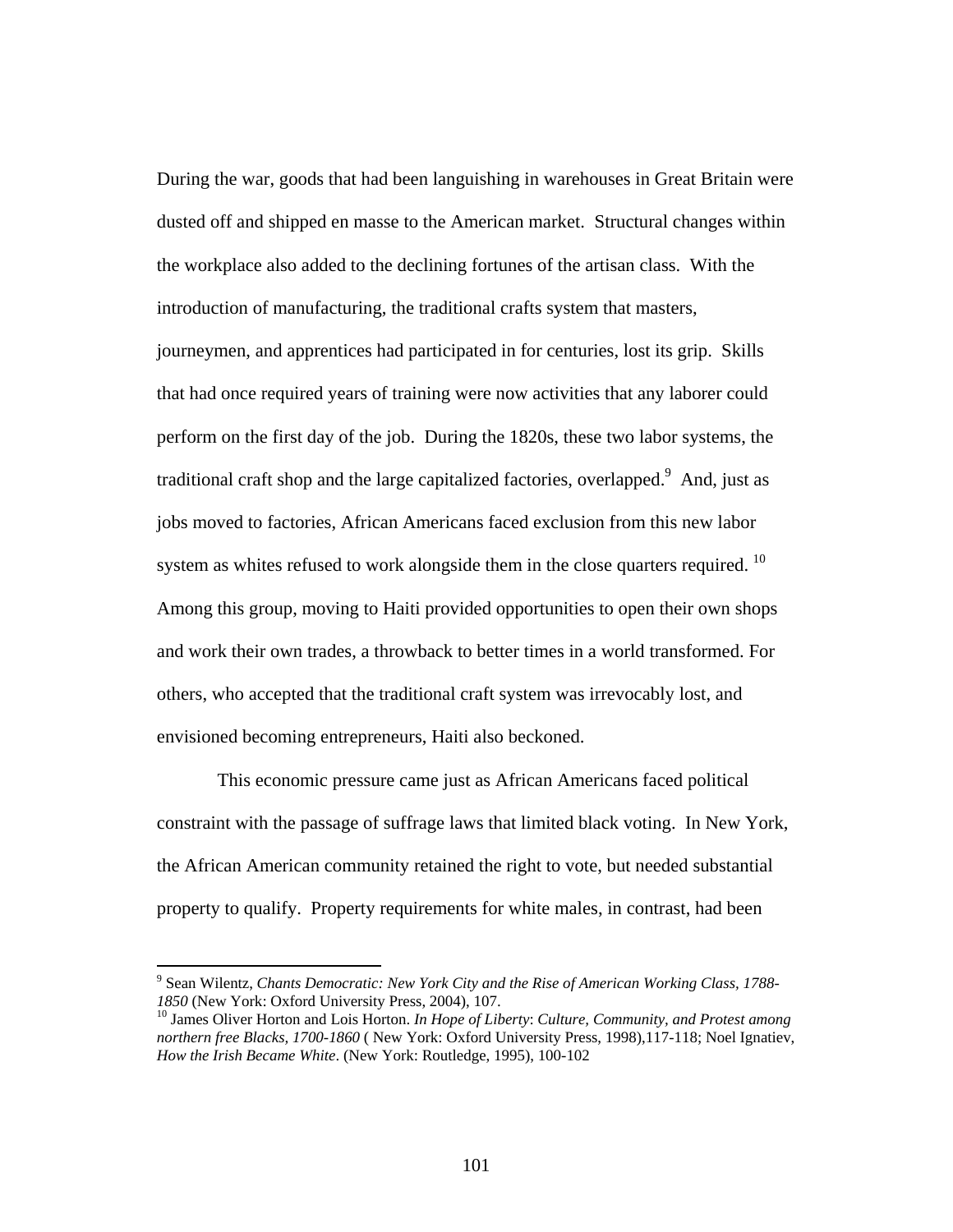suspended, allowing all adult white males to participate regardless of their property qualifications. In other states, curtailed political rights were well established. In Maryland, free blacks had been prohibited from voting since 1810. Even in Pennsylvania—the cradle of liberty—laws restricting free black rights routinely came under review in the state legislature. These laws proposed preventing free blacks from traveling into the state; they also moved to require all free blacks to register and obtain freedom certificates. And, if a free black should be convicted of crime, they were to be sold into slavery and their purchase price given to their victims as "compensation." 11 Although these proposals never passed into law, each time the state considered such actions, the African American community felt the sting of racial persecution acutely and the cumulative effect meant it felt a chronic threat of greater oppression. Many blacks recognized how diminished their prospects were for prosperity, equality, or liberty in early 1820s America.

 Boyer carefully tailored his proposals to the wants and needs of the free black community at a juncture when work was scarce and white exclusion touched all aspects of their daily lives. Although he advertised to all classes of African Americans, Boyer was most pressed to find farmers and laborers. American laborers would revive the plantation economy of Haiti, and America laborers, artisans and professionals would bring skills and capital the nation needed.These skills would stimulate the economy by increasing the export capacity of Haiti, and by developing

<sup>11</sup> Nash, *Forging Freedom*, 180-82; quote, 182.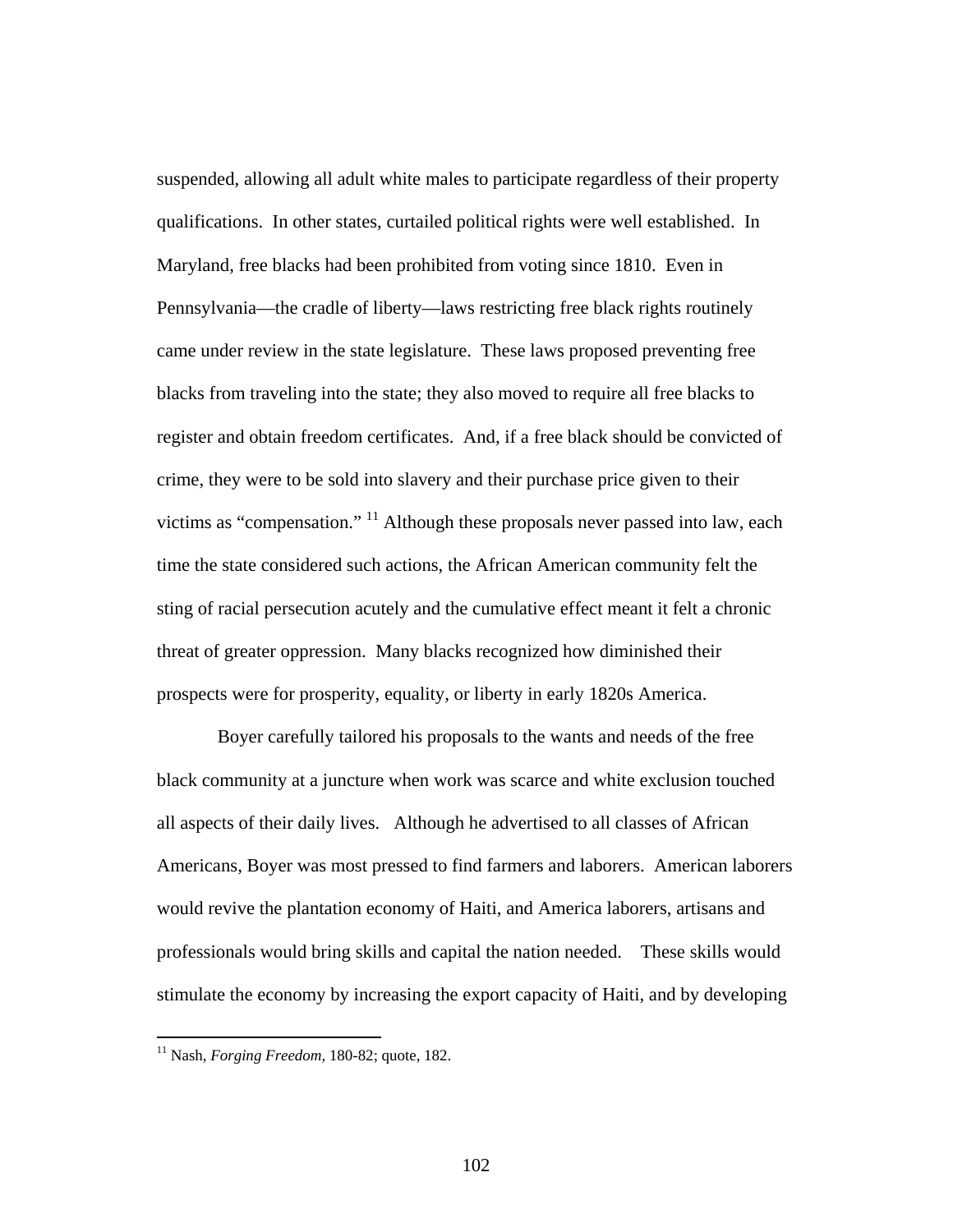and strengthening the nascent manufacturing sector.  $12$  Because Haiti's economy was so heavily geared towards export crops, Boyer's master plan for the bulk of the emigrants was to use them as farmers and laborers in strengthening the coffee and sugar trade which had been the basis of St. Domingue's enormous wealth and prosperity.

 Boyer essentially proposed three separate plans: the first for farmers; the second for sharecroppers and laborers; and the third for artisans and professionals. He extended different incentives to each group: Farmers would receive three acres of land per person. Black farmers who had struggled to obtain title to good land in the United States were promised freehold grants of 3 acres per person upon moving to Haiti. A family of 5 could start with a fifteen acre farm before having to buy any land. Those who sharecropped land would receive valuable experience cultivating crops; after one or two years, they, too, would be eligible for land. Nor would they have to go to the expense of buying tools. Mechanics and professionals received exemptions on taxes for one year, enabling them to establish businesses without any additional expenses. All the American settlers could expect four months of food

 $12$  Historians examining these early decades argue that the island's lack of industry—there were no mills, (either textile or granaries), naval yards, or extensive manufacturing of any kind—limited and prevented Haiti from breaking the grip of exporting crops held over from its colonial economic system. Historians and contemporaries of the time cited Haiti's refusal to allow any foreigners to own land as limiting its capital accumulation and movement into a mature capitalist society. For example, Dupuy, *Haiti in the World Economy*; Leyburn, *The Haitian People.*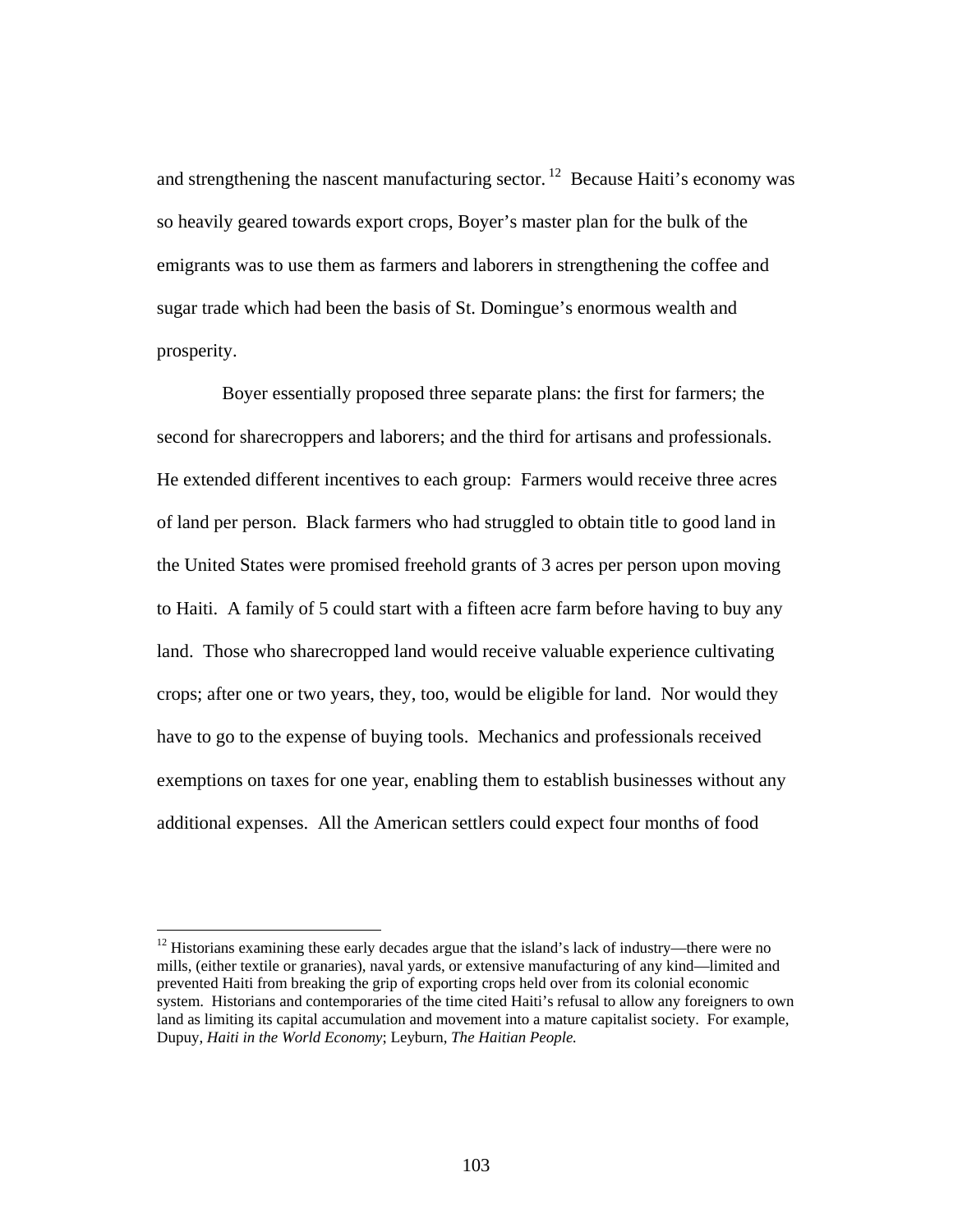provisions and their passage to Haiti on chartered vessels. Of course, Boyer's offer was a rare chance of relief in such hard times.

 For William Baldwin and his wife and children, Serena, age 12 and William, age 10, migrating to Haiti was an act of hope and a significant risk. In 1824, the family lived in the "Five Points" section of New York, on Orange Street—one of the three streets that crossed to create the infamous intersection. Five Points in the 1820s, however, had not yet become the den of vice and crime that would make it notorious. Baldwin, who in the 1819 Jury List possessed \$150 worth of property, was not wealthy by New York standards. For an African American, however, he was well off and possessed enough disposable income that the family lived alone, an uncommon luxury among the city's African American community whose householder often supplemented their incomes by taking in boarders.<sup>13</sup> And, rather than send Serena out to service, the family chose to—and had the means to—educate their only daughter.

What allowed for this relative comfort was Baldwin's job as an oysterman.<sup>14</sup> That job description could encompass everything from selling shucked oysters on street corners to running an entertainment establishment such as that operated by Thomas Downing, one of the most successful New York African Americans who

<sup>&</sup>lt;sup>13</sup> Whether Mrs. Baldwin worked to supplement the family's income remains unknown. Although the average property owned by an African American is unknown, in 1825 only 68 members of the community of 12,000 met the residency and \$250 property requirement for voting. George E. Walker, *The Afro-American in New York City, 1827-1860* (New York: Garland Pub., 1993), 116. 14 *New York City Directory*, 1824.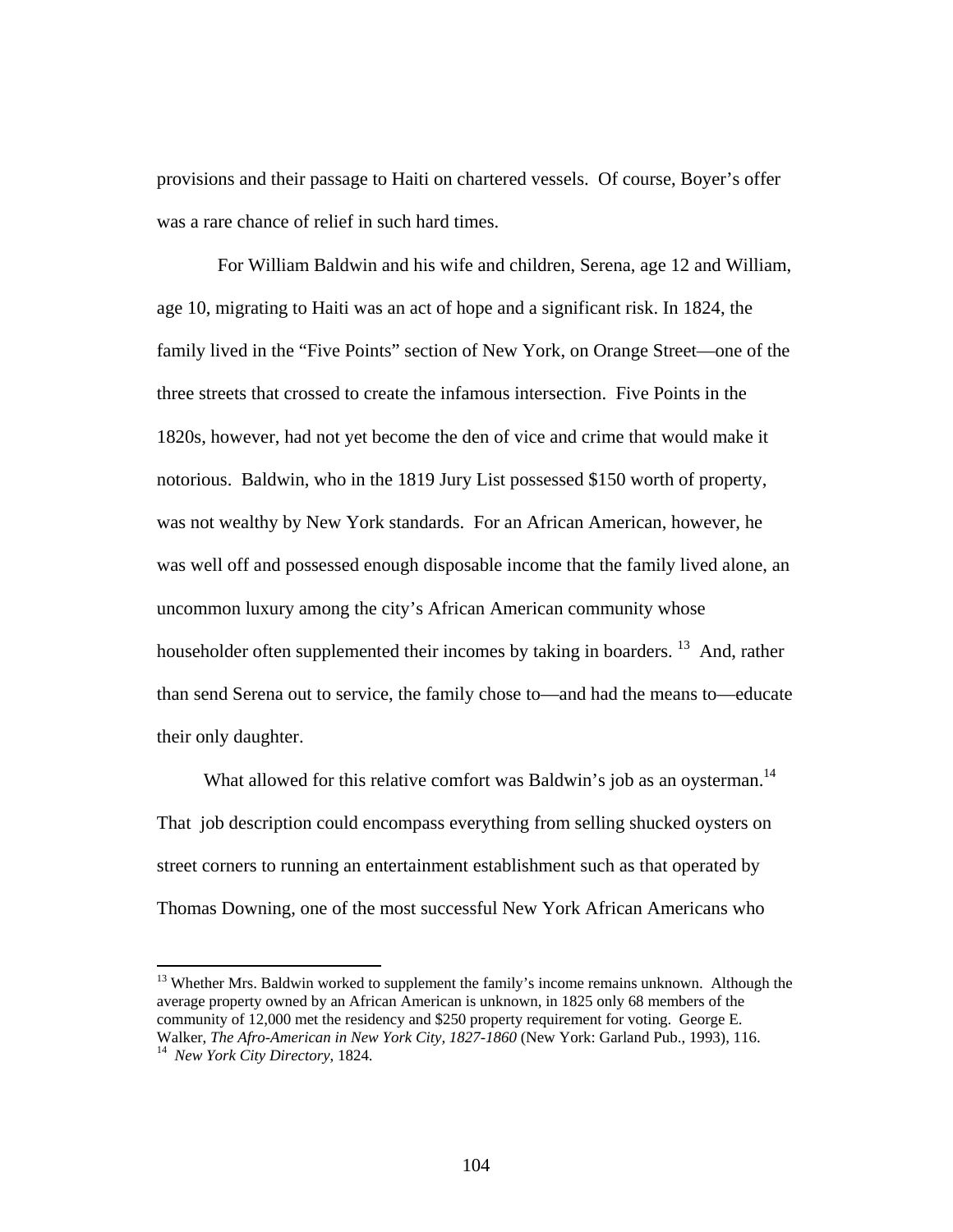was also known as an "oysterman."<sup>15</sup> Where Baldwin's oystering business fell in this range remains unknown. Posterity does suggest that neither adult Baldwin could read nor write, since Serena, rather than her parents, penned letters back to the United States.<sup>16</sup> Because of his work along the waterfront, Baldwin may have known other languages, such as Spanish, Dutch, and French, through daily contact with the thousands of international visitors to his city. New York City's participation in international trade, even in the early part of the nineteenth century, made it one of the most cosmopolitan cities in the United States. As one commentator noted in the 1830s, German, French, Spanish, and Italian could all be heard on Broadway.<sup>17</sup> Baldwin may have even traveled to Haiti earlier as a sailor, since 40% of free African American men in the North shipped out at some point in their lives.18 The Baldwins departed from New York sometime in September, but precisely when remains unknown. On arrival on the Caribbean island, the family settled in Santo Domingo where Spanish continued to be the primary language. Perhaps he knew Spanish far better than French, but we do not know.

<sup>&</sup>lt;sup>15</sup> Shane White, "The Death of James Johnson" *American Quarterly* 51 (1999): 753-795 discusses the entertainment culture that oyster houses promoted.

<sup>&</sup>lt;sup>16</sup> Serena had learned how to read and write during her time at the girls African Free School, located on William Street, where girls learned reading, penmanship, arithmetic, grammar, geography, as well as needlework.

<sup>&</sup>lt;sup>17</sup> Ofelia Garcia, "New York's Multilingualism: World Languages and their Role in a U.S. City" in *The Multilingual Apple: Languages in New York City*, 2<sup>nd</sup> ed. eds. Ofelia Garcia and Joshua A. Fishman (New York: Mouton de Gruyter, 1997), 22.

<sup>18</sup> W. Jeffrey Bolster, *Black Jacks: African American Seamen in the Age of Sail* (Cambridge, Mass: Harvard University Press, 1997), 145.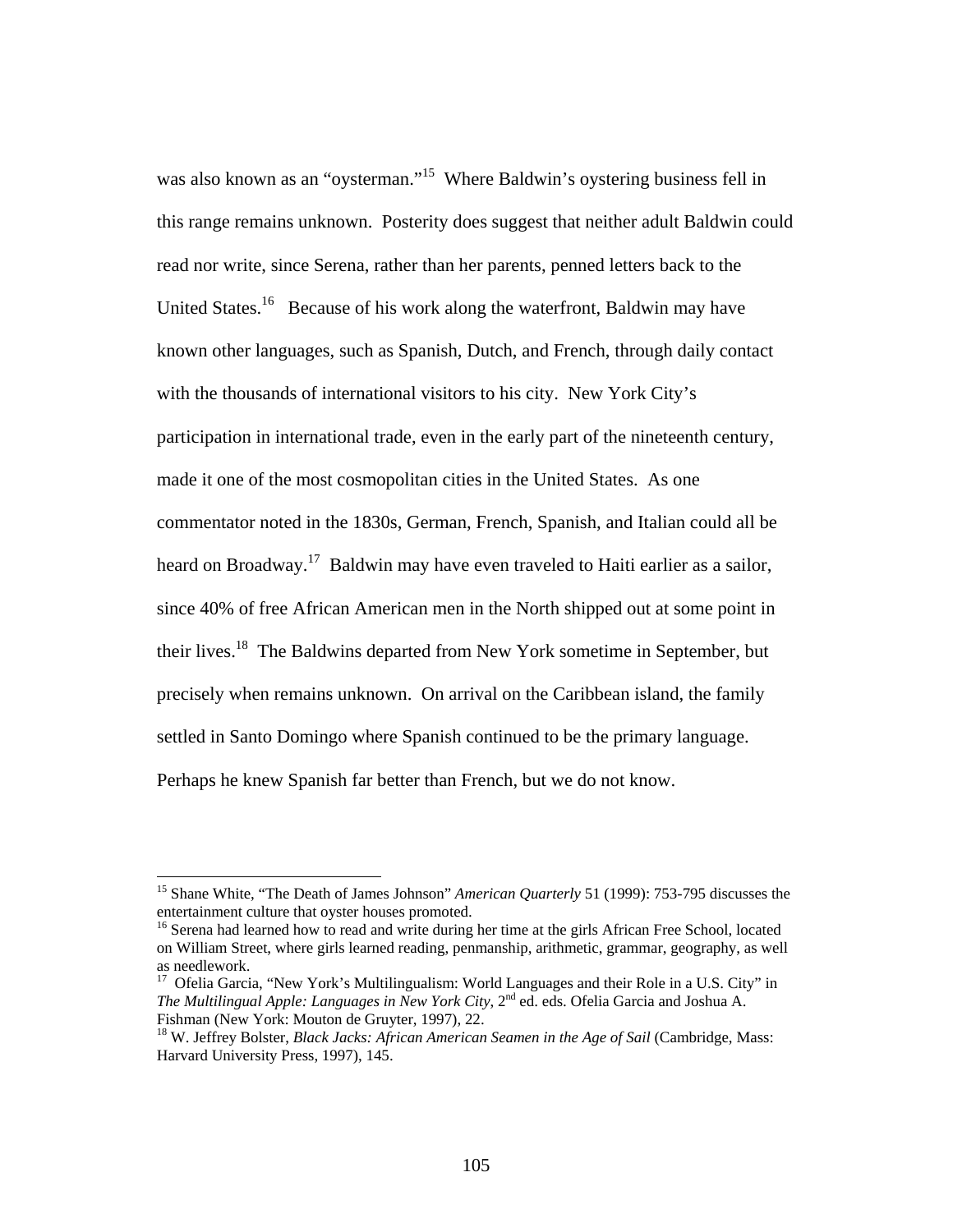Despite the relative comfort of the Baldwins' New York City life, William had good reason to be disenchanted. As a property holder who could lawfully exercise his voting privileges before 1821, Baldwin may have chafed at the new 1821 New York State Constitution that imposed onerous property qualifications on African Americans—a flagrantly inequitable law. In Haiti, no such constraints on political participation existed. And William probably looked at his son and namesake as well as his other children, and realized how limited their futures were in such an unequal society.

 Like many, Baldwin may have learned about the emigration project directly from Haytien Society meetings where Jonathas Granville spoke to the African American community. In one extant speech, Granville reminded the parents in the audience of the lives their children would face continuing to live in the United States. Granville painted a bleak picture of these children enduring "evils" and suffering "degradations" in America, promising that in Haiti they would enjoy "the blessings of Providence."19 Granville addressed the dreams of all immigrant parents throughout history—that their children enjoy better lives and opportunities than they experienced.

 But for Baldwin, and all those with children, settling in Haiti involved risk, as rumors circulated of an imminent French attack. Haiti's troubles with its former colonial ruler France continued into the 1820s and had intensified. In the spring of

<sup>19</sup> *Niles' Weekly Register*, Aug 7, 1824.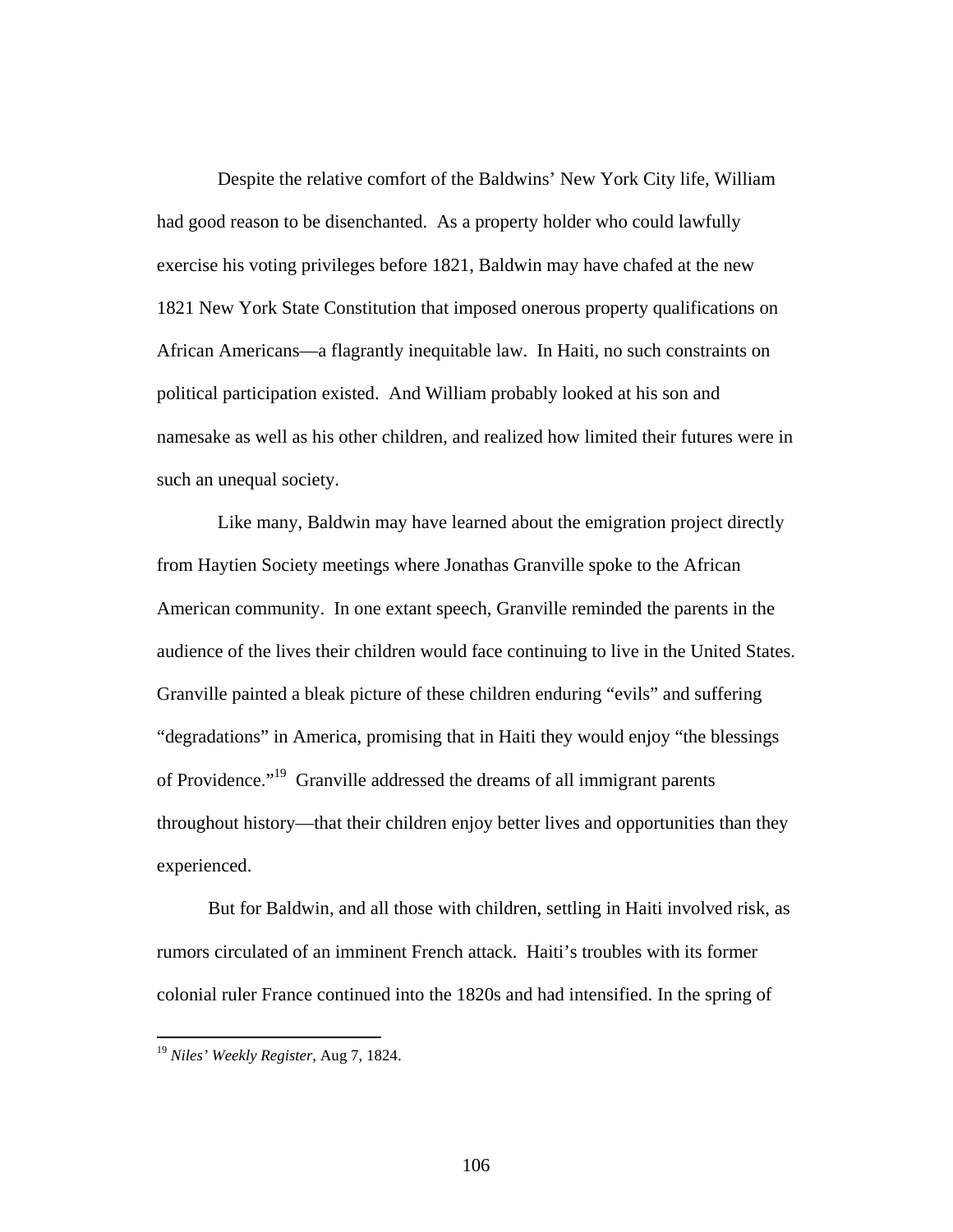1822, a French squadron invaded the town of Samana in the former Santo Domingo, killing hundreds of Haitian soldiers. Then, a small insurrection took place in Martinique that some in France blamed on Haitian instigators. At the same time, French men-of-war, battleships were reported to be assembling in Martinique, fueling rumors of a possible all-out assault by the French on the entire island. Boyer readied the port cities and French merchants left the island.<sup>20</sup> Clearly, some families with children decided that the benefits of life in Haiti outweighed these imminent dangers.

 For a Baltimore ship carpenter by the name of King, these dangers present in Haiti were offset by the economic enticements and job security offered. Baltimore in the 1820s had become one of the top three ports for shipbuilding in the United States, largely because of skilled black shipbuilders and caulkers. And, though ship building remained an occupation open to African Americans in the 1820s, here, too, whites increasingly elbowed them out. Carpentry, the most highly paid work in a ship yard, was almost exclusively the preserve of whites.<sup>21</sup> Frederick Douglass, who worked as a slave caulker at Fells Point in Gardener's ship yard, experienced firsthand how strongly white carpenters resented "having their labor brought into

<sup>20</sup> *Niles' Weekly Register*, May 22, 1824. *United States Gazette*, Feb 16, 1824; *New York Daily Advertiser*, May 31, 1824; *National Gazette*, June 3, 1824. Granville reassured audiences that Boyer had the French situation under control.

 $21$  In one of the city's largest shipyards, owned by Joseph Despeaux, this was the situation. Christopher Phillips, *Freedom's Port: The African American Community of Baltimore, 1790-1860*  (Urbana and Chicago: University of Illinois Press, 1997), 79. Caulking was dominated by free black workers. In the 1822 *Baltimore City Directory*, 19 of the 20 caulkers listed were free blacks. (Phillips, 78).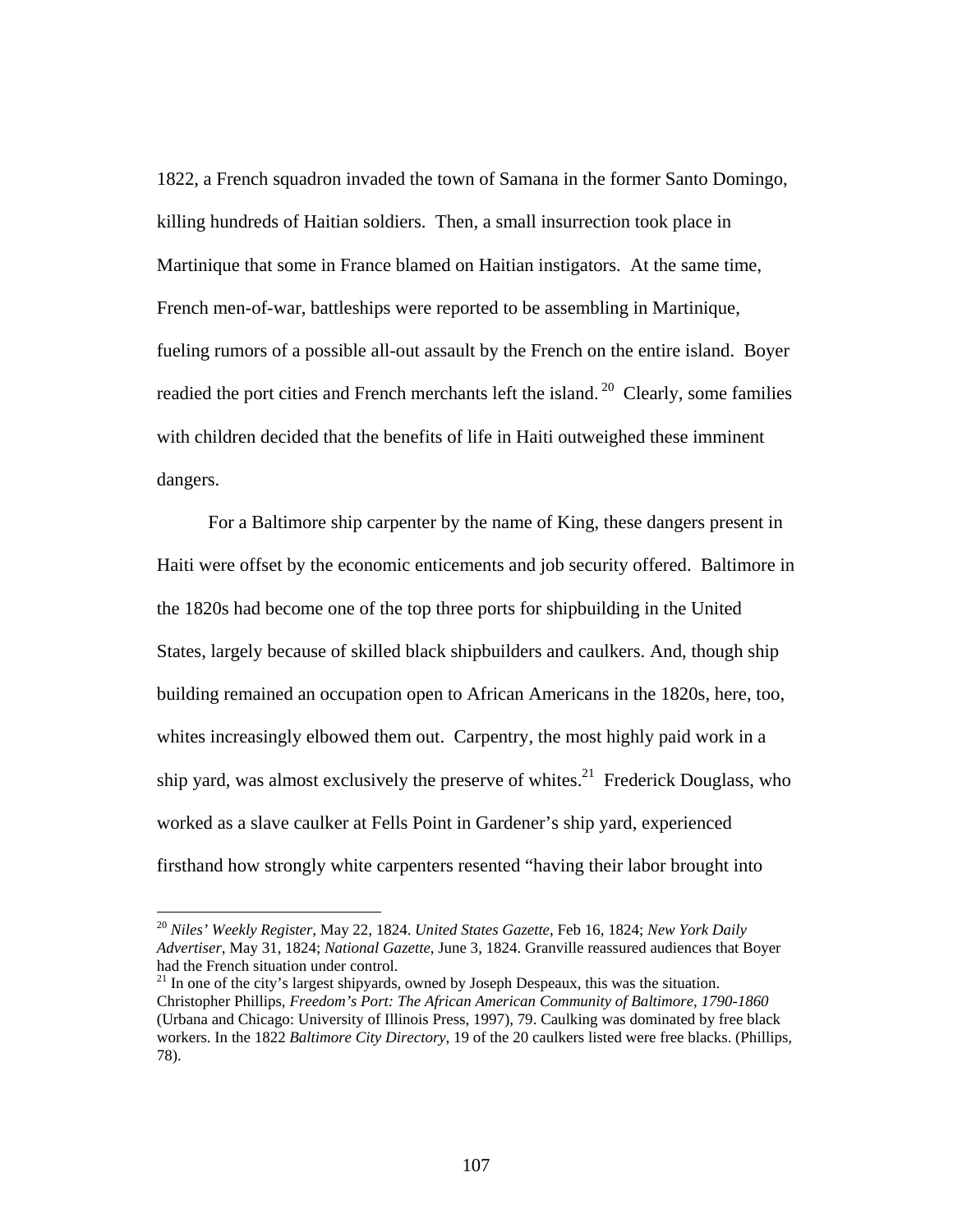competition with that of a colored freeman" and had seen how these carpenters had repeatedly attempted to drive "the black freeman out of the ship-yard."<sup>22</sup> If the white carpenters' efforts to keep the shipyard white were as violent as what Douglass himself experienced, King and other black carpenters must have feared for their very lives. In one incident, Douglass's face "was beaten and battered most horribly" when four fellow apprentices attacked him. He also had to defend himself against other murderous white assaults and grew so fearful of the work place that he ran away from the ship yard. For black mechanics trained as ship carpenters—a highly specialized and skilled job—this treatment and color preference must have been galling.

 Pushed by this sort of intimidation at the workplace, King sailed in one of the ships for Haiti, which one is unknown, in search of a place where his skills and color were in demand. Envisioning Samana as the national shipyard for Haiti, Boyer sought African Americans experienced in ship building to fill its ranks and specifically requested his agent Granville to find skilled carpenters, woodsawyers, blacksmiths, caulkers, ropemakers, and sail makers.<sup>23</sup> Granville reportedly recruited many Philadelphian workers, including sail makers John Newport, John Cromwell, and Moses Anderson, as well as Francis Mitchell, a shipwright.<sup>24</sup> In Philadelphia,

<sup>&</sup>lt;sup>22</sup> Frederick Douglass, "Life and Times of Frederick Douglass" in *Autobiographies*, ed. Henry Louis Gates, Jr., (New York: Library Classics of the United States, 1995), 628.

<sup>&</sup>lt;sup>23</sup> Correspondence, 25; Granville, *Biographie*, 231; Winch, *A Gentleman of Color*, 218.<br><sup>24</sup> M. Anderson and J. Newport, Appendix, 1825. Francis Mitchell was mentioned in a letter by fellow emigrant, John Cromwell. *United States Gazette*, April 5, 1825.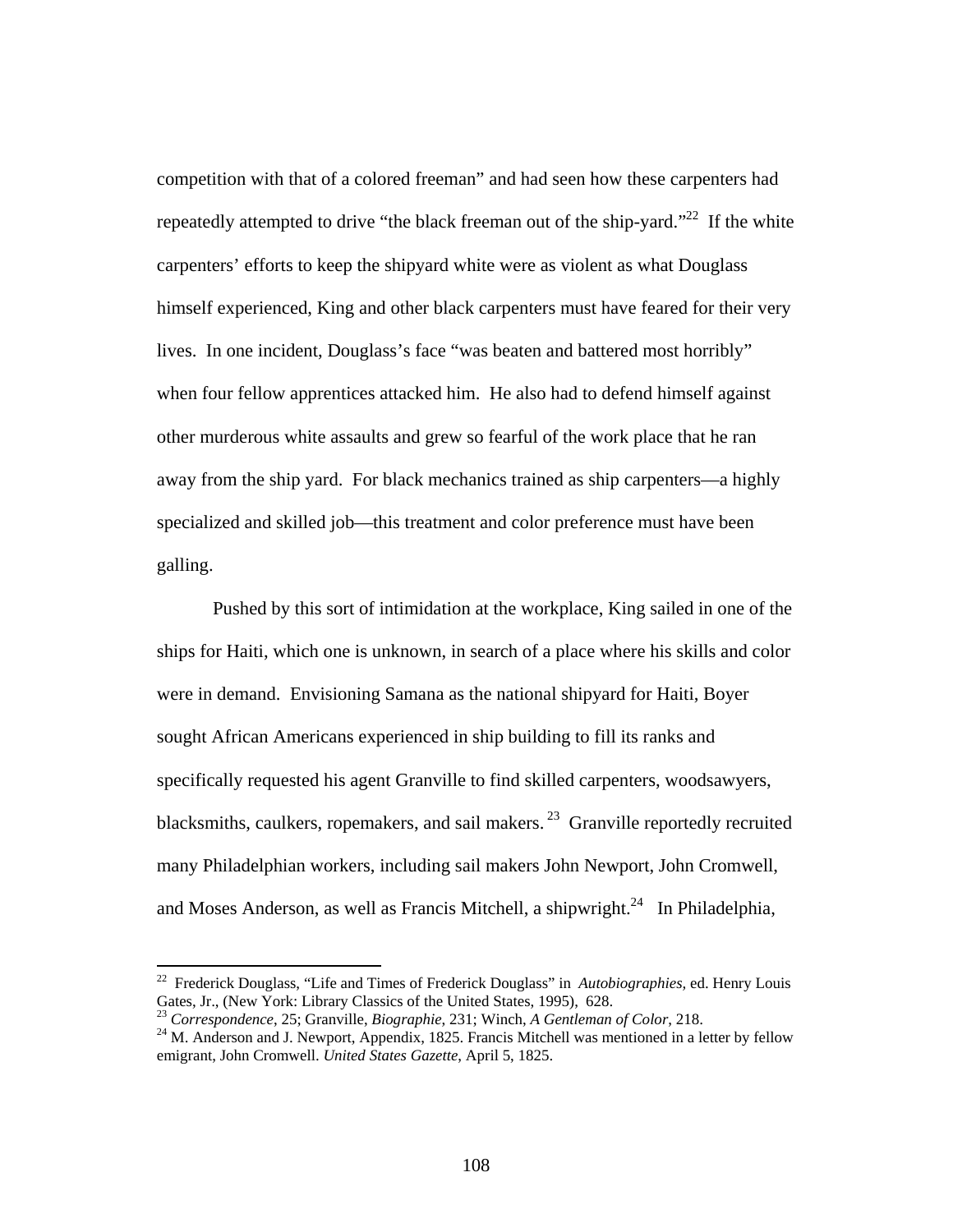shipbuilding had slowed due to competition from Boston, Baltimore, and New York shipbuilders. Of course, the economic downturn brought on by the increased competition with British traders also hurt the trade. In 1816 and 1817, the city's ship yards produced only one ship. And though the industry improved slowly in the 1820s, the city dropped to fourth place behind Boston, New York, and Baltimore in 1826.25 As demonstrated by King's presence in Samana, Granville attracted skilled Baltimore craftsmen to the Haitian shipyards.<sup>26</sup>

 King and the craftsmen from Philadelphia may also have considered ship building ability as crucial to Haiti's continued independence and may have known Samana was the target of a French attack only one year previously. A French invasion would not just have been a battle between nations over trading rights, territory, or diplomatic issues. France had both publicly and privately vowed to reenslave the island and re-impose the plantation system that had brought such wealth in colonial days. With this in mind, King may have been among the group of 300 Baltimore men who traveled to Haiti without their families. Such men reportedly went to Haiti to become "Colonels and Generals" in the Haitian military, to help "wield the destinies of the nation."<sup>27</sup> His destination, Samana, suggests that he was not avoiding battle against the French.

<sup>&</sup>lt;sup>25</sup> Winch, A Gentleman of Color, 83.<br><sup>26</sup> Genius of Universal Emancipation, May 1825 in a letter from Loring Dewey to Daniel Raymond.<br><sup>27</sup> Poulson's American Daily Advertiser. Feb 10, 1825.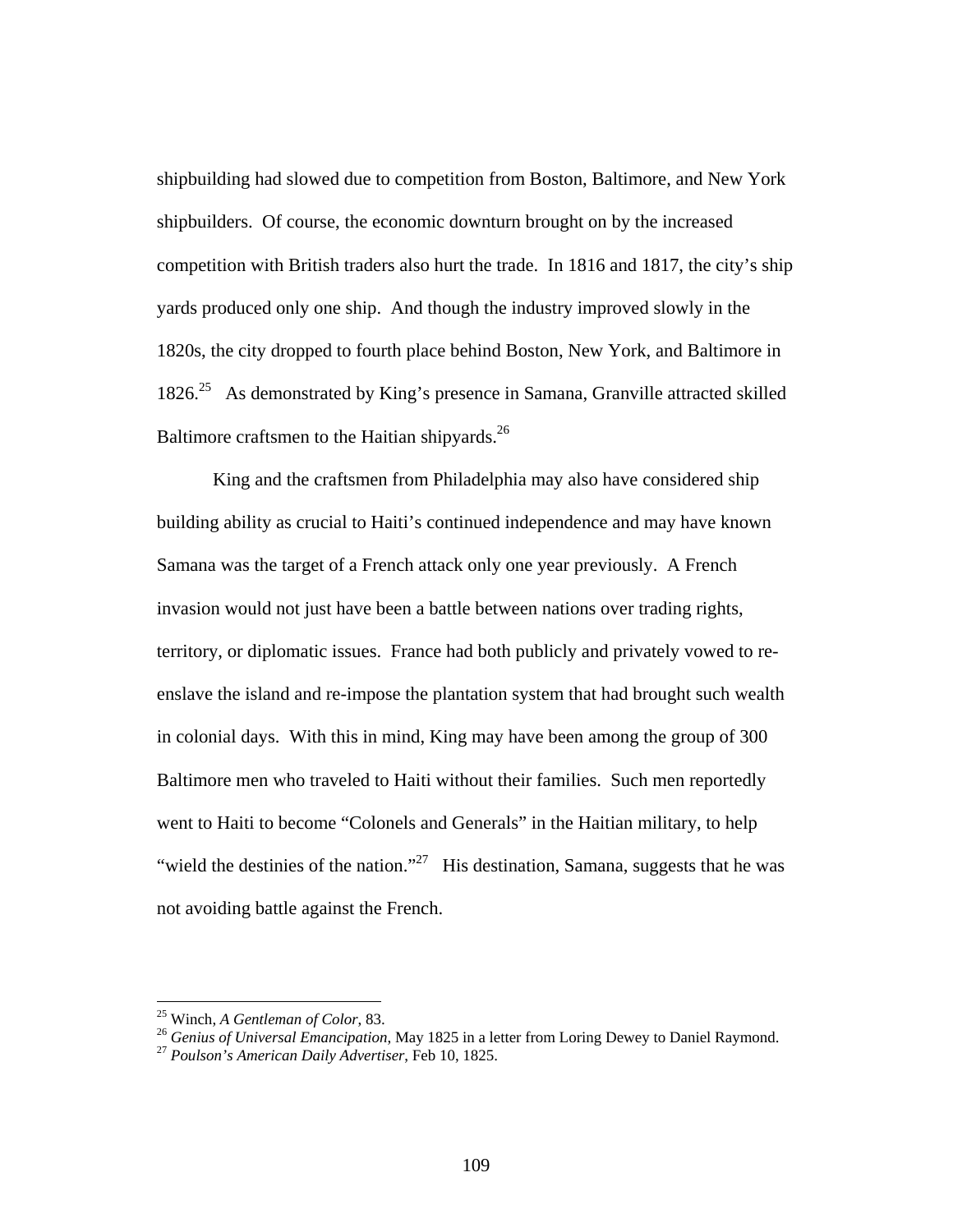Some American observers believed the inexorable slide toward war with France enhanced the island's attractiveness to potential emigrants. African Americans, they believed, gloried "in an opportunity…to be placed upon the bulwark that stood between Gallic oppression & Haytien liberty." France, an emigrant assured his American reader in a letter, would never succeed in conquering the island because there were "too many brave men here…determined to die" to defend the young nation. 28 Two settlers compared their reception to that of General Lafayette's when the Frenchman was celebrated in fetes all across America in 1824 for aiding America during its monumental struggle for freedom. <sup>29</sup> Pulled by dreams of glory and by an hour of need, these Americans envisioned their military achievements in Haiti as equivalent to those of Lafayette's; they would be instrumental in saving the island nation.<sup>30</sup>

 Military achievements and glory may have helped pull another single male emigrant to settle in Haiti, a twenty-five year old by the name of Abel Reed. But the lack of opportunities in America for someone of his color, skills, and education certainly would have pushed him. Unfortunately, what work Reed pursued in America or in Haiti is unknown.<sup>31</sup> He was literate, as his letters home to America

<sup>&</sup>lt;sup>28</sup> *United States Gazette*, Dec 23, 1824.<br><sup>29</sup> *Information* (Philadelphia, 1825), 6.

<sup>&</sup>lt;sup>30</sup> Of course not all emigrants were attracted to Haiti to prove their military prowess. The Ohio group who was sent to Haiti by George Flowers praised Boyer who gave them exemptions from military duty for one year. *Genius of Universal Emancipation*, Oct 1824. 31 *United States Gazette*, Sept 23, 1824.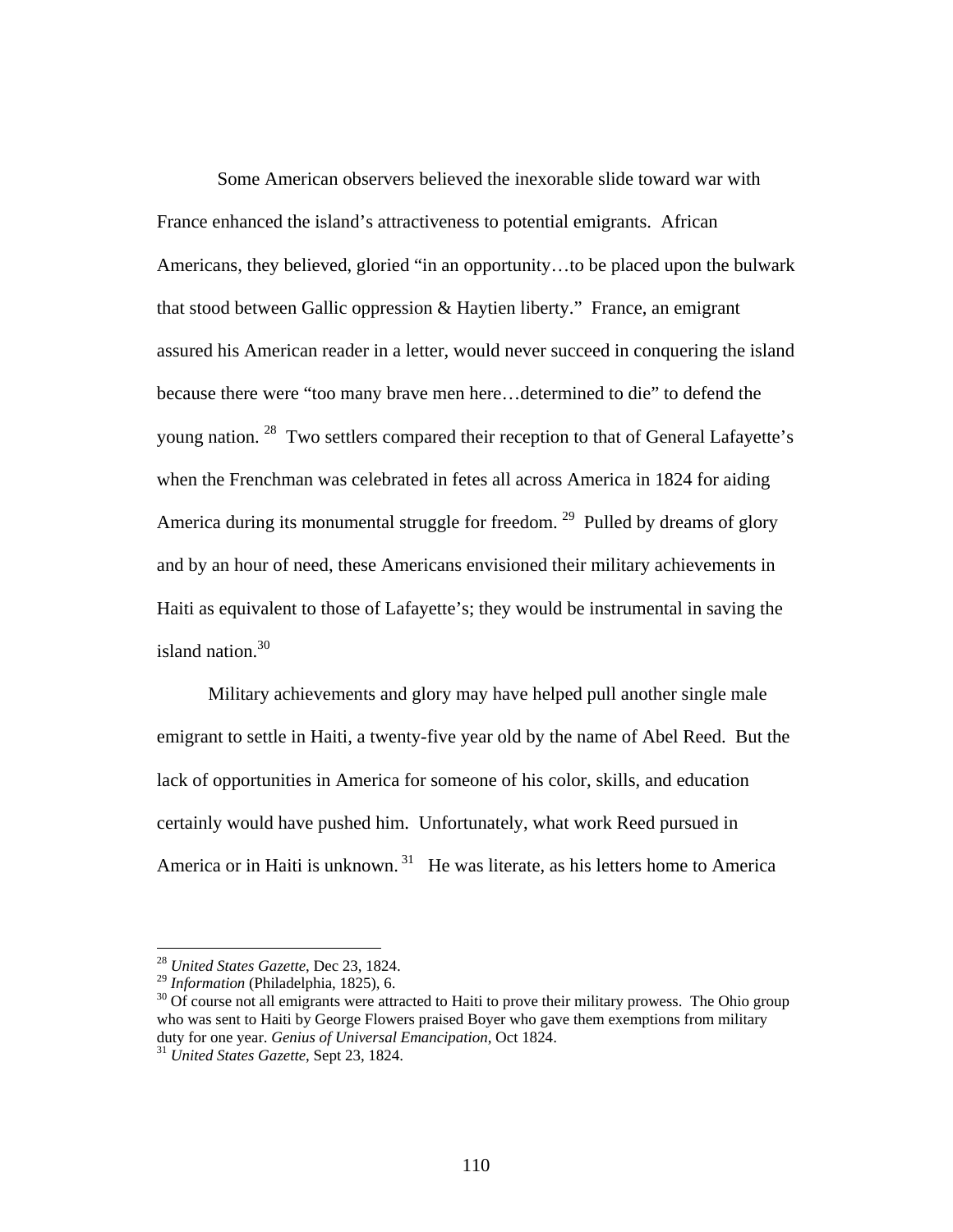indicate.  $32$  He might very well have been a freed slave who took his skill and advertised it in his name, someone who was "Able to Read."<sup>33</sup> Reed represents the many African Americans who had gained an education in the United States in schools such as the African Free School in New York, but had continued to see the doors of opportunity close. Frustrated by the prospects before him, Reed apparently chose to seek his fortune and use his education elsewhere. For people like Reed, the Haitian government offered clerical positions for a \$300 a year salary.<sup>34</sup>

 Reed and others like him may have conceived of government jobs in the context of the United States' emerging spoils system. The spoils system gave political loyalists jobs in the expanding postal service and other federally funded agencies or offices and emerged from a changing perception of authority. Since Jefferson's presidency, meeting the president in the White House was a right conferred on ordinary Americans. By the 1820s, with the erosion of deference and the rise of the "common man," ambitious and upwardly mobile Americans hoped to meet the President and tap him directly for civil service or military positions. Black

<sup>&</sup>lt;sup>32</sup> United States Gazette, Sept 23, 1824.

<sup>&</sup>lt;sup>33</sup> New York State's Gradual Emancipation Laws gave freedom to all slaves born after July 4, 1799 at the age of 18 for males and age 25 for females. Reed, who was 26 years old in 1825, may have been an educated slave who had negotiated his freedom early. For a recent and thorough examination of this period in New York history, see David Gellman, *Emancipating New York: The Politics of Slavery and Freedom, 1777-1827* ( Baton Rouge: Louisiana State University Press, 2006); Shane White, *Somewhat Independent The End of Slavery in New York City*, 1770-1810 (Athens, Ga.: University of Georgia Press, 1991); Leslie M. Harris, *In the Shadow of Slavery: African Americans in New York* 

<sup>&</sup>lt;sup>34</sup> *New York American*, Nov 29, 1824. Prince Saunders, who had worked in Christophe's government, was another example of an educated African American who had gone to Haiti to become a government minister.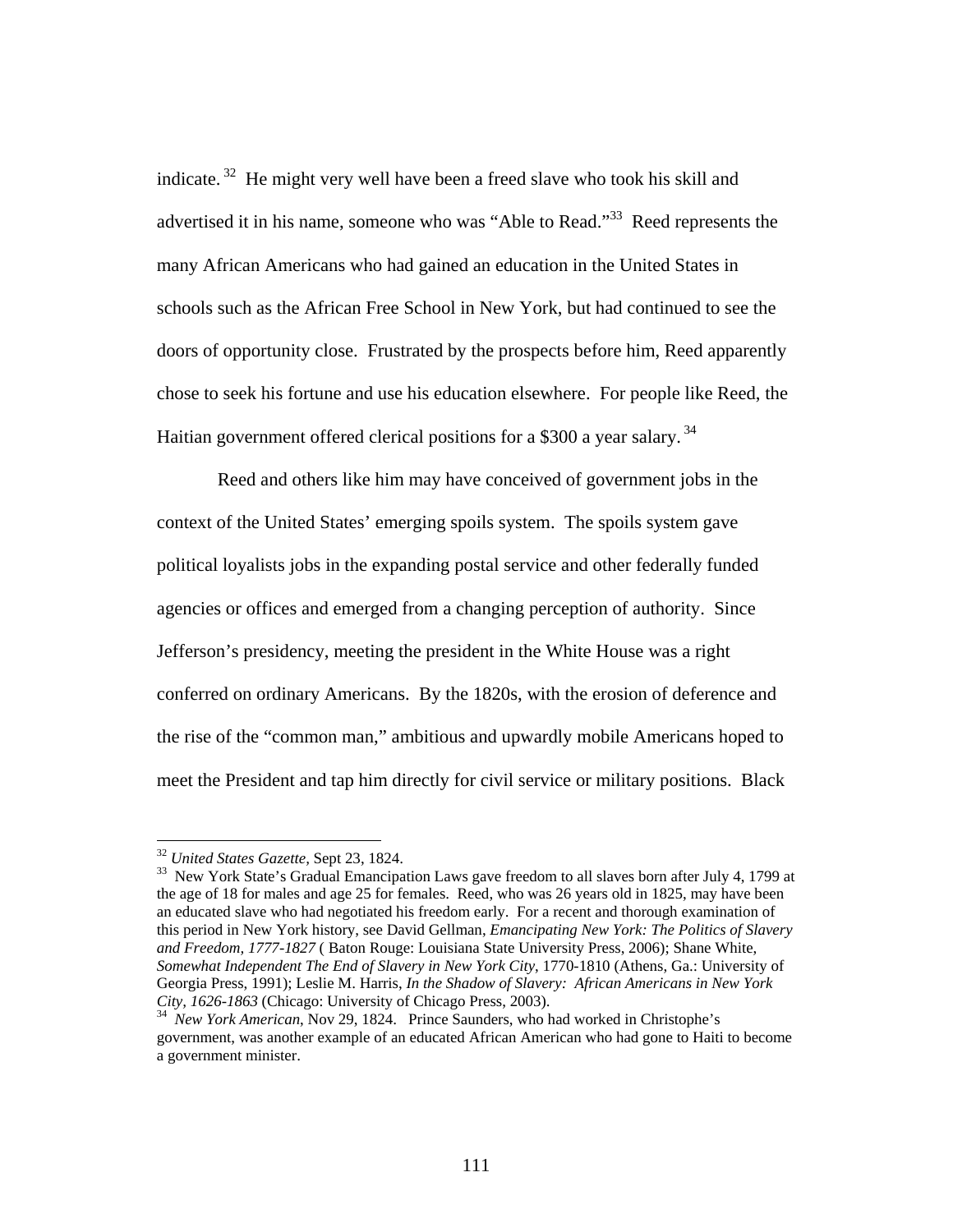Americans were not, however, included in this "democratization" of American politics and society. They may have hoped for similar practices in Haiti's republican system and expected President Boyer to award such positions to them.<sup>35</sup>

Women also participated actively in the emigration to Haiti.<sup>36</sup> New York emigrant Hannah Quincy worked as a laundress and was apparently single.<sup>37</sup> As many as 60% of the African American women in New York probably worked as laundresses as it was the most common work available to them.<sup>38</sup> Without a husband or children to keep her in the country, any woman would likely welcome a change from doing laundry as her sole occupation. A ticket to Haiti was Quincy's ticket out of the laundry.

 Laundry in the nineteenth century was one of the most exhausting, time consuming jobs available to a man or woman. Lye soap was the main washing agent and it made a scrubber's hands raw and red from use. Washing clothes for a living would have required maintaining boiling pots of clothes on fires, lifting tubs of water, carrying bundles of wet clothes to the clothesline. The work did not end there. Once the clothes were dry, Hannah Quincy would have ironed the clothes with heavy hot irons. For a laundress, this was work she did every day—not just one day a week.

<sup>&</sup>lt;sup>35</sup> See letter by Arthur J. Jones and George Jann in *Genius of Universal Emancipation*, Oct 1824.<br><sup>36</sup> More than 244 females over the age of 14 appeared on the Passenger Lists.

<sup>37</sup> Appendix III, 1827.

 $38$  Although no estimates exist for how many women worked as laundresses in New York City, it is likely that, as in Baltimore, more than 60% worked in this capacity. Phillips, *Freedom's Port*, Table 13, 111.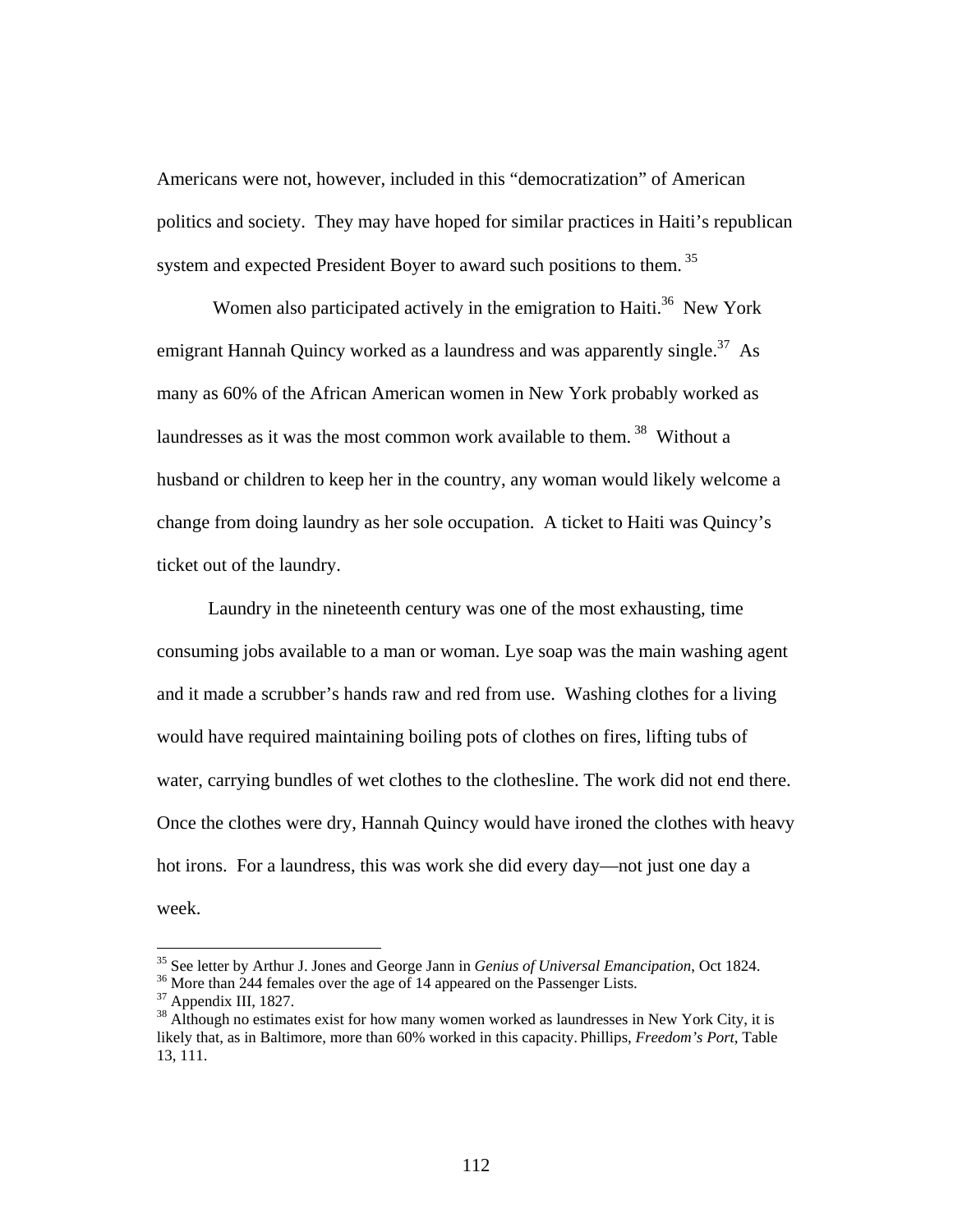Women in Quincy's position were recruited to leave for Haiti by white activists. Black females were considered to be on the front lines in efforts to whiten the nation and remove slavery. They have an "effect on the future as well as the present population of the country" according to the *Niles' Weekly Register* because women bore the future generations.<sup>39</sup> Attracting women to leave the United States was essential to this increasingly coordinated effort. Hezekiah Niles proposed that a dowry be given to single women to find husbands in Haiti and that the money the Haytian Emigration Society collected be spent on this proposal "exclusively." <sup>40</sup> In this way, he hoped to encourage the settlement of women who would become mothers to Haiti's rising generation rather than to a rising generation of free black Americans.<sup>41</sup>

 In New York City, unlike in Baltimore or Philadelphia, free black women outnumbered free black men two to one, leaving many unwed and working. For black women in New York who wished to be married, the gender ratio in the city, of two women to every one man, precluded many from joining in matrimony.<sup>42</sup> Hezekiah Niles suggested that these women could marry up if they left for Haiti, becoming "respected matrons." Rather than having "vagabonds" for husbands, which would be their fate if they remained in America, he promised they would become the

<sup>&</sup>lt;sup>39</sup> *Niles' Weekly Register*, July 3, 1824.<br><sup>40</sup> *Niles' Weekly Register*, July 3, 1824.<br><sup>41</sup> Linda Kerber, *Women of the Republic: Intellect and Ideology in Revolutionary America* (Chapel Hill: University of North Carolina Press, 1980).

<sup>42</sup> Harris, *In the Shadow of* Slavery, 74. Perhaps these observers were unaware of Haiti's gender ratio, which by some estimates, women outnumbered men three to one.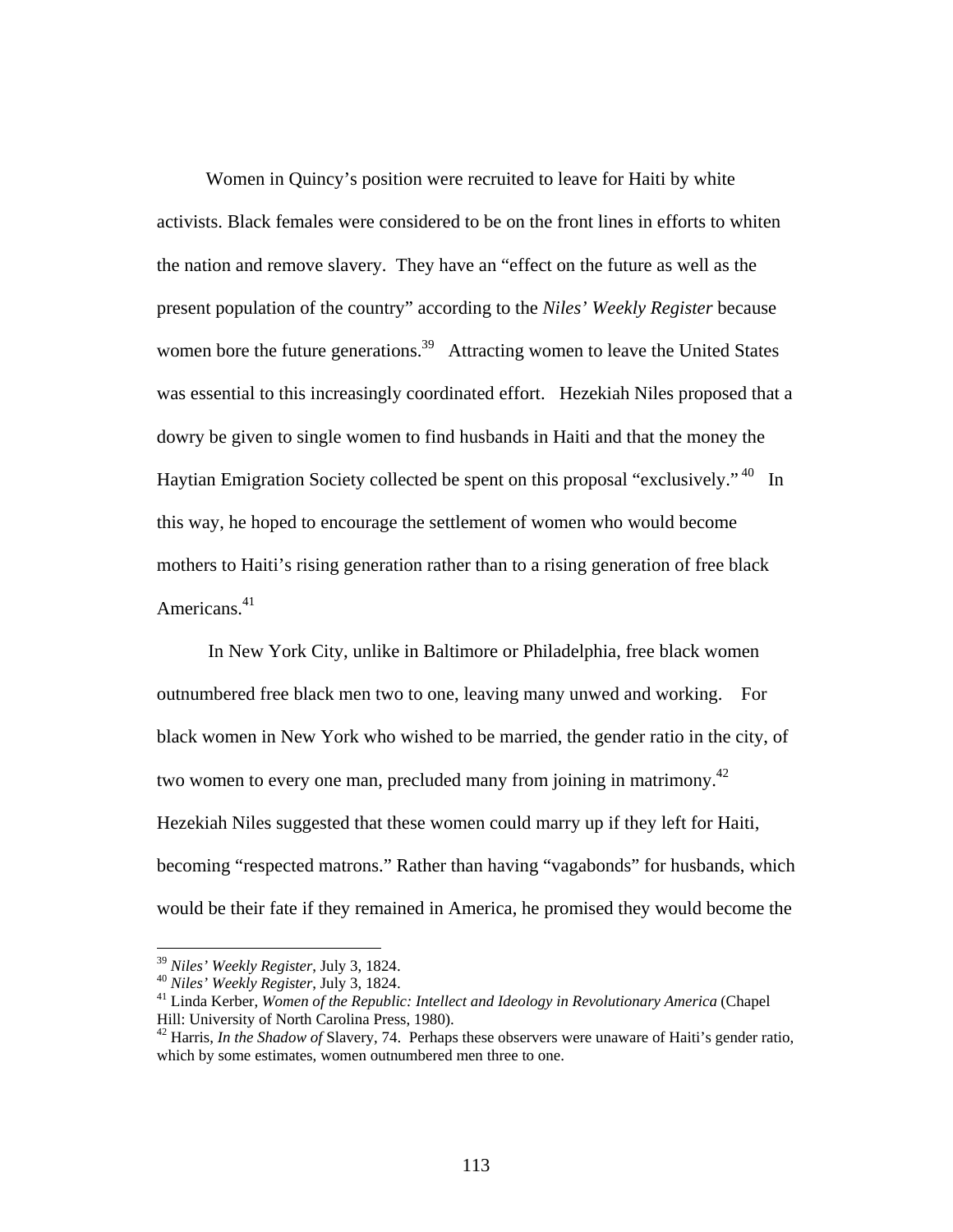wives of "grave and revered senators…gallant captains, independent land-holders or thrifty merchants." <sup>43</sup> Whether Quincy migrated to Haiti specifically for such reasons is not clear.<sup>44</sup>

Although Boyer certainly welcomed these women, he made most of his promises to men. He made assurances that they would be treated as "brothers" in Haiti and emigrants attested to being "received more like brothers than strangers."45 These feelings of fraternal heritage were widely held. One Haitian publication explained that African Americans and Haitians were "brothers," because they shared the same blood and "the same interests."46 Framing emigration as uniting the family of Africa would certainly have appealed to African Americans such as Charles Fisher who identified themselves as African.<sup>47</sup>

 Unfortunately, little is known about Charles Fisher's life before he settled in Haiti. In his letters to his father, who continued to live in Baltimore, Fisher said he believed the island was an "African nation" and urged "African brothers and sisters" in the United States to join in aiding and "supporting an African government." In such statements, Fisher demonstrated that this shared diasporic identity had been important in his decision to move, and he articulated a version of the exhortations

<sup>43</sup> *Niles' Weekly Register*, July 3, 1824; *Genius of Universal Emancipation,* November, 1824. 44 In the Passenger List, her marital status is not noted.

<sup>&</sup>lt;sup>45</sup> United States Gazette, December 23, 1824.<br><sup>46</sup> Philanthropic Society of Hayti, 1824; United States Gazette, April 16, 1825.<br><sup>47</sup> James Sidbury, *Becoming African in America: Race and Nation in the Early Black Atlanti* York: Oxford University Press, 2007) traces the uses and meanings of "African" among Anglophone populations and argues that blood and historical understandings of kinship were important.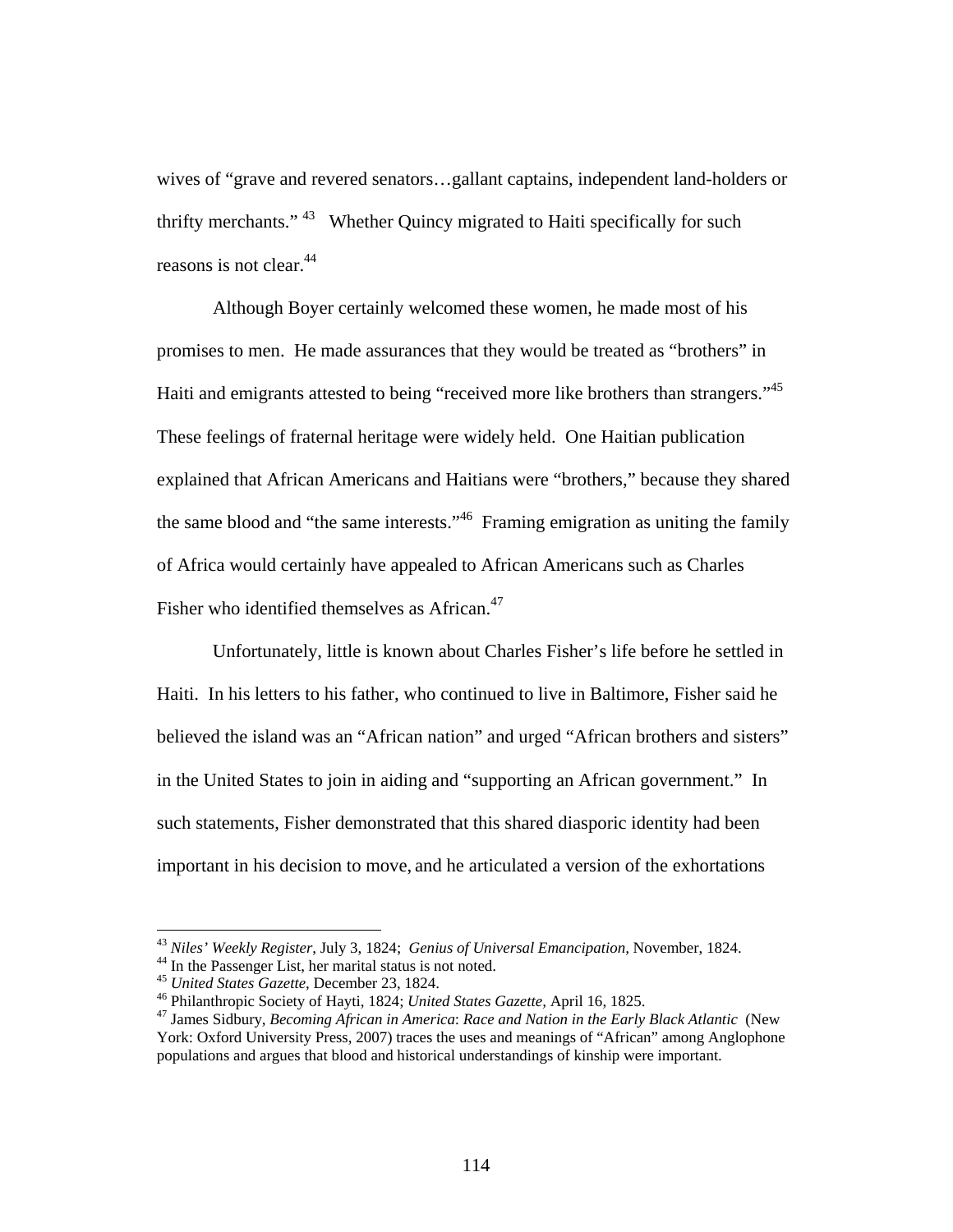common to later black nationalist movements.<sup>48</sup> Fisher, however, was not a blind idealist. As an American who may have only spoken English, he chose to settle in Cape Haiti, the former capital of Christophe's kingdom where the king had supported the study and use of English among his subjects.

 A similar mix of antislavery ideas and practical business savvy motivated John Allen, Bishop Richard Allen's son, to move to Haiti. A tailor by trade, John Allen must have experienced the disruption caused by the changing business practices in the clothing industry in the 1820s. With the introduction of ready-made clothing in the 1810s and early 1820s to the United States, the traditional role of tailoring was revolutionized by the introduction and use of the "putting out" system, where women sewed clothing pieces in their homes. This type of business model produced ready-made clothing at a fraction of the cost of tailor-made clothing.<sup>49</sup> Clearly, this was a push factor for a tailor. When the opportunity to migrate to Haiti came up, John Allen recognized that he was in a unique position to take his skills as a tailor to a place where they were still marketable.

 John Allen settled in Haiti to market and produce items for the free produce movement. Within Philadelphia's black community, support for the free produce movement centered on Allen's father, Bishop Richard Allen, the leader of the

<sup>48</sup> *Genius of Universal Emancipation*, July 1825. Fisher, however, was not appealing to the essentialist idea of difference but to the shared goal of a black nation for all people of African descent.

<sup>&</sup>lt;sup>49</sup> According to one observer a tailor had become a "merchant-taylor" by 1820, a profession that needed at least \$2,000 to open a shop in New York City. Richard Brigg Stott, *Workers in the Metropolis: Class, Ethnicity, and Youth in Antebellum New York City* (Ithica, New York: Cornell University Press, 1990).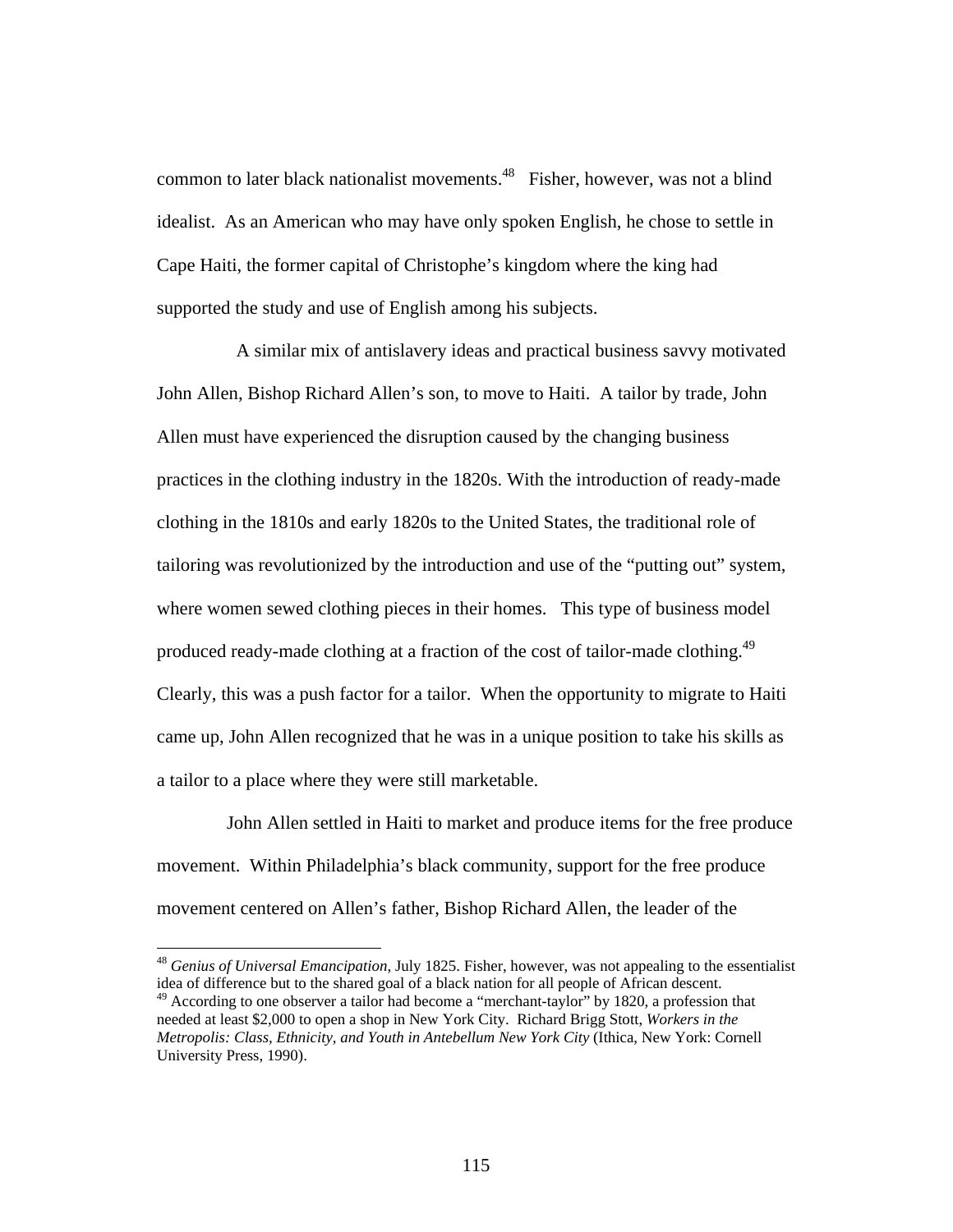African Methodist Episcopal Church in the United States. He joined the Free Produce Society in the 1820s and urged other African Americans to join in the boycott of slave produced items.<sup>50</sup> Richard Allen also contributed to the manufacture of free labor products by recruiting local black seamstresses to design bonnets and dresses to be worn and sold as symbols of abolitionist sentiment.<sup>51</sup> He and his son likely envisioned extending these activities in Haiti as evidence suggests that Richard Allen and the rest of the Allen family planned to join John in Haiti. In his October 24<sup>th</sup> letter to his father, John wrote "I am expecting to see you here before long…."52 In the same letter, John spoke about his brother Richard's anticipated arrival date. The Allens may have anticipated a whole new line of ready-made clothing that could thrive as free labor products from the Caribbean island.  $53$  With an ample supply of cotton, which grew both in the wild and in cultivation, these items would compete with the finest from the United States and Great Britain.

<sup>&</sup>lt;sup>50</sup> The free produce movement did not become formally organized into the Free Produce Society until 1826. Individuals, however, had been boycotting slave produced goods prior to the Society's establishment.

<sup>51</sup> Carol V.R. George, *Segregated Sabbaths: Richard Allen and the Emergence of the Independent Black Churches,1760-1840* (New York: Oxford University Press, 1973),132. Neither George nor Nuemberger indicate whether this apparel looked different or distinctive.<br><sup>52</sup> *United States Gazette*, Dec 23, 1824.<br><sup>53</sup> Similar to how "Organic" is used to today on products to sell them to environmentally conscious

individuals. Ready-made clothing was in its infancy during the 1810s and 1820s. A few "clothiers" had established themselves in New York City and were making enormous profits. One man, Henry Brooks, the father of the famous Brooks Brothers Company, opened a grocery store on Cherry Street and expanded into the ready-made clothing business in the late 1810s. By the 1820s, he was making over \$50,000 a year. Michael Zackim, "A Ready-Made Business: The Birth of the Clothing Industry in America" *Business History Review* 73 (1999): 61-90.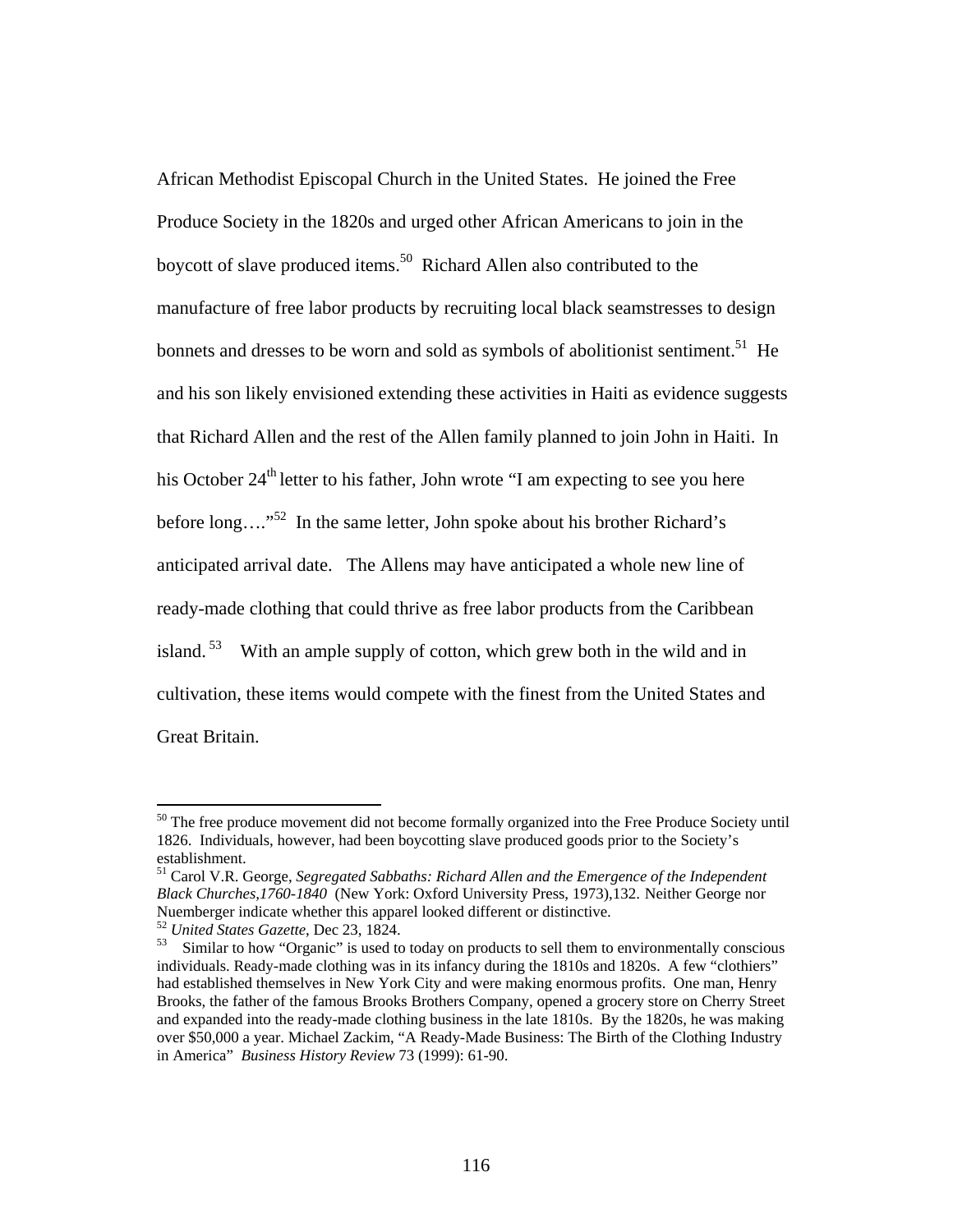During colonial times, French planters in St. Domingue had produced more than 11 million pounds of cotton a year, which was a considerable amount given that planters concentrated their labor and land on sugar and coffee.<sup>54</sup> Haitian cotton, also called "French or small-seed cotton," was a very productive type of long-staple cotton that yielded 3 to 400 pounds per acre and grew rapidly with two crops in a year. The island's reputation as the French colony of St. Domingue—the most profitable and productive colony in the world in the late eighteenth century continued to influence such exaggerated projections of the island's economic and agricultural potential. For those who doubted Haiti's competitive capacity, they only had to look at the island's productivity during colonial days as evidence. If the same focus of energy, manpower, and capital that once caused the sugar boom could be harnessed for the growing of cotton, then Haiti could compete against the American cotton growers. Or so, supporters of the free produce movement believed.<sup>55</sup>

 Scant evidence of Boyer's support for the free produce movement survives. Public discussions of the idea received coverage in the Haitian publication *Le Propagateur.* Although brief, one article argued that the only way the system of slavery would "quickly disappear," was for "buyers of cotton and sugar" to

<sup>&</sup>lt;sup>54</sup> Granville's account of Haiti published with *Information*, (Philadelphia, 1825), 11.<br><sup>55</sup> The idea of cultivating cotton in Haiti to compete with American cotton producers did not end with the 1820s effort. James Redpath in the 1860s renewed this idea and made plans to supply free labor cotton, sugar, and tobacco. See Willis B. Boyd, "James Redpath and American Negro Colonization in Haiti, 1860-1862" *The Americas* 12 (1955): 173.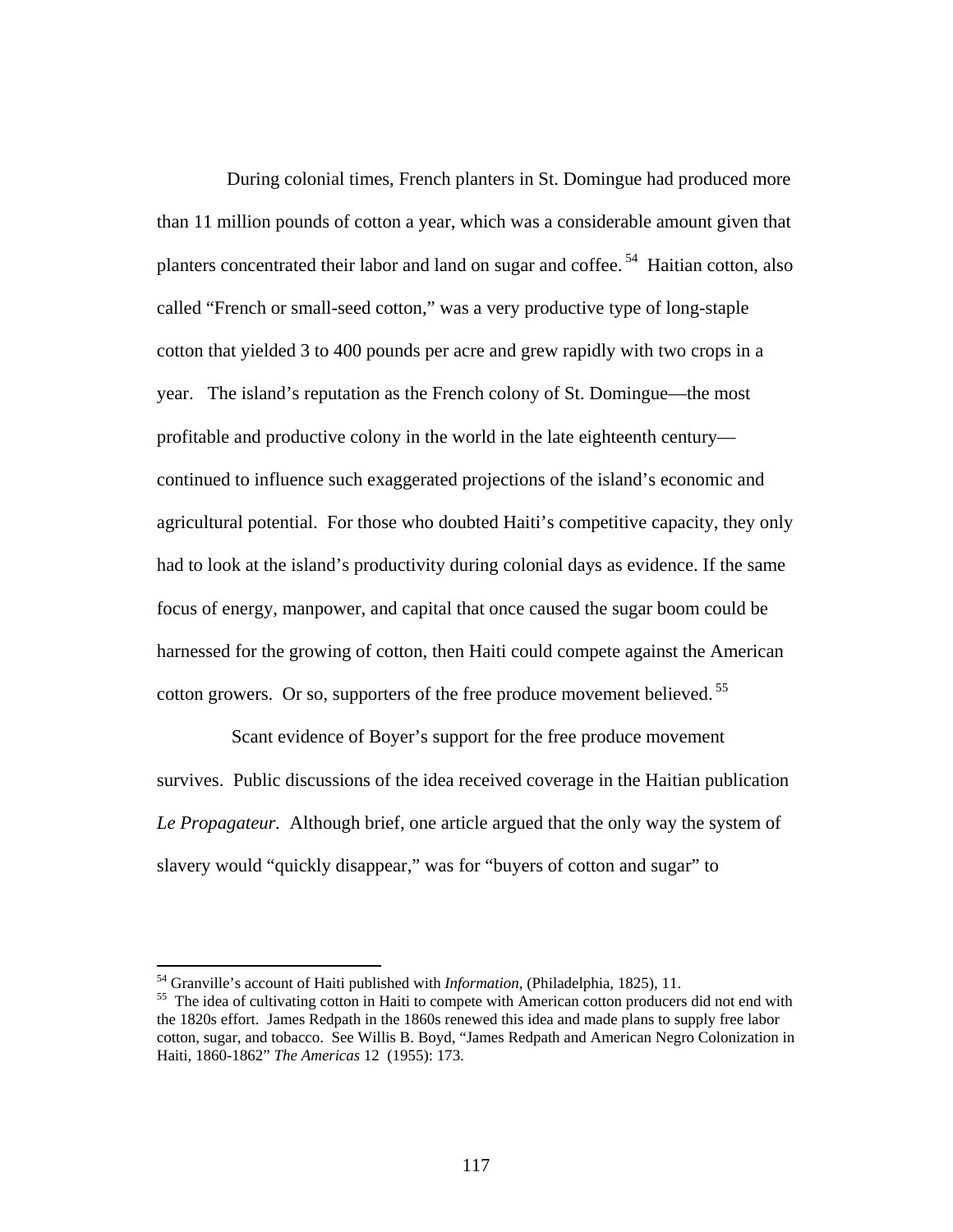"exclusively" seek out items created by free labor.<sup>56</sup> Boyer may have reduced patent duties to those who bought and sold goods for the free produce movement as he did in other instances for the distressed merchants burned out in 1822.

 In order to manufacture free labor products such as cotton cloth and cotton clothing, the movement needed skilled laborers. John Allen, because of his father's prominent position in the African American community, would have had the access and the organizational power to recruit skilled artisans. A number of seamstresses, spinsters, and milliners left his dioceses in Philadelphia and New York to settle in Haiti.

 Another American settler, a William Edmonds from New York City, also aspired to make his move to Haiti a contribution to the free produce movement. As a retailer of tobacco, a recession proof staple, Edmonds felt little disruption to his business caused by the Panic of 1819. Buying and selling tobacco, however, would have caused Edmonds to be directly involved with slavery and slave-produced products. Although not much is known about the tobacco business in New York City during the early decades of the nineteenth century, the tobacco sold there likely originated in the fields of Virginia or Maryland.<sup>57</sup> Edmonds expected to use his experience and knowledge of tobacco tastes in America to develop a Haitian trade

<sup>56</sup> *Le Propagateur*, Sept 14, 1826, 11 "Le principe est etabli clairement et distinctement que la marche d'esclaves doit etre abolio, ou bien la traite des esclaves ne sera JAMAIS detrait. Il est aussi vrai de dire que si les acheteurs de coton et de sucre bonnaienuet leurs speculations aux articles qui praviennet escusivement d'un travail libre, le systeme de lesclave serai bientot rejete."

 $57$  Although wheat production had grown significantly during this period in Virginia and Maryland, tobacco continued to be grown.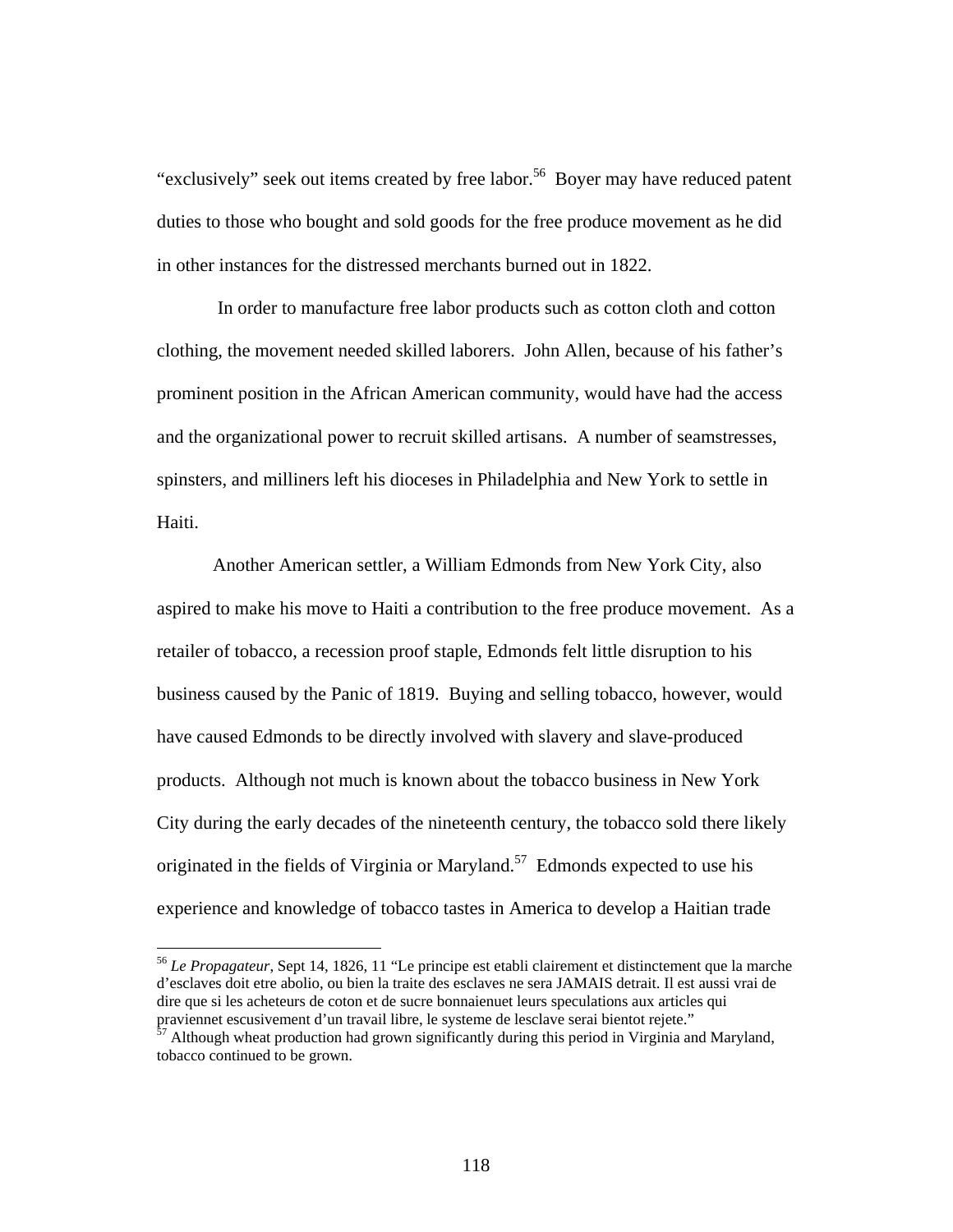with the United States. While doing so, he would contribute to the destruction of slavery by supplying tobacco products that directly competed with slave grown tobacco.58

 Charles Butler also sought to assist the free produce movement while turning a profit. A farmer from Pennsylvania, Butler represents migrants who sought something that would be long denied African Americans at home: land. Fear among farmers that another Panic would strike, wiping away their livelihood, was rife.

 Many historians assume almost all northern free blacks migrated to the cities after manumission looking for work and fellowship. While many certainly did so, some remained in rural settings and continued to work as laborers or leased land for farming.59 Butler, an experienced farmer who had likely grown potatoes, corn, and wheat on farms in the Brandywine country, probably did not own the land he worked, because farm land was expensive in the vicinities of Philadelphia and Baltimore. Around Baltimore, for example, cultivated land without a barn or house could sell for \$140 an acre, while land with an attached house and barn sold for \$200

<sup>&</sup>lt;sup>58</sup> John Sommersett from Philadelphia was a cigar maker by trade and he too migrated to Haiti in 1824. On Sommersett's work in the United States see Nash, *Forging Freedom*, 239. In 1824, 718,679 lbs of tobacco leaf was exported. 393,800 cigars were exported in 1823. (*British and Foreign State Papers*, Vol 2, 683).

<sup>&</sup>lt;sup>59</sup> Although there are no works that focus on northern free black rural life, two works that discuss free black rural life in the upper South: Reginald Dennin Butler, "Evolution of a Rural Free Black Community: Grochland County, Virginia, 1728-1832" (Ph.D. diss., Johns Hopkins, 1989) and Michael L. Nicholls, "Passing Through This Troublesome World: Free Blacks in the Early Southside" *Virginia Magazine of History and Biography* 92 (1984): 50-70.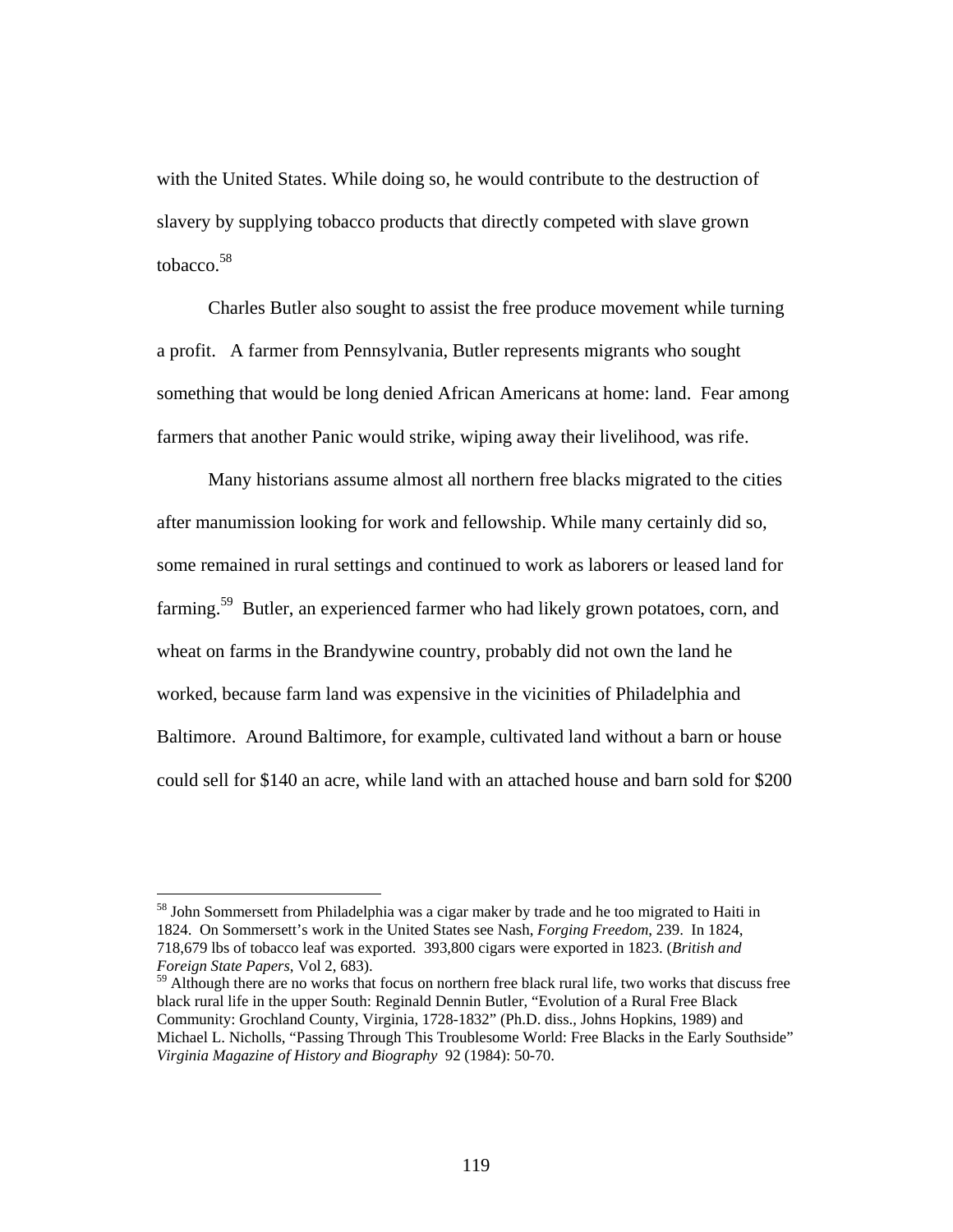an acre. 60 In Philadelphia, land was less expensive but still quite dear: on average, a cultivated acre sold for  $$50<sup>61</sup>$  As a result, it is doubtful that many African Americans owned farms.

 On offer in Haiti was not just any land. This land, unlike in the freeholdings on offer in the western U.S., was cleared. Cleared land eliminated the timeconsuming and back-breaking weed-whacking and tree-cutting required with virgin land. It could be cultivated immediately, making the land immediately productive and revenue generating. When Butler learned that he and his family would be eligible to 36 acres of land, Haiti must have seemed a land of milk and honey.<sup>62</sup>

 Reports circulated that the fertility of the Haitian soil and the fast growing cycle on the island allowed two, three, or four crops a year to be harvested. An observer concluded that "Three acres here [in Haiti]" would be as "valuable as 15 or 20 are in America, north of the Potomac."63 The Butlers' plot of land, if such estimates proved accurate, would produce as much as 144 acres in America, a sizeable property.<sup>64</sup> An American settler living in Haiti claimed he would refuse an

<sup>60</sup> Adam Hodgson, *Remarks During a Journey Through North America in the Years 1819, 1820, and 1821, in a Series of Letters* (1823, Reprint, Greenwood Press, 1970), 45-46.<br><sup>61</sup> Hodgson, 46.

 $62$  Boyer gave farmers who gathered themselves into groups of 12, 3 acres each. Because Butler, his wife and ten children made up a group of 12, they received the full allotment. Appendix I, 1825.<br><sup>63</sup> *United States Gazette*, March 1, 1825.<br><sup>64</sup> This meant the land if sold in Philadelphia was worth \$7200.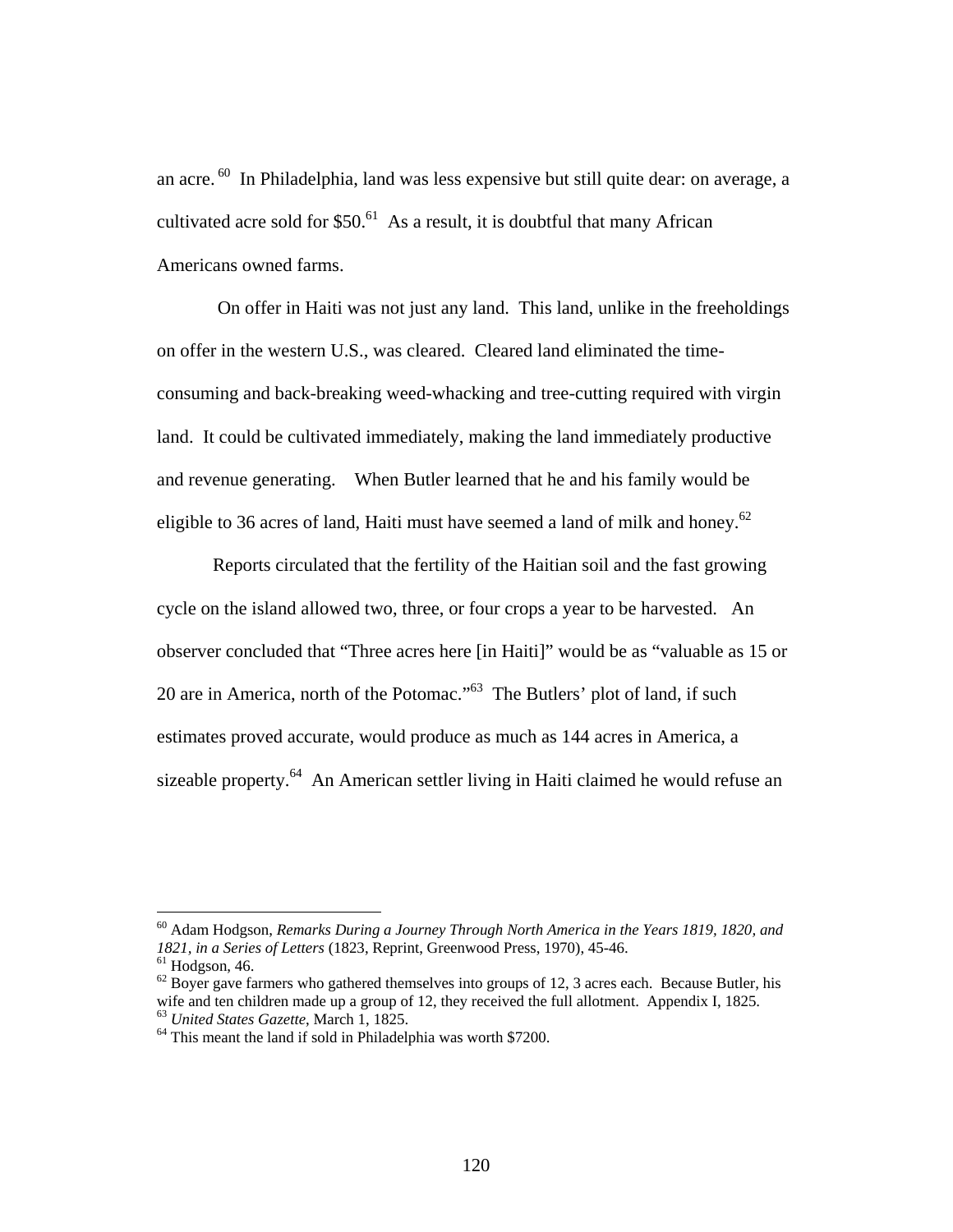offer of \$3,000 for his Haitian land.  $^{65}$  As one newspaper put it, "[a]ll agree in representing the soil of that island as the most fertile in the world." 66

 One writer trumpeted that a man could attend to three acres of coffee trees easily, leaving plenty of free time for other crops. Not only was coffee touted as easy to grow, but in some areas, little cultivation was necessary since trees were, "breaking down with coffee."67 And, according to some reports, coffee rotted on the trees because it was so plentiful.<sup>68</sup> Cocoa, another cash crop, was also very simple to grow, "requiring very little labour [or] attendance" according to these reports. <sup>69</sup> Fruit trees were also easily cultivated since these trees yielded "spontaneously."<sup>70</sup> Even more mundane products grew at an accelerated and explosive rate. One acre of potatoes yielded 500 bushels of potatoes, four times as much as an acre of potatoes in the United States would produce.<sup>71</sup> An acre of corn could yield three different corn harvests in one year while wheat and rice were considered "equally productive."  $72$  To what extent African Americans believed these descriptions of Haiti as an Edenic paradise remained to be seen. They were reported as fact and meant to attract large numbers of potential farmers and cultivators. For those unfamiliar with cultivation and its potential challenges, these would have been doubly attractive.

<sup>&</sup>lt;sup>65</sup> United States Gazette, December 25, 1824.<br>
<sup>66</sup> Vermont Gazette, March 22, 1825.<br>
<sup>67</sup> Genius of Universal Emancipation, Jan 1825.<br>
<sup>68</sup> Poulson's American Daily Advertiser Jan 15, 1825.<br>
<sup>69</sup> New York American, Feb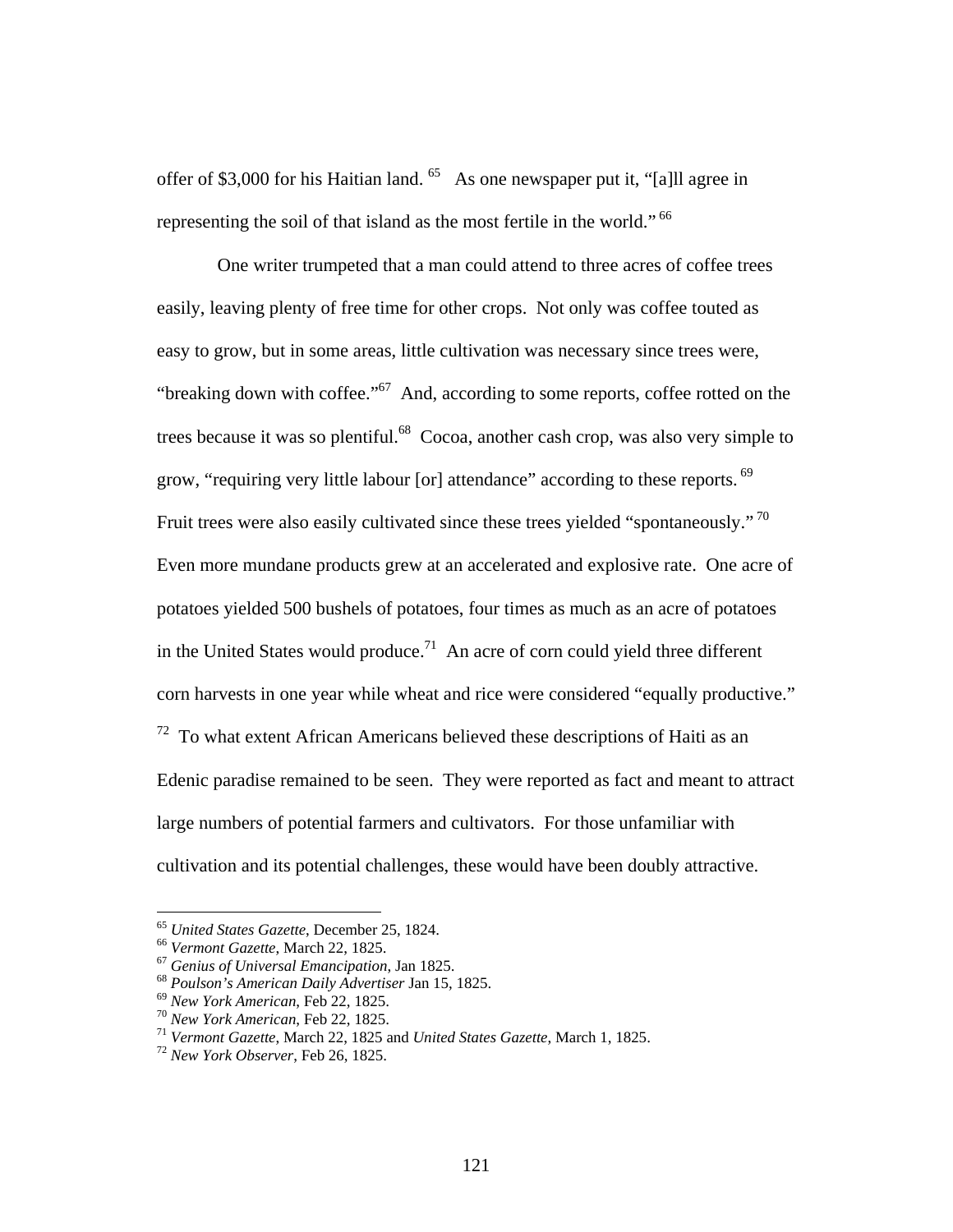Even with such productiveness, if the commodities did not have a market then the land might turn out to be worthless.

 In Haiti, that abundance usually came with riches. Cultivating cash crops in Haiti produced sizeable returns, another feature influencing Butler's decision. If, for example, coffee sold for \$10 per 100 pounds then the expected profits cleared would be as much as \$1500, almost ten times what the average Philadelphia African American held in property.<sup>73</sup> Tobacco also produced profits, \$600 worth on three acres.<sup>74</sup> Even corn and potatoes yielded substantial profits: 50 cents a bushel for corn and 20 cents a bushel for potatoes.<sup>75</sup>

 As an experienced farmer, Butler knew that even with fertile land and a reliable market, every individual crop brought its own challenges and every climate and soil their own peculiarities. Although probably familiar with growing corn and potatoes, his unfamiliarity with coffee must have given Butler pause: Could he and his family be successful in Haiti cultivating this crop? Some of Butler's qualms may have been alleviated when he learned that Boyer instituted an education program for neophyte cultivators of coffee, dispatching an advisor to demonstrate

<sup>73 \$1500,</sup> *New York Observer*, Feb 6, 1825; In Philadelphia, families living in the neighborhoods of Southwark, Moyamensing, and Cedar Ward, where two-thirds of the city's African American community lived, held property worth an average of \$165. (Nash, *Forging Freedom*, 248). In Baltimore, the average black property holder in 1815 owned property worth \$150. (Phillips, *Freedom's Port,* 98). Although estimates are not available for New York City's black population, in 1825 only 68 out of 10,000 of the city's black residents owned property worth more than \$250. George E. Walker, *The Afro-American in New York City, 1827-1860* (New York: Garland Pub., 1993), 116.

<sup>74</sup> *Vermont Gazette*, March 22, 1825. 75 *United States Gazette*, March 1, 1825.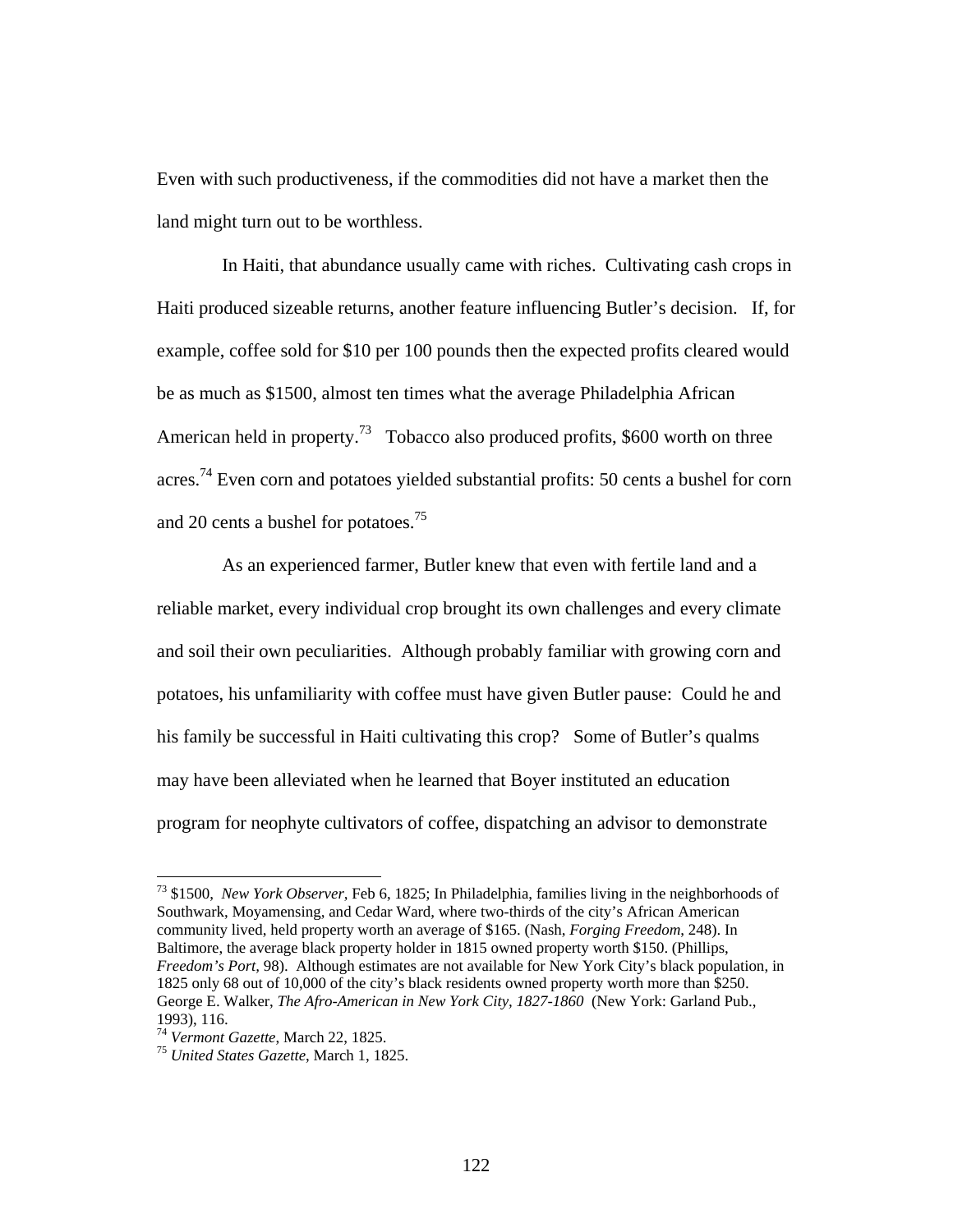techniques and tricks.<sup>76</sup> Having an advisor who could provide hands-on experience looking out for his interests may have eliminated any of Butler's remaining reservations. As an experienced farmer, Butler was exactly the sort of settler Boyer most wanted to target.

 Commentators on emigration have remarked upon the fact that so many urban dwellers sought to work in Haiti as cultivators. For those toiling away in America, such as Edward Anderson, a 24 year old "laborer" and Ann Holland, a 22 year old "adventurer," accounts of the riches to be made in Haiti must have been a powerful incentive indeed.77 And Boyer made it very easy for these men and women without any prior experience when he offered sharecropping. Cropping was effectively on-the- job training because it gave inexperienced African Americans knowledge of cultivation techniques without the enormous risks or responsibilities involved in farm ownership. The American croppers worked for a year or two on a large plantation in exchange for one-fourth of the harvest. In addition, after one year of sharecropping, a cropper became eligible for three acres of land. Settlers without money could begin immediately as sharecroppers since food, lodging, and tools, including horses, mules, plows, and hoes were provided by the landowner to the workers. Because so little initial investment was required of the laborers, Boyer asked the settlers to repay the government their passage money at the end of six

<sup>76</sup> *United States Gazette*, March 1, 1825. 77 Appendix I, 1825; Appendix III, 1827.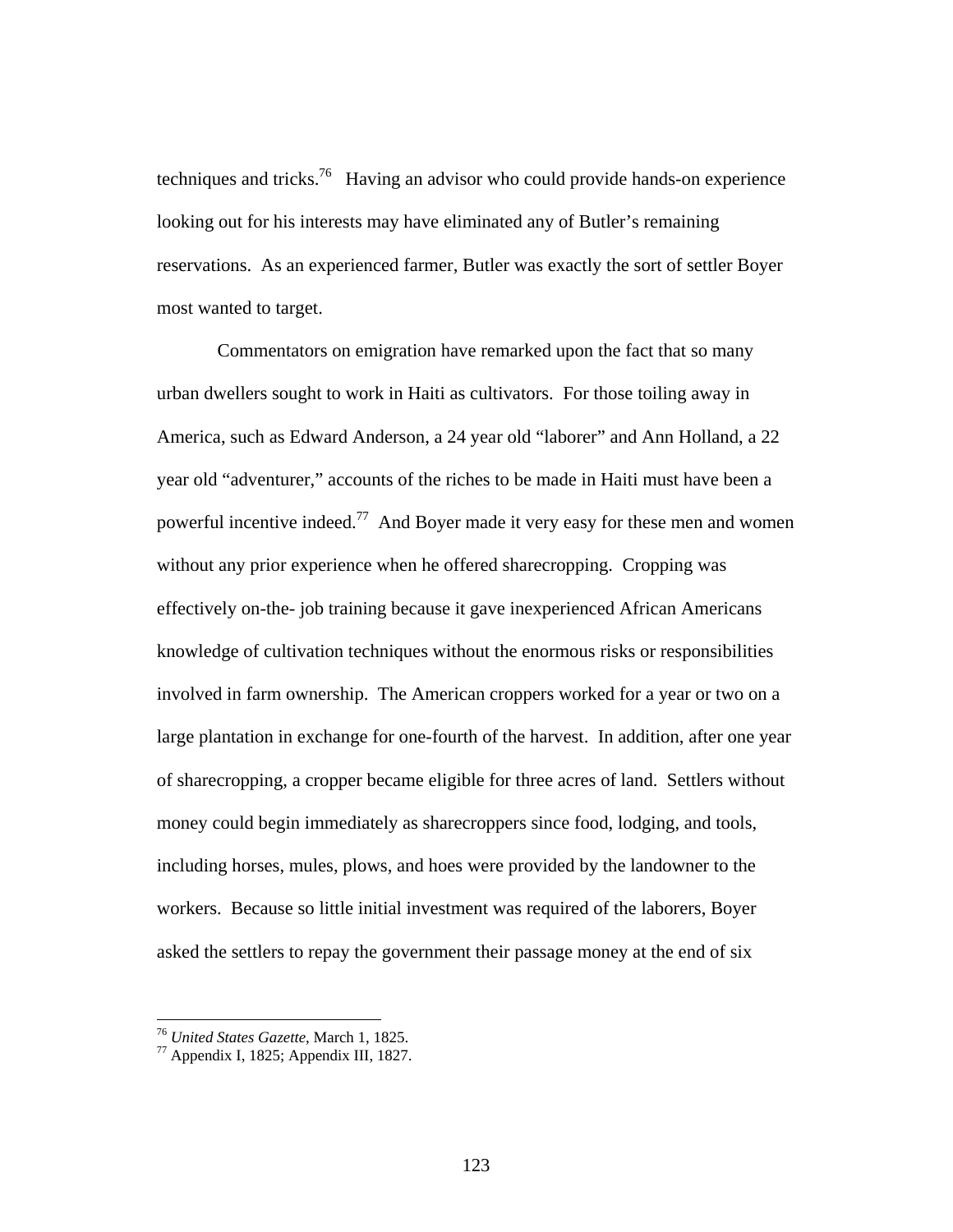months. The passage fare promised to be easily repaid since profits on crops were understood to be high.

 Philadelphian Benjamin F. Hughes, like many of his fellow travelers, envisioned Haiti providing economic opportunities. The economic incentive, in this case, outweighed concerns about religious tolerance. Hearing of the vast fortunes made from trade and the assistance Boyer was prepared to give American settlers instilled in Hughes a desire to travel to Haiti. Boyer gave exemptions to Americans who pursued mercantile activities for one year. For a wholesaler, this amounted to 150 gourdes (Haitian dollars) and for a merchant, 300 gourdes.<sup>78</sup> A Presbyterian minister in Philadelphia, Hughes felt pinched from the shortage of funds and had resigned his appointment in the First African Church in Philadelphia, when "the support" he received was insufficient "to sustain him." He made clear his intention to "engage in mercantile pursuits" elsewhere.<sup>79</sup> In the meantime, Hughes took an appointment offered by the New York Missionary Society in the summer of 1824 to

<sup>78</sup> These were the fees in 1825. Linstant, Baron S. *Récueil général des Lois et Actes du Gouvernement d'Haiti, depuis la proclamation de son indépendence jusqu' à nos jours* 5 vols. (Paris: Auguste Durand, 1851-1860) Vol 4, 174; 180. The only Haitian workers exempt from the patent tax included farmers, public or military employees, and hired day laborers or domestic workers. Every other worker in Haiti was required to pay a patent tax from carters to fishermen. Foreigners, usually merchants, were also required to pay the patent tax but they were charged a premium, sometimes thousands of dollars for the privilege of working in Haiti. (Linstant, *Recueil,* Vol 4, 170-183 for the full list).

 $79$  Throughout this period, community professionals, ministers, teachers, publishers, often worked second jobs to support themselves. Quoted in Arthur Truman Boyer, *Brief Historic Sketch of the First African Presbyterian Church of Philadelphia, Pa.* (Philadelphia: [s.n.], 1944), 84. Boyer claims that Hughes left the city and even the country and spent the rest of his life in Africa.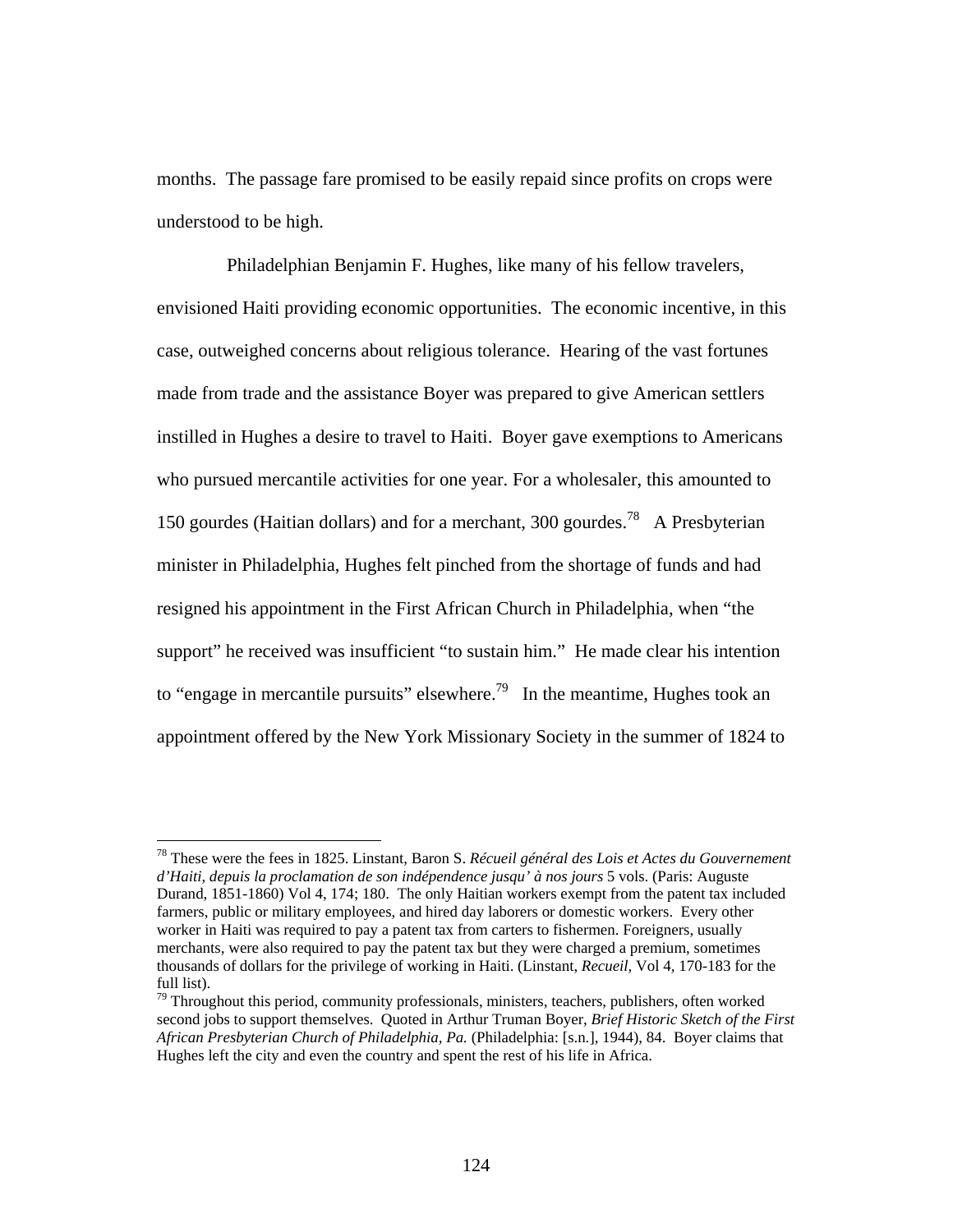go to Haiti. 80 Judging by his reports, he never pursued missionary activities during his stay, as Boyer had clearly prohibited Protestant evangelical activities.<sup>81</sup> Hughes probably thought he could do both: cater to the spiritual needs of the American settlers and pursue his own merchant activities. <sup>82</sup> These Presbyterian settlers, he must have calculated, would obtain enough wealth in Haiti to sustain a minister. If not, he could always maintain himself with commercial activities of his own.

 Not all went for profit, however. Another Philadelphian, Dr. Belfast Burton may have seen the article in the *National Gazette* that complained of the shortage of doctors in the Haitian countryside. The advertisement stated, "The number of physicians in Hayti is below what is called for by the amount of our population, those whom we have are, for most part, residents in our cities."83 Perhaps because of the paucity of doctors, Burton moved to Samana, in the newly incorporated Spanish region. The town was also the destination of fellow Philadelphians moving to work in the ship yards, settling in a new place with a different climate and needing the services of a doctor.  $84$  Another consideration for Burton would have been language

 $81$  Boyer allowed for private religious worship just not missionary work. Public disturbances had broken out between Protestant missionaries and Catholics in Port au Prince in the early days of Boyer's presidency and he did not want these repeated. Leslie Griffiths, *A History of Methodism in Haiti* (Port au Prince: Imprimerie Méthodiste, 1991), 27-28.<br><sup>82</sup> A group of New York Presbyterians ventured to Haiti in the summer of 1824. *Western Luminary*,

<sup>80</sup> *New York Observer*, Dec 18, 1824. The Society was \$6,000 in debt and probably could not even pay his passage there.

Dec 8, 1824.

<sup>83</sup> *National Gazette*, Sept 13, 1823; *Propagatuer*, Aug 1, 1823. 84 *New York American*, Feb 22, 1825.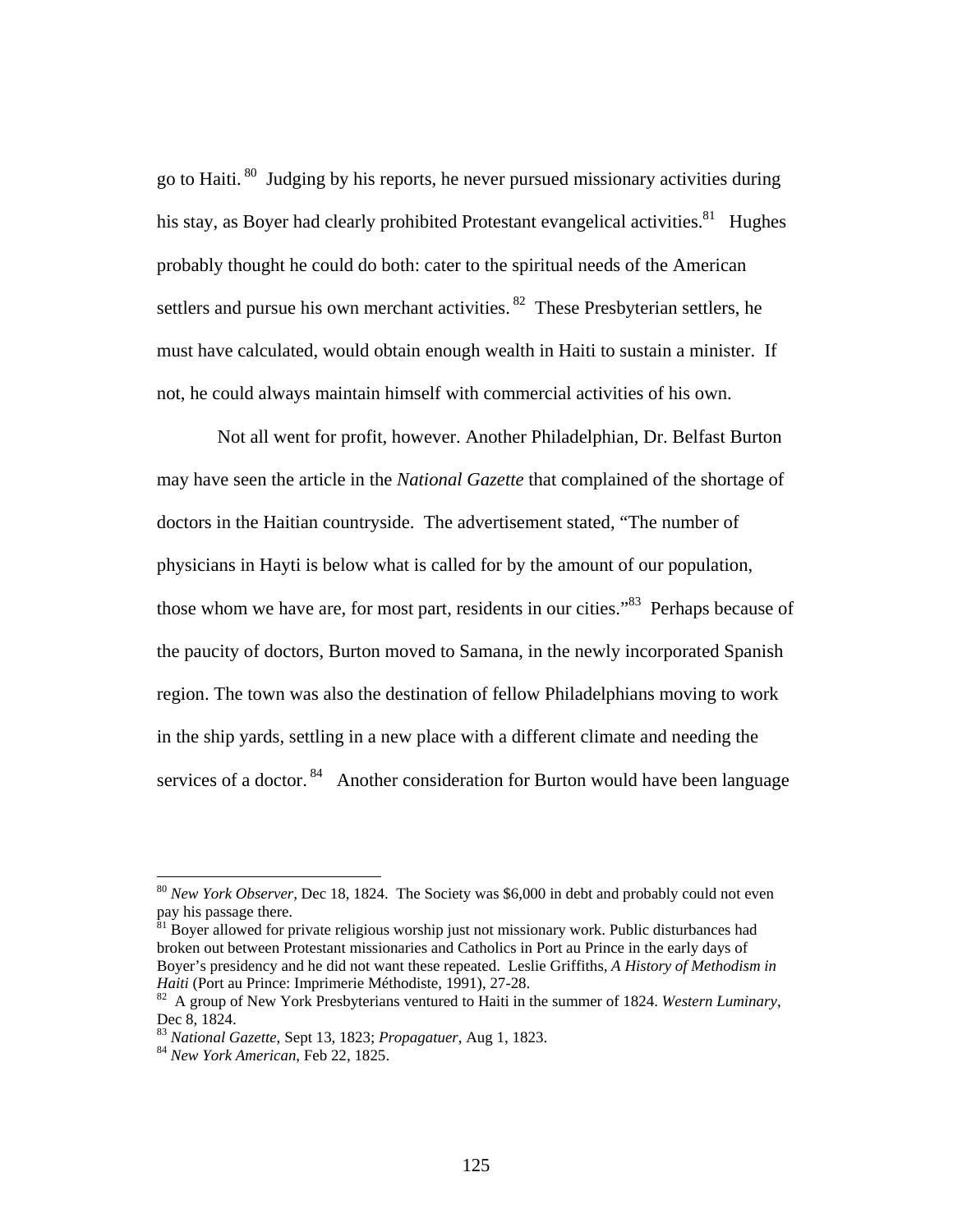skills, since being a doctor required some proficiency. Did Burton know Spanish? Perhaps he did, but he left no trace of it.

 African Americans saw in Haiti a place where they could fulfill economic and social dreams of advancement. But it was also a place where equality for those with a black skin existed, and for some, a place to avenge injustices through standing in arms with a black army. As the summer of 1824 drew to a close, the African American community recognized a historic opportunity in Haiti, an opportunity to contribute to an independent black nation through their labor and skills; an opportunity to support the defense of that nation against its former colonial power; an opportunity to provide an economic alternative to slavery; and in so doing, an opportunity to give themselves and their children a better life. President Jean-Pierre Boyer's second great attempt at strengthening ties with the U.S. was in full swing.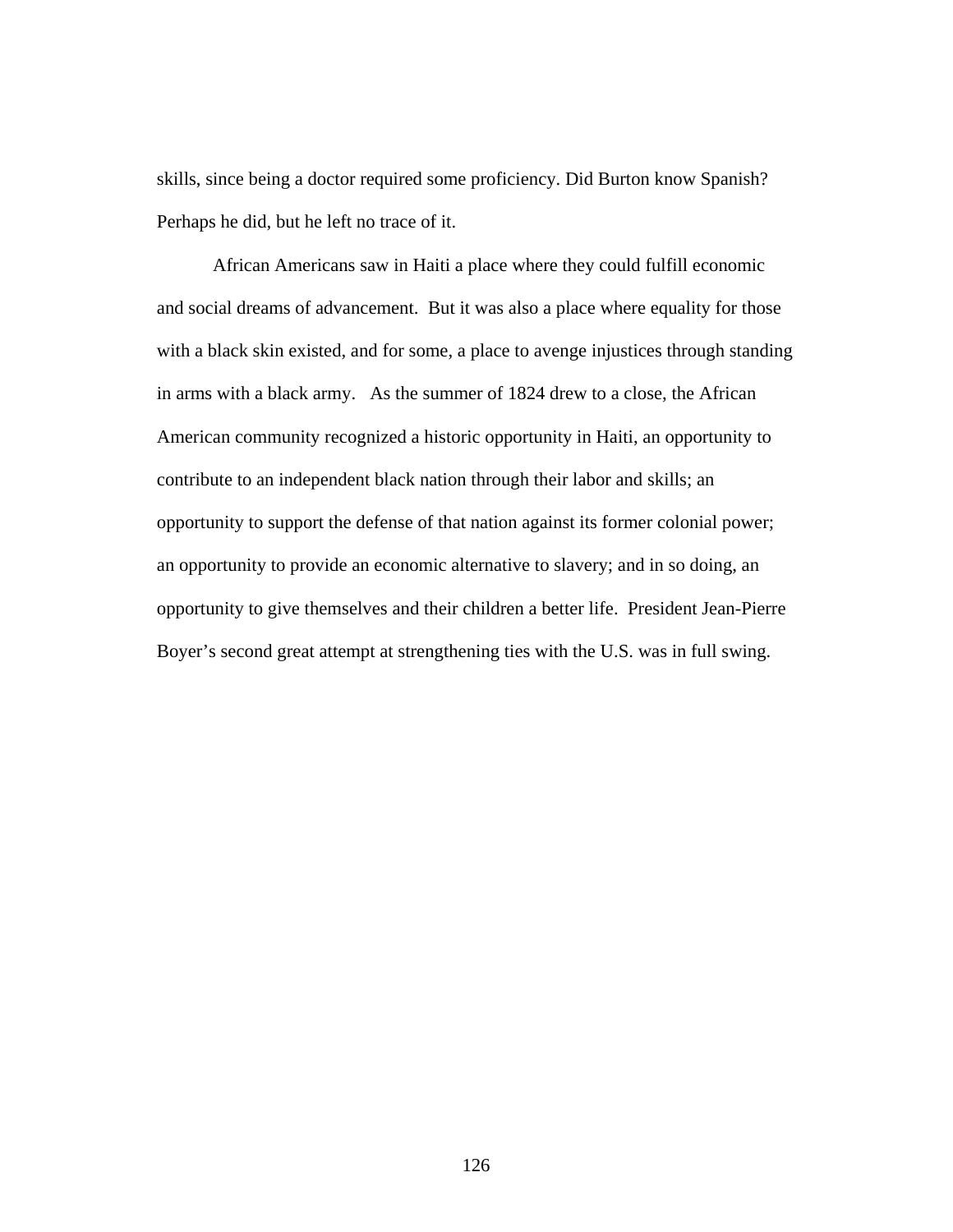## Chapter 6:

## Haitian Realities and the Emigrants' Return

 On arrival in Haiti, many emigrants such as Daniel Copelain, Aaron Blandon, and Abel Reed wrote glowing letters about Haiti to friends and family back in the United States. Daniel Copelain wrote how he had purchased one hundred and forty-seven acres of land in Samana and expected within three months to gather "about two thousand weight of coffee." "I am very well satisfied with the country," he wrote.<sup>1</sup> Samana, a small port town in the former astern Santo Domingo, received 460 American settlers by April of 1825, many of whom expected to work in the new shipyards while others would grow coffee. Aaron Blandon, a Philadelphia settler, lived near Cape Haiti, where more than 800 other Americans had settled. He wrote how "thankful" he was "that a kind Providence" had "opened this door."<sup>2</sup> Abel Reed, who landed in Port au Prince, was one of 4,000 American settlers who made the capital their home. Reed wrote of meeting President Boyer and the warm reception he and his

<sup>1</sup> *Genius of Universal Emancipation*, Aug 1825. 2 *New York Observer*, July 16, 1825.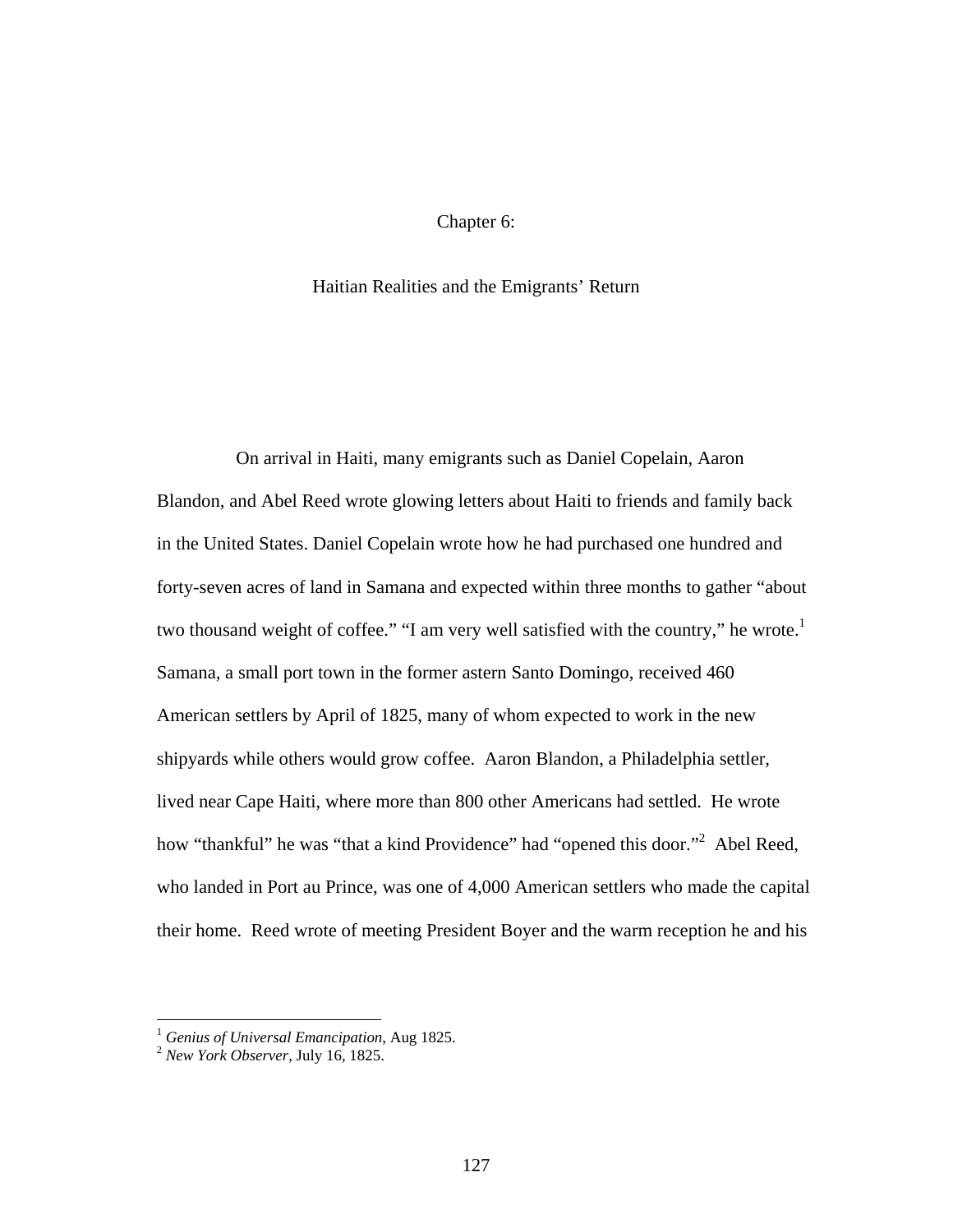fellow American had received, noting how Boyer had taken each of their hands as a father would "the hands of his children" after a long absence.<sup>3</sup>

 Boyer watched the progress of American settlement closely, and had every reason to greet the settlers so warmly. The success of his grand stratagem hung in the balance—would opening up Haiti as an emigrant destination bring the U.S. to the diplomatic bargaining table? By 1824, Boyer's relationship with France had hit a diplomatic impasse when that country demanded Haiti become a tributary state in exchange for a formal peace treaty. After twenty years of self rule, these were unacceptable—and disrespectful—terms. Boyer cut off further diplomatic talks. Rumors persisted that French officials contemplated using military intervention to force Haiti to some agreement or even designed to retake the colony. $4$  For these reasons, Boyer watched the American settlement process to see if it would produce the expected diplomatic thaw in Washington.

\*\*\*

 When Boyer proposed the emigration project, he had hoped to disperse large numbers of emigrants evenly throughout the island.<sup>5</sup> Instead of 1,000 emigrants

<sup>3</sup> *United States Gazette*, Sept 23, 1824. 4 *United States Gazette*, Feb 16, 1824; June 10, 1824; *Niles' Weekly Register*, May 22, 1824; *New York Daily Advertiser*, May 31, 1824; *National Gazette*, June 3, 1824. 5

Dewey, *Correspondence*, 27. Cape Haiti, Port au Prince, and Santo Domingo, and Port au Platt, were each to receive about a 1,000 emigrants. Jeremie, Jacmel, Aux Cayes and Samana were to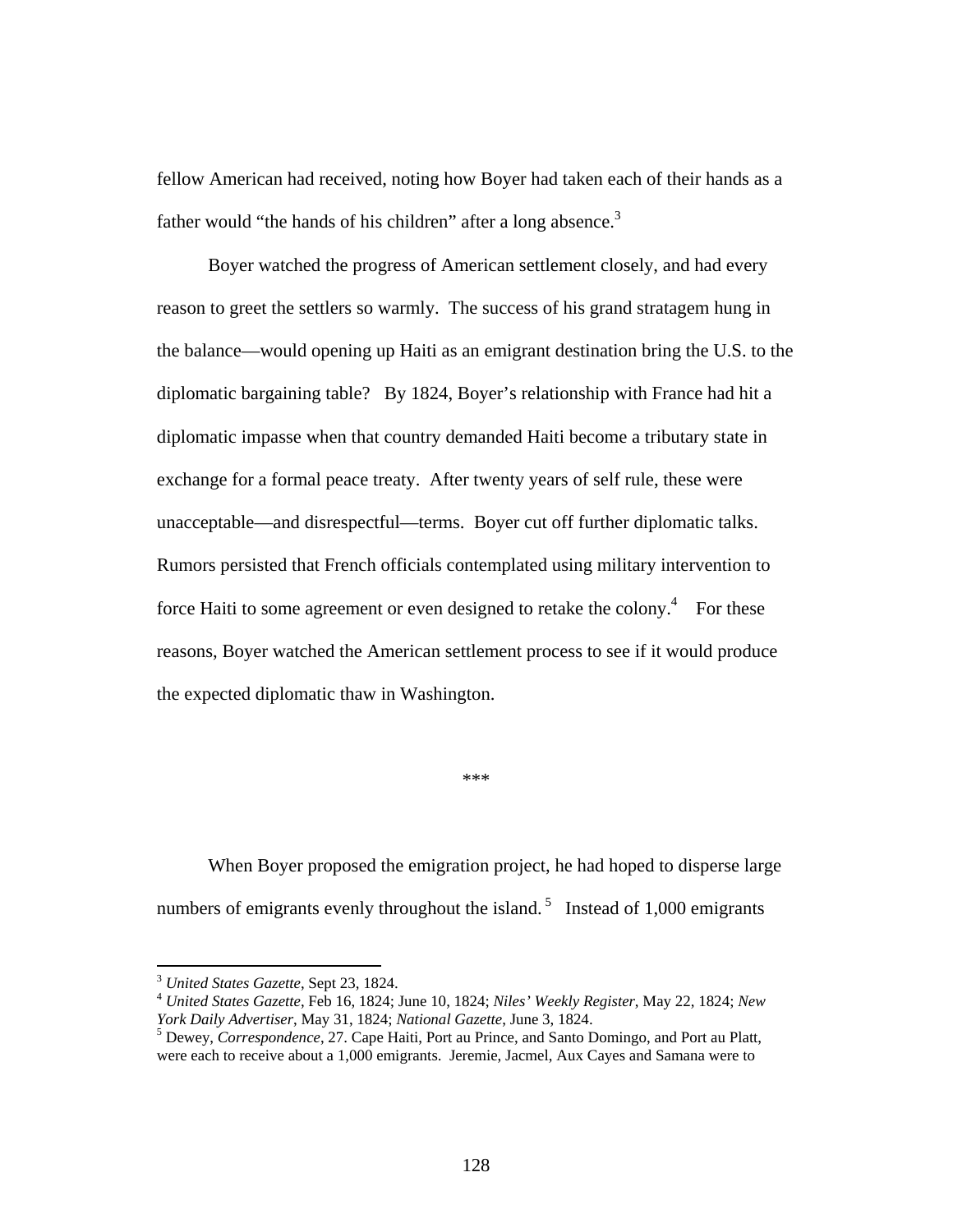landing in Port au Prince, more than four thousand did. $<sup>6</sup>$  The unanticipated influx of</sup> people created a scarcity of nearby and available government lands for the American settlers. Boyer had envisioned most Americans would take up his offer to farm government lands, under which each person was entitled to 3 acres. He had made this the most attractive of his offers, since these farmers—unlike emigrants seeking other situations—would not have to repay the cost of their passage.<sup>7</sup> But emigrants who arrived in Port au Prince refused to take government that were 30 to 40 miles away from the city, too far for many Americans who had envisioned a smoother transition from urban to rural living. As the Americans poured in to Port au Prince, government lands within proximity of the city were quickly exhausted, and rather live in isolation, many Americans chose to become sharecroppers.

 Sharecropping became the most common labor system in post independence Haiti. It had become the default method because landowners had little cash to pay wages but still needed a work force. All cropping agreements consisted of a share of the crop (usually both sugar and coffee) to be divided between the landowner and the laborers. Planters hoped to exert control over the workers and keep them motivated by sharing a part of the crop at the end of the season. In addition to the crop,

receive between 200 and 500 emigrants. Boyer relied on American ship captains to transport the emigrants who may have ignored directives.

<sup>6</sup> N*e*w *York Observer*, July 9, 1824; *Connecticut Courant*, June 29, 1824; *New York Observer*, June 19, 1824.

 $<sup>7</sup>$  Americans who came to work as sharecroppers or as artisans or merchants were obliged to repay the</sup> cost of their passage within four months.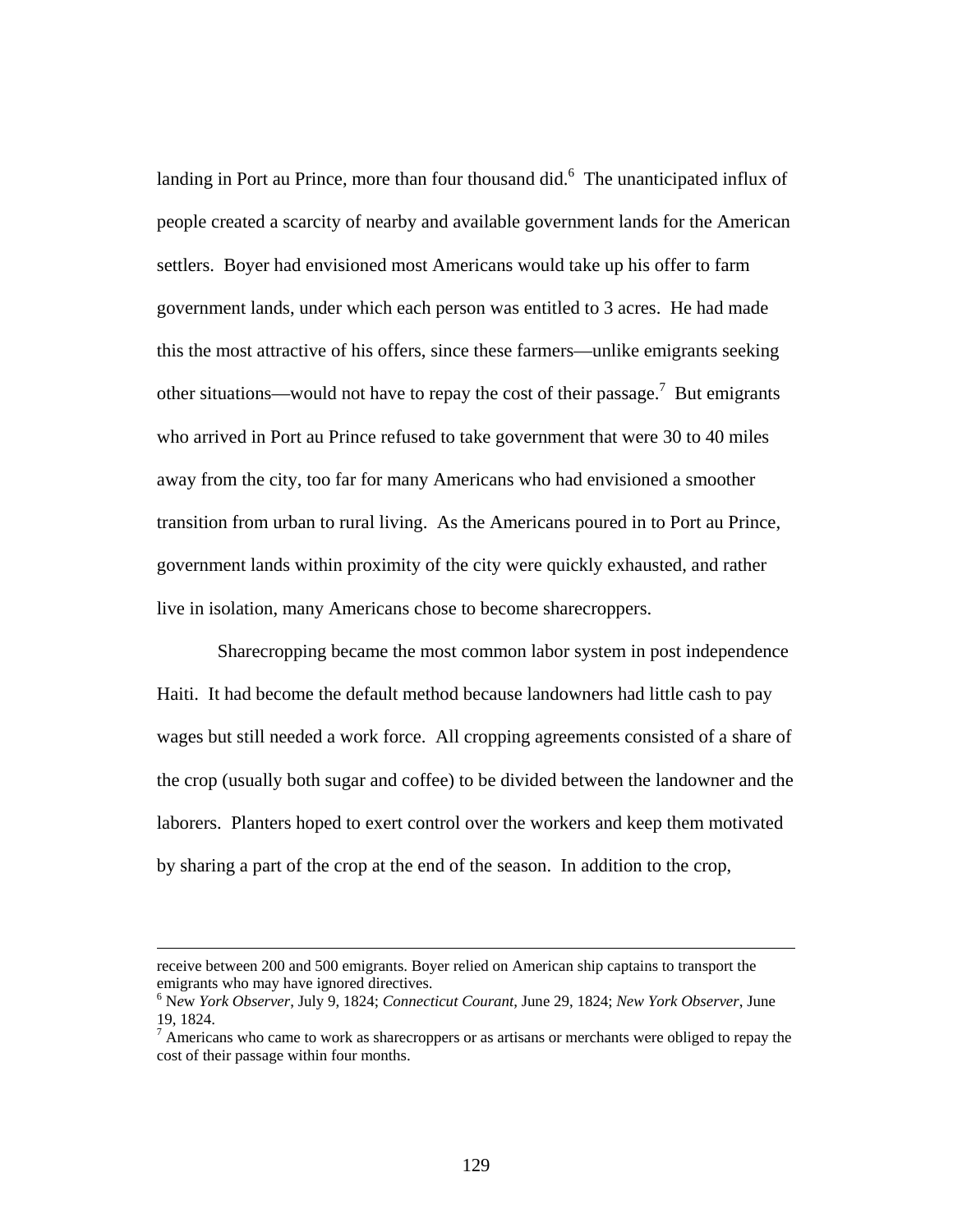landowners supplied lodging, tools, medical services, and sometimes food as part of the labor contract.

 To the Americans in Port au Prince, sharecropping had other advantages besides ease of access to the city. It gave emigrants with no experience an opportunity to learn farming without the risk or responsibility that working their own lands entailed. And for Americans who arrived without tools or the money to buy them, it gave these neophytes an entrée to the farmers' life. One group of settlers, for example, agreed to sharecrop for the promise of "horses, jacks, mules, carts and ploughs, and all farming utensils."<sup>8</sup> Indeed, shortage of money pressed many into accepting cropper work.

 For others, sharecropping may have been prompted by a more short-term problem—hunger. In addition to flour, rice, corn, bread, coffee, and salted fish, Boyer promised the emigrants beef and pork rations as part of their four-month supply of government provisions. In reality, however, many never received these provisions of meat. Regardless of wealth, meat—whether salted pork, sausage, or pickled beef—was a staple of most Americans' diets and was served at most meals in the United States. Emigrants deprived of the staple likely hungered for such victuals. James Lee, who lived in the Cape Haiti region, reported how he and his fellow Americans "neither tasted nor saw a piece of meat."<sup>9</sup> Another emigrant

<sup>8</sup> *United States Gazette*, Jan 19, 1825; *Genius of Universal Emancipation*, January 1825. 9 *Baltimore Patriot*, March 10, 1826.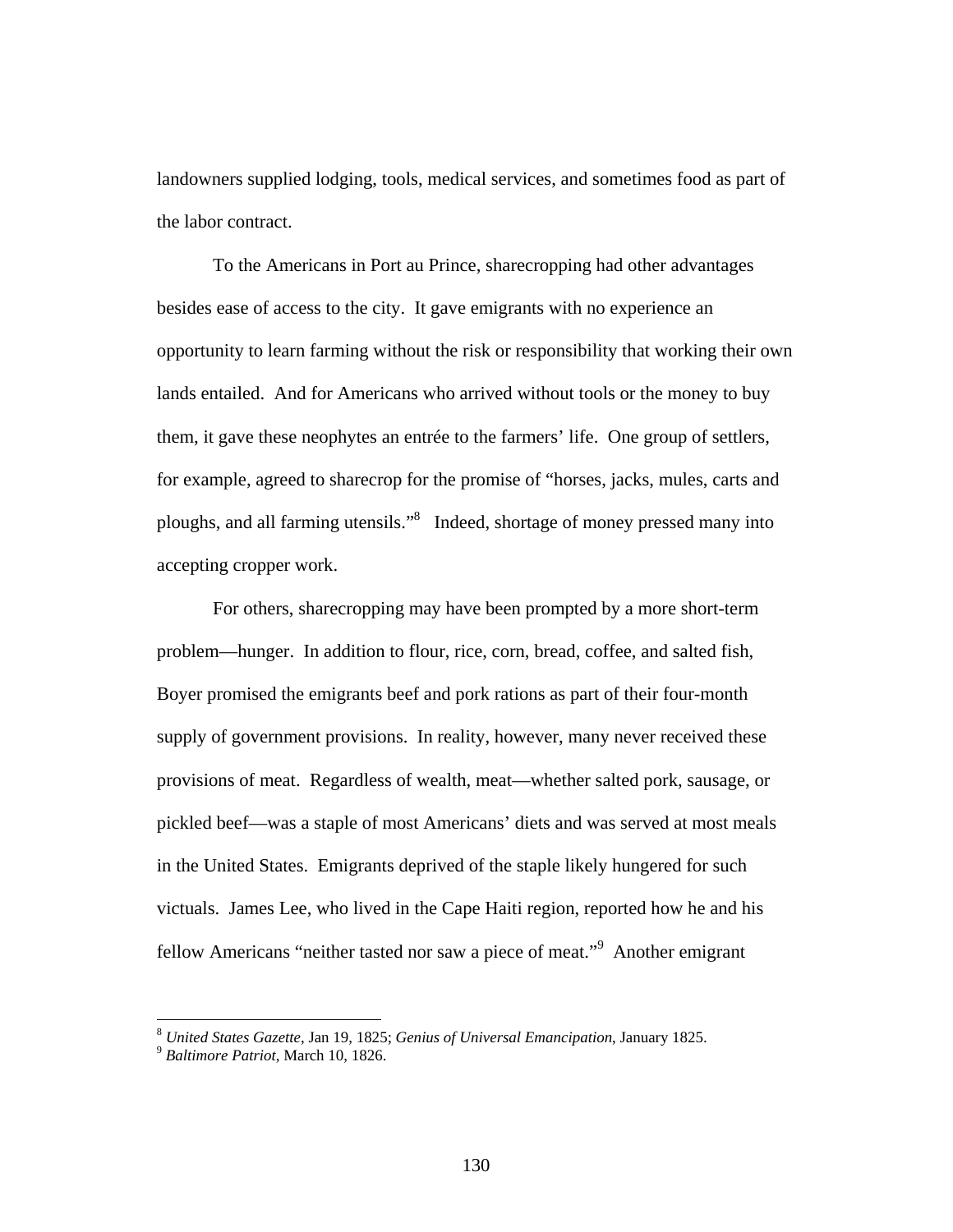reported that emigrants had complained bitterly about the scarcity of meat in Haiti.<sup>10</sup> One group of settlers, after being promised hogs and chickens, plus a share of the sugar and coffee crop, agreed to work plantation lands located ten miles outside Port au Prince. $11$ 

 In their agreements, some Americans received the entire crop the first year and then shared the crop with the owner for the subsequent years. One American group seemed to have negotiated a good deal, for they received everything grown the first year, and for the subsequent years, half the cane and coffee.  $12$  Another group of emigrants worked for Madame Granville, the mother of Jonathas Granville, Boyer's representative in America, who agreed to the settlers taking the entire crop for the first two years while the third year she would take half the coffee and cane. This arrangement must have seemed an attractive deal as more than 40 emigrants took up her offer.<sup>13</sup> These lucrative agreements show that the emigrants were not going into sharecropping work purely out of desperation.

 Unfortunately for the emigrants, the situation around Port au Prince where the vast majority of the settlers lived became dire. This area was hit by an "unprecedented" drought in the winter of 1825. The drought, reportedly the worst seen in sixty years, caused streams and rivers to run dry all over the region.<sup>14</sup>

<sup>&</sup>lt;sup>10</sup> Genius of Universal Emancipation, March 1825.<br><sup>11</sup> United States Gazette, Jan 19, 1825.<br><sup>12</sup> United States Gazette, Jan 19, 1825; Genius of Universal Emancipation, Jan 1825.<br><sup>13</sup> Poulson's American Daily Advertiser,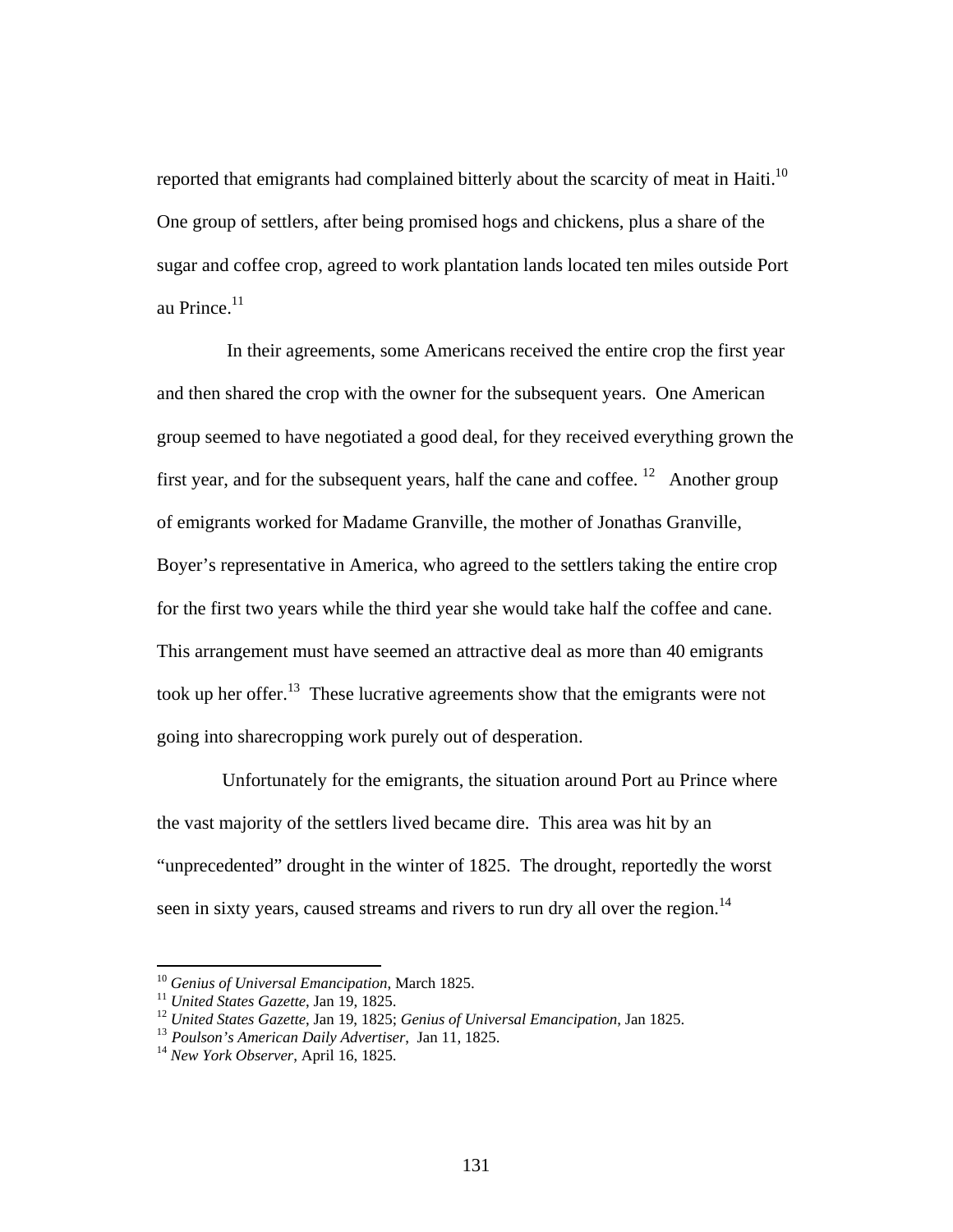Because of the drought, many emigrants were unable to grow and ready their own stockpiles for when the government supplies ended, and even those settlers who had negotiated food provisions as part of their contracts were affected. Many plantation owners reneged on the agreements, throwing the settlers off their lands when the provisions supplied by the government ran out. They calculated that the crops yields were too skimpy and food too short to warrant the expenditure on the workers.<sup>15</sup> This situation left many settlers without food, work, or homes by early spring.

 The drought also affected those who took up government lands. Although the documents do not reveal how many or which emigrants settled these lands, we can assume that some families such as the Butlers, the Paschals, and the Connors, all designated as "farmers," chose to farm their own lands.<sup>16</sup> They probably began growing food provisions such as corn, potatoes, bananas and other fruits in preparation for the time when their provisions of food would end. With such a severe drought, they, too, must have faced food shortages.

 Without food, shelter, or the means to support themselves, many emigrants drifted back to Port au Prince in search of employment and sustenance. Perhaps as a result of the drought, the cost of food in Haiti in 1825 was extraordinarily high. While a bushel of corn could be bought for about 10 cents in the United States, corn bushels in Haiti ranged between 50 cents and one dollar.<sup>17</sup> Many items such as

<sup>&</sup>lt;sup>15</sup> *New York Observer*, July 8, 1825.<br><sup>16</sup> In the National Archives Passenger Lists, this is their designated occupation. See Appendix I, 1825.<br><sup>17</sup> *New York Observer*, July 23, 1825.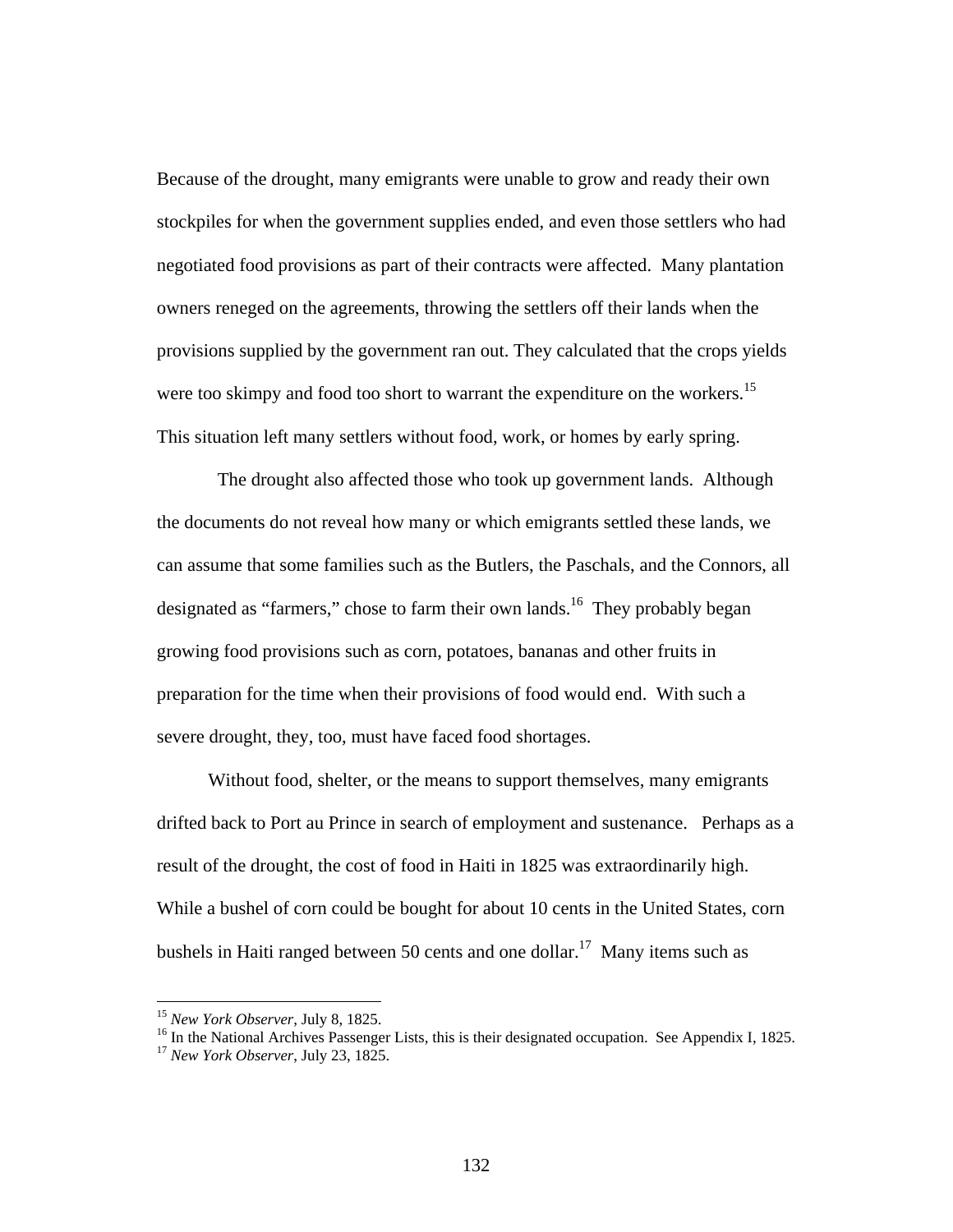wheat and corn meal—staples of most emigrants' diet—continued to be imported, so these too were expensive.

 For the American settlers in Port au Prince, the difficulties continued mounting. A smallpox epidemic swept through the city and region in the winter of 1825, eventually spreading to Cape Haiti.  $18$  Haitians blamed the epidemic on the American emigrants who, they said, had carried the disease from the U.S. A Philadelphia group that arrived in Port au Prince in December of 1824 reportedly had introduced the epidemic.<sup>19</sup> More than 40,000 people perished in the vicinity of Port au Prince, while in Cape Haiti more than  $10\%$  of the city's population died.<sup>20</sup>

 Although it is impossible to say whether the Philadelphia settlers commenced the epidemic (the ship had been quarantined), an American emigrant likely introduced the dreaded disease, since public health officials in both New York and Philadelphia had battled smallpox earlier that winter. In New York, 394 black New Yorkers reportedly become infected with smallpox, and 113 died from the disease.<sup>21</sup> In Philadelphia, 87 African Americans contracted smallpox, and of those, 66 died.<sup>22</sup> As the incubation period for the disease lasted up to 2 weeks, those who were infected and contagious often did not realize they were ill until fevers, chills,

<sup>18</sup> *National Gazette*, July 7, 1825; State Department Consular Despatches, Cape Haitien Series, Vol. 4, Cape Haytien, 20 Oct, 1825 Brice to Clay.

<sup>19</sup> *Baltimore Patriot*, Dec 18, 1824 taken from the *Philadelphia National Gazette.* 20 On Port au Prince estimates, *Rhode Island Republican*, April 27, 1826; For Cape Haiti, State Department Consular Despatches, Cape Haitien Vol 4, Cape Haytien, March 13, 1826 Brice to Clay.

<sup>21</sup> *Christian Journal and Literary Register*, March 1825. 22 *Philadelphia Journal of the Medical and Physical Sciences*, Jan 1, 1824.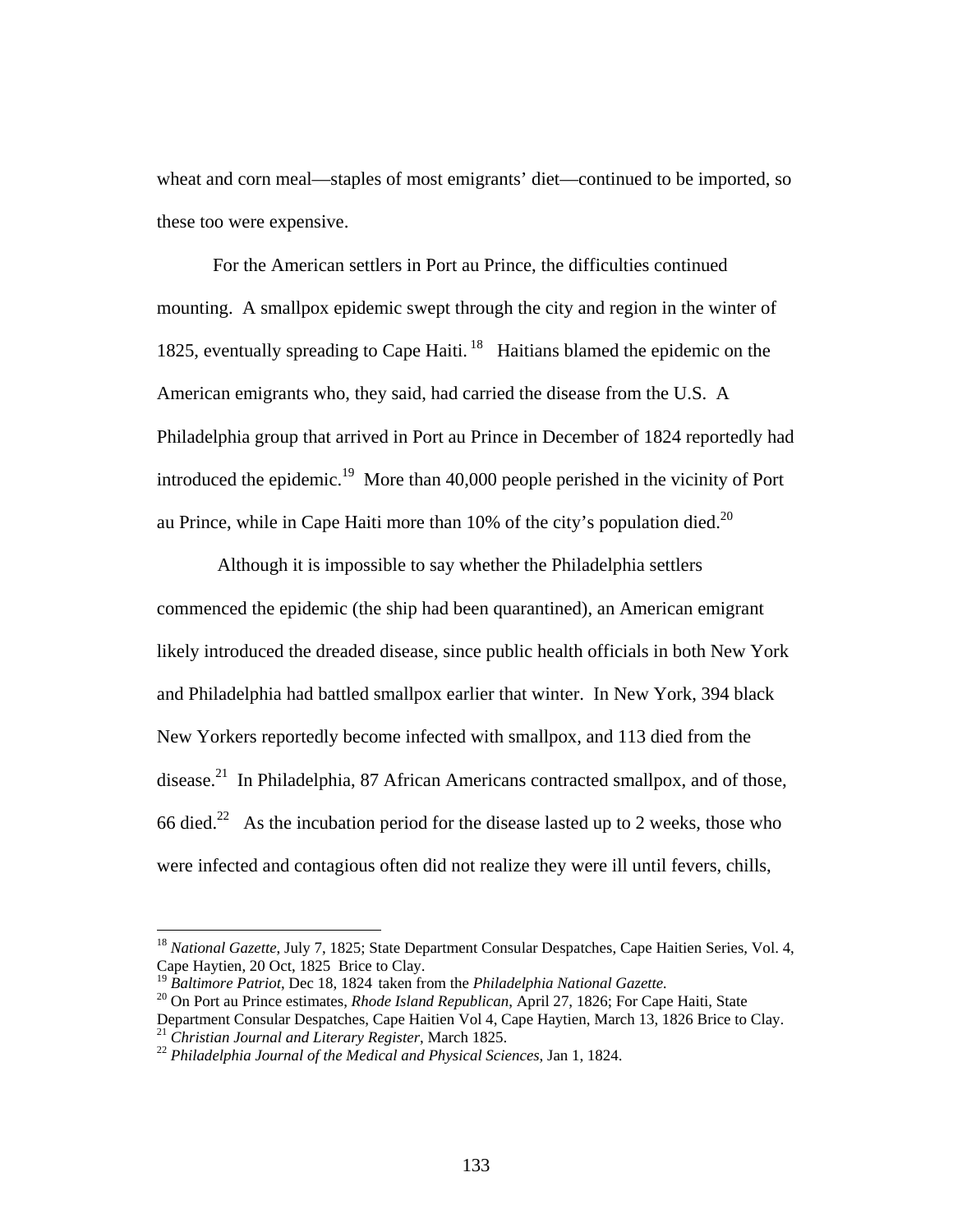and blisters emerged. $^{23}$  American settlers traveled in cramped, crowded conditions on ships for up to 3 weeks at a time, conditions ripe for the spread of small pox. A sneeze, a cough, or a touch was all the microbe required for transmission. The public image of emigrants as smallpox carriers may explain why the residents of Port au Prince who had been "hospitable in the extreme" and had rendered "every assistance in their power, for the comfort of the emigrants" as one report put it, were unwilling six months later to host Americans in their homes. $24$ 

 The disease, however, should not have had such a devastating effect among the inhabitants in Haiti since smallpox vaccinations had been administered extensively there in the  $1810s^{25}$  Vaccination—a newer and more effective approach than inoculation—was meant to eradicate the disease and should have stopped the disease's deadly path. Unfortunately, the smallpox epidemic of 1825 revealed the Haitian vaccination project had been made up of "spurious" viral material which gave recipients no immunity to the disease.<sup>26</sup> The false belief that they were inoculated may have discouraged caution among the island's inhabitants and inadvertently hastened the spread of the disease. American settlers who were

<sup>23</sup> Elizabeth Fenn, *Pox Americana*: *The Great Small Pox Epidemic of 1775-1782* (New York: Hill & Wang, 2001).<br><sup>24</sup> Genius of Universal Emancipation, June 1825; New York Observer, July 8, 1825.

<sup>&</sup>lt;sup>25</sup> Prince Saunders had been one of the primary vaccinators, bringing the vaccine from England. White, Arthur O. White, "Prince Saunders: An Instance of Social Mobility Among Antebellum New England Blacks" *The Journal of Negro History* 60 (1975): 526-535; 529. 26 *Portsmouth Journal of Literature and Politics,* July 16, 1825.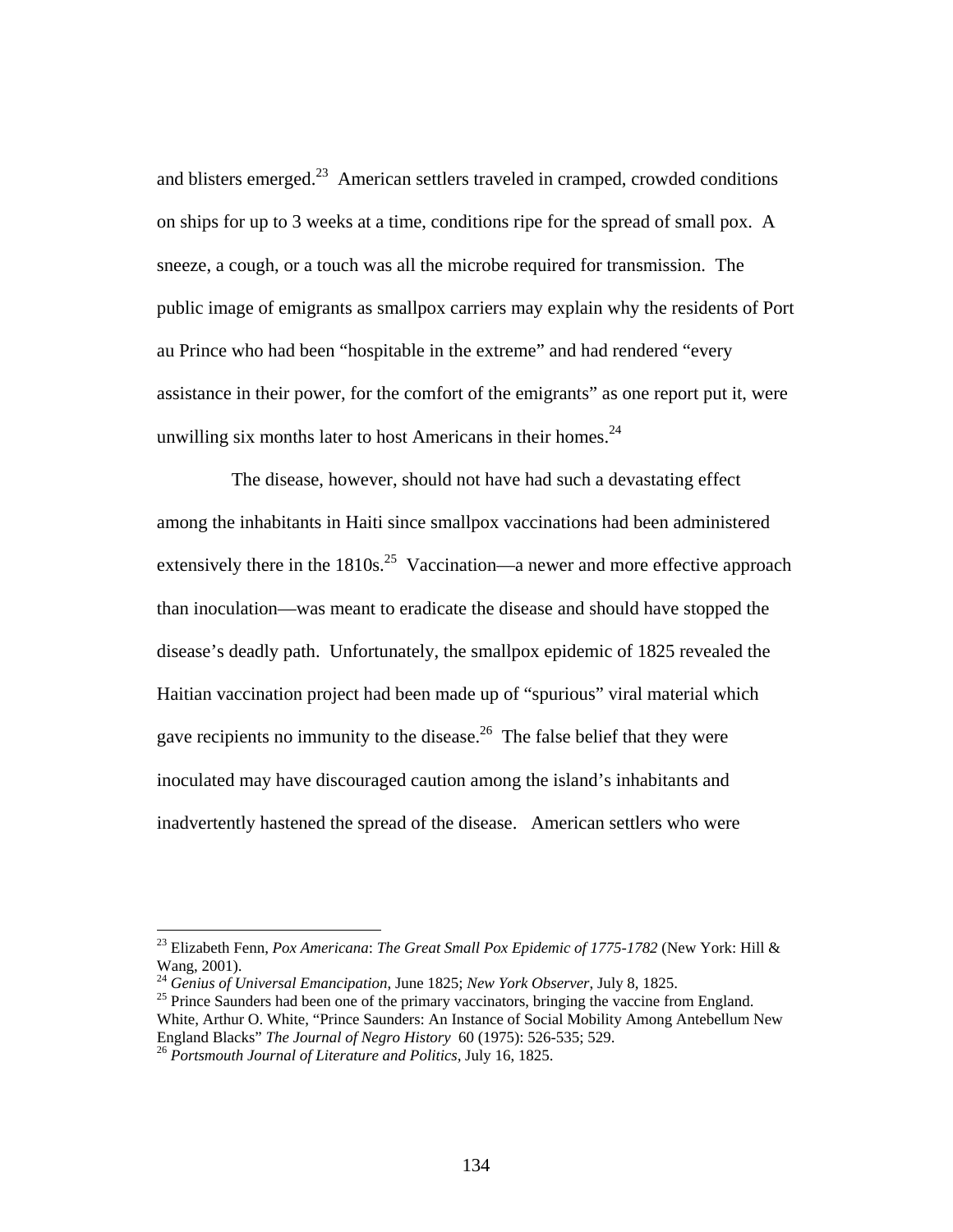moving into all regions of Haiti may also have carried the disease into remote and isolated regions.

 Large numbers of Americans began to flee Port au Prince and with it Boyer's experiment.<sup>27</sup> The drought coupled with the smallpox epidemic dashed hopes, both for them and for Boyer. By the end of March of 1825, 200 emigrants had returned to the United States. These emigrants may have wanted to leave much earlier in the year but the dangers of a drastic change in temperature— jumping from the extreme heat of Haiti to the bitter cold of the northern United States in wintertime—would have played into considerations and may have delayed departures. Many large farming families such as the Butlers, Connors, and the Pachals sought voyages back to Philadelphia and New York with financial assistance from Boyer.28 The drought and the cost of food were undoubtedly harsh on families with so many mouths to feed.  $29$ 

 But the Port au Prince region was not the only challenging environment. In Samana, John Cromwell, the Baltimore ship carpenter named King, and the other Philadelphia and Baltimore shipbuilders may have expected to find a bustling shipyard, and found instead a veritable ghost town. Boyer had changed his mind about developing a shipyard in Samana, leaving shipwrights, ship carpenters, caulkers, and others and their families adrift with very little means of subsistence. In

 $27$  Appendix I, 1825.

 $28$  Appendix I, 1825.

<sup>29</sup> *Genius of Universal Emancipation*, June 1825.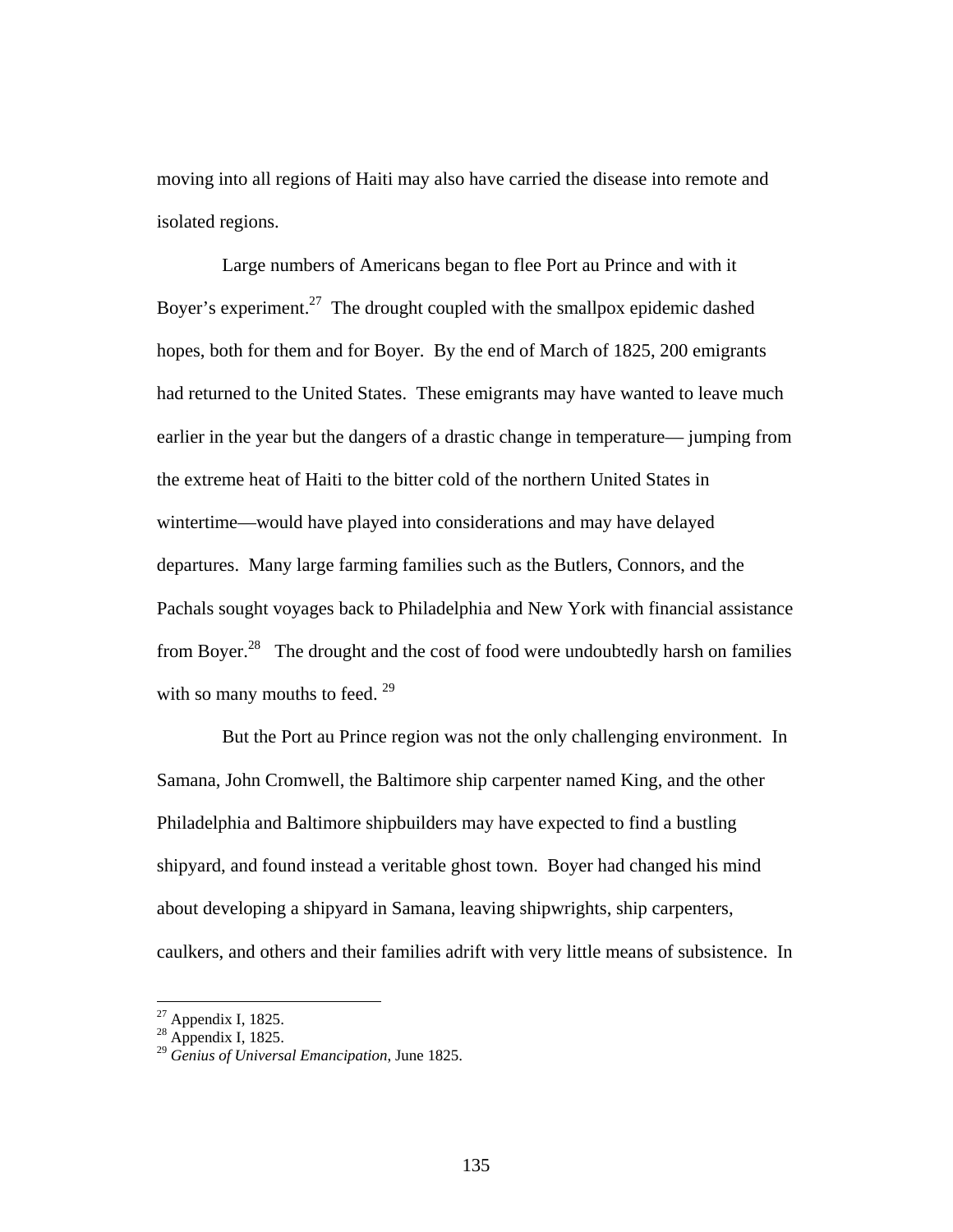one of his first acts back in Haiti, Granville traveled to Samana to distribute money, clothes, and supplies to the Samana settlers, spending almost  $$400.<sup>30</sup>$  While there, he gave John Cromwell and Thomas Robertson enough money to give them a "start at store keeping" and goods worth over ninety dollars. 31 Granville also gave \$30 for Philip Bell, \$60 to Francis Duperton and Francie Mitchell as well as several women money, "for their subsistence."<sup>32</sup> Although these emigrants received assistance, many emigrants did not. Many chose to return to the United States rather than face any further hardships in a foreign country.

 Peter Williams, Jr., who had arrived on the island in January of 1825, for his own inspection of the settlements, accompanied a shipload of the settlers returning to New York. He may have organized on their behalf the returns. Boyer must have been keenly aware that the publicity for the project would be damaging for his diplomatic efforts, paid for the Americans' passages back to the U.S. These returning emigrants, however, proved to be fatal blow to his project. For in April of 1825, Boyer announced the end of his financial underwriting of any further

<sup>&</sup>lt;sup>30</sup> *Genius of Universal Emancipation*, March 1825.<br><sup>31</sup> *United States Gazette*, April 5, 1825<br><sup>32</sup> *United States Gazette*, April 5, 1825. John Cromwell reports all of this information in his letter to Richard Allen, dated January 14, 1825. I have been unable to obtain further information on John Cromwell. Philip Bell may have been the husband to Eliza Bell who was from Richmond, Va. and returned to New York in November 1825 or he may have been the Philip A. Bell who was the New York agent for the William Lloyd Garrison's *Liberator.* (See Charles A. Wesley, "The Negro in the Organization of Abolition." *Phylon* 12 (1941): 223-235; 224). There is no further information concerning Thomas Robertson or Francis Duperton. Francie Mitchell may have remained in Samana as a family of Mitchell's living in Samana today can trace their origins back to the 1820s. See E. Valerie Smith, "Early Afro-American Presence on the Island of Hispaniola: A Case Study of the 'Immigrants' of Samana" *Journal of Negro History* 72 (1987): 33-41; 34 for a list of families who trace their family origins back to the 1820s.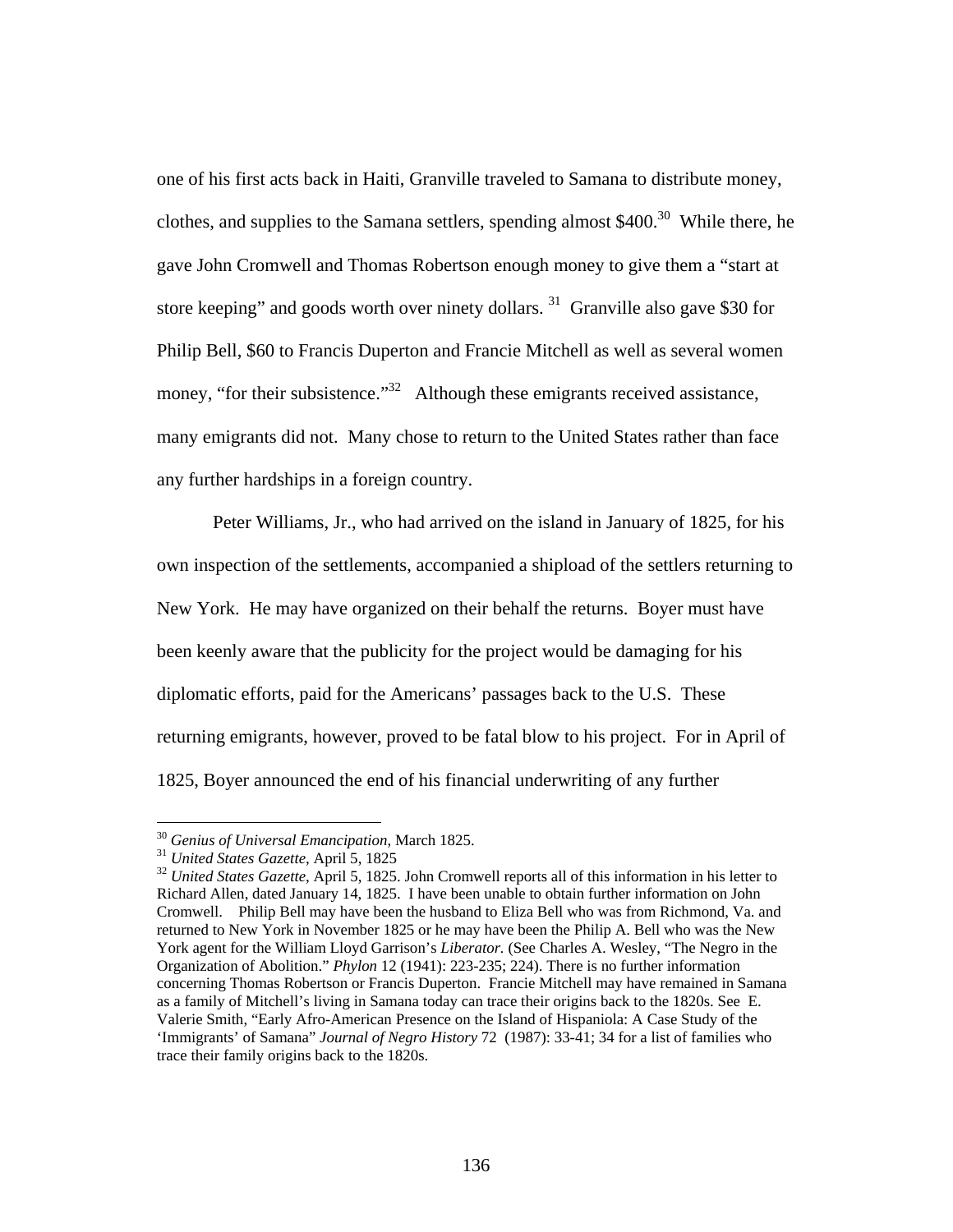American emigrants' passage to the island.  $33$  After June of 1825, the Haitian government would no longer pay the fares of American emigrants.

 Boyer explained that his decision was prompted by evidence of wide-spread American swindling. He claimed that American ship captains, in concert with the emigrants, arrived in Haitian ports only with the intention of receiving the passenger money, and then ship, captain, and settlers would promptly return to the United States within a few days, pocketing the money. He decried the actions of the captain and passengers of the *Olive Branch* as one example of such duplicitous behavior. That ship allegedly had spent only three days in port, without the passengers ever even disembarking.<sup>34</sup> Then the ship and passengers sailed away. Certainly, such activities would have angered Boyer, but there were other considerations that likely prompted the President's decision.

 More tellingly, American recognition seemed no closer to becoming a reality than it had before the emigration project. The American Colonization Society continued to resist emigration, and publications attacked the emigration project and President Boyer, calling him a despot.<sup>35</sup> After six months of spending a great deal of Haitian money—more than \$300,000—Boyer's gamble of driving recognition

 $33$  The original offer stood minus paid fares to Haiti: four months of provisions, free land, and the right to work on shares remained.<br><sup>34</sup> Linstant, *Recueil*, Vol 4, 156; *Genius of Universal Emancipation*, May 1825.

<sup>&</sup>lt;sup>35</sup> Petersburg Intelligencer and National Intelligencer both wrote long articles about President Boyer's despotism and the island's unsuitability. The cease fire between the ACS and Haitian Emigration Society members had broken down. Reprinted in *Genius of Universal Emancipation,* July 4, 1825. Lundy reprinted these articles to demonstrate the malevolence of the new attacks.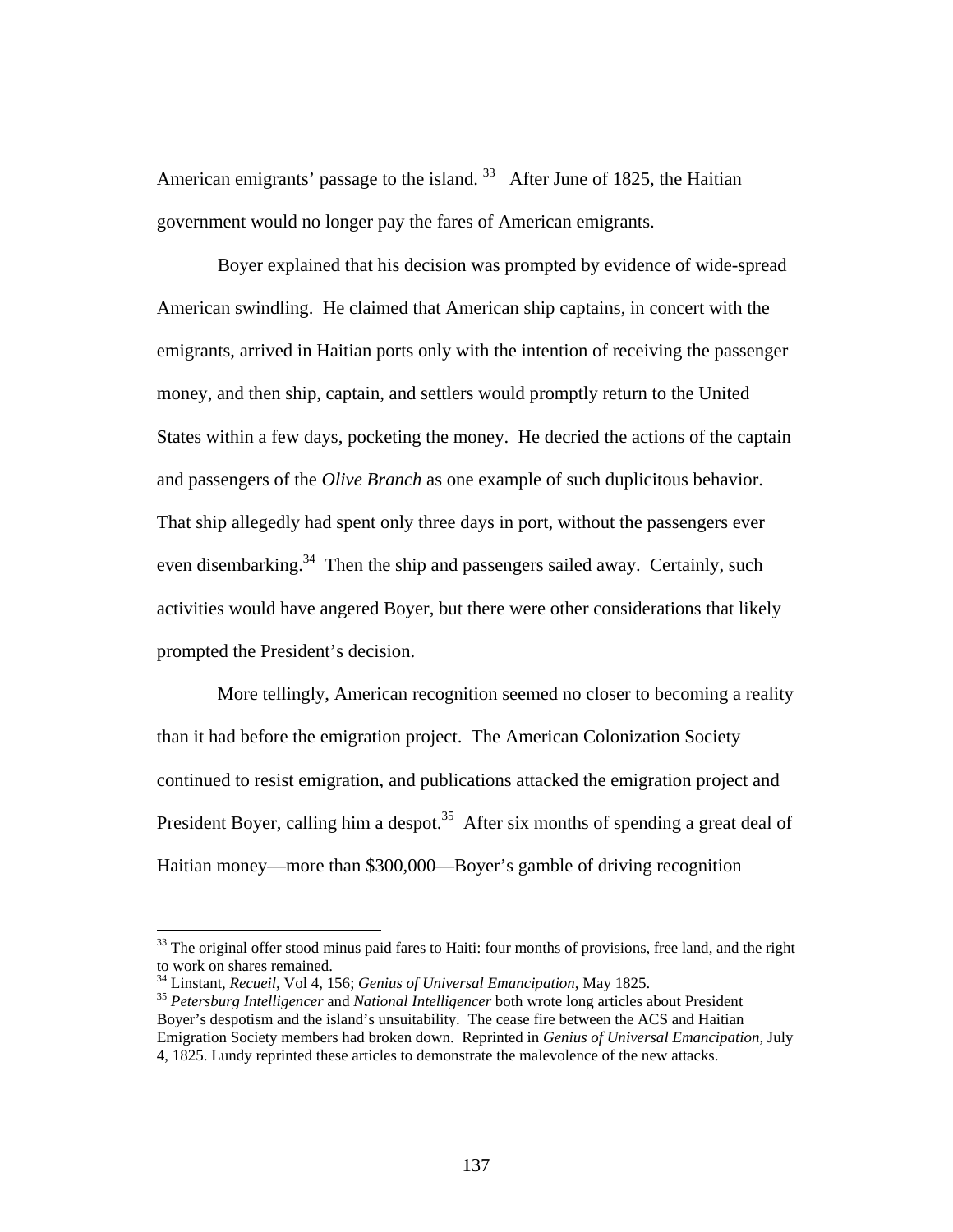through emigration looked like a bust. $36$  He likely chose to end the project early and save what he could of his country's treasure.<sup>37</sup> Boyer's negotiations with France over recognition were making headway in early 1825, and these talks obviated some of the diplomatic motives for emigration. These talks and the costs of emigration may have prompted Boyer to conclude that financing American emigration was no longer in the nation's economic interest.<sup>38</sup> And Boyer needed to save what he could, because in signing the peace treaty with France, he agreed to pay an indemnity that hobbled Haiti's economic and national development for decades.

 At first, news of the French and Haitian agreement was welcomed as Haiti's independence had finally been acknowledged. 39 Celebrations filled the streets with cheering crowds calling out "Vive la France, vive Haiti, vive Charles X, vive Boyer!" Boyer spoke before the Port au Prince crowds declaring the French have "consecrate[d] the legitimacy of your emancipation" and predicted that the nation's "Commerce and agriculture will now be greatly extended. The arts and sciences,

<sup>36</sup> *Eastern Argus*, June 13, 1825. 37 *Genius of Universal Emancipation*, May, 1825; *Niles' Weekly Register*, June 25, 1825; Linstant, *Recueil*, Vol 4, 156.<br><sup>38</sup> Negotiations between the two countries had been on and off since 1820 but had remained at an

impasse since the winter of 1824 when diplomatic relations had been suspended over a slave rebellion in Martinique blamed on Haiti and a French invasion of Samana to transport French citizens living in the former Santo Domingo out. For more on this, see Chapter 3, Boyer's Project. Nicholls, *From Dessalines to Duvalier*, 62-65.

<sup>&</sup>lt;sup>39</sup> The signed treaty, which still needed Boyer's and the Haitian legislative approval to be finalized, reached Port au Prince in early July. There are different interpretations of how Boyer agreed to this peace treaty. Some historians and contemporaries argue Boyer was forced to sign the treaty when a large French fleet accompanied the French ambassador bearing the treaty. See J. N. Leger, *Haiti: Her History and Her Detractors* (1910; reprint, Westport, Conn.: Negro University Press, 1970). *Niles' Weekly Register*, July 30, 1825 the feeling was that the French, probably to give dignity to the mission sent a large fleet to escort their ambassador to Hayti, as will be seen in the account."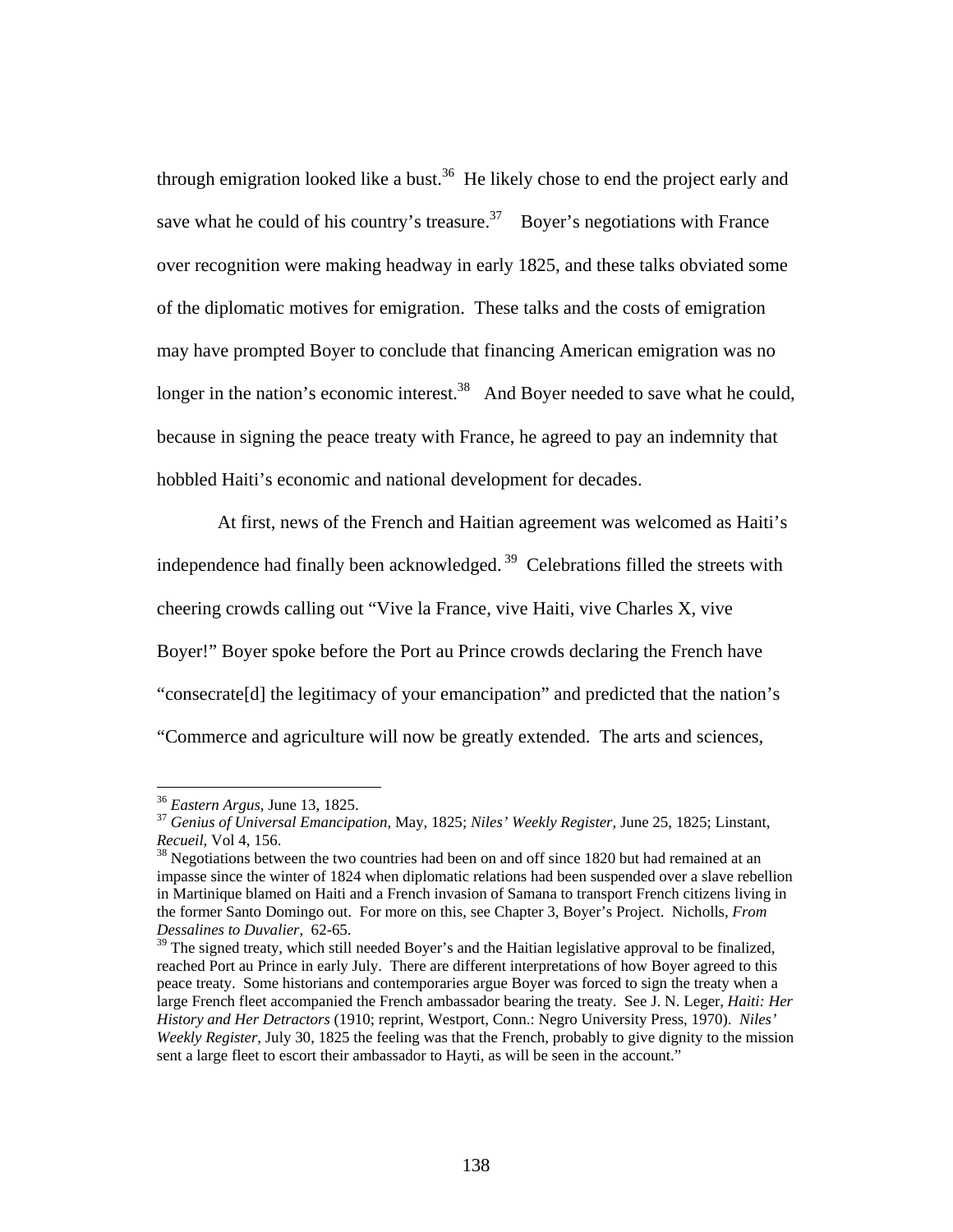which rejoice in peace, will be highly improved, [and will]... embellish your new situation with all the benefits of civilization."  $40$ 

 The news was greeted in the United States with celebrations, and African Americans commemorated the event with dinners, speeches, toasts, and songs. One group of Boston celebrants believed that now the two nations would soon "be united by [a] treaty of Amity and Friendship."<sup>41</sup> Commentators seconded Boyer's predictions, stating the treaty would bring "new vigor to the agriculturalists, and inspire with new enterprise the merchants  $\left[$ in Haiti $\right]$ .<sup> $,42$ </sup> All aspects of commercial life would improve as Boyer could now finally disband the army. These men would greatly add to the labor force in Haiti's fields and the reduction in troops would ameliorate Haiti's overall economic health, as the army had been a huge drain on the treasury.

 Contrary to these expectations, the island's prospects failed to improve after the peace treaty. In fact, they grew worse. Under the terms, the young nation was on the hook for 150 million francs to be paid in installments of 30 million; the first one was to be paid in January of 1826. As one American noted, the indemnity "changes

<sup>40</sup> *United States Gazette*, Aug 13, 1825. 41 *Niles' Weekly Register*, Sept 1825; *National Gazette*, Aug 30, 1825; *Genius of Universal Emancipation*, Aug 1825, Francis Johnson, *Recognition March of the Independence of Hayti* (Philadelphia: F. Willing, 1825).

<sup>42</sup> *United States Gazette*, July 29, 1825.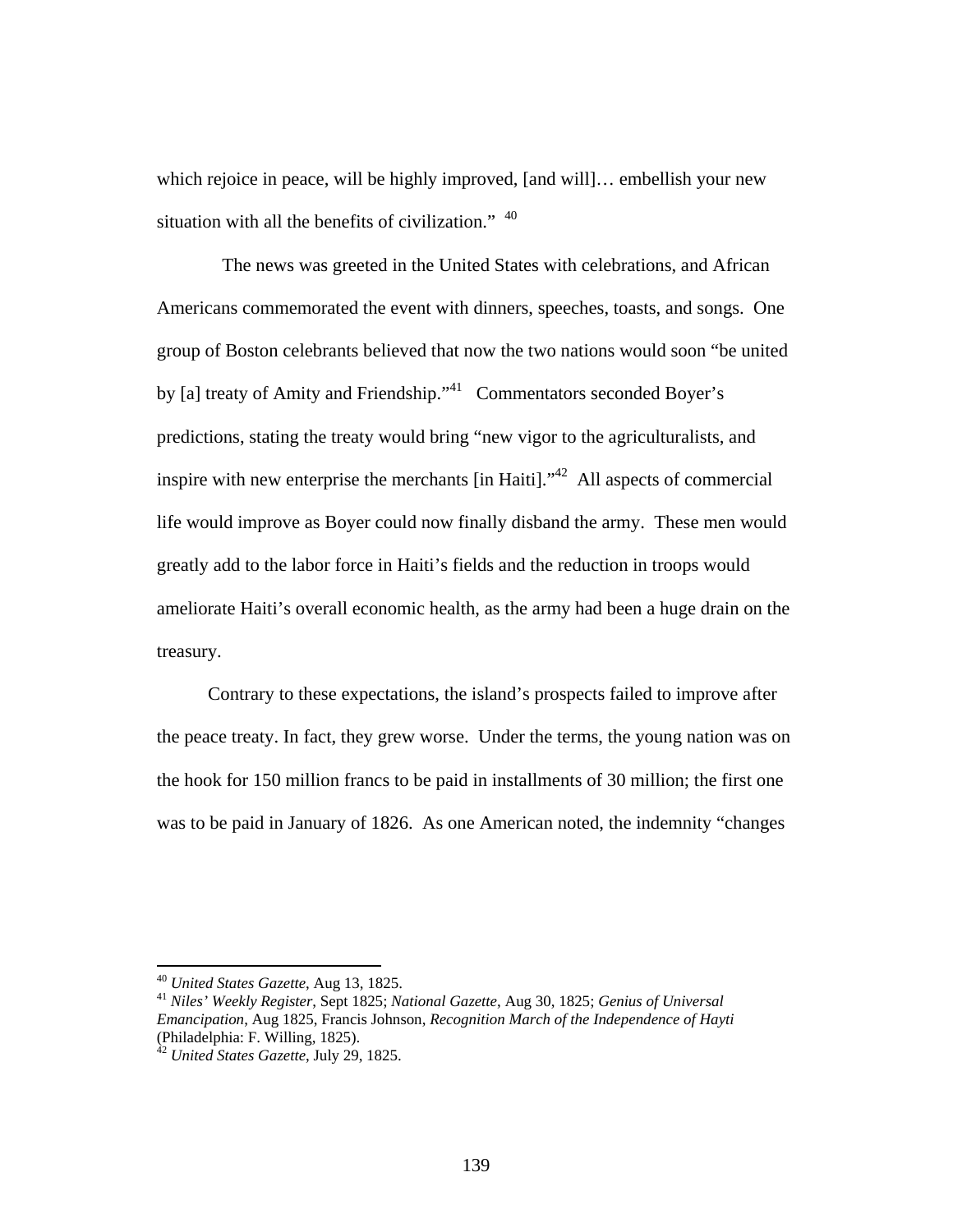the whole aspect of things" and was "so degrading and so dangerous" to Haitian interests that it would create far greater "injury than advantage." <sup>43</sup>

 Boyer may have remained optimistic about paying off the first installment of the indemnity.44 He had negotiated a loan of 24 million francs from a French bank, leaving the remaining 6 million to be obtained. He did so by levying additional taxes on patents, higher duties on coffee exports, and a new tax called the contribution tax, a \$5 head tax on every inhabitant in the nation.<sup>45</sup> These taxes were the only feasible way to meet the repayments. He also believed that one of his greatest expenses—the maintenance of the army—would be cut dramatically with France's signed peace treaty.

 In his rush, Boyer instantly raised the patent tax—forms of business licenses—on all Haitians. The effect of these higher taxes on the American emigrants can be seen immediately. For example, Dr. Belfast Burton, who worked as a doctor and sold medicine on the side, faced a tax increase of 50 gourdes—as much as \$35 American—for just the right to sell medicine in 1825. To practice his

<sup>43</sup> *Eastern Argus*, Sept 6, 1825. Other commentators remained hopeful. Hezekiah Niles believed "the purchase money to France will be easily paid…it was already in hand, waiting for the purpose." *Niles' Weekly Register*, July 30, 1825. 44 He had secured 24 million franc loan from French bankers to pay off the first installment. This left

Boyer to raise the remaining 6 million francs.

<sup>45</sup> Mackenzie, *Notes on Haiti*, Vol II, 197. The economic and social pressures weighed so heavily on Boyer and Haiti that he commenced mining operations in the former silver and gold mines of the island but these proved exhausted. *Niles' Weekly Register*, Aug 19, 1826.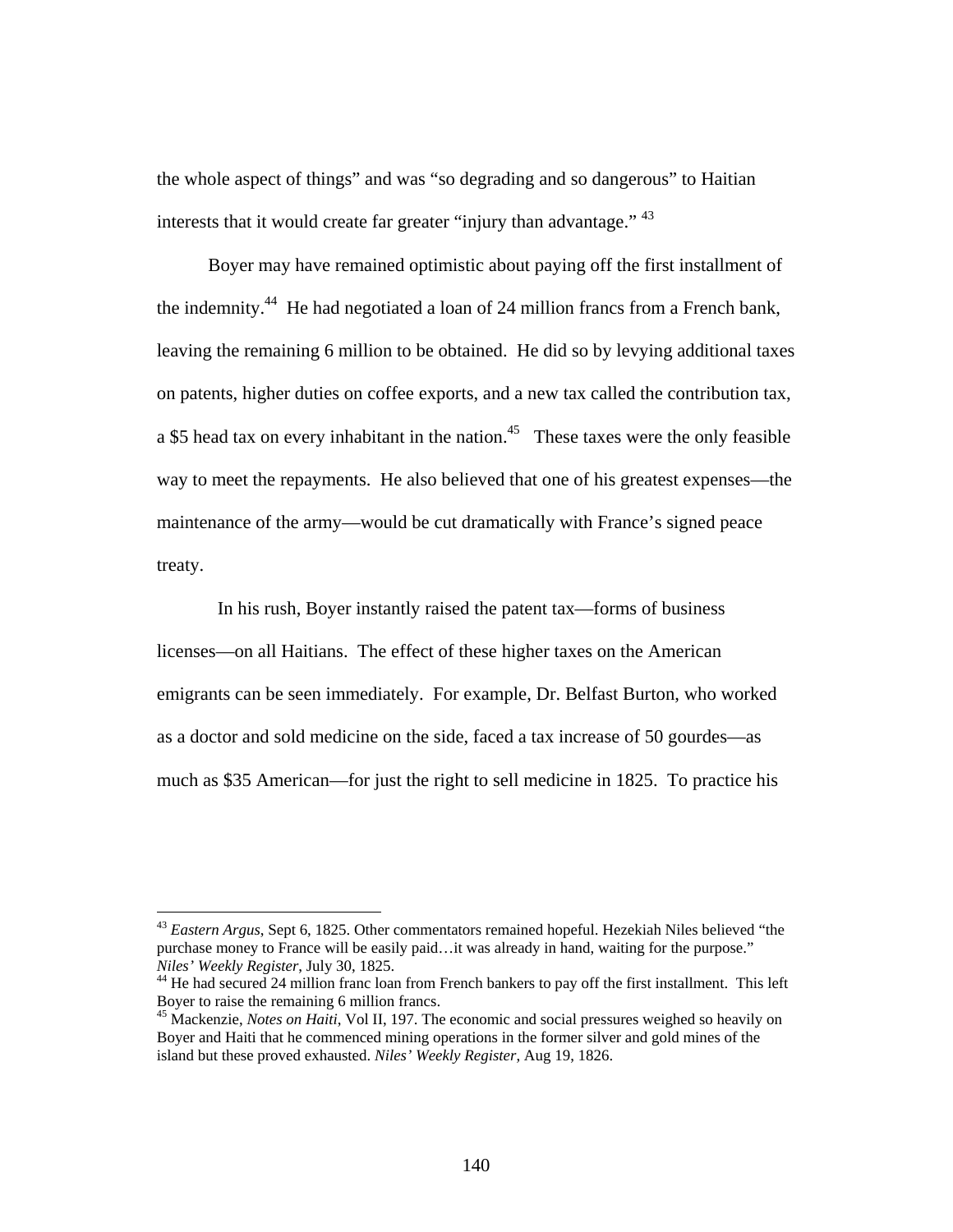profession, he paid an additional 24 gourdes, or as much as  $$17$  a year.<sup>46</sup> Burton may have calculated that it cost too much to be a practicing doctor in Haiti and chose to return to the United States in December of 1825, days before the new fees were to be assessed.47 Accompanying Burton were a shoemaker, a hatter, joiners, farmers, milliners, mechanics, laborers, and traders. They all set sail in ships bound for the United States in late 1825 and early 1826. The timing of these artisans' return suggests the new taxes on business were a factor. Boyer may have shown more concern and effort to appease the American settlers if diplomatic matters had not threatened because Haiti still needed the Americans' labor.

 American settlers rose in importance again when Boyer's grand plan of paying the indemnity became irrevocably endangered. Boyer had expected that once peace had been established with France, he could begin decommissioning soldiers from the army, adding vast amounts to the beleaguered Haitian treasury. The standing army was so expensive to maintain that it ate huge amounts of the government's treasure every year. This anticipated revenue boost, however, became jeopardized. Just as Boyer began to reduce the size of the army—as many as twelve thousand soldiers by one estimate—Spain demanded monetary compensation for the

<sup>46</sup> Linstant, *Recueil*,Vol 4, pharmacists, 170, doctor, 176. In 1829, the exchange rate of 67 American cents to 1 Haitian gourde was cited in *Merchants' Magazine and Commercial Exchange* 41, (1859), 344.

 $47$  Appendix I, 1825.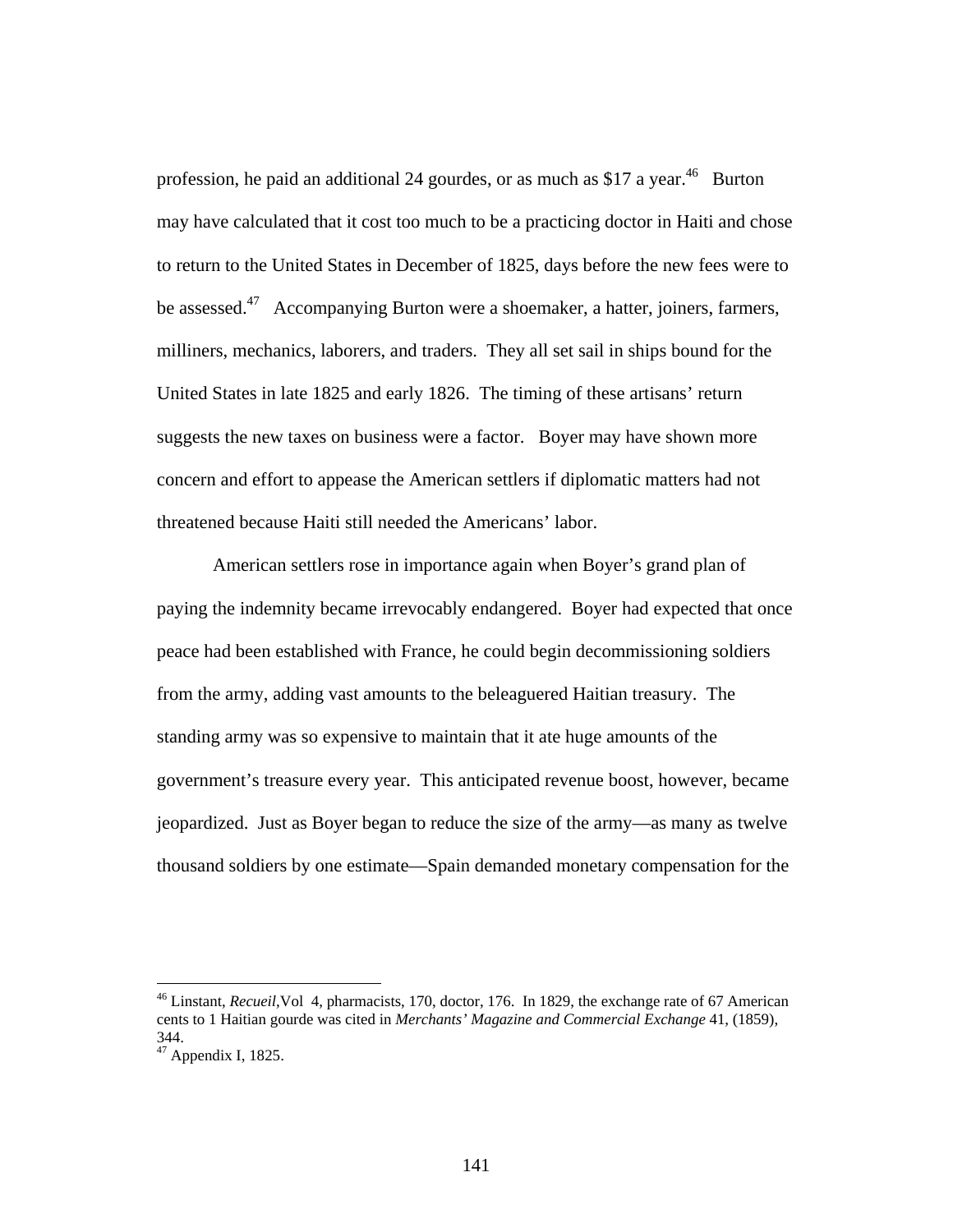loss of Santo Domingo.<sup>48</sup> The Spanish negotiations became so heated that the Spanish crown threatened to attack the island. This put an end to Haiti's demilitarization. It also reopened the drain on the treasury and undercut Boyer's plans to deal with the indemnity.

 To make matters worse, the Haitian treasury saw additional losses to its operating funds in 1825 and 1826 because of a lower-than-expected coffee crop. In 1824, Haitians sold 44 million pounds of coffee but that dropped 20% in 1825 to 36 million pounds of coffee and remained near this level in  $1826$ .<sup>49</sup> Although the drought certainly must have played into the lower production levels in 1825, by 1826, the drought had lifted. Why hadn't production levels increased?

 To understand why American laborers failed to boost production or the overall economic wellbeing of the nation in 1825 or 1826, the vagaries of coffee cultivation must be understood. For emigrants who worked as farmers and sharecroppers cultivating coffee turned out to be more demanding than had been described in America, requiring larger reserves of capital, greater physical demands, and a longer term commitment than anticipated. It was also far less lucrative than they had been led to believe.

 Much of the land in Haiti had become overgrown with weeds and shrubs native to the tropical climate as many coffee plantations lay neglected after the

<sup>48</sup> Spanish demands for compensation: *National Gazette*, Nov 17, 1825; decommissioning troops*: The Friend*, May 28, 1831.

<sup>49</sup> Mackenzie, *Notes on Haiti*, Vol II, 181. The drought hit coffee production as well.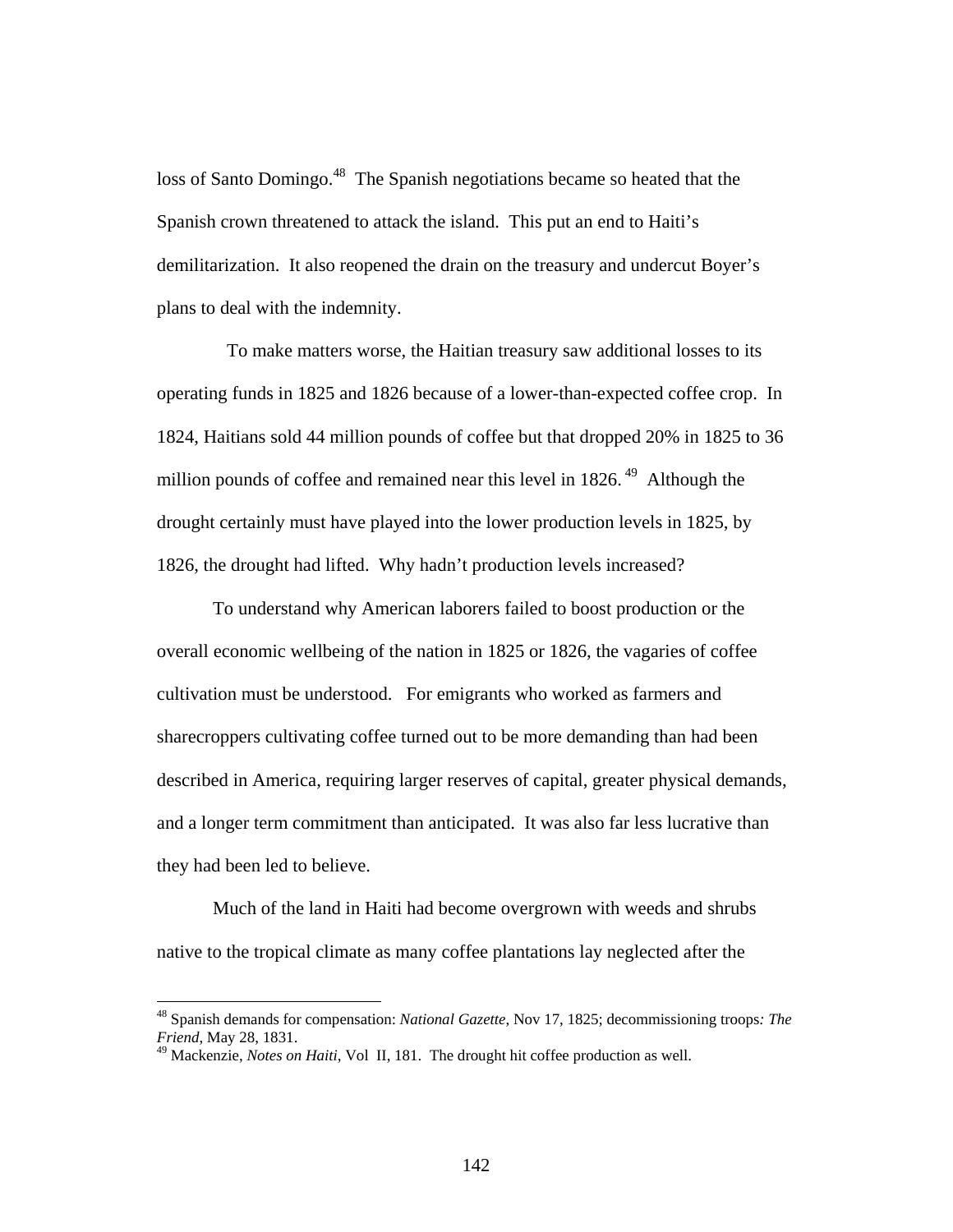revolution. Trees required pruning and separating—back-breaking work—as the closely planted trees grew into tangled groves. Even if a farmer had been fortunate and the trees on his land did not require extensive clearing, weeding was a constant chore in the tropics where there was no killing frost. In addition to these tasks, farmers had to harvest the beans, dry them, and then bag the crop for the market. The coffee harvest coincided with the rainy season in the Caribbean, and the torrential rains made the gathering, an arduous job at the best of times, that much tougher. Drying the coffee was more challenging in wet conditions and the risk of losing the entire crop to mold was higher if the farmer did not take the proper precautions. The Americans, new to the processing of coffee and inexperienced with its handling, likely jeopardized their crop in many instances. 50

 Furthermore, cultivating coffee was not as profitable as many emigrants were originally led to believe. If the coffee trees were in their prime, yielding as much as 4 pounds a tree, or 19,500 pounds of coffee per three acres, then the yields could be considerable—about \$2,350. That yield represented high levels of productive trees and a peak market of 13 cents a pound. Even when coffee sold at such a high price, however, coffee trees did not produce at these levels indefinitely, usually passing their peak productivity after sixty years. Because many Haitian coffee trees had been planted in the 1760s, by the 1820s, they were past their prime.

<sup>50</sup> P.J. Laborie, *The Coffee Planter of Saint Domingo* (1795 reprint, Colombo : W.J. Van Geyzel, 1845).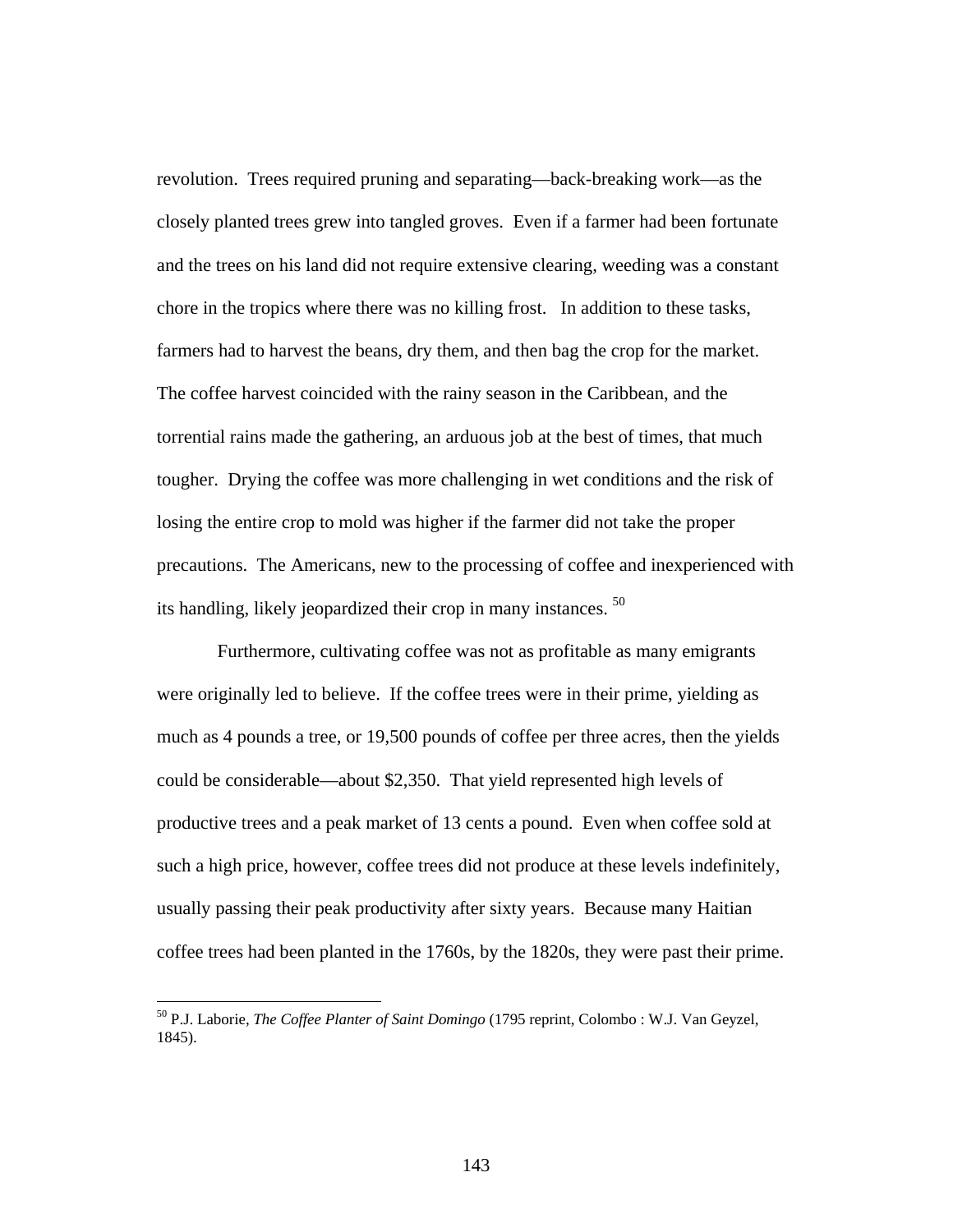These older trees yielded less per acre. Most Americans likely saw considerably less yield than the prime output from their 3 acres and far less in profits.

 Haiti also had many immature coffee trees, trees that had spread and grown wild over many years of neglect. For those Americans who tended them, these trees would not produce the 4 pounds annually that a prime tree could. These trees normally required up to five years to reach maturity and begin bearing a full coffee crop. For many Americans, a five-year time period may have been too great a commitment to cultivation—work most settlers had little familiarity with and many had turned to only for cash.

 In addition to these problems with production, the market was down, compounding the revenue situation. Coffee prices went into free fall with declines of as much as fifty percent: So dramatic was the price decline that coffee sold at half of its 1822 value in 1826.<sup>51</sup> In Haiti, coffee had sold for as much as 13 cents a pound in the early 1820s, but by 1825, the bottom had fallen out of the market, with the crop selling between 3 and 6 cents a pound. For example, the 19,500 pounds of coffee from three acres was worth \$585 when calculated at 3 cents a pounds. Coffee was the blood supply for the entire Haitian economy. As an American who settled in Jeremie noted, all business stood still until the coffee crop was sold.<sup>52</sup> With lower prices on the world market, this meant that Haitian coffee bought far fewer imported goods. The effect of the drop in coffee production and prices could already be seen

<sup>&</sup>lt;sup>51</sup> A price list for coffee from 1820 to 1830 was reprinted in *Niles' Weekly Register*, Aug 21, 1830. *52 Jeremie Journal*, 21.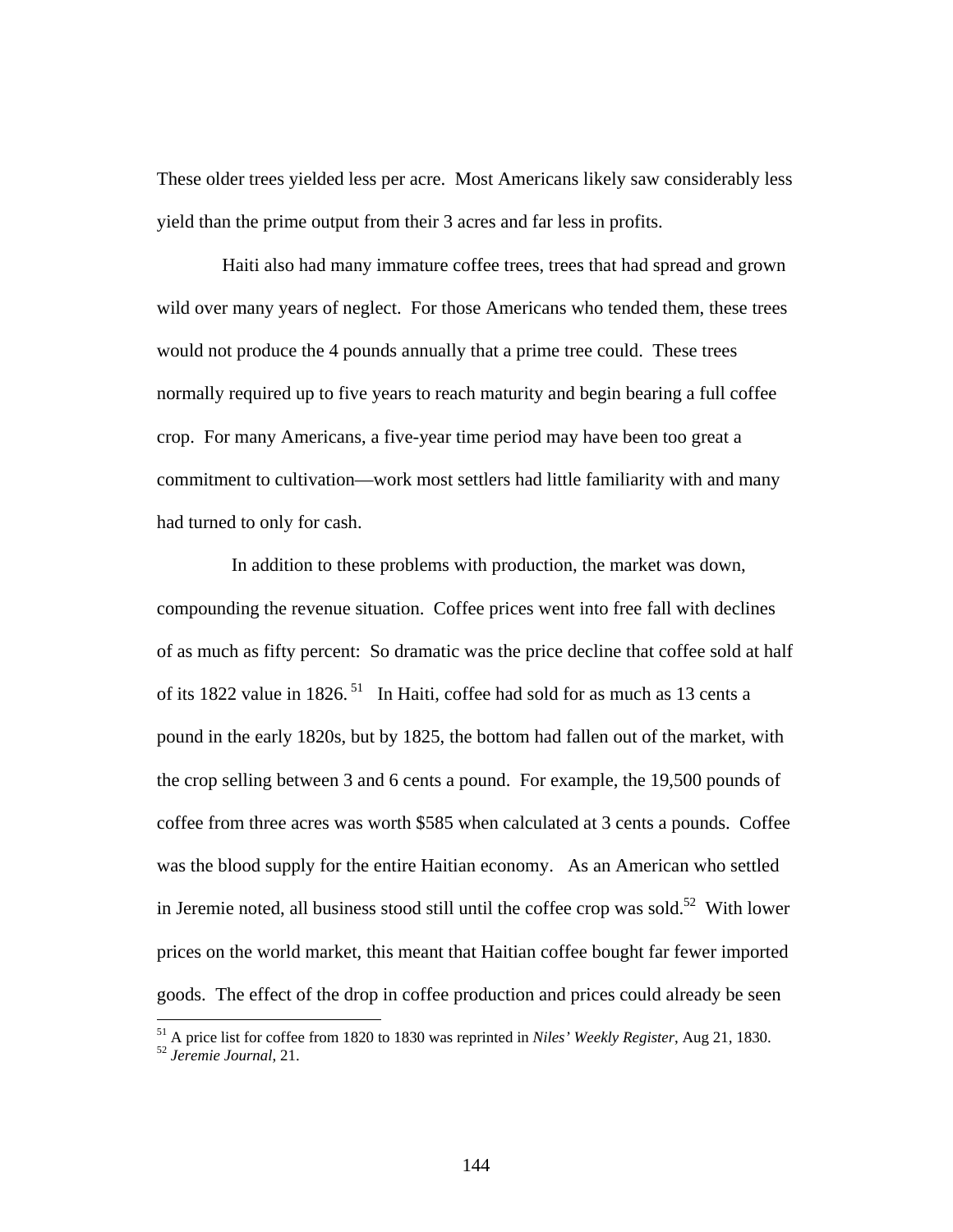in the stores and shops of the island in the spring of 1825. Loring Dewey—on a tour of the island and the American settlements—was struck by the lack of goods available and commented that, "You can hardly look into a shop or purchase an article of any description." 53 Without coffee, the economy was anemic. Overall, commercial trade fell between 30% and 50% between 1824 and 1826.<sup>54</sup>

 In a drastic attempt to jump-start productivity, Boyer enacted the Code Rural. Put into effect on May  $1<sup>st</sup>$  of 1826, the series of laws created a class of forced laborers on plantations.<sup>55</sup> With the exception of landowners, government and military officers, and artisans and shopkeepers, no laborer was allowed to leave his or her assigned plantation without a license—a type of pass—or he or she was subject to punishment, either a fine or imprisonment. The Code Rural not only limited the movement of the workers, it also limited the prospects of the children of plantation cultivators. These children could not attend school or become apprentices without the permission of the local justice of the peace. The plantations were also assigned military officers who controlled the movements and enforced the day-today schedule of the workers. For those who had survived Christophe's former kingdom, these rules and regulations would have been familiar as he had imposed similar laws on his subjects. Louverture and Dessalines had also implemented such laws during their rule.

<sup>53</sup> *New York Observer*, July 25, 1825. 54 *British and Foreign State Papers*, 1828-1829, Vol II, 669. 55 *The Rural Code of Haiti* (London: B. McMillan, 1827).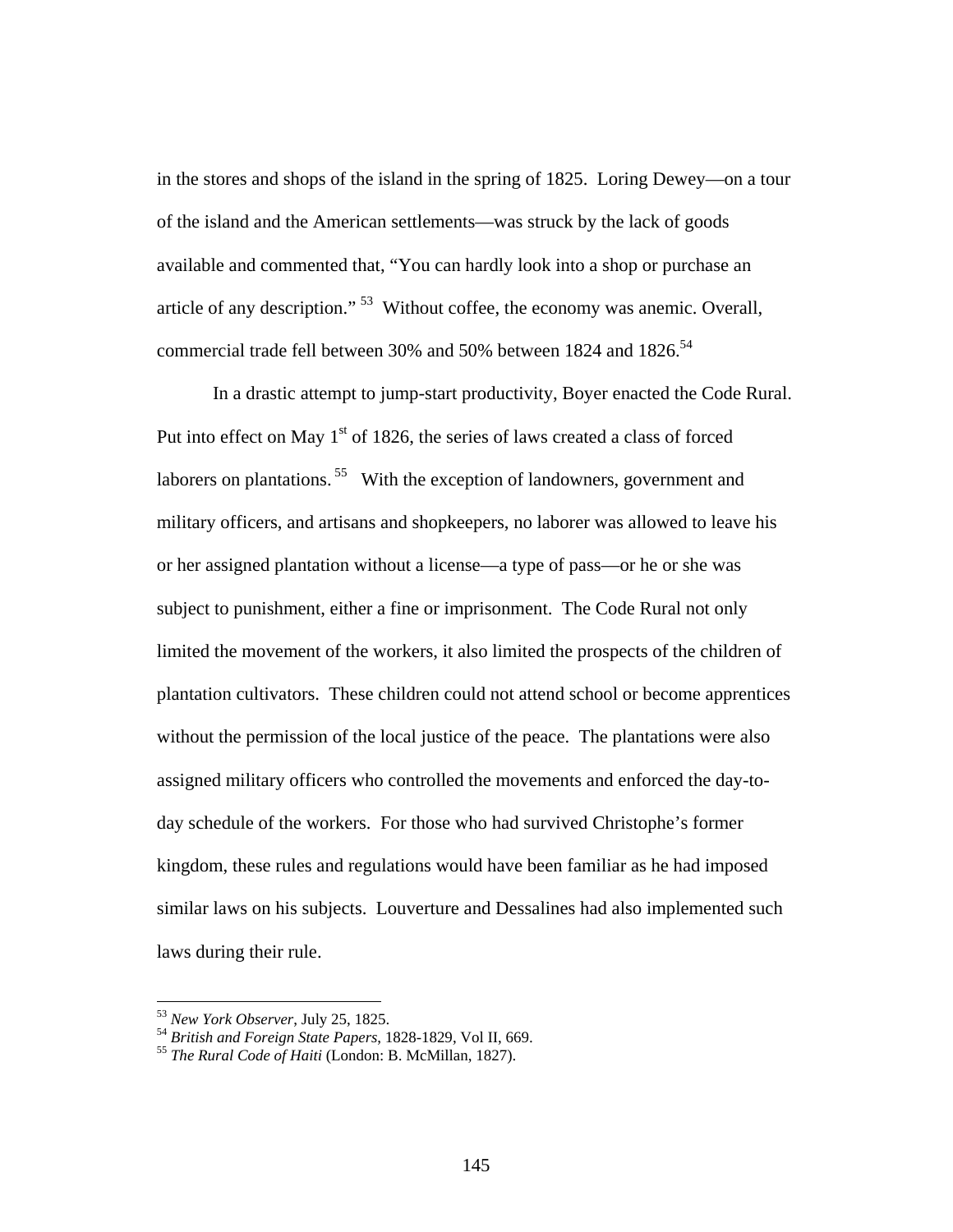While the regulations forbade the use of physical force by these officers, instances of physical punishment and violence were common.<sup>56</sup> One such incident involved an administrator of Boyer's own staff who swung a cocolacac—a heavy jointed cane—with enough force to knock out the eye of a seeming "loiterer," an agricultural laborer found not working.<sup>57</sup> Reminiscent of the slave era, these new enforcement techniques and the new labor laws caused massive discontent among the populace.

 Unsurprisingly, these measures coupled with the dissatisfaction over the French indemnity fueled great instability. Popular unrest was reported in Cape Hayti almost immediately after the treaty—and the terms of the indemnity—were made public. Other civil disturbances continued intermittently throughout the island, even in the republican strongholds of Port au Prince and Aux Cayes. 58 Despite Boyer's attempts to quell it, the rioting continued. So did calls for Boyer's resignation and the repudiation of the French treaty. One American predicted Haitian citizens would break out in "revolution" if the treaty was not renegotiated.<sup>59</sup> In a later report

 $56$  Boyer also implemented more positive incentives. According to Mackenzie, the new May  $1<sup>st</sup>$ Festival created by Boyer during this period was "to encourage agriculture by the award of prizes to the most successful cultivators." (Mackenzie, *Notes on Haiti*, Vol I, 22). According to Leyburn, *The Haitian People,* Petion first established this festival. (61). 57 Mackenzie, *Notes on Haiti*, Vol I, 60. 58 *Eastern Argus,* Aug. 25, 1826; *National Gazette*, Sept 6, 1825; Sept 8, 1825; Nov 19, 1825;

*Baltimore American*, April 1, 1828; *United States Gazette*, April 3, 1828.

<sup>59</sup> *National Gazette*, March 13, 1826.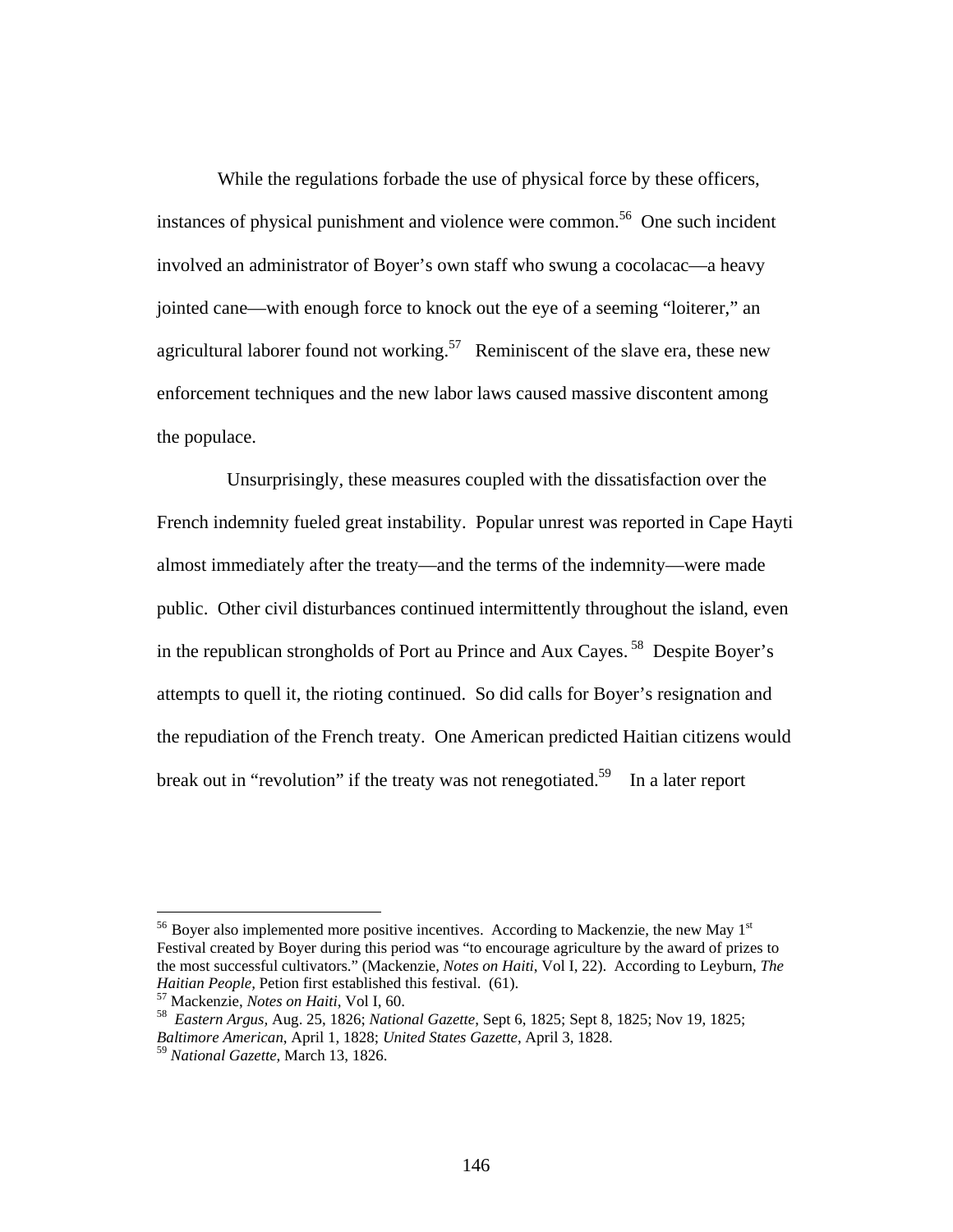another observer expected that President Boyer would resign his "post by request," because the discontent had become so widespread.<sup>60</sup>

 These violent outbreaks of civil discord may even have involved some American settlers. John Allen, the son of AME bishop Richard Allen, was rumored to have been shot in Haiti. Little is known about how the rumor began, but it created such a stir within the Philadelphia community that the Colored Haytien Emigration Society of Philadelphia printed a statement in its 1825 publication of *Information for the Free People of Colour refuting the shooting.* <sup>61</sup> That such a rumor started at all demonstrates the American perception of a violent breakdown in the country's law and order.

 The popular dissatisfaction with the French indemnity also raises questions about the settlers' perception of Boyer and Haiti's commitment to black independence, a strong attraction of the black nation to them. Was Haiti truly independent in the face of such a payment? Had Boyer sacrificed too much in accepting such an agreement? The Americans who remained in Haiti must have found the debates over Haiti's independence coupled with the Code Rural's ruthless enforcement difficult to reconcile with the black-nationalist promise. Worse, Boyer agreed to a British treaty provision that if a slave runaway "from the British colonies" made his or her way to his dominions, they would be restored to the

<sup>60</sup> *National Gazette*, Aug 11, 1826. 61 Haytien Emigration Society for Colored People, *Information for the Free People of Colour* (Philadelphia: J.H. Cunningham, 1825).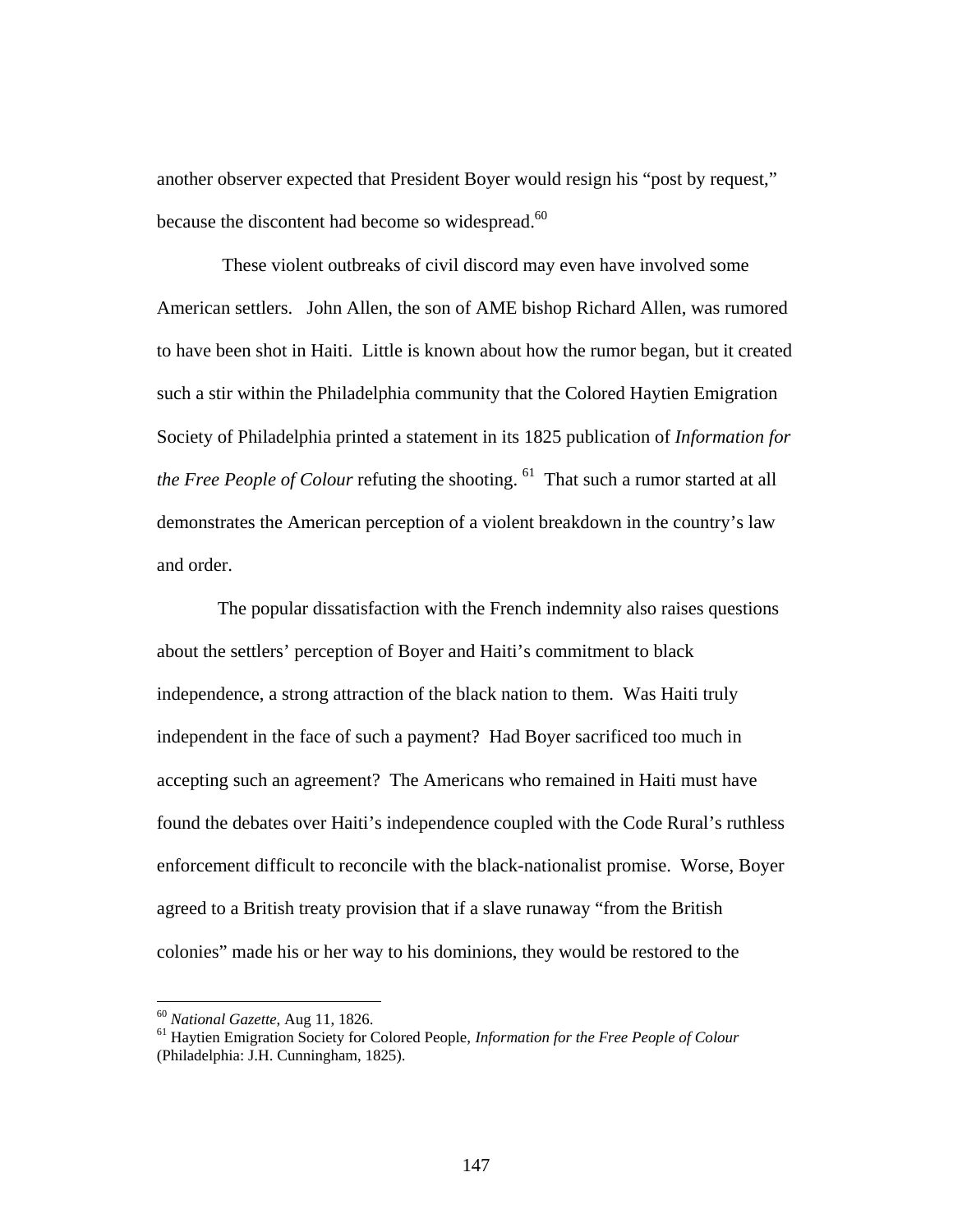colonial authorities. $62$  What happened to the Haiti where all worked together for the unity and prosperity of the nation and the black race? <sup>63</sup>

 Among U.S. abolitionists, the Code Rural also made Haiti's involvement in the free produce movement problematic, since by most standards the workers of Haiti were now forced labor. Thus, some emigrants' expectations that schemes such as supplying Haitian cotton goods and other various crops for the free produce movement were deflated. According to scant records on cotton in Haiti, it appears that Port au Prince and Gonaives were the two centers of cotton cultivation and that a territorial duty of 16 gourdes per 1,000 pounds was required.<sup>64</sup> When Boyer planned the distribution of the emigrants, he anticipated more than a thousand American settlers would cultivate cotton around Port au Prince and Gonaives.<sup>65</sup> These cotton cultivators were now likely subject to the Code Rural, which imposed laws on all plantation laborers.

 As for the manufacturing aspects of the free produce movement, Haiti's economy was clearly unprepared for such enterprises. As Loring Dewey reported,

<sup>&</sup>lt;sup>62</sup> *National Gazette*, Aug 31, 1826.<br><sup>63</sup> Most historians of Haiti see Boyer's Code Rural as the last gasp of presidential power. See Trouillot, *Haiti, State Against Nation*, 74; Dupuy, *Haiti in the World Economy,* 96-97; Leyburn, *The Haitian People*, 66.<br><sup>64</sup> Duty, Linstant, *Recueil*, Vol 2, 483. Charles Mackenzie expressed frustration many times about the

widely differing numbers and estimates he was given during his time in Haiti on the cotton crop. (B*ritish and Foreign State Papers,* 1828-1829, Vol II, 707 and again on 714). He wrote that "Cotton has varied so much that it is impossible to say whether great irregularity in the cultivation or it, or the uncertainty of the crop has acted" ( 714).

<sup>65</sup> Loring Dewey, *Correspondence Relative to the Emigration to Hayti, of the Free People of Colour, in the United States. Together with the Instructions to the Agent Sent Out by President Boyer* (New York: Mahlon Day, 1824), 27. How the dry conditions brought on by the drought affected the cultivation of the cotton crop also remains unknown.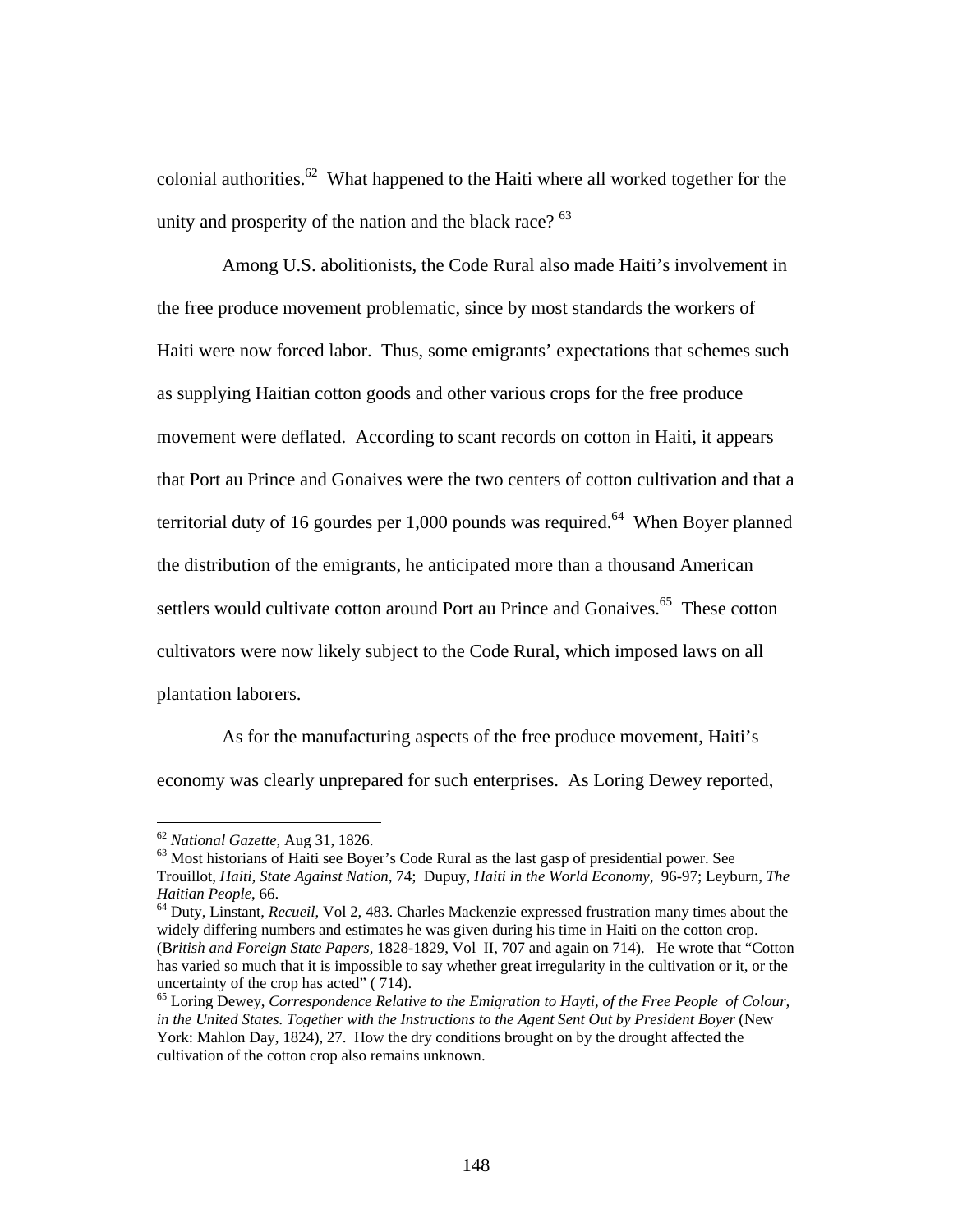there was minimal manufacturing of cloth: "[t]here are no cloths made in the island, either of cotton, silk, or wool, not even of the home-made family manufacture. The spindle and loom are hardly known in the island."<sup>66</sup> As most Haitian cloth came from British manufacturers and merchants, the American emigrants may have been uninformed about the state of Haiti's textile industry and the country's utter dependence on foreign-made cloth. Developing textile manufacturing on the island was difficult, since banking was unknown in Haiti until the end of the 1820s. The economic havoc the French treaty wrought on the island's already vulnerable financial state took most available cash out of the system.<sup>67</sup>

 John Allen and others must have been frustrated by the situation of the manufacturing sector. The cotton entrepreneur must have realized that his plans were unworkable in the economic environment in Haiti. Because of the radical alterations in Haiti's social and economic outlook, settlers such as John Allen who had hoped to capitalize on their skills and fight slavery on an economic level, thought it best to return to the United States. John Allen left Port au Prince in September of 1826 on a ship that also carried two returning American seamstresses, Harriet and Rachel Webster.<sup>68</sup>

<sup>&</sup>lt;sup>66</sup> *New York Observer*, July 25, 1825. Serena Baldwin wrote to Miss Cox, her African Free School teacher, requesting knitting needles be sent. *United States Gazette*, Nov 1, 1824.

<sup>&</sup>lt;sup>67</sup> Money could be had but it was charged an interest rate of 75%.. Mackenzie, *Notes on Haiti*, Vol I, 101.

 $68$  Appendix II, 1826.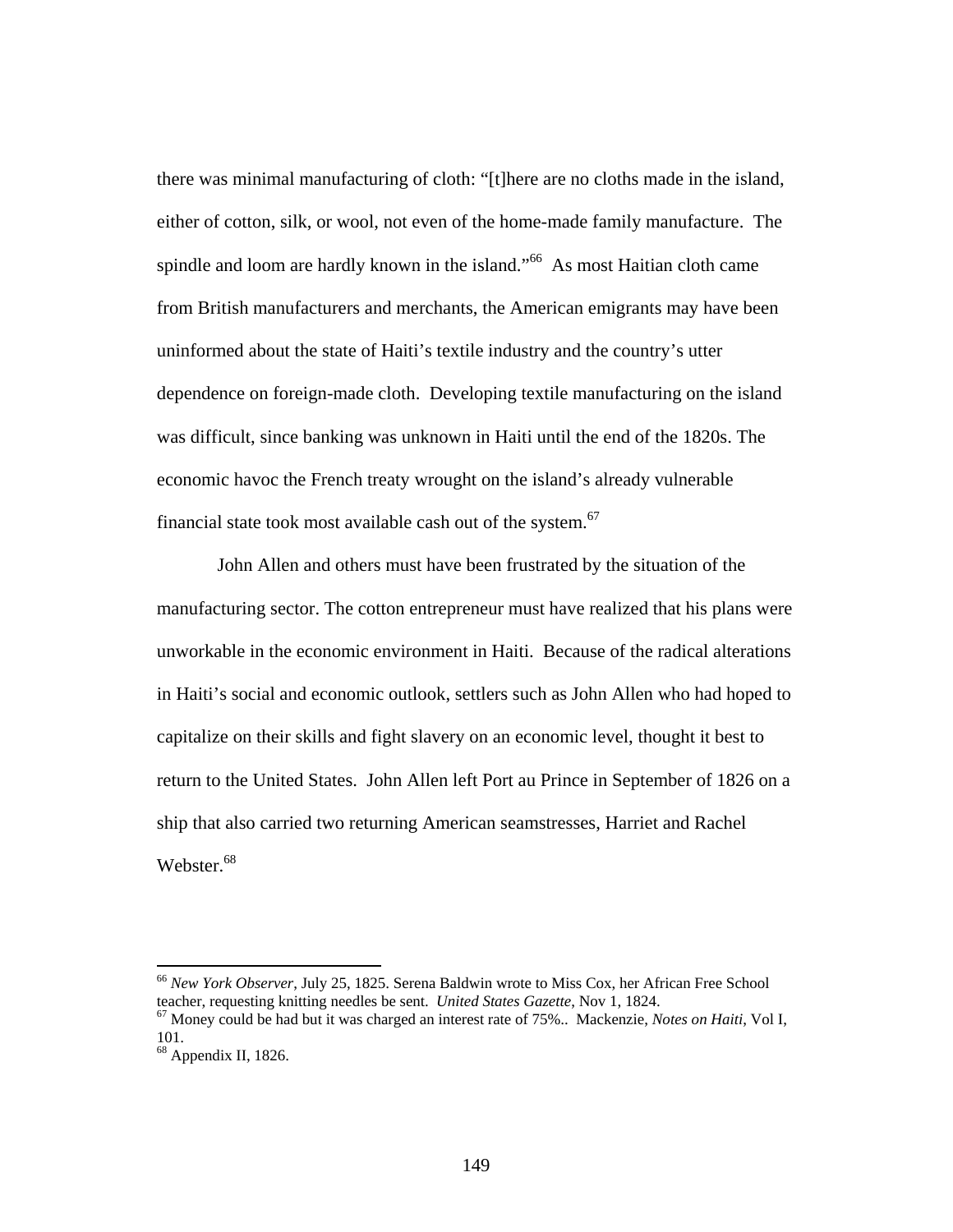The return of the artisans and skilled laborers may also reflect the reality of Haiti's lack of support for new businesses and the tough competition from already established Haitian businesses. According to Charles Mackenzie, Port au Prince was well stocked with "[a]ll the ordinary tradesmen, such as tailors, [and] shoemakers."<sup>69</sup> When Boyer stopped paying for the transport of Americans in the summer of 1825, he eliminated potential future clients and communities to serve. Because servicing their countrymen in Haiti was likely a big draw for many of these artisans in the first place, when large numbers began to leave, they followed. Boyer may have shown more concern and effort to appease the American settlers if he were not distracted by the nation's crisis.

 Confronted by the draconian social system created by the Code Rural, Americans also experienced first-hand the gap between *de jure* and *de facto* political rights in Haiti. The Haitian Constitution guaranteed to all black skinned males over the age of 21 after one year of residency the right to vote in Haitian elections. Certainly, African American men must have eagerly anticipated exercising their right to vote when in December of 1826 the first elections since their arrival were called for members of the Haitian Congress. A group of Americans living in Port au Prince not only prepared to vote, but they also put up a fellow settler, a Methodist minister, as a candidate. According to one report, when they approached the polling booth, both the minister and the rest of the Americans were "entered in at one door and

<sup>69</sup> Mackenzie, *Notes on Haiti*, Vol I, 43.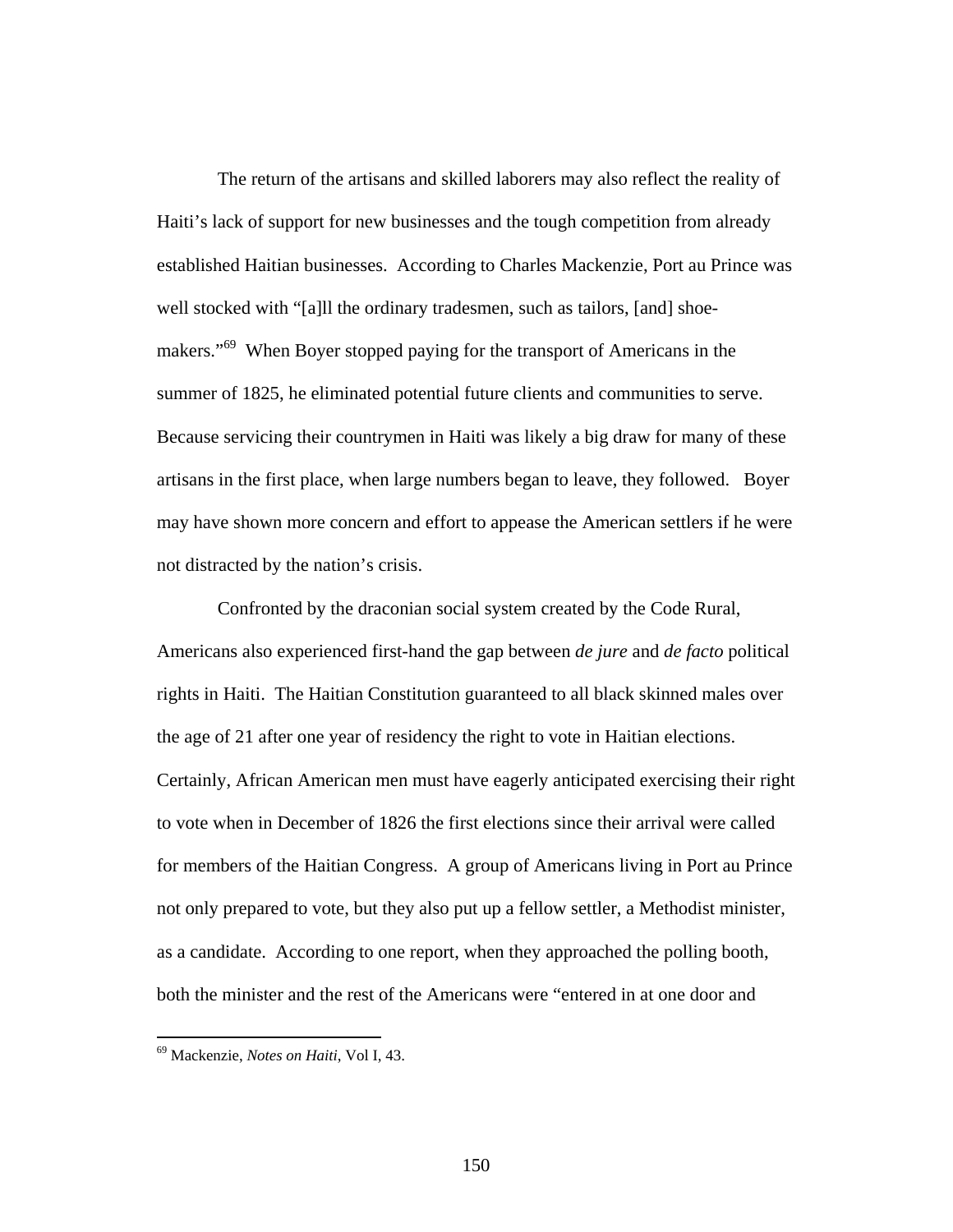civilly handed out of the opposite one, without having been allowed a solitary vote."70 Not only were the Americans denied the right of suffrage, it must have also been clear to them that the election as a whole was a sham. According to one report, no one knew who was running until "after the election was over" when the "elected" deputies took office.  $71$  Other instances existed that made the full exercise of their citizenship rights impossible. Jury duty, which had been denied to black New Yorkers regardless of their freehold status was also withheld in Haiti. Although legislation mandating trial by jury passed in 1826, the system was never utilized by the Haitian courts.<sup>72</sup> The reality of political life in Haiti must have undermined many settlers' view of the island as their "black republic." Here, they were denied the privilege of voting so brazenly as to be reminiscent of life in the United States. In circumventing the Americans' vote, the Haitians revealed their reluctance to uphold the promise of Haiti as a black nation for all descendents of Africa. Haiti, which had promised them equality, guaranteed them citizenship, and welcomed them as brothers and sisters failed to deliver on any of these. This was one of the enormous costs of the indemnity to the social, political, and economic life of the nation.

 In 1826, American newspapers reported on the ominous change in the Haitian situation since the peace treaty. After strenuous efforts to pay the first

<sup>70</sup> Mackenzie, *Notes on Haiti,* Vol I, 110-111; Winch, *AGentleman of Color*, 219. 71 *United States Gazette*, Feb 19, 1827. 72 *Eastern Argus*, June 13, 1828.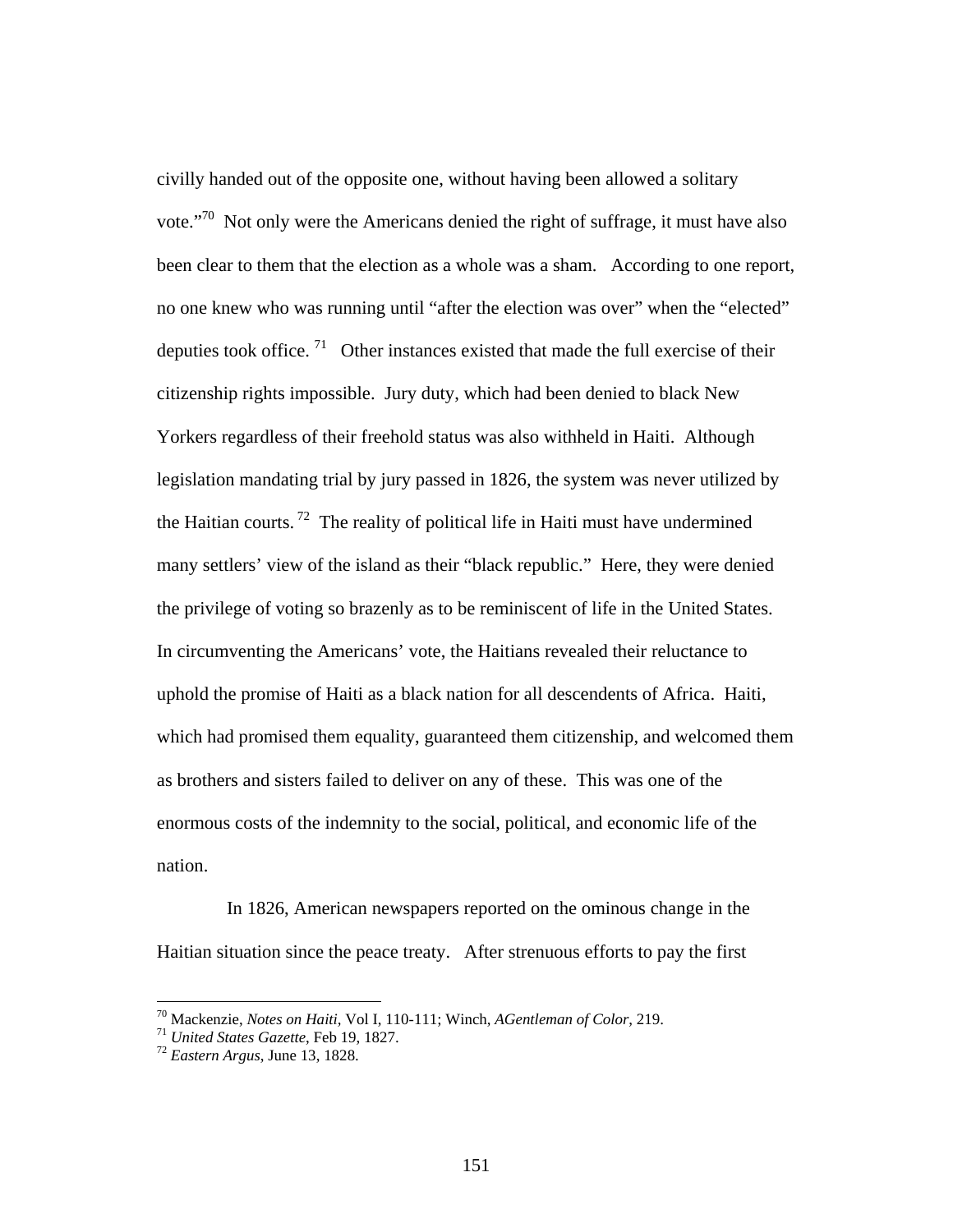installment of the indemnity, the Haitian economy was in ruins. In December of that year, the *Eastern Argus* described how "A few years since, [Haiti] was in a flourishing condition, both as respect its commerce and fiscal concerns…This change is attributed to the artful terms of the recognition of Hayti, by the French government."<sup>73</sup> In the same edition, another correspondent from Cape Haiti also conceded that "all confidence is at an end" and that "the commerce of the country is all but annihilated. $174$  Boyer had even been forced to issue additional paper money to help offset the loss of currency.75 According to the *National Gazette*, Haiti had never been "in such distress as at this moment."<sup>76</sup> Later that month, another report in the *National Gazette* stated the inhabitants of Haiti were experiencing "an unprecedented state of poverty and misery."<sup>77</sup>

 Because they earned so little money during their stay and had spent whatever savings they arrived with, many American settlers were forced to remain in Haiti until they had gathered enough money to finance their return passage.<sup>78</sup> This situation took some emigrants years to negotiate while others never did. The Passenger List for Philadelphia shows that at least one emigrant, a William Rop,

<sup>&</sup>lt;sup>73</sup> Eastern Argus, Dec 15, 1826.<br><sup>74</sup> Eastern Argus, Dec 15, 1826.<br><sup>75</sup> National Gazette, Dec 14, 1826.<br><sup>76</sup> National Gazette, Dec 16, 1826.<br><sup>77</sup> National Gazette, Dec 28, 1826.<br><sup>78</sup> Boyer had donated money to assist the to finance any further returnees' passage. He also remained adamant that settlers who had sailed to Haiti who had signed a contract to repay the government were still obligated to pay back their passage money. Those emigrants who financed their own passages to Haiti were under no obligation to the government and could depart from Haiti when they desired.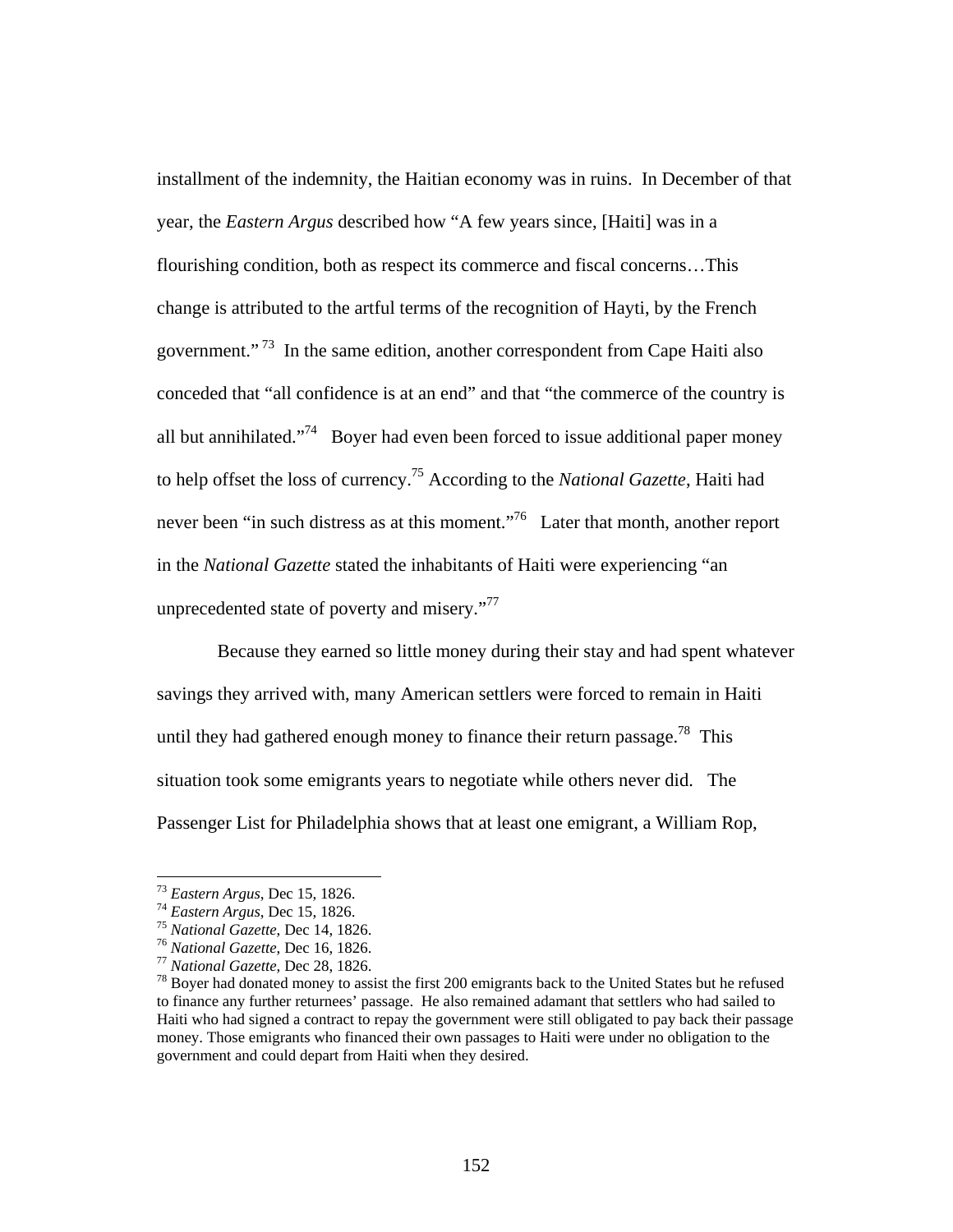financed his return by working as a sailor aboard the schooner *Amelia*. 79 How others financed their return passage is unknown. Some emigrants like James Lee, the Cape Haitian emigrant who complained of the lack of meat, reported "he made his escape on the  $28<sup>th</sup>$  of November [1825], but was compelled to leave his family behind."<sup>80</sup> Another settler, William Tapsico, who sailed from Jeremie in 1827, may have left his pregnant wife, Mary, until the birth of their baby, because both mother and child departed from Jeremie for Philadelphia in 1828. In leaving their families behind, Lee and Tapsico were probably in the minority of most husbands and fathers who sent their wives and children ahead to the United States. Perhaps both men believed their earning potential was greater in the United States and thus could send for family much faster than if they had remained in Haiti.<sup>81</sup>

 It is difficult to know how many women and children who traveled back to the United States alone left behind husbands or fathers or followed them home separately.<sup>82</sup> William Rop's ability to finance his return trip gives clues to what may have happened in some circumstances. Seeking passage on a merchant ship may have been one method families used to finance their return to the United States. Since many of the men would have had some experience as sailors, they could likely

<sup>&</sup>lt;sup>79</sup> Appendix IV, 1828.<br><sup>80</sup> Baltimore Patriot, March 10, 1826 originally published in the *Hartford Times*.

<sup>&</sup>lt;sup>81</sup> No records have been found on James Lee's departure. Two children, Aug. and Samuel Lee age 4 and 6 respectively sail from Cape Haiti on the schooner *Sharn* in April of 1826 to Boston. These may have been Lee's children. No female accompanied them and they were the only passengers on board. Appendix II, 1826.

<sup>&</sup>lt;sup>82</sup>The Baltimore Passenger Lists from 1820 to 1832 were lost.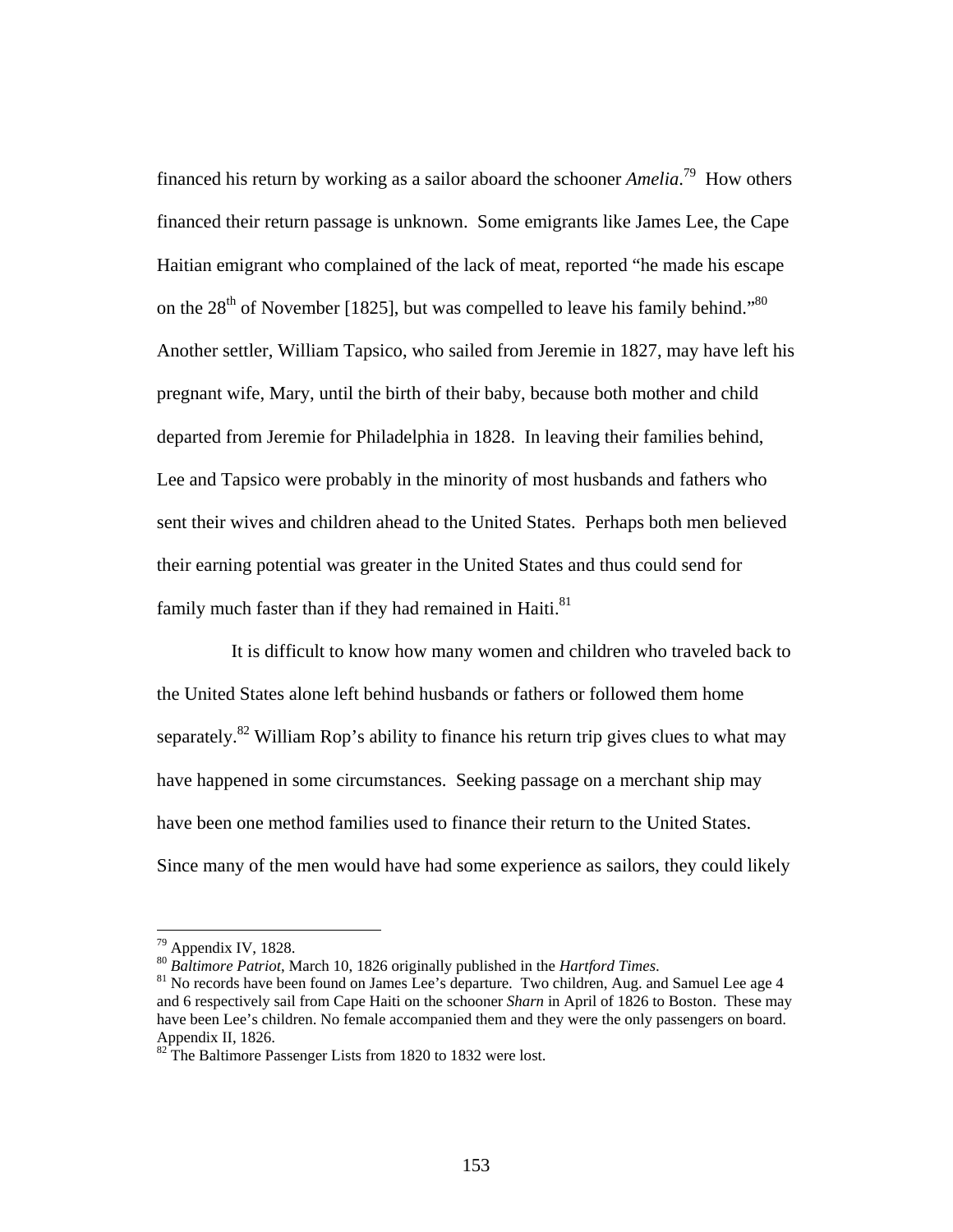negotiate terms to receive a portion of their wages early. This money, in turn, could finance the return passage of his family back to the United States. According to the Passenger Lists, 37 women with children sailed back to the United States without a male companion. In addition to these women, there were 32 women unaccompanied by children designated either "Mrs." or as "wife" in the Passenger List records, and they, too, traveled without a male relative.<sup>83</sup>

 Many women may have been widowed during their stay in Haiti. Widowhood was widespread among women in the African American community living in America with nearly one in six women over the age of 24 living as widows in Philadelphia at this time. $84$  Although the mortality rates cited in Samana disproportionately affected women and infants, as the emigrants settled in and began the hard physical labor required for farming, men likely succumbed to diseases, too.

 The Passenger Lists also indicate that many children were orphaned during their sojourn in Haiti. Sailing on the schooner, *Mary Ann*, George, age 2, a free black child, had no last name indicated. He may have been the child of one of the several women on board, but the fact that he has no last name and is not described with the more common, "child of," may indicate his orphaned state. There were also the Gray children, Patience and Francis, both 14 who traveled alone to Philadelphia without another family member, as did Joseph Peco and Matilda Johnson, 8 and 11

<sup>&</sup>lt;sup>83</sup> Interestingly, many of these women traveled together, two even three on the same ship, suggesting that for some, the return passage may have been an organized event. None of these women were designated a widow.

<sup>84</sup> Gary Nash, *Forging Freedom*, 252.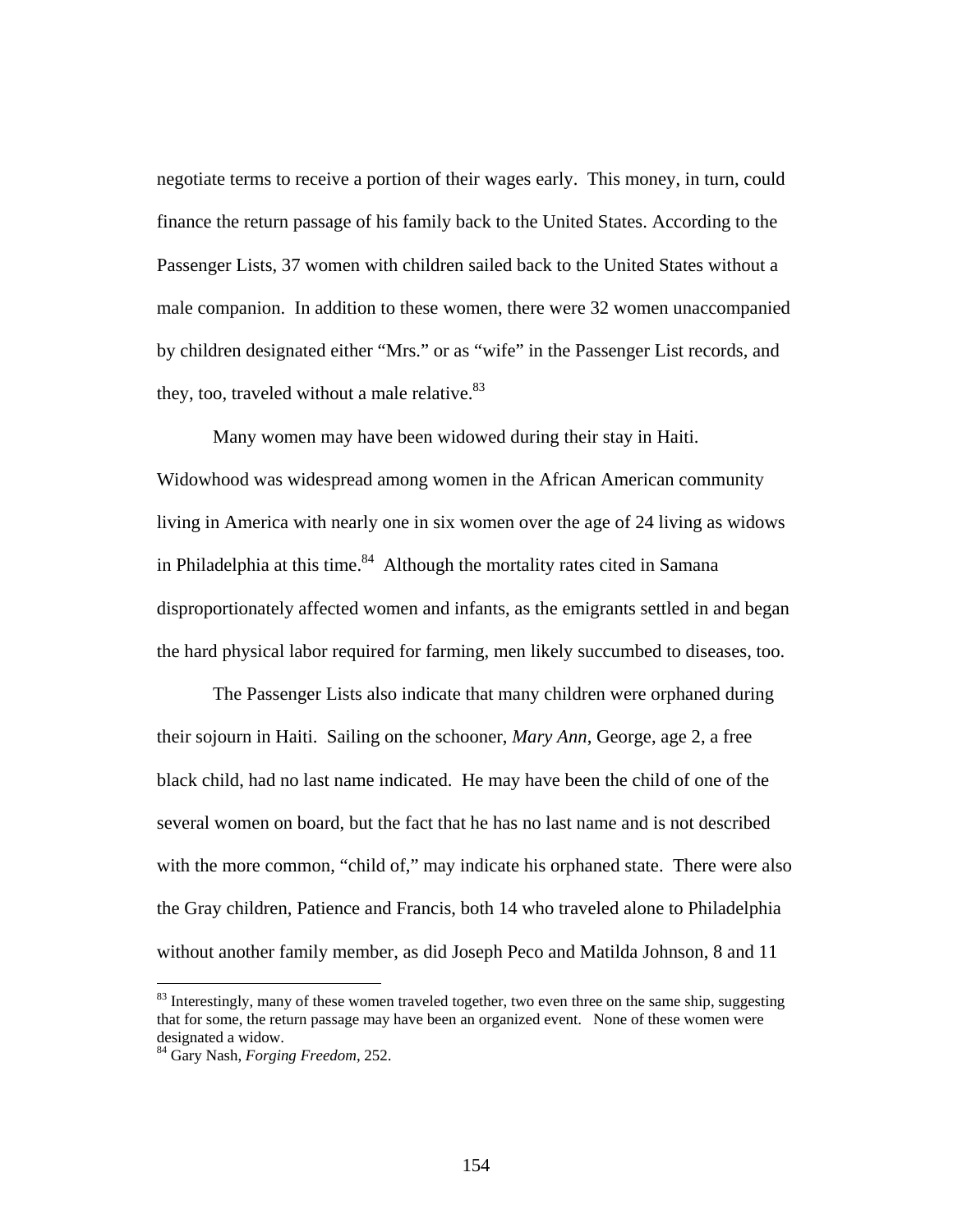respectively, who both departed from Cape Haiti for Philadelphia.<sup>85</sup> Were these children orphaned by the smallpox epidemic that hit Cape Haiti? The three sisters, Clarissa, Eliza, and Lydia Edmunds may have been the daughters of William Edmonds, a tobacconist from New York, who sailed on the *De Witt Clinton*. 86 The daughters' embarkation without their father raises questions about his fate in Haiti. Charles Mackenzie cited the example of the French consul to Port au Prince as indicative of the high death rates—in less than two years, five of the consul's six family members were dead. $87$  In addition to the smallpox epidemic that hit, settlers would have been exposed to malaria.

 Malaria infection, as one observer noted, was a "constant" presence in Port au Prince, because the shallow water near the quays allowed "all sorts of uncleanliness."<sup>88</sup>Even for those Americans who had survived the rigors of settlement, the return passage exposed many to the disease. The specter of death did not leave the emigrants on the wharf in Haiti, it followed some on board: The two year-old daughter of Francis and Louisa Webb, Mary Ann, died en route to

<sup>85</sup> Gray children, Appendix III, 1827; Peco and Johnson, Appendix IV, 1828.

<sup>86</sup> *Poulson's American Daily Advertiser*, Sept 6, 1824. William Edmonds age 45, a tobacconist is located on New York City's 1819 Blacks Heads of Household List. For the New York passengers whose occupations were not ascribed, some hints as to what they did have been attempted by crossreferencing the Heads of Household List and Head of Household List of 1819 with the Passenger Lists: The seamstress, E. Joseph[s] may have been a widow who lived on Thomas St.; J. Henry, may have been either a cookshop worker or a chimney sweep; An James, a sawyer, N. Gome, may have been either the wife or sister to George Gomes, a cooper who lived on Church Street. Sally James, who traveled from Port au Prince, may have been a laundress and called Sarah James who lived on Spruce Street, New York.<br><sup>87</sup> Mackenzie, *Notes on Haiti*, Vol I, 15-16.

<sup>&</sup>lt;sup>88</sup> John Candler, *Brief Notices of Haiti: With its Condition, Resources, and Prospects (London: T.* Ward &Co, 1842), 69.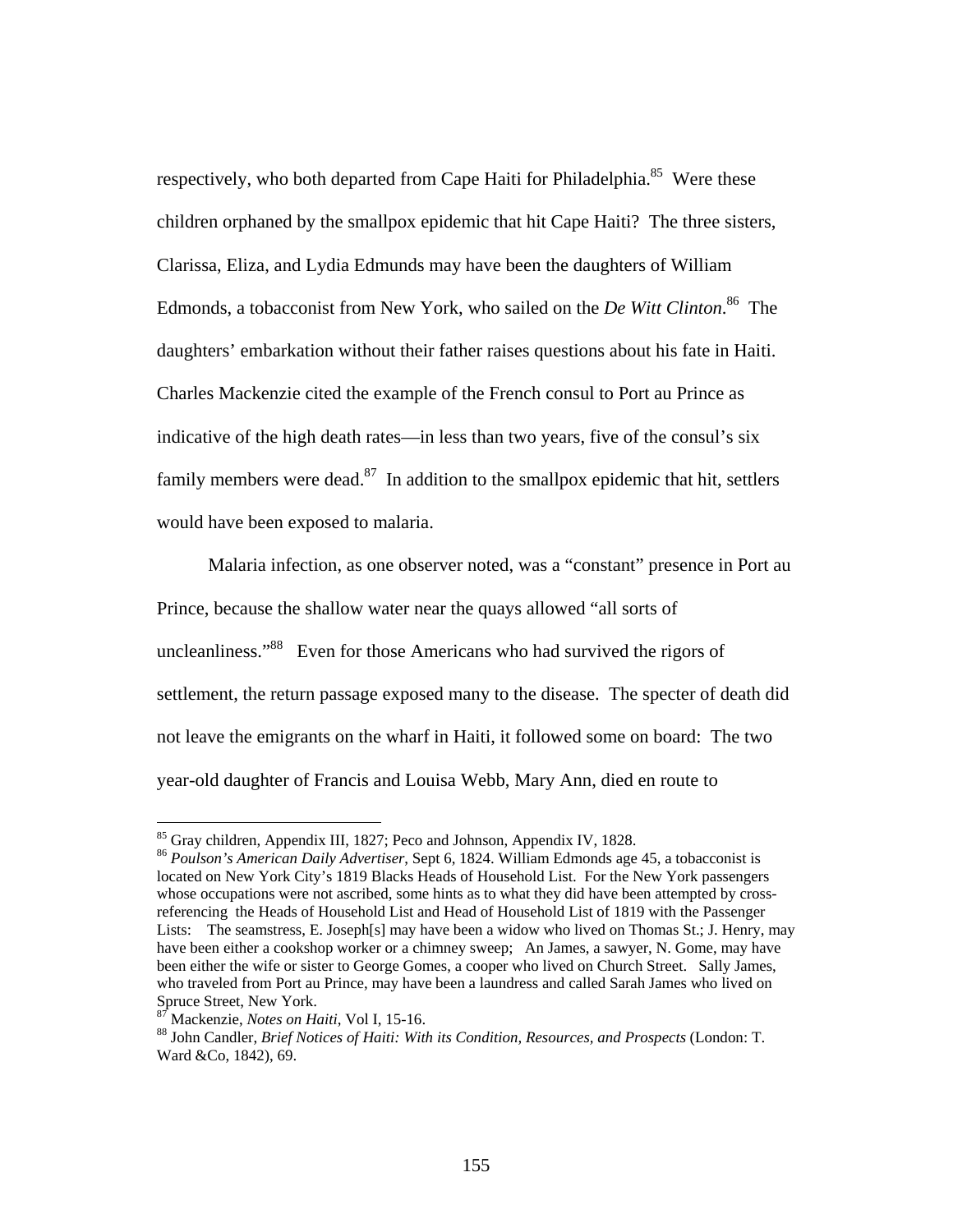Philadelphia.<sup>89</sup> She may have caught malaria while she and her family waited on the docks in Port au Prince to board the ship to return to America.

 Serena Baldwin was apparently more fortunate, because no one in her family died in Haiti or on the return passage back to New York. The Baldwin family remained in the City of Santo Domingo until 1828, when they, too, followed many of their compatriots and made their departure for New York City.<sup>90</sup> Although not much is known of what William Baldwin did during his stay in Haiti, his occupation was listed as a "merchant" on the Passenger List. This was a step up from his "oysterman" occupation in New York, suggesting he may have tried his hand at trading since Santo Domingo had a bustling trade in luxury wood and cattle.<sup>91</sup> He may have adjusted to paying 75 gourdes a year to be in business, but as the Haitian economy faltered and the commercial presence of American shippers declined, Baldwin would have found turning a profit ever more difficult.<sup>92</sup> Even if Baldwin wished to develop trade with the Caribbean neighbors, this became impossible in 1827 when Boyer again imposed an embargo on all Haitian vessels traveling to foreign ports, effectively ending trade with other Caribbean islands.<sup>93</sup> As for

<sup>89</sup> Appendix IV, 1828.

<sup>90</sup> A William Baldwin, designated "coloured," is listed in the *New York City Directory* for 1830-1831 on Mulberry Street but disappears thereafter from any future directories.

<sup>&</sup>lt;sup>91</sup> Mackenzie described Santo Domingo as having more "internal traffic... than in [sic] most towns in Haiti" (*Notes on Haiti,* Vol I, 268).

 $92$  Mackenzie noted that American trade declined remarkably after 1825 when France demanded it pay only 6% compared to the 12% the British and American traders had to pay. In 1826, there were 41 fewer American vessels trading at the same time there were 23 additional French vessels. (*Notes on Haiti*, Vol II, 179).

 $93$  The two exceptions were St. Thomas and Curacao.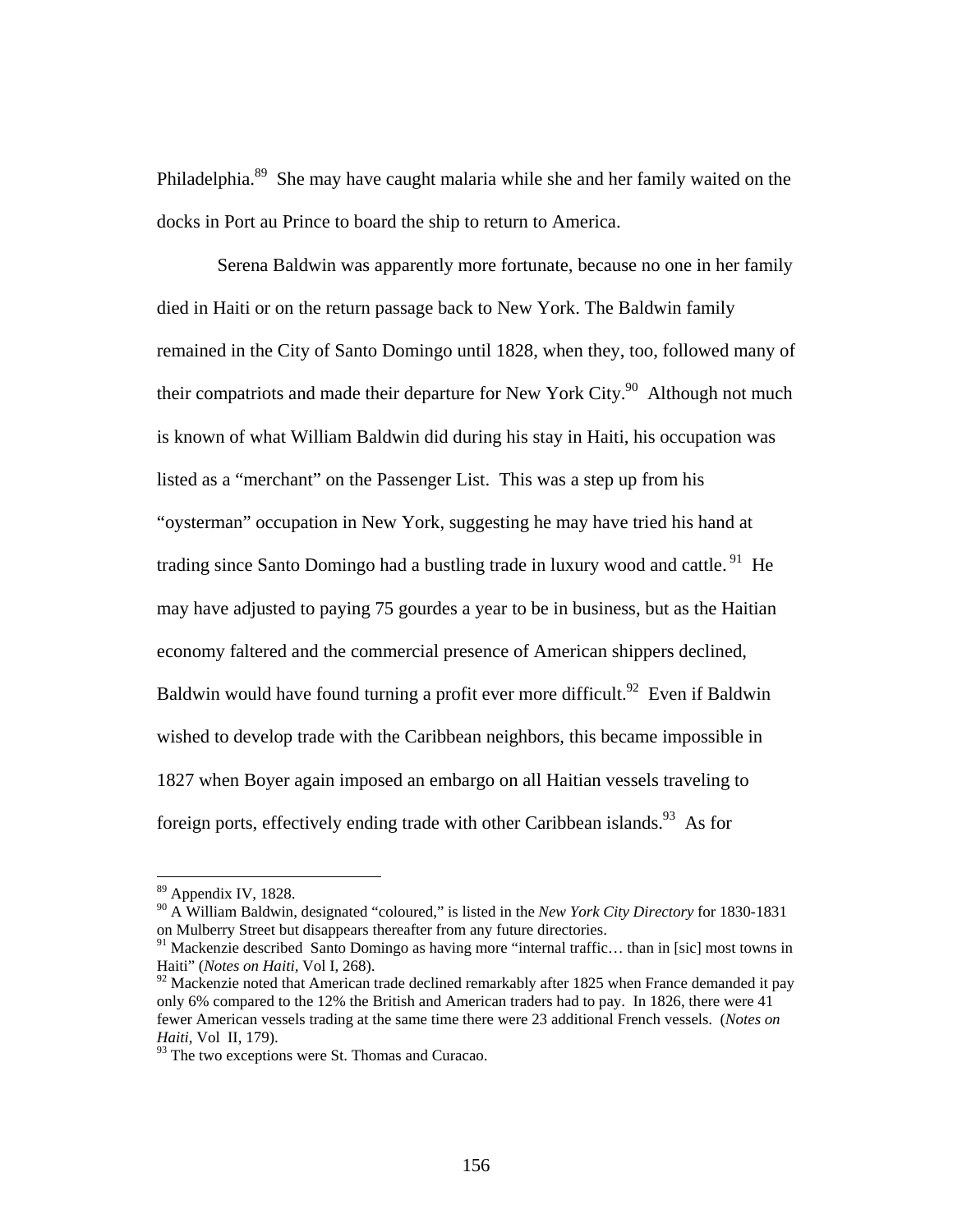Baldwin participating and developing a trade network between Haitian ports, the high cost of coastal shipping would have made this unfeasible.<sup>94</sup>

Emigrants returned home for similar reasons: unforeseen hardship, disease, and a clash between reality and what they had been led to believe. Disillusionment came in the form of a regime that failed to live up to its black nationalist promise to uphold republican rights of equal citizenship, and an economic landscape that discouraged rather than encouraged commercial enterprise. It was as if all their expectations were punctured one by one in a declining economy and a failed diplomatic policy.

 For President Boyer, the emigration was an enormous disappointment. It failed to bring about the desired result—American recognition. He expended vast reserves bringing the African Americans to Haiti, only to see their impressions of his state used against it. Very quickly, he realized that his efforts to promote diplomatic status in Washington had been foiled again. This time, he had no one to blame but himself, and, perhaps, the French negotiating team.

 A few emigrants endured the hardships. The story of a group of emigrants (eight families) who were still living outside Port au Prince in 1831 sheds light on what motivated some to endure the trials, culture shock, and hard work needed to make it in Haiti. Telling their story to a writer in *The Friend*, a Quaker publication, the group of Americans related what had befallen them in the seven years since they

<sup>&</sup>lt;sup>94</sup> In one estimate, a barreled item transported between Cape Haitian and Port au Prince cost twice as much as it did to be shipped between Port au Prince and New York. (Hunt, *Remarks on Hayti*, 6).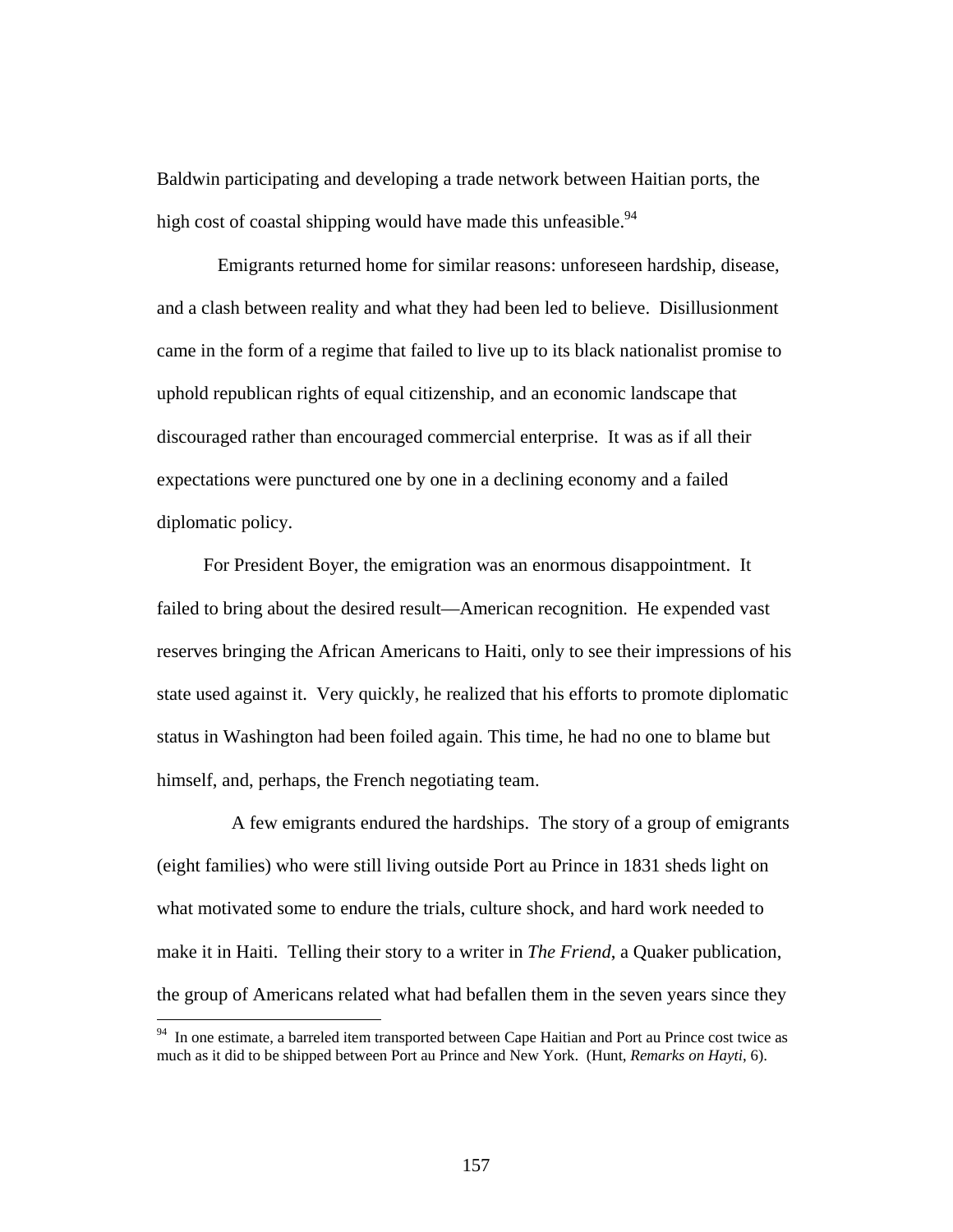had settled on the island. After attempting to cultivate and make a living from farming the government lands, "expend[ing] what little capital" they possessed on "fruitless endeavors," they grew frustrated, leaving these lands and moving to Port au Prince. There, all they found was "absolute destitution." It was in Port au Prince that the eight families met and chose to work with "united industry" on lands close to the city and within reach of the market. Pooling their resources, which added up to less than "10 dollars Haitian," they purchased tools, began working land abutting President Boyer's personal plantation, Poids le General, planting it with sugar cane.

 Sugar was far more profitable than coffee and was in demand worldwide. Sugar was also subject to less taxation than coffee since sugar growers paid no territorial duties like those imposed on coffee. Still, it was hardly easy money sugar was also the most physically demanding of crops grown in Haiti. Unlike coffee trees, sugar cane needed to be replanted every two years, a grueling task. Some farmers cultivated ratoons—stumps of cane that remained in the fields from the previous year's harvest—but this was relatively rare because ratoons yielded less sugar than seed-grown sugar. To plant seed-grown sugar cane, laborers dug thousands of individual holes, then inserted seeds into these holes, all by hand. Once this arduous task was complete, workers manured the entire field. Plowing would have reduced the onerous work of holing but plows were never widely adopted in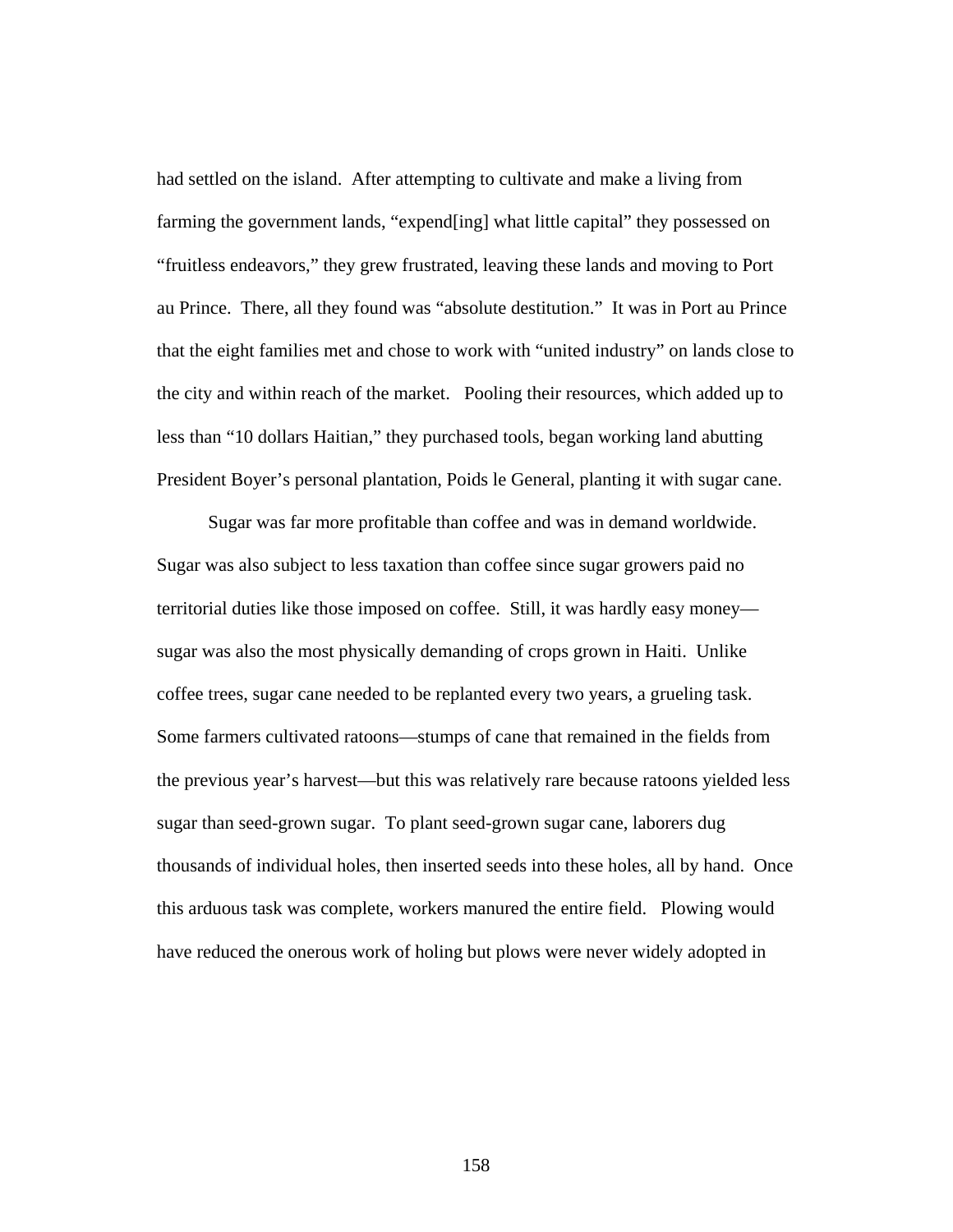sugar cultivation in the Caribbean.<sup>95</sup> In Haiti, some plantation owners owned plows—but again, they never became widespread.<sup>96</sup>

 Once the cane sprouted, intensive hoeing and weeding became daily activities. At maturity, the most taxing aspect of sugar cultivation awaited—the harvest. Cane had to be cut swiftly and then processed immediately, which meant the continual transport of the cane from the fields to the mill house, laborious work. As for processing their sugar cane, they agreed to Boyer's offer of using his sugar mills in exchange for ¼ of the crop as payment.

 The group described themselves as living in "comparative comfort and comparative wealth" which allowed them to obtain cows, pigs, poultry, and other "household wants." Although the Americans considered themselves "fortunate," they regretted the lack of schools and religious instruction available for their children. But when asked if they would return to America, the group expressed no desire to live in a country that stirred only feelings of "bitterness." To them, America held no "redeeming or consolatory hope."<sup>97</sup> For a few, the trials and hardships had proved worthwhile—Haiti was their home.

<sup>95</sup> David Barry Gaspar, "Sugar Cultivation and Slave Life in Antigua before 1800" in *Cultivation and Culture: Labor and the Shaping of Slave Life in the Americas* Eds. Ira Berlin and Philip D. Morgan (Charlottesville, Va.: University Press of Virginia, 1993), 104.

<sup>96</sup> In an emigrant account, there was mention of ploughs in sharecropper agreements. See *United States Gazette*, Jan 19, 1825; *Genius of Universal Emancipation*, Jan 1825, 58. 97 *The Friend*, Oct 22, 1831.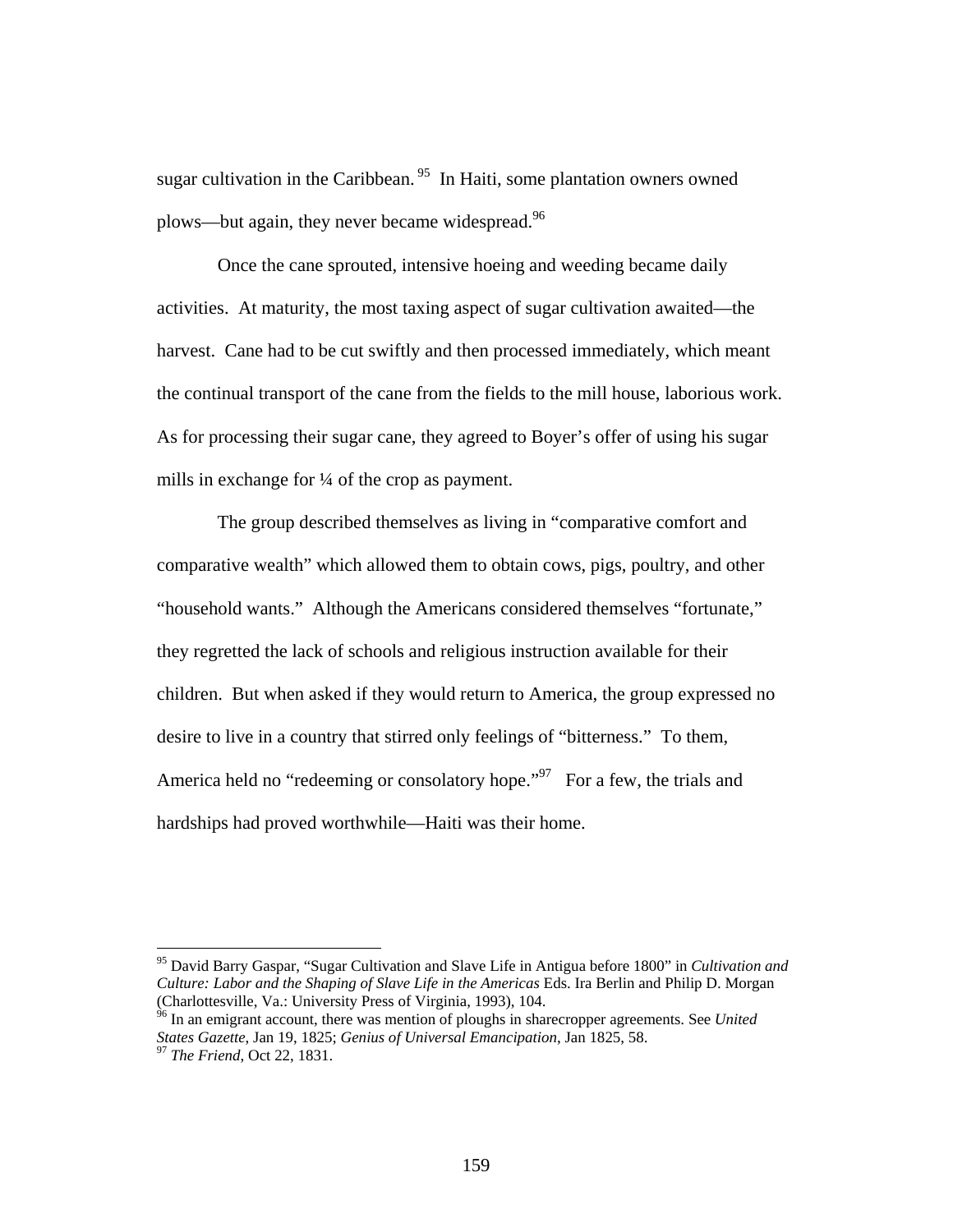## Conclusion

 Even as Boyer failed to gain recognition through the emigration project, he moved his nation closer than any other Haitian leader had to achieving international status without any strings attached. One white resident of Haiti, upon learning of France's acknowledgment, expressed gratification that these "worthy people" could now "take their seat among the nations of the earth," but found it troubling that recognition came from France rather than the United States. He wrote, "when I call to mind the innumerable evils France has inflicted upon the Haytiens, it seems but a poor reparation that she should be the first to recognize their political independence." He believed the United States, if it had been the first, would have finally lived up to its "high toned liberality," to its "principles," and to its "national character." Because of its own history of independence, this was a "measure...which the Haytiens and the whole world had a right to expect."<sup>1</sup>

 It is difficult to look past the horrors of white racism and black slavery in U. S. history, but at the turn of the 1820s, the dye was not necessarily cast. For an instant, many U.S. contingents—whatever their diverse interests—seemed ready to

<sup>1</sup> *New York Observer*, Aug 20, 1825.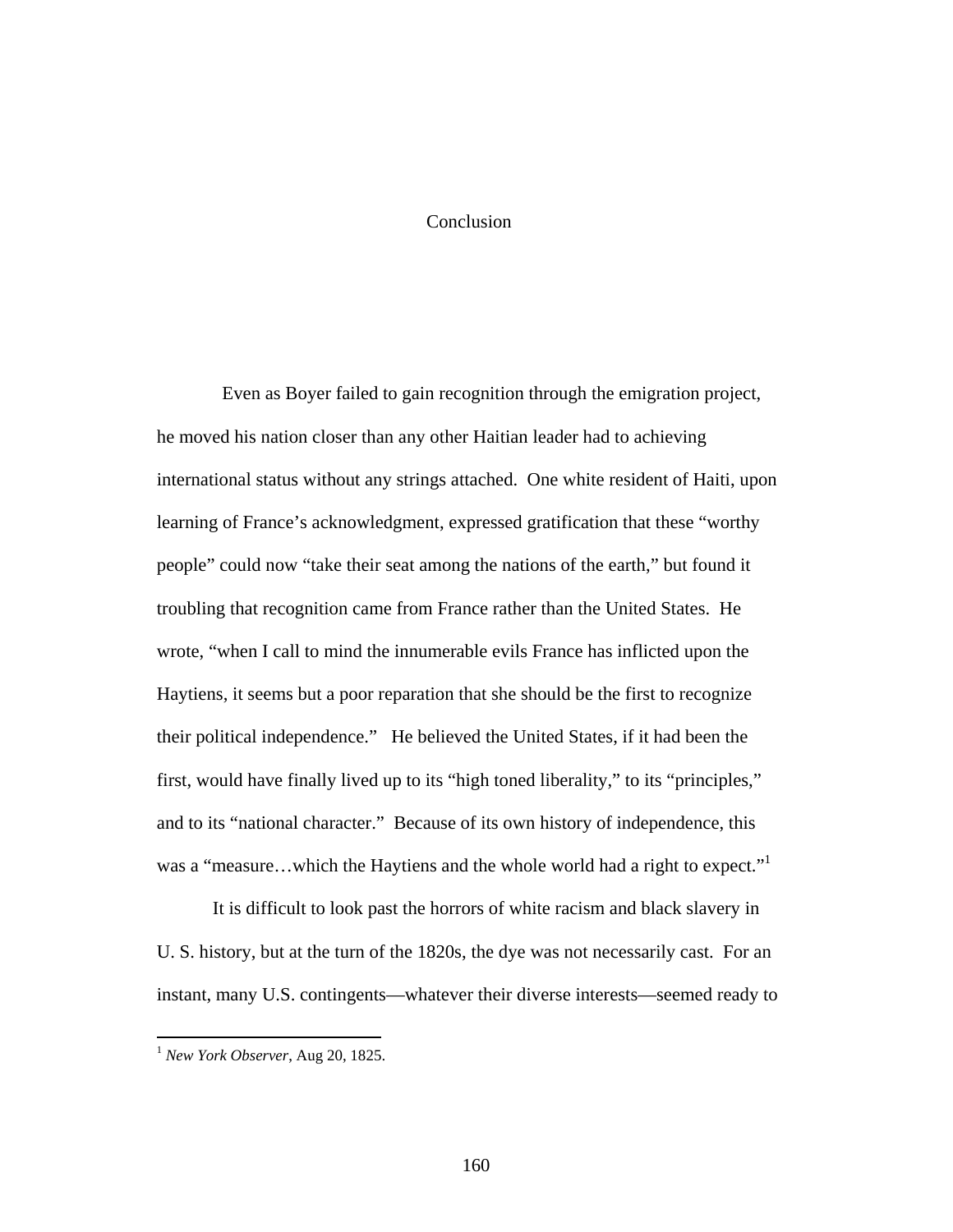embrace a black nation. The precedent of Haitian recognition might have changed the slavery and race debates that raged throughout the nineteenth century. Historians have long understood that race is an ideology constructed out of the social and cultural context of a certain time. $^2$  Indeed, the date that diplomatic acceptance of Haiti was finally forthcoming from the United States was close to the date when President Lincoln declared emancipation of Confederate southern slaves—1863. Many Americans agreed with President Boyer that the United States, in order to uphold its image of itself as a champion of liberty, must recognize Haiti as a "sister republic" born from the same revolutionary womb.<sup>3</sup> In sum, there was no inevitability to white racism or to notions of white superiority in the nineteenth century, because many Americans, black and white, viewed the island nation of Haiti and its people as equal, deserving to be recognized for their achievements. In the early 1820s, the advocates for this black nation made their voices heard.

 After 1825, the U.S. became aggressive in its efforts to isolate Haiti, no longer just willing to passively ignore the island. Southern interest swayed U.S. policy on the Congress of Panama, a meeting of all the independent nations in the New World to draw up treaties of friendship. President Boyer was expected to attend

<sup>2</sup> Barbara J. Fields, "Ideology and Race in American History" In *Region, Race, and Reconstruction: Essays in Honor of C. Vann Woodward* eds. J. Morgan Kousser and James McPherson (New York: Oxford University Press, 1982), 143-7.

<sup>3</sup> *Genius of Universal Emancipation*, Nov 24, 1827.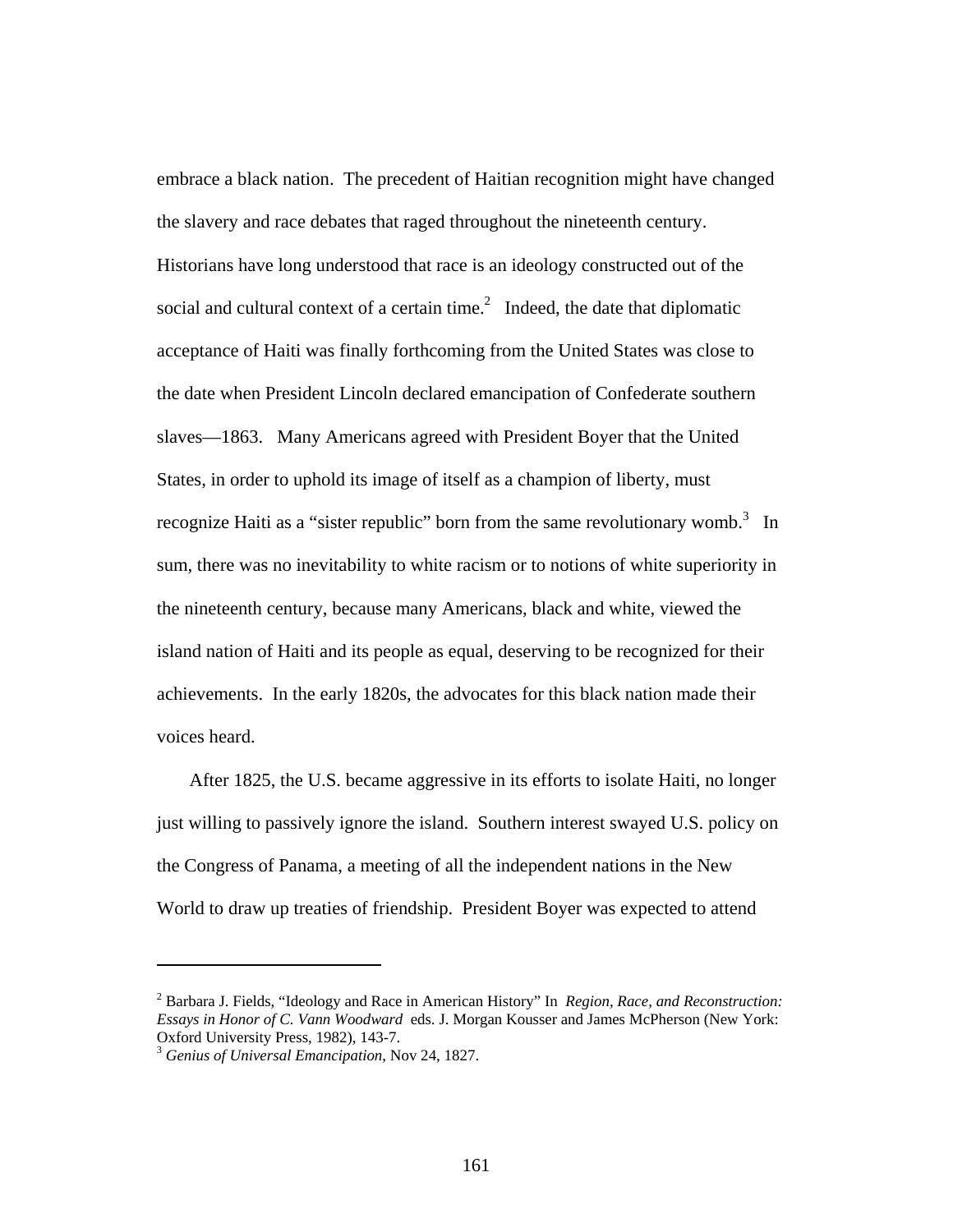and receive recognition for his nation. The United States, however, threatened to boycott the meeting if Haitian delegates were allowed to attend, fearing antislavery talks and Haitian recognition would dominate. $4$  American opponents to the meeting not only wanted Haiti excluded from the conference but wished to "direct all our ministers in South America and Mexico to protest against the independence of Hayti."<sup>5</sup> Despite the aid Haiti had given him as a revolutionary in fighting Spain, Simon Bolivar, who had organized the conference, acceded to America's requests, leaving Haiti the only New World nation uninvited and unacknowledged at the Panama talks.

 Benjamin Lundy, who continued to work towards Haitian emigration long after Boyer and other American supporters abandoned the idea, called these southern congressmen "slaveites," for blocking Haiti's participation in the Panama meeting. Benjamin Lundy concluded that these congressmen not only "opposed to the personal liberty of all people but themselves, but they are also opposed to the political liberty, whenever that political liberty is likely to promote the personal liberty of the blacks."<sup>6</sup> Lundy made one last effort to appeal to northern commercial interests to fight this southern opposition by reminding them that as long as the U.S. refused to acknowledge Haiti's independence, trade would suffer because

<sup>&</sup>lt;sup>4</sup> N. Andrew N. Cleven, "The First Panama Mission and the Congress of the United States" *Journal of Negro History* 13 (1928): 225-254; 236-236-241. 5 *Genius Universal Emancipation*, May 20, 1826. 6 *Genius of Universal Emancipation*, April 29, 1826.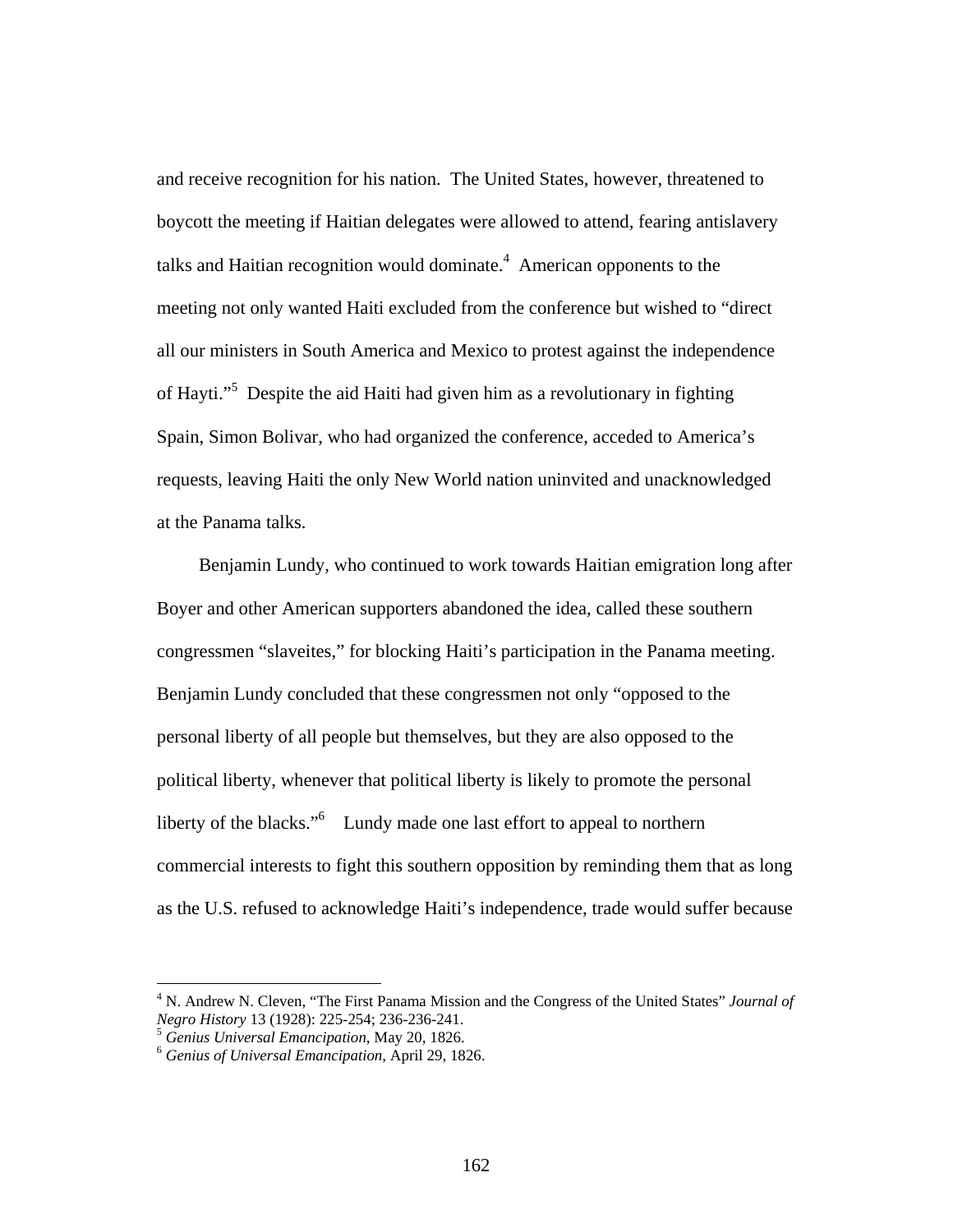of increased commercial duties.<sup>7</sup> As one writer noted, "We are a commercial people; and so long as we suffer southern influence" in our foreign and commercial policies, "our relations with our southern neighbors will begin to grow weaker and weaker." $8$ It is important to note, however, that the 1820s was a decade when the U.S. as a nation became much more economically integrated—the North increasingly relied on southern consumers and the expansion of cotton. $9$  American slavery and racism cast such tremendous shadows over nineteenth-century history that imagining a less benighted story of race relations is difficult. Yet, we have seen, as Boyer saw in editorials in the *Niles' Weekly Register*; in the Granville audiences; in the dreams of the emigrants; and in their letters home, the potential for an enlightened view of a black nation, and by extension, of the black race in America.

<sup>&</sup>lt;sup>7</sup> Genius of Universal Emancipation, Feb 18, 1826.<br><sup>8</sup> Genius of Universal Emancipation, Nov 24, 1827.<br><sup>9</sup> Pobert G. Albion, *Bige of Navy York Bort, 1815, 18*.

Robert G. Albion, *Rise of New York Port, 1815-1860* (New York: Scribner, 1970).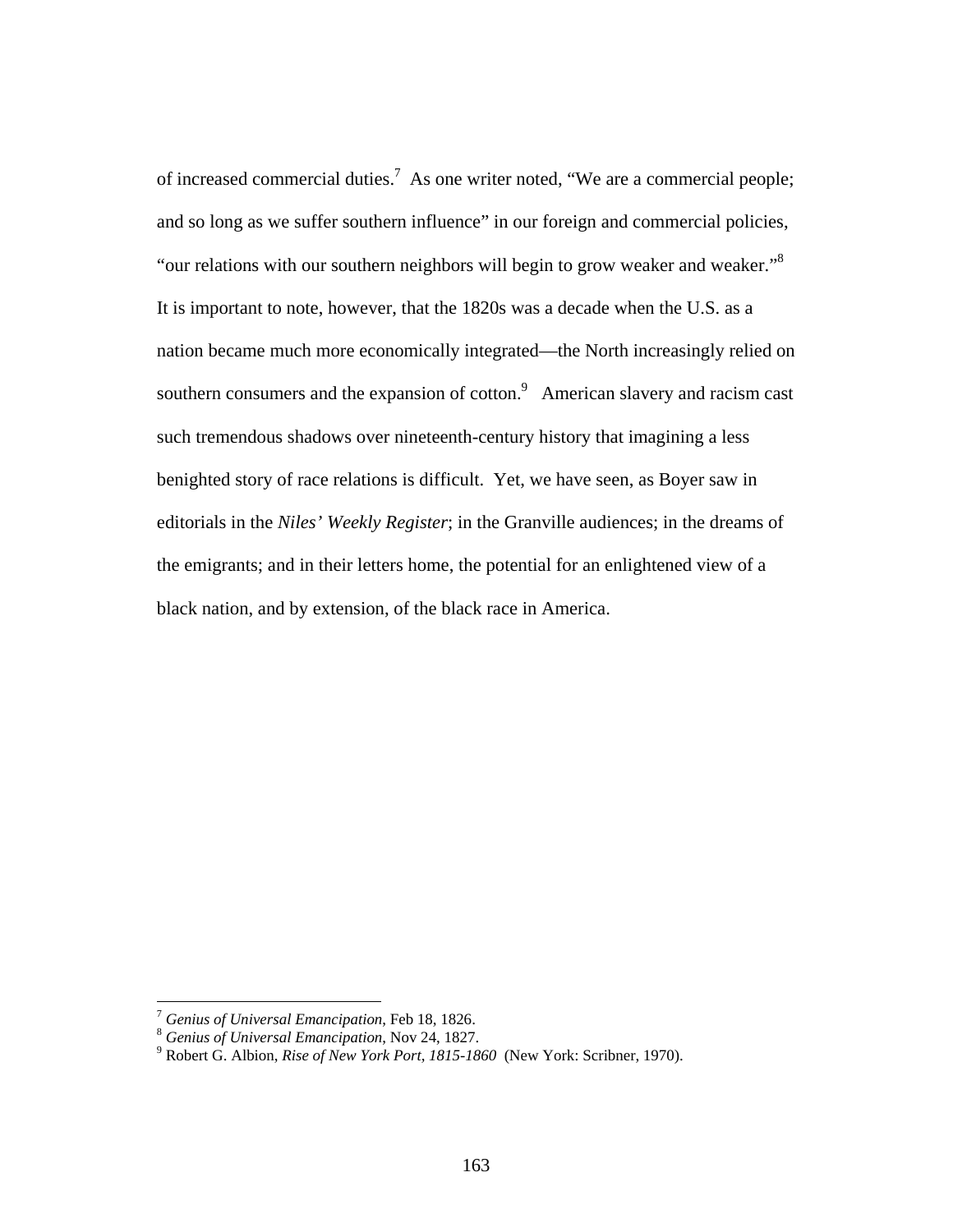| Appendix I, 1825<br>М<br>Port<br>Ship<br><b>Type Date</b><br><b>First</b><br>Last<br><b>Occupation</b><br><b>Country</b><br><b>Departure</b><br>Age<br>Sex<br><b>Intended</b><br>N. York<br><b>USA</b><br>Panther<br><b>Aux Cayes</b><br>Aupaix<br>22 male<br>New York City<br>July 9, 1825<br>merchant<br>brig<br>29 male<br>N. York<br><b>USA</b><br>Panther<br><b>Aux Cayes</b><br>Mortes<br>merchant<br>New York City<br>July 9, 1825<br>brig<br><b>USA</b><br>J<br>$25$ male<br>N. York<br><b>Aux Cayes</b><br>Helau/n<br>merchant<br>New York City<br>Panther<br>July 9, 1825<br>brig |  |
|---------------------------------------------------------------------------------------------------------------------------------------------------------------------------------------------------------------------------------------------------------------------------------------------------------------------------------------------------------------------------------------------------------------------------------------------------------------------------------------------------------------------------------------------------------------------------------------------|--|
|                                                                                                                                                                                                                                                                                                                                                                                                                                                                                                                                                                                             |  |
|                                                                                                                                                                                                                                                                                                                                                                                                                                                                                                                                                                                             |  |
|                                                                                                                                                                                                                                                                                                                                                                                                                                                                                                                                                                                             |  |
|                                                                                                                                                                                                                                                                                                                                                                                                                                                                                                                                                                                             |  |
|                                                                                                                                                                                                                                                                                                                                                                                                                                                                                                                                                                                             |  |
|                                                                                                                                                                                                                                                                                                                                                                                                                                                                                                                                                                                             |  |
| N. York<br><b>USA</b><br>Tho.<br>49 male<br>New York City<br>Panther<br><b>Aux Cayes</b><br>Frances<br>merchant<br>July 9, 1825<br>brig                                                                                                                                                                                                                                                                                                                                                                                                                                                     |  |
| $\overline{24}$ male<br><b>USA</b><br><b>Aux Cayes</b><br>Robert<br><b>USA</b><br>Philadelphia<br>Ariel<br>Nov 25, 1825<br>Clarkson<br>brig                                                                                                                                                                                                                                                                                                                                                                                                                                                 |  |
| <b>USA</b><br><b>USA</b><br>Ladd<br>38 male<br>Philadelphia<br>Ariel<br>Nov 25, 1825<br><b>Aux Cayes</b><br>Daniel<br>brig                                                                                                                                                                                                                                                                                                                                                                                                                                                                  |  |
| <b>USA</b><br><b>USA</b><br>Kimball<br>35 male<br>Ariel<br>Philadelphia<br>Nov 25, 1825<br><b>Aux Cayes</b><br>John<br>brig                                                                                                                                                                                                                                                                                                                                                                                                                                                                 |  |
| <b>USA</b><br>Philadelphia<br><b>New York City</b><br><b>Aux Cayes</b><br>M.<br>Ε.<br>Graham<br>23 female<br>Fancy<br>Oct 1, 1825<br>brig                                                                                                                                                                                                                                                                                                                                                                                                                                                   |  |
| 3 female<br><b>USA</b><br><b>Aux Cayes</b><br>A.<br>M<br>Graham<br>Philadelphia<br>New York City<br>Fancy<br>Oct 1, 1825<br>brig                                                                                                                                                                                                                                                                                                                                                                                                                                                            |  |
| Wm.<br>C<br><b>USA</b><br>New York City<br>Fancy<br><b>Aux Cayes</b><br>Graham<br>26 male<br>Philadelphia<br>Oct 1. 1825<br>merchant<br>brig                                                                                                                                                                                                                                                                                                                                                                                                                                                |  |
| 19 male<br><b>USA</b><br><b>USA</b><br><b>Aux Cayes</b><br>Edmund<br>Philadelphia<br>Ariel<br>Sept 1, 1825<br>Peters<br>brig                                                                                                                                                                                                                                                                                                                                                                                                                                                                |  |
| 33 male<br><b>USA</b><br><b>USA</b><br>Jacmel/Hayti<br>Eaton<br>New York City<br>Maria Ann<br>May 18, 1825<br><b>Moses</b><br>gentleman<br>sch                                                                                                                                                                                                                                                                                                                                                                                                                                              |  |
| Jacmel/Hayti<br>Caston<br>40 male<br><b>USA</b><br><b>USA</b><br><b>Boston</b><br>Hope Sally Ann brig<br>Dec 1825<br>pak south                                                                                                                                                                                                                                                                                                                                                                                                                                                              |  |
| Walker<br>Philadelphia<br>Jun 27, 1825<br>Cape Haytien<br>David<br>male<br>Jane<br>sch                                                                                                                                                                                                                                                                                                                                                                                                                                                                                                      |  |
| Rebecca<br>Bulsch/Bulah<br>Philadelphia<br>June 27, 1825<br>Cape Haytien<br>Jane<br>female<br>sch                                                                                                                                                                                                                                                                                                                                                                                                                                                                                           |  |
| William<br>C<br>Lorniell/Ornell<br>Cape Haytien<br>male<br>Philadelphia<br>Jane<br>June 27, 1825<br>sch                                                                                                                                                                                                                                                                                                                                                                                                                                                                                     |  |
| Cape Haytien<br>Julian<br>Bulsch/Bulah<br>male<br>Philadelphia<br>Jane<br>June 27, 1825<br>sch                                                                                                                                                                                                                                                                                                                                                                                                                                                                                              |  |
| Matilda<br><b>Buck</b><br><b>Cape Haytien</b><br>Black<br>female<br>Philadelphia<br>Sept 16, 1825<br>brig                                                                                                                                                                                                                                                                                                                                                                                                                                                                                   |  |
| <b>Black</b><br>Cape Haytien<br>Richard<br>Philadelphia<br><b>Buck</b><br>Sept 16, 1825<br>male<br>brig                                                                                                                                                                                                                                                                                                                                                                                                                                                                                     |  |
| <b>Philips</b><br>Randal<br>H<br>Philadelphia<br><b>Buck</b><br><b>Cape Haytien</b><br>male<br>Sept 16, 1825<br>brig                                                                                                                                                                                                                                                                                                                                                                                                                                                                        |  |
| <b>Buck</b><br><b>Black</b><br>Sept 16, 1825<br>Cape Haytien<br>Jesse<br>male<br>Philadelphia<br>brig                                                                                                                                                                                                                                                                                                                                                                                                                                                                                       |  |
| Black<br>Philadelphia<br><b>Buck</b><br>Cape Haytien<br>Jacob<br>male<br>Sept 16, 1825<br>brig                                                                                                                                                                                                                                                                                                                                                                                                                                                                                              |  |
| Wm<br>Rolla<br>city of St. Domingo<br>Closby<br>Philadelphia<br>Sept 26, 1825<br>male<br>sch                                                                                                                                                                                                                                                                                                                                                                                                                                                                                                |  |
| Rolla<br>Charles<br>Morris<br>male<br>Philadelphia<br>Sept 26, 1825<br>city of St. Domingo<br>sch                                                                                                                                                                                                                                                                                                                                                                                                                                                                                           |  |
| city of St. Domingo<br>male<br>Philadelphia<br>Philadelphia<br>Rolla<br>Sept 26, 1825<br>Hugh<br>Seymour<br>sch                                                                                                                                                                                                                                                                                                                                                                                                                                                                             |  |
| Rolla<br>city of St. Domingo<br>Simon<br>Peters<br>Philadelphia<br>Sept 26, 1825<br>male<br>sch                                                                                                                                                                                                                                                                                                                                                                                                                                                                                             |  |
| Wm. Sheedwife of A. A. Sheed<br><b>USA</b><br>Amazon<br>Jacmel/Hayti<br>25 female<br><b>USA</b><br>New York City<br>Aug 29, 1825<br>sch                                                                                                                                                                                                                                                                                                                                                                                                                                                     |  |
| <b>USA</b><br><b>USA</b><br>Amazon<br>Jacmel/Hayti<br>Abraham<br>33 male<br>merchant<br>New York City<br>Aug 29, 1825<br>sch                                                                                                                                                                                                                                                                                                                                                                                                                                                                |  |
| <b>USA</b><br><b>USA</b><br>Jacmel/Hayti<br>37 male<br>New York City<br>Aug 29, 1825<br>Davis<br>Mariner<br>Amazon<br>Loring<br>sch                                                                                                                                                                                                                                                                                                                                                                                                                                                         |  |
| $28$ male<br><b>USA</b><br><b>USA</b><br>Jacmel/Hayti<br>Lylles<br>Mariner<br>New York City<br>Amazon<br>Aug 29, 1825<br>Stephen<br>sch                                                                                                                                                                                                                                                                                                                                                                                                                                                     |  |
| <b>USA</b><br><b>USA</b><br>Wood<br>23<br><b>New York City</b><br>Jacmel/Hayti<br>Juliann<br>female<br>Domestic<br>Washington<br>sch<br>June 13, 1825                                                                                                                                                                                                                                                                                                                                                                                                                                       |  |
| <b>USA</b><br><b>USA</b><br>Jacmel/Hayti<br>Wood<br>25 male<br>Blacksmith<br>New York City<br>Washington<br>June 13, 1825<br>Anthony<br>sch                                                                                                                                                                                                                                                                                                                                                                                                                                                 |  |
| <b>USA</b><br><b>USA</b><br>St. Domingo<br>Matilda<br>$\overline{38}$ female<br>Philadelphia<br>July 5, 1825<br>Martin<br>Eliza Pigott<br>sch                                                                                                                                                                                                                                                                                                                                                                                                                                               |  |
| <b>USA</b><br>$\overline{30}$ female<br><b>USA</b><br>St. Domingo<br>Mary<br>Taylor<br>Philadelphia<br>Eliza Pigott<br>July 5, 1825<br>sch                                                                                                                                                                                                                                                                                                                                                                                                                                                  |  |
| <b>USA</b><br><b>USA</b><br>Am<br>11<br>Philadelphia<br>female<br>Eliza Pigott<br>July 5, 1825<br>St. Domingo<br>sch                                                                                                                                                                                                                                                                                                                                                                                                                                                                        |  |
| <b>USA</b><br><b>USA</b><br>45 male<br>Philadelphia<br>July 5, 1825<br>St. Domingo<br>Henry<br>Martin<br>Eliza Pigott<br>merchant<br>sch                                                                                                                                                                                                                                                                                                                                                                                                                                                    |  |
| $35$ male<br>USA<br>St. Domingo<br>France<br>Philadelphia<br>Eliza Pigott<br>July 5, 1825<br>Augustus<br>Jones<br>sch                                                                                                                                                                                                                                                                                                                                                                                                                                                                       |  |
| <b>USA</b><br><b>USA</b><br>$\overline{40}$ male<br>Williams<br>Philadelphia<br>Eliza Pigott<br>St. Domingo<br>John<br>sch<br>July 5, 1825                                                                                                                                                                                                                                                                                                                                                                                                                                                  |  |
| P<br><b>USA</b><br>$\overline{21}$ male<br>St. Domingo<br>Ningall/Wingall<br>Wilmington<br><b>New York City</b><br>Margaret's Son sch<br>July 6, 1825<br>supercargo                                                                                                                                                                                                                                                                                                                                                                                                                         |  |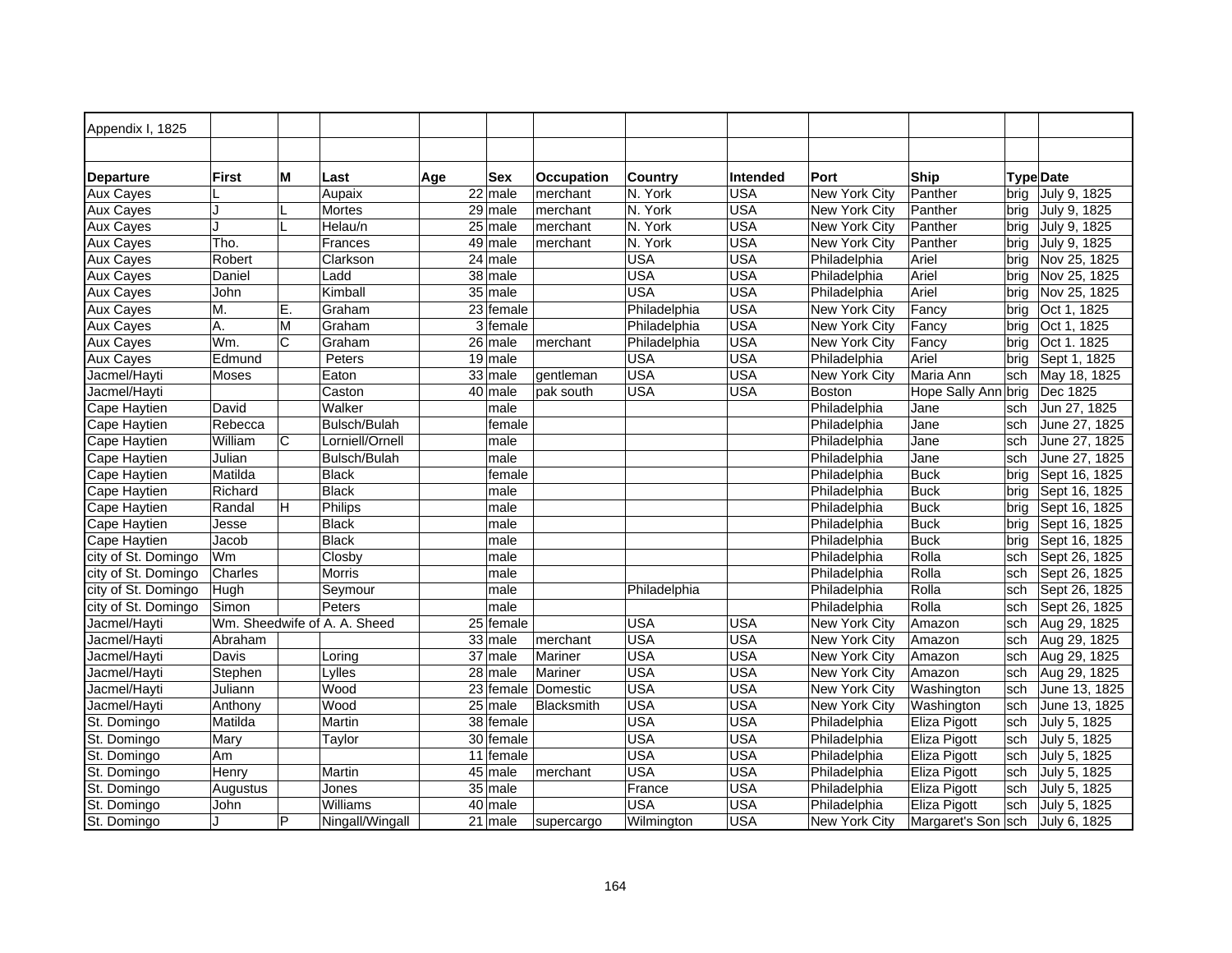| <b>Departure</b> | <b>First</b> | М      | Last          | Age<br>Sex            | <b>Occupation</b> | <b>Country</b>  | Intended        | Port                 | Ship                |      | <b>Type Date</b> |
|------------------|--------------|--------|---------------|-----------------------|-------------------|-----------------|-----------------|----------------------|---------------------|------|------------------|
| Port au Prince   | М.           |        | Fawcet        | 8 female              |                   | USA             | <b>USA</b>      | Philadelphia         | Stephen Gerardbrig  |      | Aug 12, 1825     |
| Port au Prince   | Mary         | L.C.   | Dory          | 24 female millner     |                   | <b>USA</b>      | <b>USA</b>      | New York City        | Nassau              | bria | Aug 13, 1825     |
| Port au Prince   | Mary         |        | Louisa Rodney | 35 female             | millner           | <b>USA</b>      | <b>USA</b>      | New York City        | Nassau              | bria | Aug 13, 1825     |
| Port au Prince   | Nancy        |        | Shorter       | 30 female laborer     |                   | <b>USA</b>      | <b>USA</b>      | New York City        | Nassau              | bria | Aug 13, 1825     |
| Port au Prince   | Elizabeth    |        | Shorter       | 1 female              |                   | <b>USA</b>      | <b>USA</b>      | New York City        | Nassau              | bria | Aug 13, 1825     |
| Port au Prince   | Sally        |        | James         | 30 female             |                   | <b>USA</b>      | <b>USA</b>      | New York City        | Nassau              | brig | Aug 13, 1825     |
| Port au Prince   | Sally        | Ann    | James         | 4 female              |                   | <b>USA</b>      | <b>USA</b>      | New York City        | Nassau              | brig | Aug 13, 1825     |
| Port au Prince   | Elizabeth    |        | James         | $\overline{2}$ female |                   | <b>USA</b>      | <b>USA</b>      | New York City        | Nassau              | bria | Aug 13, 1825     |
| Port au Prince   | Salinda      |        | Yancy         | 33 female             |                   | <b>USA</b>      | <b>USA</b>      | New York City        | Nassau              | bria | Aug 13, 1825     |
| Port au Prince   | Lucy         |        | Yancy         | 11 female             |                   | <b>USA</b>      | <b>USA</b>      | New York City        | Nassau              | brig | Aug 13, 1825     |
| Port au Prince   | Mary         |        | Yancy         | 8 female              |                   | <b>USA</b>      | <b>USA</b>      | New York City        | Nassau              | brig | Aug 13, 1825     |
| Port au Prince   | Ely          |        | Yancy         | 1 female              |                   | <b>USA</b>      | <b>USA</b>      | New York City        | Nassau              | brig | Aug 13, 1825     |
| Port au Prince   | Robert       |        | Shorter       | 5 male                |                   | <b>USA</b>      | <b>USA</b>      | New York City        | Nassau              | brig | Aug 13, 1825     |
| Port au Prince   | Francis      |        | James         | 56 male               |                   | <b>USA</b>      | <b>USA</b>      | New York City        | Nassau              | brig | Aug 13, 1825     |
| Port au Prince   | Gavetson     |        | James         | $\overline{12}$ male  |                   | <b>USA</b>      | <b>USA</b>      | New York City        | Nassau              | bria | Aug 13, 1825     |
| Port au Prince   | John         | Pierre | James         | 4 months<br>male      |                   | <b>USA</b>      | <b>USA</b>      | New York City        | Nassau              | bria | Aug 13, 1825     |
| Port au Prince   | John         |        | Yancy         | 41 male               |                   | <b>USA</b>      | <b>USA</b>      | New York City        | Nassau              | bria | Aug 13, 1825     |
| Port au Prince   | John         |        | James Yancy   | $6$ male              |                   | <b>USA</b>      | <b>USA</b>      | New York City        | Nassau              | bria | Aug 13, 1825     |
| Port au Prince   | James        | H      | Yancy         | $5$ male              |                   | USA             | <b>USA</b>      | New York City        | Nassau              | brig | Aug 13, 1825     |
| Port au Prince   | William      |        | Yancy         | $3$ male              |                   | <b>USA</b>      | <b>USA</b>      | New York City        | Nassau              | brig | Aug 13, 1825     |
| Port au Prince   | Hetohunlt    |        | Sexton        | 10 female             |                   | <b>New York</b> | <b>New York</b> | <b>Boston</b>        | StephenJones        | sch  | Aug 1825         |
| Port au Prince   | Scup         |        | Fisher        | 23 male               | mariner           | USa             | <b>USA</b>      | <b>Boston</b>        | Echo                | brig | Aug 1825         |
| Port au Prince   | John         |        | Jones         | 21<br>male            | mariner           | <b>USA</b>      | <b>USA</b>      | <b>Boston</b>        | Echo                | brig | Aug 1825         |
| Port au Prince   | Joseph       |        | Parkand       | $\overline{40}$ male  | seaman            | <b>New York</b> | <b>New York</b> | <b>Boston</b>        | StephenJones        | sch  | Aug 1825         |
| Port au Prince   | Manguir      |        | Parkand       | $39$ male             |                   | New York        | <b>New York</b> | Boston               | StephenJones        | sch  | Aug 1825         |
| Port au Prince   | James        |        | Anthony       | $23$ male             | blacksmith        | New York        | New York        | <b>Boston</b>        | StephenJones        | sch  | Aug 1825         |
| Port au Prince   | Υ.           |        | Cauffon       | $28$ male             | merchant          | Hayti           | Hayti           | New York City        | <b>Robert Reade</b> | bria | July 18, 1825    |
| Port au Prince   | H. W/M       |        | Campbell      | 33 male               | merchant          | line            | line            | New York City        | <b>Robert Reade</b> | bria | July 18, 1825    |
| Port au Prince   | F            | B      | Hughes        | $\overline{27}$ male  | priest            | <b>USA</b>      | line            | New York City        | <b>Robert Reade</b> | brig | July 18, 1825    |
| Port au Prince   | N.W.         |        | Brodman       | 19 male               | clerk             | Hayti           | line            | New York City        | <b>Robert Reade</b> | brig | July 18, 1825    |
| Port au Prince   | George       |        | Clarke        | 21<br>male            | merchant          | London          | <b>USA</b>      | Philadelphia         | John London         | brig | June 10, 1825    |
| Port au Prince   | Dr.          |        | Bellenein     | 65 male               | physician         | France          | <b>USA</b>      | Philadelphia         | John London         | brig | June 10, 1825    |
| Port au Prince   | N            |        | Townsend      | 47 male               | carpenter         | <b>USA</b>      | <b>USA</b>      | Philadelphia         | John London         | brig | June 10, 1825    |
| Port au Prince   | James        |        | Townsend      | $17$ male             | carpenter         | <b>USA</b>      | <b>USA</b>      | Philadelphia         | John London         | brig | June 10, 1825    |
| Port au Prince   | <b>Miss</b>  |        | Trummslls     | 17 female             | none              | <b>USA</b>      | <b>USA</b>      | Philadelphia         | Mary                | brig | Nov 11, 1825     |
| Port au Prince   | George       |        | Shorter       | 35 male               | gentleman         | <b>USA</b>      | <b>USA</b>      | Philadelphia         | Mary                | bria | Nov 11, 1825     |
| Port au Prince   | Andrew       |        | Shorter       | male                  | none              | <b>USA</b>      | <b>USA</b>      | Philadelphia         | Mary                | bria | Nov 11, 1825     |
| Port au Prince   | master       |        | shorter       | $10$ male             |                   | <b>New York</b> | <b>USA</b>      | Philadelphia         | Astrea              | bria | Nov 11, 1825     |
| Port au Prince   | Ε.           |        | Green         | 25 female             | servant           | Philadelphia    | <b>USA</b>      | New York City        | Astrea              | sch  | Nov 16, 1825     |
| Port au Prince   | Rosana       |        | Johnson       | 30 female             | servant           | Richmond        | <b>USA</b>      | New York City        | Astrea              | sch  | Nov 16, 1825     |
| Port au Prince   | Eliza        |        | Bell          | 25 female             | servant           | Richmond        | <b>USA</b>      | <b>New York City</b> | Astrea              | sch  | Nov 16, 1825     |
| Port au Prince   | Graham       |        | Bell          | 5 male                | child             | <b>USA</b>      | <b>USA</b>      | New York City        | Stephen Gerardsch   |      | Nov 16, 1825     |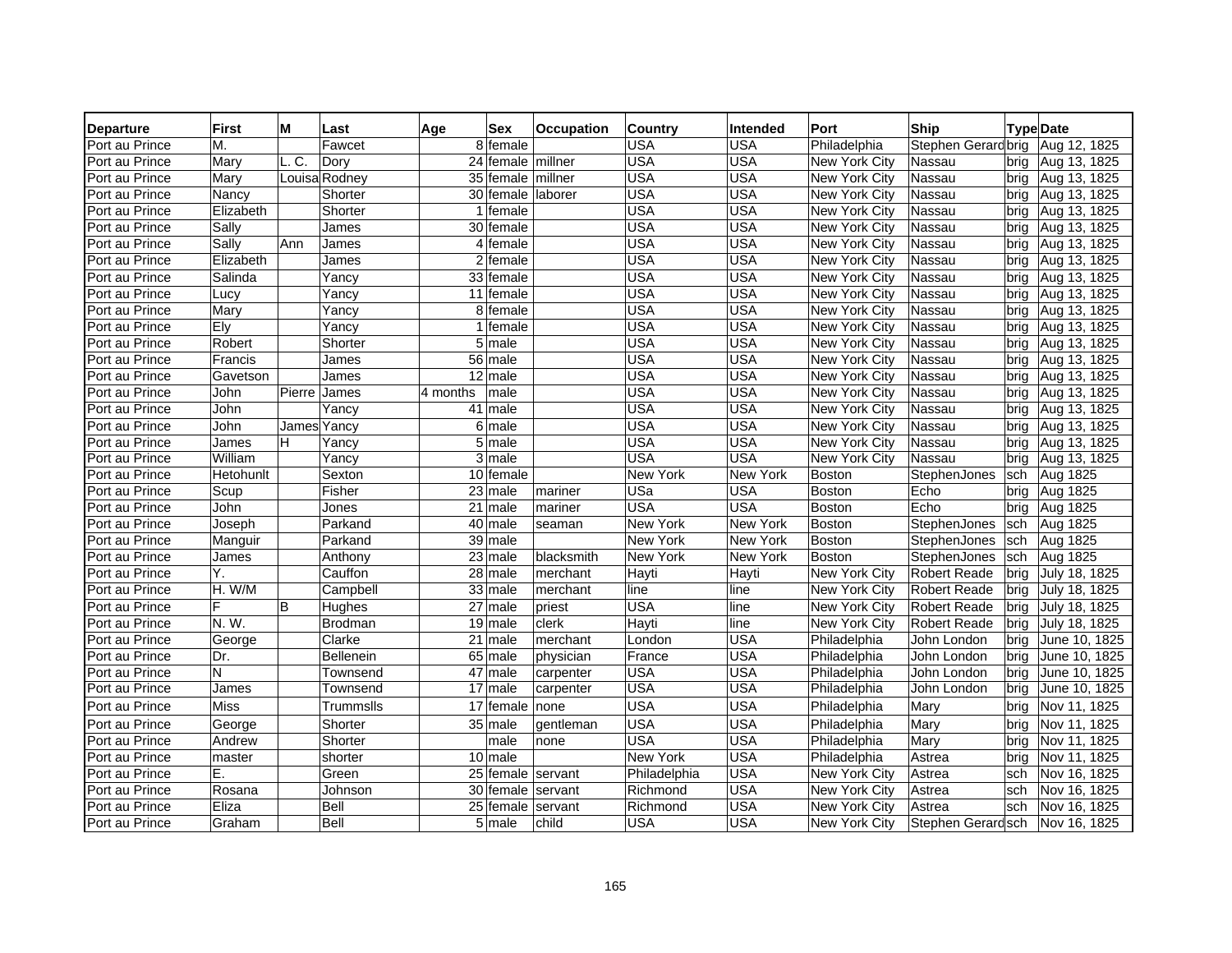| <b>Departure</b> | <b>First</b><br>м | Last            | Age<br>Sex             | Occupation    | <b>Country</b>     | Intended        | Port          | Ship                               |      | <b>Type Date</b> |
|------------------|-------------------|-----------------|------------------------|---------------|--------------------|-----------------|---------------|------------------------------------|------|------------------|
| Port au Prince   | Mrs.              | Morel           | female                 |               | USA                | USA             | Philadelphia  | Stephen Gerard brig   Nov 18, 1825 |      |                  |
| Port au Prince   | Elizabeth         | Green           | female                 |               | <b>USA</b>         | <b>USA</b>      | Philadelphia  | Stephen Gerardbrig                 |      | Nov 18, 1825     |
| Port au Prince   | M                 | Morel           | 22 male                |               | <b>USA</b>         | <b>USA</b>      | Philadelphia  | Stephen Gerard brig                |      | Nov 18, 1825     |
| Port au Prince   | M                 | Anderson        | male                   |               | <b>USA</b>         | <b>USA</b>      | Philadelphia  | Stephen Gerardbrig                 |      | Nov 18, 1825     |
| Port au Prince   | M                 | Augustu         | male                   |               | <b>USA</b>         | <b>USA</b>      | Philadelphia  | Stephen Gerardbrig                 |      | Nov 18, 1825     |
| Port au Prince   | John              | Wallace         | $19$ male              | merchant      | <b>USA</b>         | <b>USA</b>      | Philadelphia  | Stephen Gerardbrig                 |      | Nov 18, 1825     |
| Port au Prince   |                   | Hemmenar        |                        |               | <b>USA</b>         | <b>USA</b>      | Philadelphia  | Nassau                             | bria | Nov 18, 1825     |
| Port au Prince   | Hannah            | <b>Brown</b>    | 30 female              |               | <b>USA</b>         | <b>USA</b>      | New York City | Nassau                             | brig | Nov 2, 1825      |
| Port au Prince   | William           | Dillon          | $\overline{32}$ male   | merchant      | <b>West Indies</b> | <b>USA</b>      | New York City | Nassau                             | brig | Nov 2, 1825      |
| Port au Prince   | Chay.             | Ferique         | $\overline{43}$ male   | mariner       | Bourbon            | <b>USA</b>      | New York City | Nassau                             | bria | Nov 2, 1825      |
| Port au Prince   | Peter             | Sidney          | $\overline{37}$ male   | merchant      | <b>USA</b>         | <b>USA</b>      | New York City | Nassau                             | bria | Nov 2, 1825      |
| Port au Prince   | John              | Dias            | male                   | Hattis/Hattes | <b>USA</b>         | <b>USA</b>      | New York City | Nassau                             | brig | Nov 2, 1825      |
| Port au Prince   | Wm.               | <b>Brown</b>    | 35 male                | merchant      |                    | <b>USA</b>      | New York City | Tassel                             | brig | Nov 2, 1825      |
| Port au Prince   | Mrs               | Stoltz          | 30 female              |               | <b>USA</b>         | <b>USA</b>      | Philadelphia  | <b>Tassel</b>                      | sch  | Sept 26, 1825    |
| Port au Prince   | G                 | <b>McKinley</b> | $32$ male              | merchant      | Germany            | <b>USA</b>      | Philadelphia  | <b>Tassel</b>                      | sch  | Sept 26, 1825    |
| Port au Prince   | C. A              | Stoltz          | 35 male                | merchant      |                    | <b>USA</b>      | Philadelphia  | Tassel                             | sch  | Sept 26, 1825    |
| Port au Prince   |                   | Stoltz          | $2$ male               |               | <b>USA</b>         | <b>USA</b>      | Philadelphia  | Henry                              | sch  | Sept 26, 1825    |
| Port au Prince   | John              | Richards        | 30 male                | ioiner        | <b>USA</b>         | <b>USA</b>      | <b>Boston</b> | John London                        | brig | Sept 28, 1825    |
| Port au Prince   | Eliza             | Macklin         | $\overline{27}$ female |               | USA                | <b>USA</b>      | Philadelphia  | John London                        | brig | June 10, 1825    |
| Port au Prince   | H.                | Anderson        | 47 female              |               | <b>USA</b>         | <b>USA</b>      | Philadelphia  | John London                        | brig | June 10, 1825    |
| Port au Prince   | C                 | Tappan          | female                 |               | <b>USA</b>         | <b>USA</b>      | Philadelphia  | John London                        | brig | June 10, 1825    |
| Port au Prince   | P. D.             | Tappan          | 4 female               |               | <b>USA</b>         | <b>USA</b>      | Philadelphia  | John London                        | brig | June 10, 1825    |
| Port au Prince   | Catherine         | Tappan          | 1 female               |               | <b>USA</b>         | <b>USA</b>      | Philadelphia  | John London                        | brig | June 10, 1825    |
| Port au Prince   | Wm.               | Macklin         | $\overline{5}$ male    |               | <b>USA</b>         | <b>USA</b>      | Philadelphia  | John London                        | brig | June 10, 1825    |
| Port au Prince   | Robert            | Tappan          | $\overline{3}$ male    |               | <b>USA</b>         | <b>USA</b>      | Philadelphia  | John London                        | brig | June 10, 1825    |
| Port au Prince   | Isaac             | Macklin         | 3 male                 |               | <b>USA</b>         | <b>USA</b>      | Philadelphia  | John London                        | brig | June 10, 1825    |
| Port au Prince   | Jeremiah          | Macklin         | 31 male                | labourer      | <b>USA</b>         | <b>USA</b>      | Philadelphia  | Stephen Gerard brig                |      | June 10, 1825    |
| Port au Plate    | Ceppa             | Walsey          | 38 male                | merchant      | <b>USA</b>         | <b>USA</b>      | New York City | Sarah Herrick                      | brig | June 11, 1825    |
| Port au Plate    | Noah              | Ripley          | $\overline{2}2$ male   | gentleman     | <b>USA</b>         | <b>USA</b>      | New York City | Sarah Herrick                      | brig | June 11, 1825    |
| Port au Plate    | John              | Castax          | 17 male                | gentleman     | <b>USA</b>         | <b>USA</b>      | Philadelphia  | Mmargaret                          | brig | June 11, 1825    |
| Port au Plate    | Mary              | Mason           | 26 female              | none          | <b>USA</b>         | <b>USA</b>      | Philadelphia  | Margaret                           | brig | Dec 27, 1825     |
| Port au Plate    | B                 | <b>Burton</b>   | $\overline{50}$ male   | physician     | <b>USA</b>         | <b>USA</b>      | Philadelphia  | Richmond                           | brig | Dec 27, 1825     |
| Port au Plate    | <b>Belly</b>      | Aine            | $\overline{40}$ male   | merchant      | <b>USA</b>         | <b>USA</b>      | Philadelphia  | Margaret                           | brig | Dec 27, 1825     |
| Port au Plate    | Moss              | Olmstead        | 50 male                | mariner       | <b>USA</b>         | <b>USA</b>      | Philadelphia  | Margaret                           | brig | Dec 27, 1825     |
| Port au Plate    | Master            | Mason           | 4 male                 |               | <b>USA</b>         | <b>USA</b>      | Philadelphia  | Richmond                           | brig | Dec 27, 1825     |
| Port au Plate    | Thomas            | Harrison        | $28$ male              | mariner       |                    | <b>USA</b>      | Philadelphia  | Tassel                             | brig | Dec 27, 1825     |
| St. Domingo      | F<br>John         | <b>B/White</b>  | $18$ male              | merchant      |                    | <b>New York</b> | New York City | Remittance                         | sch  | Aug 2, 1825      |
| St. Domingo      | Isaac             | Saunsas         | male                   |               |                    |                 | New York City | Remittance                         | sch  | Aug 2, 1825      |
| St. Domingo      | Wm                | Young           | male                   |               |                    |                 | New York City | Remittance                         | sch  | Aug 2, 1825      |
| St. Domingo      | Isaac             | <b>Bailey</b>   | male                   |               | Philadelphia       |                 | Philadelphia  | Pegasus Busch sch                  |      | Aug 2, 1825      |
| St. Domingo      | Matilda           | Estel           | female                 |               | Philadelphia       |                 | Philadelphia  | Pegasus Busch sch                  |      | Aug 5, 1825      |
| St. Domingo      | James             | N/Morris        | 23 male                |               | <b>USA</b>         |                 | Philadelphia  | <b>Eliza Pigott</b>                | sch  | Aug 5, 1825      |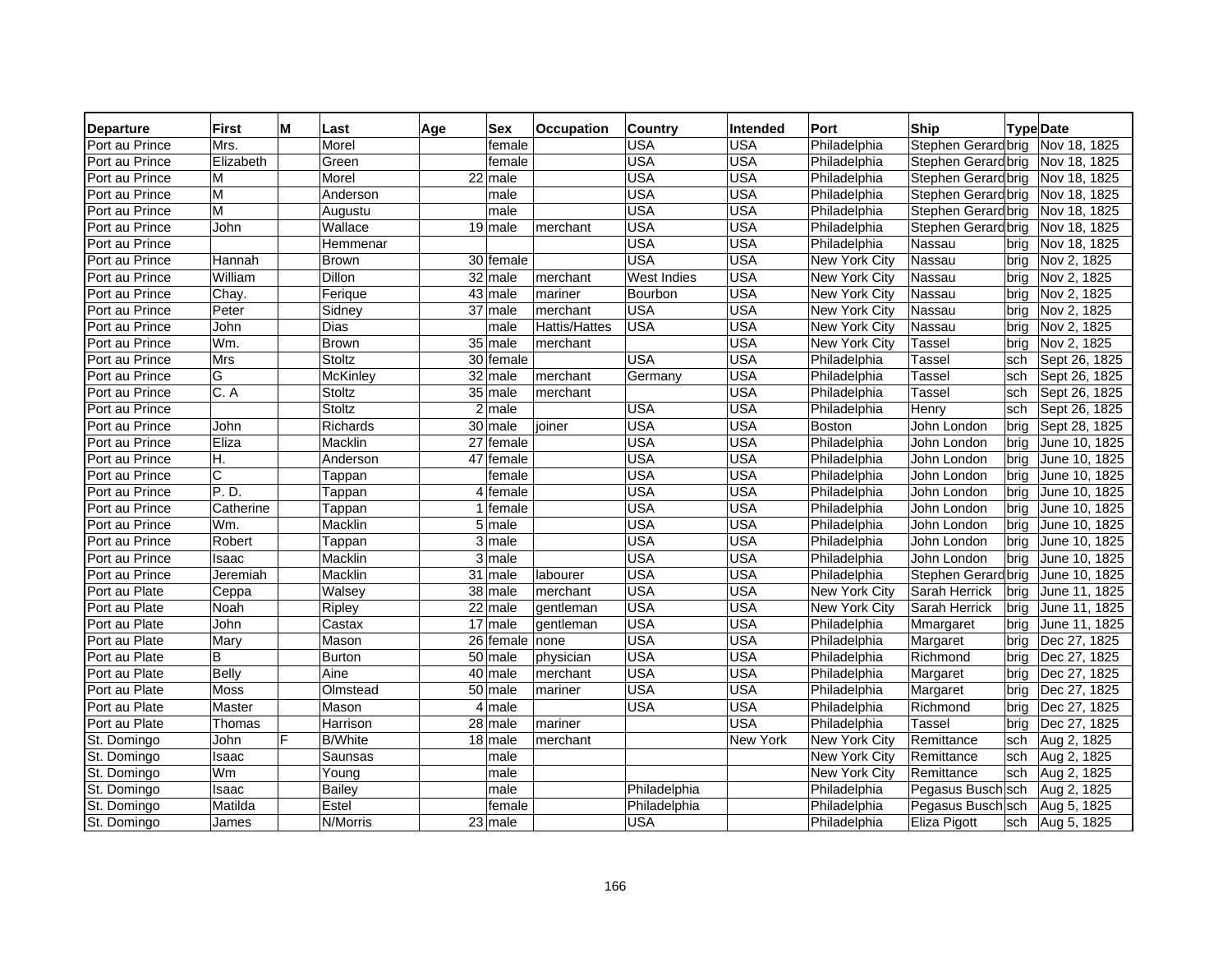| <b>Departure</b>    | <b>First</b> | M | Last            | Age            | <b>Sex</b>           | <b>Occupation</b>  | <b>Country</b> | Intended            | Port          | Ship                |      | <b>Type Date</b>  |
|---------------------|--------------|---|-----------------|----------------|----------------------|--------------------|----------------|---------------------|---------------|---------------------|------|-------------------|
| St. Domingo         | Matilda      |   | Martin          |                | 38 female            |                    | <b>USA</b>     | USA                 | Philadelphia  | Eliza Pigott        | sch  | July 5, 1825      |
| St. Domingo         | Mary         |   | Taylo/Taylor    |                | 30 female            |                    | <b>USA</b>     | <b>USA</b>          | Philadelphia  | Eliza Pigott        | sch  | July 5, 1825      |
| St. Domingo         | Am           |   |                 |                | 11 female            |                    | <b>USA</b>     | <b>USA</b>          | Philadelphia  | Eliza Pigott        | sch  | July 5, 1825      |
| St. Domingo         | Henry        |   | Martin          |                | $\overline{45}$ male | merchant           | France         | <b>USA</b>          | Philadelphia  | <b>Eliza Pigott</b> | sch  | July 5, 1825      |
| St. Domingo         | Augustus     |   | Jones           |                | 35 male              |                    | <b>USA</b>     | <b>USA</b>          | Philadelphia  | Eliza Pigott        | sch  | July 5, 1825      |
| St. Domingo         | John         |   | Williams        |                | $\overline{40}$ male |                    | Wilmington     | <b>USA</b>          | New York City | Margaret's Son      | sch  | July 5, 1825      |
| St. Domingo         |              | P | Ningall/Wingall |                | 21 male              | supercargo         |                | <b>USA</b>          | Philadelphia  | Mary                |      | schodJuly 6, 1825 |
| St. Domingo         | Mrs.         |   | Price           |                | female               |                    |                |                     | Philadelphia  | Mary                | brig | Sept 4, 1825      |
| St. Domingo         | Mrs.         |   | <b>Stewart</b>  |                | female               |                    |                |                     | Philadelphia  | Mary                | bria | Sept 4, 1825      |
| St. Domingo         | Mrs. Nancy   |   | <b>Brown</b>    |                | female               |                    |                |                     | Philadelphia  | Mary                | brig | Sept 4, 1825      |
| St. Domingo         | Rebecca      |   | Peck            |                | female               |                    | <b>USA</b>     |                     | New York City | Robert Reade        | brig | Sept 4, 1825      |
| <b>Cape Haytien</b> | Catherine    |   | Todd            |                | 25 female            |                    | <b>USA</b>     | <b>USA</b>          | Philadelphia  | Columbia            | brig | Dec 19, 1825      |
| Cape Haytien        | Mary         |   | Johnson         |                | 40 female            |                    | <b>USA</b>     | <b>USA</b>          | Philadelphia  | Columbia            | brig | Dec 19, 1825      |
| Cape Haytien        | Leah         |   | Hill            |                | 40 female            |                    | <b>USA</b>     | <b>USA</b>          | Philadelphia  | Columbia            | brig | Dec 19, 1825      |
| Cape Haytien        | V.P.         |   | Lawrence        |                | 50 male              | merchant           | <b>USA</b>     | <b>USA</b>          | Philadelphia  | Columbia            | brig | Dec 19, 1825      |
| Cape Haytien        | James        |   | Todd            |                | $\overline{50}$ male |                    | <b>USA</b>     | <b>USA</b>          | Philadelphia  | Columbia            | brig | Dec 19, 1825      |
| <b>Cape Haytien</b> |              |   | Johnson         | $\overline{2}$ |                      |                    | <b>USA</b>     | <b>USA</b>          | Philadelphia  | Columbia            | brig | Dec 19, 1825      |
| Cape Haytien        |              |   | Johnson         | 4              |                      |                    | <b>USA</b>     | <b>USA</b>          | Philadelphia  | Columbia            | brig | Dec 19, 1825      |
| Cape Haytien        |              |   | <b>Brown</b>    | 35             |                      |                    | <b>USA</b>     | <b>USA</b>          | Philadelphia  | Columbia            | brig | Dec 19, 1825      |
| Cape Haytien        |              |   | Brown           | 18months       |                      |                    | <b>USA</b>     | <b>USA</b>          | Philadelphia  | Columbia            | brig | Dec 19, 1825      |
| Cape Haytien        |              |   | Brown           | 3              |                      |                    | <b>USA</b>     | <b>USA</b>          | Philadelphia  | <b>Buck</b>         | brig | Dec 19, 1825      |
| Cape Haytien        | Christian    |   | Washington      |                | 35 male              | labourer           | <b>USA</b>     | <b>USA</b>          | Philadelphia  | Margaret            | brig | Dec 20, 1824      |
| Port au Plate       | Mary         |   | Mason           |                | 26 female none       |                    | <b>USA</b>     | <b>USA</b>          | Philadelphia  | Margaret            | brig | Dec 27, 1825      |
| Port au Plate       | B            |   | Burton          |                | 50 male              | physician          | <b>USA</b>     | <b>USA</b>          | Philadelphia  | Richmond            | brig | Dec 27, 1825      |
| Port au Plate       | <b>Belly</b> |   | Aine            |                | $40$ male            | merchant           | <b>USA</b>     | <b>USA</b>          | Philadelphia  | Margaret            | brig | Dec 27, 1825      |
| Port au Plate       | Moss         |   | Olmstead        |                | $\overline{50}$ male | mariner            | USA            | <b>USA</b>          | Philadelphia  | Margaret            | bria | Dec 27, 1825      |
| Port au Plate       | Master       |   | Mason           |                | 4 male               |                    | <b>USA</b>     | <b>USA</b>          | Philadelphia  | Richmond            | brig | Dec 27, 1825      |
| Port au Plate       | Thomas       |   | Harrison        |                | 28 male              | mariner            | <b>USA</b>     | <b>USA</b>          | New York City | John Loudon         | brig | Dec 27, 1825      |
| Port au Prince      | Hannah       |   | Henderson       |                | 41 female            |                    | <b>USA</b>     | <b>USA</b>          | New York City | John Loudon         | brig | Dec 1825          |
| Port au Prince      | Amelia       |   | Henderson       |                |                      | 20 female children | <b>USA</b>     | <b>USA</b>          | New York City | John Loudon         | brig | Dec 1825          |
| Port au Prince      | Hannah       |   | Henderson       |                |                      | 18 female children | <b>USA</b>     | <b>USA</b>          | New York City | John Loudon         | brig | Dec 1825          |
| Port au Prince      | Julia        |   | Henderson       |                |                      | 5 female children  | <b>USA</b>     | <b>USA</b>          | New York City | John Loudon         | brig | Dec 1825          |
| Port au Prince      | William      |   | Henderson       |                | 12 male              | children           | <b>USA</b>     | <b>USA</b>          | New York City | John Loudon         | bria | Dec 1825          |
| Port au Prince      | Daniel       |   | Henderson       |                | 10 male              | children           | <b>USA</b>     | <b>USA</b>          | New York City | John Loudon         | brig | Dec 1825          |
| Port au Prince      | Henry        | C | Mervin          |                | $\overline{24}$ male | sailor             |                | <b>USA</b>          | New York City | John Loudon         | brig | Dec 20,1825       |
| Cape Haytien        | Mary         |   | Bailyn          |                | 35 female            | none               | <b>USA</b>     | <b>USA</b>          | Philadelphia  | <b>Buck</b>         | brig | March 21, 1825    |
| Cape Haytien        | Caroline     |   | Bailyn          |                | 13 female none       |                    | <b>USA</b>     | <b>USA</b>          | Philadelphia  | <b>Buck</b>         | bria | March 21, 1825    |
| Cape Haytien        | J.           |   | Minor           |                | $\overline{50}$ male | merchant           | <b>USA</b>     | <b>USA</b>          | <b>Boston</b> | Fornax              | brig | March 21, 1825    |
| Cape Haytian        | M.M/N.N.     |   | Sklilings       | 51/57          | male                 | merchant           | New York       | <b>USA</b>          | Boston        | Volart              | brig | April 1825        |
| Cape Haytian        | Louis        |   |                 |                | male                 |                    | Philadelphia   | New York            | <b>Boston</b> | Volart              | sch  | April 1825        |
| Cape Haytian        | Anae/Huae    |   | Wilson          |                | male                 | labourer           | Philadelphia   | Philadelphia        | <b>Boston</b> | Volart              | sch  | April 1825        |
| Cape Haytian        | John         |   | Brown           |                | 19 male              | carpenter          | Massashusetts  | Philadelphia Boston |               | Volart              | sch  | April 1825        |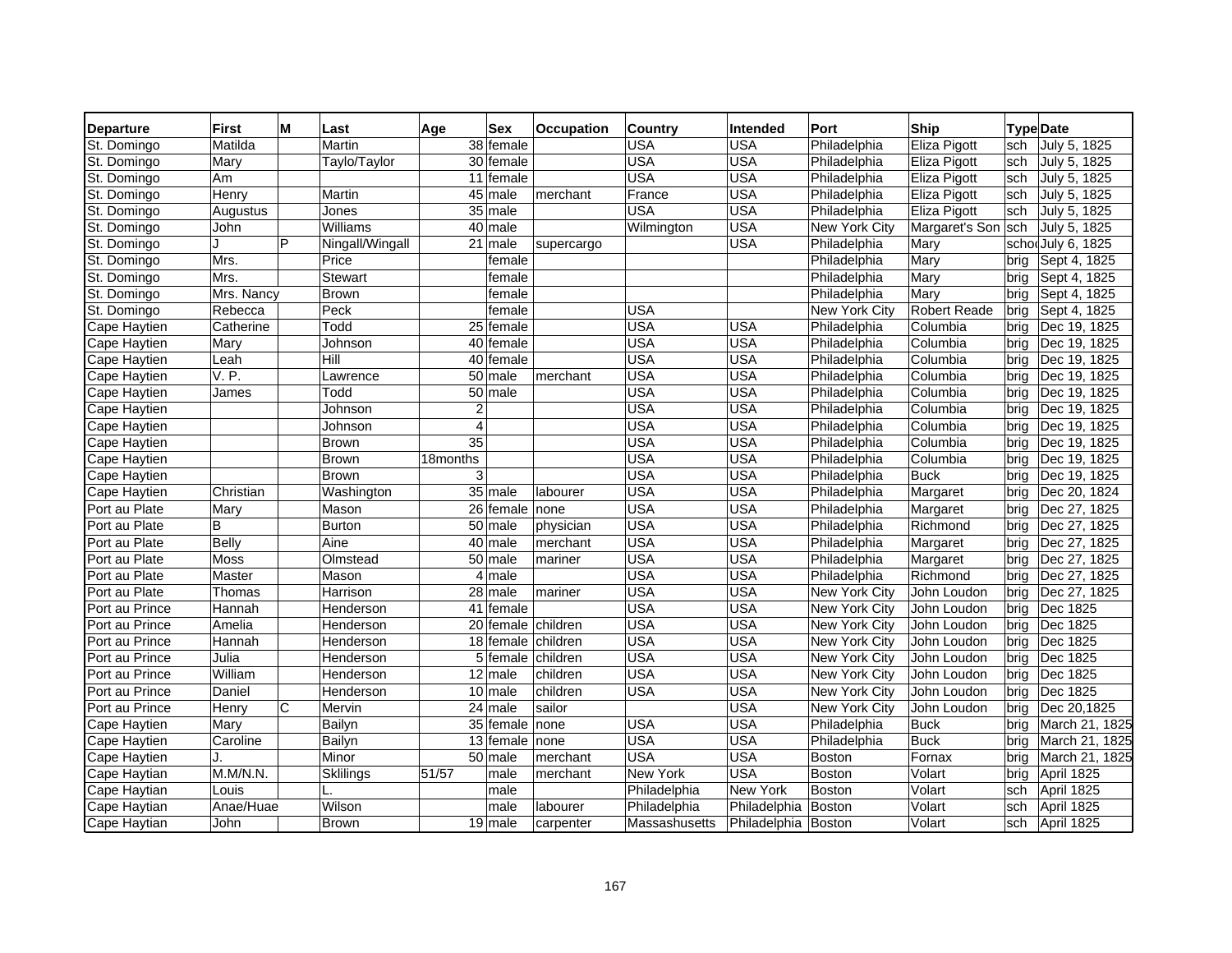| <b>Departure</b> | <b>First</b>   | M | Last                   | Age   | Sex                    | <b>Occupation</b> | <b>Country</b> | Intended      | Port          | Ship                |      | <b>Type Date</b> |
|------------------|----------------|---|------------------------|-------|------------------------|-------------------|----------------|---------------|---------------|---------------------|------|------------------|
| Cape Haytian     | N. B/M.B       |   | Richardson             |       | 39 male                | merchant          | Portland       | <b>Boston</b> | <b>Boston</b> | Sky lock            | sch  | April 1825       |
| Port au Prince   | Benj/c         |   | Franklin               | 39/34 | male                   | seaman            | <b>USA</b>     | Boston        | Philadelphia  | Stephen Gerard sch  |      | April 1825       |
| Port au Prince   |                |   | <b>Butler</b>          |       | 18 female              |                   | <b>USA</b>     | <b>USA</b>    | Philadelphia  | Stephen Gerard brig |      | May 28, 1825     |
| Port au Prince   |                |   | Butler                 |       | 16 female              |                   | <b>USA</b>     | <b>USA</b>    | Philadelphia  | Stephen Gerard brig |      | May 28, 1825     |
| Port au Prince   |                |   | <b>Butler</b>          |       | 15 female              |                   | USA            | <b>USA</b>    | Philadelphia  | Stephen Gerard brig |      | May 28, 1825     |
| Port au Prince   |                |   | <b>Butler</b>          |       | 14 female              |                   | <b>USA</b>     | <b>USA</b>    | Philadelphia  | Stephen Gerardbrig  |      | May 28, 1825     |
| Port au Prince   |                |   | <b>Butler</b>          |       | 12 female              |                   | <b>USA</b>     | <b>USA</b>    | Philadelphia  | Stephen Gerard brig |      | May 28, 1825     |
| Port au Prince   |                |   | <b>Butler</b>          |       | $\overline{12}$ female |                   | <b>USA</b>     | <b>USA</b>    | Philadelphia  | Stephen Gerard brig |      | May 28, 1825     |
| Port au Prince   |                |   | <b>Butler</b>          |       | 11 female              |                   | <b>USA</b>     | <b>USA</b>    | Philadelphia  | Stephen Gerard brig |      | May 28, 1825     |
| Port au Prince   | Ann            |   | Essex                  |       | 22 female              |                   | <b>USA</b>     | <b>USA</b>    | Philadelphia  | Stephen Gerard brig |      | May 28, 1825     |
| Port au Prince   | Eliza          |   | Johnson                |       | 20 female              |                   | <b>USA</b>     | <b>USA</b>    | Philadelphia  | Stephen Gerard brig |      | May 28, 1825     |
| Port au Prince   |                |   | Butler                 |       | $\overline{17}$ male   |                   | <b>USA</b>     | <b>USA</b>    | Philadelphia  | Stephen Gerardbrig  |      | May 28, 1825     |
| Port au Prince   | Henry          |   | Williams               |       | $\overline{21}$ male   |                   | St Domingo     | <b>USA</b>    | Philadelphia  | Stephen Gerardbrig  |      | May 28, 1825     |
| Port au Prince   | Madame         |   | <b>Bohlen</b>          |       | $\overline{22}$ female |                   | St Domingo     |               | Philadelphia  | Stephen Gerardbrig  |      | March 16, 1825   |
| Port au Prince   | <b>Frances</b> |   | <b>Bohlen</b>          | 6 mo  | female                 |                   | <b>USA</b>     |               | Philadelphia  | Stephen Gerard brig |      | March 16, 1825   |
| Port au Prince   | Daniel         |   | Thomas                 |       | 25 male                | merchant          | St Domingo     |               | Philadelphia  | Stephen Gerardbrig  |      | March 16, 1825   |
| Port au Prince   | David          |   | <b>Bohlen</b>          |       | 6 male                 |                   | <b>USA</b>     |               | Philadelphia  | Stephen Gerardbrig  |      | March 16, 1825   |
| Port au Prince   | Elias          |   | Hadley                 | 25    |                        | merchant          |                |               | Philadelphia  | Stephen Gerard brig |      | March 16, 1825   |
| Port au Prince   | Rosanna        |   | Peterson               |       | 8 female               | none              | <b>USA</b>     | <b>USA</b>    | Philadelphia  | Mary                | brig | March 31, 1825   |
| Port au Prince   | Wm.            |   | Purvis                 |       | 18 male                | merchant          | <b>USA</b>     | <b>USA</b>    | Philadelphia  | Mary                | brig | March 31, 1825   |
| Port au Prince   | Thomas         |   | <b>Black</b>           |       | 30 male                | merchant          | <b>USA</b>     | <b>USA</b>    | Philadelphia  | Mary                | brig | March 31, 1825   |
| Port au Prince   | Luke           |   | Peterson               |       | 35 male                | merchant          | <b>USA</b>     | <b>USA</b>    | Philadelphia  | Mary                | brig | March 31, 1825   |
| Port au Prince   | M              |   | Peterson               |       | $\overline{30}$ male   | none              | <b>USA</b>     | <b>USA</b>    | Philadelphia  | Mary                | brig | March 31, 1825   |
| Port au Prince   | John           |   | Peterson               |       | 10 male                | none              | <b>USA</b>     | <b>USA</b>    | Philadelphia  | Mary                | brig | March 31, 1825   |
| Port au Prince   | Essex          |   | Peterson               |       | $\overline{4}$ male    | none              | <b>USA</b>     | <b>USA</b>    | Philadelphia  | Mary                | brig | March 31, 1825   |
| Port au Prince   | E              |   | Harmon                 |       | 35 male                | merchant          | <b>USA</b>     | <b>USA</b>    | Philadelphia  | Mary                | brig | March 31, 1825   |
| Port au Prince   | J              |   | Newport                |       | $35$ male              | merchant          | <b>USA</b>     | <b>USA</b>    | Philadelphia  | Mary                | brig | March 31, 1825   |
| Port au Prince   | Α              |   | Emery                  |       | $25$ male              | merchant          | <b>USA</b>     | <b>USA</b>    | Philadelphia  | Mary                | brig | March 31, 1825   |
| Port au Prince   | J.P            |   | Pareal                 |       | 25 male                | merchant          | <b>USA</b>     | <b>USA</b>    | Philadelphia  | Mary                | bria | March 31, 1825   |
| Port au Prince   | L              |   | Newman                 |       | $25$ male              | merchant          | <b>USA</b>     | <b>USA</b>    | Philadelphia  | Mary                | brig | March 31, 1825   |
| Port au Prince   |                |   | Jones                  |       | 25 male                | merchant          | Italy?         | <b>USA</b>    | Philadelphia  | Stephen Gerard brig |      | March 31, 1825   |
| Port au Prince   | Madame         |   | Generise               |       | 22 female              |                   | <b>USA</b>     | <b>USA</b>    | Philadelphia  | Stephen Gerard brig |      | May 28, 1825     |
| Port au Prince   | Mrs.           |   | <b>Butler</b>          |       | 35 female              |                   | <b>USA</b>     | <b>USA</b>    | Philadelphia  | Stephen Gerard brig |      | May 28, 1825     |
| Port au Prince   |                |   | <b>Butler children</b> |       | 20 female              |                   | <b>USA</b>     | <b>USA</b>    | Philadelphia  | Stephen Gerardbrig  |      | May 28, 1825     |
| Port au Prince   | W. K.          |   | Courey                 |       | $\overline{30}$ male   | merchant          | <b>USA</b>     | <b>USA</b>    | Philadelphia  | Stephen Gerard brig |      | May 28, 1825     |
| Port au Prince   | Edward         |   | Curtis                 |       | 22 male                | merchant          | <b>USA</b>     | <b>USA</b>    | Philadelphia  | Stephen Gerard brig |      | May 28, 1825     |
| Port au Prince   | Asa            |   | Crosby                 |       | 32 male                | merchant          | France         | USA           | Philadelphia  | Stephen Gerard brig |      | May 28, 1825     |
| Port au Prince   | Mons.          |   | Ginderlsy              |       | 43 male                | priest            | Italy          | <b>USA</b>    | Philadelphia  | Stephen Gerard brig |      | May 28, 1825     |
| Port au Prince   | Gilbert        |   | Sarrington             |       | $\overline{27}$ male   |                   | <b>USA</b>     | <b>USA</b>    | New York City | <b>Robert Reade</b> | brig | April 12, 1825   |
| Port au Prince   | Abraham        |   | Caldwell               |       | 26 male                |                   | <b>USA</b>     | <b>USA</b>    | New York City | <b>Robert Reade</b> | brig | April 12, 1825   |
| Port au Prince   | John           |   | Hale                   |       | $\overline{40}$ male   |                   | USA            | USA           | New York City | Robert Reade        | brig | April 12, 1825   |
| Port au Prince   | James          |   | Harris                 |       | 20 male                |                   | <b>USA</b>     | <b>USA</b>    | New York City | <b>Robert Reade</b> | brig | April 12, 1825   |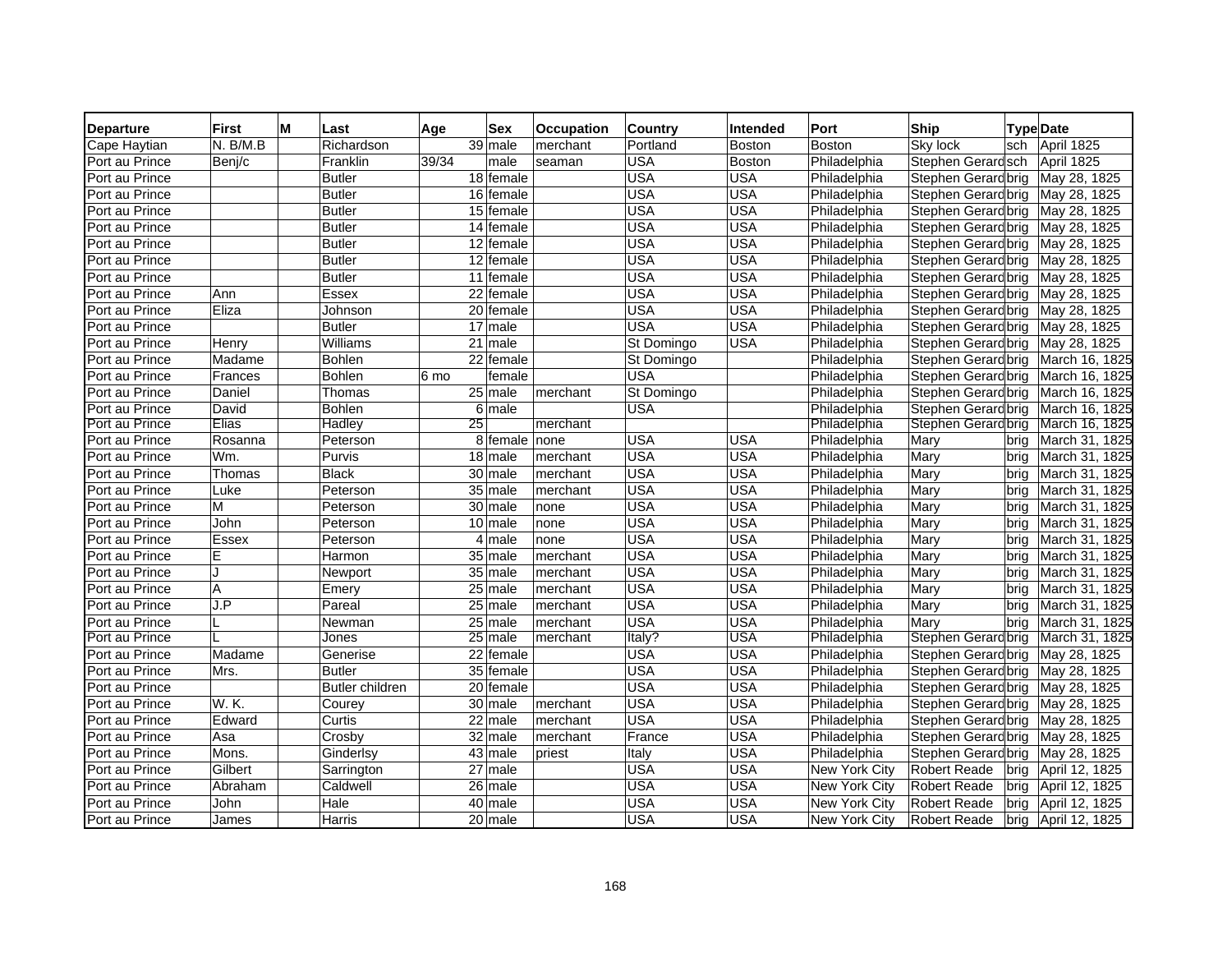| <b>Departure</b> | M<br><b>First</b> | Last           | <b>Sex</b><br>Age      | <b>Occupation</b> | <b>Country</b> | Intended   | Port                 | Ship                | <b>Type Date</b>       |
|------------------|-------------------|----------------|------------------------|-------------------|----------------|------------|----------------------|---------------------|------------------------|
| Port au Prince   | Edward            | Haynes         | 43 male                | mechanic          | <b>USA</b>     | <b>USA</b> | New York City        | <b>Robert Reade</b> | April 12, 1825<br>brig |
| Port au Prince   | H<br>George       | Henry          | $\overline{32}$ male   | merchant          | <b>USA</b>     | <b>USA</b> | New York City        | <b>Robert Reade</b> | brig<br>April 12, 1825 |
| Port au Prince   | Α                 | Hull           | 23 male                |                   | <b>USA</b>     | <b>USA</b> | New York City        | <b>Robert Reade</b> | April 12, 1825<br>brig |
| Port au Prince   | Chin              | Hurse          | 26 male                |                   | <b>USA</b>     | <b>USA</b> | New York City        | <b>Robert Reade</b> | April 12, 1825<br>brig |
| Port au Prince   | Robert            | Jackson        | $37$ male              |                   | <b>USA</b>     | <b>USA</b> | New York City        | <b>Robert Reade</b> | brig<br>April 12, 1825 |
| Port au Prince   | John              | Johnson        | $29$ male              |                   | <b>USA</b>     | <b>USA</b> | New York City        | <b>Robert Reade</b> | April 12, 1825<br>bria |
| Port au Prince   | Eliza             | Connor         | 13 female              |                   | <b>USA</b>     | <b>USA</b> | New York City        | <b>Robert Reade</b> | brig<br>April 12, 1825 |
| Port au Prince   | Hetty             | Connor         | $\overline{32}$ female |                   | <b>USA</b>     | <b>USA</b> | New York City        | <b>Robert Reade</b> | April 12, 1825<br>brig |
| Port au Prince   | James             | Connor         | 35 male                | farmer            | <b>USA</b>     | <b>USA</b> | New York City        | <b>Robert Reade</b> | brig<br>April 12, 1825 |
| Port au Prince   | John              | Connor         | $\overline{10}$ male   |                   | <b>USA</b>     | <b>USA</b> | New York City        | <b>Robert Reade</b> | brig<br>April 12, 1825 |
| Port au Prince   | John              | Creighton      | 35 male                |                   | <b>USA</b>     | <b>USA</b> | <b>New York City</b> | <b>Robert Reade</b> | April 12, 1825<br>brig |
| Port au Prince   | James             | Dickson        | $9$ male               |                   | <b>USA</b>     | <b>USA</b> | New York City        | <b>Robert Reade</b> | April 12, 1825<br>brig |
| Port au Prince   | John              | Dickson        | $16$ male              |                   | <b>USA</b>     | <b>USA</b> | New York City        | Robert Reade        | brig<br>April 12, 1825 |
| Port au Prince   | Julia             | Dickson        | 30 female              |                   | <b>USA</b>     | <b>USA</b> | New York City        | Robert Reade        | brig<br>April 12, 1825 |
| Port au Prince   | Mr                | <b>Dickson</b> | $14$ male              |                   | <b>USA</b>     | <b>USA</b> | New York City        | <b>Robert Reade</b> | April 12, 1825<br>bria |
| Port au Prince   | David             | Diggs          | 31 male                |                   | <b>USA</b>     | <b>USA</b> | New York City        | <b>Robert Reade</b> | bria<br>April 12, 1825 |
| Port au Prince   | Ephram            | Diggs          | $10$ male              |                   | <b>USA</b>     | <b>USA</b> | New York City        | <b>Robert Reade</b> | brig<br>April 12, 1825 |
| Port au Prince   | Nancy             | Diggs          | 4 female               |                   | <b>USA</b>     | <b>USA</b> | New York City        | <b>Robert Reade</b> | brig<br>April 12, 1825 |
| Port au Prince   | Rachel            | Diggs          | 28 female              |                   | <b>USA</b>     | <b>USA</b> | New York City        | <b>Robert Reade</b> | April 12, 1825<br>brig |
| Port au Prince   |                   | Michael        | 24 male                |                   | <b>USA</b>     | <b>USA</b> | New York City        | <b>Robert Reade</b> | brig<br>April 12, 1825 |
| Port au Prince   | John              | Montgomery     | $\overline{9}$ male    |                   | <b>USA</b>     | <b>USA</b> | New York City        | <b>Robert Reade</b> | brig<br>April 12, 1825 |
| Port au Prince   | Benjamin          | Pachal         | 33 male                |                   | <b>USA</b>     | <b>USA</b> | <b>New York City</b> | <b>Robert Reade</b> | brig<br>April 12, 1825 |
| Port au Prince   | Deborah           | Pachal         | 31 female              |                   | <b>USA</b>     | <b>USA</b> | New York City        | Robert Reade        | brig<br>April 12, 1825 |
| Port au Prince   | Julia             | Pachal         | 18 female              |                   | <b>USA</b>     | <b>USA</b> | <b>New York City</b> | <b>Robert Reade</b> | bria<br>April 12, 1825 |
| Port au Prince   | Lavina            | Pachal         | 3 female               |                   | <b>USA</b>     | <b>USA</b> | New York City        | <b>Robert Reade</b> | April 12, 1825<br>brig |
| Port au Prince   | Benjamin          | Pachal         | 43/63<br>male          |                   | <b>USA</b>     | <b>USA</b> | <b>New York City</b> | <b>Robert Reade</b> | April 12, 1825<br>brig |
| Port au Prince   | Betty             | Pachal         | $\overline{54}$ female |                   | <b>USA</b>     | <b>USA</b> | <b>New York City</b> | <b>Robert Reade</b> | April 12, 1825<br>brig |
| Port au Prince   | Edward            | Thomas         | 28 male                | shoemaker         | <b>USA</b>     | <b>USA</b> | New York City        | <b>Robert Reade</b> | brig<br>April 12, 1825 |
| Port au Prince   | Jane              | Thomas         | 25 female              |                   | USA            | <b>USA</b> | New York City        | Robert Reade        | April 12, 1825<br>brig |
| Port au Prince   | Abijah            | Torman         | 28 female              |                   | USA            | <b>USA</b> | New York City        | <b>Robert Reade</b> | brig<br>April 12, 1825 |
| Port au Prince   | Peter             | Williams       | 41<br>Imale            | preacher          | <b>USA</b>     | <b>USA</b> | New York City        | <b>Robert Reade</b> | April 12, 1825<br>brig |
| Port au Prince   | Charles           | Wilmore        | 33 male                |                   | <b>USA</b>     | <b>USA</b> | New York City        | <b>Robert Reade</b> | brig<br>April 12, 1825 |
| Port au Prince   | Josep             | Randolph       | 40 male                |                   | <b>USA</b>     | <b>USA</b> | New York City        | <b>Robert Reade</b> | April 12, 1825<br>brig |
| Port au Prince   | Abel              | Reade          | 26 male                |                   | <b>USA</b>     | <b>USA</b> | New York City        | <b>Robert Reade</b> | April 12, 1825<br>brig |
| Port au Prince   | Edward            | Anderson       | $25$ male              | labourer          | <b>USA</b>     | <b>USA</b> | New York City        | Robert Reade        | April 12, 1825<br>brig |
| Port au Prince   | Caroline<br>A.M   | Anderson       | 17 female              |                   | <b>USA</b>     | <b>USA</b> | New York City        | <b>Robert Reade</b> | April 12, 1825<br>bria |
| Port au Prince   | Augustus          | Thomas         | $\overline{40}$ male   | labourer          | <b>USA</b>     | <b>USA</b> | New York City        | <b>Robert Reade</b> | April 12, 1825<br>brig |
| Port au Prince   | Chris             | Hurie          | $\overline{26}$ male   | trader            | <b>USA</b>     | <b>USA</b> | Philadelphia         | Columbia            | April 12, 1825<br>brig |
| <b>Aux Cayes</b> | Amazon            | Wignon         | 40 male                | merchant          | <b>USA</b>     | <b>USA</b> | New York City        | Pedler              | brig<br>May 27, 1825   |
| <b>Aux Cayes</b> | Richard           | <b>Bowich</b>  | 38 male                | hastler/hartter   | <b>USA</b>     | <b>USA</b> | New York City        | Pedler              | May 27, 1825<br>bria   |
| <b>Aux Cayes</b> | John              | Wather         | 30 male                | Mariner           | <b>USA</b>     | <b>USA</b> | New York City        | Pedler              | May 27, 1825<br>brig   |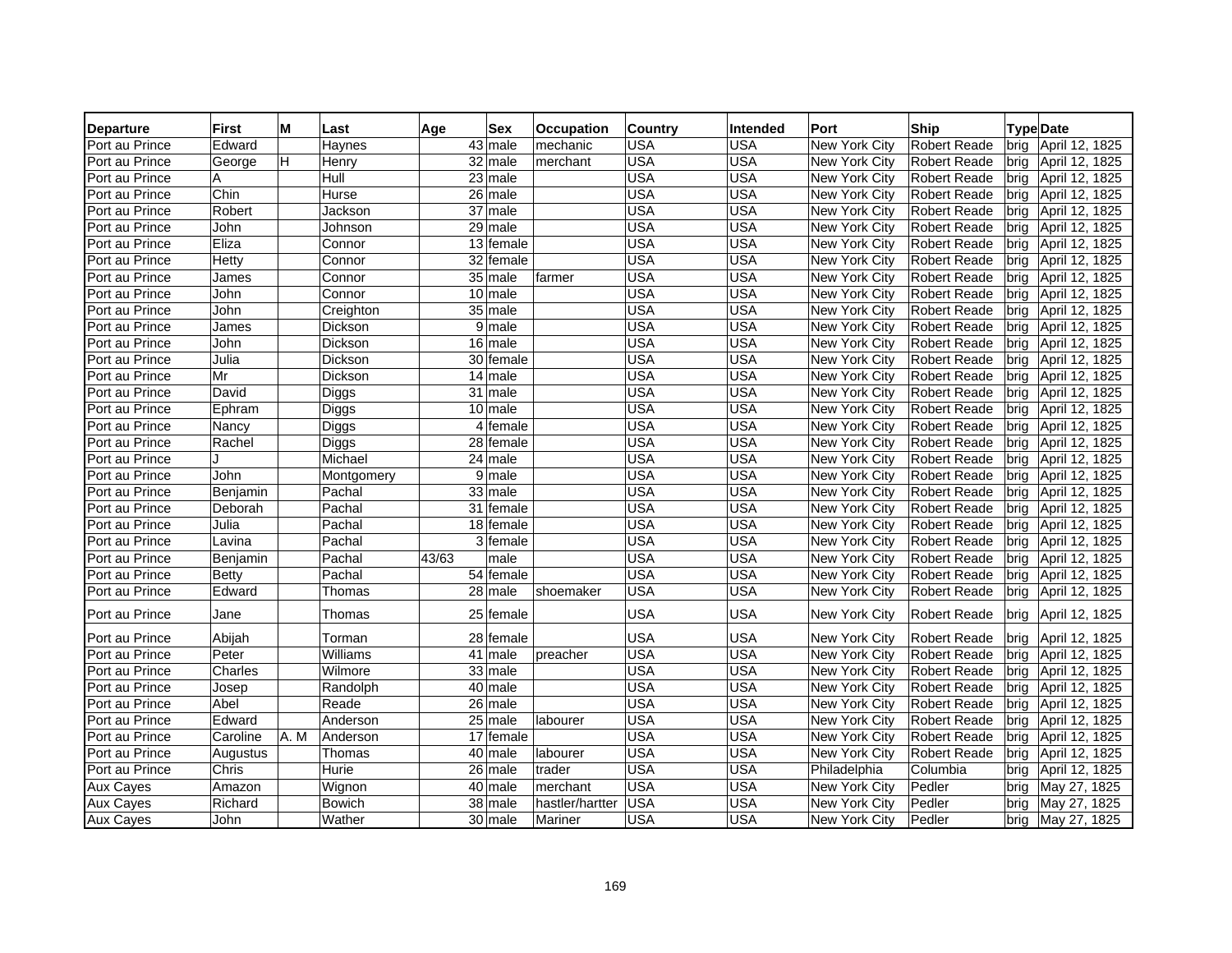| <b>IDeparture</b> | <b>First</b> | M | Last          | <b>Sex</b><br>Age | Occupation | <b>Country</b> | Intended | Port                           | Ship                               | Tvpe Date                                    |
|-------------------|--------------|---|---------------|-------------------|------------|----------------|----------|--------------------------------|------------------------------------|----------------------------------------------|
| <b>Aux Cayes</b>  | Jorge        |   | Leyney/Leynig | 30 male           | Marine     | <b>USA</b>     | USA      | <b>York City</b><br><b>New</b> | Pedler                             | 1825<br>רמ<br>brig<br>Mav                    |
| <b>Aux Cayes</b>  | Isaac        |   | Burton        | 29 male           | Mariner    | <b>USA</b>     | USA      | York Citv<br>'New              | $\overline{\phantom{0}}$<br>Pedler | 1825<br>. $\blacksquare$ Mav $2^{-}$<br>bria |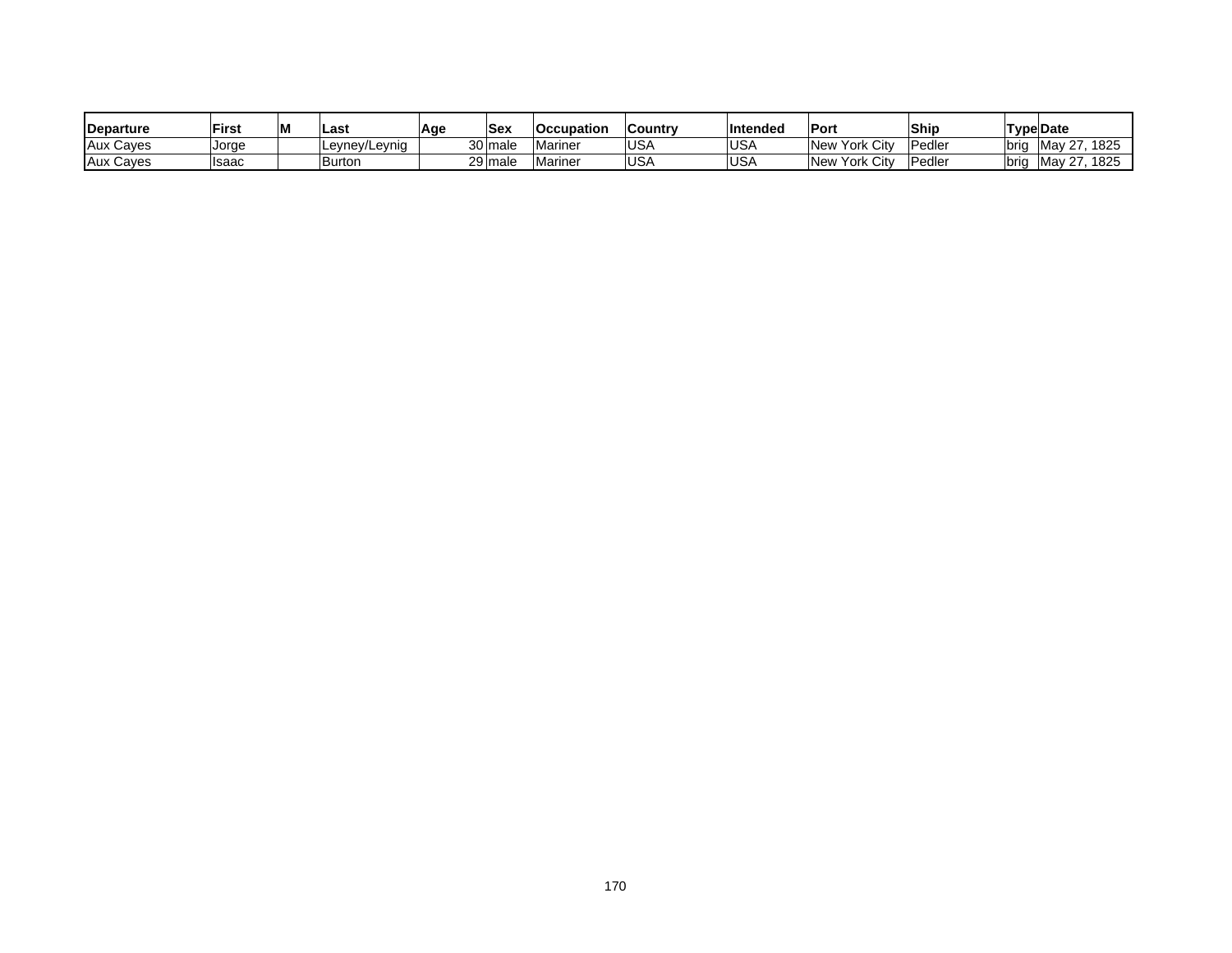| Appendix II, 1826 |               |        |              |                 |            |             |                 |                  |              |                  |           |                |
|-------------------|---------------|--------|--------------|-----------------|------------|-------------|-----------------|------------------|--------------|------------------|-----------|----------------|
| <b>Departure</b>  | <b>First</b>  | Middle | Last         | Age             | <b>Sex</b> | Occupation  | Country         | Intended         | Port         | Ship             | Type Date |                |
| <b>Aux Cayes</b>  | Wm.           |        | Louet        | 28              | male       | merchant    | Maine           | USA              | Philadelphia | Ariel            | brig      | Feb 14, 1826   |
| <b>Aux Cayes</b>  | D.            |        | Graham       | 32              | male       | merchant    | Gaudaloupe      | <b>USA</b>       | Philadelphia | Ariel            | bria      | Feb 14, 1826   |
| Port au Prince    | Lewis         |        | Sadleford    | $\overline{22}$ | male       | merchant    | France          | USA              | Philadelphia | Stephen Gerard   | brig      | Feb 22, 1826   |
| Port au Prince    | James         |        | Hunt         | 40              | male       | merchant    | Scotland        | <b>USA</b>       | Philadelphia | Stephen Gerard   | brig      | Feb 22, 1826   |
| Port au Prince    | Henry         |        | Walpole      | 40              | male       | merchant    | USA             | <b>USA</b>       | Philadelphia | Stephen Gerard   | brig      | Feb 22, 1826   |
| Port au Prince    | Augusta       |        | Shriver      | 28              | female     |             |                 | USA              | Philadelphia | Stephen Gerard   | brig      | Feb 22, 1826   |
| Port au Prince    | E. C.         |        | Hutz         | 20              | female     |             |                 | <b>USA</b>       | Philadelphia | Stephen Gerard   | brig      | Feb 22, 1826   |
| Port au Prince    | John          | Geo.   | Clarkson     | $\overline{22}$ | male       | merchant    | USA             | <b>USA</b>       | Philadelphia | Stephen Gerard   | brig      | Feb 22, 1826   |
| Port au Prince    | J. J.         |        | Waterford    | 40              | male       | merchant    | Germany         | USA              | Philadelphia | Stephen Gerard   | brig      | Feb 22, 1826   |
| Aux Cayes         | Robert        |        | Waterford    |                 |            |             |                 |                  | Philadelphia | Lovely Hope      | sch.      | Feb 27, 1826   |
| Cape Haytien      | Mrs.          |        | Thomson      | 60              | female     |             | <b>USA</b>      | USA              | Philadelphia | <b>Buck</b>      | brig      | March 26, 1826 |
| Cape Haytien      | miss          |        | Thomson      | 16              | female     |             | <b>USA</b>      | USA              | Philadelphia | <b>Buck</b>      | brig      | March 26, 1826 |
| Cape Haytien      | <b>Mrs</b>    |        | Lisby        | 40              | female     |             | <b>USA</b>      | USA              | Philadelphia | <b>Buck</b>      | brig      | March 26, 1826 |
| Cape Haytien      | Mr            |        | Hart         | 9               | male       |             | USA             | USA              | Philadelphia | <b>Buck</b>      | brig      | March 26, 1826 |
| Cape Haytien      | Mrs           |        | Miller       | 30              | female     |             | <b>USA</b>      | USA              | Philadelphia | <b>Buck</b>      | brig      | March 26, 1826 |
| Cape Haytien      | <b>Mrs</b>    |        | Miller       | 45              | female     |             | <b>USA</b>      | USA              | Philadelphia | <b>Buck</b>      | brig      | March 26, 1826 |
| Cape Haytien      | Mrs           |        | Miller       | 40              | female     |             | <b>USA</b>      | <b>USA</b>       | Philadelphia | <b>Buck</b>      | brig      | March 26, 1826 |
| Cape Haytien      |               |        | Miller       | 9               | female     |             | <b>USA</b>      | <b>USA</b>       | Philadelphia | <b>Buck</b>      | brig      | March 26, 1826 |
| Cape Haytien      |               |        | Miller       | 7               | female     |             | <b>USA</b>      | <b>USA</b>       | Philadelphia | <b>Buck</b>      | brig      | March 26, 1826 |
| Cape Haytien      |               |        | Miller       |                 | female     |             | <b>USA</b>      | USA              | Philadelphia | <b>Buck</b>      | brig      | March 26, 1826 |
| Cape Haytien      |               |        | Horsey/Hosey | 25              | female     |             | <b>USA</b>      | USA              | Philadelphia | <b>Buck</b>      | brig      | March 26, 1826 |
| Cape Haytien      |               |        | Jackson      | 6               | female     |             | <b>USA</b>      | <b>USA</b>       | Philadelphia | <b>Buck</b>      | brig      | March 26, 1826 |
| Jeremie           | <b>Morris</b> |        | Jackson      | 31              | male       | accompatant | <b>USA</b>      | <b>Baltimore</b> | Philadelphia | Mary Ann Knight  | sch.      | April 15, 1826 |
| Port au Prince    | Mrs.          |        | Jackson      | $\overline{30}$ | female     | none        | <b>USA</b>      | <b>USA</b>       | Philadelphia | Gen. La Fayette  | sch.      | April 19, 1826 |
| Port au Prince    | Andrew        |        | Randolph     | 16              | male       |             | <b>USA</b>      | <b>USA</b>       | Philadelphia | Gen. La Fayette  | sch.      | April 19, 1826 |
| Port au Prince    | S             |        | Randolph     |                 | male       |             | <b>USA</b>      | <b>USA</b>       | Philadelphia | Gen. La Fayette  | sch.      | April 19, 1826 |
| Port au Prince    | Mrs           |        | Smith        | 30              | female     |             | <b>USA</b>      | USA              | Philadelphia | Gen. La Fayette  | sch.      | April 19, 1826 |
| Port au Prince    | Mary          |        | Latemer      | $\overline{2}$  | female     |             | <b>USA</b>      | <b>USA</b>       | Philadelphia | Gen. La Fayette  | sch.      | April 19, 1826 |
| St. Domingo       | Roger         |        | Barton       | 40              | male       | mariner     | Usa             | <b>USA</b>       | Philadelphia | New Orleans      | sch.      | May 12, 1826   |
| St. Domingo       | George        |        | Casey, jr    | 23              | male       | merchant    | <b>USA</b>      | <b>USA</b>       | Philadelphia | New Orleans      | sch.      | May 12, 1826   |
| Jeremie           | ann           |        | Clarkson     | 20              | female     |             | USA             | USA              | Philadelphia | <b>Brilliant</b> | sch.      | May 30, 1826   |
| Aux Cayes         | W/Mr. James   |        | Dupey        | 25              |            | merchant    | <b>Bordeaux</b> |                  | Philadelphia | Ariel            | bria      | June 2, 1826   |
| <b>Aux Cayes</b>  | Robt.         |        | Ellis        | 25              |            | merchant    | Philadelphia    |                  | Philadelphia | Ariel            | brig      | June 2, 1826   |
| Cape Haytien      | A             | М      | Thomas       |                 |            |             |                 |                  | Philadelphia | Dove             | sch.      | June 15, 1826  |
| Cape Haytien      | Nathan        |        | Hill         |                 |            |             |                 |                  | Philadelphia | Dove             | sch.      | June 15, 1826  |
| Cape Haytien      | Edward        |        | Miller       |                 |            |             |                 |                  | Philadelphia | Dove             | sch.      | June 15, 1826  |
| Cape Haytien      | Lewis         |        | Kesyer       |                 |            |             |                 |                  | Philadelphia | Dove             | sch.      | June 15, 1826  |
| Cape Haytien      | James         |        | Christy      |                 |            |             |                 |                  | Philadelphia | Dove             | sch.      | June 15, 1826  |
| Cape Haytien      | Margaret      |        | Mentist      |                 |            |             |                 |                  | Philadelphia | Dove             | sch.      | June 15, 1826  |
| Cape Haytien      | Mary          |        | Smith        |                 |            |             |                 |                  | Philadelphia | Dove             | sch.      | June 15, 1826  |
| Cape Haytien      | Rebecca       |        | Johnes       |                 |            |             |                 |                  | Philadelphia | Dove             | sch.      | June 15, 1826  |
| Cape Haytien      | Ann           |        | Smith        |                 |            |             |                 |                  | Philadelphia | Dove             | sch.      | June 15, 1826  |
| Cape Haytien      | Arena         |        | Covey        |                 |            |             |                 |                  | Philadelphia | Dove             | sch.      | June 15, 1826  |
| Cape Haytien      | John          |        | Martin       |                 |            |             |                 |                  | Philadelphia | Dove             | sch.      | June 15, 1826  |
| Port au Prince    | W.            | R/H    | <b>Blake</b> | 33              | male       | merchant    | USA             | USA              | Philadelphia | Horatio          | sch.      | June 29, 1826  |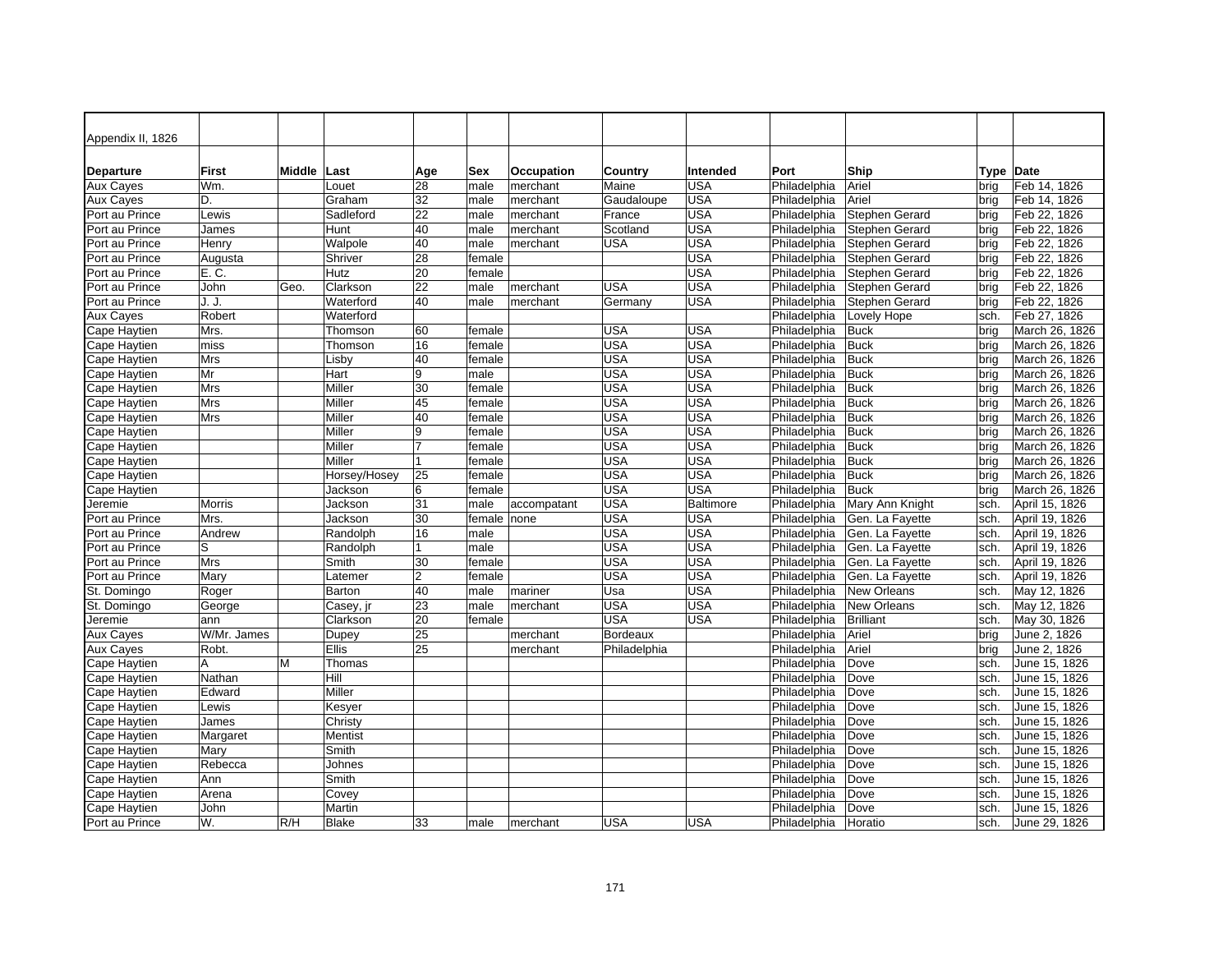| Departure           | <b>First</b> | Middle | ∣Last            | Age             | Sex    | Occupation | Country    | Intended   | Port         | Ship                | Type Date |                |
|---------------------|--------------|--------|------------------|-----------------|--------|------------|------------|------------|--------------|---------------------|-----------|----------------|
| Port au Prince      | Sarah        |        | Randolph         | 35              | female |            | France     | USA        | Philadelphia | Horatio             | sch.      | June 29, 1826  |
| Port au Prince      | Sarah        |        | Soraelle         | 25              | female |            | <b>USA</b> | <b>USA</b> | Philadelphia | Horatio             | sch.      | June 29, 1826  |
| Port au Prince      | Ino?         |        | Holland          | 30              | male   | mechanic   | <b>USA</b> | USA        | Philadelphia | Horatio             | sch.      | June 29, 1826  |
| Port au Prince      | David        |        | Gient?           | 65              | male   |            | France     | <b>USA</b> | Philadelphia | Horatio             | sch.      | June 29, 1826  |
| Port au Prince      | Rachel       |        | Stortord/Stirord | 40              | female |            | <b>USA</b> | <b>USA</b> | Philadelphia | Horatio             | sch.      | June 29, 1826  |
| Aux cayes           | Wm.          |        | Stortord/Stirord | 21              | male   | merchant   | England    | USA        | Philadelphia | James and david     | sloop     | July 29, 1826  |
| Jeremie             | Richard      |        | Cain             | 19              | male   | farmer     | <b>USA</b> | USA        | Philadelphia | Mary Ann            | sch.      | Aug 5, 1826    |
| Jeremie             | Ann          |        | Allen            | 22              | female |            | USA        | USA        | Philadelphia | Mary Ann            | sch.      | Aug 5, 1826    |
| Jeremie             | Hennrietta   |        | Webster          | 18              |        | unknown    | <b>USA</b> | <b>USA</b> | Philadelphia | Mary Ann            | sch.      | Aug 5, 1826    |
| Port au Prince      | John         |        | Webster          | 25              | male   | taylor     | <b>USA</b> | USA        | Philadelphia | Horatio             | sch.      | Sept. 8, 1826  |
| Port au Prince      | Harriet      |        | Leslie           | 25              | female | seamstress | USA        | USA        | Philadelphia | Horatio             | sch.      | Sept. 8, 1826  |
| Port au Prince      | Rachel       |        | <b>Miers</b>     | 20              | female | seamstress | USA        | USA        | Philadelphia | Horatio             | sch.      | Sept. 8, 1826  |
| St. Domingo         | John         |        | Miller           | 40              | male   | aentleman  | St. Croiz  | USA        | Philadelphia | Charles             | bria      | Sept. 14, 1826 |
| St. Domingo         | Elizabeth    |        | Miller           | 25              | female | none       | USA        | USA        | Philadelphia | Charles             | brig      | Sept. 14, 1826 |
| St. Domingo         | Geo.         |        | Nunex            | 13              | female | none       | USA        | USA        | Philadelphia | Charles             | brig      | Sept. 14, 1826 |
| St. Domingo         | Webster      |        | Smith            | 11              | female | none       | <b>USA</b> | <b>USA</b> | Philadelphia | Charles             | brig      | Sept. 14, 1826 |
| Jeremie             | Joseph       |        | Davis            | 23              | male   | merchant   | France     | France     | Philadelphia | <b>Brilliant</b>    | sch.      | Sept. 23, 1826 |
| St. Domingo         | Robert       |        | Davis            | 48              | male   | captain    | <b>USA</b> | USA        | Philadelphia | General Jackson     | brig      | Oct 2, 1826    |
| St. Domingo         | Peter        |        | Lees             | 30              |        |            | <b>USA</b> | USA        | Philadelphia | General Jackson     | brig      | Oct 2, 1826    |
| St. Domingo         | Maria        |        | Wright           | 24              | female |            | USA        | USA        | Philadelphia | General Jackson     | brig      | Oct 2, 1826    |
| Aux cayes           | Wm.          |        | Smith            |                 |        |            |            |            | Philadelphia | Superior            | sch       | Oct 19, 1826   |
| Cape Haytien        | Elizabeth    |        | Waterfield       | 25              | female | servants   | USA        | USA        | Philadelphia | <b>Blakely</b>      | sch       | Oct 26, 1826   |
| Cape Haytien        | Elizabeth    |        | Statton          | $\overline{22}$ | female | servants   | USA        | USA        | Philadelphia | Blakely             | sch       | Oct 26, 1826   |
| Cape Haytien        | Sarah        |        | Waterfield       | 20              | female | servants   | USA        | USA        | Philadelphia | Blakely             | sch       | Oct 26, 1826   |
| Cape Haytien        | Anna         |        | Smith            | 18              | female | servants   | <b>USA</b> | USA        | Philadelphia | Blakely             | sch       | Oct 26, 1826   |
| Cape Haytien        | John         |        | Webb             |                 | male   | none       | <b>USA</b> | USA        | Philadelphia | Blakely             | sch       | Oct 26, 1826   |
| Cape Haytien        | Elizabeth    |        | Webb             | 10months female |        | none       | <b>USA</b> | USA        | Philadelphia | Blakely             | sch       | Oct 26, 1826   |
| Port au Prince      | Francis      |        | Webb             | 38              |        |            | USA        | USA        | Philadelphia | Cyrus               | sch       | Nov 7, 1826    |
| Port au Prince      | Louisa       |        | Webb             | $\overline{37}$ |        |            | <b>USA</b> | USA        | Philadelphia | Cyrus               | sch       | Nov 7, 1826    |
| Port au Prince      | Elizabeth    |        | Webb             | 9               |        |            | USA        | <b>USA</b> | Philadelphia | Cyrus               | sch       | Nov 7, 1826    |
| Port au Prince      | Ann          |        | Webb             | $\overline{7}$  |        |            | USA        | USA        | Philadelphia | Cyrus               | sch       | Nov 7, 1826    |
| Port au Prince      | John         |        | Dawson           | $\overline{4}$  |        |            | USA        | USA        | Philadelphia | Cyrus               | sch       | Nov 7, 1826    |
| Port au Prince      | Marv         |        | Wilk             | $\overline{2}$  |        |            | USA        | <b>USA</b> | Philadelphia | Cyrus               | sch       | Nov 7, 1826    |
| Port au Prince      | Geo.         | M.     | Clarkson         | 23              | male   | merchant   | USA        | USA        | Philadelphia | Joseph Meades       | sch       | Nov 13, 1826   |
| City of St. Domingo | Henrietta    |        | Lloyd            | $\overline{25}$ | female |            | USA        | <b>USA</b> | Philadelphia | Mary                | brig      | Dec 13, 1826   |
| Aux cayes           | Robert       |        | Dukeheart        | 27              | male   | merchant   | USA        | USA        | Philadelphia | Nancy               | sch       | Dec 14, 1826   |
| Aux cayes           | Thomas       |        | Gandard          | 30              | male   | lawyer     | USA        | USA        | Philadelphia | Callao              | brig      | Dec 16, 1826   |
| Jeremie             | Thomas       |        | Hodges           | 36              | male   | sea capt.  | USA        | USA        | Philadelphia | Mary ann            | sch       | Dec 19, 1826   |
| Port au Prince      | F.           |        | Dorrickson/Der   | 30              | male   | merchant   | <b>USA</b> | USA        | Philadelphia | Horatio             | sch       | Dec 19, 1826   |
| Port au Prince      | C.           |        | Dorrickson/Der   | 30              | male   | merchant   | <b>USA</b> | <b>USA</b> | Philadelphia | Horatio             | sch       | Dec 19, 1826   |
| Port au Prince      | Ann          |        | Dorrickson/Der   | 30              | female |            | <b>USA</b> | USA        | Philadelphia | Horatio             | sch       | Dec 19, 1826   |
| Port au Prince      | Martha       |        | Dorrickson/Der   | 30              | female |            | <b>USA</b> | USA        | Philadelphia | Horatio             | sch       | Dec 19, 1826   |
| Port au Prince      | Maria        |        | Dunkin[s]        | 10              | female |            | <b>USA</b> | USA        | Philadelphia | Horatio             | sch       | Dec 19, 1826   |
| Port au Prince      | Wm.          |        | Adams            | 10              | male   |            | USA        | USA        | Philadelphia | Horatio             | sch       | Dec 19, 1826   |
| Port au Prince      | С.           |        | Jenkins          | 50              | female |            | <b>USA</b> | USA        | Philadelphia | Horatio             | sch       | Dec 19, 1826   |
| <b>Aux Cayes</b>    | R.           | Η.     | Gilman           | 30              | male   | merchant   | <b>USA</b> | USA        | New York     | <b>Robert Reade</b> | brig      | Jan 30, 1826   |
| <b>Aux Cayes</b>    | Frank        |        | no last name     | 38              | male   | servant    | USA        | USA        | New York     | <b>Robert Reade</b> | bria      | Jan 30, 1826   |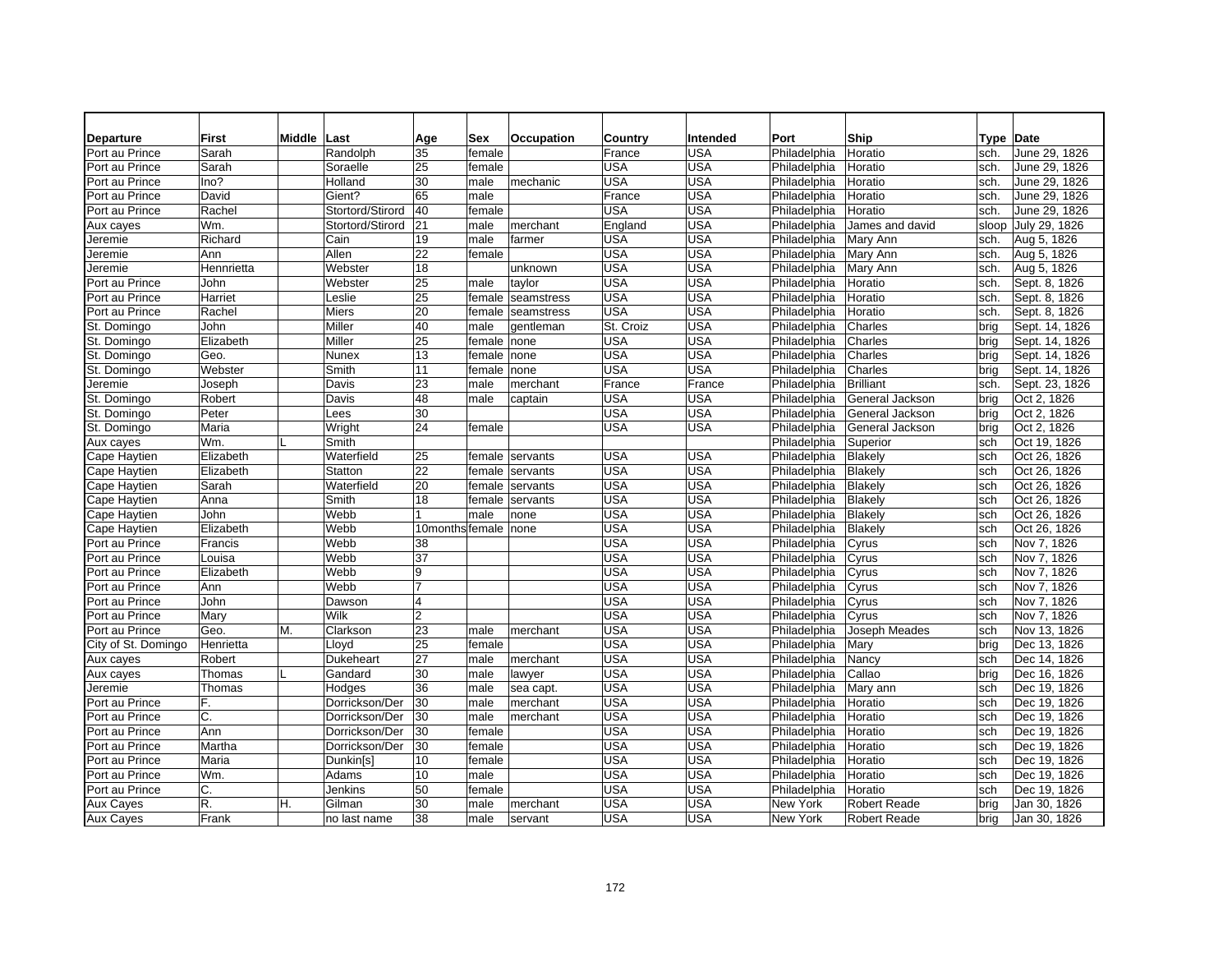| <b>Departure</b> | <b>First</b> | Middle       | Last             | Age             | Sex    | Occupation     | Country        | Intended       | Port            | Ship                        | <b>Type</b> | Date           |
|------------------|--------------|--------------|------------------|-----------------|--------|----------------|----------------|----------------|-----------------|-----------------------------|-------------|----------------|
| St. Domingo      | Jos          |              | Bomusler         | 27              | male   | merchant       | Germanv        | Philadelphia   | New York        | Almira                      | sch         | Feb 6, 1826    |
| Aux Cayes        | Harriet      | Matilda      | Belton           | 30              | female |                | G. Britain     | G. Britain     | <b>New York</b> | Industry                    | sch         | Feb 14, 1826   |
| Port au Plate    | John         |              | Walker           | 38              | male   | merchant       |                |                | New York        | New York                    | brig        | Feb 14, 1826   |
| Port au Plate    | Sam.         |              | Myrick           | 40              | male   | Mariner        | USA            | <b>USA</b>     | <b>New York</b> | <b>New York</b>             | brig        | Feb 14, 1826   |
| St. Domingo      | Minor        |              | <b>Butler</b>    | 51              | male   | gentleman      | USA            | <b>USA</b>     | New York        | Only Daughter               | brig        | Feb. 20, 1826  |
| St. Domingo      | Jos          | Ann          | Llanza           | 30              | male   | aentleman      | Spain          | St Domingo     | New York        | Enterprize                  | brig        | Feb 27, 1826   |
| St. Domingo      | Mrs.         |              | <b>Butler</b>    | 30              | female |                | New York       | USA            | New York        | Enterprize                  | brig        | Feb 27, 1826   |
| Port au Prince   | D.           | P            | Ray              | 38              | male   | merchant       | American       | Port au Prince | New York        | William                     | sch         | Feb 28, 1826   |
| Port au Prince   | G            | $\mathsf{R}$ | Barry            | 30              | male   | merchant       | English        | Port au Prince | New York        | William                     | sch         | Feb 28, 1826   |
| Port au Prince   | Rebecca      |              | Freeman          | $\overline{20}$ | female |                | American       | USA            | New York        | William                     | sch         | Feb 28, 1826   |
| Port au Prince   | Charity      |              | Freeman          | 18              | female |                | American       | <b>USA</b>     | New York        | William                     | sch         | Feb 28, 1826   |
| Port au Prince   | George       |              | Ferguson         | $\overline{22}$ |        | merchant       | USA            | <b>USA</b>     | New York        | Emily                       | brig        | March 11, 1826 |
| Port au Prince   | Elisa        |              | William          | 21              |        |                | <b>USA</b>     | USA            | New York        | Emily                       | bria        | March 11, 1826 |
| Jacmel/Hayti     | A            | N            | Sheed.Shud       | $\overline{34}$ | male   | mariner        | <b>USA</b>     | <b>USA</b>     | New York        | Robert Y. Haynes            | sch         | March 13, 1826 |
| Jacmel/Hayti     | Geo.         | Υ            | Glenzy           | 30              | male   | laborer        | St.Domingo     | St, Domingo    | <b>New York</b> | Robert Y. Haynes            | sch         | March 13, 1826 |
| Jacmel/Hayti     | Pardon       |              | Vars             | 27              |        | mariner        | <b>USA</b>     | <b>USA</b>     | New York        | Robert Y. Haynes            | sch         | March 13, 1826 |
| Port au Prince   | Α.           |              | Armstrong        | 30              | male   | US consul agen | <b>USA</b>     | <b>USA</b>     | New York        | Mazzinghi                   | brig        | March 31, 1826 |
| Port au Prince   | Adolphe      |              | <b>Villers</b>   | 28              | male   | merchant       | France         | USA            | New York        | Mazzinghi                   | brig        | March 31, 1826 |
| Port au Prince   | Charles      |              | Baillend         |                 |        |                |                |                | New York        | Mazzinghi                   | brig        | March 31, 1826 |
| Port au Prince   | Madame       |              | Baillend         |                 | female |                |                |                | New York        | Mazzinghi                   | brig        | March 31, 1826 |
| Port au Prince   | Pbersect     |              | no last name     | 20              |        | merchant       |                |                | New York        | Mazzinghi                   | brig        | March 31, 1826 |
| Port au Prince   | Clarissa     | Ruby         | Edmunds          | 23              |        |                |                |                | New York        | Mazzinghi                   | brig        | March 31, 1826 |
| Port au Prince   | Ruby         |              | Lentsh           | 18              |        |                |                |                | New York        | Mazzinghi                   | bria        | March 31, 1826 |
| Port au Prince   | Eliza        |              | Edmunds          | 19              |        |                |                |                | New York        | Mazzinghi                   | brig        | March 31, 1826 |
| Port au Prince   | Lydia        |              | Edmunds          | 14              |        |                |                |                | New York        | Mazzinghi                   | bria        | March 31, 1826 |
| Port au Prince   | John         |              | Washington       | 48              |        | trader         |                |                | New York        | Mazzinghi                   | brig        | March 31, 1826 |
| Port au Platt    | M            |              | Kelly            | $\overline{29}$ | male   | merchant       | Ireland        | USA            | New York        | Annawan                     | brig        | April 3, 1826  |
| Port au Platt    | A            |              | Chio             | 43              | male   | merchant       | France         | USA            | New York        | Annawan                     | brig        | April 3, 1826  |
| Port au Platt    | Luis         |              | Magoneuse        | 35              | male   | merchant       | France         | USA            | New York        | Annawan                     | brig        | April 3, 1826  |
| Port au Platt    | L.           | н            | Hapley           | 42              | male   | merchant       | <b>USA</b>     | USA            | New York        | Annawan                     | brig        | April 3, 1826  |
| Port au Prince   | J.           | A            | <b>Blanchett</b> | $\overline{26}$ | male   | merchant       | Port au Prince | Port au Prince | New York        | Cadmus                      | brig        | April 14, 1826 |
| Aux Cayes        | Geo.         |              | Villineus        | 49              | male   | merchant       | France         | Hayti          | New York        | Nelson                      | sch         | April 18, 1826 |
| <b>Aux Cayes</b> | Alex         |              | Villineus        | 16              | male   | line           | France         | Hayti          | New York        | Nelson                      | sch         | April 18, 1826 |
| Port au Platt    | Mrs.         |              | Hollingsworth    | 25              | female |                | USA            | USA            | New York        | Sarah Herrick               | brig        | May 13, 1826   |
| Port au Platt    | George       |              | Hollingsworth    | 3               | male   |                | USA            | <b>USA</b>     | <b>New York</b> | Sarah Herrick               | brig        | May 13, 1826   |
| Port au Platt    | Emanuel      |              | Hollingsworth    | $\overline{4}$  | male   |                | <b>USA</b>     | USA            | New York        | Sarah Herrick               | brig        | May 13, 1826   |
| Port au Platt    | .I.          | H            | <b>Branch</b>    | $\overline{19}$ | male   | merchant       | <b>USA</b>     | USA            | New York        | Sarah Herrick               | brig        | May 13, 1826   |
| Port au Platt    | Jonathan     |              | <b>Dibble</b>    |                 | male   |                | USA            | <b>USA</b>     | New York        | Sarah Herrick               | brig        | May 13, 1826   |
| Port au Prince   | August       |              | Muler            | 29              | male   | merchant       | France         | France         | New York        | <b>Emigrant of New York</b> | sch         | May 15, 1826   |
| St. Domingo      |              |              | Soloman          | 35              | male   | merchant       | France         | France         | New York        | Almira                      | sch         | June 14, 1826  |
| Port au Prince   | Felix        |              | Fellsu           | 32              | male   | merchant       | France         | France         | New York        | Annah                       | brig        | June 21, 1826  |
| Port au Prince   | Caroline     |              | Marcher          | 32              | female | spinster       | <b>USA</b>     | <b>USA</b>     | New York        | Annah                       | bria        | June 21, 1826  |
| Port au Prince   | Princes      |              | no last name     | 25              | male   | none           | <b>USA</b>     | <b>USA</b>     | New York        | Annah                       | brig        | June 21, 1826  |
| Port au Prince   | Joseph       |              | Vantigu          | 40              |        | line           | USA            | <b>USA</b>     | New York        | Annah                       | brig        | June 21, 1826  |
| Port au Prince   | Luis         | A            | <b>Blanchett</b> | 30              | male   | merchant       | Hayti          | Hayti          | New York        | Artibonite                  | brig        | July 3, 1826   |
| Port au Prince   | Francis      |              | Gaudend          | 40              | male   |                | Hayti          | Hayti          | New York        | Artibonite                  | brig        | July 3, 1826   |
| Port au Prince   | Richard      |              | Henderson        | 28              | male   |                | Hayti          | Hayti          | New York        | Artibonite                  | brig        | July 3, 1826   |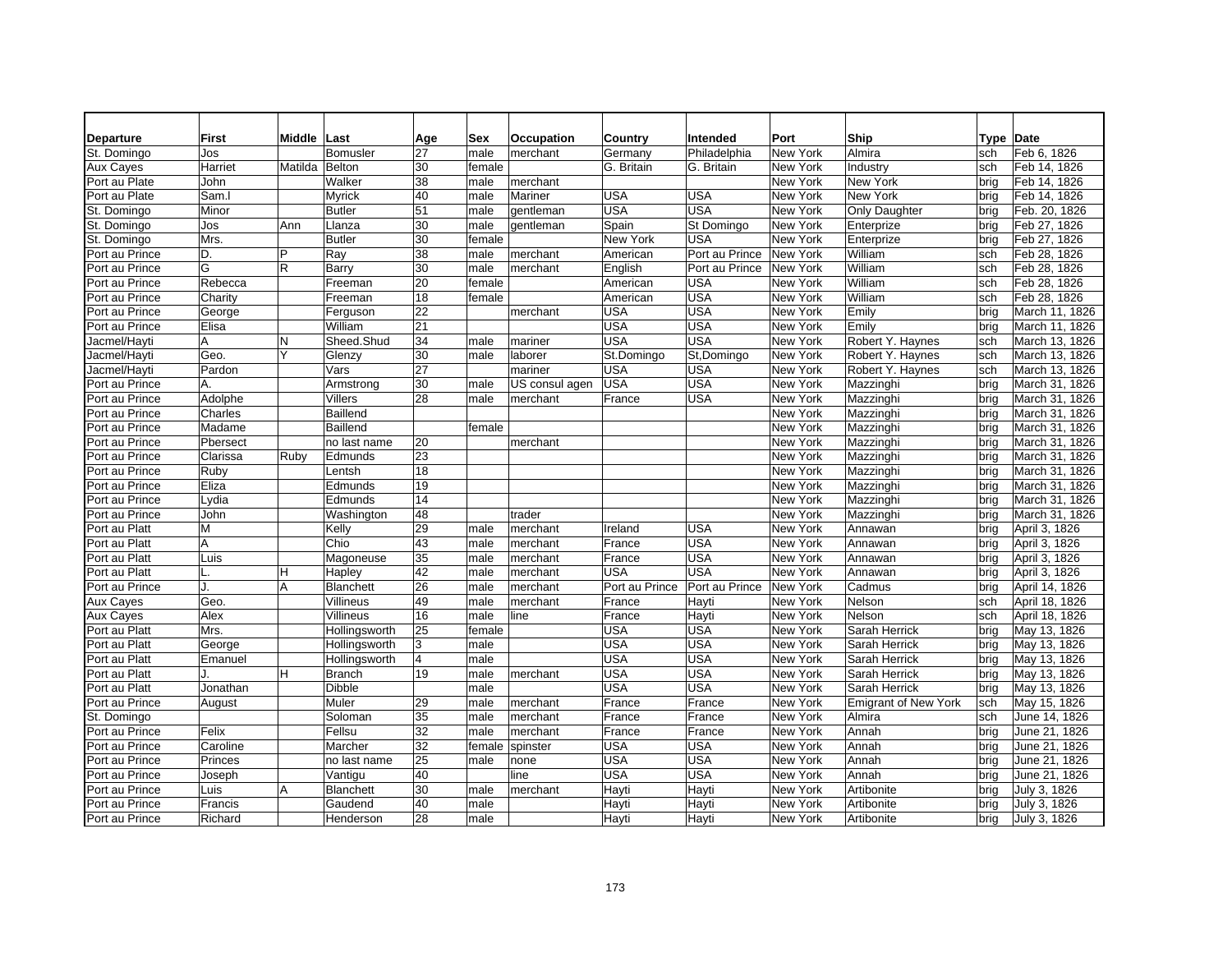| <b>Departure</b> | <b>First</b> | Middle | ∣Last          | Age             | Sex         | Occupation  | Country        | Intended       | Port            | Ship              | Type Date |                |
|------------------|--------------|--------|----------------|-----------------|-------------|-------------|----------------|----------------|-----------------|-------------------|-----------|----------------|
| Port au Prince   | Capt. Mr. C  |        | <b>Barstow</b> | 29              | male        | mariner     | <b>USA</b>     | USA            | New York        | Artibonite        | brig      | July 3, 1826   |
| Port au Prince   | Wm.          | B      | Conlan         | 27              | male        | ship master | citizen of NY  | <b>USA</b>     | New York        | Camille           | brig      | July 31, 1826  |
| Port au Prince   |              |        | Lafos          | 75              | male        | merchant    | citizen of NY  | <b>USA</b>     | New York        | Camille           | brig      | July 31, 1826  |
| Port au Prince   | John         |        | Dios           | 38              | male        | ditto       | citizen of NY  | <b>USA</b>     | New York        | Camille           | brig      | July 31, 1826  |
| Aux Cayes        | Catherine    |        | <b>Burton</b>  | $\overline{22}$ | female none |             | <b>USA</b>     | <b>USA</b>     | New York        | Leader            | brig      | Aug 2, 1826    |
| Aux Cayes        | Sally        |        | Dubois         | 22              |             |             |                |                | New York        | Leader            | brig      | Aug 2, 1826    |
| Aux Cayes        |              |        | <b>Dubois</b>  | $\overline{2}$  |             | child       |                |                | New York        | Leader            | brig      | Aug 2, 1826    |
| Aux Cayes        | D.           |        | Lavengslave    | 35              | male        | coachman    | New York       | <b>USA</b>     | New York        | Falcon            | sch       | Aug 16, 1826   |
| <b>Aux Cayes</b> | Ε.           |        | Joseph         | 25              | female      | seamstress  | do.            | do.            | New York        | Falcon            | sch       | Aug 16, 1826   |
| Aux Cayes        | John         |        | Child          | 15              | male        |             |                | do.            | New York        | Falcon            | sch       | Aug 16, 1826   |
| Aux Cayes        | Buy          |        | Johnson        | 53              | male        | mariner     | <b>USA</b>     | <b>USA</b>     | New York        | Ranger            | brig      | Aug 19, 1826   |
| Port au Prince   | Susan        |        | Bay            | 30              | female      | Inone       | Port au Prince | <b>USA</b>     | New York        | Director          | sch       | Sept. 6, 1826  |
| Port au Prince   | F.           |        | Jacquemoat     | 28              | male        | merchant    | Port au Prince | Port au Prince | New York        | Artibonite        | brig      | Sept. 9, 1826  |
| Port au Prince   | Horiat       |        | <b>Brown</b>   | 28              | male        | merchant    | Port au Prince | <b>USA</b>     | New York        | Artibonite        | brig      | Sept 9, 1826   |
| Port au Prince   | F.           | N      | Durmond        | 50              | male        | merchant    | Port au Prince | France         | New York        | Artibonite        | brig      | Sept 9, 1826   |
| Port au Prince   | W.           |        | Pauvis         | 21              | male        | merchant    | Port au Prince | USA            | New York        | Artibonite        | brig      | Sept 9, 1826   |
| Port au Prince   | John         |        | <b>Brown</b>   | 35              |             |             |                | Port au Prince | New York        | Artibonite        | brig      | Sept 9, 1826   |
| Port au Prince   | Copen        |        |                | 24              | male        | seaman      | France         | France         | New York        | Artibonite        | brig      | Sept 9, 1826   |
| Port au Prince   | Gherce       |        |                | 27              |             | seaman      | France         | France         | New York        | Artibonite        | brig      | Sept 9, 1826   |
| Port au Prince   | Le Caussiour |        |                | 25              |             | seaman      | France         | France         | New York        | Artibonite        | brig      | Sept 9, 1826   |
| Port au Prince   | Le Clue      |        |                | 28              |             | seaman      | France         | France         | New York        | Artibonite        | brig      | Sept 9, 1826   |
| Port au Prince   | le Fort      |        |                | 30              |             | seaman      | France         | France         | New York        | Artibonite        | brig      | Sept 9, 1826   |
| St. Domingo      | Amos         |        | Nayes          | 25              | male        | merchant    | <b>USA</b>     | <b>USA</b>     | New York        | <b>New Packet</b> | brig      | Sept. 30, 1826 |
| St. Domingo      | <b>B.</b>    | M      | Hayes          | 25              |             | physician   | <b>USA</b>     | <b>USA</b>     | New York        | <b>New Packet</b> | brig      | Sept. 30, 1826 |
| St. Domingo      | A.G.         |        | <b>Titus</b>   | 23              |             | merchant    | <b>USA</b>     | <b>USA</b>     | New York        | <b>New Packet</b> | brig      | Sept. 30, 1826 |
| St. Domingo      | Wm.          | Η.     | Meyer          | 22              |             | Mariner     | <b>USA</b>     | <b>USA</b>     | New York        | <b>New Packet</b> | brig      | Sept. 30, 1826 |
| St. Domingo      | Geo          |        | Jones          | 45              |             | farmer      | <b>USA</b>     | <b>USA</b>     | New York        | <b>New Packet</b> | brig      | Sept. 30, 1826 |
| St. Domingo      | Hendrick     |        | Spring         | 56              |             | farmer      | <b>USA</b>     | <b>USA</b>     | New York        | <b>New Packet</b> | brig      | Sept. 30, 1826 |
| St. Domingo      | Wm           |        | Sauniders      | 33              |             | hatter      | <b>USA</b>     | <b>USA</b>     | <b>New York</b> | <b>New Packet</b> | brig      | Sept. 30, 1826 |
| St. Domingo      | Susan        |        | Saunders       | 27              |             | line        | <b>USA</b>     | <b>USA</b>     | New York        | <b>New Packet</b> | brig      | Sept. 30, 1826 |
| St. Domingo      | Wm.          |        | Saunders       | 14              |             | line        | <b>USA</b>     | <b>USA</b>     | New York        | <b>New Packet</b> | brig      | Sept. 30, 1826 |
| St. Domingo      | Sarah        |        | Saunders       | 5               |             | line        | <b>USA</b>     | USA            | New York        | <b>New Packet</b> | brig      | Sept. 30, 1826 |
| St. Domingo      | Ino?         |        | Saunders       | 5 mo            |             |             | <b>USA</b>     | <b>USA</b>     | New York        | <b>New Packet</b> | brig      | Sept. 30, 1826 |
| St. Domingo      | Robt.        |        | Osborn         | 35              |             | mariner     | <b>USA</b>     | <b>USA</b>     | <b>New York</b> | <b>New Packet</b> | brig      | Sept. 30, 1826 |
| Port au Plate    | Wm.          |        | Freeman        | 35              | male        | merchant    | Providence     | <b>USA</b>     | New York        | New York          | brig      | Oct 3, 1826    |
| Port au Plate    | Mrs.         |        | Freeman        |                 | female      |             | Providence     | USA            | New York        | New York          | brig      | Oct 3, 1826    |
| Port au Plate    | Nil          |        | Freman         | $\overline{2}$  |             |             | Providence     | <b>USA</b>     | New York        | New York          | brig      | Oct 3, 1826    |
| Port au Plate    |              |        | Hatch          | 21              |             |             | Providence     |                | New York        | New York          | brig      | Oct 3, 1826    |
| Port au Plate    | Muss.        |        | Greenman       | 1               |             |             | Providence     |                | New York        | New York          | brig      | Oct 3, 1826    |
| Port au Plate    | Thomas       |        | Harrison       | 32              | male        | merchant    | Philadelphia   |                | New York        | New York          | brig      | Oct 3, 1826    |
| Port au Plate    | Abr          |        | Harrison       | 34              |             |             | Philadelphia   |                | New York        | New York          | brig      | Oct 3, 1826    |
| Port au Plate    | C.           |        | Halsey         | 45              | male        | merchant    | New York       | <b>USA</b>     | New York        | Sarah Herrick     | brig      | Oct 7, 1826    |
| Port au Plate    | R            | M      | Shepherd       | 24              | male        | mechanic    | Philadelphia   | <b>USA</b>     | New York        | Sarah Herrick     | brig      | Oct 7, 1826    |
| Port au Plate    | James        |        | Clements       | $\overline{22}$ | male        |             |                | <b>USA</b>     | New York        | Sarah Herrick     | brig      | Oct 7, 1826    |
| <b>Aux Cayes</b> | Madame       |        | Dispauck       | 30              | female lady |             | <b>USA</b>     | <b>USA</b>     | New York        | Maria Ann         | sch       | Oct 21, 1826   |
| Aux Cayes        | John         |        | Dispauck/Du    | 14m             | male        |             |                |                | New York        | Maria Ann         | sch       | Oct 21, 1826   |
| St. Domingo      | Allen        |        | Austin         | 26              | male        | merchant    | Phi            | Phil           | New York        | Panther           | brig      | Oct 21, 1826   |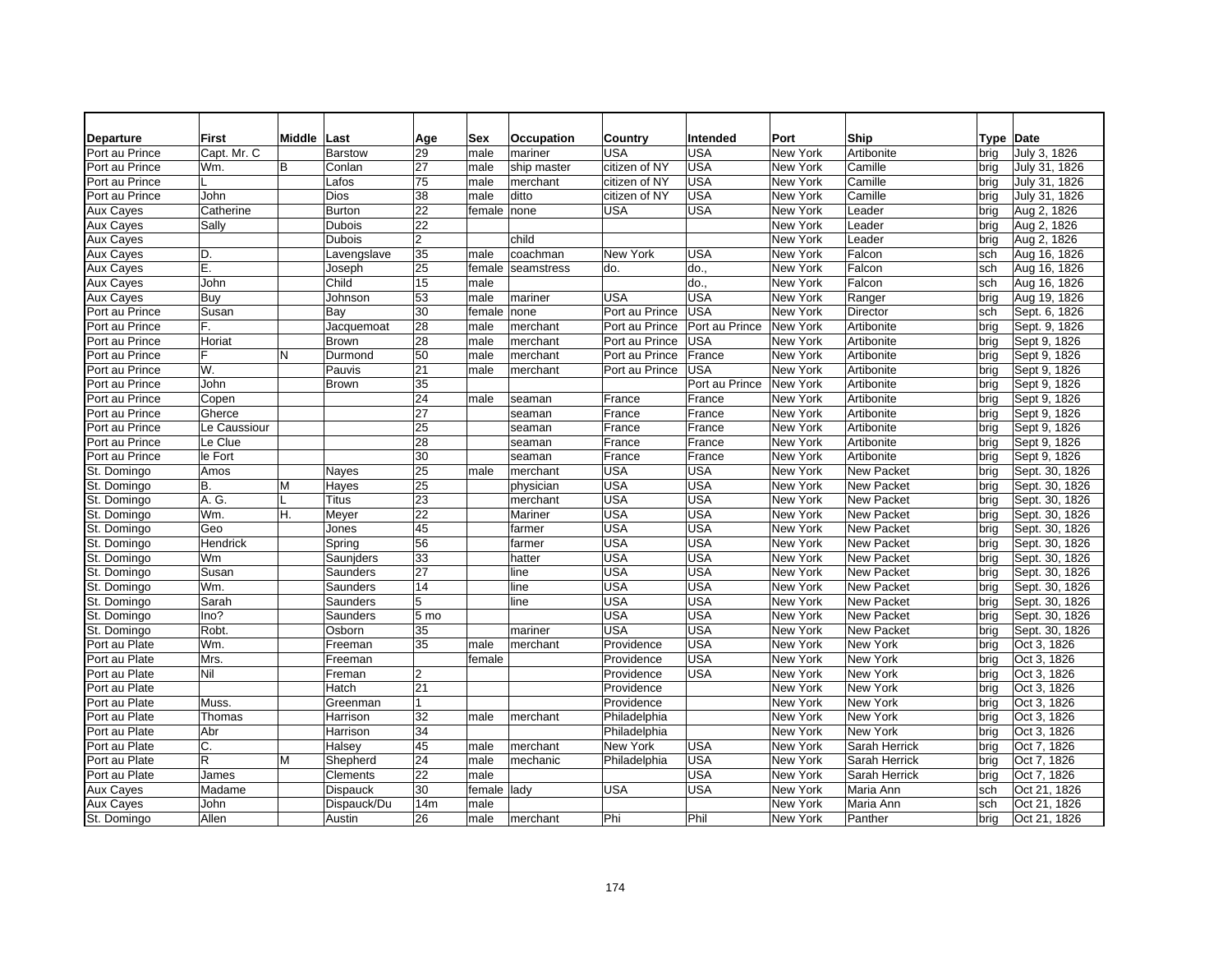| Departure        | <b>First</b> | <b>Middle</b> | Last           | Age | <b>Sex</b>   | <b>Occupation</b> | <b>Country</b> | Intended   | Port     | <b>Ship</b>          | Type        | Date         |
|------------------|--------------|---------------|----------------|-----|--------------|-------------------|----------------|------------|----------|----------------------|-------------|--------------|
| Port au Prince   | IB.          |               | Hughes         | 27  | male         | merchant          | Hayti          | Hayti      | New York | Camille              | <b>brig</b> | Nov 1, 1826  |
| Port au Prince   | Jos.         |               | Burnet         | 25  | male         | ship master       | Baltimore      | <b>USA</b> | New York | Camille              | brig        | Nov 1, 1826  |
| <b>Aux Cayes</b> |              |               | <b>Busay</b>   | 46  | male         | merchant          | France         | <b>USA</b> | New York | Le Pacquet des Cayes | brig        | Nov 6, 1826  |
| Port au Prince   | M.           |               | Moeo           | 47  | male         | merchant          | France         |            | New York | Artibonett           | brig        | Nov 21, 1826 |
| Port au Prince   | Lewis        |               | McCardy        | 25  | male         | merchant          | Cuba           |            | New York | Artibonett           | brig        | Nov 21, 1826 |
| St. Domingo      | Ippolet      |               | Zenne          | 51  | male         | merchant          | Martinique     | Martinique | New York | Samuel               | brig        | Nov 28, 1826 |
| Port au Prince   |              |               | Arlie          | 19  | male         | merchant          | Hayti          | <b>USA</b> | New York | Jean Baptiste        | brig        | Dec 2, 1826  |
| Port au Prince   | Mrs.         |               | Josephine      | 30  | female       |                   | Hayti          | <b>USA</b> | New York | Jean Baptiste        | brig        | Dec 2, 1826  |
| Port au Prince   | Miss         |               | Josephine      | 17  | female       |                   | Hayti          | <b>USA</b> | New York | Jean Baptiste        | brig        | Dec 2, 1826  |
| <b>Aux Cayes</b> |              |               | Burnham        | 36  | male         | capt              | <b>USA</b>     | <b>USA</b> | New York | La Ville de Cayes    | brig        | Dec 5, 1826  |
| St. Domingo      | Debby        |               | Jones/James    | 25  | female Inone |                   | <b>USA</b>     | <b>USA</b> | New York | Almira               | Isch        | Dec 11, 1826 |
| St. Domingo      | Wm.          |               | Jones/James    |     | male         |                   | <b>USA</b>     | <b>USA</b> | New York | Almira               | <b>sch</b>  | Dec 11, 1826 |
| St. Domingo      | Elizabeth    |               | Jone/James     |     | female       |                   | <b>USA</b>     | <b>USA</b> | New York | Almira               | Isch        | Dec 11, 1826 |
| St. Domingo      | Lquice       |               | Jones/James    |     | female       |                   | <b>USA</b>     | <b>USA</b> | New York | Almira               | Isch        | Dec 11, 1826 |
| St. Domingo      | Charles      |               | <b>Stickes</b> | 45  | male         | seaman            | America        | America    | New York | L'Oristelle          | <b>sch</b>  | Dec 15, 1826 |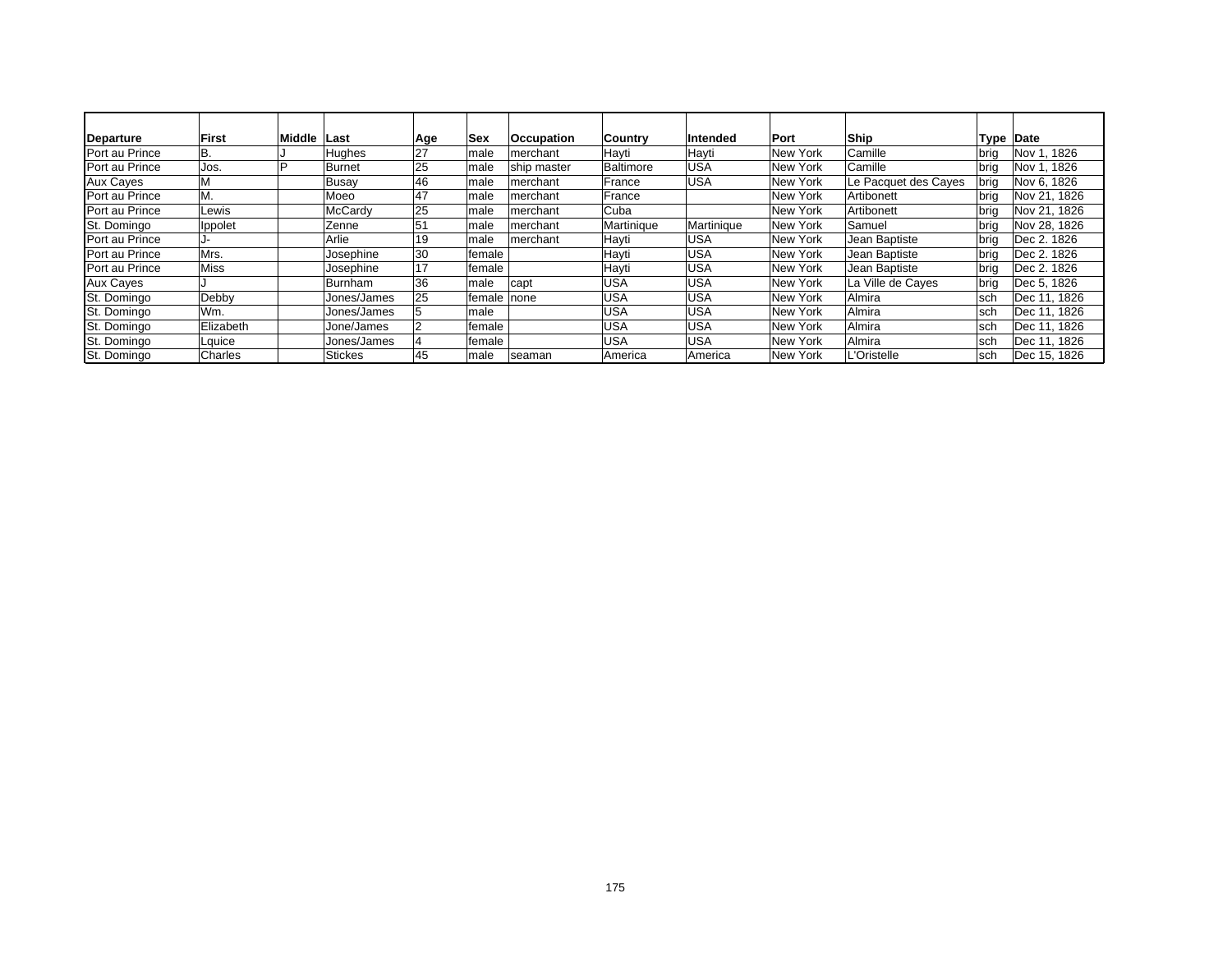| Appendix III, 1827 |                    |    |                  |                      |                   |                       |                 |          |                      |      |                              |
|--------------------|--------------------|----|------------------|----------------------|-------------------|-----------------------|-----------------|----------|----------------------|------|------------------------------|
| <b>Departure</b>   | <b>First</b>       | м  | Last             | Sex<br>Age           | <b>Occupation</b> | Country               | Intended        | Port     | Ship                 | Type | <b>Date</b>                  |
| Port au Prince     | Wm/Mr.             |    | Durand           | $25$ male            | merchant          | France                | <b>USA</b>      | New York | Eugenie              | brig | Jan 29, 1827                 |
| Port au Prince     | Fed.               |    | <b>Blanchett</b> | $27$ male            | gentleman         | Hayti                 | Hayti           | New York | Artibonite           | brig | Jan 31, 1827                 |
| Port au Prince     |                    | De | Coundray         | 27 male              | gentleman         | France                | <b>USA</b>      | New York | Artobonite           | brig | Jan 31, 1827                 |
| Port au Prince     |                    |    | Bennage          | 28<br>male           | mariner           | USA                   | <b>USA</b>      | New York | Artobonite           | brig | Jan 31, 1827                 |
| Port au Prince     | Sarah              |    | Carlow           | 24<br>female         | wife              | USA                   | <b>USA</b>      | New York | Camille              | brig | Feb 1. 1827                  |
| Port au Prince     | Sarah              |    | <b>Brown</b>     | 33 female            | wife              | <b>USA</b>            | USA             | New York | Camille              | brig | Feb 1, 1827                  |
| <b>Aux Cayes</b>   | Η.                 |    | Valiston/W       | 36<br>male           | merchant          | New York              | <b>New York</b> | New York | Paquet des Aux Cayes | brig | Feb 3, 1827                  |
| Aux Cayes          | Mrs.               |    | Sallie?Gallic    | female               |                   | Hayti                 | Hayti           | New York | Speculator           | brig | Feb 12, 1827                 |
| Port au Prince     | John               |    | Verjospere       | 32 male              | merchant          | St. Domingo           | USA             | New York | Topaz                | brig | Feb 23, 1827                 |
| Port au Prince     | Jos.               |    | Dreamsend        | 24 male              |                   | France                | USA             | New York | Topaz                | brig | Feb 23, 1827                 |
| Port au Prince     | Paul               |    | Berry            | 55 male              | seaman            | Maryland              | USA             | New York | Topaz                | brig | Feb 23, 1827                 |
| Port au Prince     | J.                 |    | Jardon           | $32$ male            | merchant          | PauP                  | Porte Auprima   | New York | Jean Baptiste        | brig | March 5, 1827                |
| Port au Prince     |                    |    | Sarderst/        | 32<br>male           | capenter          | PauP                  | Porte Auprima   | New York | Jean Baptiste        | brig | March 5, 1827                |
| Port au Platt      | Benjm              |    | Johnson          | 52 male              | mariner           | USA                   | <b>USA</b>      | New York | New York             | brig | March 19, 1827               |
| Port au Prince     | William            |    | Mason            | 35<br>male           | mariner           | USA                   | USA             | New York | Oristello            | brig | March 19, 1827               |
| Jacmel/Hayti       | Α                  |    | Asheed           | 35 male              | merchant          | USA                   | USA             | New York | Perry                | sch  | March 21, 1827               |
| Port au Prince     | Anm                |    | James            | 22 male              | none              | USA                   | USA             | New York | Hope & Hannah        | sch  | March 28, 1827               |
| St. Domingo        | Thomas             |    | Nevins           | 30 male              | mariner           | USA                   | USA             | New York | Rose in Bloom        | sch  | April 9, 1827                |
| St. Domingo        | D.                 | Н  | Specer           | 27 male              | mariner           | USA                   | USA             | New York | Rose in Bloom        | sch  | April 9, 1827                |
| St. Domingo        | т                  |    | Nead             | $\overline{25}$ male | mariner           | USA                   | USA             | New York | Rose in Bloom        | sch  | April 9, 1827                |
| <b>Aux Cayes</b>   | F                  |    | <b>Ellis</b>     | 38 male              | mariner           | USA                   | USA             | New York | Villard de Cayes     | brig | April 10, 1827               |
| <b>Aux Cayes</b>   | J/T                |    | Bell             | 27<br>male           | mariner           | USA                   | USA             | New York | Villard de Cayes     | brig | April 10, 1827               |
| Port au Prince     | Mary               |    | Loan             | 30 female            | barber's wife     | America               | USA             | New York | Good Return          | brig | April 12, 1827               |
| Port au Prince     |                    |    | Loan             | 4 female             |                   | American              | USA             | New York | Good Return          | brig | April 12, 1827               |
| Port au Prince     |                    |    | Loan             | 6 female             |                   | American              | USA             | New York | Good Return          | brig | April 12, 1827               |
| Port au Prince     | W                  |    | Neddle           | 28 male              | mariner           | USA                   | <b>USA</b>      | New York | Artbonite            | brig | April 19, 1827               |
| Port au Prince     | W.                 |    | Vamen            | 20 male              | mariner           | <b>USA</b>            | <b>USA</b>      | New York | Artbonite            | brig | April 19, 1827               |
| Port au Prince     | J.                 |    | Welch            | 39 male              | mariner           | USA                   | <b>USA</b>      | New York | Artbonite            | brig | April 19, 1827               |
| Aux Cayes          | John               |    | <b>Bruce</b>     | 35 male              | merchant          | <b>USA</b>            | USA             | New York | Paquet des Cayes     | brig | April 25, 1827               |
| <b>Aux Cayes</b>   | Andrew             |    | Deitz            | 25<br>male           | merchant          | USA                   | <b>USA</b>      | New York | Paquet des Cayes     | brig | April 25, 1827               |
| St. Domingo        | Phillis            |    | Gibson           | 50 female            | house wife        | New York              | New York        | New York | <b>New Packet</b>    | brig | May 9, 1827                  |
| St. Domingo        | Clarissa           |    | Gibson           | 12 female            |                   | New York              | New York        | New York | <b>New Packet</b>    | brig | May 9, 1827                  |
| St. Domingo        | Mary               |    | Yoeoman          | 45 female            | none              | <b>USA</b>            | <b>USA</b>      | New York | Ann Eliza Jane       |      | May 10, 1827                 |
| Aux Cayes          |                    |    | Green            | 38 female            | none              | <b>USA</b>            | <b>USA</b>      | New York | Duplicate            | brig |                              |
| Port au Prince     | Johanna<br>Richard | M  |                  | 32 male              |                   |                       | <b>USA</b>      | New York | Topaz                | brig | May 22, 1827<br>May 26, 1827 |
| Port au Prince     |                    |    | Kane<br>Amos     | 27 male              | merchant          | England<br><b>USA</b> | <b>USA</b>      | New York |                      | brig |                              |
|                    | George             |    |                  |                      | tanner            |                       | <b>USA</b>      |          | Topaz                | brig | May 26, 1827                 |
| Jeremie            | James              |    | Moreau           | 35 male              | merchant          | Hayti                 | USA             | New York | Moreau               | sch  | June 21,18 27                |
| Jeremie            | James              |    | Vildrium         | 30 male              | merchant          | Hayti                 |                 | New York | Moreau               | sch  | June 21,18 27                |
| Port au Prince     | Henry              |    | Phelps           | 35 male              | merchant          | <b>USA</b>            | USA             | New York | <b>Bunker Hill</b>   | brig | June 25, 1827                |
| Port au Prince     | Andrew             |    | Armstrong        | 30 male              | US consul agen    |                       | <b>USA</b>      | New York | <b>Bunker Hill</b>   | brig | June 25, 1827                |
| Port au Prince     | John               |    |                  | 14 male              | servant           |                       | <b>USA</b>      | New York | <b>Bunker Hill</b>   | brig | June 25, 1827                |
| Port au Prince     | Robt.              |    | Willis           | 28 male              | merchant          | London                | <b>USA</b>      | New York | <b>Bunker Hill</b>   | brig | June 25, 1827                |
| Port au Prince     | Timothy            |    | Phelps           | 18 male              | merchant          | <b>USA</b>            | <b>USA</b>      | New York | <b>Bunker Hill</b>   | brig | June 25, 1827                |
| Jacmel/Hayti       | Richard            |    | Shield           | 40 male              | merchant          | Ireland               | New York        | New York | William              | brig | June 29, 1827                |
| Porto Platt        | Jm.                | B  | Duchamp          | 54 male              | merchant          | <b>USA</b>            | <b>USA</b>      | New York | New York             | brig | June 29, 1827                |
| Porto Platt        | Ann                |    | Hill             | 19 female            |                   | <b>USA</b>            | <b>USA</b>      | New York | <b>New York</b>      | brig | June 29, 1827                |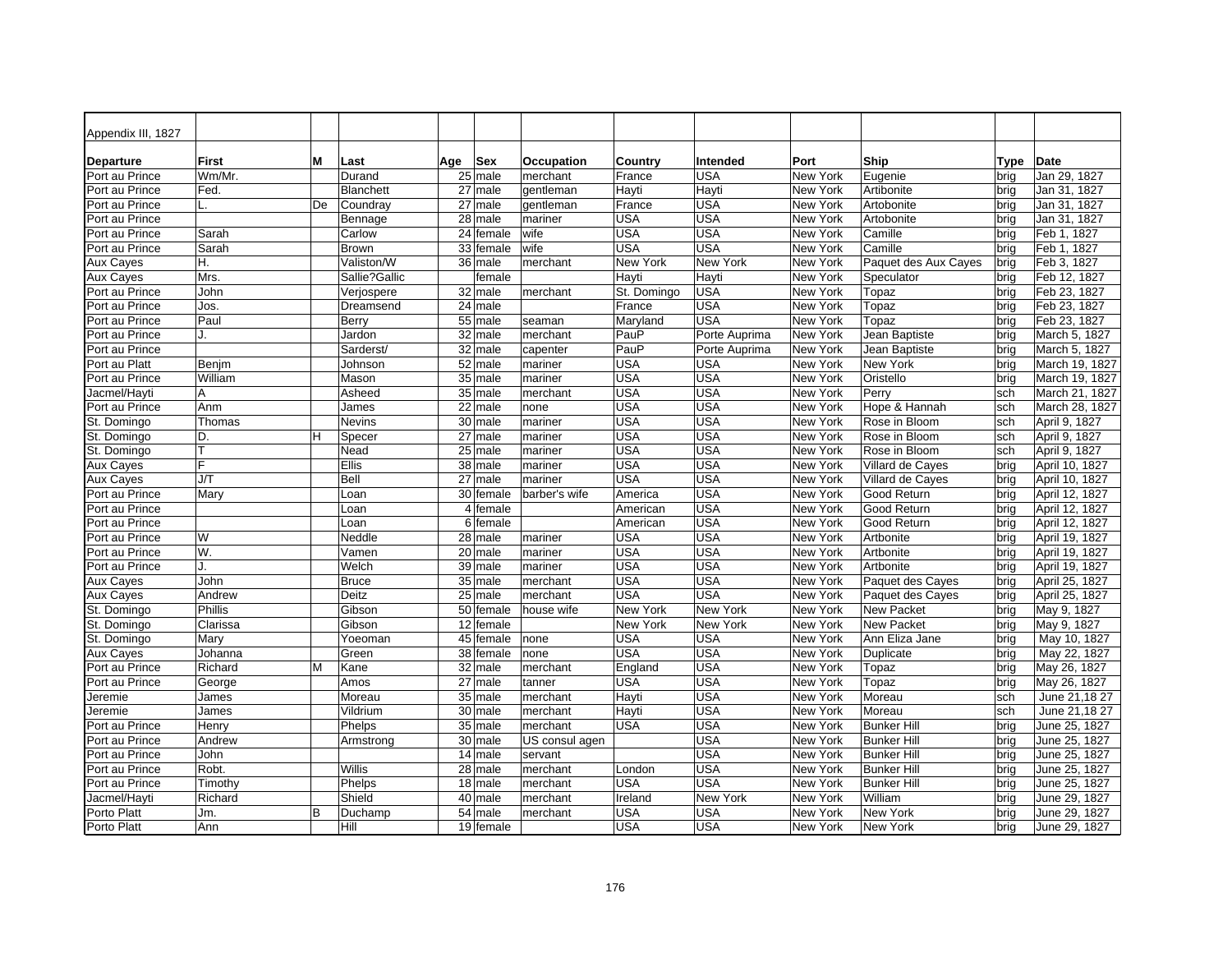| <b>Departure</b> | М<br>First  | Last           | Age | Sex                   | Occupation    | Country              | Intended    | Port     | Ship                  | Type | <b>Date</b>   |
|------------------|-------------|----------------|-----|-----------------------|---------------|----------------------|-------------|----------|-----------------------|------|---------------|
| Porto Platt      | Jeremiah    | Hill           |     | 4 male                |               | USA                  | USA         | New York | New York              | brig | June 29, 1827 |
| Port au Prince   | А           | Obern          |     | 30 male               | doctor        | France               | <b>USA</b>  | New York | Artibonite            | brig | July 2, 1827  |
| Port au Prince   | $\sqrt{ }$  | Jacquemount    |     | 26 male               | gentleman     | Havana               | <b>USA</b>  | New York | Artbonite             | brig | July 2, 1827  |
| Cape Haytien     | A           | Meindadeir     |     | 28 male               | supercargo    | USA                  | <b>USA</b>  | New York | Haytie                | brig | July 2, 1827  |
| Jacmel/Hayti     | C.          | Labaubere      |     | 27 male               | merchant      | France               | France      | New York | Perry                 | sch  | July 3, 1827  |
| Jacmel/Hayti     | Hannah      | Quincy         | 37  | female                | wash woman    | USA America          | USA         | New York | Robert Y. Haynes      | brig | July 3, 1827  |
| Jacmel/Hayti     | Chica       |                | 7   |                       |               |                      |             | New York | Robert Y. Haynes      | brig | July 3, 1827  |
| Aux Cayes        | Jose        | Penarredonda   | 21  | male                  | merchant      | America              | USA         | New York | Paquet des Cayes      | brig | July 9, 1827  |
| Aux Cayes        | F.          | Thomas         | 12  |                       |               |                      |             | New York | Paquet des Cayes      | brig | July 9, 1827  |
| Aux Cayes        | D           | Richards       |     | 30 male               | merchant      | <b>Aux Cayes</b>     | Aux Cayes   | New York | Nestor                | sch  | July 12, 1827 |
| St. Domingo      | P           | Dechuran       |     | $29$ male             | Mariner       | USA                  | <b>USA</b>  | New York | Sentiment             | brig | July 30, 1827 |
| St. Domingo      | А.          | Victoria       |     | $25$ male             |               |                      | St. Domingo | New York | Sentiment             | bria | July 30, 1827 |
| Cape Hayti       | Wm          | Van<br>Horton  |     | 50 male               | merchant      | USA                  | USA         | New York | Topaz                 | brig | July 31, 1827 |
| Port au Platt    | Mary        | Hill           | 40  | male                  | farmer        | Philad               | Phila       | New York | Sarah Herrick         | bria | Aug 10, 1827  |
| Port au Platt    | May         | Hill           | 39  |                       |               |                      |             | New York | Sarah Herrick         | brig | Aug 10, 1827  |
| Port au Platt    | Margaret    | Hill           | 14  |                       |               |                      |             | New York | Sarah Herrick         | brig | Aug 10, 1827  |
| Port au Platt    | Elizabeth   | Hill           | 8   |                       |               |                      |             | New York | Sarah Herrick         | brig | Aug 10, 1827  |
| St. Domingo      | Fanny       | Waters         |     | 45 female             | cook          | Baltimore            | USA         | New York | <b>New Packet</b>     | bria | Aug 16, 1827  |
| St. Domingo      | William     | Waters         |     | $12$ male             | boy           | Baltimore            | <b>USA</b>  | New York | <b>New Packet</b>     | brig | Aug 16, 1827  |
| St. Domingo      | Samuel<br>C | Hustles/p      |     | $35$ male             | merchant      | USA                  | USA         | New York | Abeona                | brig | Aug 20, 1827  |
| St. Domingo      | Edw.        | Cooke          |     | 17 male               | none          |                      |             | New York | Abeona                | brig | Aug 20, 1827  |
| Jacmel/Hayti     |             | Harold         |     | female                | none          | <b>USA</b>           | <b>USA</b>  | New York | Fanny                 | bria | Sept 17, 1827 |
| Port au Prince   | H           | Hendrick       |     | 42 male               | gentleman     | Gbritain             | England     | New York | Paragon               | brig | Sept 22, 1827 |
| Port au Prince   | <b>B.</b>   | Celeston       | 35  |                       | merchant      | America              | America     | New York | Paragon               | bria | Sept 22, 1827 |
| Port au Prince   | Wm          | Gardner        | 38  |                       | merchant      | America              | Hayti       | New York | Paragon               | bria | Sept 22, 1827 |
| Port au Prince   | John        | Harrison       | 32  |                       | cabinet mak   | America              | America     | New York | Paragon               | brig | Sept 22, 1827 |
| Port au Prince   | Ε.          | Eldridge       | 26  |                       | seaman        |                      |             | New York | Paragon               | brig | Sept 22, 1827 |
| Port au Prince   | July        | Roy/g          |     | 20 female             |               |                      |             | New York | Paragon               | brig | Sept 22, 1827 |
| Port au Prince   |             | Roy/g          |     | male                  |               |                      |             | New York | Paragon               | brig | Sept 22, 1827 |
| Port au Prince   |             | Roy/g          |     | female                |               |                      |             | New York | Paragon               | brig | Sept 22, 1827 |
| Port au Prince   |             | Roy/g          |     | male                  |               |                      |             | New York | Paragon               | brig | Sept 22, 1827 |
| Port au Prince   | N           | Gome           |     | 30 female             |               |                      |             | New York | Paragon               | brig | Sept 22, 1827 |
| Port au Prince   | H           | Smith          |     | male                  |               |                      |             | New York | Paragon               | brig | Sept 22, 1827 |
| Port au Prince   | 1.          | Henry          |     | male                  |               |                      |             | New York | Paragon               | brig | Sept 22, 1827 |
| St. Domingo      | William     | Hogg           | 32  | male                  | seaman        | <b>Great Britain</b> |             | New York | Voltigeuse            | sch  | Oct 4, 1827   |
| St. Domingo      | William     | Herrington     | 25  | male                  | seaman        | <b>Great Britain</b> |             | New York | Voltigeuse            | sch  | Oct 4, 1827   |
| Aux Cayes        | Thomas      | Kelby          |     | 45 male               | master of ves | State main           |             | New York | Paquet des Cayes      | brig | Oct 11, 1827  |
| Aux Cayes        | Nathaniel   | Peterson       | 28  |                       | <b>Boston</b> | <b>Boston</b>        |             | New York | Paquet des Cayes      | bria | Oct 11, 1827  |
| Aux Cayes        | George      | Hogarth        | 25  |                       | farmer        | <b>Baltimore</b>     |             | New York | Paquet des Cayes      | brig | Oct 11, 1827  |
| Port au Prince   | Hippolithie | <b>Baillio</b> | 28  | male                  | merchant      | Hayti                |             | New York | <b>Belle Victorie</b> | sch  | Oct 15, 1827  |
| Port au Prince   | John        | Valders        | 45  |                       |               | Amer                 |             | New York | <b>Belle Victorie</b> | sch  | Oct 15, 1827  |
| Port au Prince   | John        | Sbarron        |     | 50 male               | merchant      | Hayti                |             | New York | Nestor                | sch  | Oct 20, 1827  |
| Port au Prince   | John<br>н   | Alexander      |     | $\overline{45}$ male  | merchant      | Hayti                |             | New York | Nestor                | sch  | Oct 20, 1827  |
| Port au Prince   | Mary        | Peale          |     | 38 female             |               | <b>USA</b>           |             | New York | Nestor                | sch  | Oct 20, 1827  |
| St. Domingo      | Charles     | Murray         |     | $28$ male             | merchant      | <b>USA</b>           | <b>USA</b>  | New York | <b>New Packet</b>     | brig | Oct 20, 1827  |
| St. Domingo      | Loise       | Lafayette      |     | 28 female             | lady          | <b>USA</b>           | <b>USA</b>  | New York | New Packet            | brig | Oct 20, 1827  |
| St. Domingo      | Josephine   | Lafayette      |     | $\overline{7}$ female | child         | <b>USA</b>           | <b>USA</b>  | New York | <b>New Packet</b>     | bria | Oct 20, 1827  |
| St. Domingo      | Edgar       | Lafayette      |     | 6 male                | boy           | <b>USA</b>           | <b>USA</b>  | New York | New Packet            | brig | Oct 20, 1827  |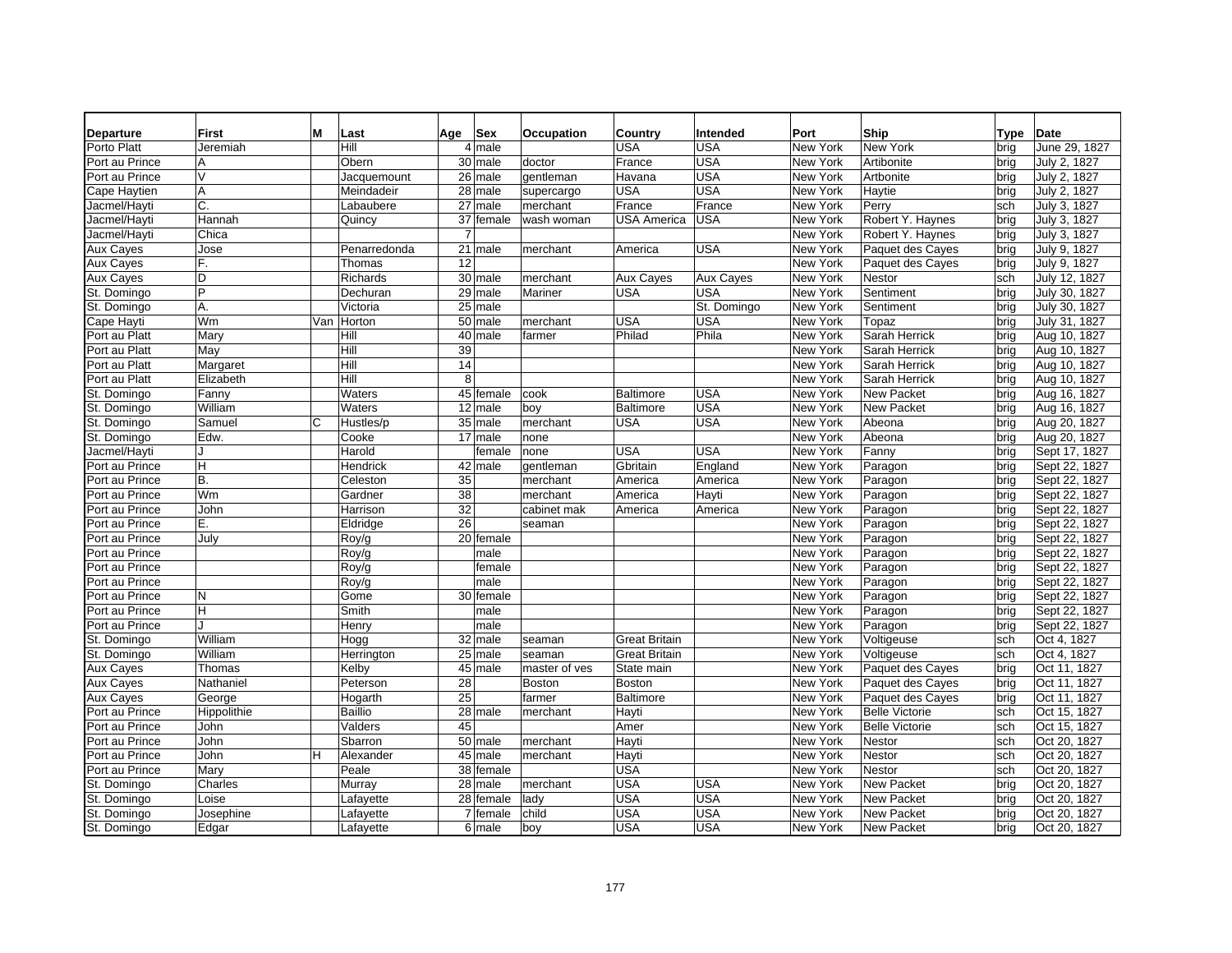| <b>Departure</b>    | First          | м | Last             | Age            | Sex        | Occupation  | Country        | Intended       | Port                    | Ship                   | Type | <b>Date</b>    |
|---------------------|----------------|---|------------------|----------------|------------|-------------|----------------|----------------|-------------------------|------------------------|------|----------------|
| St. Domingo         | Eliza          |   | Mason            |                | 34 female  | seamstress  | <b>USA</b>     | <b>USA</b>     | New York                | <b>New Packet</b>      | brig | Oct 20, 1827   |
| St. Domingo         | John           |   | Mason            |                | 5 male     | boy         | <b>USA</b>     | <b>USA</b>     | New York                | <b>New Packet</b>      | brig | Oct 20, 1827   |
| St. Domingo         | Ellen          |   | Hanks            |                | 32 female  | lady        | <b>USA</b>     | <b>USA</b>     | New York                | <b>New Packet</b>      | brig | Oct 20, 1827   |
| St. Domingo         | Thomas         | н | Mailland         |                | 30 male    | sailor      | <b>USA</b>     | <b>USA</b>     | New York                | <b>New Packet</b>      | brig | Oct 20, 1827   |
| St. Domingo         | Jabis          |   | Hosea            |                | 28 male    | sailor      | <b>USA</b>     | <b>USA</b>     | New York                | <b>New Packet</b>      | bria | Oct 20, 1827   |
| St. Domingo         | Horan          |   | Reed             |                | 25 male    | sailor      | <b>USA</b>     | <b>USA</b>     | New York                | <b>New Packet</b>      | brig | Oct 20, 1827   |
| Jeremie             | Wm.            |   | Hamilton         |                | 40 male    | sea captain | America        | <b>USA</b>     | New York                | <b>Mount Parnassus</b> | brig | Nov 13, 1827   |
| Port au Prince      | Altose         |   | Abort            |                | 20 mulatto | hatter      | New York       | New York       | New York                | Fortuna                | sch  | Nov 13, 1827   |
| <b>Aux Cayes</b>    | Α.             |   | <b>Bracheer</b>  |                | 28 male    | dentist     | France         | <b>USA</b>     | New York                | Elizabeth Malvina      | brig | Dec 6, 1827    |
| <b>Aux Cayes</b>    | P              |   | Lalords          |                | 29 male    | merchant    | France         | <b>USA</b>     | New York                | Elizabeth Malvina      | brig | Dec 6, 1827    |
| <b>Aux Cayes</b>    | $\overline{P}$ |   | Duboison         |                | 56 male    | dentist     | France         | <b>USA</b>     | New York                | Elizabeth Malvina      | brig | Dec 6, 1827    |
| <b>Aux Cayes</b>    | E./C           |   | Laubat           |                | $14$ male  |             | France         | <b>USA</b>     | New York                | Elizabeth Malvina      | brig | Dec 6, 1827    |
| Aux Cayes           | Timothy        |   | Crittenders      |                | 17 male    |             |                | Georgetown, DC | New York                | Gleaner                | sch  | Dec 6, 1827    |
| Jacmel/Hayti        | Benjamin       |   | Durand           |                | 34 male    | merchant    | <b>USA</b>     |                | New York                | <b>Bucksport</b>       | brig | Dec 8, 1827    |
| Jacmel/Hayti        | Walter         |   | Mastain          |                | 34 male    | merchant    | New York       | New York       | New York                | La Plata               | brig | Dec 29, 1827   |
| Port au Platt       | Charles        | W | Hoyt             |                | 28 male    | seaman      | <b>USA</b>     |                | New York                | Virginia               | sch  | Dec 31, 1827   |
| Port au Prince      | Charles        |   | Adams            |                | 26 male    | merchant    | Great britain  | <b>USA</b>     | Philadelphia Superior   |                        | brig | Feb 9, 1827    |
| Port au Prince      | Enoch          |   | Jenkins          |                | $35$ male  | hatter      | <b>USA</b>     | <b>USA</b>     | Philadelphia Superior   |                        | brig | Feb 9, 1827    |
| Port au Prince      | Louisa         |   | Willis           |                | 38 female  |             | France         | <b>USA</b>     | Philadelphia Superior   |                        | brig | Feb 9, 1827    |
| Port au Prince      | Louisa         |   | Wright           |                | 27 female  |             |                | <b>USA</b>     | Philadelphia Superior   |                        | brig | Feb 9, 1827    |
| city of St. Domingo | Α              |   | Jackson          |                | 37 male    | mariner     | <b>USA</b>     | <b>USA</b>     | Philadelphia Mary       |                        | brig | March 7, 1827  |
| city of St. Domingo | Adam           |   | Lloyd            |                | 45 male    | labourer    | <b>USA</b>     | <b>USA</b>     | Philadelphia Mary       |                        | brig | March 7, 1827  |
| city of St. Domingo | Sarah          |   | Johnson          |                | 27 female  |             | <b>USA</b>     | <b>USA</b>     | Philadelphia Mary       |                        | brig | March 7, 1827  |
| Cape Haytien        | V. P.          |   | Lawrence         |                | 40 male    | merchant    | France         | <b>USA</b>     | Philadelphia Industry   |                        | brig | March 12, 1827 |
| Cape Haytien        | $\blacksquare$ |   | Depardin         |                | 30 male    | merchant    | France         | <b>USA</b>     | Philadelphia   Industry |                        | brig | March 12, 1827 |
| Cape Haytien        | Wm             |   | Hale             |                | 22 male    | merchant    | great britain  | <b>USA</b>     | Philadelphia            | Industry               | bria | March 12, 1827 |
| Cape Haytien        | Ann            |   | Savile           |                | 40 female  |             |                | <b>USA</b>     | Philadelphia   Industry |                        | bria | March 12, 1827 |
| Cape Haytien        | S. Ann         |   | Savile           |                | 17 female  |             |                | <b>USA</b>     | Philadelphia Industry   |                        | bria | March 12, 1827 |
| Cape Haytien        | Peter          |   | Jafen/Jasein     |                | 30 male    | labourer    | <b>USA</b>     | <b>USA</b>     | Philadelphia Industry   |                        | brig | March 12, 1827 |
| Cape Haytien        | M              |   | Nicholas         |                | 30 male    | labourer    | <b>USA</b>     | <b>USA</b>     | Philadelphia Industry   |                        | brig | March 12, 1827 |
| Cape Haytien        | N.J            |   | Batiste?         |                | 18 male    | labourer    | <b>USA</b>     | <b>USA</b>     | Philadelphia Industry   |                        | brig | March 12, 1827 |
| Aux Cayes           | Mr. William    |   | Lees             | 30             |            | merchant    | <b>USA</b>     |                | Philadelphia Hiram      |                        | sch  | March 19, 1827 |
| <b>Aux Cayes</b>    | Mr. James      |   | <b>Bovee</b>     |                |            | mariner     | <b>USA</b>     |                | Philadelphia Hiram      |                        | sch  | March 19, 1827 |
| <b>Aux Cayes</b>    | Mr. Moses      |   | Movril           |                |            | merchant    | <b>USA</b>     |                | Philadelphia Hiram      |                        | sch  | March 19, 1827 |
| <b>Aux Cayes</b>    | Wm.            |   | Graham           |                | 26 male    | merchant    | <b>USA</b>     |                | Philadelphia Nester     |                        | sch  | April 9, 1827  |
| <b>Aux Cayes</b>    | Mrs.           |   | Graham           |                | 21 female  |             | <b>USA</b>     |                | Philadelphia Nester     |                        | sch  | April 9, 1827  |
| <b>Aux Cayes</b>    | Miss           |   | Graham           |                | 3 female   |             | <b>USA</b>     |                | Philadelphia Nester     |                        | sch  | April 9, 1827  |
| Aux Cayes           | Mrs            |   | Howard           |                | 60 female  |             | <b>USA</b>     |                | Philadelphia Nester     |                        | sch  | April 9, 1827  |
| Aux Cayes           | Henry          |   | Sharp            |                | 28 male    | merchant    | <b>USA</b>     |                | Philadelphia Nester     |                        | sch  | April 9, 1827  |
| Jeremie             | William        |   | Tapsico          |                | 22 male    | seaman      | natives of phi |                | Philadelphia Mary Ann   |                        | sch  | April 19, 1827 |
| Jeremie             | Mrs.           |   | Cowper           |                | 60 female  |             | natives of phi |                | Philadelphia Mary Ann   |                        | sch  | April 19, 1827 |
| Jeremie             | <b>Mrs</b>     |   | Wilson           |                | 22 female  |             | natives of phi |                | Philadelphia Mary Ann   |                        | sch  | April 19, 1827 |
| Jeremie             | Emiline        |   | Cowper           |                | 15 female  |             | natives of phi |                | Philadelphia Mary Ann   |                        | sch  | April 19, 1827 |
| Jeremie             | George         |   | free black child | $\overline{2}$ |            |             | natives of phi |                | Philadelphia Mary Ann   |                        | sch  | April 19, 1827 |
| Port au Prince      | F              |   | Squires          |                | 32 male    | merchant    | <b>USA</b>     | <b>USA</b>     | Philadelphia Nancy      |                        | sch  | May 11, 1827   |
| Port au Prince      | P.C            |   | Dumas            |                | 28 male    | mariner     | <b>USA</b>     | <b>USA</b>     | Philadelphia Nancy      |                        | sch  | May 11, 1827   |
| Port au Prince      | M              |   | Dumas            | ۰9             | female     | none        | <b>USA</b>     | <b>USA</b>     | Philadelphia Nancy      |                        | sch  | May 11, 1827   |
| Port au Prince      | lP.            |   | Wallis?          |                | 10 male    | merchant    | <b>USA</b>     | <b>USA</b>     | Philadelphia Nancy      |                        | sch  | May 11, 1827   |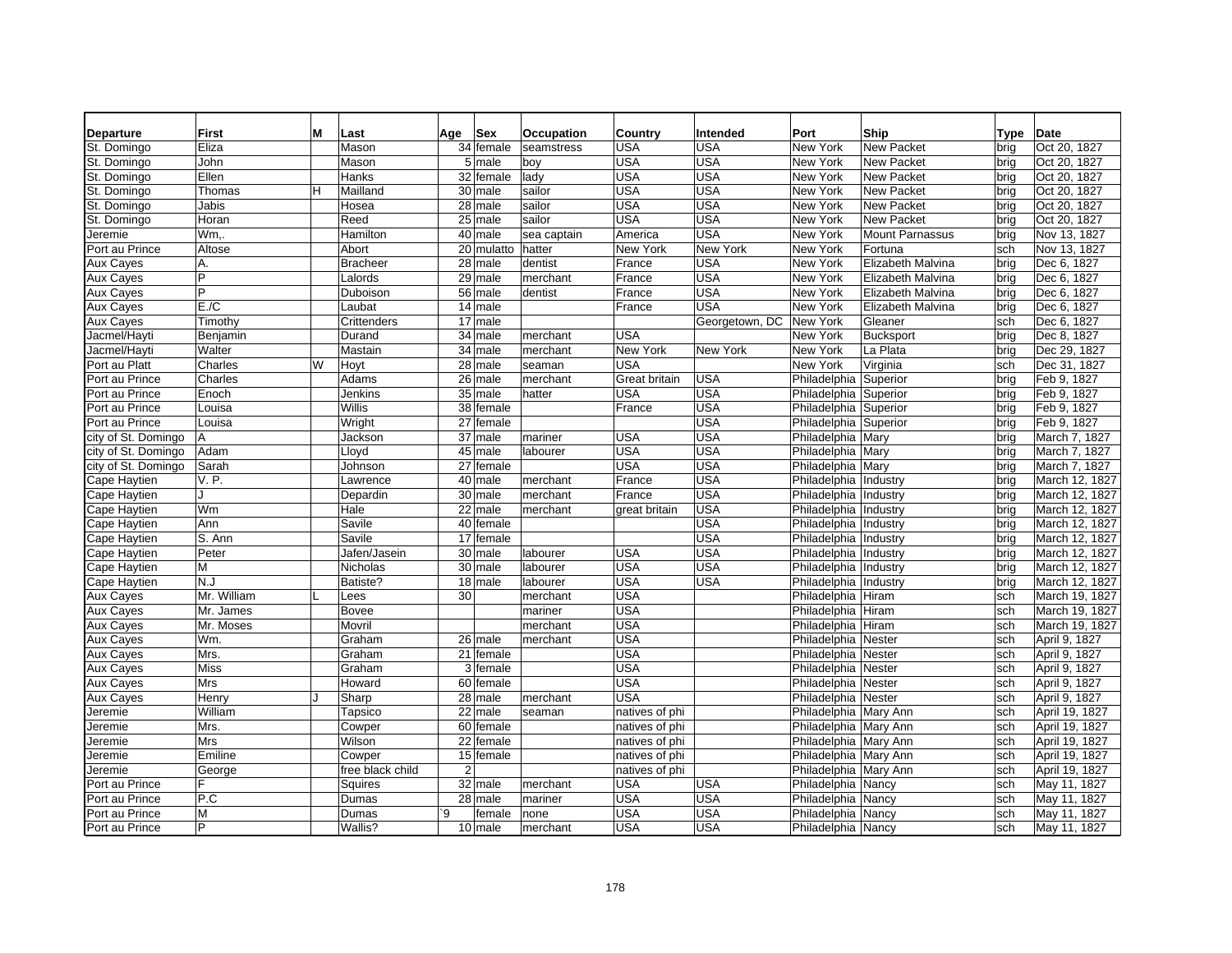| <b>Departure</b> | First             | м | Last             | Sex<br>Age           | <b>Occupation</b> | Country    | Intended   | Port                      | Ship  | Type | <b>Date</b>   |
|------------------|-------------------|---|------------------|----------------------|-------------------|------------|------------|---------------------------|-------|------|---------------|
| Port au Prince   | Mr                |   | <b>Boller</b>    | 27 male              | handreper         | USA        | USA        | Philadelphia Nancy        |       | sch  | May 11, 1827  |
| St. domingo      | capt. R.          |   | Smith            | 50 male              | mariner           | USA        | USA        | Philadelphia Mary         |       | brig | May 24, 1827  |
| St. domingo      | Ann a black woman |   |                  |                      |                   |            |            | Philadelphia   Mary       |       | brig | May 24, 1827  |
| Cape Haytien     | F                 |   | Tuel             | 26 male              | merchant          | France     | USA        | Philadelphia Ann          |       | brig | June 2, 1827  |
| Cape Haytien     | Mrs               |   | Dolly            | 25 female            |                   | USA        | USA        | Philadelphia Ann          |       | brig | June 2, 1827  |
| Cape Haytien     | Mrs               |   | <b>Burton</b>    | 24 female            |                   | <b>USA</b> | USA        | Philadelphia Ann          |       | brig | June 2, 1827  |
| Port au Prince   | Mr/Wm             |   | <b>Gile[Gill</b> | 29 male              | merchant          | USA        | USA        | Philadelphia Mechanic     |       | sch  | June 21, 1827 |
| Jeremie          | William           |   | Freeman          | 25 male              | mariner           | USA        | USA        | Philadelphia Mary Ann     |       | sch  | Aug 6, 1827   |
| Port au Prince   | Charles           |   | hodge            | 34<br>male           | adventurers       | USA        | USA        | Philadelphia Richmond     |       | sch  | Aug 6, 1827   |
| Port au Prince   | John              |   | poulson          | 28<br>male           | adventurers       | USA        | USA        | Philadelphia Richmond     |       | sch  | Aug 6, 1827   |
| Port au Prince   | Pt.               |   | Dufey            | 23<br>female         | adventurers       | USA        | USA        | Philadelphia Richmond     |       | sch  | Aug 6, 1827   |
| Port au Prince   | C                 |   | Dufey            | 13 male              | adventurers       | USA        | USA        | Philadelphia Richmond     |       | sch  | Aug 6, 1827   |
| Port au Prince   | John              |   | Edwards          | 30<br>male           | adventurers       | USA        | USA        | Philadelphia Richmond     |       | sch  | Aug 6, 1827   |
| Port au Prince   | Mary              |   | Edwards          | 28<br>female         | adventurers       | USA        | <b>USA</b> | Philadelphia Richmond     |       | sch  | Aug 6, 1827   |
| Port au Prince   | Moses             |   | Young            | 35<br>male           | adventurers       | USA        | <b>USA</b> | Philadelphia Richmond     |       | sch  | Aug 6, 1827   |
| Port au Prince   | Charlotte         |   | Young            | 30 female            | adventurers       | USA        | USA        | Philadelphia Richmond     |       | sch  | Aug 6, 1827   |
| Port au Prince   | Ann               |   | Holland          | 22 female            | adventurers       | <b>USA</b> | <b>USA</b> | Philadelphia Richmond     |       | sch  | Aug 6, 1827   |
| Port au Prince   | Margaret          |   | Derickson        | 43 female            | adventurers       | USA        | USA        | Philadelphia Richmond     |       | sch  | Aug 6, 1827   |
| Port au Prince   | Isabella          |   | Lanes/James      | 19 female            | adventurers       | USA        | USA        | Philadelphia Richmond     |       | sch  | Aug 6, 1827   |
| Port au Prince   | Susan             |   | Luff             | 25<br>female         | adventurers       | USA        | USA        | Philadelphia Richmond     |       | sch  | Aug 6, 1827   |
| Port au Prince   | Phoebe            |   | Webster          | 24<br>female         | adventurers       | USA        | USA        | Philadelphia Richmond     |       | sch  | Aug 6, 1827   |
| Port au Prince   | Patience          |   | Gray             | 14 female            | adventurers       | <b>USA</b> | USA        | Philadelphia Richmond     |       | sch  | Aug 6, 1827   |
| Port au Prince   | Francis           |   | Gray             | 14<br>female         | adventurers       | USA        | USA        | Philadelphia Richmond     |       | sch  | Aug 6, 1827   |
| Port au Prince   | Charlotte         |   | Fisher           | 24<br>female         | adventurers       | <b>USA</b> | <b>USA</b> | Philadelphia Richmond     |       | sch  | Aug 6, 1827   |
| Port au Prince   | Margaret          |   | <b>Matthews</b>  | 22<br>female         | adventurers       | USA        | USA        | Philadelphia Richmond     |       | sch  | Aug 6, 1827   |
| Port au Prince   | Eliza             |   | Bowen            | 35<br>female         | adventurers       | USA        | USA        | Philadelphia Richmond     |       | sch  | Aug 6, 1827   |
| Port au Prince   | Ino               |   | Taylor           | $\overline{40}$ male | farmer            | USA        | USA        | Philadelphia Nancy        |       | sch  | Sept 4, 1827  |
| Port au Prince   | Mrs.              |   | Taylor           | 36 female            |                   | USA        | USA        | Philadelphia Nancy        |       | sch  | Sept 4, 1827  |
| Port au Prince   |                   |   | Taylor           | $2$ male             |                   | USA        | USA        | Philadelphia Nancy        |       | sch  | Sept 4, 1827  |
| Port au Prince   | Sarah             |   | Thompson         | 40 female            |                   | USA        | USA        | Philadelphia Nancy        |       | sch  | Sept 4, 1827  |
| Port au Prince   | Harriet           |   | Thompson         | 17 female            |                   | <b>USA</b> | <b>USA</b> | Philadelphia Nancy        |       | sch  | Sept 4, 1827  |
| Port au Prince   |                   |   | Thompson         | 3 female             |                   | USA        | USA        | Philadelphia Nancy        |       | sch  | Sept 4, 1827  |
| Port au Prince   |                   |   | Thompson         | 6 male               |                   | <b>USA</b> | USA        | Philadelphia Nancy        |       | sch  | Sept 4, 1827  |
| Port au Prince   | Henry             |   | <b>Butler</b>    | 20 male              | servant           | USA        | USA        | Philadelphia              | Nancy | sch  | Sept 4, 1827  |
| Port au Prince   | Lewis             |   | Aman             | $7$ male             |                   | <b>USA</b> | USA        | Philadelphia Nancy        |       | sch  | Sept 4, 1827  |
| Port au Prince   | Eward             |   | Lloyd            | 40 male              | merchant          | scotland   | <b>USA</b> | Philadelphia Nancy        |       | sch  | Sept 4, 1827  |
| Port au Prince   | Ino               |   | Wallis           | 20 male              | merchant          | USA        | <b>USA</b> | Philadelphia Nancy        |       | sch  | Sept 4, 1827  |
| Cape Haytien     | Joseph            |   | Price            | 41 male              | shipwright        | USA        | USA        | Philadelphia Sally Barker |       | brig | Sept 17, 1827 |
| Cape Haytien     | Henrietta         |   | Price            | 35 female            |                   | USA        | <b>USA</b> | Philadelphia Sally Barker |       | brig | Sept 17, 1827 |
| Cape Haytien     | Nathan            |   | Price            | 16 male              |                   | USA        | USA        | Philadelphia Sally Barker |       | brig | Sept 17, 1827 |
| Cape Haytien     | Miranda           |   | Price            | $14$ female          |                   | <b>USA</b> | <b>USA</b> | Philadelphia Sally Barker |       | brig | Sept 17, 1827 |
| Cape Haytien     | Louisa            |   | Price            | 12 female            |                   | USA        | <b>USA</b> | Philadelphia Sally Barker |       | brig | Sept 17, 1827 |
| Cape Haytien     | Janed             |   | Price            | 10 female            |                   | <b>USA</b> | USA        | Philadelphia Sally Barker |       | brig | Sept 17, 1827 |
| Cape Haytien     | <b>Babel</b>      |   | Price            | 7 female             |                   | USA        | <b>USA</b> | Philadelphia Sally Barker |       | brig | Sept 17, 1827 |
| Cape Haytien     | Nelson            |   | Price            | 6 male               |                   | USA        | USA        | Philadelphia Sally Barker |       | brig | Sept 17, 1827 |
| Cape Haytien     | Jesse             |   | Johnson          | 40 male              | shipwright        | USA        | <b>USA</b> | Philadelphia Sally Barker |       | brig | Sept 17, 1827 |
| Cape Haytien     | Maria             |   | Johnson          | 35 male              |                   | <b>USA</b> | <b>USA</b> | Philadelphia Sally Barker |       | brig | Sept 17, 1827 |
| Cape Haytien     | Mary Ann          |   | Johnson          | 7 female             |                   | <b>USA</b> | USA        | Philadelphia Sally Barker |       | brig | Sept 17, 1827 |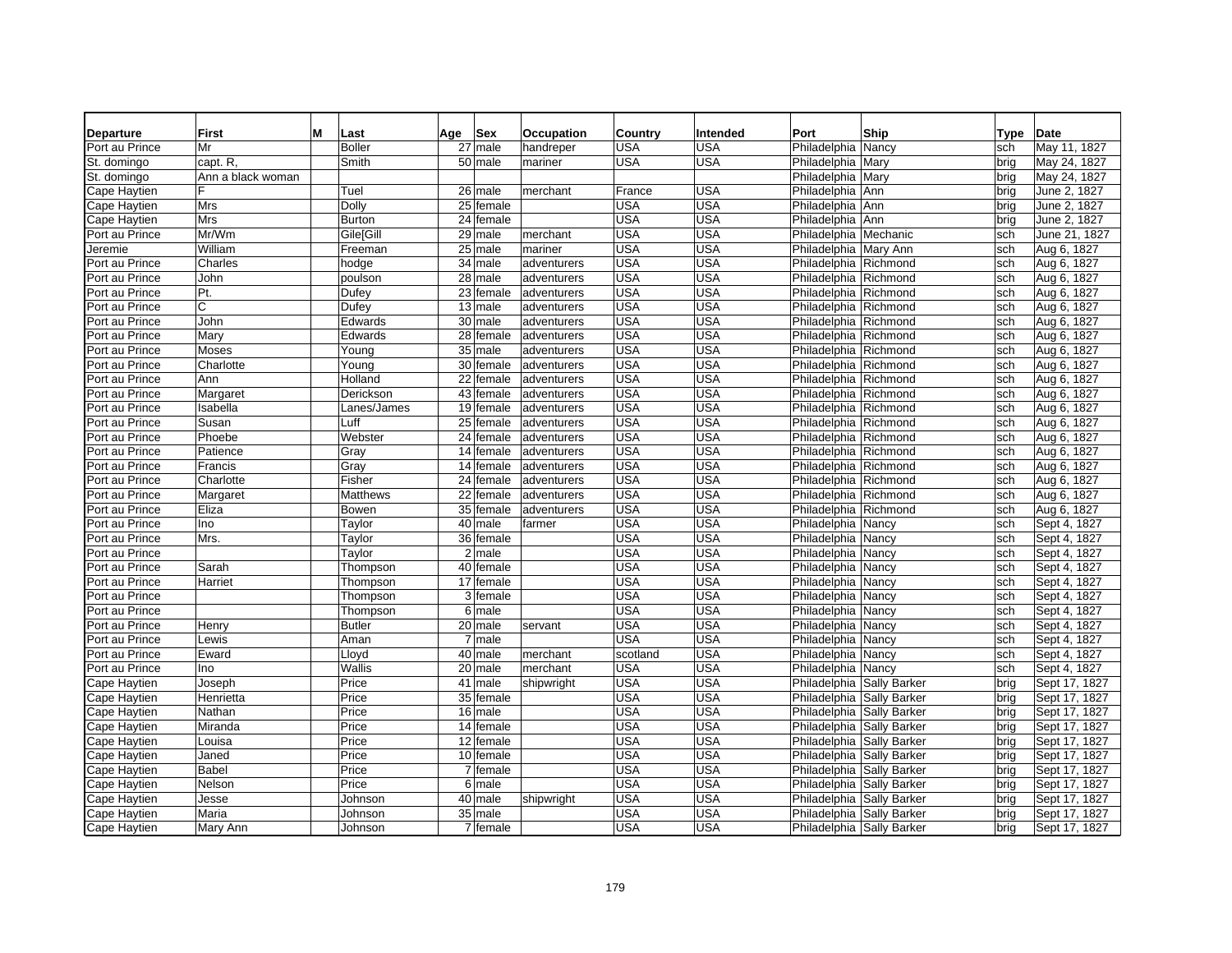| Departure        | First     | Last            | Age             | Sex            | <b>Occupation</b> | Country     | Intended   | Port                      | Ship                        | Type  | Date          |
|------------------|-----------|-----------------|-----------------|----------------|-------------------|-------------|------------|---------------------------|-----------------------------|-------|---------------|
| Cape Haytien     | Martha    | Johnson         |                 | 6 female       |                   | USA         | <b>USA</b> |                           | Philadelphia Sally Barker   | brig  | Sept 17, 1827 |
| Cape Haytien     | an infant | Johnson         |                 |                |                   |             |            | Philadelphia Sally Barker |                             | brig  | Sept 17, 1827 |
| Cape Haytien     | V. P.     | Lawrence        |                 | 35 male        | merchant          | USA         | <b>USA</b> | Philadelphia Mary Ann     |                             | brig  | Sept 17, 1827 |
| <b>Aux Cayes</b> | <b>Wm</b> | Losemore?       |                 | 50 male        | mariner           | USA         | <b>USA</b> | Philadelphia V ernon      |                             | sloop | Sept 26, 1827 |
| <b>Aux Cayes</b> | John      | Hamilton        |                 | 27 male        | mariner           | USA         | <b>USA</b> | Philadelphia V ernon      |                             | sloop | Sept 26, 1827 |
| <b>Aux Cayes</b> | Charles   | Fielding        |                 | $30$ male      | mariner           | USA         | <b>USA</b> | Philadelphia   V ernon    |                             | sloop | Sept 26, 1827 |
| <b>Aux Cayes</b> | C         | Moore           |                 | 25 male        | mariner           | USA         | <b>USA</b> | Philadelphia V ernon      |                             | sloop | Sept 26, 1827 |
| <b>Aux Cayes</b> | B.J.      | Bond            |                 | 27 male        | mariner           | USA         | <b>USA</b> | Philadelphia   V ernon    |                             | sloop | Sept 26, 1827 |
| <b>Aux Cayes</b> | W         | Burke           |                 | 25 male        | mariner           | USA         | <b>USA</b> | Philadelphia V ernon      |                             | sloop | Sept 26, 1827 |
| Aux Cayes        | Jos       | Broonham?       |                 | $25$ male      | mariner           | USA         | <b>USA</b> | Philadelphia V ernon      |                             | sloop | Sept 26, 1827 |
| Cape Haytien     | Adelaide  | Dodge           | 25 <sub>1</sub> | female         | none              | USA         | <b>USA</b> |                           | Philadelphia Good Friends   | sch   | Oct 13, 1827  |
| St. Domingo      |           | Lozier          |                 | male           | supercargo        | St. Domingo | <b>USA</b> |                           | Philadelphia Eastern Trader | sch   | Oct 16, 1827  |
| Cape Haytien     | David     | Lelligren       |                 | 22 male        | mariner           | Sweden      | <b>USA</b> | Philadelphia Mary Ann     |                             | bria  | Dec 10, 1827  |
| Gonaives         | Mitchell  | Man             |                 | 42 male        | merchant          | France      | France     | <b>Boston</b>             | George Glover               | sch   | April 9, 1827 |
| Cape Hayti       | м         | Kelly           |                 | 32 male        | merchant          | Hayti       | <b>USA</b> | <b>Boston</b>             | Combine                     | sch   | Oct 9 1827    |
| Cape Hayti       | Mary      | Landers/Sanders | 40/46           | <b>female</b>  | none              | USA         | <b>USA</b> | <b>Boston</b>             | Alfred Donaldson            | sch   | Oct 20, 1827  |
| Cape Hayti       | Mary      | Landers/Sanders |                 | 3   female     | none              | USA         | <b>USA</b> | <b>Boston</b>             | <b>Alfred Donaldson</b>     | sch   | Oct 20, 1827  |
| Cape Hayti       | Francis   | Landers/Sanders |                 | $12 \mid$ male | none              | USA         | <b>USA</b> | Boston                    | <b>Alfred Donaldson</b>     | sch   | Oct 20, 1827  |
| Cape Hayti       | Enoch     | Landers/Sanders |                 | 6 male         | none              | USA         | <b>USA</b> | <b>Boston</b>             | <b>Alfred Donaldson</b>     | sch   | Oct 20, 1827  |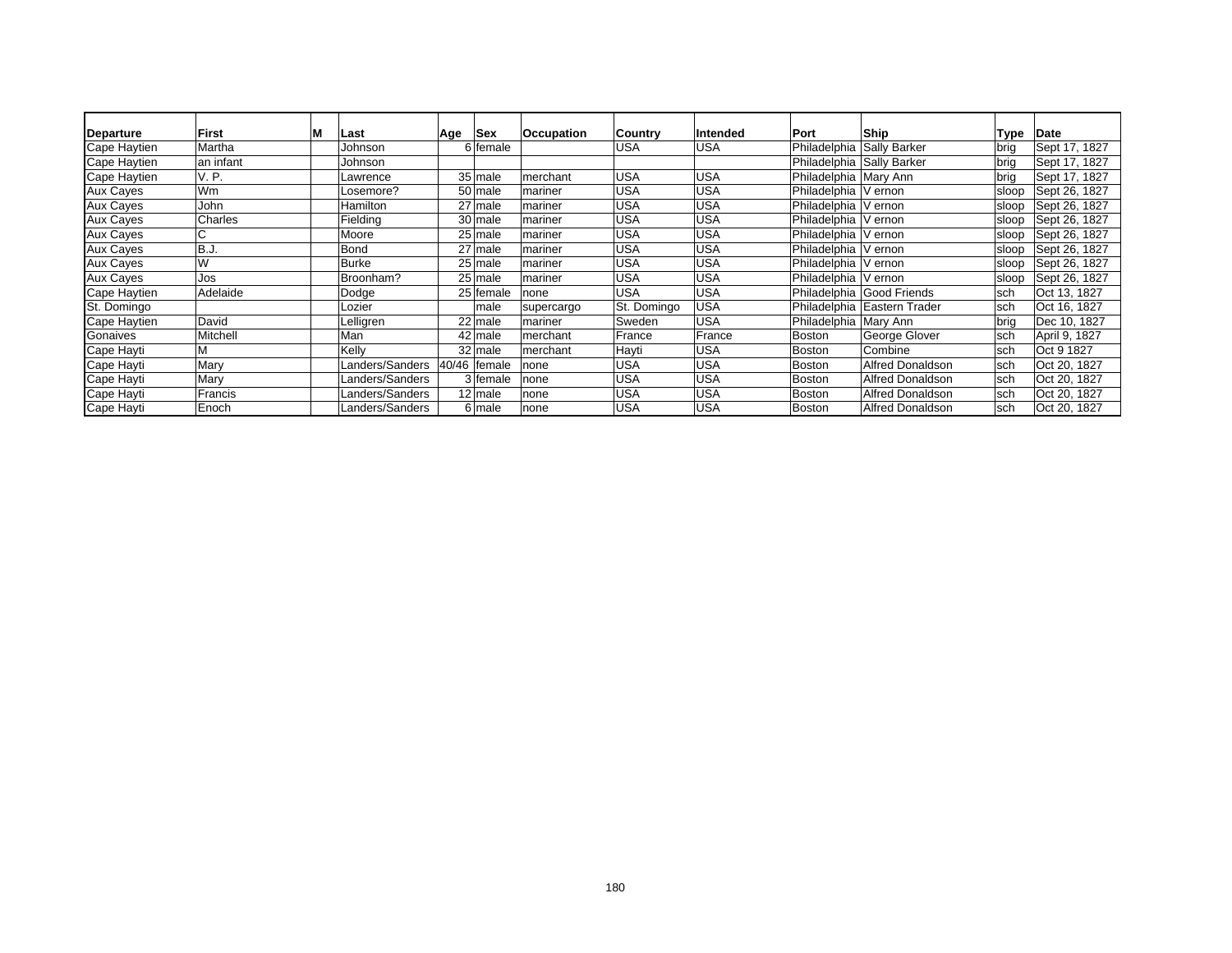| Appendix IV, 1828   |            |   |                |       |                       |            |                  |                  |          |                              |             |                |
|---------------------|------------|---|----------------|-------|-----------------------|------------|------------------|------------------|----------|------------------------------|-------------|----------------|
| Departure           | First      | м | Last           | Age   | Sex                   | Occupation | Country          | <b>Intended</b>  | Port     | Ship                         | <b>Type</b> | Date           |
| Port au Prince      | Mrs. Sarah |   |                |       | 20 female             |            | Phil             | <b>USA</b>       | New York | Jean Baptiste                | brig        | Jan 7, 1828    |
| Port au Prince      | Sally      |   |                |       | 3 female              |            | Phil             | <b>USA</b>       | New York | Jean Baptiste                | brig        | Jan 7, 1828    |
| Port au Prince      | James      |   | Welds          |       | 45 male               | disteller  | America          | America          | New York | Trafalagar                   | brig        | Jan 18, 1828   |
| Port au Prince      | James      |   | Hamilton       |       | 20 male               | accountant | America          | America          | New York | Trafalagar                   | brig        | Jan 18, 1828   |
| Port au Prince      | Francis    |   | Salaman        |       | 28 male               | marriner   | America          | America          | New York | Trafalagar                   | brig        | Jan 18, 1828   |
| Jeremie             | John       | м | Vigeux         |       | $35$ male             | merchant   | France           | <b>USA</b>       | New York | <b>Mont Parnassus</b>        | brig        | Jan 31 1828    |
| Jeremie             | Lewis      |   | Plete          |       | 26 male               | merchant   | American         | <b>USA</b>       | New York | Mont Parnassus               | brig        | Jan 31, 1828   |
| Jeremie             | А.         | D | Regules        |       | 22 male               | mechanic   | American         | <b>USA</b>       | New York | Mont Parnassus               | brig        | Jan 31, 1828   |
| <b>Aux Cayes</b>    | Mad        |   | Cherriaud      | 22/42 | female                | none       | <b>Aux Cayes</b> | <b>Aux Cayes</b> | New York | Paquest des Cayes            | brig        | Mar 10, 1828   |
| Port au Prince      | John       |   | Gilmere        |       | $19$ male             | merchant   | Virginia         | <b>USA</b>       | New York | <b>United States</b>         | sch         | April 1, 1828  |
| Jacmel/Hayti        | С          | S | Dunning        |       | $30$ male             | mariner    | <b>USA</b>       | <b>USA</b>       | New York | Beaver                       | brig        | April 2, 1828  |
| Cape Hayti          | J.         |   | Dejardin       |       | 26 male               | merchant   | Cape Hayti       | <b>USA</b>       | New York | Topaz                        | brig        | April 7, 1828  |
| Cape Hayti          | V          |   | De Argardin    |       | $18$ male             | merchant   | Cape Hayti       | <b>USA</b>       | New York | Topaz                        | brig        | April 7, 1828  |
| Cape Hayti          | С          |   | Chaaham        |       | 30 male               | merchant   | USA              | <b>USA</b>       | New York | Topaz                        | brig        | April 7, 1828  |
| St Domingo          | Mrs.       |   | Drummond       |       | female                |            | Phil             | <b>USA</b>       | New York | Abcona                       | brig        | April 25, 1828 |
| <b>St Domingo</b>   | Mary       |   | Drummond       |       | 7 female              |            | Phil             | <b>USA</b>       | New York | Abcona                       | brig        | April 25, 1828 |
| St. Domingo         | Elizabeth  |   | Drummond       |       | $\overline{5}$ female |            | Phil             | <b>USA</b>       | New York | Abcona                       | brig        | April 25, 1828 |
| St. Domingo         | Hannah     |   | Drummond       |       | 3 female              |            | Phil             | <b>USA</b>       | New York | Abcona                       | brig        | April 25, 1828 |
| Port au Prince      | Elizabeth  |   | Martin         |       | 41 female             |            | <b>USA</b>       | Phil             | New York | Sicily                       | brig        | April 25, 1828 |
| Port au Prince      | А.         |   | Thayer         |       | 36 male               | Mariner    | America          | <b>USA</b>       | New York | Confidence                   | brig        | April 26, 1828 |
| Port au Prince      | Theodore   |   | Durand         |       | $23$ male             | merchant   | France           | <b>USA</b>       | New York | Confidence                   | brig        | April 26, 1828 |
| Port au Prince      | S          |   | Feber          |       | $13$ male             |            | New York         | <b>USA</b>       | New York | Confidence                   | brig        | April 26, 1828 |
| Cape Haytien        | Norman     |   | Wells          |       | 29 male               |            | <b>USA</b>       | <b>USA</b>       | New York | Alfred                       | sch         | April 26, 1828 |
| Cape Haytien        | Nelson     |   | Beakan         |       | $20$ male             |            | <b>USA</b>       | <b>USA</b>       | New York | Alfred                       | sch         | April 26, 1828 |
| Cape Haytien        | R.         |   | Norman         |       | 22 female             |            | <b>USA</b>       | <b>USA</b>       | New York | Alfred                       | sch         | April 26, 1828 |
| <b>Cape Haytien</b> | Ann        |   | Peters         |       | 35 female             | ladv       | Phil             | Phil             | New York | Inspector                    | sch         | May 26, 1828   |
| Cape Haytien        | S          | B | Counory        |       | 45 male               | merchant   | France           | Cape Haytien     | New York | Inspector                    | sch         | May 26, 1828   |
| Cape Haytien        | Thomas     |   | Urnford        |       | 40 gentleman          |            | Phil             | Phil             | New York | Inspector                    | sch         | May 26, 1828   |
| Cape Haytien        | Henry      |   | Miller         |       | 40 male               |            | Phil             | Phil             | New York | Inspector                    | sch         | May 26, 1828   |
| Cape Haytien        | Cpharaim   |   | <b>Bundick</b> |       | 35 male               |            | Phil             | Phil             | New York | Inspector                    | sch         | May 26, 1828   |
| Cape Haytien        | Ann        |   | Bundick        |       | 30 lady               |            | Phil             | Phil             | New York | Inspector                    | sch         | May 26, 1828   |
| Cape Haytien        | John       |   | <b>Bundick</b> |       | 8 boy                 |            | Phil             | Phil             | New York | Inspector                    | sch         | May 26, 1828   |
| Cape Haytien        | Ann        |   | <b>Bundick</b> |       | 6 female              |            | Phil             | Phil             | New York | Inspector                    | sch         | May 26, 1828   |
| Cape Haytien        | Betsy      |   | <b>Bundick</b> |       | 4 female              |            | Phil             | Phil             | New York | Inspector                    | sch         | May 26, 1828   |
| Cape Haytien        | Alfred     |   | Alexander      |       | 42 gentleman          |            | Phil             | Phil             | New York | Inspector                    | sch         | May 26, 1828   |
| Cape Haytien        | Mary       |   | Alexander      |       | 40 lady               |            | Phil             | Phil             | New York | Inspector                    | sch         | May 26, 1828   |
| Cape Haytien        | Alfred     |   | Alexander      |       | 2 male                |            | Phil             | Phil             | New York | Inspector                    | sch         | May 26, 1828   |
| Cape Haytien        | Wma        |   | Lewis          |       | 30 lady               |            | Phil             | Phil             | New York | Inspector                    | sch         | May 26, 1828   |
| Cape Haytien        | Α          |   | Lewis          |       | $2$ girl              |            | Phil             | Phil             | New York | Inspector                    | sch         | May 26, 1828   |
| <b>Aux Cayes</b>    | Mes        |   | Chorran        |       | 22 woman              |            | St.Domingo       | <b>USA</b>       | New York | Paquest des Cayes            | sch         | May 26, 1828   |
| <b>Aux Cayes</b>    |            |   | Holbrach       |       | $30$ man              | seaman     | <b>USA</b>       | <b>USA</b>       | New York | Paquest des Cayes            | sch         | May 26, 1828   |
| <b>Aux Cayes</b>    | Mrs. Ann   |   | Jepner         |       | $\overline{23}$ woman |            | St.Domingo       | <b>USA</b>       | New York | Paquest des Cayes            | sch         | May 26, 1828   |
| Aux Cayes           | Mary       |   | Berda          |       | 43 woman              |            | St.Domingo       | <b>USA</b>       |          | New York   Paquest des Cayes | sch         | May 26, 1828   |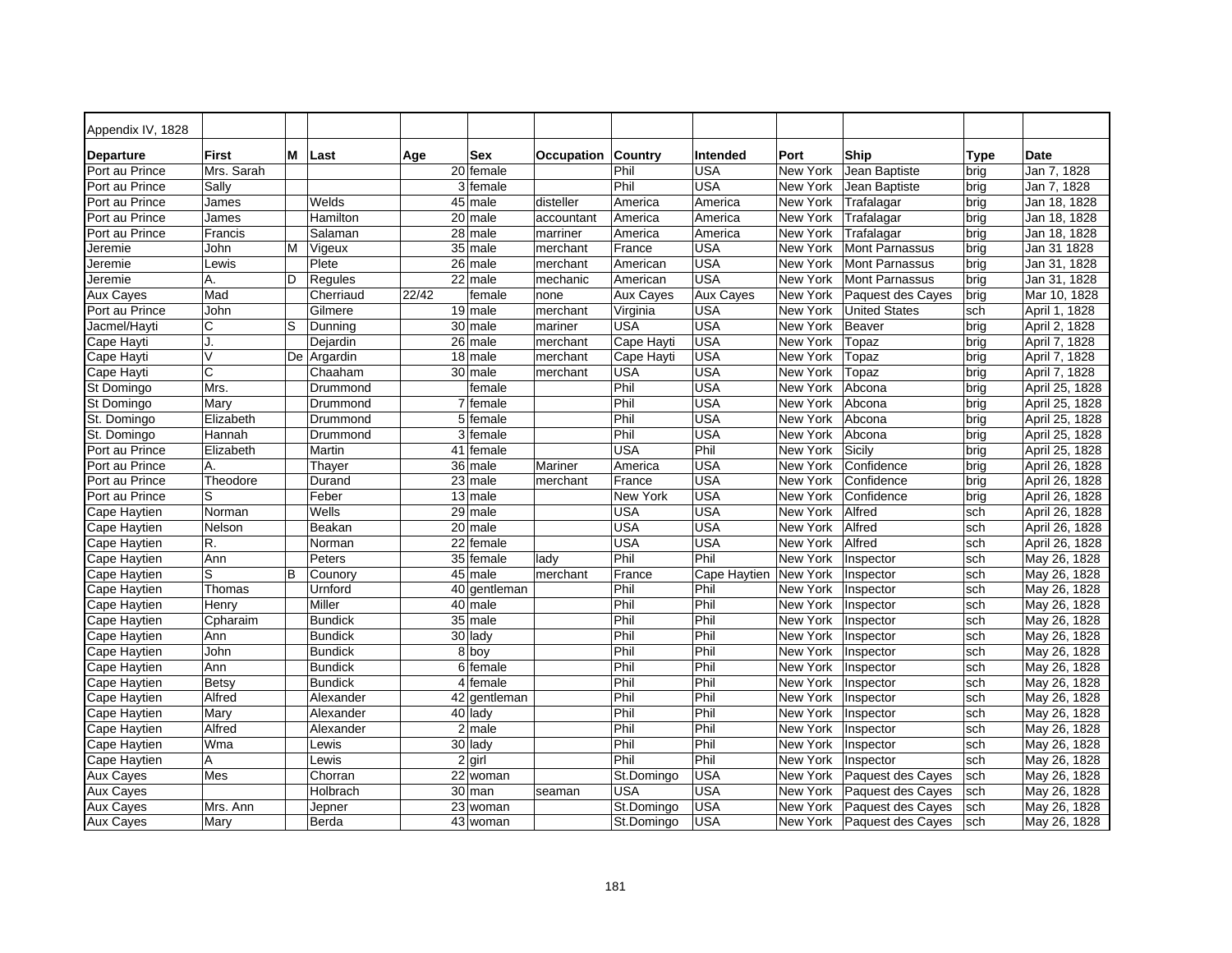| <b>Departure</b>  | <b>First</b> | м  | Last            | Age             | <b>Sex</b>             | <b>Occupation Country</b> |                 | Intended          | Port     | Ship           | <b>Type</b> | Date          |
|-------------------|--------------|----|-----------------|-----------------|------------------------|---------------------------|-----------------|-------------------|----------|----------------|-------------|---------------|
| Cape Hayti        | A L          | R. | de la Cheineye  |                 | 36 male                | consul                    | France          | France            | New York | Topaz          | brig        | May 27, 1828  |
| Cape Hayti        | Prosper      | D  | d'Egremore      | $\overline{22}$ |                        |                           |                 |                   | New York | Topaz          | brig        | May 27, 1828  |
| Cape Hayti        | Mrs          |    | <b>Dubois</b>   |                 | 26 female              |                           |                 | <b>USA</b>        | New York | Topaz          | brig        | May 27, 1828  |
| Port au Prince    | John         |    | Hearne          |                 | 33 <sub>cm</sub>       | merchant                  | England         | England           | New York | Gleaner        | brig        | June 6, 1828  |
| Port au Prince    | Dorothy      | H  | Hearne          |                 | 30 female              |                           | England         |                   | New York | Gleaner        | brig        | June 6, 1828  |
| Port au Prince    | Henry        |    | Pinkcombe       |                 | 28 male                | surgeon                   | England         |                   | New York | Gleaner        | brig        | June 6, 1828  |
| Port au Prince    | Laurence     |    | Welch           |                 | 39 male                |                           | Hayti           | Hayti             | New York | Gleaner        | brig        | June 6, 1828  |
| Port au Prince    | Ε.           | A  | Davis           |                 | 26 male                | mariner                   | <b>USA</b>      | <b>USA</b>        | New York | Gleaner        | brig        | June 6, 1828  |
| St. Domingo       | William      |    | Baldwin         |                 | $36$ male              | merchant                  | <b>USA</b>      | <b>USA</b>        | New York | Lark           | brig        | June 6, 1828  |
| St. Domingo       | <b>Mrs</b>   |    | <b>Baldwin</b>  |                 | $\overline{30}$ female |                           | <b>USA</b>      | <b>USA</b>        | New York | Lark           | brig        | June 6, 1828  |
| St. Domingo       | S            |    | Baldwin         | 16              |                        |                           | <b>USA</b>      | <b>USA</b>        | New York | Lark           | brig        | June 6, 1828  |
| St. Domingo       | Wm           |    | <b>Baldwin</b>  | $\overline{14}$ |                        |                           | <b>USA</b>      | <b>USA</b>        | New York | Lark           | brig        | June 6, 1828  |
| <b>St Domingo</b> | Mrs.         |    | Johnson         |                 | 35 female              |                           | <b>USA</b>      | <b>USA</b>        | New York | Lark           | brig        | June 6, 1828  |
| St. Domingo       | Mrs.         |    | Dous            | 30              |                        |                           | <b>USA</b>      | USA               | New York | Lark           | brig        | June 6, 1828  |
| Jacmel/Hayti      | B            |    | Durand          |                 | $40$ male              | merchant                  | <b>Brooklin</b> | <b>Brooklin</b>   | New York | Hew            | sch         | July 5, 1828  |
| Jacmel/Hayti      |              |    | Benjamin        | 31              |                        | painter                   | Jacmel          | <b>NewOrleans</b> | New York | Hew            | sch         | July 5, 1828  |
| Jacmel/Hayti      | S            |    | Elger?          | $\overline{15}$ |                        |                           |                 |                   | New York | Hew            | sch         | July 5, 1828  |
| Port platt        | Patrick      |    | <b>Brown</b>    |                 | 50 male                | merchant                  | England         | England           | New York | New york       | brig        | July 7, 1828  |
| Port platt        | David        |    | Martin          |                 | $12$ male              | sailor                    | England         | England           | New York | New york       | brig        | July 7, 1828  |
| Jacmel/Hayti      | S            |    | Huntington      |                 | 45 male                | merchant                  | <b>USA</b>      | St.Domingo        | New York | General warren | brig        | July 10, 1828 |
| Jacmel/Hayti      | N            |    | Huntington      |                 | 35 female              |                           | <b>USA</b>      | St.Domingo        | New York | General warren | brig        | July 10, 1828 |
| Jacmel/Hayti      | Louisa       |    | Huntington      |                 | 14 female              |                           | <b>USA</b>      | St.Domingo        | New York | General warren | brig        | July 10, 1828 |
| Jacmel/Hayti      | Κ            |    | Huntington      |                 | $12$ male              |                           | <b>USA</b>      | St.Domingo        | New York | General warren | brig        | July 10, 1828 |
| Jacmel/Havti      | Marv         |    | Huntington      |                 | 10 female              |                           | <b>USA</b>      | St.Domingo        | New York | General warren | brig        | July 10, 1828 |
| Jacmel/Hayti      | Paul         |    | Huntington      |                 | $2$ male               |                           | <b>USA</b>      | St.Domingo        | New York | General warren | brig        | July 10, 1828 |
| Jacmel/Hayti      | 1.           |    | Paul            |                 | $18$ male              |                           | St.Domingo      | St.Domingo        | New York | General warren | brig        | July 10, 1828 |
| Jacmel/Hayti      | N            |    | Wilkins         |                 | 30 female              | servant                   | St.Domingo      | St.Domingo        | New York | General warren | brig        | July 10, 1828 |
| Jacmel/Hayti      | М            |    | Louisa          |                 | $\overline{15}$ female | servant                   | StDomingo       | St.Domingo        | New York | General warren | brig        | July 10, 1828 |
| St. Domingo       | J.A.         |    | Bellan          |                 | 40 male                | merchant                  | Hayti           | USA               | New York | Larch? Larck   | brig        | July 18, 1828 |
| St Domingo        | E            |    | Bellan          |                 | $11$ male              |                           | Hayti           | <b>USA</b>        | New York | Larch? Larck   | brig        | July 18, 1828 |
| St Domingo        |              |    | Bellan          |                 | 9 male                 |                           | <b>USA</b>      | <b>USA</b>        | New York | Larch? Larck   | brig        | July 18, 1828 |
| <b>St Domingo</b> |              |    | <b>Nettles</b>  |                 | 36 male                |                           | <b>USA</b>      | <b>USA</b>        | New York | Larch? Larck   | brig        | July 18, 1828 |
| <b>St Domingo</b> |              |    | <b>Nettles</b>  |                 | 38 female              |                           | <b>USA</b>      | <b>USA</b>        | New York | Larch? Larck   | brig        | July 18, 1828 |
| St Domingo        | R.           |    | <b>Nettles</b>  |                 | 11 female              |                           | <b>USA</b>      | <b>USA</b>        | New York | Larch? Larck   | brig        | July 18, 1828 |
| St Domingo        | R.           |    | <b>Nettles</b>  |                 | 8 female               |                           | <b>USA</b>      | <b>USA</b>        | New York | Larch? Larck   | brig        | July 18, 1828 |
| St Domingo        | M            |    | <b>Nettles</b>  |                 | 6 female               |                           | <b>USA</b>      | <b>USA</b>        | New York | Larch? Larck   | brig        | July 18, 1828 |
| Cape Hayti        | G.N          |    | <b>Boubault</b> |                 | 28 male                | saddler                   | France          | <b>USA</b>        | New York | Topaz          | brig        | July 23, 1828 |
| Cape Hayti        | H            |    | Mignow          |                 | 32 male                | watchmaker                | France          | <b>USA</b>        | New York | Topaz          | brig        | July 23, 1828 |
| Cape Havti        | Α            |    | Maradie         |                 | $23$ male              | merchant                  | France          | <b>USA</b>        | New York | Topaz          | brig        | July 23, 1828 |
| Port au Prince    | John         |    | Everaerts       |                 | 40 male                | consul                    |                 |                   | New York | Ranger         | brig        | July 29, 1828 |
| Port au Prince    |              |    | Albaret         |                 | 35 male                | merchant                  | Hayti           |                   | New York | Ranger         | brig        | July 29, 1828 |
| Port au Prince    |              |    | Preston         |                 | $35$ male              | merchant                  | Hayti           |                   | New York | Ranger         | brig        | July 29, 1828 |
| Port au Prince    |              |    | Alexander       |                 | 30 male                | grocer                    | Hayti           |                   | New York | Ranger         | brig        | July 29, 1828 |
| Port au Prince    | Martens      |    | Elyaende        | 25              | male                   | grocer                    | Hayti           |                   | New York | Ranger         | brig        | July 29, 1828 |
| Port au Prince    | Philip       |    | Gatierres       |                 | $25$ male              | grocer                    | Hayti           |                   | New York | Ranger         | brig        | July 29, 1828 |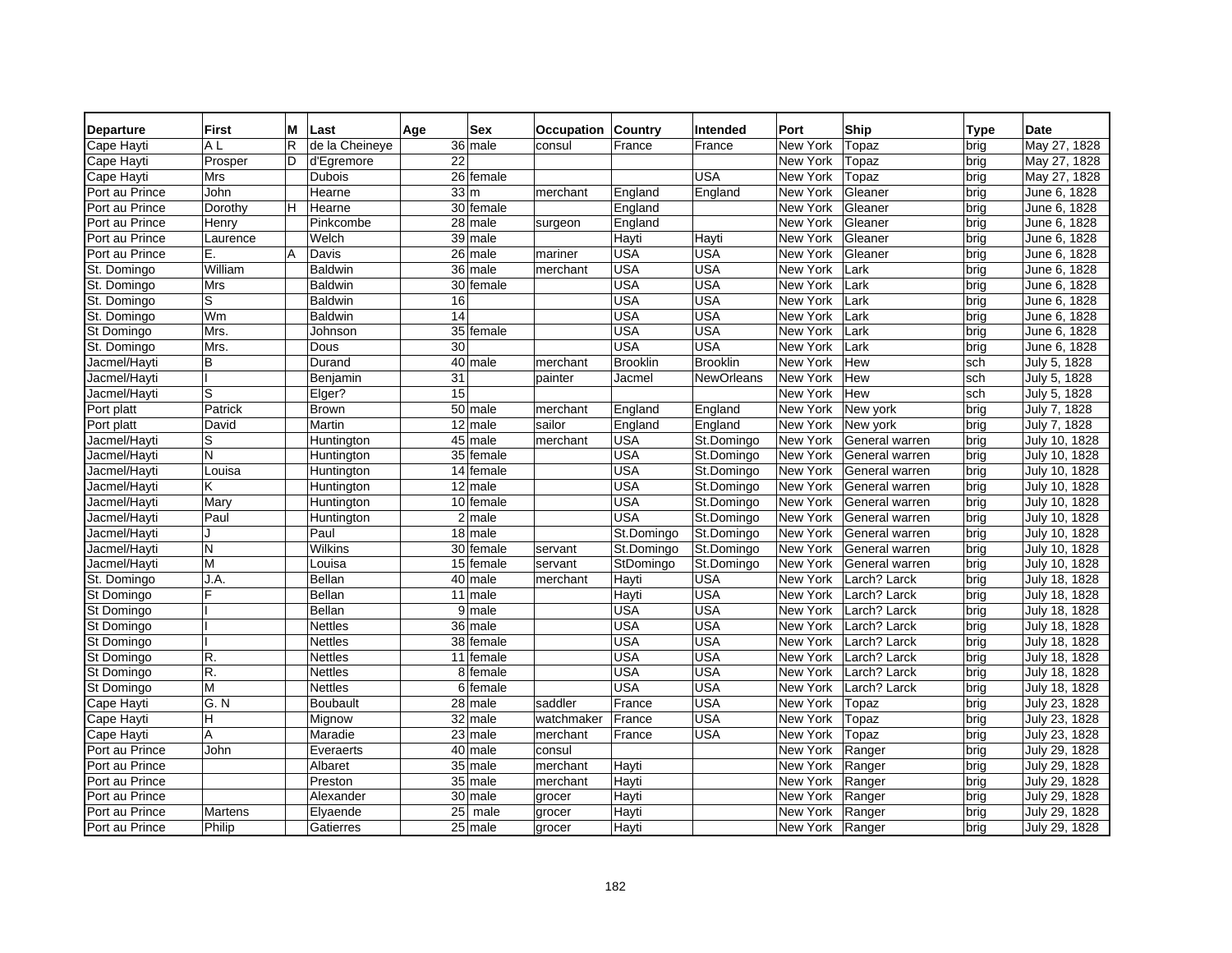| <b>Departure</b>    | <b>First</b> | М | Last            | Age       | <b>Sex</b>             | Occupation  | <b>Country</b> | Intended                  | Port            | Ship              | Type     | <b>Date</b>    |
|---------------------|--------------|---|-----------------|-----------|------------------------|-------------|----------------|---------------------------|-----------------|-------------------|----------|----------------|
| Port au Prince      | H            |   | Palafee         |           | $25$ male              | grocer      | Hayti          |                           | New York        | Ranger            | brig     | July 29, 1828  |
| Port au Prince      | John         |   | <b>Brown</b>    |           | 35 male                | merchant    | PauPrince      | PauPrince                 | New York        | Ann Eliza Jane    | brig     | July 30, 1828  |
| <b>Aux Cayes</b>    | A            |   | <b>Etests</b>   |           | $35$ male              | merchant    | France         | St.Domingo                | New York        | Elionor           | sch      | Aug 5, 1828    |
| Port au Prince      |              |   | <b>Mills</b>    |           | 23 male                | shoemaker   | PauPrince      | New York                  | New York        | Jean Baptiste     | brig     | Aug 11, 1828   |
| Port au Prince      | A.F          |   | Neil            | 38        |                        | merchant    | PauPrince      | New York                  | New York        | Jean baptiste     | brig     | Aug 11, 1828   |
| Port au Prince      | John         |   | Henry           |           | $\overline{21}$ male   | tanner      |                | Rhode Island Rhode Island | New York        | Jean baptiste     | brig     | Aug 11, 1828   |
| Port au Prince      | Antonio      |   | Touchino        |           | $25$ male              | tailor      | Venice         | France                    | <b>New York</b> | Jean baptiste     | brig     | Aug 11, 1828   |
| Cape Hayti          | capt. Seneca |   | Mosley          |           | 40 male                | shoemaker   | <b>USA</b>     | <b>USA</b>                | New York        | James Monroe      | sch      | Aug 12, 1828   |
| Cape Hayti          | Mary         |   | Smith           |           | 19 female              | spinster    | <b>USA</b>     | <b>USA</b>                | New York        | James Monroe      | sch      | Aug 12, 1828   |
| Cape Hayti          | Elizabeth    |   | Jackson         |           | 17 female              | spinster    | <b>USA</b>     | <b>USA</b>                | New York        | James Monroe      | sch      | Aug 12, 1828   |
| Cape Hayti          | Mary         |   | T/Sammons       |           | $\overline{23}$ female | spinster    | <b>USA</b>     | <b>USA</b>                | New York        | James Monroe      | sch      | Aug 12, 1828   |
| <b>Aux Cayes</b>    | Miss         |   | Lewis           |           | 22 female              | lady        | <b>USA</b>     | <b>USA</b>                | New York        | Paquest des Cayes | brig     | Aug 16, 1828   |
| <b>Aux Cayes</b>    |              |   | <b>Bovee</b>    |           |                        |             |                |                           | New York        | Paquest des Cayes | brig     | Aug 16, 1828   |
| Port au Prince      | James        |   | Shinner         |           |                        | merchant    | France         | France                    | New York        | Columbus          | sch      | Aug 20, 1828   |
| <b>Aux Cayes</b>    | R            |   | Clarkson        |           | 28 male                | merchant    | <b>USA</b>     | <b>USA</b>                | Phil            | Monticello        | brig     | Feb 22, 1828   |
| <b>Aux Cayes</b>    | A            |   | Giliot          |           | $\overline{28}$ male   |             | <b>USA</b>     | <b>USA</b>                | Phil            | Monticello        | brig     | Feb 22, 1828   |
| Port au Prince      | Alice        |   | Bird            |           | $\overline{30}$ female |             | <b>USA</b>     | <b>USA</b>                | Phil            | Amelia            | sch      | Feb 26, 1828   |
| Port au Prince      | David        |   | <b>Richards</b> |           | $30$ male              | storekeeper | PauPrince      | <b>USA</b>                | Phil            | Amelia            | sch      | Feb 26, 1828   |
| Port au Prince      | Henry        |   | Hemings         |           | 35 male                | blacksmith  | <b>USA</b>     | <b>USA</b>                | Phil            | Amelia            | sch      | Feb 26, 1828   |
| Port au Prince      | Samuel       |   | Jackson         |           | 28 male                | farmer      | <b>USA</b>     | <b>USA</b>                | Phil            | Amelia            | sch      | Feb 26, 1828   |
| Cape Haytien        |              |   |                 |           |                        |             |                |                           | Phil            | lelia             | brig     | April 5, 1828  |
| Jeremie             | 1.           |   | Erry            |           | 31 male                | merchant    | Jeremie        |                           | Phil            | Enterprize        | schooner | April 5, 1828  |
| Jeremie             | In           |   | Sebrelon        | 32        |                        | merchant    | Jeremie        |                           | Phil            | Enterprize        | sch      | April 5, 1828  |
| city of St. Domingo | Wm           |   | Jackson         |           | $34$ male              | dyer        | <b>USA</b>     | <b>USA</b>                | Phil            | Mary              | brig     | April 12, 1828 |
| city of St. Domingo | Eliza        |   | Jackson         |           | $\overline{26}$ female |             | <b>USA</b>     | <b>USA</b>                | Phil            | Mary              | brig     | April 12, 1828 |
| city of St. Domingo | Ann          |   | Jackson         | 15        |                        |             | <b>USA</b>     | <b>USA</b>                | Phil            | Mary              | brig     | April 12, 1828 |
| city of St. Domingo | Fanny        |   | Jackson         | 18 months |                        |             | <b>USA</b>     | <b>USA</b>                | Phil            | Mary              | brig     | April 12, 1828 |
| city of St. Domingo | Mary         |   | Jackson         |           | 3                      |             | <b>USA</b>     | <b>USA</b>                | Phil            | Mary              | brig     | April 12, 1828 |
| Port au Platt       | Robert       |   | Dobson          |           | $47$ male              | mariner     | <b>USA</b>     | <b>USA</b>                | Phil            | Florian           | ship     | April 25, 1828 |
| Port au Platt       | Stephen      |   | Holt            |           | 30 male                | mariner     | <b>USA</b>     | <b>USA</b>                | Phil            | Florian           | ship     | April 25, 1828 |
| Port au Platt       | John         |   | Pierson         |           | $\overline{22}$ male   | mariner     | <b>USA</b>     | <b>USA</b>                | Phil            | Florian           | ship     | April 25, 1828 |
| Port au Platt       | Thomas       |   | Harrison        |           | 30 male                | mariner     | <b>USA</b>     | <b>USA</b>                | Phil            | Florian           | ship     | April 25, 1828 |
| Port au Prince      | William      |   | <b>Baker</b>    |           | $\overline{20}$ male   | merchant    | <b>USA</b>     | <b>USA</b>                | Phil            | Amelia            | sch      | April 26, 1828 |
| Port au Prince      | W.A.         |   | Dawson          |           | $\overline{21}$ male   | merchant    | PauPrince      | <b>USA</b>                | Phil            | Amelia            | sch      | April 26, 1828 |
| Port au Prince      | A.H          |   | Dawson          |           | $10$ male              |             | PauPrince      | <b>USA</b>                | Phil            | Amelia            | sch      | April 26, 1828 |
| Port au Prince      | Louis        |   | Seppe           |           | $\overline{23}$ male   |             | PauPrince      | <b>USA</b>                | Phil            | Amelia            | sch      | April 26, 1828 |
| Port au Prince      | A            |   | Grilier         |           | $\overline{21}$ male   | surveyor    | PauPrince      | <b>USA</b>                | Phil            | Amelia            | sch      | April 26, 1828 |
| Port au Prince      |              |   | Troup           |           | 40 male                | farmer      | PauPrince      | <b>USA</b>                | Phil            | Amelia            | sch      | April 26, 1828 |
| Port au Prince      | Fanny        |   | Duffe           |           | 35 female              |             | <b>USA</b>     | <b>USA</b>                | Phil            | Amelia            | sch      | April 26, 1828 |
| Port au Prince      |              |   | Duffe           |           | 8 male                 |             | <b>USA</b>     | <b>USA</b>                | Phil            | Amelia            | sch      | April 26, 1828 |
| Port au Prince      |              |   | Duffe           |           | 10 male                |             | <b>USA</b>     | <b>USA</b>                | Phil            | Amelia            | sch      | April 26, 1828 |
| Port au Prince      | Phoebe       |   | Overton         |           | 28 female              |             | <b>USA</b>     | <b>USA</b>                | Phil            | Amelia            | sch      | April 26, 1828 |
| Port au Prince      | Mary         |   | Turner          |           | $12$ do                |             | <b>USA</b>     | <b>USA</b>                | Phil            | Amelia            | sch      | April 26, 1828 |
| Port au Prince      | H            |   | Hemmings        |           | 35 male                | blacksmith  | <b>USA</b>     | <b>USA</b>                | Phil            | Amelia            | sch      | April 26, 1828 |
| <b>Aux Cayes</b>    | H.           |   | <b>Byo</b>      |           | 40 male                | merchant    | <b>USA</b>     | <b>USA</b>                | Phil            | Nancy             | sch      | May 1, 1828    |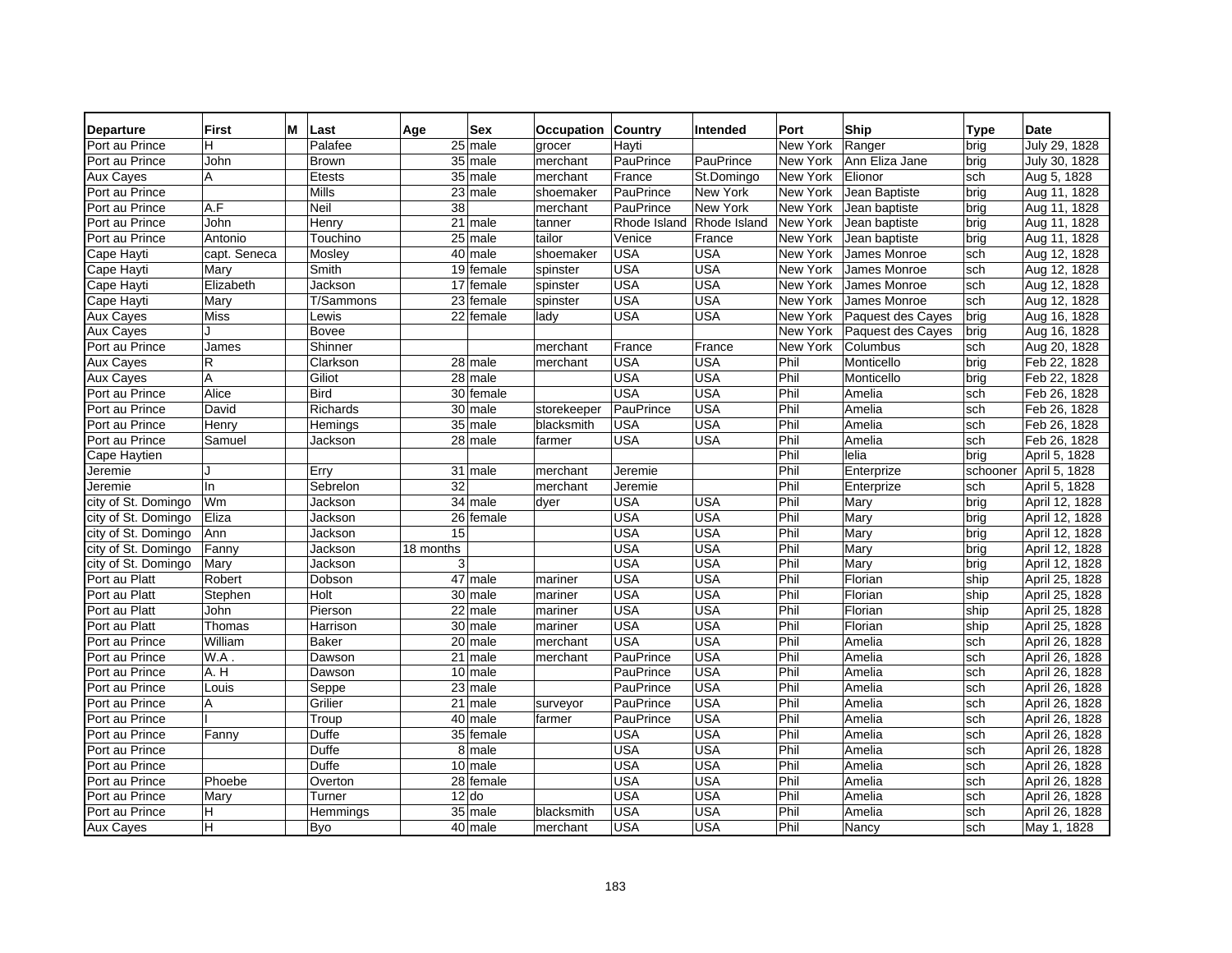| <b>Departure</b> | <b>First</b> | М | Last             | Age      | <b>Sex</b>           | Occupation | <b>Country</b> | <b>Intended</b> | Port | Ship               | <b>Type</b> | <b>Date</b>   |
|------------------|--------------|---|------------------|----------|----------------------|------------|----------------|-----------------|------|--------------------|-------------|---------------|
| <b>Aux Cayes</b> | Paul         |   | Barth            |          | $35$ male            | merchant   | <b>USA</b>     | <b>USA</b>      | Phil | Nancy              | sch         | May 1, 1828   |
| <b>Aux Cayes</b> | James        |   | <b>Banks</b>     |          | $25$ male            | mariner    | <b>USA</b>     | <b>USA</b>      | Phil | Nancy              | sch         | May 1, 1828   |
| <b>Aux Cayes</b> | М            |   | Harrison         |          | 30 male              | mariner    | <b>USA</b>     | <b>USA</b>      | Phil | Nancy              | sch         | May 1, 1828   |
| <b>Aux Cayes</b> | Jos          |   | Luire            |          | $50$ male            | merchant   | <b>USA</b>     | <b>USA</b>      | Phil | Vernon             | sch         | May 16, 1828  |
| Port au Prince   | Colonel      |   | Grenier          |          | 85 male              | gentleman  | France         | <b>USA</b>      | Phil | <b>Yellow Bird</b> | brig        | May 23, 1828  |
| Port au Prince   | Thomas       |   | Luise            |          | $25$ male            | merchant   | <b>USA</b>     | <b>USA</b>      | Phil | <b>Yellow Bird</b> | brig        | May 23, 1828  |
| Cape Haytien     | Peter        |   | Delbas           |          | 60 male              | gentleman  | <b>USA</b>     | <b>USA</b>      | Phil | Comet              | sch         | May 26, 1828  |
| Cape Haytien     | F            |   | Tuelle           |          | $28$ male            | merchant   | France         | <b>USA</b>      | Phil | Comet              | sch         | May 26, 1828  |
| Port au Prince   | William      |   | Cole             |          | 22 male              | merchant   | Hayti          | <b>USA</b>      | Phil | Seneca             | sch         | May 301828    |
| Jeremie          | John         |   | Wright           |          | 43 male              | merchant   | <b>USA</b>     | <b>USA</b>      | Phil | Marquis            | sch         | June 7, 1828  |
| Jeremie          | Ralph        | С | Cutter           |          | 19 male              | clerk      | <b>USA</b>     | <b>USA</b>      | Phil | Marquis            | sch         | June 7, 1828  |
| Jeremie          | Mary         |   | Tapsico          |          | $23$ female          | none       | <b>USA</b>     | <b>USA</b>      | Phil | Marquis            | sch         | June 7, 1828  |
| Jeremie          |              |   | Tapsico          | 6 months | male                 |            | <b>USA</b>     | <b>USA</b>      | Phil | Marquis            | sch         | June 7, 1828  |
| Cape Haytien     | Margaret     |   | Clair            |          | 30 female            |            | <b>USA</b>     | <b>USA</b>      | Phil | Macdonough         | sch         | June 12, 1828 |
| Cape Haytien     | Joseph       |   | $P_{\text{eco}}$ |          | 8 male               |            | <b>USA</b>     | USA             | Phil | Macdonough         | sch         | June 12, 1828 |
| Cape Haytien     | George       |   | Green            |          | $45$ male            | labourer   | <b>USA</b>     | <b>USA</b>      | Phil | Macdonough         | sch         | June 12, 1828 |
| Cape Haytien     | Elizabeth    |   | Green            |          | 34 female            |            | <b>USA</b>     | <b>USA</b>      | Phil | Macdonough         | sch         | June 12, 1828 |
| Cape Haytien     | Paul         |   | Green            |          | 10 male              |            | <b>USA</b>     | <b>USA</b>      | Phil | Macdonough         | sch         | June 12, 1828 |
| Cape Haytien     | Isabella     |   | Green            |          | 8 female             |            | <b>USA</b>     | <b>USA</b>      | Phil | Macdonough         | sch         | June 12, 1828 |
| Cape Haytien     | Susan        |   | Green            |          | 6 female             |            | <b>USA</b>     | USA             | Phil | Macdonough         | sch         | June 12, 1828 |
| Cape Haytien     | George       |   | Green            |          | $\overline{5}$ male  |            | <b>USA</b>     | <b>USA</b>      | Phil | Macdonough         | sch         | June 12, 1828 |
| Cape Haytien     |              |   | Green            | 8 mon    | male                 |            | <b>USA</b>     | <b>USA</b>      | Phil | Macdonough         | sch         | June 12, 1828 |
| Cape Haytien     | Benjm        |   | Walker           |          | 45 male              | labourer   | <b>USA</b>     | <b>USA</b>      | Phil | Macdonough         | sch         | June 12, 1828 |
| Cape Haytien     | Darby        |   | Walker           |          | 28 female            |            | <b>USA</b>     | <b>USA</b>      | Phil | Macdonough         | sch         | June 12, 1828 |
| Cape Haytien     | Jouquin      |   | Walker           |          | 7 male               |            | <b>USA</b>     | <b>USA</b>      | Phil | Macdonough         | sch         | June 12, 1828 |
| Cape Haytien     | James        |   | Walker           |          | 5 male               |            | <b>USA</b>     | <b>USA</b>      | Phil | Macdonough         | sch         | June 12, 1828 |
| Port au Prince   | John         |   | Williamson       |          | 45 male              | doctor     | Hayti          | <b>USA</b>      | Phil | Amelia             | sch         | June 23, 1828 |
| Port au Prince   | P            |   | Yost             |          | $35$ male            | merchant   | <b>USA</b>     | <b>USA</b>      | Phil | Amelia             | sch         | June 23, 1828 |
| Port au Prince   | chas.        |   | Appo             |          | 23 male              | merchant   | <b>USA</b>     | <b>USA</b>      | Phil | Amelia             | sch         | June 23, 1828 |
| Port au Prince   | М            |   | Benoer           |          | 29 male              | accountant | France         | <b>USA</b>      | Phil | Amelia             | sch         | June 23, 1828 |
| Port au Prince   | М            |   | Roberts          |          | 40 female            |            | <b>USA</b>     | <b>USA</b>      | Phil | Amelia             | sch         | June 23, 1828 |
| Port au Prince   | М            |   | <b>Bennester</b> |          | 60 female            |            | <b>USA</b>     | <b>USA</b>      | Phil | Amelia             | sch         | June 23, 1828 |
| Port au Prince   | М            |   | Le Roy           |          | 18 male              | none       | Hayti          | <b>USA</b>      | Phil | Amelia             | sch         | June 23, 1828 |
| Port au Prince   | John         | D | Shay             |          | 20 male              | none       | USA            | <b>USA</b>      | Phil | Amelia             | sch         | June 23, 1828 |
| Port au Prince   | С            |   | Vandine          |          | 27 male              | mariner    | <b>USA</b>     | <b>USA</b>      | Phil | L'Oristelle        | sch         | July 14, 1828 |
| Port au Prince   | Eliza        |   | Maln             |          | 26 female            |            | <b>USA</b>     | <b>USA</b>      | Phil | L'Oristelle        | sch         | July 14, 1828 |
| Port au Prince   | A            |   | Maln             |          | $1$ male             |            | <b>USA</b>     | <b>USA</b>      | Phil | L'Oristelle        | sch         | July 14, 1828 |
| Port au Prince   | Wm           |   | Maln             |          | $3$ male             |            | <b>USA</b>     | <b>USA</b>      | Phil | L'Oristelle        | sch         | July 14, 1828 |
| Port au Prince   | James        |   | Sister           |          | 30 male              | consul     | England        | GreatBritain    | Phil | Isabella           | sch         | July 23, 1828 |
| Port au Prince   | F.           |   | Money            | 11       |                      | servant do | France         |                 | Phil | Isabella           | sch         | July 23, 1828 |
| Cape Haytien     | Matthew      |   | Clemsone         |          | $\overline{45}$ male | mason      | <b>USA</b>     | <b>USA</b>      | Phil | Macdonough         | sch         | Aug 11, 1828  |
| Cape Haytien     | Mrs          |   | Newsome          | 42       |                      |            | <b>USA</b>     | <b>USA</b>      | Phil | Macdonough         | sch         | Aug 11, 1828  |
| Cape Haytien     | Svinia       |   | Forman           | 42       |                      |            | <b>USA</b>     | <b>USA</b>      | Phil | Macdonough         | sch         | Aug 11, 1828  |
| Cape Haytien     | Isaac        |   | Forman           | 11       |                      |            | <b>USA</b>     | <b>USA</b>      | Phil | Macdonough         | sch         | Aug 11, 1828  |
| Cape Haytien     |              |   | Forman           | 10       |                      |            | <b>USA</b>     | <b>USA</b>      | Phil | Macdonough         | sch         | Aug 11, 1828  |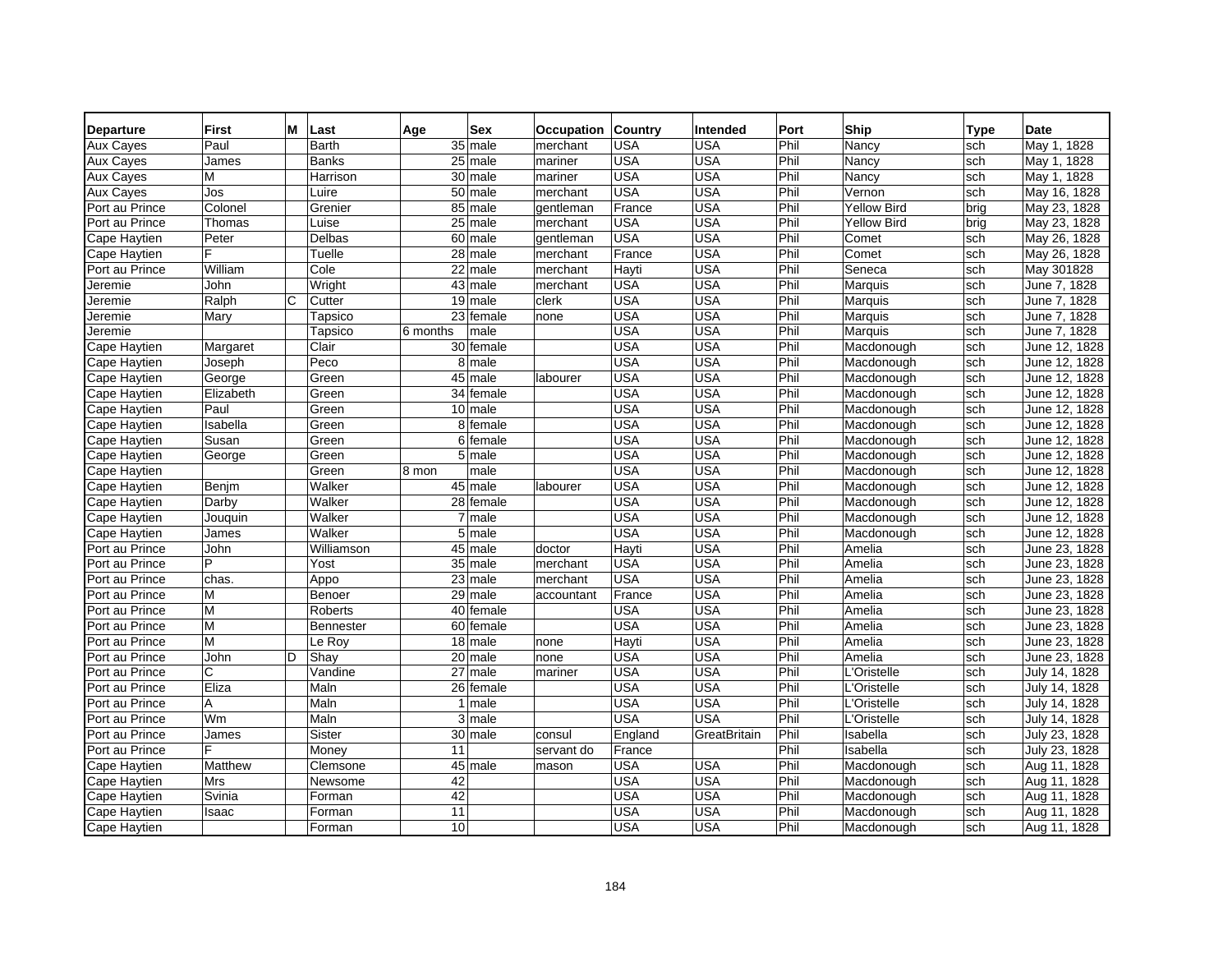| Departure           | <b>First</b> | м  | Last          | Age     | <b>Sex</b> | Occupation    | Country    | Intended   | Port          | <b>Ship</b>   | <b>Type</b> | <b>Date</b>    |
|---------------------|--------------|----|---------------|---------|------------|---------------|------------|------------|---------------|---------------|-------------|----------------|
| Cape Haytien        | Martha       |    | Jackson       | 21      |            |               | <b>USA</b> | <b>USA</b> | Phil          | Macdonough    | sch         | Aug 11, 1828   |
| Cape Haytien        | Matilda      |    | Johnson       | 11      |            |               | <b>USA</b> | <b>USA</b> | Phil          | Macdonough    | sch         | Aug 11, 1828   |
| Port au Prince      |              |    | Chardon       |         | 40 male    | merchant      | France     | <b>USA</b> | Phil          | Amelia        | sch         | Aug 11, 1828   |
| city of St. Domingo | P            | C  | Dumas         |         | 29 male    | merchant      | Hayti      | <b>USA</b> | Phil          | Eleanor       | sch         | Sept 6, 1828   |
| city of St. Domingo | J.H          |    | Smith         |         | 25 male    | merchant      | <b>USA</b> | <b>USA</b> | Phil          | Eleanor       | sch         | Sept 6, 1828   |
| Jeremie             | Joshua       |    | Webb          |         | 26 male    | merchant      | <b>USA</b> | <b>USA</b> | Phil          | Fancy         | sch         | Sept 29, 1828  |
| Port au Prince      | н            | W  | Smith         |         | 21 male    | merchant      | <b>USA</b> | <b>USA</b> | Phil          | Prudence      | sch         | Oct 10, 1828   |
| Port au Prince      | C            |    | Hantyens      |         | 35 male    | merchant      | <b>USA</b> | <b>USA</b> | Phil          | Amelia        | sch         | Oct 13, 1828   |
| Port au Prince      | Mrs.         |    | Hentby        |         | 32 female  | none          | <b>USA</b> | <b>USA</b> | Phil          | Amelia        | sch         | Oct 13, 1828   |
| Port au Prince      | <b>Mrs</b>   |    | Jackson       |         | 40 female  |               | <b>USA</b> | <b>USA</b> | Phil          | Amelia        | sch         | Oct 13, 1828   |
| Port au Prince      | Thomas       | W  |               |         | 30 male    | merchant      | <b>USA</b> | <b>USA</b> | Phil          | Hannah        | sch         | Oct 31, 1828   |
| Port au Prince      | Francis      | М  |               |         | 32 male    | merchant      | <b>USA</b> | <b>USA</b> | Phil          | Hannah        | sch         | Oct 31, 1828   |
| Port au Prince      | Augusta      |    | Desame        |         | 21 male    | merchant      | France     | <b>USA</b> | Phil          | Hannah        | sch         | Oct 31, 1828   |
| Port au Prince      | Isaac        |    | Carr          |         | 20 male    | seaman        | <b>USA</b> | <b>USA</b> | Phil          | Hannah        | sch         | Oct 31, 1828   |
| Port au Prince      | M            |    | Noel          |         | 28 female  |               | <b>USA</b> | <b>USA</b> | Phil          | Mary          | brig        | Nov 20, 1828   |
| Port au Prince      | A            |    | Noel          | 20 mont | female     |               | <b>USA</b> | <b>USA</b> | Phil          | Mary          | brig        | Nov 20, 1828   |
| Port au Prince      | <b>Mrs</b>   |    | Wright        |         | 40 female  | none          | <b>USA</b> | <b>USA</b> | Phil          | <b>Native</b> | brig        | Nov 24, 1828   |
| Port au Prince      | John         |    | Wright        |         | 6 male     | none          | <b>USA</b> | <b>USA</b> | Phil          | <b>Native</b> | brig        | Nov 24, 1828   |
| Port au Prince      | Elizabeth    |    | Wright        | 81      | female     | none          | <b>USA</b> | <b>USA</b> | Phil          | <b>Native</b> | brig        | Nov 24, 1828   |
| Port au Prince      | М            |    | Crosman       |         | 28 male    | merchant      | <b>USA</b> | <b>USA</b> | Phil          | Apollo        | brig        | Jan 20, 1828   |
| Port au Prince      | J.L.         |    | Dussoe        |         | 30 male    | sugar refiner | France     | <b>USA</b> | Phil          | Apollo        | brig        | Jan 20, 1828   |
| Port au Prince      | Wm           |    | Rop           |         | 26 male    | mariner       |            |            | Phil          | Amelia        | sch         | Feb 10, 1828   |
| Cape Hayti          | M            |    | <b>Butler</b> |         | 40 female  |               | Hayti      | <b>USA</b> | <b>Boston</b> | Ligonia       | brig        | April 21, 1828 |
| Cape Hayti          |              |    | Losie/Dosie   |         | 42 male    |               | Hayti      | <b>USA</b> | <b>Boston</b> | Ligonia       | brig        | April 21, 1828 |
| Cape Hayti          |              |    | Scoth         |         | 35 male    |               | Hayti      | <b>USA</b> | Boston        | Ligonia       | brig        | April 21, 1828 |
| Cape Hayti          | JL.          | H. | Mills         |         | 20 male    |               | <b>USA</b> | <b>USA</b> | Boston        | Ligonia       | brig        | April 21, 1828 |
| Cape Hayti          | Patience     |    | line for last |         | 25 female  |               | Hayti      | <b>USA</b> | Boston        | Ligonia       | brig        | April 21, 1828 |
| Cape Hayti          | Eliza        |    | line for last |         | 18 female  |               | Hayti      | <b>USA</b> | <b>Boston</b> | Ligonia       | brig        | April 21, 1828 |
| Cape Hayti          | Maria        |    | line for last |         | 20 female  |               | Hayti      | <b>USA</b> | Boston        | Ligonia       | brig        | April 21, 1828 |
| <b>Aux Cayes</b>    | Α            |    | Lithgouh      |         | $38$ male  | mariner       | <b>USA</b> | <b>USA</b> | <b>Boston</b> | Marion        | brig        | May 30, 1828   |
| <b>Aux Cayes</b>    | Mons.        |    | Lithgouh      |         | 45 male    | merchant      | Hayti      | Hayti      | Boston        | Marion        | <b>brig</b> | May 30, 1828   |
| Santo Domingo       | John         |    | Lithgouh      |         | 53 male    | merchant      | <b>USA</b> | <b>USA</b> | Boston        | Attentive     | brig        | June 10, 1828  |
| Cape Hayti          | David        |    | Lithgouh      |         | 50 male    | labourer      | <b>USA</b> | <b>USA</b> | <b>Boston</b> | Argus         | brig        | Jun 27, 1828   |
| Cape Hayti          | Joseph       |    | Lithgouh      |         | 31 male    | labourer      | <b>USA</b> | <b>USA</b> | Boston        | Argus         | brig        | June 27, 1828  |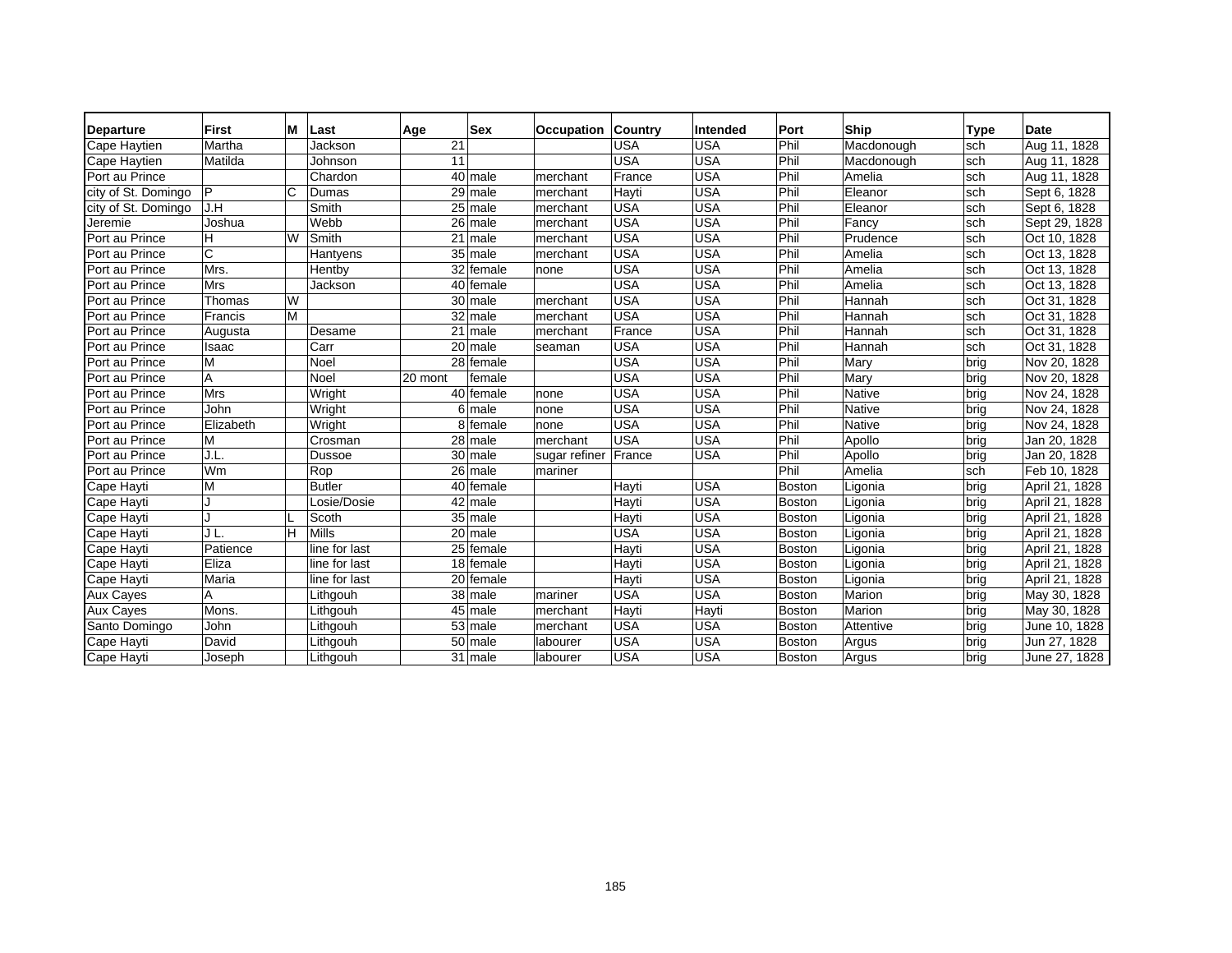# Bibliography

#### Published Primary Sources

- American Society for Colonizing the Free People of Colour of the United States, *The Eleventh Annual Report of the American Society for Colonizing the Free People of Colour of the United States*. Washington, D.C.: James C. Dunn, 1828.
- *British and Foreign State Papers*, 1828-1829. 2 vols. London, 1831.
- Brown, Jonathan. *History and Present Condition of St. Domingo*. Boston: Weeks, Jordan & Co., 1839.
- Branagan, Thomas. "Buying Stolen Goods Synonymous with Stealing." *Penitential Tyrant; or, Slave Trader reformed: A Patriotic Poem in Four Cantos*. New York: Samuel Wood, 1807.
- Candler, John. *Brief Notices of Haiti: With its Condition, Resources, and Prospects.* London: T. Ward &Co, 1842.
- Dewey, Loring. *Correspondence Relative to the Emigration to Hayti, of the Free People of Colour, in the United States. Together with the Instructions to the Agent Sent Out by President Boyer*. New York: Mahlon Day, 1824.
- Frederick Douglass, "Life and Times of Frederick Douglass" in *Autobiographies,* ed. Henry Louis Gates, Jr.,New York: Library Classics of the United States,1995.
- Granville, Jonathas Henri Théodore *Biographie de Jonathas Granville par son fils.*  Paris: E. Brière, 1873.
- Hall, Prince. "*A Charge of 1797*" in *Pamphlets of Protest: An Anthology of early African-American Protest Literature* eds. Richard Newman, Patrick Rael, and Philip Lapsansky. New York: Routledge, 2001.
- Hodgson, Adam. *Remarks During a Journey Through North America in the Years 1819, 1820, and 1821, in a Series of Letters*. 1823, Reprint, Greenwood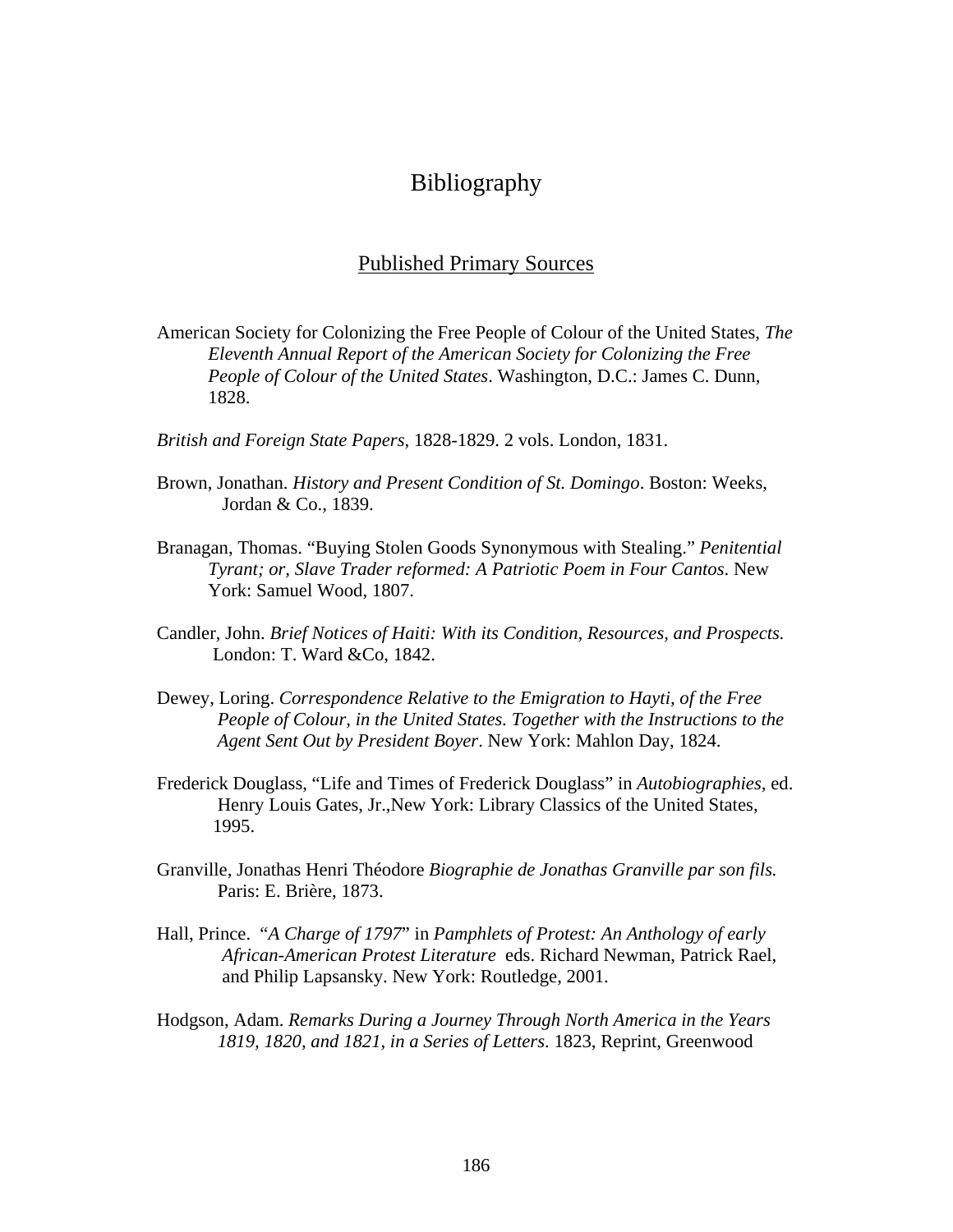Press, 1970.

- Hicks, Elias. *Letters of Elias Hicks: Including also Observations on the Slavery of the Africans and Their Descendants, and on the Use of the Produce of their Labor*. Philadelphia, 1861.
- Hunt, Benjamin. *Remarks on Hayti as a place of settlement for Afric-Americans; and on the Mulatto as a race for the Tropics*. Philadelphia: T. B. Pugh, 1860.
- Haytien Emigration Society for Colored People, *Information for the Free People of Colour*. Philadelphia: J.H. Cunningham, 1825.
- *History of the American Baptist African and Haytien missions: for the use of Sabbath Schools.* Boston: Massachusetts Sabbath School Union, 1831.
- *Information for the Free People of Colour who are inclined to emigrate to Hayti.*  New York: Mahlon Day, 1824.
- Johnson, Francis. *Recognition March of the Independence of Hayti.* [song sheet] Philadelphia, F. Willing, 1825.
- Laborie, P.J. *The Coffee Planter of Saint Domingo.* [Reprint 1795.] Colombo : W.J. Van Geyzel, 1845.
- *Les Constitutions d'Haiti.* Paris: Louis-Joseph Janiver, 1886.
- Linstant, Baron S. *Récueil général des Lois et Actes du Gouvernement d'Haiti, depuis la proclamation de son indépendence jusqu' à nos jours*. 5 vols. Paris: Auguste Durand, 1851-1860.
- Mackenzie, Charles. *Notes on Haiti, Made during a Residence in that Republic.* 2 vols. Reprint [1830], Beaverton, Oregon: International Scholarly Book Services, 1970.
- Ortiz, Jose Augusto Puig. *Emigracion de Libertos Norteamericans A Puerto Plata en la Primera Mitad Del Siglo XIX*, La Iglesia Metodista Wesleyana. Santo Domingo: Editora Alfa y Omega, 1978.
- Petion, Alexandre. *The Constitution of the Republic of Hayti; to which is added Document relating to the Correspondence of his most Christian Majesty, with the President of Hayti; preceded by a Proclamation to the People and the*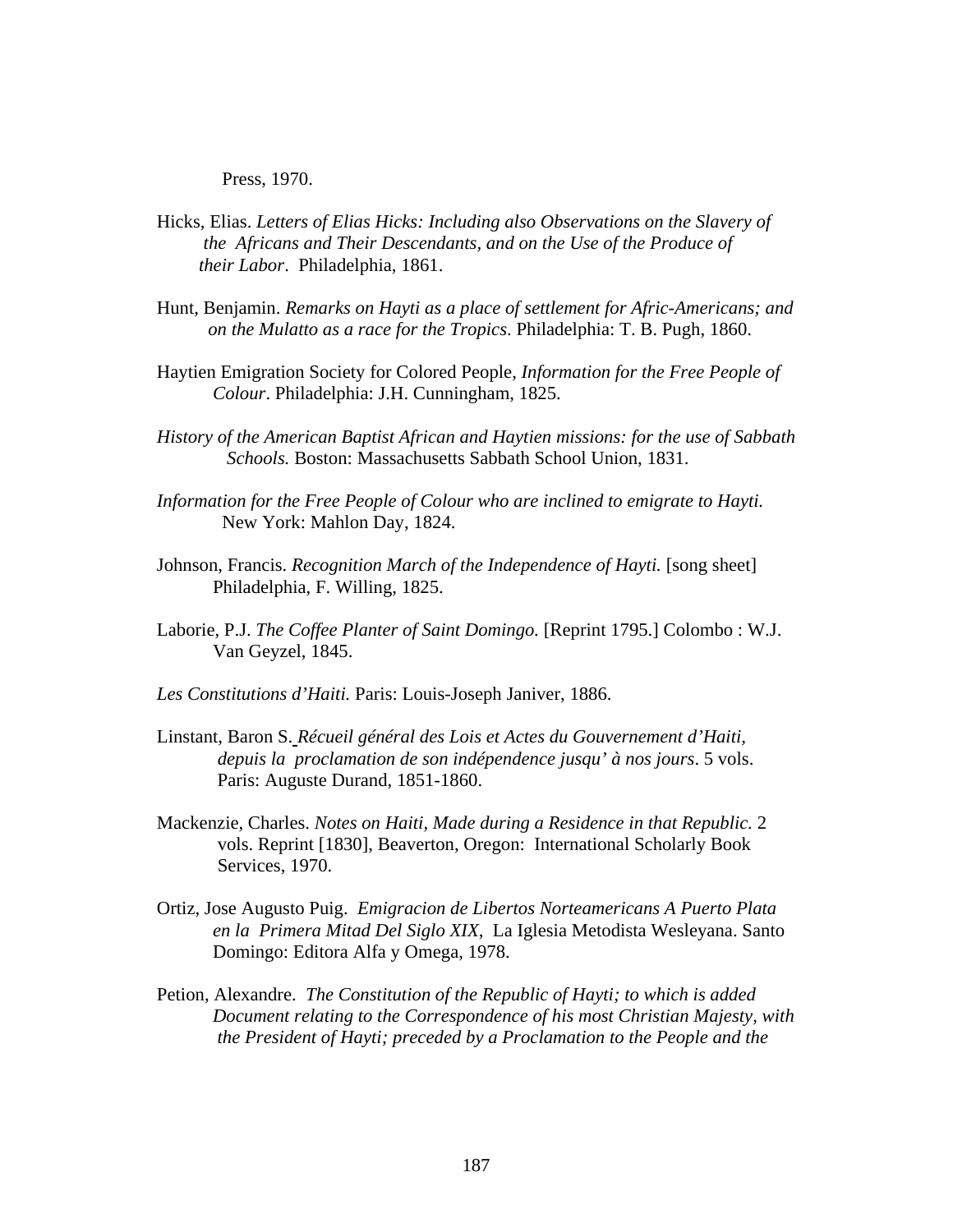*Army.* New York: James Tredwell, 1818.

Porter, Dorothy. (ed) *Early Negro Writing*, *1760-1837*, Boston: Beacon Press, 1971.

*The Rural Code of Haiti*, London: B. McMillan, 1827.

Saunders, Prince. *Address delivered at Bethel Church, Philadelphia; on the 30th of September, 1818: Before the Pennsylvania Augustine Society, for the Education of People of Colour.* Philadelphia: Joseph Rakestraw, 1818.

 \_\_\_\_\_\_\_\_\_\_\_\_\_\_*A Memoir Presented to the American Convention for Promoting the Abolition of Slavery, and Improving the Condition of the African Race, December 11th, 1818,* Philadelphia: Dennis Heartt, 1818.

Tredwell, James. *The Constitution of the Republic of Hayti; to which is added Document relating to the Correspondence of his most Christian Majesty, With President of Hayti; preceded by a Proclamation to the People and the Army*. New York: James Tredwell, 1818.

#### Manuscript Collections

United States United States State Department Consular Despatches, Cape Haitien Series, Vol. 4

National Archives and Records Administration, New York Passenger Lists of Vessels Arriving New York, 1824-1832, M237 Roll 6-M237 Roll13 Philadelphia, 1824-1832, M425 Roll 34-M425 Roll 45 Boston, 1824-1832, M277 Roll 1- M277 Roll 5

New York Public Library Haitian Papers, 1811-1846

University of Florida, Gainesville Smathers Library, Haitiana Collection Jeremie Journal

New York Municipal Archives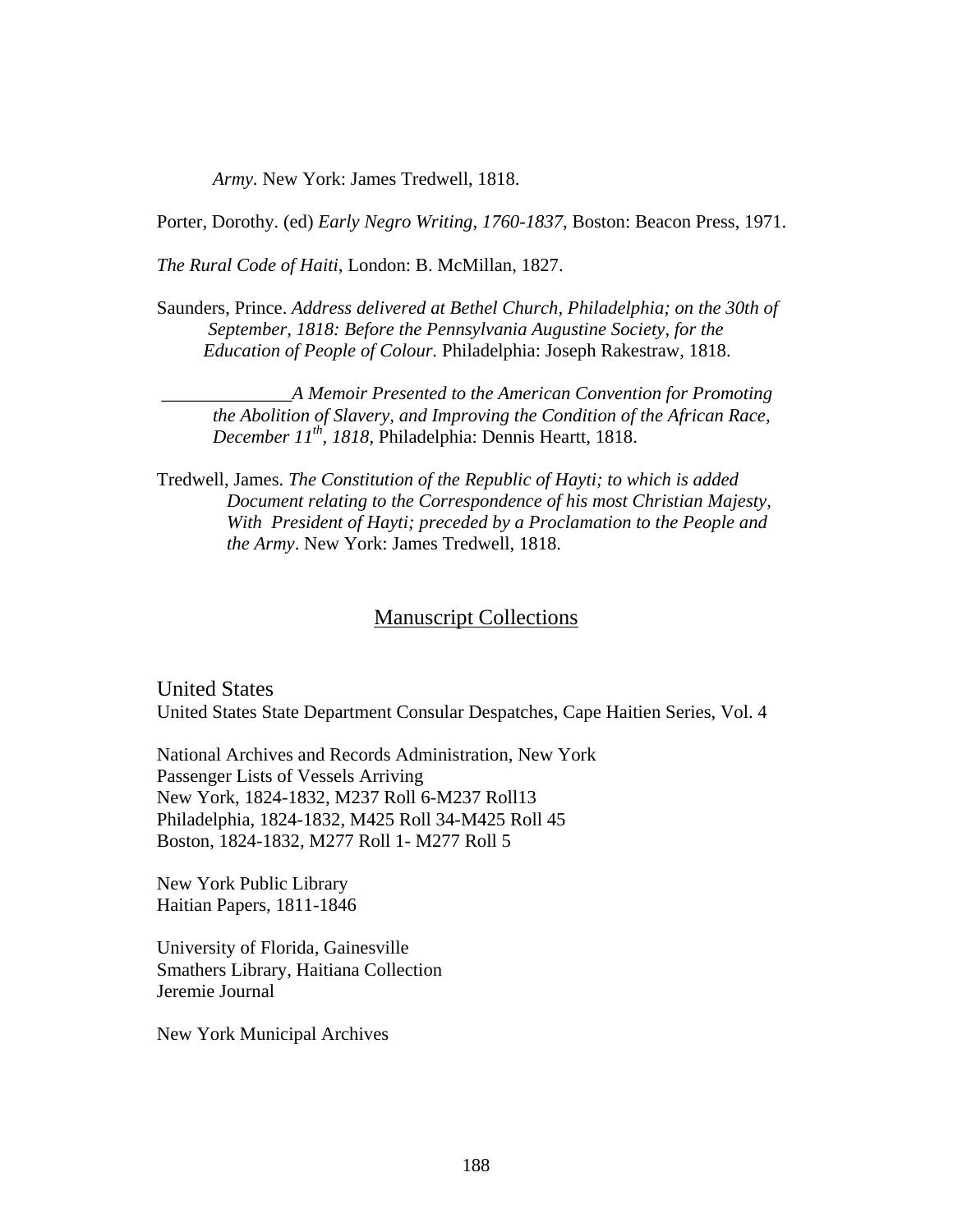1819 Blacks Heads of Household List Almshouse Records, 1758-1953, Vol 146

England School of Oriental and African Studies, University of London Wesleyan Methodist Missionary Society Archives West Indies Correspondence, Haiti, H2707, 1963-1988 [microfilm]

France

Archives du Ministere des Affaires Etrangeres, Paris Correspondence Consulaire et Commercial CCC, Le Cap Haitien, 1825-1856, 2 vols. CCC, Les Cayes, 1825-1831, 1 vol. CCC, Port au Prince, 1825-1901, 13 vols.

# City Directories

New York Directory Philadelphia Directory

# **Newspapers**

United States *Albany Centinel* (New York) *The Analetic Magazine* (Philadelphia) *The Balance* (Albany, New York) *Baltimore American Baltimore Patriot Boston Centinel Boston Patriot Boston Recorder Christian Journal and Literary Register Cincinnati Literary Gazette Commercial Courant* (Connecticut)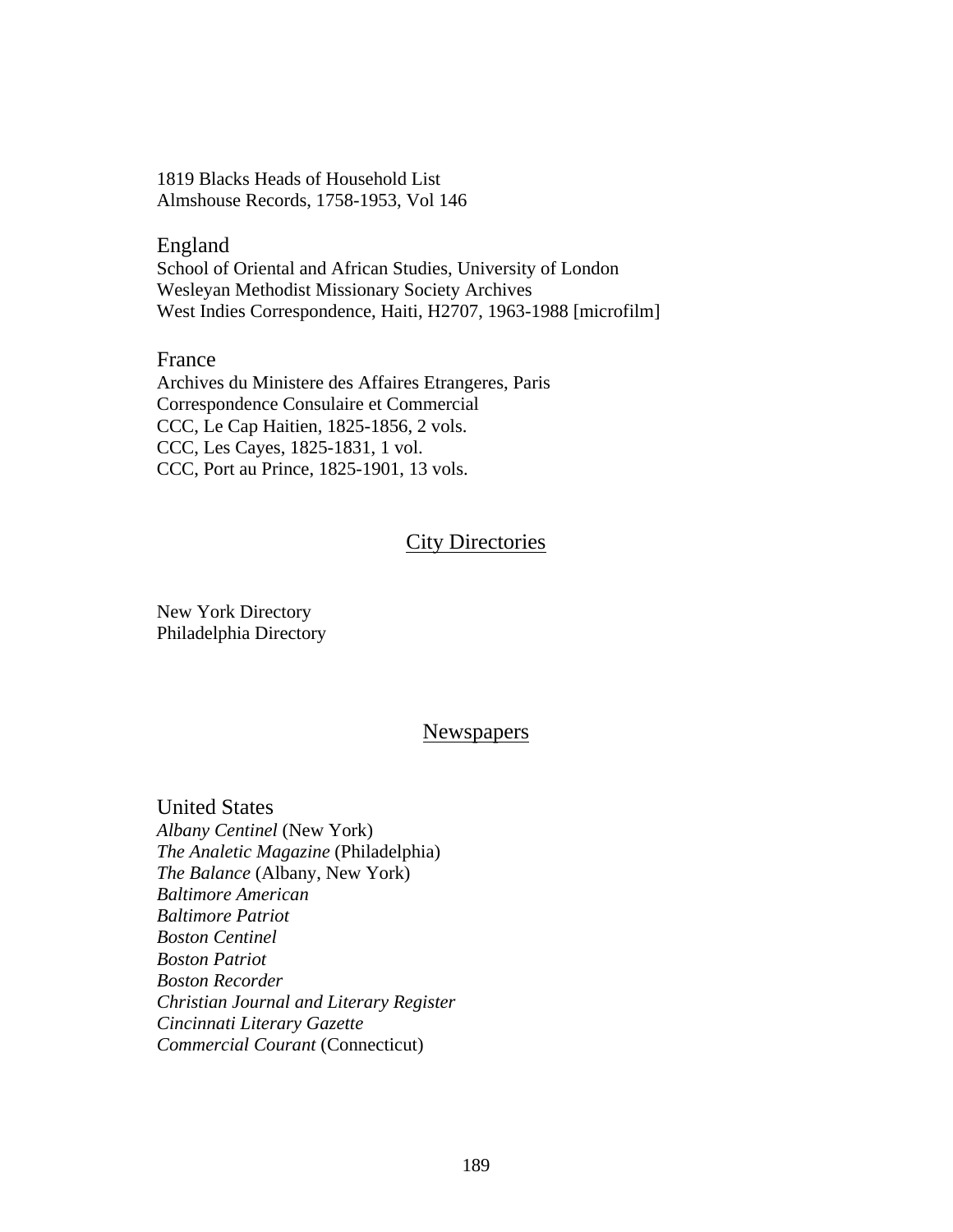*Connecticut Courant Eastern Argus* (Portland, Maine) *Genius of Universal Emancipation* (Baltimore) *Freedom's Journal* (New York) *The Friend, a Religious and Literary Journal* (Philadelphia) *Merchants' Magazine and Commercial Exchange* (New York) *Missionary Herald, Containing the Proceedings of the American Board of Commissioners for Foreign Missions,* (Boston) *National Advocate* (New York) *National Gazette* (Philadelphia) *National Intelligencer* (Washington, D.C.) *National Messenger* (Georgetown) *National Recorder* (Philadelphia) *New Bedford Mercury* (Rhode Island) *New York American New York Daily Advertiser New York Gazette New York Observer Newburyport Gazette* (Massachusetts) *Newport Mercury Niles' Weekly Register* (Baltimore) *Philadelphia Journal of the Medical and Physical Sciences Pittsfield Sun* (Massachusetts) *Portsmouth Journal of Literature and Politics Poulson's American Daily Advertiser* (Philadelphia) *Republican Watchtower* (New York) *Rhode Island Republican United States Gazette* (Philadelphia) *Vermont Gazette Western Luminary* (Lexington, KY)

# Haiti

*Le Propagateur*, (Port au Prince) *Le Telegraphe,* (Port au Prince) *Le Feuille du Commerce* (Port au Prince)

# Online Databases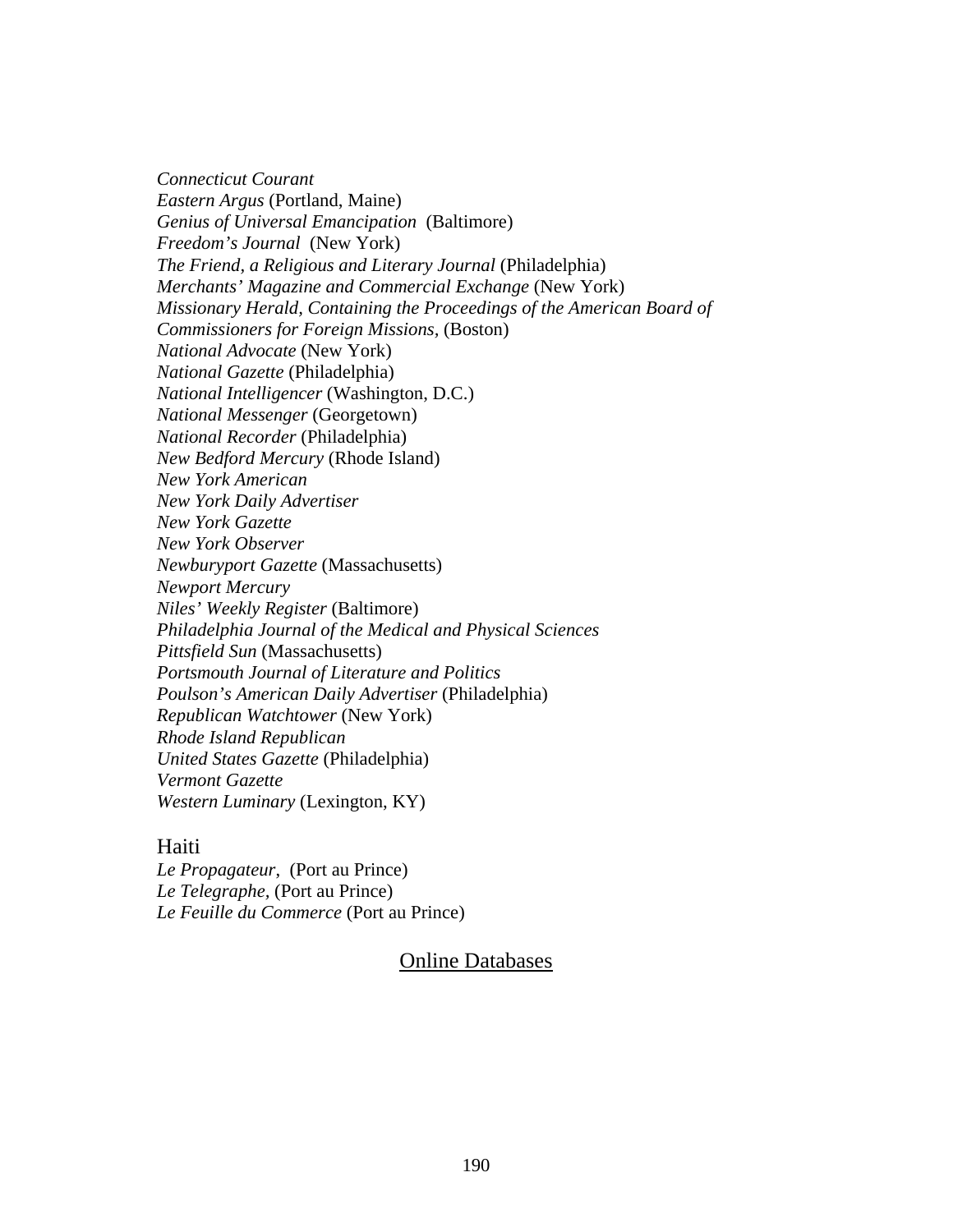America's Historical Newspapers. Retrieved [July 5, 2007] http://infoweb.newsbank.com

American Periodical Series. Retrieved [July 5, 2007] http://proquest.umi.com

Ancestery.com. Retrieved [July 5, 2007] http://www.ancestry.com

### Secondary Sources

- Adams, Jr, . Donald R. "Wage Rates in the Early National Period: Philadelphia, 1785-1830." *Journal of Economic History* 28 (1968): 404-426.
- Abzug, Robert H. *Cosmos Crumbling: American Reform and Religious Imagination.* New York: Oxford University Press, 1994.
- Albion, Robert G. *Rise of New York Port, 1815-1860.* New York: Scribner, 1970.
- Bederman, Gail. "Revisiting Nashoba: Slavery, Utopia, and Frances Wright in America, 1818-1826."*American Literary History* 17 (2005): 438-459.
- Blood, Pearle. "Factors in the Economic Development of Baltimore, Maryland." *Economic Geography* 13 (1937): 187-208.
- Bolster, W. Jeffrey. *Black Jacks: African American Seamen in the Age of Sail.*  Cambridge, Mass: Harvard University Press, 1997.
- Boyd, Willis B. "James Redpath and American Negro Colonization in Haiti, 1860- 1862." *The Americas* 12 (1955):169-182.
- Boyer, Arthur Truman. *Brief Historic Sketch of the First African Presbyterian Church of Philadelphia, Pa.* Philadelphia: [s.n], 1944.
- Bracey, John H. August Meir, and Elliot Rudwick, eds. *Black Nationalism in America.* Indianapolis: Bobbs-Merrill, 1970.
- Bragg, George F. *Men of Maryland*. Baltimore: Church Advocate Press, 1914.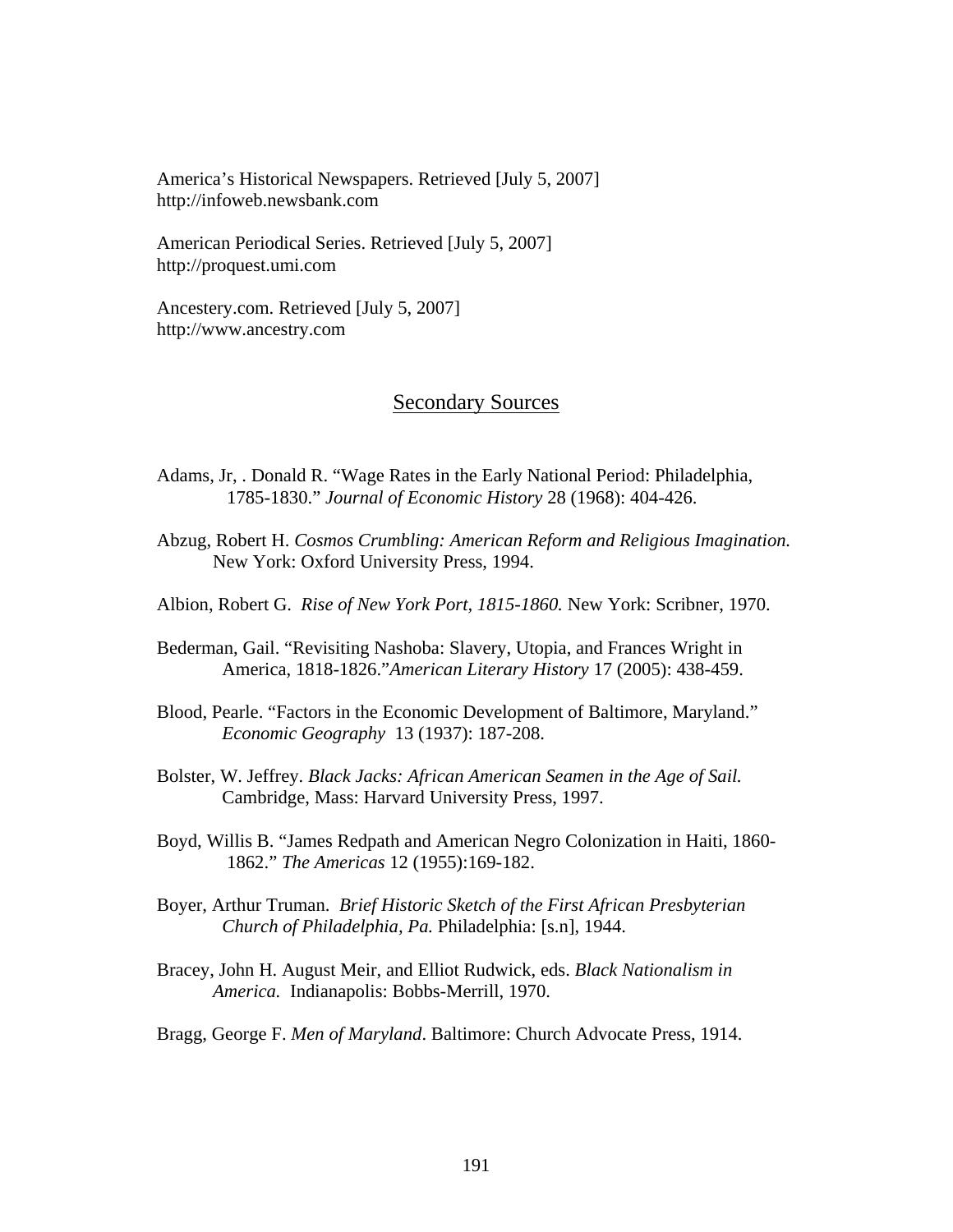Bruce, Jr. Dickson. "National Identity and African-American Colonization, 1773- 1817." *Historian* 58 (1995): 15-29.

\_\_\_\_\_\_\_\_\_\_\_\_\_\_\_\_*Origins of African American Literature*, *1680*-*1865*. Charlottesville,Va.: University of Virginia Press, 2001.

- Burin, Eric. *Slavery and the Peculiar Solution: A History of the American Colonization Society*. Gainesville: University Press of Florida, 2005.
- Butler, Reginald Dennin. "Evolution of a Rural Free Black Community: Grochland County, Virginia, 1728-1832." Ph.D. diss., Johns Hopkins, 1989.
- Clegg, Claude A. *Price of Liberty: African Americans and the Making of Liberia*. Chapel Hill: University of North Carolina Press, 2004.
- Cleven, N. Andrew N. "The First Panama Mission and the Congress of the United States." *Journal of Negro History* 13 (1928): 225-254.
- Cole, Herbert. *Christophe, King of Haiti*. New York: Viking Press, 1967.
- Dain, Bruce. "Haiti and Egypt in Early Black Racial Discourse in the United States." *Slavery and Abolition* 14 (1993): 139-61.
- Davis, David Brion ."James Cropper and the British Anti-Slavery Movement, 1823- 1833." *Journal of Negro History* 45 (1961): 154-173.
- Dillon, Merton L. *Benjamin Lundy and the Struggle for Negro Freedom*. Urbana: University of Illinois Press, 1966.
- Dixon, Chris *African America and Haiti*: *Emigration and Black Nationalism in the Nineteenth Century.* Westport, CT: Greenwood Press, 2000.
- Drescher, Seymour. *The Mighty Experiment: Free Labor versus Slavery in British Emancipation*. New York: Oxford University Press, 2002.
- DuBois, Laurent. *The Avengers of the New World: The Story of the Haitian Revolution*. Cambridge, Mass.: Belknap Press of Harvard University Press, 2004.

\_\_\_\_\_\_\_\_\_\_\_\_\_*A Colony of Citizens: Revolution and Slave Emancipation in the*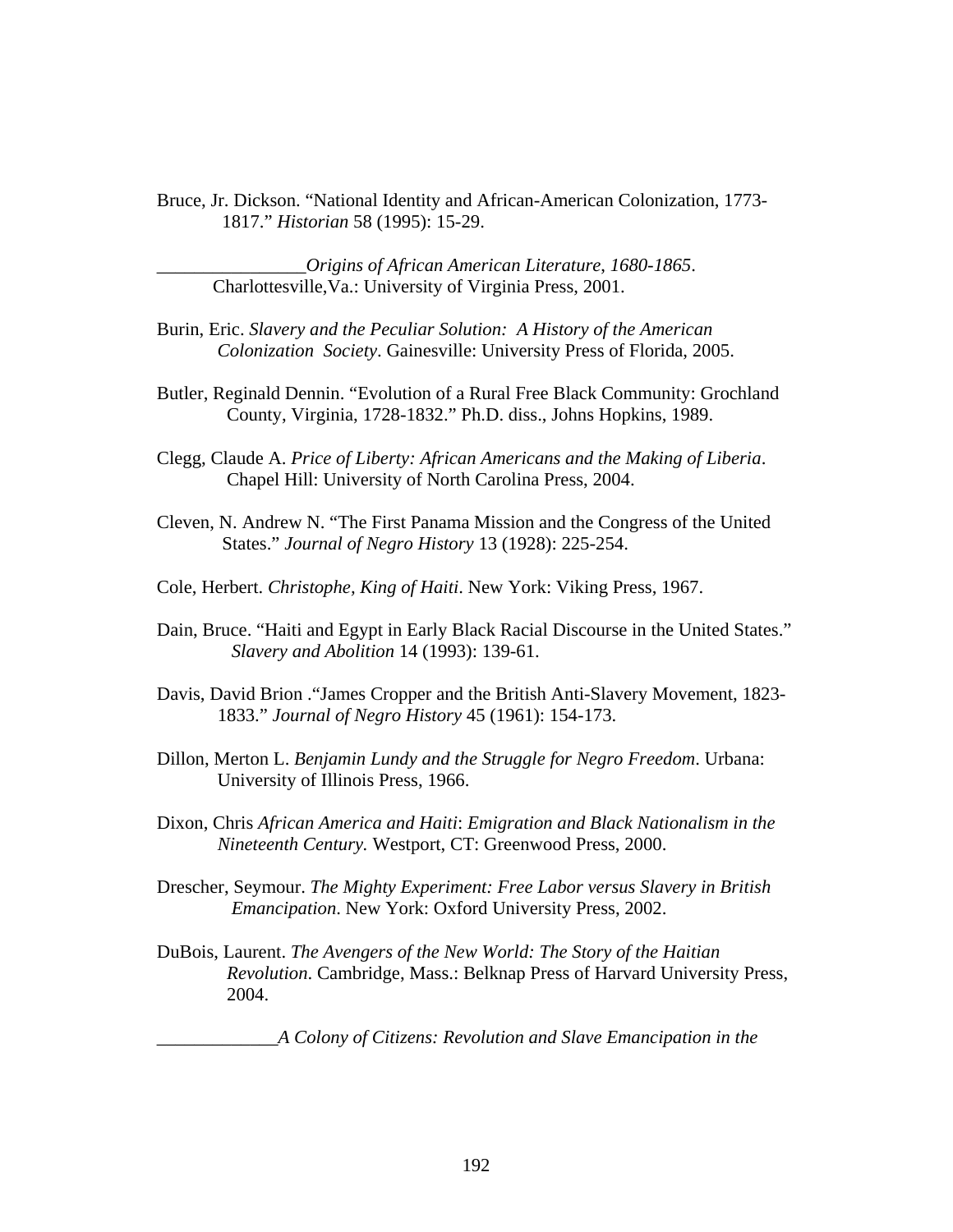*French Caribbean, 1787-1804*. Chapel Hill, N.C.: University of North Carolina Press, 2004.

- Dupuy, Alex. *Haiti in the World Economy: Class, Race, and Underdevelopment since 1700*. Boulder, Col: Westview Press, 1989.
- Egerton, Douglas. "'Its Origin Is Not a Little Curios': A New Look at the American Colonization Society." *Journal of the Early Republic* 5 (1985): 463-480.
- Fenn, Elizabeth. *Pox Americana*: *The Great Small Pox Epidemic of 1775-1782*. New York: Hill & Wang, 2001.
- Fick, Carolyn. "Emancipation in Haiti: From Plantation Labour to Peasant Proprietorship." *Slavery & Abolition* 21 (2000): 1-32.
- Fields, Barbara J. "Ideology and Race in American History" In *Region, Race, and Reconstruction: Essays in Honor of C. Vann Woodward* eds. J. Morgan Kousser and James McPherson. New York: Oxford University Press, 1982.
- Freehling, William W. *Reintegration of American History: Slavery and the Civil War*. New York: Oxford University Press, 1994.

\_\_\_\_\_\_\_\_\_\_\_\_\_\_\_\_\_\_*Road to Disunion*. New York: Oxford University Press, 1990.

- Garcia, Ofelia. "New York's Multilingualism: World Languages and their Role in a U.S. City." In *The Multilingual Apple: Languages in New York City*, 2<sup>nd</sup> ed. Ed. Ofelia Garcia and Joshua A. Fishman. New York: Mouton de Gruyter, 1997.
- Gaspar, David Barry. "Sugar Cultivation and Slave Life in Antigua before 1800." In *Cultivation and Culture: Labor and the Shaping of Slave Life in the Americas.* eds. Ira Berlin and Philip D. Morgan. University Press of Virginia: Charlottesville, 1993.
- Geggus, David P. ed. *Impact of the Haitian Revolution in the Atlantic World.* Columbia, S.C.: University of South Carolina Press, 2001.

\_\_\_\_\_\_\_\_\_\_\_\_\_\_\_\_ "Haiti and the Abolitionists: Opinion, Propaganda and International Politics in Britain and France, 1804-1838." In *Abolition and its Aftermath: The Historical Context, 1790-1916.* ed. David Richardson. London: Frank Cass: 1985.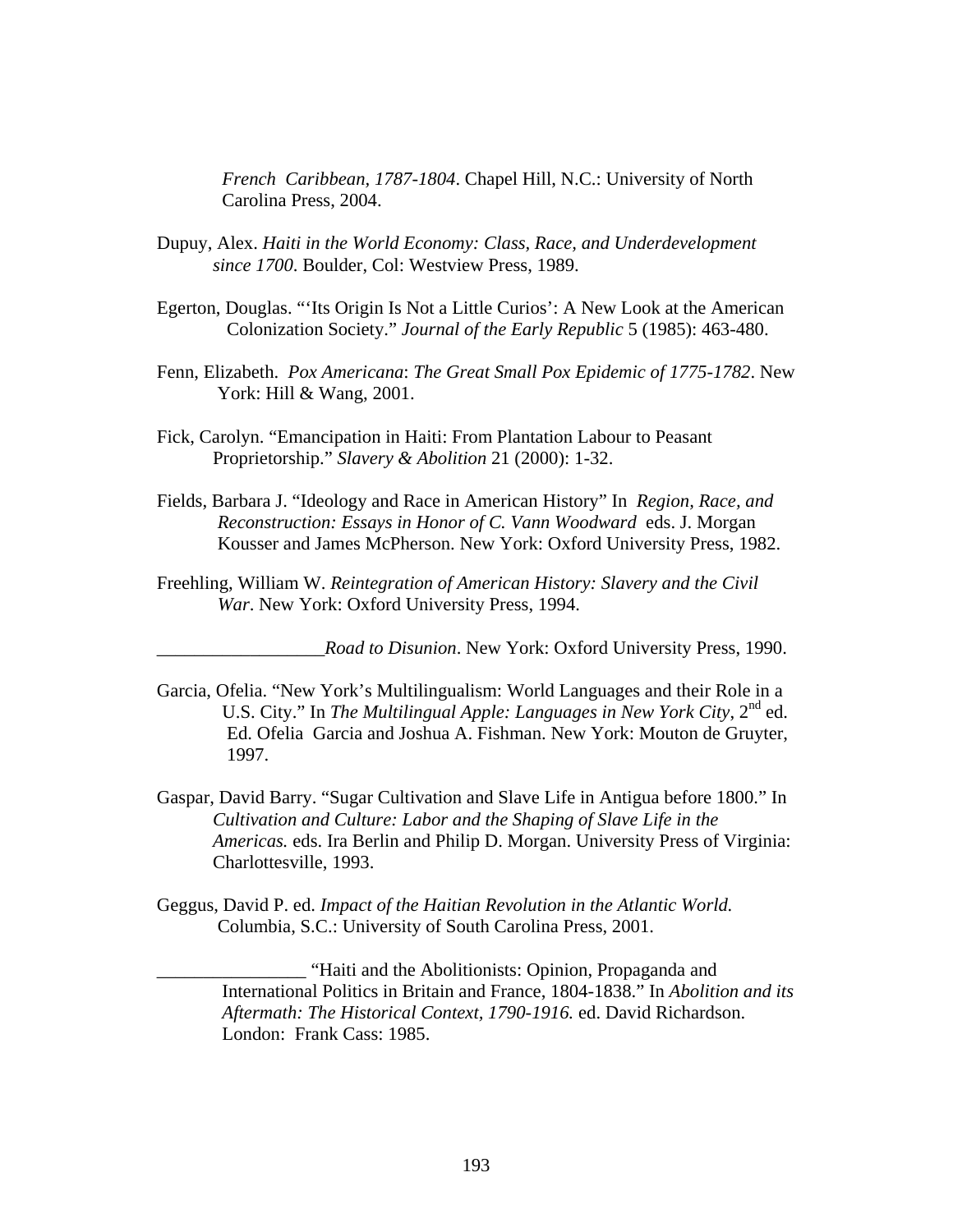\_\_\_\_\_\_\_\_\_\_\_\_\_"The Naming of Haiti." *New West Indian Guide* 71 (1997): 43-68.

- Gellman, David. *Emancipating New York: The Politics of Slavery and Freedom, 1777- 1827.* Baton Rouge: Louisiana State University Press, 2006.
- Genovese, Eugene D. *From Rebellion to Revolution: Afro-American Slave Revolts in The Making of the Modern World*. New York: Vintage Books, 1981.
- George, Carol V.R. *Segregated Sabbaths: Richard Allen and the Emergence of the Independent Black Churches, 1760-1840.* New York: Oxford University Press, 1973.
- Gilbert, Geoffrey N. "Baltimore's Flour Trade to the Caribbean, 1750-1815."*Journal of Economic History* 37 (1977): 249-251.
- Griffiths, Leslie. *A History of Methodism in Haiti*. Port au Prince: Imprimerie Méthodiste, 1991.
- Hargreaves, Mary H. W. *The Presidency of John Quincy Adams*. Lawrence, Kansas: University Press of Kansas, 1985.
- Harris, Leslie M. *In the Shadow of Slavery: African Americans in New York City, 1626- 1863.* Chicago: University of Chicago Press, 2003.
- Haulman, Clyde. "Virginia Commodity Prices during the Panic of 1819." *Journal of the Early Republic* 22 (2002): 675-688.
- Hickey, Donald R. "America's Response to the Slave Revolt in Haiti, 1791-1806." *Journal of the Early Republic* 2 (1982): 361-379.
- Hinks, Peter. (ed.) *David Walker's Appeal to the Coloured Citizens of the World.* University Park, Pa: Pennsylvania State University Press, 2000.
- Horton, James Oliver and Lois Horton. *In Hope of Liberty*: *Culture, Community, and Protest among Northern Free Blacks, 1700-1860*. New York: Oxford University Press, 1998.
- Hughes, H. B. L. "British Policy Towards Haiti, 1801-1805." *The Canadian*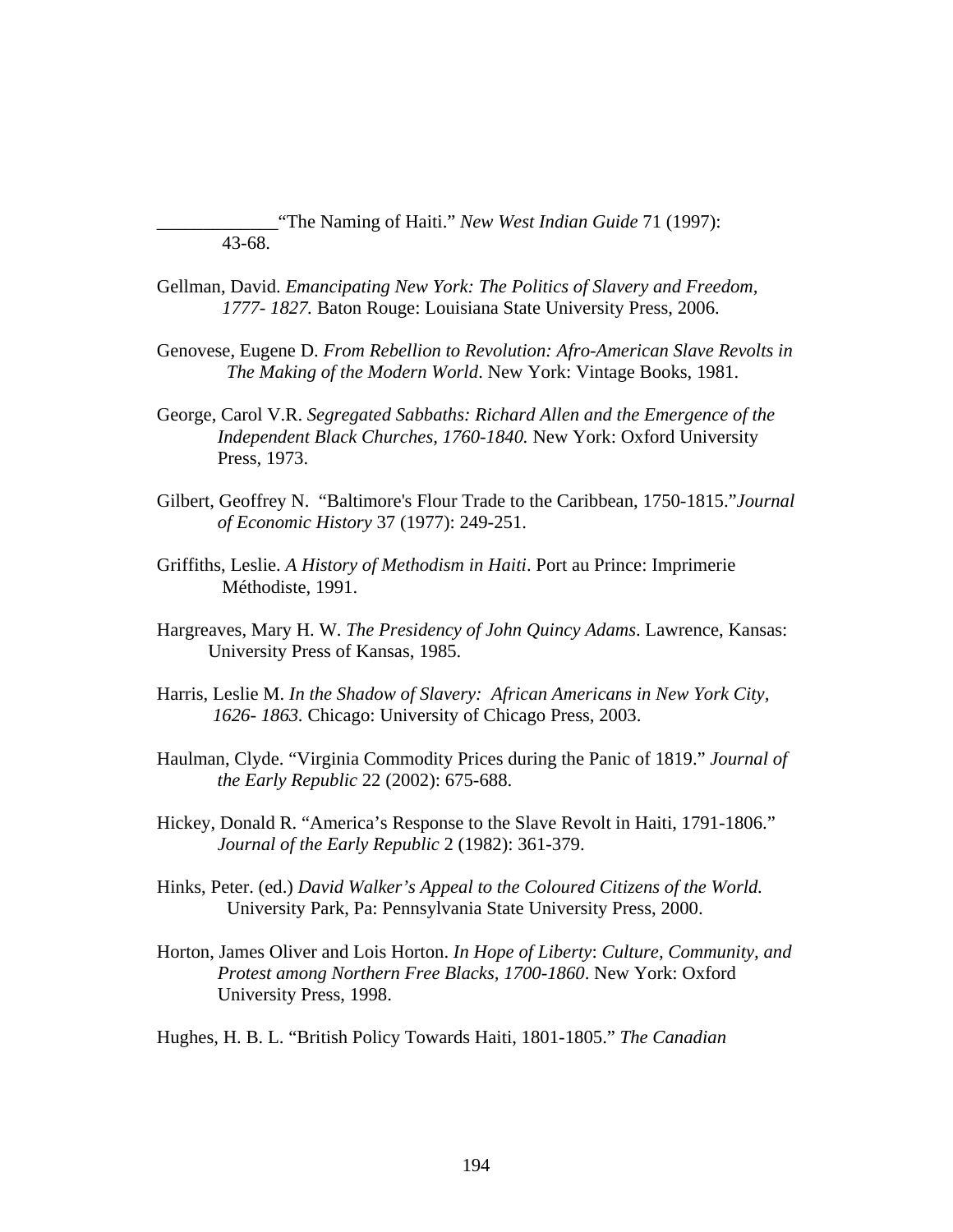*Historical Review* 25 (1944): 397-408.

Hunt, Alfred. *Haiti's Influence on Antebellum America: Slumbering Volcano in the Caribbean.* Baton Rouge: Louisiana State University Press, 1988.

Ignatiev, Noel. *How the Irish Became White*. New York: Routledge, 1995.

- Jackson, James O. "The Origins of Pan-African Nationalism: Afro-American and Haytian Relations, 1800-1863." Ph.D. diss., Northwestern University, 1976.
- Johnson, Michael P. "Denmark Vesey and His Co-Conspirators." *William and Mary Quarterly* 3rd Ser., 58 (2001): 915-976.
- Kerber, Linda. *Women of the Republic: Intellect and Ideology in Revolutionary America.* Chapel Hill: University of North Carolina Press, 1980.
- LaCerte, Robert K. "Evolution of Land and Labour in the Haitian Revolution, 1791- 1820." In *Caribbean Freedom*: *Society and Economy from Emancipation to the Present.* Ed. Hilary Beckles and Verene Shepard. London: Currey, 1993.

 \_\_\_\_\_\_\_\_\_\_\_\_\_\_\_"Xenophobia and Economic Decline: The Haitian Case, 1820- 1843." *The Americas* 37 (1981): 499-515.

- Leger, J. N. *Haiti: Her History and Her Detractors.* 1910. Reprint, Westport, Conn: Negro University Press, 1970.
- Lehman, David J. "Explaining Hard Times: Political Economy and the Panic of 1819 in Philadelphia." Ph.D. diss., University of California Los Angeles, 1992.
- Leyburn, James Graham. *The Haitian People*. New Haven: Yale University Press 1966.
- Logan, R. W. *Diplomatic Relations of the United States with Haiti, 1776-1891*. New York: Kraus Reprint, 1969.
- Matthewson, Tim. "Jefferson and Haiti." *The Journal of Southern History* 61 (1995): 209-248.
- Sidney W. Mintz, "Slavery and the Rise of Peasantries." *Historical Reflections/ Reflexions Historiques* 6 (1979): 213-42.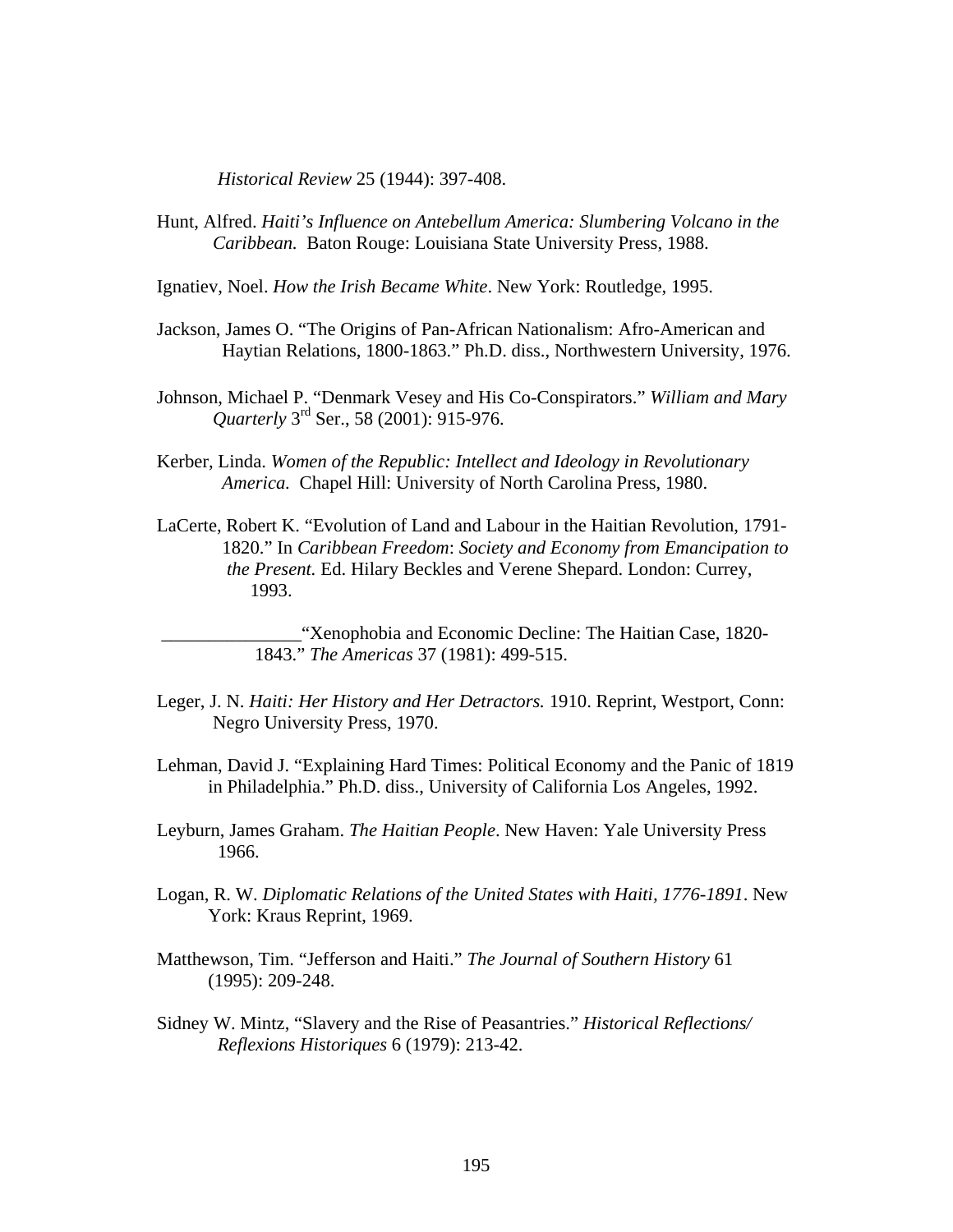- Mitton, Steven Heath. "The Free World Confronted: The Problem of Slavery and Progress in American Foreign Relations, 1833-1844." Ph.D. diss., Louisiana State University, 2005.
- Moses, Wilson. *Afrotopia: The Roots of African American Popular History*. New York: Cambridge University Press, 1998.
- Moses, Wilson. *Golden Age of Black Nationalism, 1850-1925.* Hamden, CT.: Archon, 1978.
- Mouser, Bruce L. "Baltimore's African Experiment, 1822-1827." *Journal of Negro History* 80 (1995): 113-130.
- Nash, Gary. *Forging Freedom*: *The Formation of Philadelphia's Black Community, 1720-1840.* Cambridge, Mass: Harvard University Press, 1988.
- Nash, Michael. "Research Note: Searching for Working-Class Philadelphia in the Records of the Philadelphia Saving Fund Society." *Journal of Social History* 29 (1996): 683-687.
- Nicholls, David. *From Dessalines to Duvalier: Race, Colour and National Independence in Haiti.* New York: Cambridge University Press, 1979; reprinted 1996.
- Nicholls, Michael L. "Passing Through This Troublesome World: Free Blacks in the Early Southside." *Virginia Magazine of History and Biography* 92 (1984): 50-70.
- Nuermberger, Ruth. *The Free Produce Movement: A Quaker Protest Against Slavery*. Durham, North Carolina: Duke University Press, 1942.
- Onuf, Peter. *Jefferson's Empire: The Language of American Nationhood*. Charlottesville: University Press of Virginia, 2000.
- Phillips, Christopher. *Freedom's Port: The African American Community of Baltimore, 1790-1860.* Urbana and Chicago: University of Illinois Press, 1997.
- Preyer, Norris W. "Southern Support of the Tariff of 1816—A Reappraisal." *Journal of Southern History* 25 (1959): 306-322.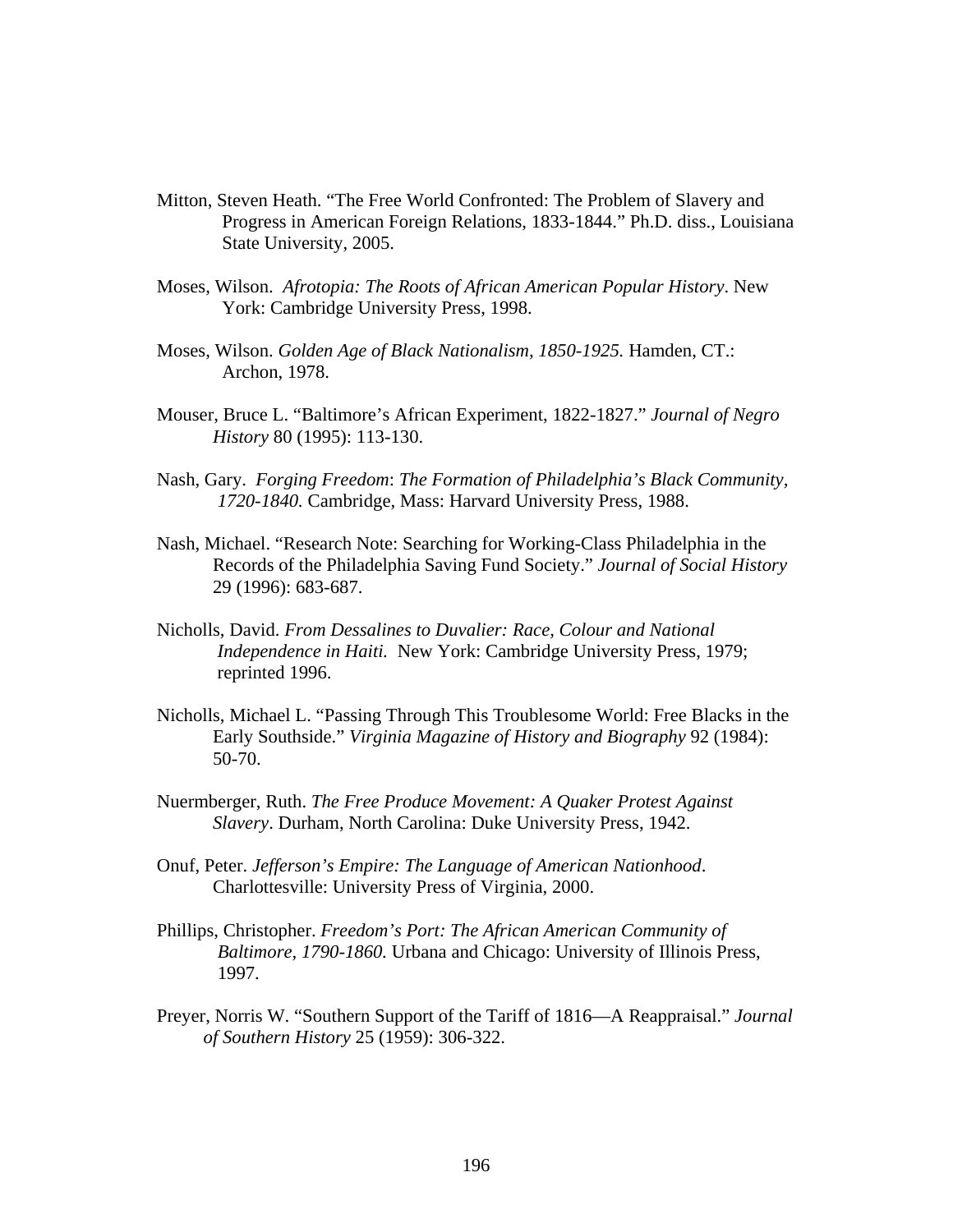- Racine, Karen. "Britannia's Bold Brother: British Cultural Influence in Haiti During the Reign of Henry Christophe." *The Journal of Caribbean History* 33 (1999): 125-145.
- Rezneck, Samuel "Depression of 1819-1822: A Social History." *American Historical Review* 39 (1933): 28-47.
- Richter, Daniel K. *Facing East from Indian Country: A Native History of Early America.* Cambridge, Mass.: Harvard University Press, 2001.
- Rothbard, Murry N. *The Panic of 1819: Reactions and Policies*. New York: Columbia University Press, 1962.
- Rugemer, Edward Bartlett. "The Problem of Emancipation: The United States and Britain's Abolition of Slavery." Ph.D. diss., Boston College, 2005.
- Scott, Julius. "'The Common Wind': Currents of Afro-American Communication in the Era of the Haitian Revolution." Ph.D. diss., Duke University, 1986.
- Sheller, Mimi. "Sword-Bearing Citizens: Militarism and Manhood in Nineteenth- Century Haiti." *Plantation Society in the America* 4 (1997): 233-78.
- Sidbury, James. "Saint Domingue in Virginia: Ideology, Local Meanings, and Resistance to Slavery, 1791-1800." *Journal of Southern History* 63 (1997): 531-552.

\_\_\_\_\_\_\_\_\_\_\_\_\_*Becoming African in America*: *Race and Nation in the Early Black Atlantic*. New York: Oxford University Press, 2007.

- Smith, E. Valerie. "Early Afro-American Presence on the Island of Hispaniola: A Case Study of the 'Immigrants' of Samana." *Journal of Negro History* 72 (1987): 33-41.
- Staudenraus, P.J. *The African Colonization Movement, 1816-1865.* New York: Columbia University Press, 1961.
- Stewart, James Brewer. "Evangelicalism and the Radical Strain in Southern Antislavery Thought During the 1820s." *Journal of Southern History* 39 (1973): 379-396.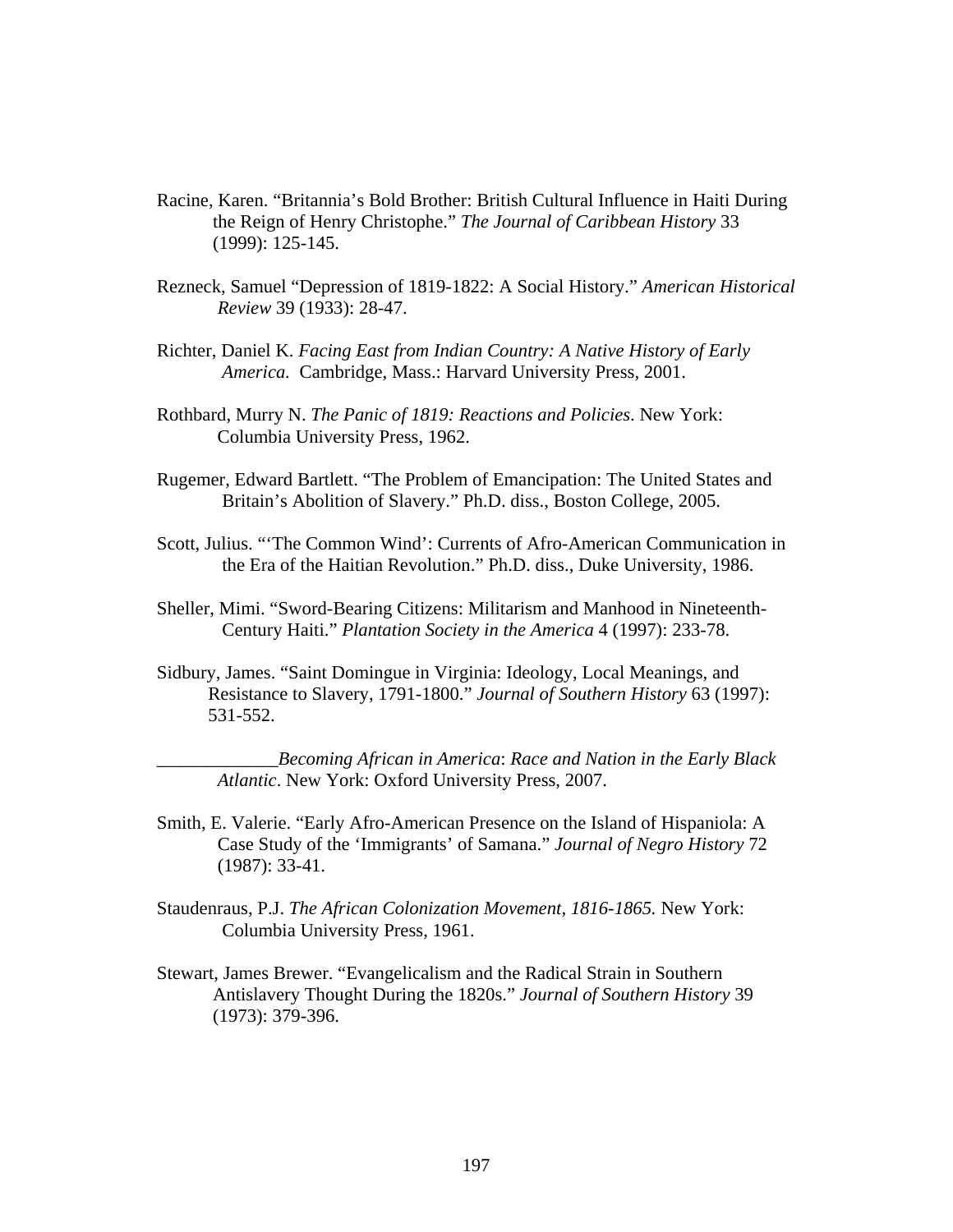- Stott, Richard Brigg. *Workers in the Metropolis: Class, Ethnicity, and Youth in Antebellum New York City*. Ithica, New York: Cornell University Press, 1990.
- Stuckey, Sterling. *Slave Culture: The Foundations of Nationalist Thought.* New York: Oxford University Press, 1987.
- Taves, Ann. *Fits, Trances, and Visions*: E*xperiencing Religion and Explaining Experience from Wesley to James*. Princeton, New Jersey: Princeton University Press, 1999.
- Trouillot, Michel-Rolph."The Inconvenience of Freedom: Free People of Color and the Political Aftermath of Slavery in Dominica and Saint-Domingue/Haiti." In *The Meanings of Freedom: The Economics, Politics, and Culture after Slavery*. Eds. F.McGlynn and S. Drescher. Pittsburgh & London: University of Pittsburgh Press, 1992.

\_\_\_\_\_\_\_\_\_\_\_\_\_\_\_\_\_\_\_\_ *Haiti*, *State against Nation: The Origins and Legacy of Duvalierism.* New York: Monthly Review Press, 1990.

- Turner, Michael J. "The Limits of Abolition: Government, Saints, and the 'African Question.'" *English Historical Review* 112 (1997): 319-357.
- Tyler-McGraw, Marie. "Richmond Free Blacks and African Colonization, 1816- 1832." *Journal of American Studies* 21/2 (1987): 207-224.
- Wade, Richard. "The Vesey Plot: A Reconsideration." *Journal of Southern History* 30 (1964):143-161.

\_\_\_\_\_\_\_\_\_\_\_ *Slavery in the Cities: The South, 1820–1860*. New York: Oxford University Press, 1967.

- Walker, George E. *The Afro-American in New York City, 1827-1860.* New York: Garland Pub., 1993.
- Wesley, Charles A. "The Negro in the Organization of Abolition." *Phylon* 12 (1941): 223-235.
- White, Arthur O. "Prince Saunders: An Instance of Social Mobility among Antebellum New England Blacks." *The Journal of Negro History* 60 (1975): 526-535.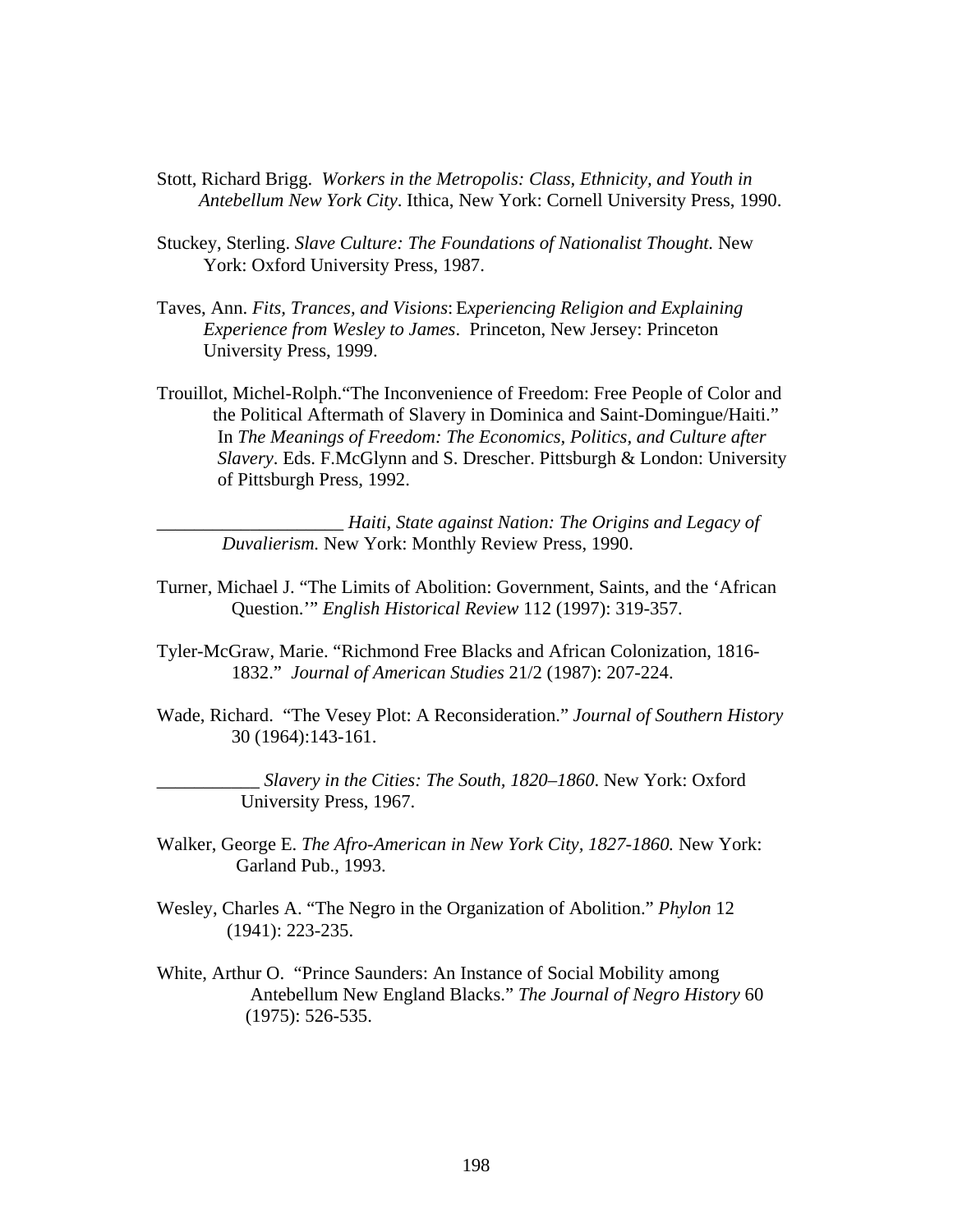White, Ashli. "'A Flood of Impure Lava': Saint Dominguan refugees in the United States 1791-1820." Ph.D. diss., Columbia University, 2003.

White, Shane. "The Death of James Johnson." *American Quarterly* 51 (1999): 753- 795.

\_\_\_\_\_\_\_\_\_\_*Somewhat More Independent: The End of Slavery in New York City,* 1770-*1810.* Athens, Georgia: University of Georgia Press, 1991.

\_\_\_\_\_\_\_\_\_\_\_ "'It Was a Proud Day': African Americans, Festivals, and Parades in the North, 1741-1834." *Journal of American History* 81 (1994): 13-50.

- Wilentz, Sean. *Chants Democratic: New York City and the Rise of American Working Class, 1788-1850*. New York: Oxford University Press, 1984, 2004.
- Winch, Julie. "American Free Blacks and Emigration to Haiti." San German: Centro de Investigaciones del Caribe y America Latina, Interamerica de Puerto Rico, 33 (1988):1-22.

\_\_\_\_\_\_\_\_\_\_\_*A Gentleman of Color: The Life of James Forten.* New York: Oxford University Press, 1998.

- Zackim, Michael. "A Ready-Made Business: The Birth of the Clothing Industry in America." *Business History Review* 73 (1999): 61-90.
- Zuckerman, Michael. "The Power of Blackness: Thomas Jefferson and the Revolution in St. Domingue." In *Almost Chosen People*: *Oblique Biographies in the American Grain.* Berkeley and Los Angeles: University of California Press, 1993.